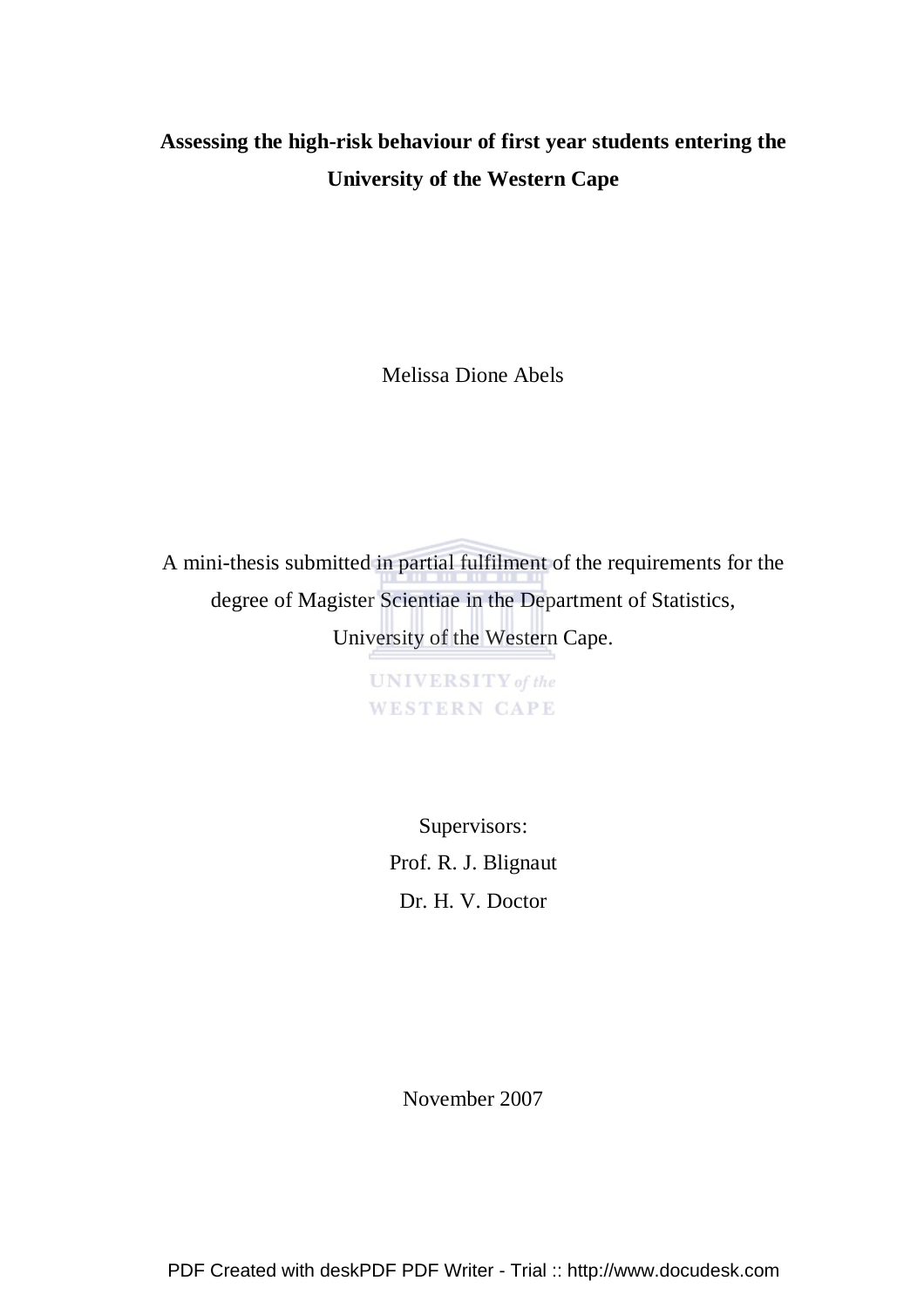# **Assessing the risk behaviour of first year students entering the University of the Western Cape**

Melissa Dione Abels

**Keywords** 

Alcohol use

Cigarette smoking

Drug use

First year entering students

Gender

Non-condom use

Number of sexual partners

Racial groups

Sexual activity

Sexual violence

Transactional sex

Young age at first sex

| <b>.</b> |  |  |
|----------|--|--|
|          |  |  |
|          |  |  |

**UNIVERSITY** of the **WESTERN CAPE**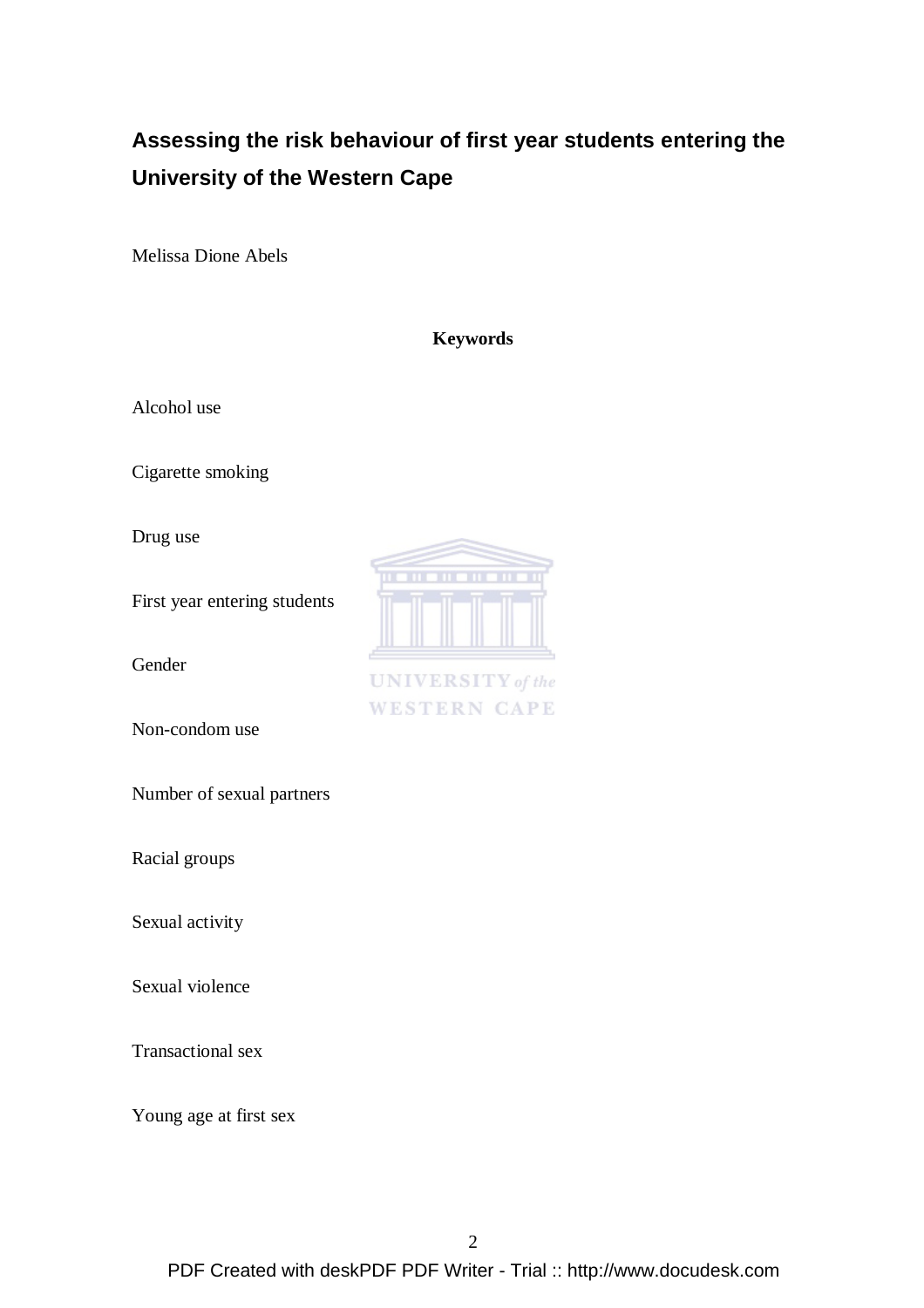### **Abstract**

**Assessing the risk behaviour of first year students entering the University of the Western Cape** 

M. D. Abels

MSc Mini-thesis, Department of Statistics, University of the Western Cape.

Globally, new HIV infections are heavily concentrated among the youth, i.e., persons aged 15-24 years old (UNAIDS, 2006b). In South Africa, the estimated national HIV prevalence was 10.4% among the youth in 2006 (Dorrington *et al*. 2006). The 2005-2006 national South African HIV rates ranged from 31.8% to 39.3% among female youth and from 7.5% to 10.1% among male youth (Dorrington *et al.* 2006*;* Pettifor *et al.* 2004; Shisana *et al.* 2005). UNAIDS (2006) stated that the future course of the HIV epidemic hinges on the high-risk behaviours the youth adept or maintain.

### **WESTERN CAPE**

The motivation for the study is to assess the high-risk behaviours that contribute to the spread of HIV and AIDS among the youth. The most influential high-risk behaviours that contribute to the spread of HIV and AIDS are unprotected sexual intercourse and having more than one sexual partner (Nattrass, 2004, Pettifor *et al.* 2004; Shisana *et al.* 2005; UYF & HSRC, 2005). Those who are in violent relationships, fear the threat of violence, which prevents them from insisting on condom use and this increases the risk of HIV infection (MacPhail  $\&$  Campbell, 2001). Factors that leave the youth unable to set boundaries on when they want to have sex, what type of sex, or the use of contraception increase the risk of HIV infection. These factors include transactional sex, young age at first sex, cigarette smoking, alcohol use, drug use and suicidal behaviour (Aitken, 2005; Basile *et al.* 2006; Flisher *et al.* 1993c; Kaufman & Stavrou, 2002; Pettifor *et al.* 2004; Shisana *et al.* 2005).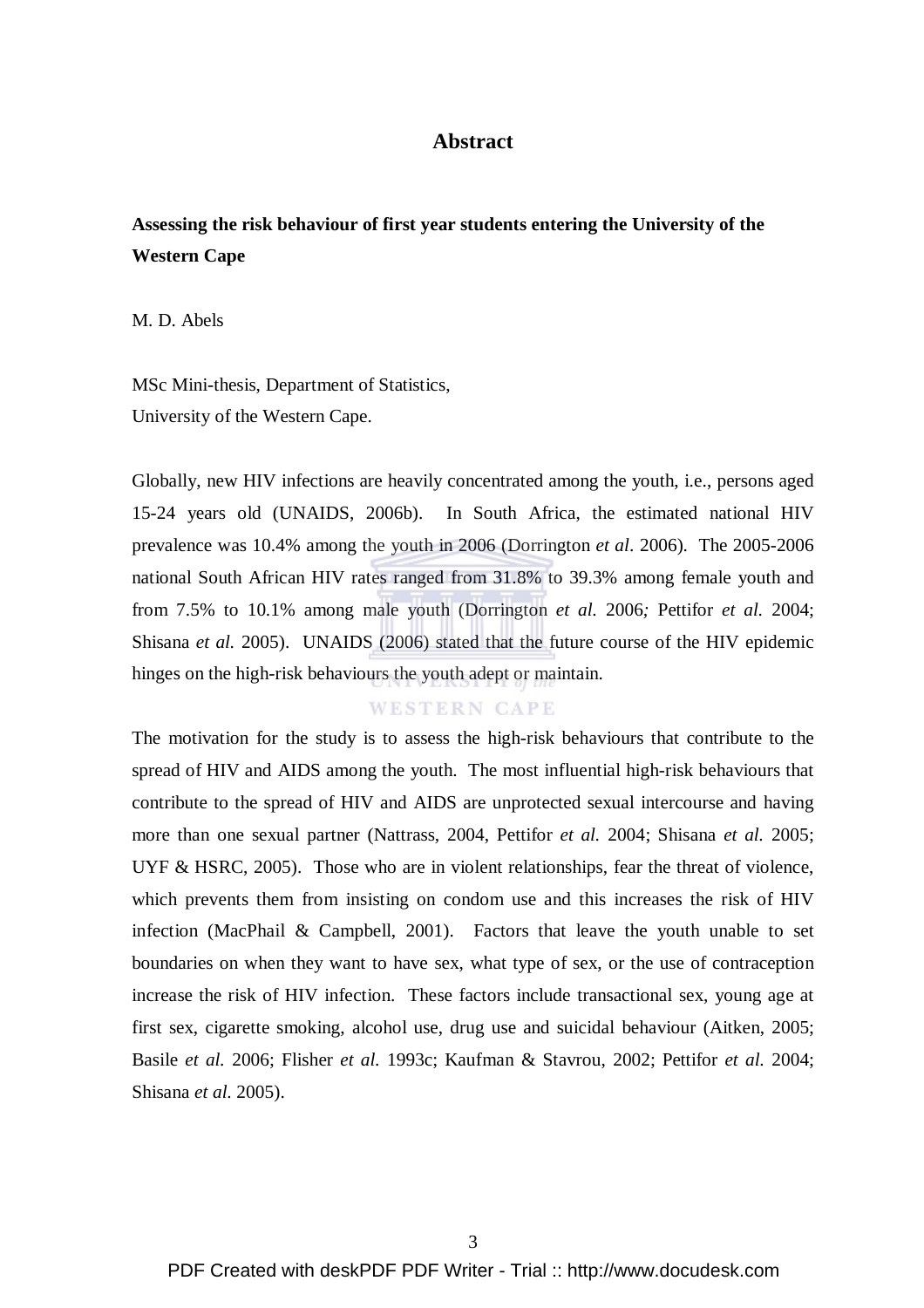The population for this study included all full time first year students who registered at UWC for the first time in 2006 that attended the orientation week. A stratified, sequential random sample was drawn from the students attending the orientation. The Science Faculty Research Committee of UWC gave the consent to undertake the study. Informed consent was obtained from the 796 respondents and anonymity of their participation was ensured. The measuring instrument was a self-administered questionnaire. SAS package (SAS Institute Inc. 2004-2005) was used to clean the data and to do the analyses. Frequencies and percentages were provided for nominal and medians were provided for ratio scales. Rao-Scott Chi-square test was used to test the bivariate analysis between the high-risk behaviours. Multivariate logistic regression models were used to provide a clearer perspective on the effects of high-risk behaviours on non-condom use at last sex.

The results showed that 50% of the sexually active first year students did not use a condom the last time they had sexual intercourse. Sixty percent of the sexually active first year students had one sexual partner within the year prior to the survey. Both the median age at first vaginal sex and the median age at first oral sex were 17 years while the median age at first anal sex was 16 years. Prevalence rates of sexual violence among sexually active first year students were as follows: 11% did not give their consent/permission the first time they had sex, 4% had forced someone to have sex and 15% had been forced to have sex. Three percent of the sexually active students reported that they had exchanged sexual intercourse for money or gifts. Rates of current cigarette smoking, current alcohol use and current drug use were 20%, 44% and 11% respectively. Experiencing suicidal ideation within the 12 months prior to the survey was 5%. Bivariate analysis showed significant associations between current cigarette smoking, current alcohol use and current drug use.

Future research concerning high-risk behaviours among university students should examine both the group and individual factors such as the environment (i.e., bars, parties, on campus residences) that induce these risky behaviours. Additionally, high-risk behaviours coexist and should be examined so that appropriate interventions can be designed to prevent and reduce risky behaviours in this young adult population.

### November 2007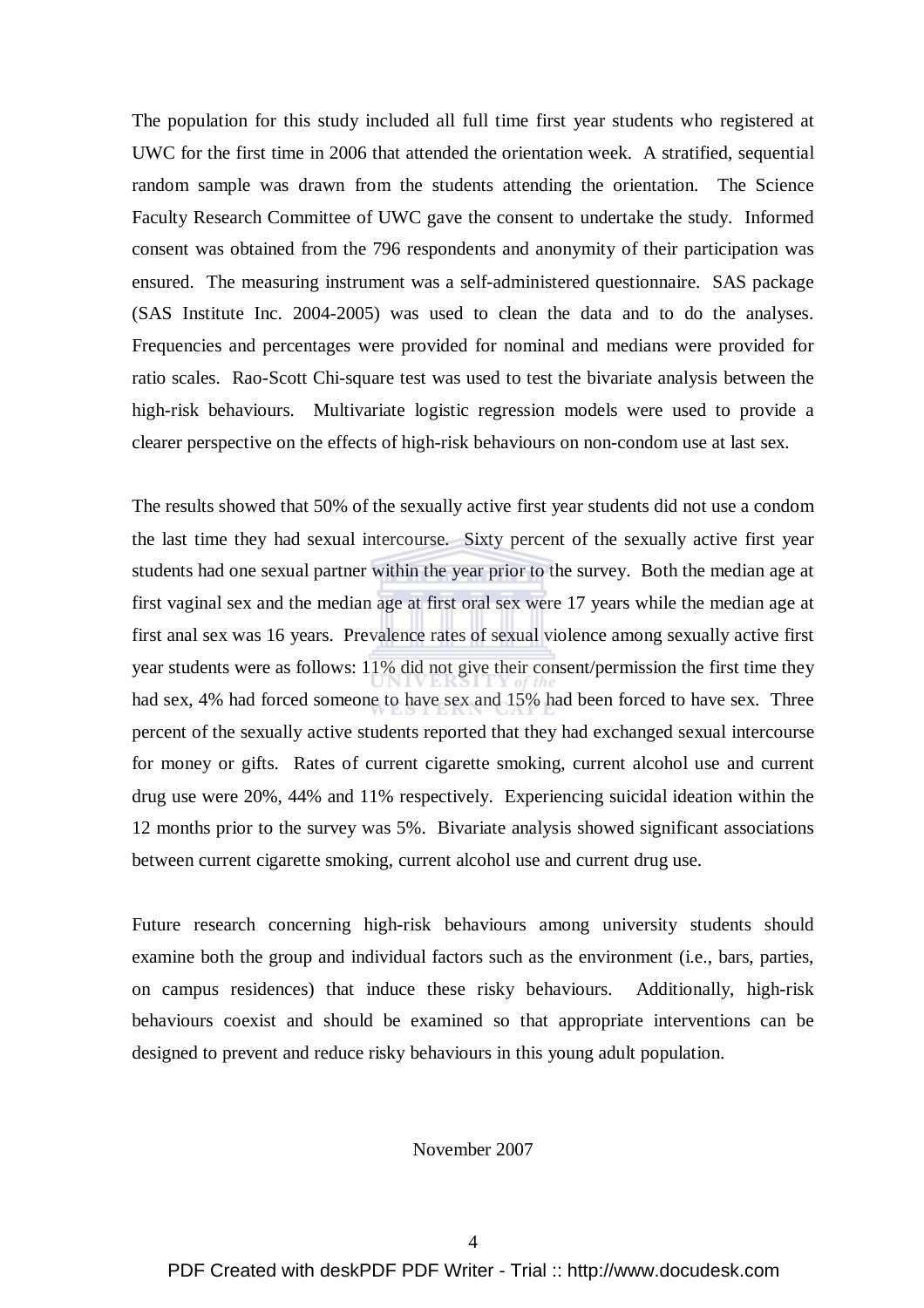## **Declaration**

I declare that **Assessing the high-risk behaviour of first year students entering the University of the Western Cape** is my own work, that it has not been submitted for any degree or examination in any other university, and that all the sources I have used or quoted have been indicated and acknowledge by complete references.

MELISSA DIONE ABELS<br>
November 2007

Signed: ……………………………



**UNIVERSITY** of the **WESTERN CAPE**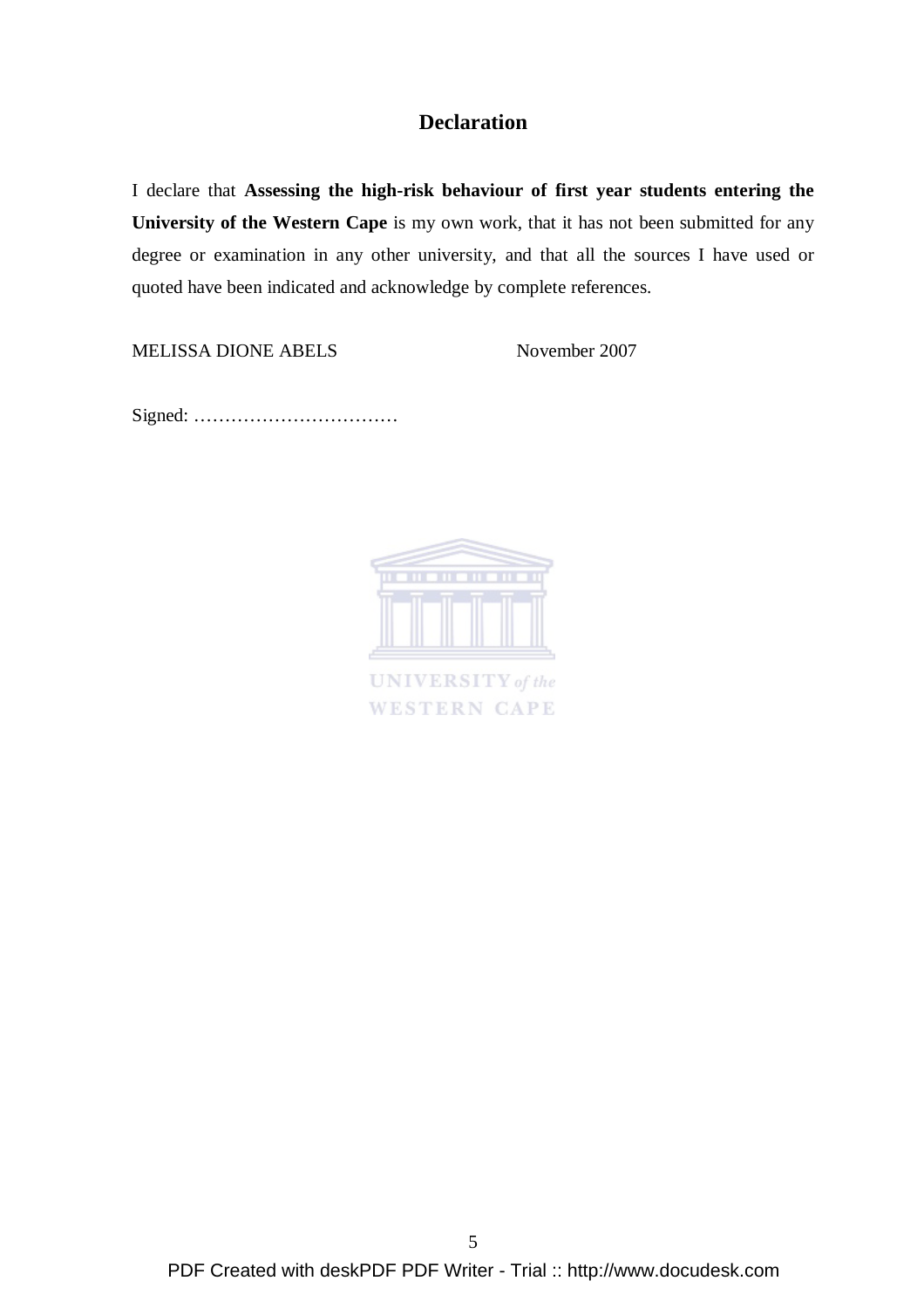## **Acknowledgements**

I would like to convey my appreciation to those whose support and encouragement made this project possible. I especially thank:

- o My supervisors, Prof R. J. Blignaut and Dr. H. V. Doctor, without their attention to detail, assistance and patience, this project would not have been successfully completed.
- o Dr. T. Vergnani, her comments and direction with the methodology was very helpful.
- o My family, particularly my parents for their encouragement and selflessness throughout my studies.
- o God, our Father, for carrying me through this challenge.

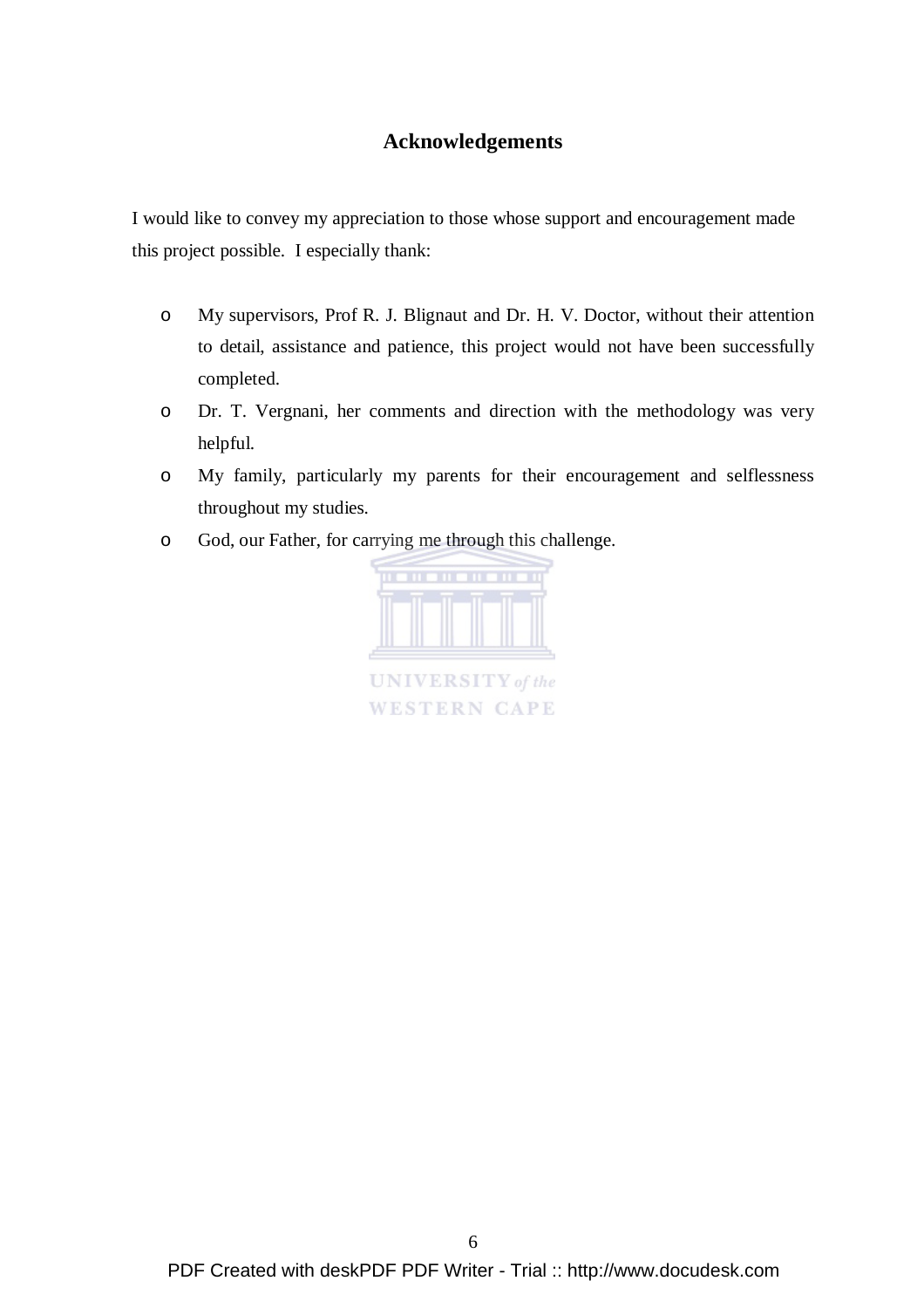## **List of tables**

| <b>TABLE 1.1:</b>  | National HIV prevalence (%) stratified by age group and gender, South Africa 16                  |
|--------------------|--------------------------------------------------------------------------------------------------|
| <b>TABLE 3.1:</b>  |                                                                                                  |
| <b>TABLE 3.2:</b>  |                                                                                                  |
| <b>TABLE 3.3:</b>  |                                                                                                  |
| <b>TABLE 4.1:</b>  |                                                                                                  |
| <b>TABLE 4.2:</b>  |                                                                                                  |
| <b>TABLE 4.3:</b>  |                                                                                                  |
| <b>TABLE 4.4:</b>  |                                                                                                  |
| <b>TABLE 4.5:</b>  |                                                                                                  |
| <b>TABLE 4.6:</b>  |                                                                                                  |
| <b>TABLE 4.7:</b>  |                                                                                                  |
| <b>TABLE 4.8:</b>  |                                                                                                  |
| <b>TABLE 4.9:</b>  |                                                                                                  |
| <b>TABLE 4.10:</b> |                                                                                                  |
|                    |                                                                                                  |
|                    |                                                                                                  |
|                    |                                                                                                  |
|                    |                                                                                                  |
|                    |                                                                                                  |
|                    |                                                                                                  |
|                    |                                                                                                  |
|                    |                                                                                                  |
|                    |                                                                                                  |
|                    |                                                                                                  |
|                    |                                                                                                  |
|                    |                                                                                                  |
|                    | TABLE 4.22: Multivariate logistic regression model of the effects of predictor variables on non- |
|                    |                                                                                                  |
|                    | TABLE 4.23: Multivariate logistic regression model of the effects of predictor variables on non- |
|                    | condom use at last sex among sexually active respondents (excluding gender)75                    |
|                    | TABLE 4.24: Multivariate logistic regression model of the effects of predictor variables on non- |
|                    | condom use at last sex among sexually active respondents (excluding racial group)  77            |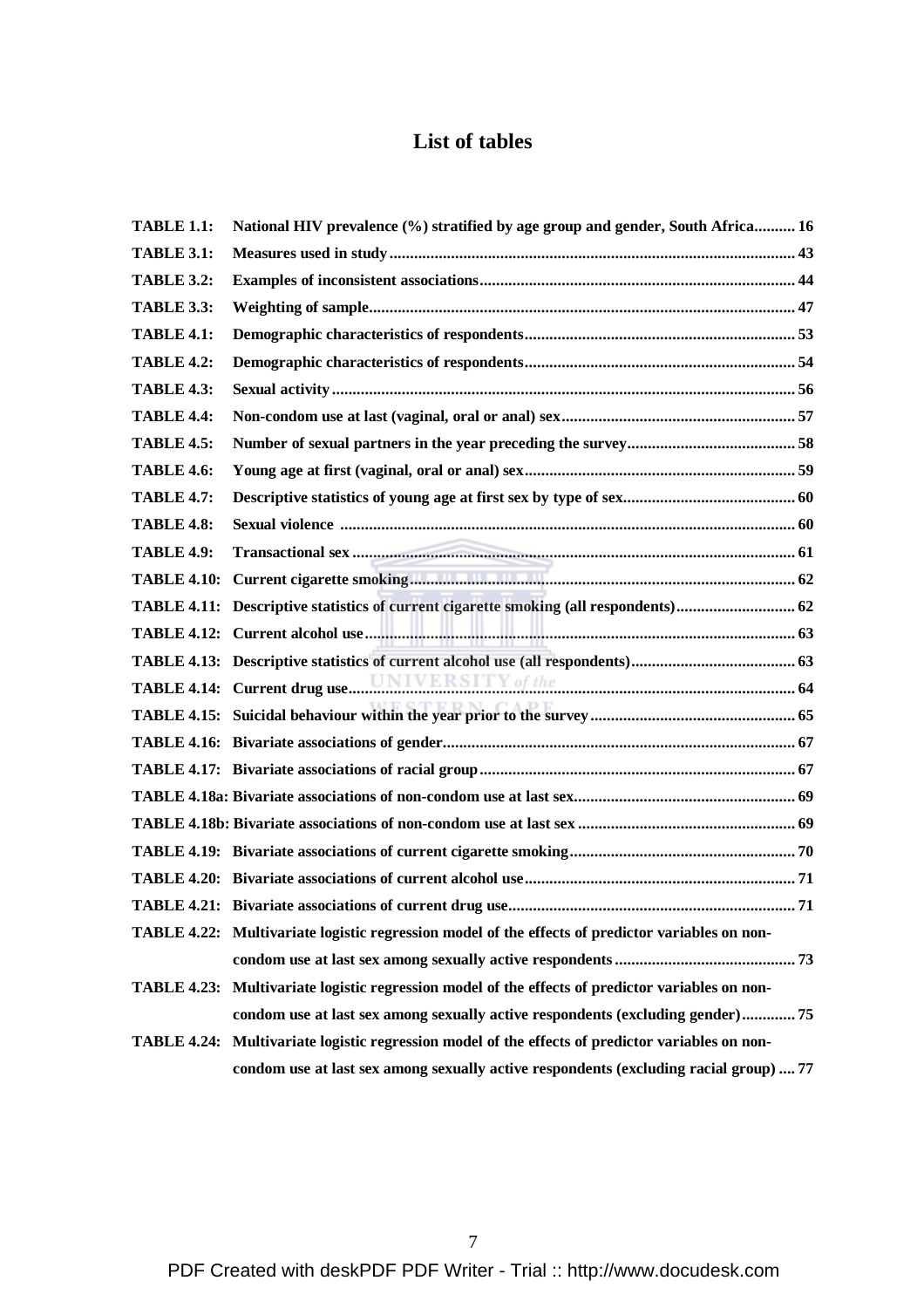# **List of figures**

| FIGURE 3.1: Comparison of full time first year student population, sample data and |  |  |
|------------------------------------------------------------------------------------|--|--|
|                                                                                    |  |  |



**UNIVERSITY** of the **WESTERN CAPE**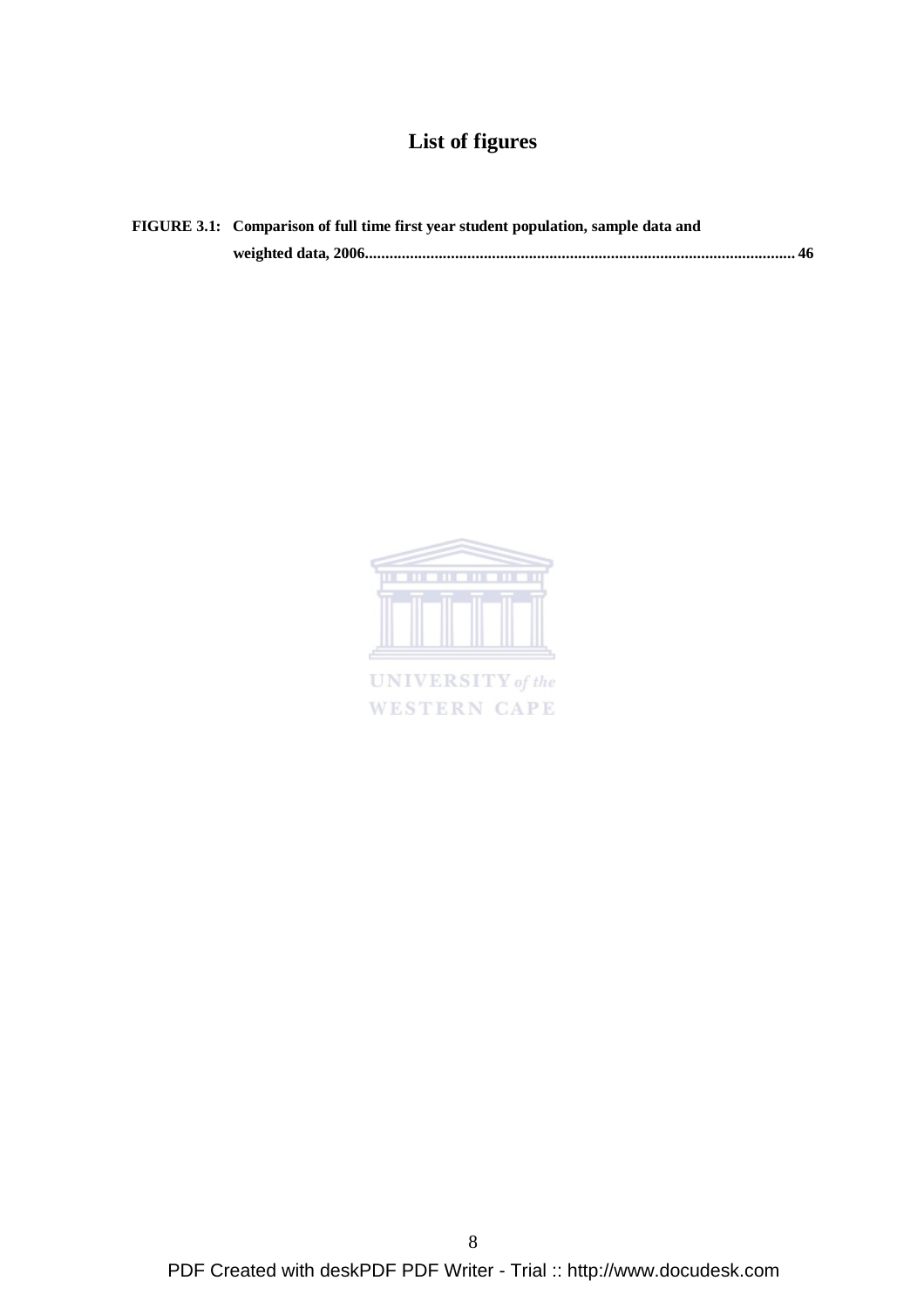# **Abbreviations**

| <b>AIC</b>    | Akaike's information criterion                                    |
|---------------|-------------------------------------------------------------------|
| <b>AIDS</b>   | Acquired Immunodeficiency Syndrome                                |
| <b>ANC</b>    | <b>Antenatal Clinic</b>                                           |
| <b>ASSA</b>   | The Actuarial Society of South Africa                             |
| CAS           | College Alcohol Study                                             |
| <b>CDC</b>    | <b>Centres for Disease Control Prevention</b>                     |
| <b>CHS</b>    | Community and Health Sciences                                     |
| CI            | Confidence Interval                                               |
| DoH           | Department of Health                                              |
| EA            | <b>Enumerator Areas</b>                                           |
| <b>EMS</b>    | <b>Economic and Management Sciences</b>                           |
| <b>HIV</b>    | Human Immunodeficiency Virus                                      |
| <b>HSRC</b>   | Human Sciences Research Council                                   |
| <b>KFF</b>    | Kaiser Family Foundation                                          |
| <b>MDMA</b>   | Methylenedioxymethamphetamine                                     |
| <b>MRC</b>    | <b>Medical Research Council</b>                                   |
| <b>OR</b>     | <b>Odds Ratio</b>                                                 |
| <b>PPS</b>    | Probability Proportional to Size                                  |
| <b>RHRU</b>   | Reproductive Health Research Unit                                 |
| <b>SABC</b>   | South African Broadcasting Corporation                            |
| <b>SANTED</b> | The South African Norway Tertiary Education Development Programme |
| <b>SAS</b>    | <b>Statistical Analysis System</b>                                |
| <b>SC</b>     | Schwartz's criterion <b>IVERSITY</b> of the                       |
| <b>SHB</b>    | <b>Student Health Behaviour</b><br><b>ERN CAPE</b>                |
| <b>SPSS</b>   | <b>Statistical Package for the Social Sciences</b>                |
| <b>SYR</b>    | <b>Status of the Youth Report</b>                                 |
| <b>UNAIDS</b> | The Joint United Nations Programme on HIV and AIDS                |
| <b>UWC</b>    | University of the Western Cape                                    |
| <b>UYF</b>    | Umsobomvu Youth Fund                                              |
| <b>VCT</b>    | <b>Voluntary HIV Testing</b>                                      |
| <b>YRBS</b>   | <b>Youth Risk Behaviour Survey</b>                                |
| <b>YRBSS</b>  | Youth Risk Behavioural Surveillance System                        |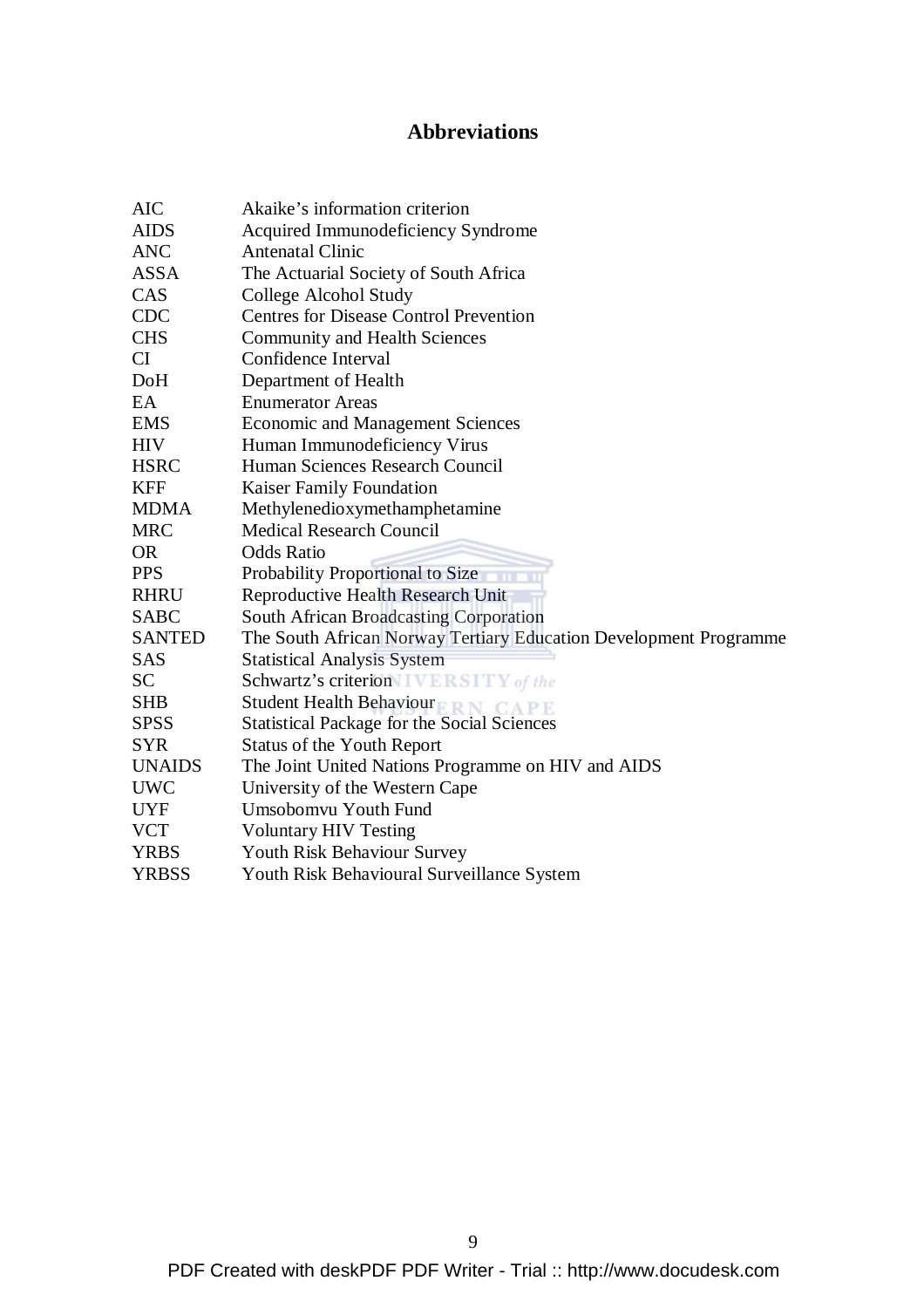## **Table of contents**

| 1.1   |  |
|-------|--|
| 1.1.1 |  |
| 1.2   |  |
| 1.3   |  |
| 1.4   |  |
|       |  |
|       |  |
| 2.1   |  |
| 2.2   |  |
| 2.3   |  |
| 2.3.1 |  |
| 2.3.2 |  |
| 2.3.3 |  |
| 2.3.4 |  |
| 2.3.5 |  |
| 2.3.6 |  |
| 2.3.7 |  |
| 2.3.8 |  |
| 2.3.9 |  |
| 2.4   |  |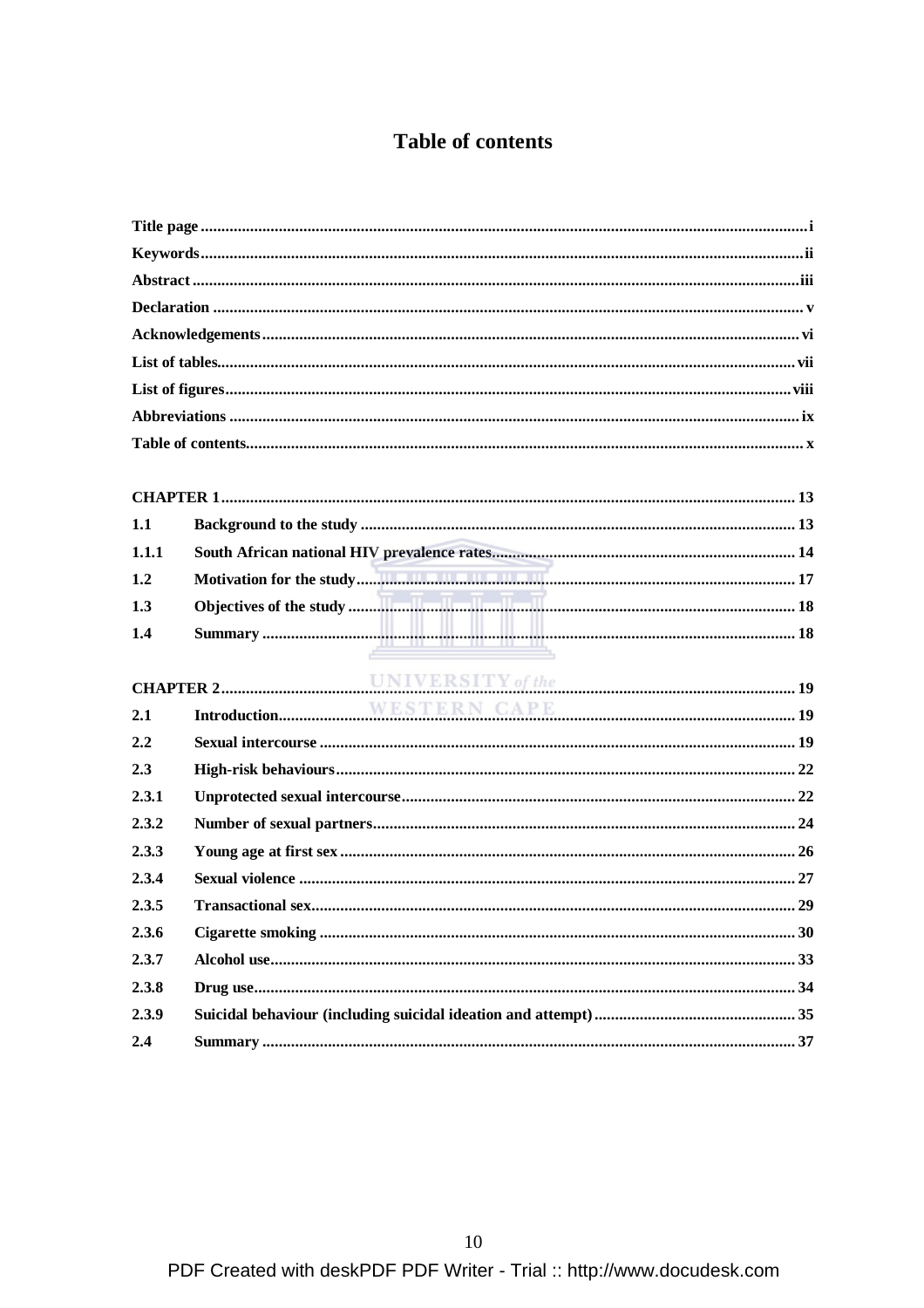| 3.1   |  |
|-------|--|
| 3.2   |  |
| 3.3   |  |
| 3.3.1 |  |
| 3.3.2 |  |
| 3.3.3 |  |
| 3.3.4 |  |
| 3.3.5 |  |
| 3.4   |  |
| 3.5   |  |
| 3.6   |  |
| 3.7   |  |
| 3.8   |  |
| 3.9   |  |

| 4.1     |  |
|---------|--|
| 4.2     |  |
| 4.2.1   |  |
| 4.2.2   |  |
| 4.2.3   |  |
| 4.2.3.1 |  |
| 4.2.3.2 |  |
| 4.2.3.3 |  |
| 4.2.3.4 |  |
| 4.2.3.5 |  |
| 4.2.3.6 |  |
| 4.2.3.7 |  |
| 4.2.3.8 |  |
| 4.2.3.9 |  |
| 4.3     |  |
| 4.4     |  |
| 4.5     |  |
| 4.5.1   |  |
| 4.5.2   |  |
| 4.5.3   |  |
| 4.5.4   |  |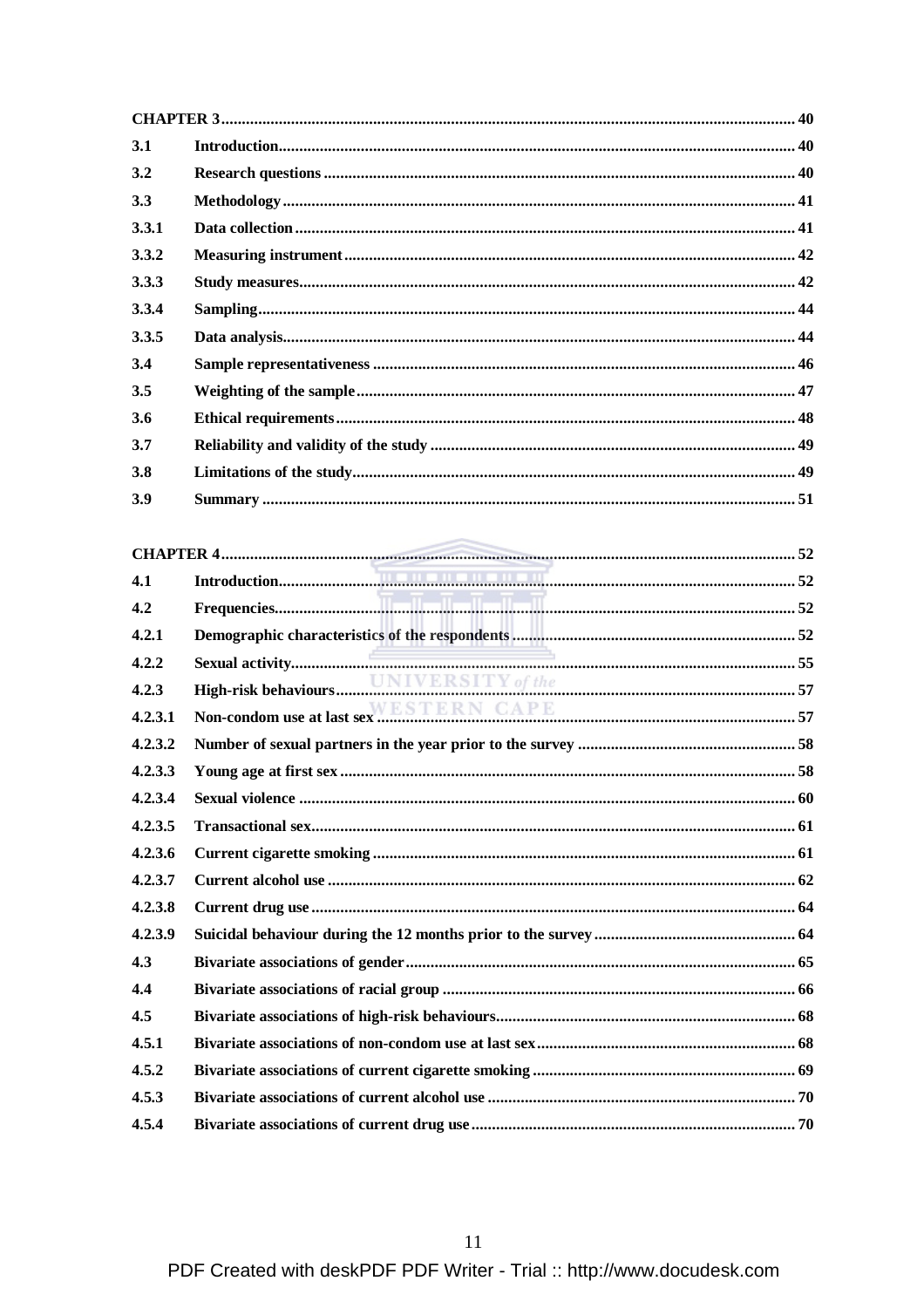| $4.6^{\circ}$ |  |
|---------------|--|
| 4.6.1         |  |
| 4.6.2         |  |
| 4.6.3         |  |
| 4.7           |  |

| 5.1 |  |
|-----|--|
| 5.2 |  |
| 5.3 |  |
| 5.4 |  |
| 5.5 |  |
| 5.6 |  |
| 5.7 |  |
| 5.8 |  |

| <b>HOLD AND AND A</b> |  |
|-----------------------|--|
|                       |  |
|                       |  |
|                       |  |
|                       |  |
|                       |  |
|                       |  |
|                       |  |
|                       |  |
|                       |  |
|                       |  |
|                       |  |
|                       |  |
|                       |  |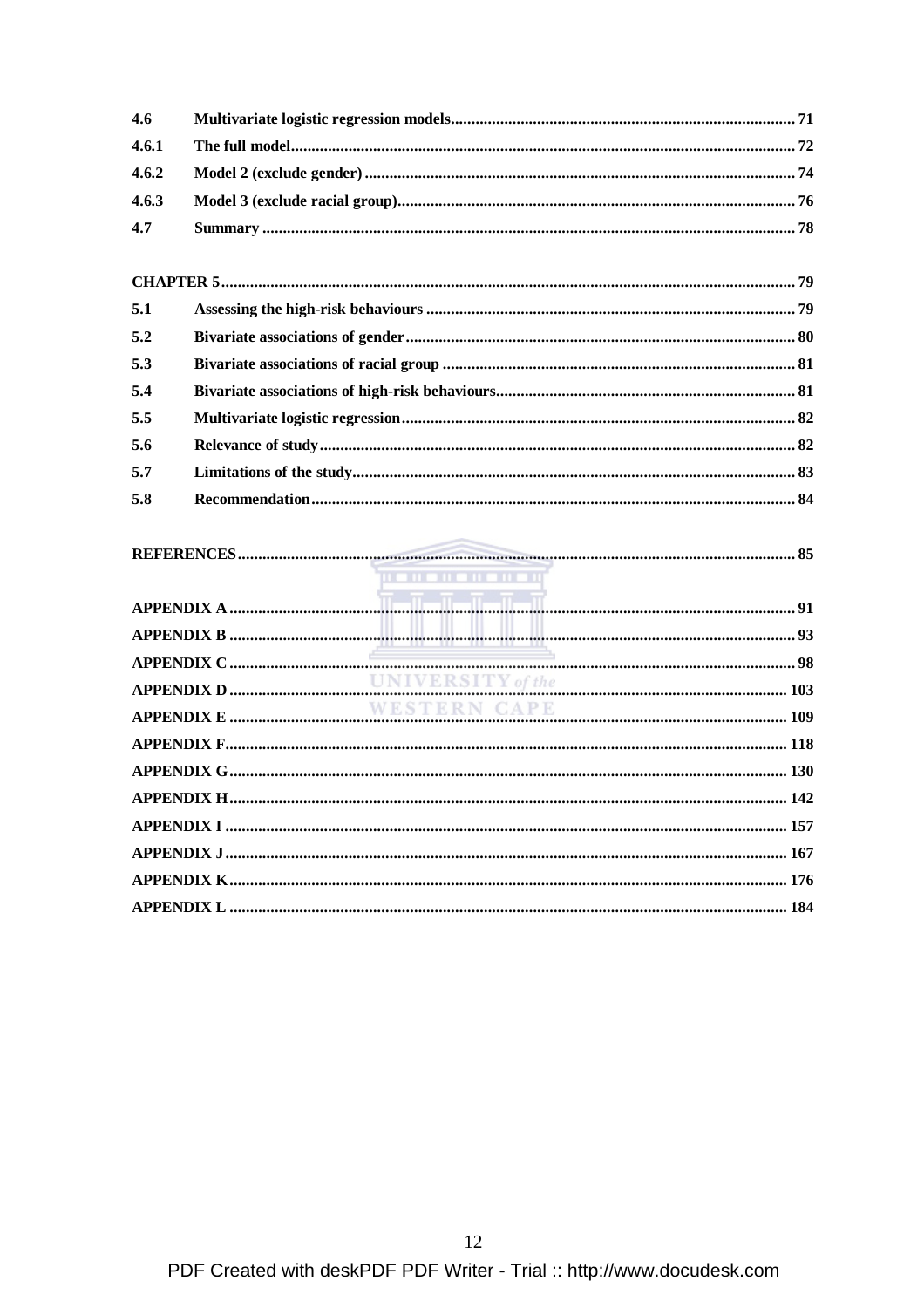### **CHAPTER 1**

### **Introduction**

### **1.1 Background to the study**

Acquired Immunodeficiency Syndrome (AIDS) is a global pandemic. The Joint United Nations Programme on HIV and AIDS (UNAIDS) estimated that 39.5 million persons were living with the human immunodeficiency virus (HIV), 4.3 million persons were newly infected with the virus and an estimated 2.9 million lost their lives to AIDS in 2006 (UNAIDS, 2006a). Sub-Saharan Africa has carried the heaviest HIV and AIDS burden, of which, South Africa's national HIV prevalence is one of the highest in the world and shows no sign of relenting (UNAIDS, 2005).

In South Africa, there are differences in national HIV prevalence rates arising from different estimation techniques. The next section introduces four South African studies each with a different methodology. A summary of the national South African HIV prevalence rates, at the end of the following section, shows a difference in HIV prevalence rates with respect to gender, racial group, province and age. Most new HIV infections are among persons aged 15 to 24 years and reducing high-risk behaviours will have an impact on the HIV epidemic (Kebede *et al.* 2005; UNAIDS, 2006a). In this study, persons aged 15 to 24 years are referred to as the "youth". High-risk behaviours include unprotected sexual intercourse, having a number of sexual partners, young age at first sex, sexual violence, transactional sex, cigarette smoking, alcohol use, drug use and suicidal behaviour. The study is an assessment of the high-risk behaviours of the youth.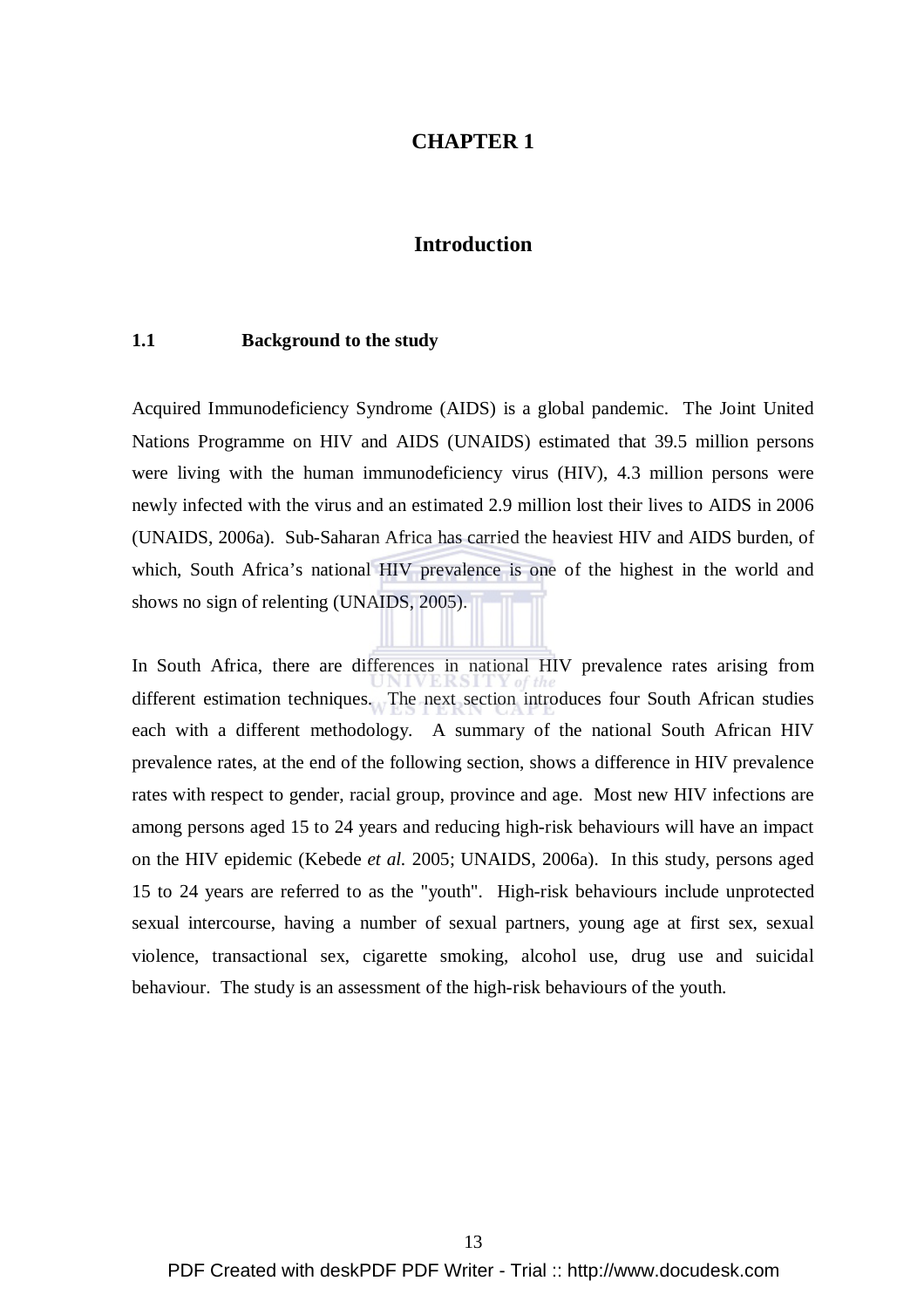### **1.1.1 South African national HIV prevalence rates**

The '2005 South African national HIV prevalence, HIV incidence, behaviour and communication' survey (or 2005 South African national Human Sciences Research Council (HSRC) study) was a national population based survey and included males and females aged two years and older, even from remote rural areas. Complex multi-stage sampling was used to create a master sample of 1,000 census enumerator areas (EA), which was the primary sampling unit. The secondary sampling unit was the household. The individual selected for the survey was the ultimate sampling unit. All the respondents completed a questionnaire and donated a dried blood spot sample for HIV testing. The researchers weighted the sample to represent the South African population by province, age, race and gender. In total, 23,275 individuals completed the interview, of which, 15,851 (68%) agreed to HIV testing. Of the 15,851 HIV tested respondents, the majority were female  $(68.3\%, n=10,826)$ , Coloured  $(72.3\%, n=11,460)$  and from the Northern Cape Province (78.8%, n=12,491). The limitations of this survey were firstly, the exclusion of persons in institutions such as hospitals, army barracks, boarding schools and university hostels. Secondly, non-response rates lead to an under-estimation of HIV prevalences (Shisana *et al.* 2005). A person's absence or refusal to participate is correlated with a strong likelihood of HIV infection (UNAIDS, 2005).

The anonymous, unlinked and cross-sectional surveys, where blood samples of childbearing women are tested for HIV, were conducted by the South African Department of Health (DoH) since October of 1990 (DoH, 2006; UNAIDS, 2005). These annual national antenatal clinic (ANC) surveys were selected by using the probability proportional to size (PPS) sampling method. In total, 33,034 childbearing women at 1,415 health facilities participated in 2006. Half of the participants (51%) were aged younger than 24 years (DoH, 2007). The sample of ANCs is predominantly urban or peri-urban (DoH, 2006). Childbearing women are an accessible population for HIV testing among the sexually active female population because they have to attend clinics for antenatal, delivery, and post natal care and undergo routine obstetric examinations (Batter *et al*. 1994). Thus, HIV testing is repeated at each visit to the ANC. The ANC surveys have a number of limitations. Firstly, this survey does not provide direct evidence of HIV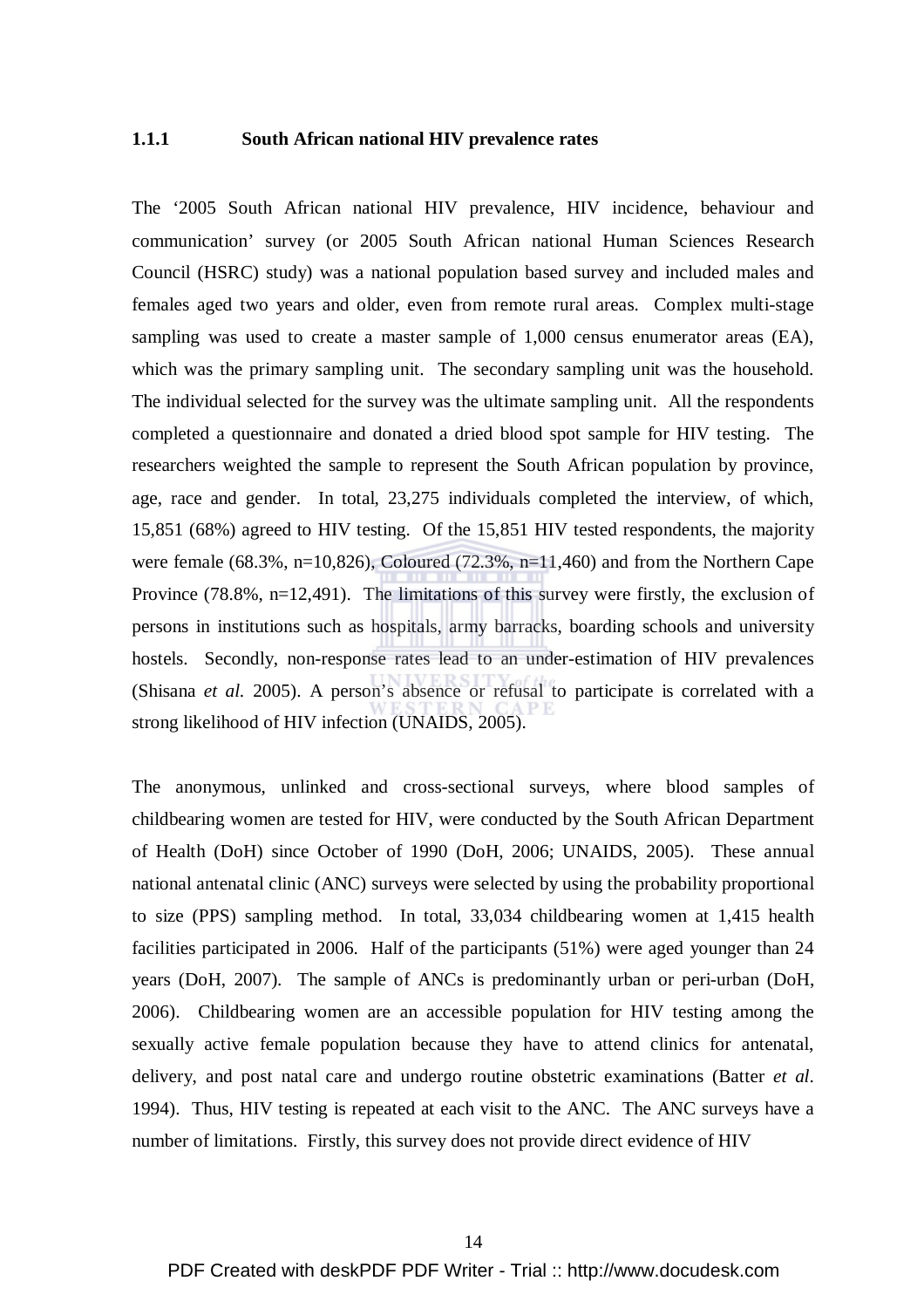prevalence among males, among women younger or older than 15-49 years, women who attend private medical facilities, nor women who are having protected sexual intercourse. Secondly, HIV reduces fertility and as such, data gathered by testing childbearing women might not reflect the proportion of women who are HIV infected and are unable to become pregnant (UNAIDS, 2005).

Another survey that attempted to estimate HIV prevalence was the 2003 South African national Reproductive Health Research Unit (RHRU) study, which was a three-stage household survey similar to the 2005 South African national HSRC study. However, this study only included the youth aged 15-24 years from the nine provinces of South Africa. One of the objectives of the survey was to identify trends in HIV infection and related determinants of infection among the youth. Sampling included three stages: firstly, the 2001 EA was used as a primary sampling unit; secondly, a segment of the EA was randomly selected and all dwelling units/stands in the selected segment were visited and enumerated; and finally, an eligible respondent aged 15-24 years within the dwelling was randomly selected. Overall, 15,414 households contained an eligible youth, however, 23% (n=3,510) either refused to participate in the study or did not complete their interviews. Of all eligible youth, 11,904 (77%) completed a questionnaire and donated an oral fluid sample for HIV testing. The weighted results represented the South African population aged 15-24 years by province, age, race, geography type and gender. The majority of respondents were female (66%, n=7,841), African (83%, n=9,867) and from KwaZulu-Natal Province (17%, n=2,070) (Pettifor *et al.* 2004).

Apart from surveys, demographic models have also been used to estimate the national and provincial HIV prevalences. For example, the demographic model of the Actuarial Society of South Africa (ASSA) uses a wide range of empirical evidence from different sources to provide HIV estimates. The latest version ASSA2003 incorporates the results of the 2003 antenatal prevalence data and registered deaths up to 2003. Included in the model is the influence of prevention and treatment activities in the health sector at both national and provincial levels (Dorrington *et al.* 2006).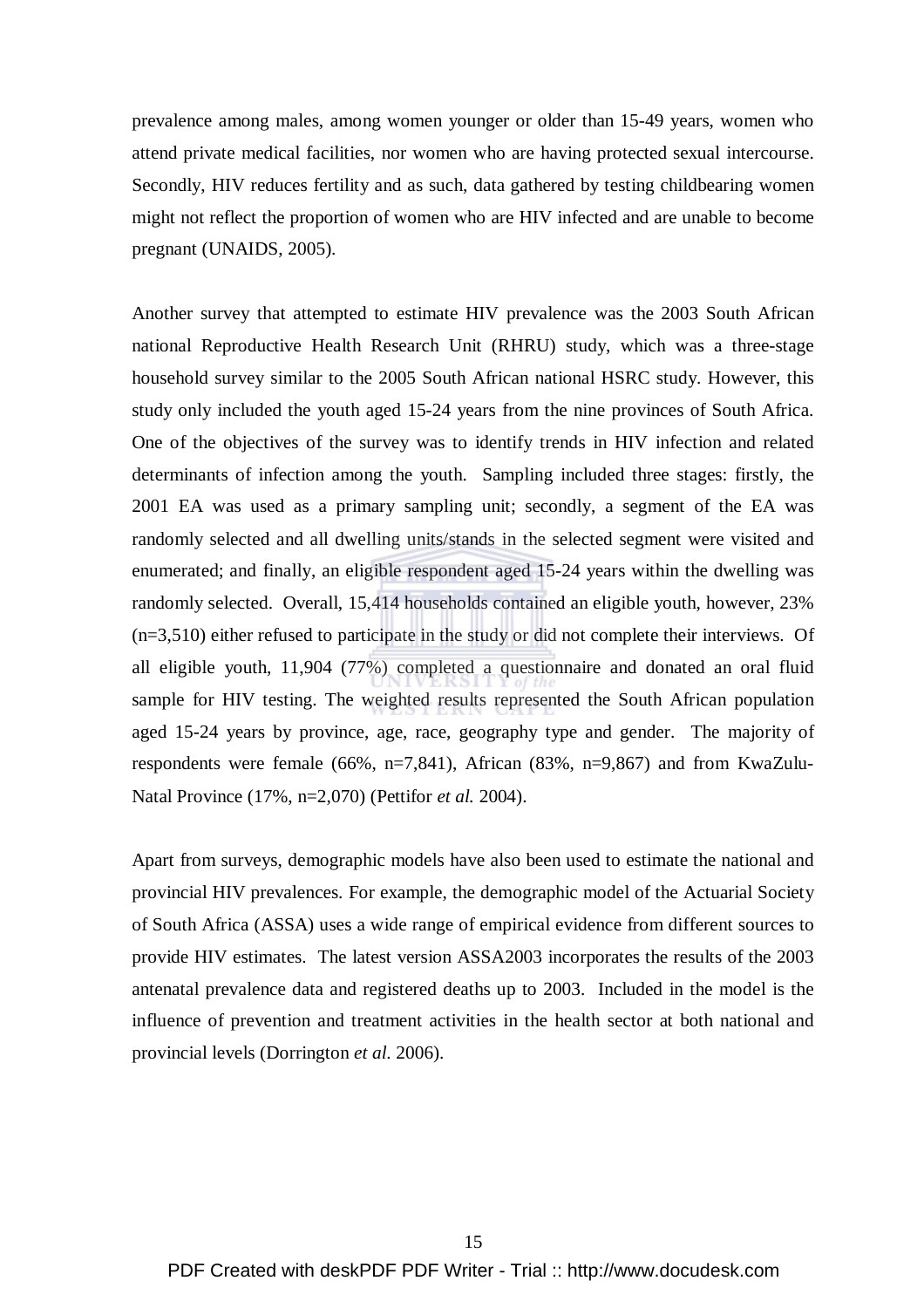Estimates of the national HIV prevalence from the studies reviewed earlier have been high, ranging from 16.2% (Shisana *et al.* 2005) to 18.3% (Dorrington *et al.* 2006) among persons aged 15-49 years. The South African provincial HIV prevalence ranged from the lowest 1.9% in the Western Cape Province to 16.5% in Mpumalanga Province among persons aged 2 years and older (Shisana *et al.* 2005). This is lower compared to the HIV estimates obtained from childbearing women, which ranged from 15.1% in Western Cape Province to 32.1% in Mpumalanga Province and 39.1% in KwaZulu-Natal Province in 2006 (DoH, 2007). Regarding racial groups, the national 2005 South African HIV prevalence is highest among the Blacks/Africans at 13.3% and decreases to 1.9% among the Coloureds, Indians at 1.6% and Whites at 0.6% among persons aged 2 years and older (Shisana *et al.* 2005). Among persons aged 15-49 years, the 2005 South African HIV prevalence was higher among females (20.2%) compared to males (11.7%) (Shisana *et al.* 2005). Similar results were documented by the ASSA2003 model such that more females (21.2%) compared to males (15.4%) aged 15-49 years where HIV positive in 2006 (Dorrington *et al.* 2006). A particularly vulnerable group and the key to the future course of the HIV and AIDS epidemic are the youth. The national South African HIV prevalence among the youth was 10.4% in 2006 (Dorrington *et al.* 2006).

**UNIVERSITY** of the

| Age group | <b>ANC</b> (2006)   |              | <b>HSRC</b> (2005) |              | ASSA2003 (2006) |              | <b>RHRU (2003)</b> |
|-----------|---------------------|--------------|--------------------|--------------|-----------------|--------------|--------------------|
|           | <b>Childbearing</b> | <b>Males</b> | <b>Females</b>     | <b>Males</b> | <b>Females</b>  | <b>Males</b> | <b>Females</b>     |
|           | women               |              |                    |              |                 |              |                    |
| $15-19$   | $19.1*$             | 3.2          | 9.4                | 0.3          | 7.5             | 2.5          | 7.3                |
| $20 - 24$ | 31.7                | 6.0          | 29.9               | 7.2          | 26.5            | 7.6          | 24.5               |
| $25-29$   | 23.2                | 12.1         | 33.3               | 21.8         | 32.5            |              |                    |
| $30 - 34$ | 15.2                | 23.3         | 26.0               | 26.5         | 28.2            |              |                    |
| $35-39$   | 7.7                 | 23.3         | 19.3               | 23.9         | 22.9            |              |                    |
| $40 - 44$ | 2.2                 | 17.5         | 12.4               | 21.0         | 17.7            |              |                    |
| 45-49     | $0.3**$             | 10.3         | 8.7                | 17.7         | 11.1            |              |                    |

**Table 1.1: National HIV prevalence (%) stratified by age group and gender, South Africa** 

Source: DoH, 2007; Dorrington *et al.* 2006; Pettifor *et al.* 2004; Shisana *et al.* 2005

\*: HIV estimate for childbearing women aged younger than 20 years

\*\*: HIV estimate for childbearing women aged older than 45 years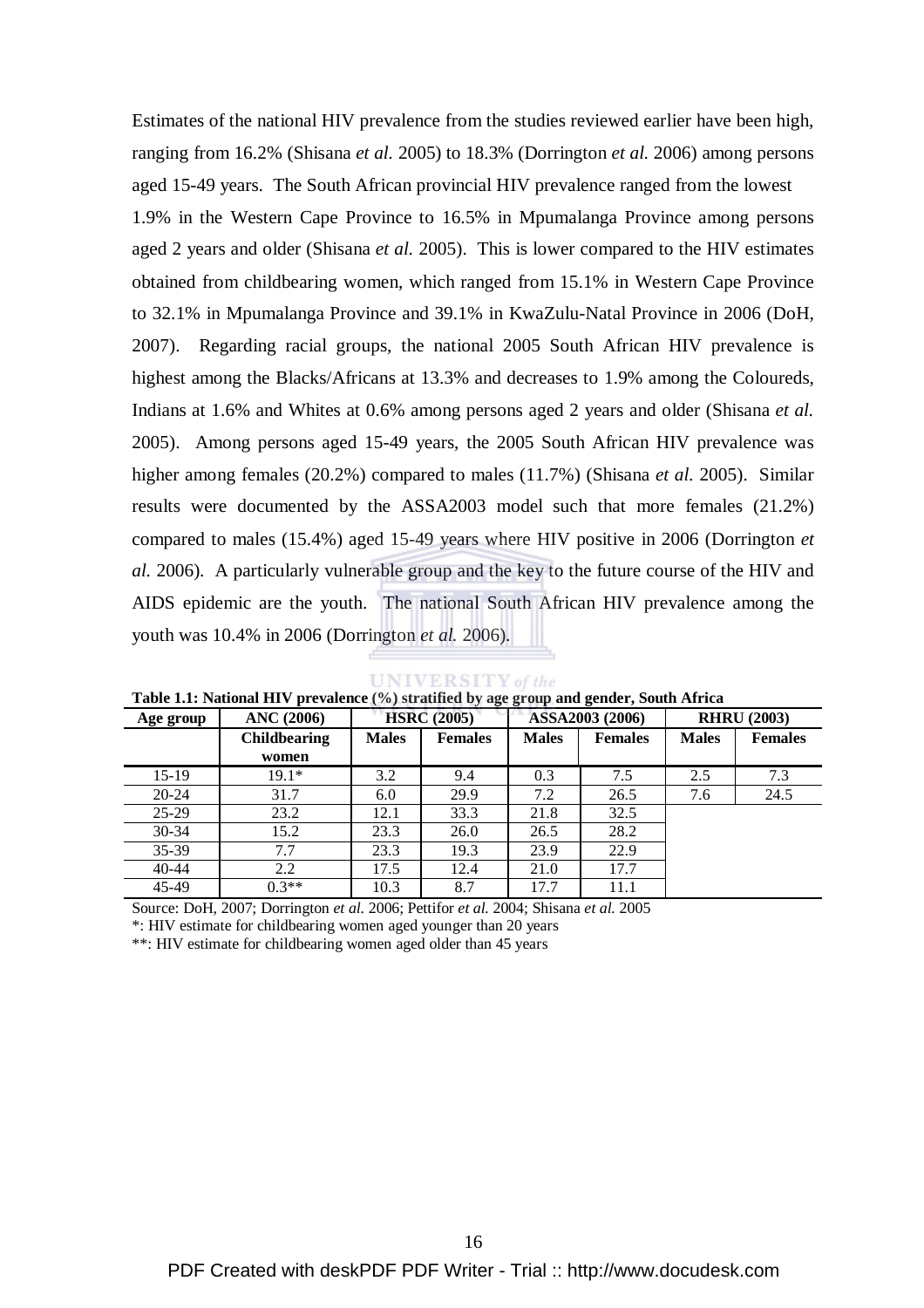### **1.2 Motivation for the study**

The most influential factors that contribute to the spread of HIV and AIDS are unprotected sexual intercourse and having more than one sexual partner (Nattrass, 2004, Pettifor *et al.* 2004; Shisana *et al.* 2005; UYF & HSRC, 2005). Knowledge that your sexual partner is having sex with others should be an encouragement to insist on using a condom every time. Those who are unable to insist on condom use, mostly females, feel threatened that they might lose their partner. Others, who are in violent relationships, fear the threat of violence, which prevents them from insisting on condom use and this increases the risk of HIV infection (MacPhail & Campbell, 2001). Factors that leave the youth unable to set boundaries on when they want to have sex, what type of sex, or the use of contraception increase the risk of HIV infection. These factors include transactional sex, young age at first sex, cigarette smoking, alcohol use, drug use and suicidal behaviour (Aitken, 2005; Basile *et al.* 2006; Flisher *et al.* 1993c; Kaufman & Stavrou, 2002; Pettifor *et al.* 2004; Shisana *et al.* 2005).

Against this background, the researcher is motivated to assess the high-risk behaviours of a subset of the South African youth, i.e., the full time first year students who registered at University of the Western Cape (UWC) for the first time in 2006. This motivation is also based on the premise that entering a university marks a time of change in a person's life, and offers opportunities for self-governance and independence (Rich, 2004). Young first year university students welcome the freedom this newfound independence offers, which might lead them to participate in a variety of high-risk activities. On the other hand, the first year university students already fall in the high-risk behaviour age group and by entering into university, some of them are likely to increase their frequency of high-risk behaviour. Consequently, these high-risk behaviours place them at risk of contracting HIV and AIDS. An assessment of the relationship between the high-risk behaviours would be a useful guide to design suitable policies, action plans and strategies, which will enable the relevant role players to design suitable programmes for prevention and intervention on HIV and AIDS among the South African youth.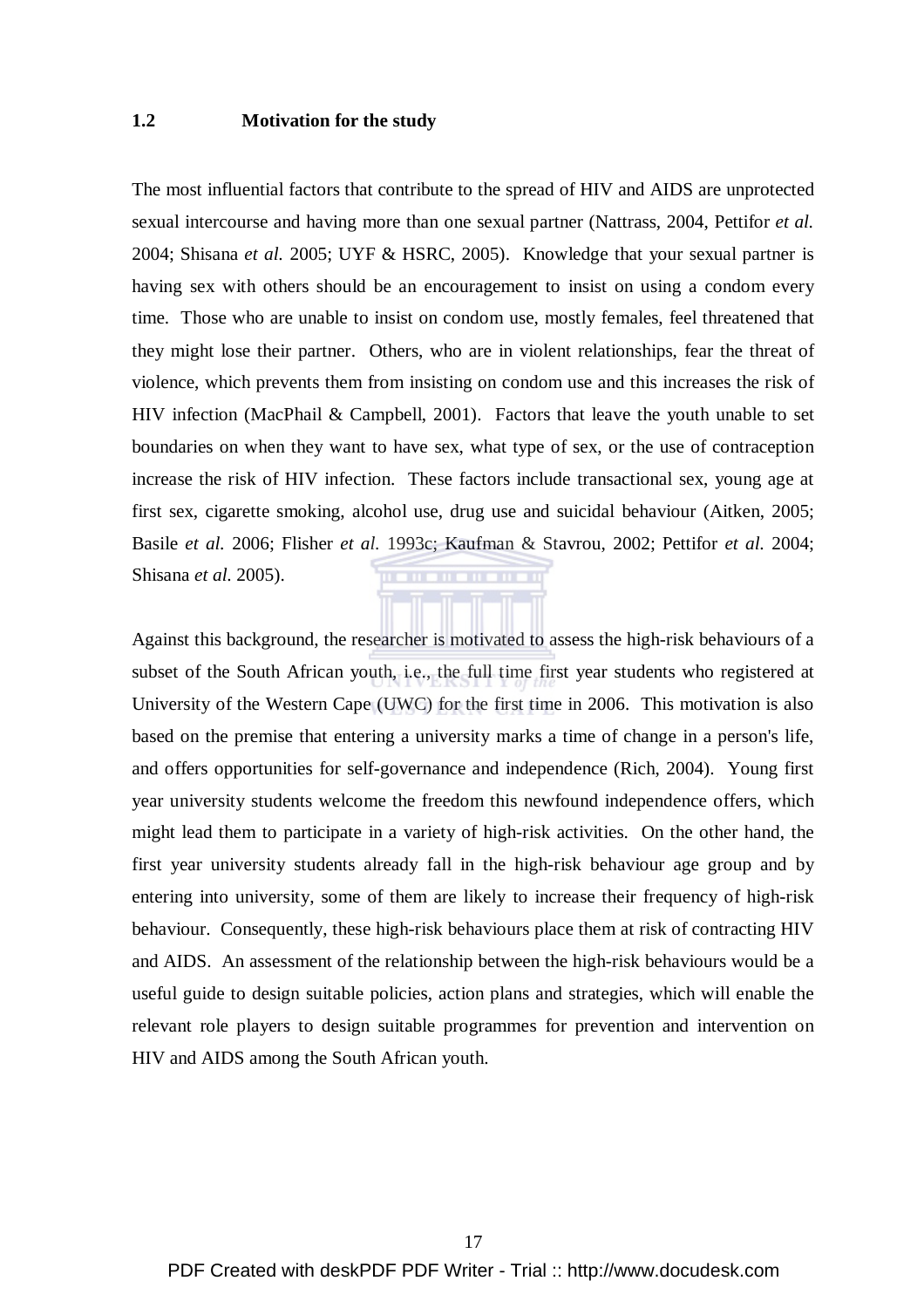### **1.3 Objectives of the study**

The objectives of this exploratory study conducted on full time first year students who registered at UWC for the first time in 2006 are as follows:

- o To assess the high-risk behaviours including unprotected sexual intercourse, number of sexual partners, young age at first sex, sexual violence, transactional sex, cigarette smoking, alcohol use, drug use and suicidal behaviour.To profile gender and racial differences among the high-risk behaviours.
- o To determine whether significant associations exist between non-condom use at last sex, current cigarette smoking, current alcohol use, current drug use and other high-risk behaviours.
- o To determine whether a significant association exists between non-condom use at last sex and gender, race, current age group, number of sexual partners in the year prior to the survey, current cigarette smoking and current alcohol use.



### **1.4 Summary**

Chapter 1 presented the background and introduction to the study. Assessment of the highrisk behaviours of the full time first year students who registered at UWC for the first time is an essential key to develop prevention and control programs. These programs could modify high-risk behaviours, which might lead to a reduction in the HIV infection.

This study is organized as follows: Chapter 2 presents the relevant literature review and discusses the high-risk behaviours outlined in Section 1.1. Chapter 3 will outline the methodology of the study, including the data collection, measuring instrument, study measure, sampling and the data analysis. Ethical consideration and limitations of the study will conclude this chapter. Chapter 4 presents the descriptive results, bivariate associations and multivariate logistic regression analyses. Chapter 5 will discuss the results of the study and compare it with previous studies. The implications and recommendations for future research will be explored.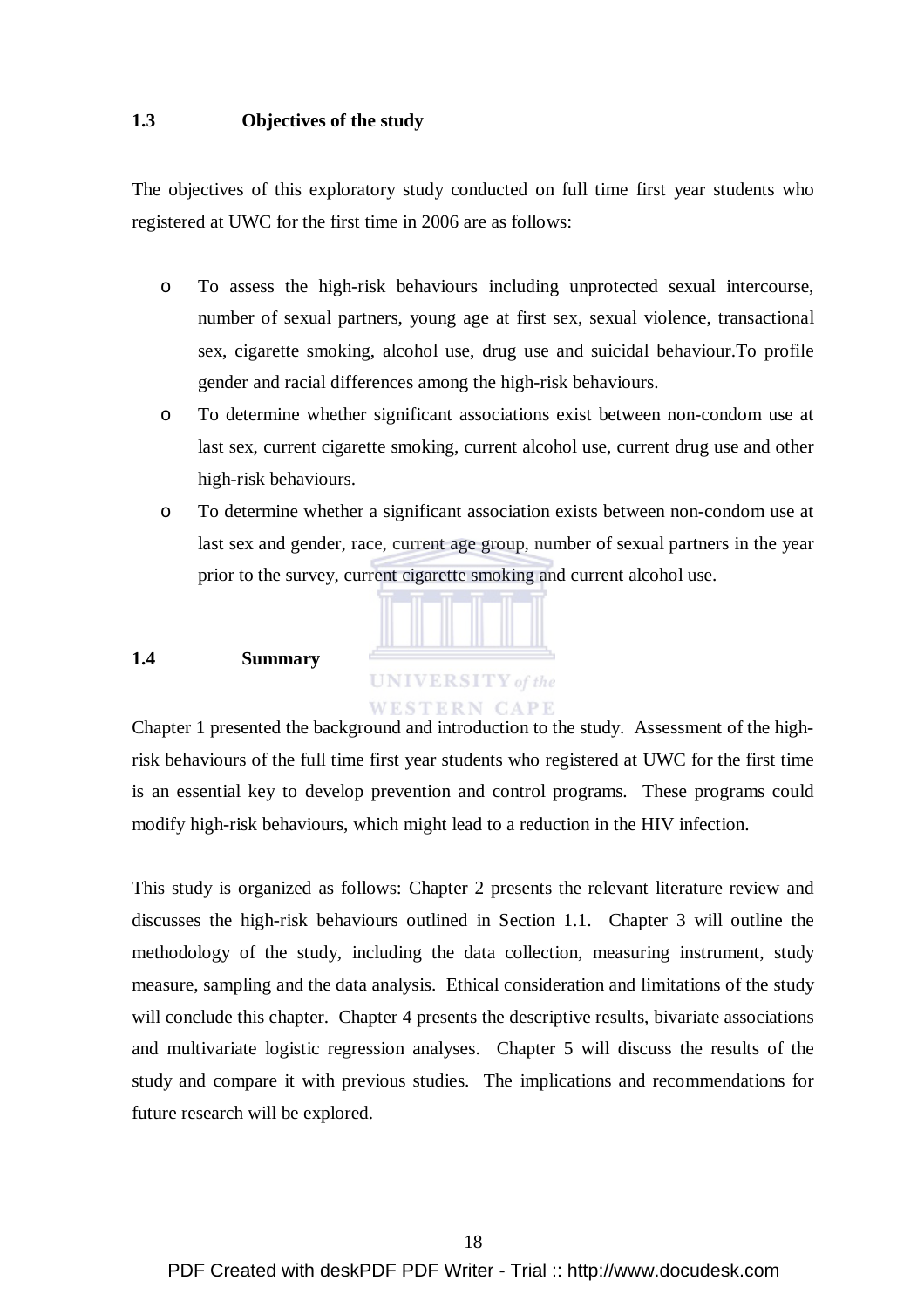### **CHAPTER 2**

### **Literature review**

### **2.1 Introduction**

This chapter presents a review of the literature relating to the high-risk behaviours among the youth. This study introduces the methodology and results of 15 articles that investigated the high-risk behaviours among university/college students (Akvardar *et al.* 2003; Brown & Vaniable, 2007; Di Pietro *et al.* 2007; Eisenberg, 2001; Maharaj & Cleland, 2006; Maswanya *et al.* 1999; Meyer & Le Roux, 1994; Parikh *et al. 2007*; Reed *et al.* 2007; Reisen & Poppen, 1995; Rich, 2004; Roberts & Kennedy, 2006; Romito & Grassi, 2007; Vergnani *et al.* 2005; Weitzman & Chen, 2005). Additional literature documented in this study concerns the high-risk behaviours of youth from South Africa, Malaysia, Ethiopia, the United States, and Tanzania. Gender comparisons present the relationships of the high-risk behaviours between males and females. Previous South African government segregated the land according to the different racial groups. In the present study, the racial comparisons present the relationships of the high-risk behaviours between Black/Africans, Whites, Indian/Asians and Coloureds. The following sections introduce sexual intercourse and the high-risk behaviours.

### **2.2 Sexual intercourse**

Sexual intercourse is not a high-risk behaviour if it is protected or safe. Using a condom properly is one of the few interventions that are effective in protecting oneself against the risk of HIV infection (Caldwell *et al.* 1993; Shisana *et al.* 2005; Pettifor *et al.* 2004) since it provides a barrier to HIV (Barnett & Whiteside, 2002). On the other hand, having sexual intercourse without using a condom puts a person in a risky position of acquiring HIV and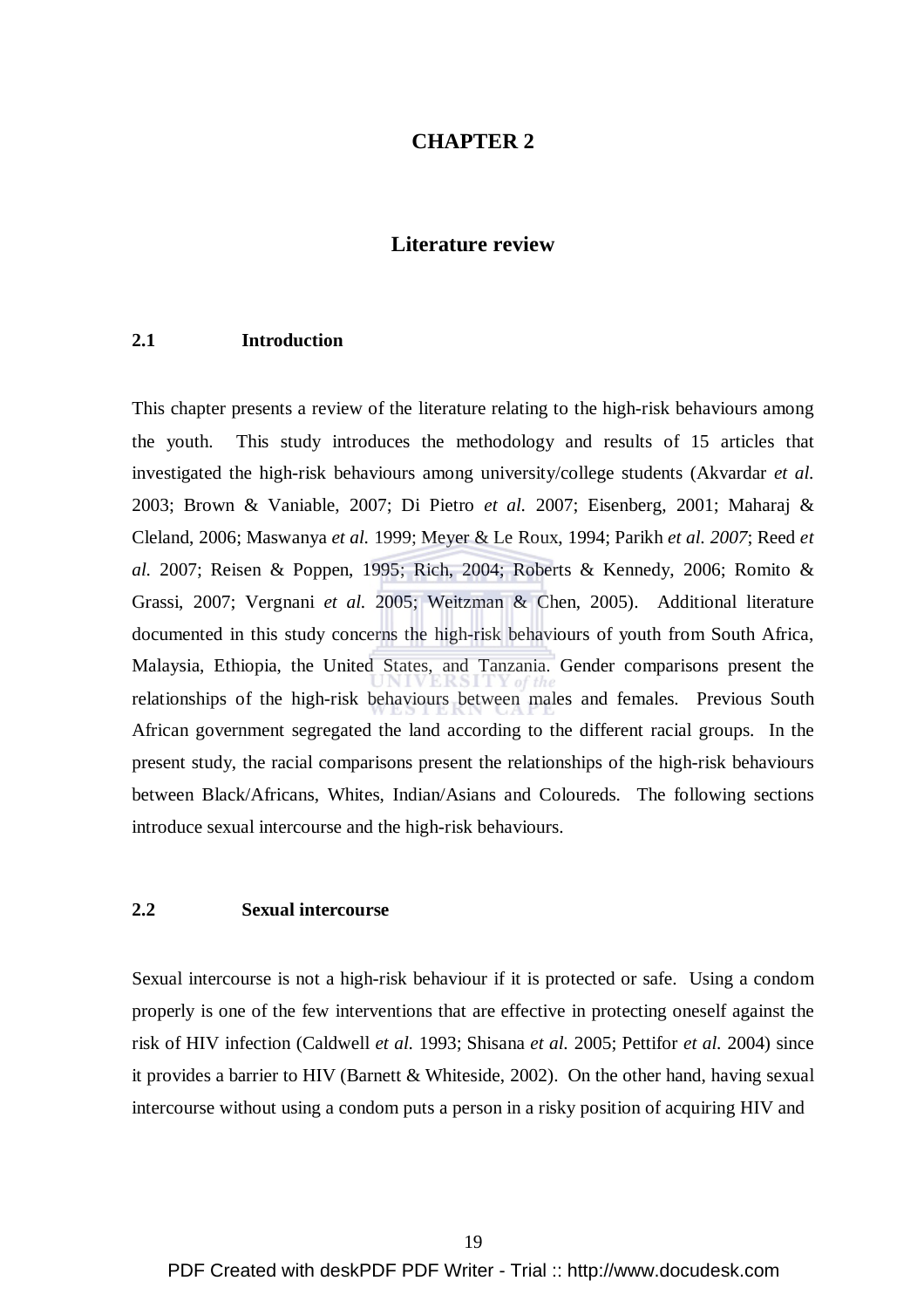AIDS. This section discusses sexual intercourse, whether protected or unprotected, among the university/college students.

At the 2005 UWC first year orientation programme, 44% of the first year students reported that they have had vaginal, oral and anal sex (Vergnani *et al.* 2005). The 2005 South African Norway Tertiary Education Development Programme (SANTED) study included a stratified sequential sample of full-time first year UWC students attending the 2005 first year orientation program. The sample was the first year population, which was stratified into the different faculties. Approximately 70% of the each faculty's orientated groups were sequentially sampled. In total, 974 students completed the questionnaire relating to sexual behaviour. The researchers excluded married students and students aged 25 years and older. Questionnaires that showed inconsistent answers (e.g., a student indicating that he/she never had sexual intercourse in one question but indicated age at first sexual activity etc.) were excluded. After exclusion, the researchers included 811 questionnaires for analysis. Most of the respondents were female (69%, N=560), matriculated in the Western Cape Province  $(81\%, n=657)$ , speak English as home language  $(54\%, n=438)$  and their mean age was 18.4 years. Statistical Analysis System (SAS) and SAS Enterprise Miner were used to conduct descriptive statistics, cross-tabulations and create decision trees. Cross-tabulations were used to find the differences between gender, home language groups and sexual activity. Decision trees extracted the variables that could differentiate between sexually active and non-active students. Most of the students who were sexually active practiced either only vaginal sex (18%) or a combination of vaginal and oral sex (19%). Less than 1% (i.e., 0.12%) of first year students only had anal sex and 4% only had oral sex (Vergnani *et al.* 2005).

In a 2003 study, 70% of college students at three public colleges in Durban, South Africa reported that they have had sexual intercourse (Maharaj & Cleland, 2006). The researchers collected the qualitative data from six focus group discussions held in February and March 2003. Each focus group consisted of six to eight participants. Additionally, they collected quantitative data at the same tertiary institutions between April and May 2003. The 3,000 respondents had to complete self-administered questionnaires. The data were analysed using Statistical Package for the Social Sciences (SPSS). Separate analyses were conducted for males and females. Cross-tabulations identified gender differences in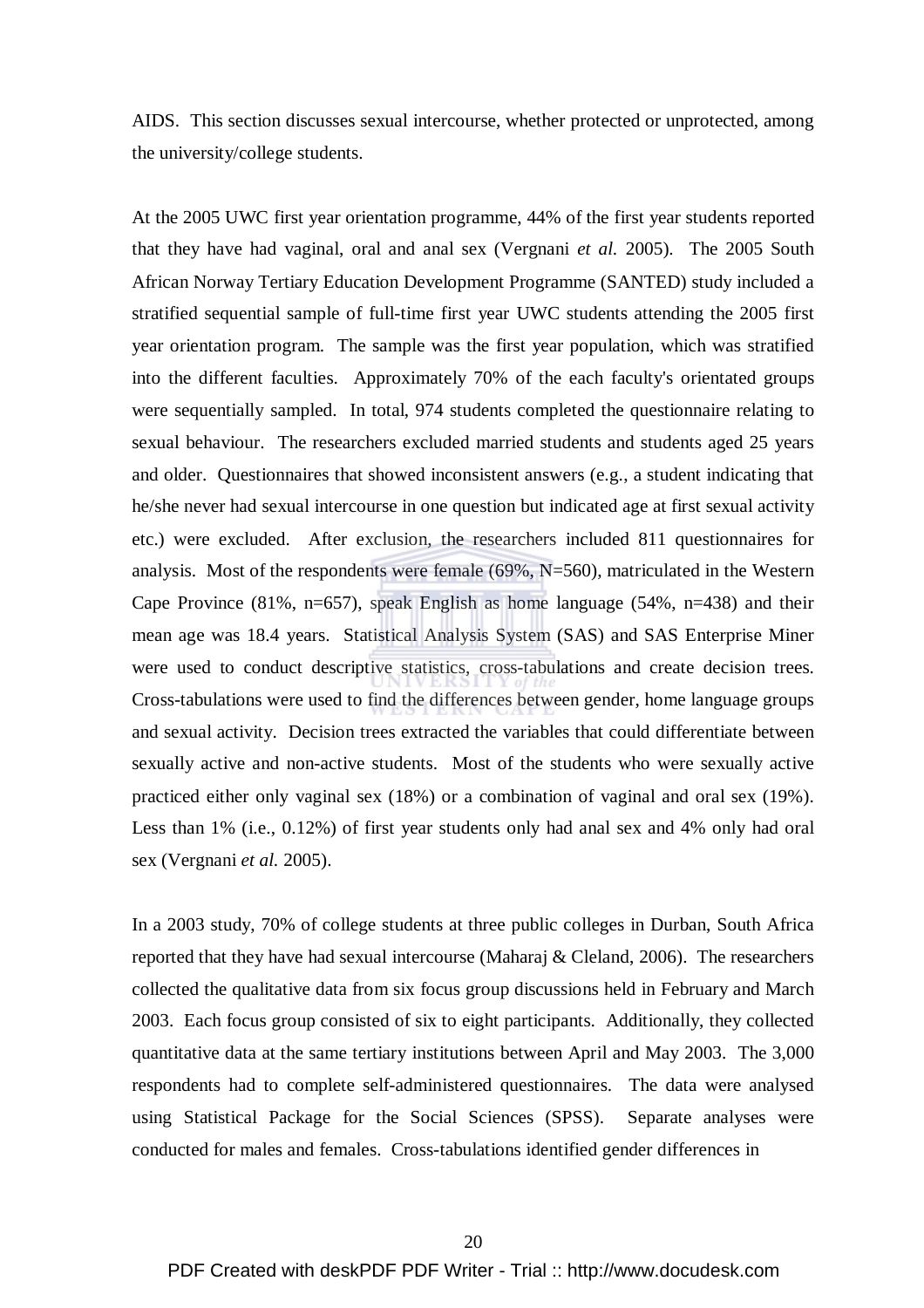attitudes towards condoms and use of condoms. Most of the participants were female (57%) and their ages ranged from 17 years to 24 years. Three-quarters of the respondents were Black, 17% were Indian, 6% were White and 2% were Coloured. Ninety-four percent have never been married (Maharaj & Cleland, 2006).

In the 1997 United States College Alcohol Study (CAS), the participants were randomly sampled from 116 colleges located in 39 states. Investigators excluded married students and female students who had sexual contact exclusively with females from the study. After exclusion, 7,905 (40%) females and 5,351 (60%) males were included in the analysis. SAS was used for statistical analyses. Analyses were conducted separately for males and females. Descriptive statistics, cross-tabulations and multivariate logistic regression were performed to calculate the sexual behaviour of the students. Multivariate logistic regression models calculated the relationship between condom use (always vs. not always), multiple partners  $\langle \langle 2 \rangle$  recent partners vs. 2+ recent partners), sex group (only heterosexual, bisexual, homosexual), age (<23 years vs. 23+ years), race (white vs. nonwhite), Hispanic (non-Hispanic vs. Hispanic) and housing (On-campus vs. off-campus). Condom use and multiple partners were the dependent variables respectively. Odds ratios (OR) were reported with 95% CI. The majority of the respondents were White (79%) and aged 18-22 years (83%). More than half of the respondents did not live on campus (53%). The results showed that almost three-quarters (71%) of the students had had sexual intercourse (Eisenberg, 2001).

In 1996, only 12 secondary schools and four colleges in Dar-es-Salaam, Tanzania were attended by approximately 12,000 students. Maswanya *et al.* (1999) conducted a crosssectional survey among eight secondary schools and two colleges that responded positively to the research proposal. Objectives of the study were to define two risk groups according to condom use and sexual behaviour. The Risk-1 group consisted of students who were sexually active and did not always use condoms. The Risk-2 group was the portion of the Risk-1 group who had multiple sexual partners in the previous year. More than onethousand students (1,053) completed the questionnaires. Statistical analyses were performed using the SAS. Adjusted and unadjusted odds ratios were calculated on the cross-tabulations and multivariate logistic regression. Cross-tabulations were calculated between socio-demographic characteristics (i.e., age, gender, place of birth and religion);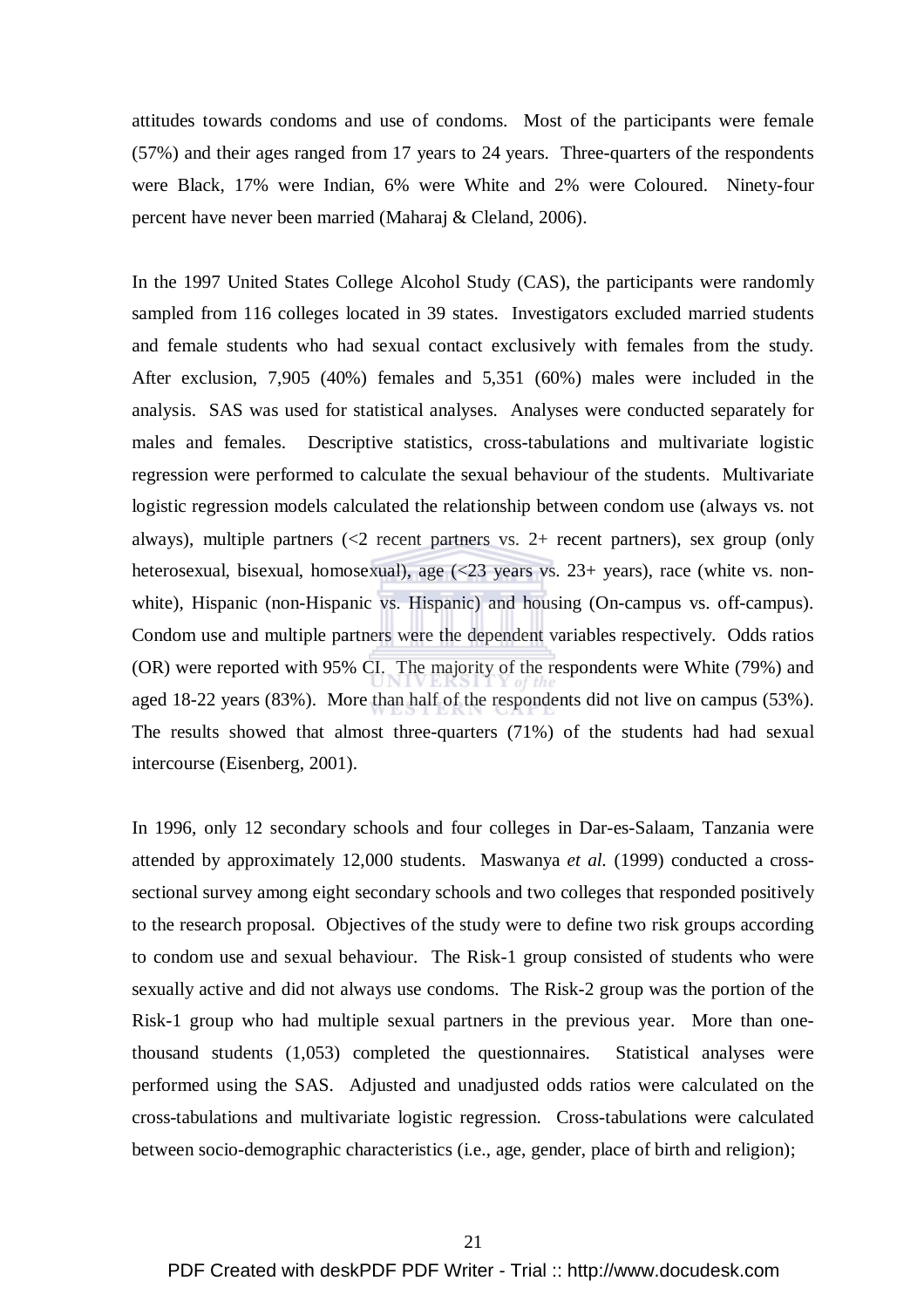sources of AIDS-related information (i.e., radio, newspaper, television, etc.); awareness and perception of risk; and attitude towards condom use and sexual behaviour. Multivariate logistic regression models were performed to explain the influence of sociodemographic variables on Risk-1 and Risk-2 groups. In total, 1,041 (99%) respondents aged 16-24 years were included in the analysis, of which 40% (n=419) were males and 60% (n=622) were females. Overall, 69% (n=718) were Christians and 31% (n=319) were Muslims. Only 10% (n=99) of the sample were first year college students, including 93% (n=92) males and 7% (n=7) females. They found that 54% of all the respondents had had sexual intercourse. Of the sexually active respondents, 15% were first year college students (Maswanya *et al.* 1999). Being sexually active is not a high-risk behaviour for contracting HIV and AIDS. However, not using a condom during sexual intercourse and having multiple sexually partners are contributing factors to the spread of HIV and AIDS. The following sections present the high-risk behaviours that contribute to HIV and AIDS.



Sections 2.3.1 to 2.3.9 present each of the nine high-risk behaviours considered in this study. The high-risk behaviours considered were also investigated by other researchers (Aitken, 2005; Basile *et al.* 2006; Flisher *et al.* 1993c; Kaufman & Stavrou, 2002; MacPhail & Campbell, 2001, Nattrass, 2004, Pettifor *et al.* 2004; Shisana *et al.* 2005; UYF & HSRC, 2005).

### **2.3.1 Unprotected sexual intercourse**

Unprotected sexual intercourse is an important catalyst of the AIDS pandemic especially in Africa and other less developed countries where the transmission is overwhelmingly heterosexual (Nattrass, 2004). The section ends with the relationship between contraceptive usage and number of sexual partners, cigarette smoking, alcohol use, drug use and suicidal behaviour.

A 2007 study reported that 40% United States university students reported to have had unprotected vaginal sex at their last sexual encounter (Brown  $&$  Vaniable, 2007). The researchers recruited students from Introductory Psychology courses to participate in the

### PDF Created with deskPDF PDF Writer - Trial :: http://www.docudesk.com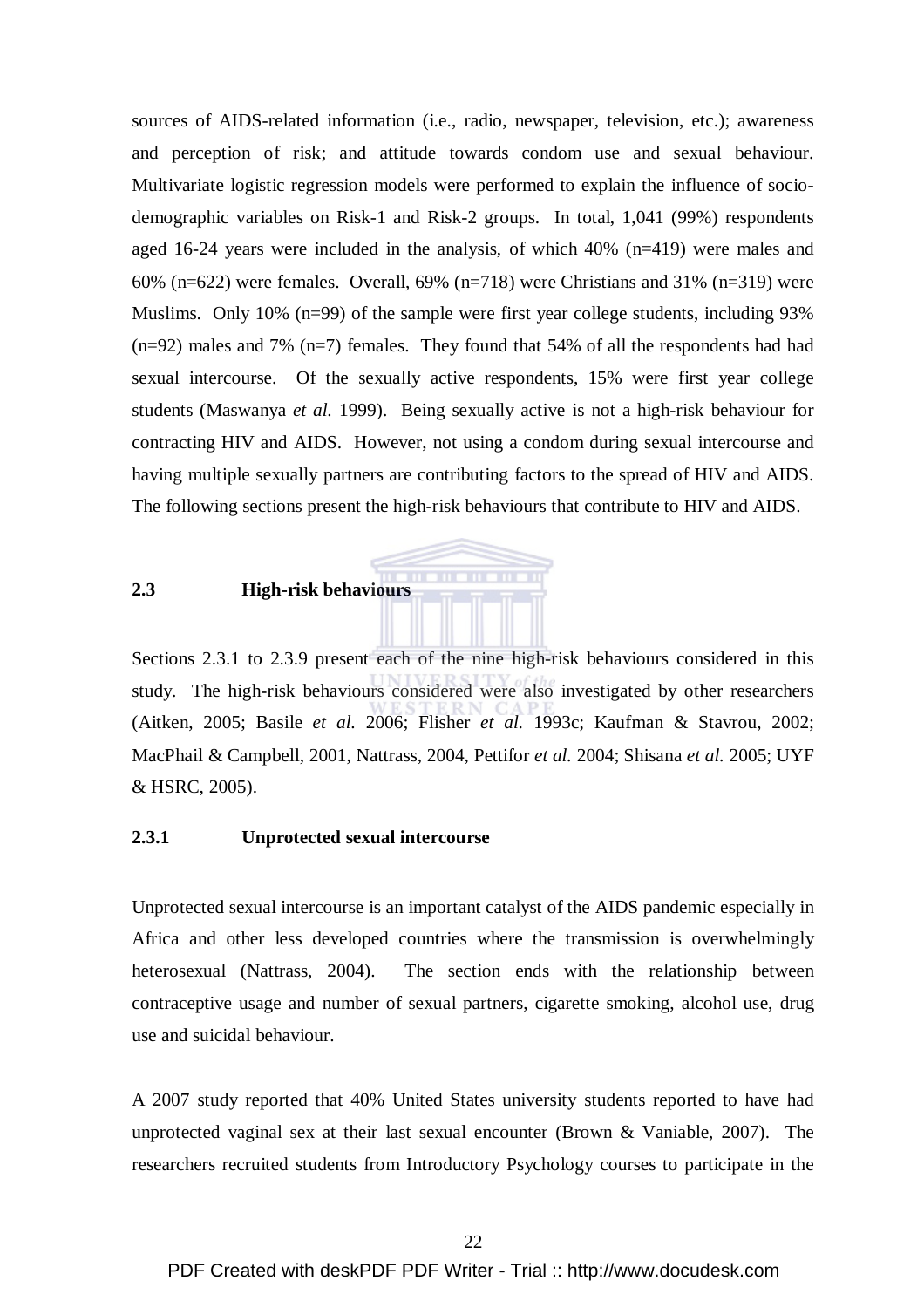study. Each of the 547 respondents completed a self-administered questionnaire. However, the study was restricted to a subset of participants who reported having had vaginal sex during their most recent sexual encounter. After exclusion, only 320 students were included for analysis. Objective for analyses were to determine the relationship between alcohol use and unprotected sexual intercourse. The variables that were measured included an event-level assessment of sexual behaviour and substance use (i.e., questions on the most recent sexual experience, type of sexual intercourse, condom use and alcohol use at most recent sexual encounter); relationship status (i.e., the nature of the most recent sexual relationship); and global alcohol consumption (i.e., the quantity of alcohol consumed). The researchers did not specify the statistical techniques that were used. Sixty-seven percent  $(n=221)$  of the respondents were female, 82%  $(n=271)$  were White and the median age was 19 (Brown & Vaniable, 2007). One of the preferred methods of contraception among university students are condoms (Meyer & Le Roux, 1994). The 1997 United States CAS found that 34% of the sexually active students never used condoms (Eisenberg, 2001). . **. . . . . . . . .** . .

The 2007 South African national Kaiser Family Foundation (KFF) study consisted of a weighted sample of 3,926 persons aged 15-24 years. The majority of the respondents of this household survey were aged 15-19 years (58%) and female (57%) (KFF & South African Broadcasting Corporation (SABC), 2007). They reported that among the 67% sexually active respondents, 37% did not use a condom the last time they had sexual intercourse (KFF & SABC, 2007).

More males than females use condoms (Shisana *et al.* 2005) mainly because condoms are 'male controlled' devices and females often cannot negotiate condom use in both stable and unstable relationships (DoH, 2000). The 2005 South African national HSRC study showed that among the sexually active youth, more females (44%) compared to the males (27%) did not use a condom at their last sexual encounter (Shisana *et al.* 2005). Roberts & Kennedy (2006) reported that 64% of young females at a United States university were inconsistent or non-condom users. The investigators recruited sexually active females aged 18-24 years to participate in a descriptive/correlational designed study. The convenience sample of 100 females completed self-administed questionnaires. Instruments measured the students' perception of control over the sexual encounter, perception of risk,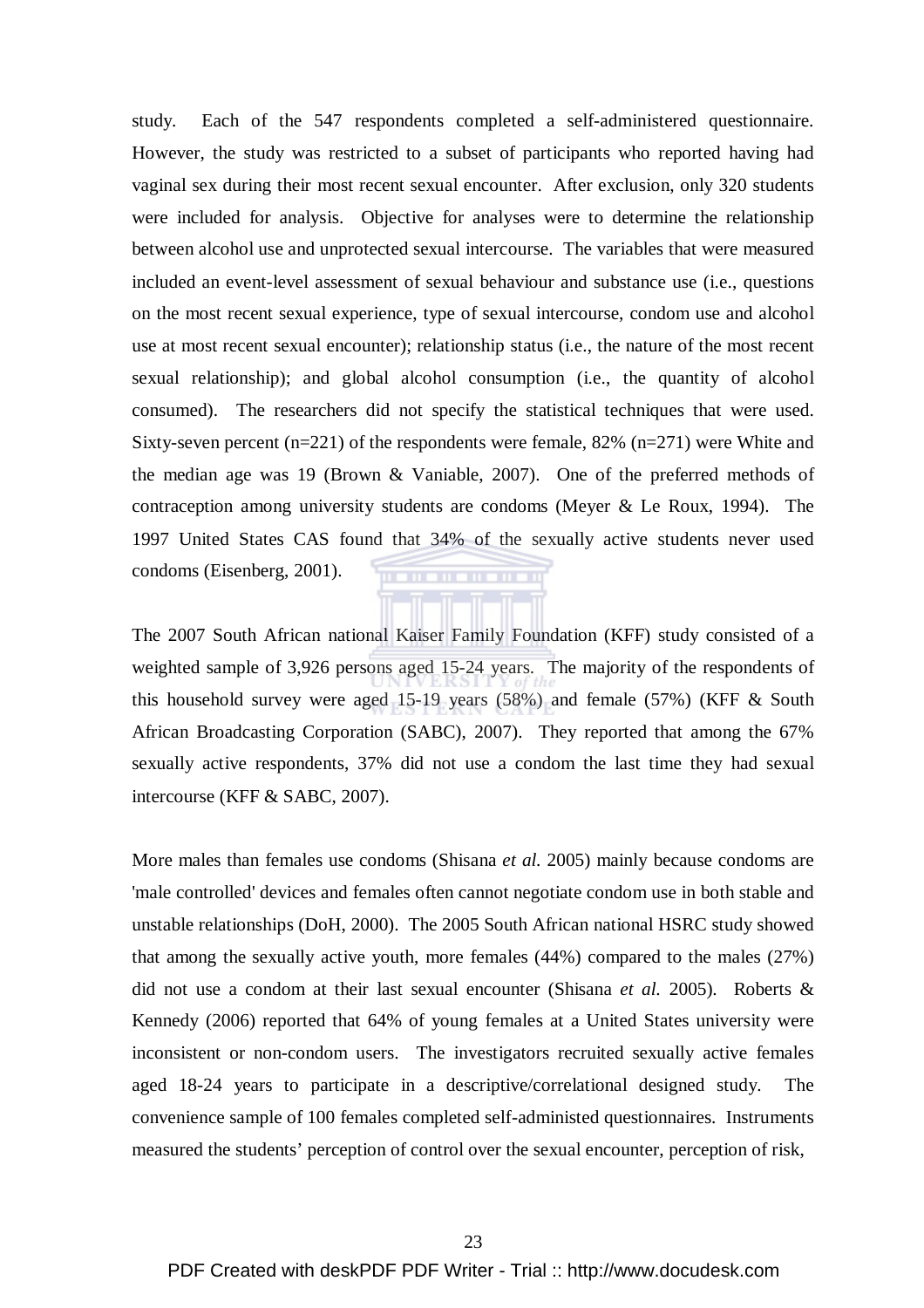perceived sexual assertiveness, condom use intention, actual condom use, partner resistance to condom use, substance use, STD history, sexual risk behaviours and perceived parental support. Bivariate correlation analyses using Spearman correlations were conducted to determine the relationships among the variables. Multivariate logistic regression models were conducted on the significant correlations. The majority of the respondents were never married (85%, n=85), had a regular sexual partner (58%, n=58), had one to two years of college experience (56%, n=56), were Catholic (36%, n=36), were White  $(41\%$ , n=41) and 22% (n=22) were Black. The mean age of the respondents was 20.2 years (Roberts & Kennedy, 2006).

Previous research considered the relationship between unprotected sex, number of sexual partners, cigarette smoking, alcohol use, drug use and suicidal behaviour (Flisher & Chalton, 2001; Kebede *et al.* 2005; KFF & SABC, 2007; Maswanya *et al.* 1999). A recent study found no statistical significant difference with cigarette smoking, alcohol use, drug use and suicidal behaviour between contraception non-use and contraception use among sexually active respondents (Flisher & Chalton, 2001). The researchers conducted a multistage sampling survey that produced a sample representative of high-school learners in Cape Town. The random sample of learners had to complete a self-administered questionnaire. In total, 5,308 learners aged 11-25 years were recruited of which 913 (17%) sexually active learners were included into the final analysis (Flisher & Chalton, 2001). Consequently, the 1996 Tanzanian study showed that the sexually active youth who had multiple sex partners and did not always use condoms in the past year were statistically significant to drinking alcohol (Maswanya *et al.* 1999). The next section presents the number of sexual partners and its relationship with high-risk behaviours.

### **2.3.2 Number of sexual partners**

Having more than one sexual partner increases a person's potential to HIV infection (Pettifor *et al.* 2004; Shisana *et al.* 2005; UYF & HSRC, 2005). The 2005 South African national HSRC survey found that persons aged 15 years and older with more than one sexual partner had a higher HIV prevalence (21%) compared to persons with one sexual partner (16%) (Shisana *et al.* 2005). The rate of partner change indicates having one and more sexual partners or regular turnover of sexual partners either serially or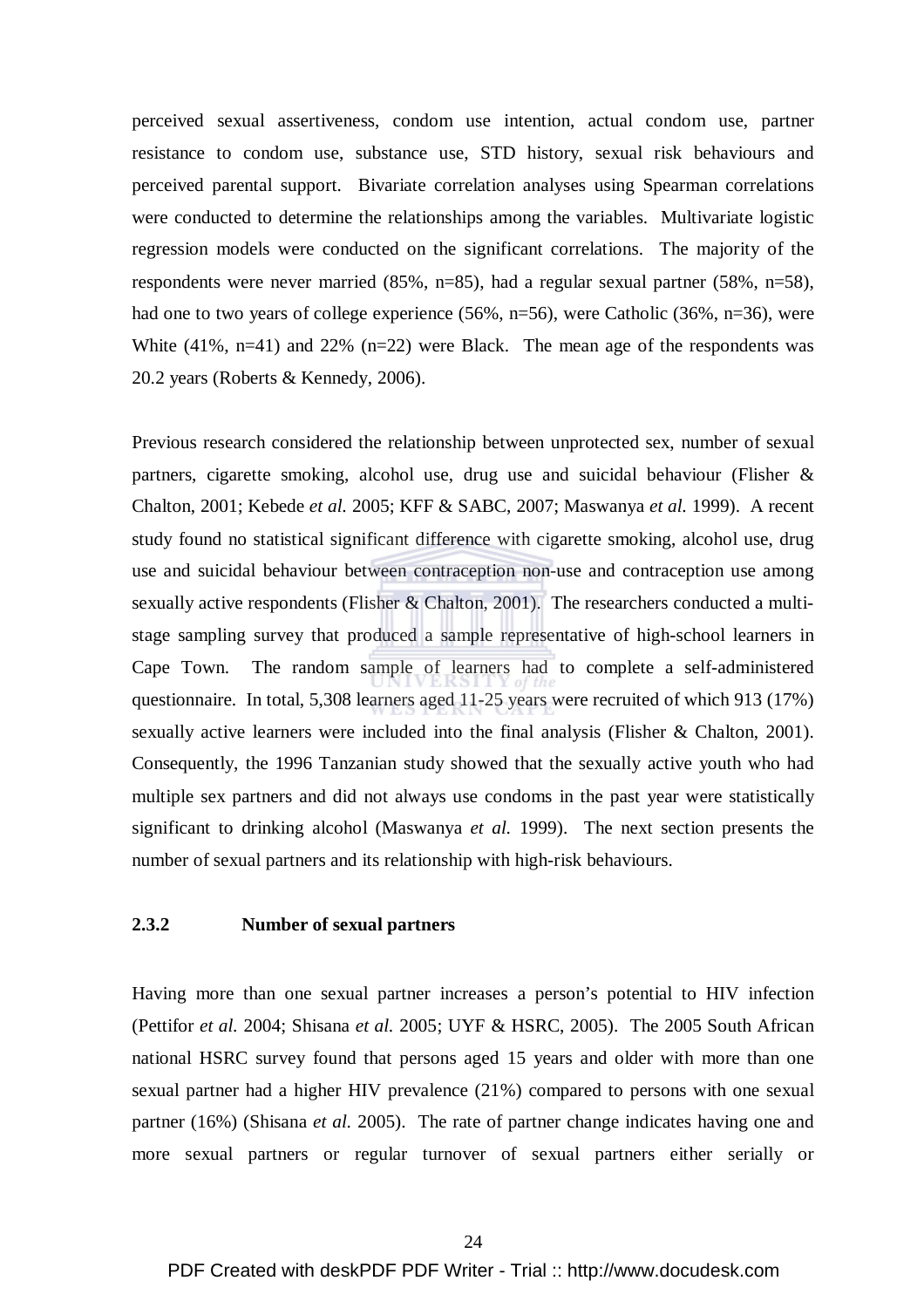simultaneously. In a serial sexual relationship, a person has only one sexual partner at a time, but changes the sexual partners frequently. Consequently, these persons have more than one sexual partner but not all at once. In a simultaneous sexual relationship, a person has more than one sexual partner in a given timeframe.

The 2005 UWC survey reported that among the sexually active first year students, 37% had more than one sexual partner in the year preceding the survey. Additionally, significantly more male first year students than female first year students had more than one sexual partner in a year preceding the survey (31% vs. 10%) (Vergnani *et al.* 2005). A previous study reporting on the sexual attitudes and practice at a South African university, found that similar proportions of sexually active female students (18%) and male students (17%) had had more than one sexual partner (Meyer  $&$  Le Roux, 1994). The researchers recruited a representative sample of 139 students according to their gender, number of years at university, faculty and accommodation (private or university residence). Each respondent had to complete a self-administered questionnaire. The researchers gave no description of the statistical techniques used. More of the participants were female (57%, n=79) (average age = 20.13 years) than male  $(43\%, n=60)$  (average age = 21.37). More than 80% of the respondents were Afrikaans and the remaining had English as a home language. Fifty-nine percent (n=82) of the students were single, while the remaining respondents were in a steady relationship (Meyer & Le Roux, 1994).

Shier *et al.* (1996) pointed out that current cigarette smoking, current alcohol use and current drug use were significant predictors of the number of sexual partners within the three months prior to the survey. They recruited 51 schools in the United States and 45 (88%) agreed to participate in their study. Within these 45 schools, researchers randomly selects three to five classrooms of  $9<sup>th</sup>$  to  $12<sup>th</sup>$  grade learners to participate in the study. The respondents were tested using self-administered questionnaires. In total, 1,078 sexually active United States learners were included in the analysis. The majority of the respondents were female (53%, n=570), White (74%, n=802), 17 years old (31%, n=337) and in Grade 12 (31%, n=332) (Shier *et al.* 1996). The next section presents young age at first sexual intercourse.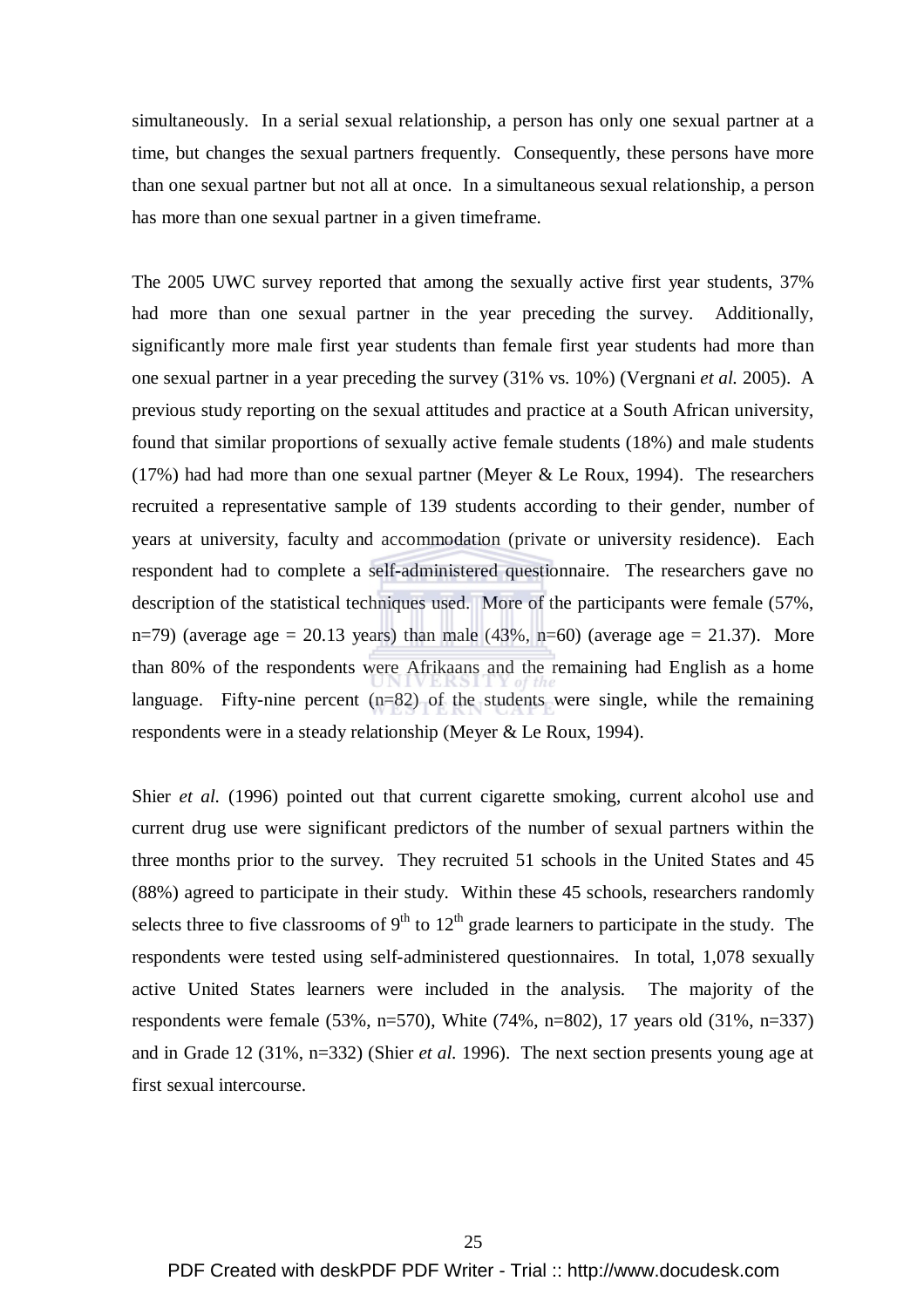### **2.3.3 Young age at first sex**

A sexual encounter at age thirteen or younger is an indicator of an early age at first sex. The 2002 South African national Youth Risk Behaviour Survey (YRBS) found that 14.4% of sexually active learners had their first sexual encounter at age of 13 years or younger (Reddy *et al.* 2003). However, age at first sex is a poor indicator of acquiring HIV and AIDS due to the possibility of a long time interval between the first and subsequent sexual encounters and infrequency of sexual activity (Brooks-Gunn & Furstenberg, 1989). Brooks-Gunn & Furstenberg (1989) stated that age at first sex at 14 or 15 years age group is common but most will not have sexual intercourse again for a year or two. Nevertheless, previous research found that young age at first sex places the youth at risk of contracting HIV and AIDS (Aitken, 2005; Basile *et al.* 2006; Flisher *et al.* 1993c; Gregson *et al.* 2002; Kaufman & Stavrou, 2002; Maharaj & Cleland, 2006; Maswanya *et al.* 1999; Pettifor *et al.*  2004; Reisen & Poppen, 1995; Shisana *et al.* 2005, UYF & HSRC, 2005).

Age at first sex is slightly younger for males compared to females (Maharaj & Cleland, 2006; Maswanya *et al.* 1999; Pettifor *et al.* 2004; UYF & HSRC, 2005). A sample of South African college students' median age at first sex was younger for male students at 15 years compared to female students at 17 years (Maharaj & Cleland 2006). Similarly, South African national youth studies reported that the median age of first sexual encounter for males was 16 years and 17 years for females (Pettifor *et al.* 2004; UYF & HSRC, 2005). Although age at first sexual encounter is slightly younger for males compared to females, more females compared to males have unprotected sexual intercourse, frequent coital acts and their sexual partners are more likely to be 5-10 years older. This result in females being more susceptible to HIV infection compared to males (Gregson *et al.* 2002).

However, females that abstained from having their first sexual encounter until they are older (i.e., 17 years or older) are more likely to use condoms on every occasion since sexual activity is still a relatively new experience and elicit greater caution (Reisen & Poppen, 1995). Reisen & Poppen (1995) sampled 295 college females aged 17 to 24 years old at a private, urban United States university. The investigators excluded international students, lesbians and females older than 24 years from the study. After exclusion, the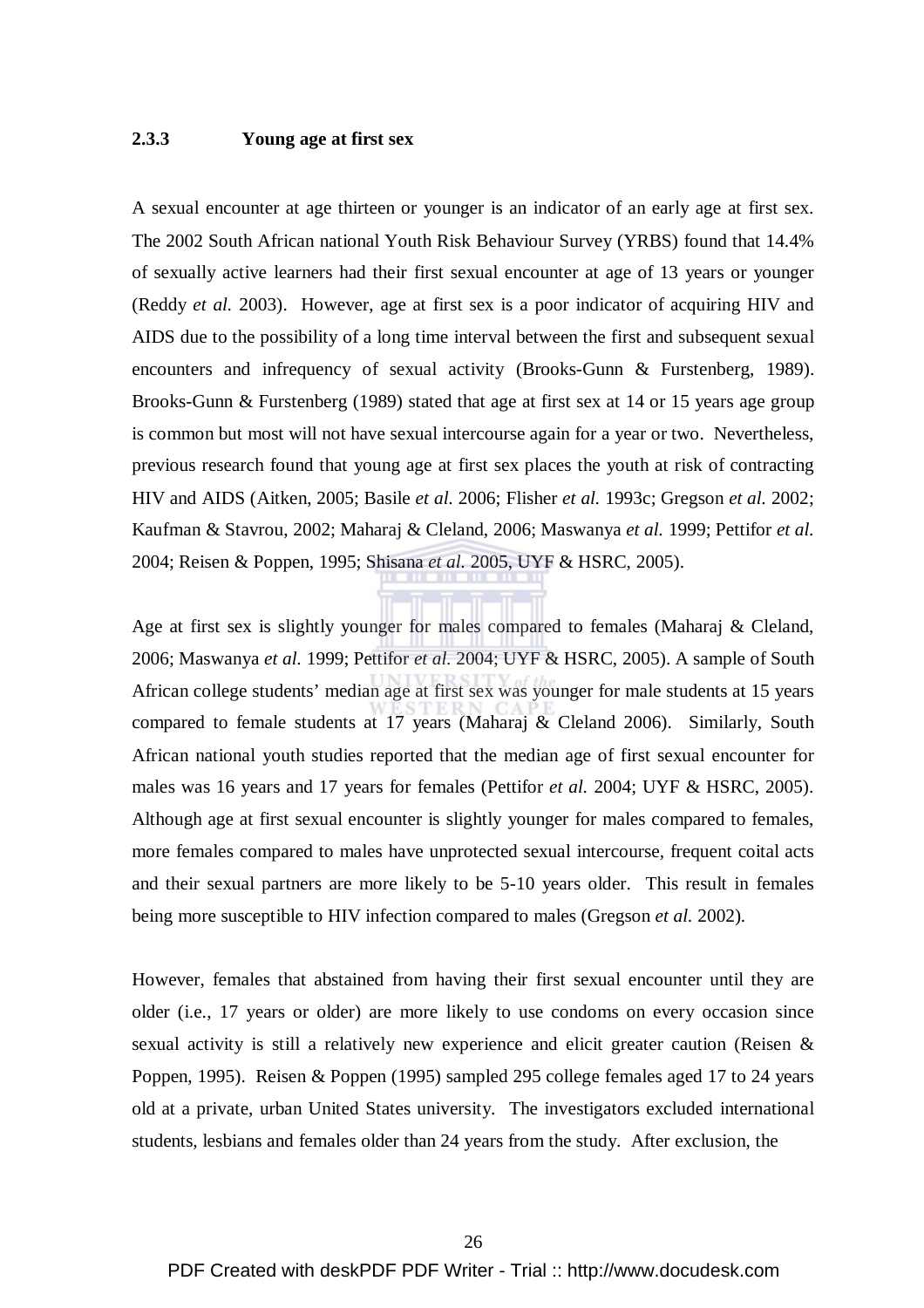final sample consisted of 272 heterosexual females. The questionnaires were administered either to groups or in the residence halls, and were collected in a manner to preserve anonymity. Statistical analyses measured the sexual history (i.e., sexual orientation, age of first sex, number of partners, past and current contraception and condom use, and STD history); barriers to condom use (include questions on negative attitudes toward condom use); current and previous relationships (include questions on when the sexual relationship started and ended). Multivariate logistic regression measured the influence of the predictor variables on condom use with the current sexual partner. The researchers did not state the statistical programme they used for analyses. The majority of the female students were White 80% ( $n=218$ ) and the mean age was 19.3 years (Reisen & Poppen, 1995). The next section presents sexual violence.

### **2.3.4 Sexual violence**

Sexual violence increases the risk of HIV infection because the lesions and abrasions caused during a violent act can facilitate the entry of HIV into the body (Barnett  $\&$ Whiteside, 2002; Usdin, 2003). On the other hand, the threat of violence mostly prevents females from insisting on condom use, which increases the risk of HIV infection (MacPhail & Campbell, 2001). In this study, sexual violence includes (1) not giving consent/permission at the first sex; (2) forcing someone to have sex; and (3) ever been forced to have sex.

The 2003 South African national youth RHRU survey reported that among 7,692 sexually active youth, 13% stated that they did not want to have sex the first time and 6% conveyed that they were forced to have sex (Pettifor *et al.* 2004). They found that more sexually active females (23%) compared to sexually active males (1%) did not want to have sex the first time (Pettifor *et al.* 2004).

In 2001, university students in North-East Italy reported that significantly more females (20%) compared to males (11%) have experienced sexual violence (Romito & Grassi, 2007). In total, 510 students were recruited to complete the anonymous and selfadministered questionnaires. However, eight questionnaires were not completed and were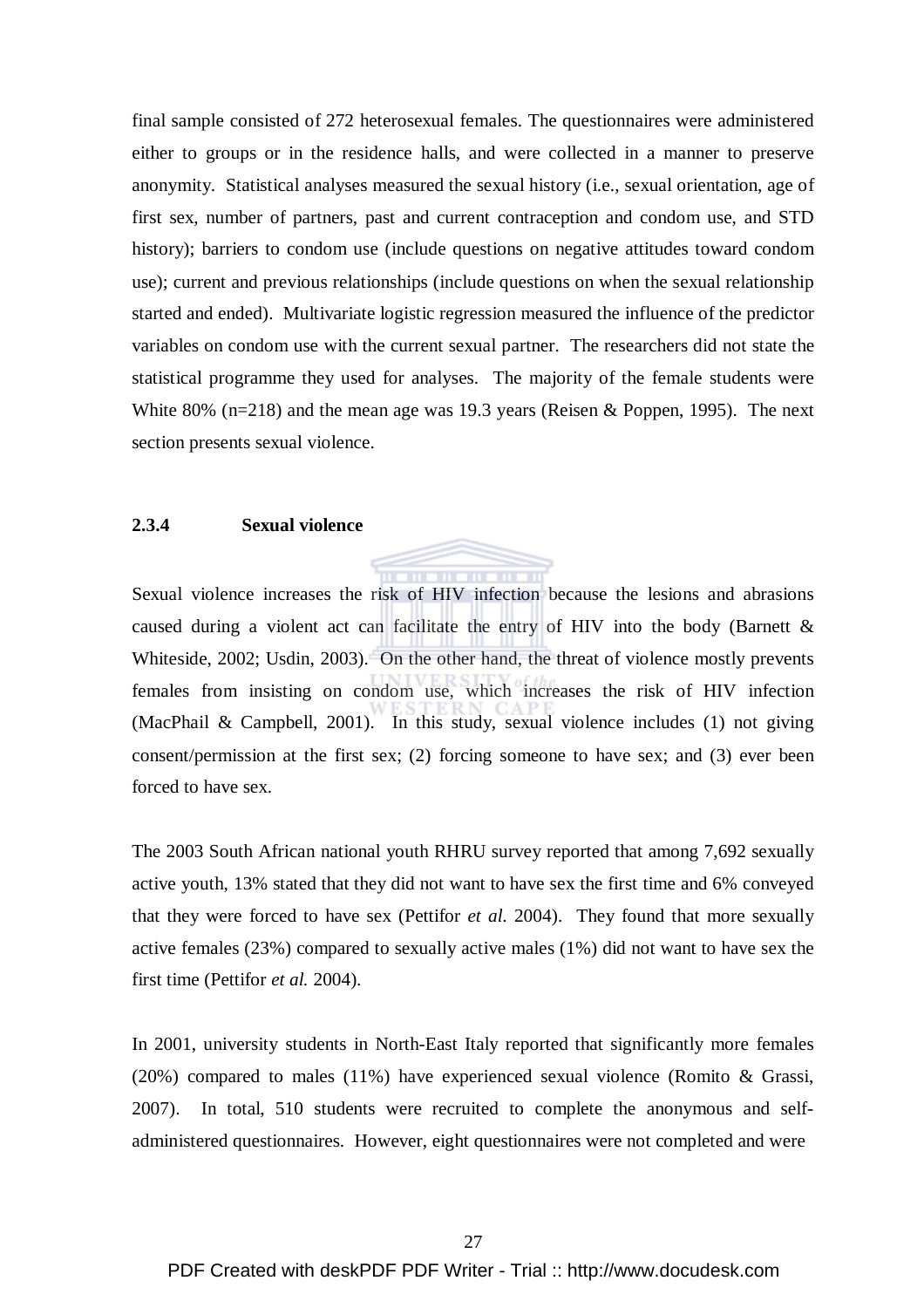therefore discarded. The instruments measured violence (i.e., family violence, peers/school violence and sexual violence) and the mental health (i.e., depression, anxiety, eating problems, alcohol use, suicide and self-evaluation of health) of the students. Statistical analyses were performed with the R software package. Separate analyses were conducted between males and females. The relationship between different types of violence and between violence and health were measured. Multivariate logistic regression models were used to obtain OR and confidence interval (CI). These models measured the influence of health on the different types of violence. Most of the students were 25 years and younger (92%) and 64% were female (Romito & Grassi, 2007).

Similar findings were reported by a United States study in 2003. Basile *et al.* (2006) found that more female learners (12%) compared to male learners (6%) reported ever being forced to have sex. The Centres for Disease Control and Prevention (CDC) developed a youth risk behavioural surveillance system (YRBSS) to assess the prevalence of health risk behaviours among the youth in the United States. The YRBSS uses a three-stage cluster sample design in which private or public high schools are randomly selected from a sample of sites, followed by a random selection of classrooms within the schools and a random sample of learners. The YRBSS was designed to analyze and monitor trends related to high-risk behaviours that contribute to the leading causes of death, disability, and social problems among private and public high-school learners in Grade 9-12 (ages 13-18 years). The six priority areas of high-risk behaviours includes: (1) behaviours that contribute to unintentional injuries and violence; (2) drug and alcohol use; (3) sexual behaviours resulting in unintended pregnancies and sexually transmitted infections; (4) tobacco use; (5) unhealthy diet-related behaviours; and (6) low levels of physical activity, including levels of overweight. The YRBSS is used to compile the youth risk behavioural study (YRBS), which is conducted bi-annually from February to May of each odd-numbered year since 1991. The learners have to complete anonymous, self-administered questionnaires. The sample was weight based on gender, racial differences and school grade to adjust for student non-response and over-sampling (Basile *et al.* 2006). Basile *et al.* (2006) conducted an analysis on the data from the 2003 United States national YRBS. A total of 15,240 high-school United States learners were included in the sample. The majority of the learners were male  $(51\%, n=7,833)$ , White  $(61\%; n=9,357)$  and  $14\%$ (n=2,118) were Black. Although the YRBS is designed as a national survey for the United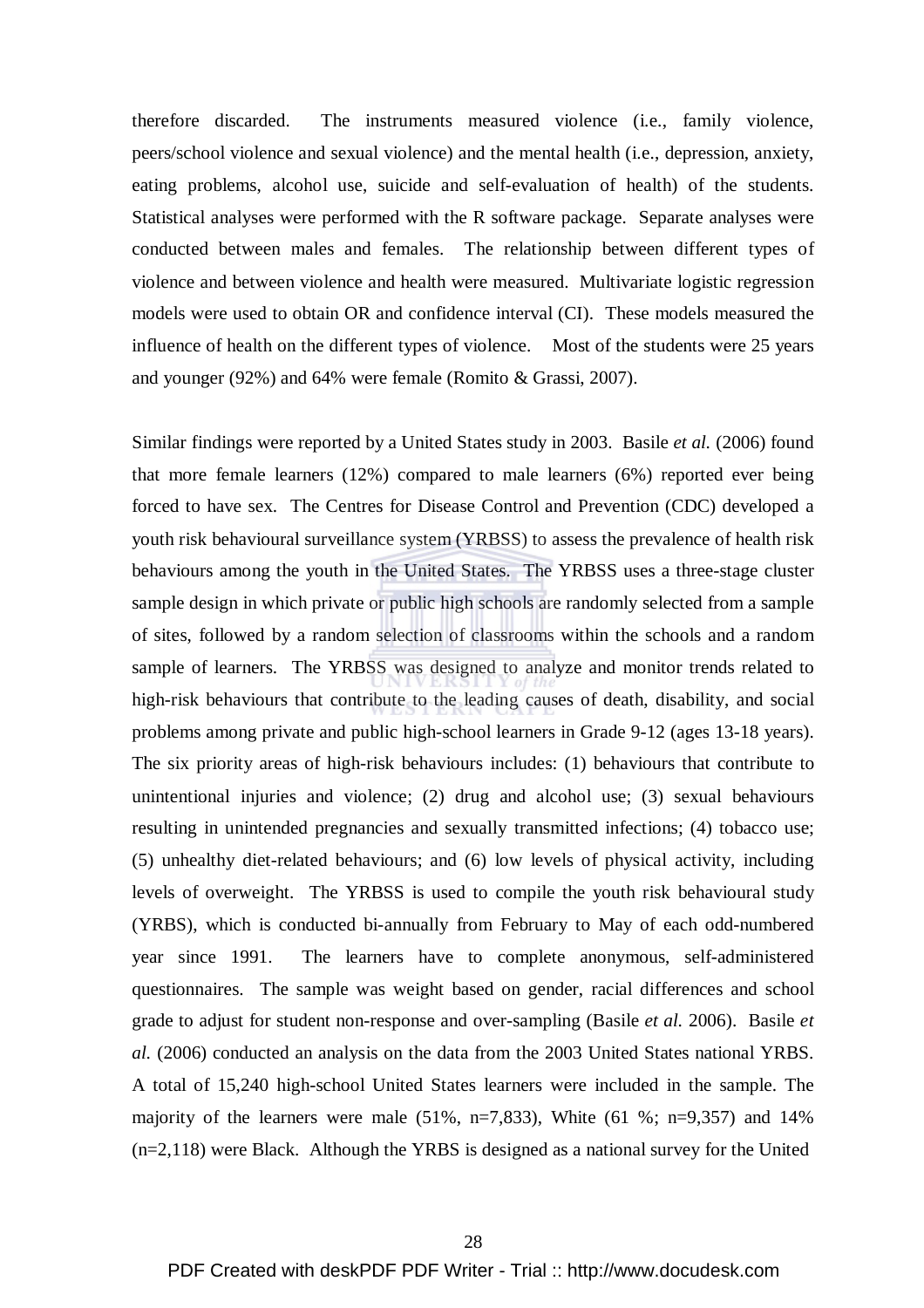States, modified versions of the survey have been successfully conducted in other countries including Malaysia (Chen *et al.* 2005) and South Africa (Reddy *et al.* 2003).

In 1999, youths aged 16-20 years participated in a phone survey. Researchers recruited participants from 110 communities in the United States. Later, in 2000, they conducted a follow-up survey in which the same 110 communities participated and 34 more communities were included. In total, 1,281 males and 1,236 females participated in the phone survey. The researchers found that 88 (7%) of the females and 36 (3%) of the males have been forced to have sex in their lifetime. Given the small sample size of males that reported ever being forced to have sex, they were excluded from further analysis. After excluding the males, the overall sample of females were mostly White (89%) and 35% were 18 years or older. Results showed a significant association between forced sex, unprotected sex and dagga use during the 30 days prior to the survey (Champion *et al.* 2004). The following section presents transactional sex.



### **2.3.5 Transactional sex**

Sexual intercourse in exchange for money, gifts, favours, drugs, meals at restaurants, drinks at a club, accommodation, good grades or other material and non-material items (i.e., transactional sex) is a high-risk sexual activity that is putting young people at risk of HIV infection (Kaufman & Stavrou, 2002).

Kaufman & Stavrou (2002) explored transactional sex among adolescents aged 14 to 22 years from the Durban Metropolitan area. Kaufman & Stavrou (2002) stratified the respondents into 10 focus groups consisting of an average of seven participants. They found that transactional sex especially early in the relationship meant that sexual partners had the right to demand sexual intercourse (Kaufman & Stavrou, 2002).

More females than males are attracted to sexual partners with money who will offer them financial assistance and gifts (MacPhail & Campbell, 2001; Nattrass, 2004). MacPhail & Campbell (2001) reported on a focus group study and used existing qualitative and quantitative studies to assess high-risk behaviours among the youth in the mining town of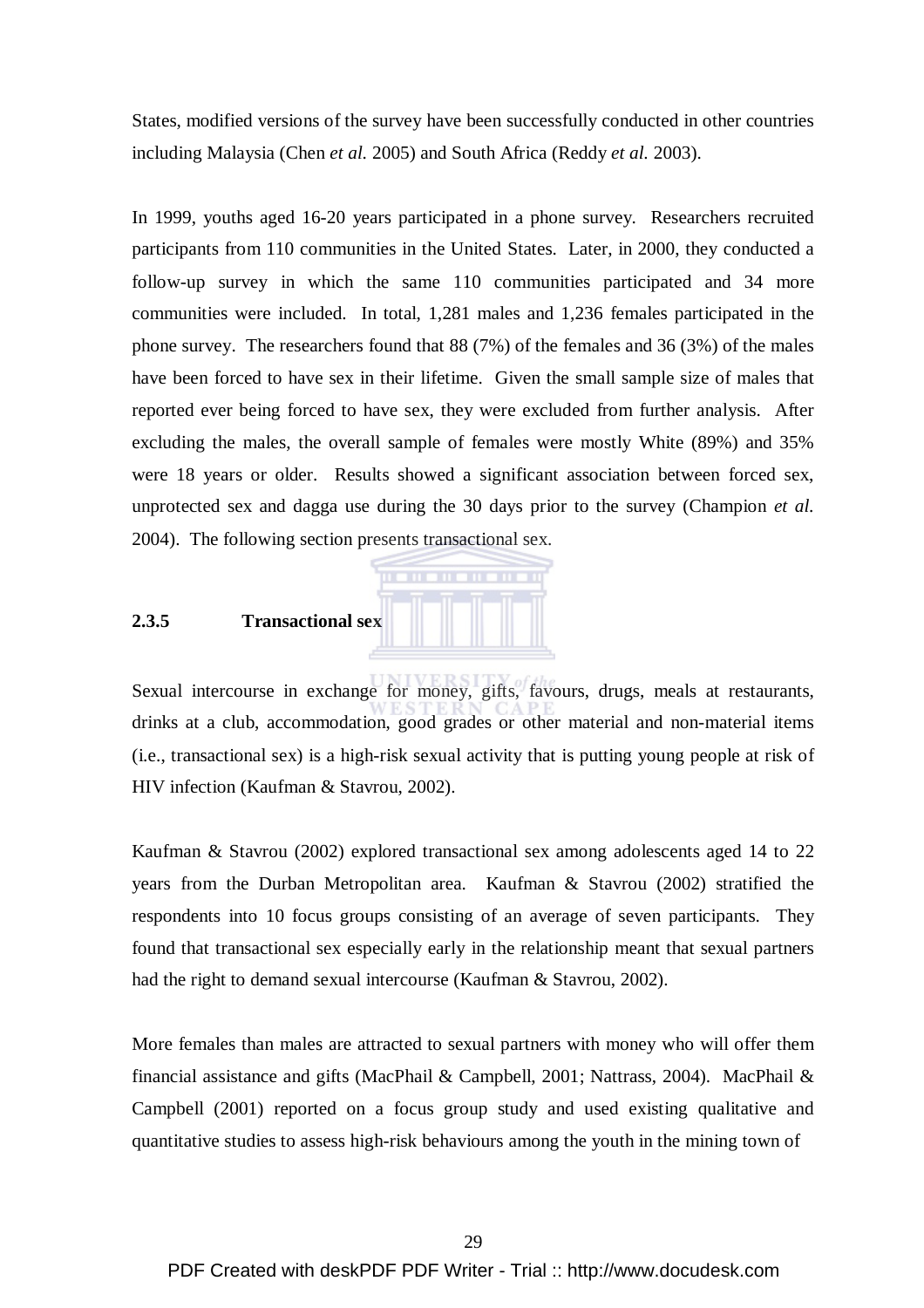Khutsong near Carltonville. The sample comprised of 44 persons aged 13-25 years, of which 50% were females. The researchers recruited the respondents using snowball sampling. Researchers recruited the initial contacts through part-time staff of a large HIVprevention programme. These participants had neither a relationship with the project nor involvement with HIV prevention. Data was collected by eight focus group discussions consisting of 6-8 participants in each group. MacPhail & Campbell (2001) stratified the focus groups according to their gender and three age groups: 13-16 years, 17-20 years and 21-25 years. They found that young females engage in sexual relationships in exchange for gifts and financial assistance. Sexual intercourse is a driving force for males to engage in sexual relationships (MacPhail & Campbell, 2001) and older males are attracted to younger females because they are less likely to be HIV positive (Caldwell *et al.* 1993). However, these older males are more likely to be HIV positive (Gregson *et al.* 2002).

Other research showed that transactional relationships are 'the exception, rather than the rule'. Many of the youth stated that they expect gifts in the course of their relationship and relationships are not a source of income (MacPhail & Campbell, 2001). In general, flowers, chocolates, jewellery, clothes, CDs, tickets to concerts, entrance fees to clubs, vacations, and books were the most frequently mentioned items from the young respondents (Kaufman & Stavrou, 2002). Respondents viewed gift giving among same age adolescents as commonplace, a part of courtship and a means with which to establish relationships and intimacy (Kaufman & Stavrou, 2002). The following three sections present substance use, starting with cigarette smoking.

### **2.3.6 Cigarette smoking**

Cigarette smoking is associated with having multiple sexual partners, alcohol use, drug use and suicidal behaviour (Easton & Kiss, 2005; Everett *et al.* 1998; Reed *et al.* 2007; Weitzman & Chen, 2005). The 1999 Budapest Student Health Behaviour (SHB) study reported that, among sexually active learners, current smokers were significantly more likely to have had four or more partners in their lifetime compared to non-current smokers (34% vs. 16%) and had attempted suicide (7% vs. 3%) (Easton & Kiss, 2005). Cigarette smokers are significantly more likely to use alcohol and to use drugs compared to non-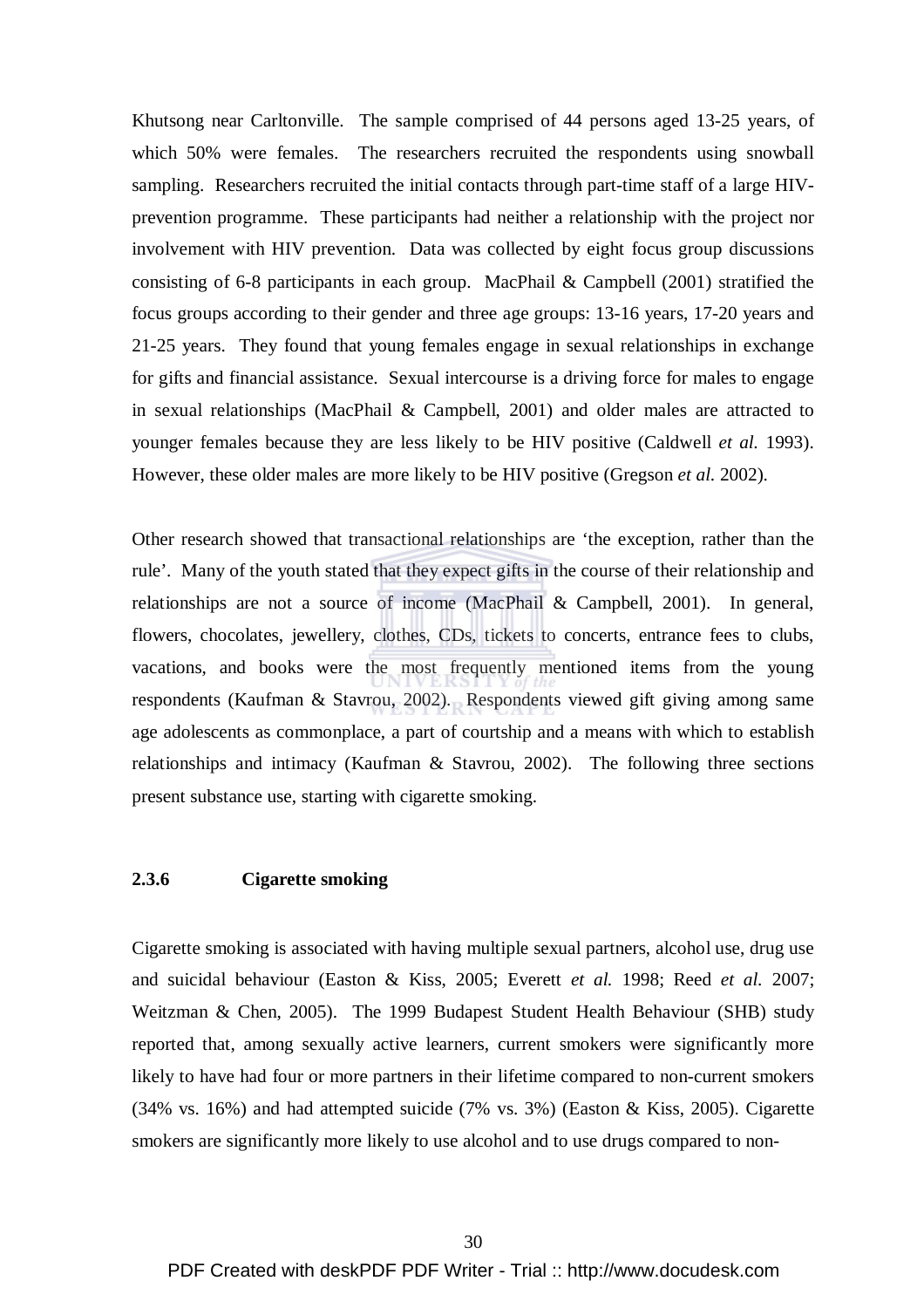smokers (Easton & Kiss, 2005; Everett *et al.* 1998; Reddy *et al.* 2003). As a result, Everett *et al.* (1998) concluded that cigarette smoking is a risk factor for use of alcohol and drugs.

Weitzman & Chen (2005) used data drawn from a 2001 Harvard School of Public Health CAS to investigate the co-occurrence of smoking and drinking among United States College students. In total, Weitzman & Chen (2005) randomly selected 140 colleges using PPS sampling. The respondents had to complete anonymous self-reported and mailed questionnaires. However, due to non-response only 10,924 students from 120 colleges were included in the analysis. The variables that were measured were smoking and alcohol use. Analyses were conducted on data weighted according to the actual age, gender and racial/ethnic distribution of each school. SAS was used to perform analyses. Multivariate logistic regression models performed the influence of alcohol use on cigarette smoking. The researchers found that 26% of the respondents were current smokers (i.e., respondents that reported smoking during the 30 days preceding the survey) (Weitzman & Chen, 2005).

**THE REPORT OF A 49 YO F RD** 

A random sample of 6,150 undergraduate students attending a United States university participated in an internet survey during 2005. In total, 1,113 students aged 18-24 years were included in the final analysis. The survey measured cigarette smoking, alcohol use and drug use (i.e., dagga, cocaine, ecstasy and prescription drugs). Multivariate logistic regression models were used to measure the relationship between alcohol use and smoking status. They did not mention the type of statistical programme they used. Most of the respondents were female (74%, n=817), White (59%, n=651), and the mean age of the sample was 20.2 years. They found that 16% of the respondents were smokers (i.e., respondents that reported smoking more than 100 cigarettes in their lifetime) whereas, 14% of the United States university students were experimenters (i.e., respondents that reported smoking less than 100 cigarettes in their lifetime). The sample of smokers was limited to respondents that indicated that they smoked in the last 30 days prior to the survey to ensure current smoking behaviour (Reed *et al.* 2007).

The Medical Research Council (MRC) conducted the 2002 South African national youth risk behaviour study (or the 2002 South African national YRBS), which was commissioned by the National DoH. The researchers contacted 207 governmental schools (i.e., 23 schools from each province) to participate in the study and only 188 (91%) agreed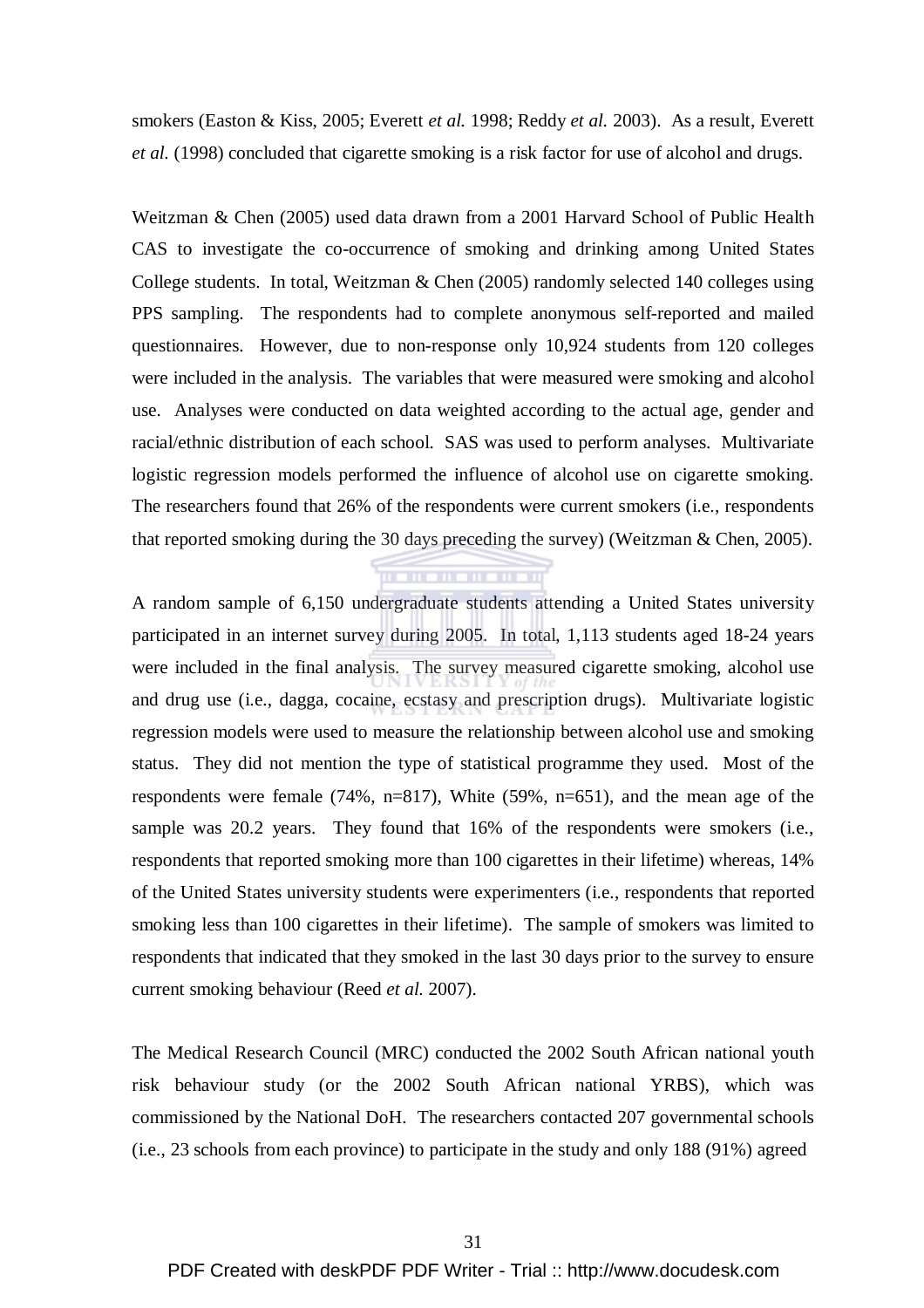to participate. Of the 188 schools, 14,766 learners were randomly selected. Of the learners selected, 10,699 learners aged 14 to 18 years old submitted completed questionnaires. The majority of the respondents were female (54%, n=5,777), Black (79.5%, n=8,506), from the Western Cape Province  $(13\%, n=1,432)$  and aged 14-18 years (78.7%, n=8,420) (Reddy *et al.* 2003). Their study reported that significantly more White (18%) and Coloured (16%) learners were current frequent smokers (i.e., smoking cigarettes on 20 or more days in the 30 days preceding the survey) compared to Indian/Asian (5%) and Black/African (4%) learners (Reddy *et al.* 2003). Furthermore, significantly more males (10%) compared to females (4%) were current frequent smokers (Reddy *et al.*  2003).

Between April and May of 2002, 335 first year medical students (juniors) and 210 sixthyear medical students (seniors) from three universities in Turkey were included in a survey. The administrators collected the questionnaire from all students present at the university on the day of the survey. In total, 304 juniors (91%) and 143 seniors (68%) completed a self-administered, anonymous questionnaire. The variables that were included in the questionnaire were on smoking, alcohol use, use of illegal drugs (i.e., dagga, cocaine, heroin, ecstasy, LSD and inhalants), anxiety and depression. Results were analysed using SPSS (version 11.0). Descriptive statistics measured the demographic variables. The chi-square tests calculated the relationship between categorical variables. Multivariate logistic regression models used smoking and drinking status as the dependent variables separately. The independent variables were gender, year of medical school, anxiety and depression levels. Regarding the juniors, their mean age was 19.1 years and 37% (n=111) were female whereas, the mean age of the seniors was 24.1 years and 45% (n=64) were female. Overall, prevalence for lifetime smoking was 40%. They found that male students (39%) were significantly more likely to smoke than female students (22%) (Akvardar *et al.* 2003).

Conversely, the 1999 Budapest SHB study found little difference with current smoking (i.e., smoking on one or more days of the preceding 30 days) between males (45%) and females (47%). Their association was not significant (Easton & Kiss, 2005). The researchers used a two-stage cluster sampling design and included a representative sample of high-school learners in Grade 9-12 in Budapest. The objective of the study was to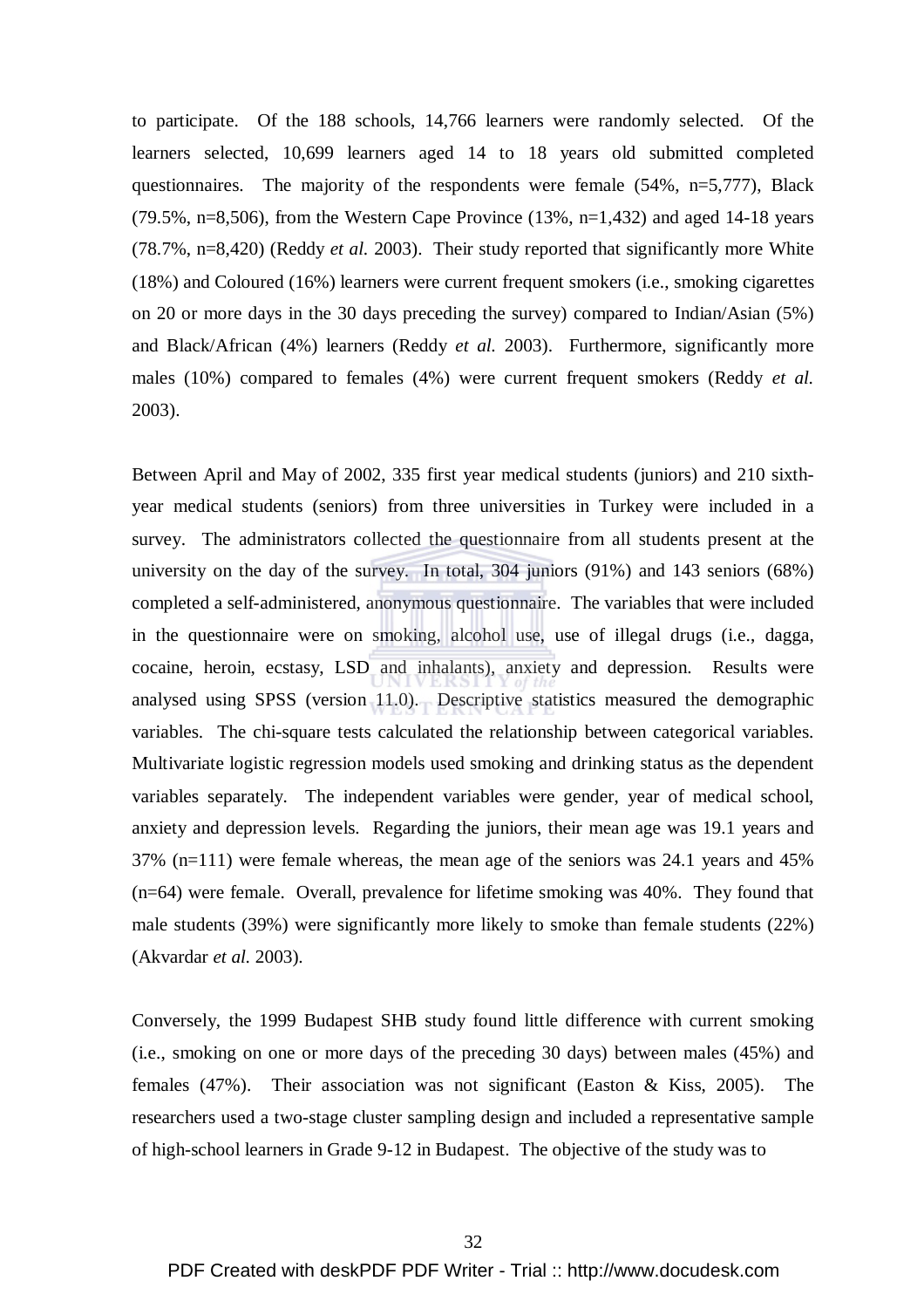identify trends between cigarette smoking, unintentional injuries, suicidal behaviour, alcohol use, sexual risk behaviour and physical activity. Sampling was done in two stages: firstly, 30 schools (from 222 high-schools in Budapest) were selected via PPS sampling; secondly, three to four intact classes (Grade 9-12) within the selected schools were randomly picked. Of the 3,092 eligible learners, 2,615 (85%) completed a selfadministered questionnaire. However, 2,410 learners were included into final analysis due to non-response. The majority of the respondents were female (51%, n=1,209), 17 years old (49%, n=843) and attending Grade 11 (50%, n=733) (Easton & Kiss, 2005). The following section investigates the use of alcohol as high-risk behaviour.

### **2.3.7 Alcohol use**

Alcohol use is significantly associated with unprotected sexual intercourse and suicidal behaviour (Chen *et al.* 2005, Kebede *et al.* 2005). Kebede *et al.* (2005) reported statistical significance with alcohol use and having unprotected sexual intercourse during the 12 months preceding the survey. Kebede *et al. (2005)* conducted a national Ethiopian survey between December 2001 and May 2002. This Ethiopian survey used a two-stage design. Firstly, classes were selected via PPS sampling, then secondly, the respondents were selected via systematic sampling. The sample consisted of (1) in-school youth aged 15-19 years, unmarried, high-school students attending grades 9-12 or vocational training schools; and (2) out-of-school youth aged 15-24 years, unmarried, not attending day or night school, unemployed or employed informally. The final sample consisted of 20,434 persons aged 15-24 years old of which, 50% (n=10,198) were male. They found that the respondents using alcohol daily were three times more likely to have unprotected sexual intercourse compared to the respondents that did not use alcohol (Kebede *et al.* 2005).

Chen *et al.* (2005) conducted a cross-sectional descriptive study designed with reference to the United States YRBS but excluding sexual behaviours. The study consisted of 4,500 Malaysian secondary school learners aged 12 to 19 years. The majority of the learners were females (54%; n=2,411) and the median age was 15.3 years. Chen *et al.* (2005) found that learners who drink alcohol were significantly more likely to have made suicide plans and attempted suicide compared with those who did not drink alcohol.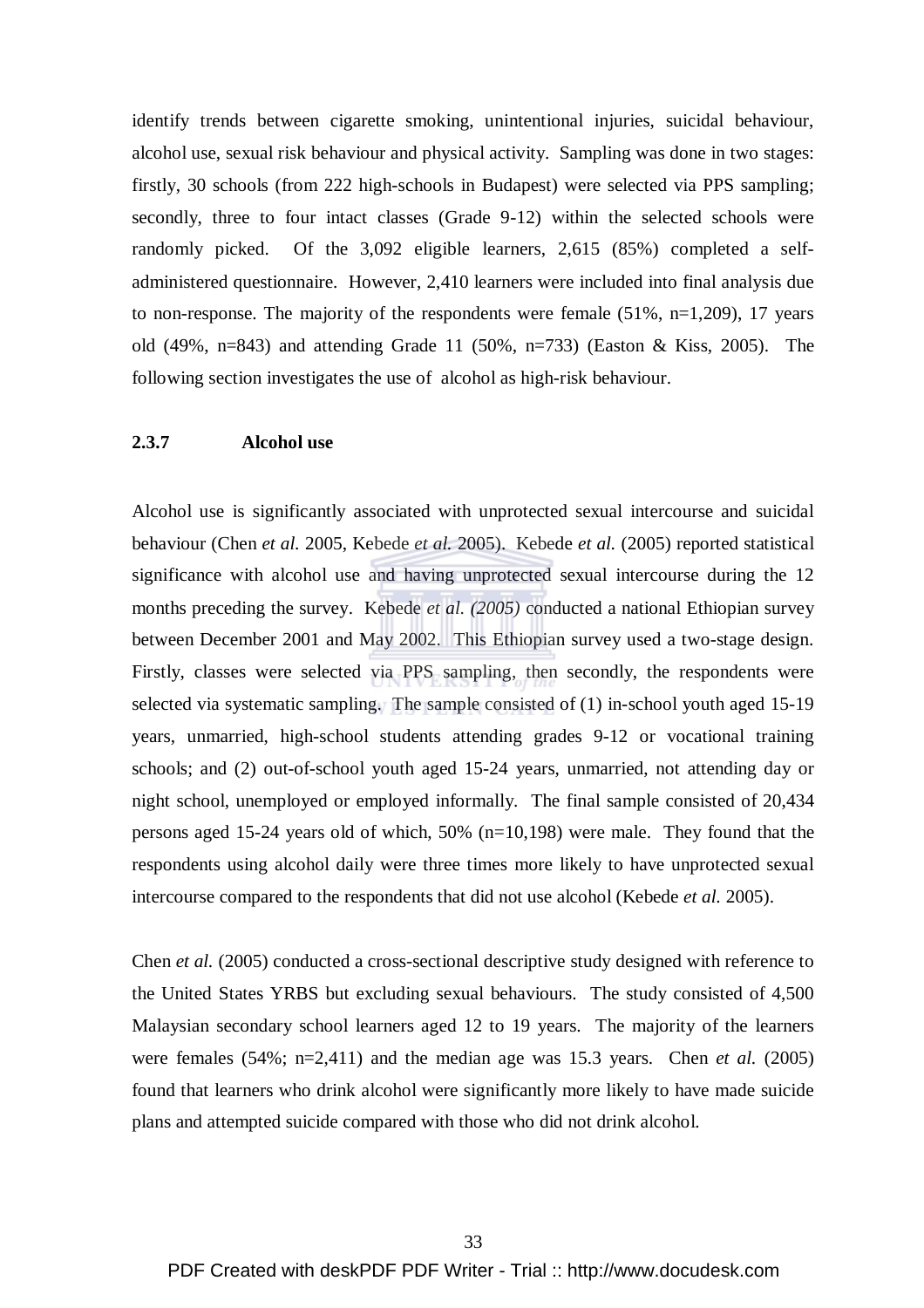Rich (2004), investigated the relationship between alcohol use, unprotected sexual intercourse and having more than one sexual partner among UWC students. In the original sample, the 2,288 students from both under- and post-graduate level were from all of the faculties at the UWC. Only 1,837 (80%) completed the self-administered questionnaire which took 15-20 minutes during lecture time. Analysts excluded non-sexually active students. After exclusion, 777 (42% of 1,837) sexually active UWC students aged 17 to 25 years were included in the final analysis. Analyses were conducted by the SPSS programme. Descriptive analyses determined the students' perception regarding unprotected sex, the relationship between alcohol use and unprotected sex and measures that reduce HIV risk practices. Chi-square tests were used to calculate the statistical influence of unprotected sex and number of sexual partners on alcohol use. The majority of the students were female (60%, n=466), full-time students (96%, n=746), in their first year of study (40%, n=311), living with parents/relatives (55%, n=427) and 94% (n=730) were South African students. They found that 64% of the respondents reported having consumed alcohol (Rich, 2004). The 2002 Turkish university study reported that the prevalence of lifetime alcohol use among Turkish medical students was 46%. They reported no association with alcohol use between male students and female students (Akvardar *et al.* 2003). The next section presents drug use.

**WESTERN CAPE** 

### **2.3.8 Drug use**

This section presents drug use among the youth such as dagga (cannabis or marijuana), mandrax (methaqualone), heroin, cocaine (crack), tik (methamphetamine), ecstasy, methylenedioxymethamphetamine (MDMA) and inhalants. Drug use alters perception and timing of sexual intercourse (Kaufman & Stavrou, 2002). This means that the use of drugs could lead to having unplanned and unsafe sexual intercourse which increases the risk of HIV infection.

One of the most frequently used drugs among university/college students in Brazil is dagga (16%) excluding alcohol use (77%) and tobacco use (20%). Analysts calculated these results from a sample of 456 medical students at a Brazilian university. The assessment of the recent use of substances included alcohol, tobacco, and dagga. The investigators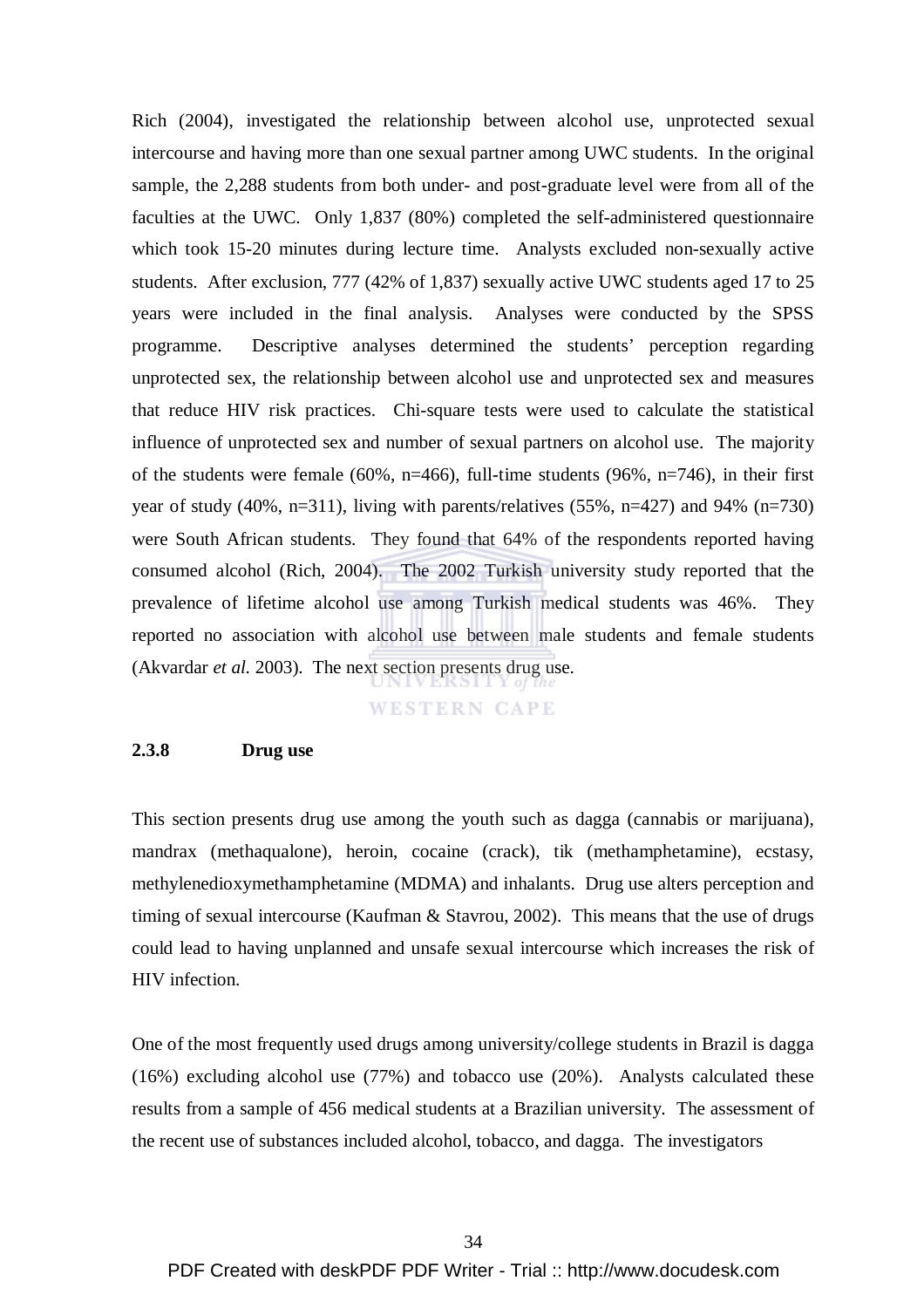collected the data by means of self-administered questionnaires. The instruments measured substance use (i.e., alcohol, tobacco, dagga, hallucinogens, cocaine, amphetamines, anti-cholinergic, organic solvents, tranquilizers, opiates, sedatives and barbiturates). SPSS programme was used to perform the statistical analyses. Chi-square tests were used to measure relationships between categorical variables and the t-tests measured the relationships between continuous variables. Associations were assessed using OR and their respective CI. Their study included slightly more males (54%) and the mean age of all the students was 21 years (Di Pietro *et al.* 2007).

In the 2003 South African national youth RHRU survey, 11% of youth reported that they have used drugs (Pettifor *et al.* 2004). Among these drug users, 4% have injected drugs (Pettifor *et al.* 2004). Intravenous drug users spread HIV by sharing needles and syringes (MRC, 2006).

The 2003 national South African Status of the Youth Report (SYR) documented that among persons aged 18 to 35 years, more males (18%) than females (10%) used drugs. Mostly Whites (34%) reported ever using drugs, followed by Indians (20%), Coloureds (19%) and Africans (10%) (UYF & HSRC, 2005). The SYR was conducted by the Umsobomvu Youth Fund (UYF) and commissioned by the HSRC. After excluding nonresponse, the weighted sample of this household survey consisted of 3,541 South Africans aged 18 to 35 years. Most of the respondents were female (52.3%, 1,853), African (78.1%, n=2,765), aged 18-24 (58.5%, 2,081), IsiZulu speaking (24.5%, n=866) and from KwaZulu-Natal province (21.4%, n=758) (UYF & HSRC, 2005). The following section presents the last high-risk behaviour discussed in this research project namely, suicidal behaviour.

### **2.3.9 Suicidal behaviour (including suicidal ideation and attempt)**

This section defines suicidal behaviour, which includes suicidal ideation and suicidal attempt. Suicidal behaviour includes: (a) 'feeling sad or hopeless for almost two weeks and not being able to do some usual activities'; (b) 'seriously considering attempting or thinking about suicide'; (c) 'making a plan to attempt suicide'; (d) 'ever telling someone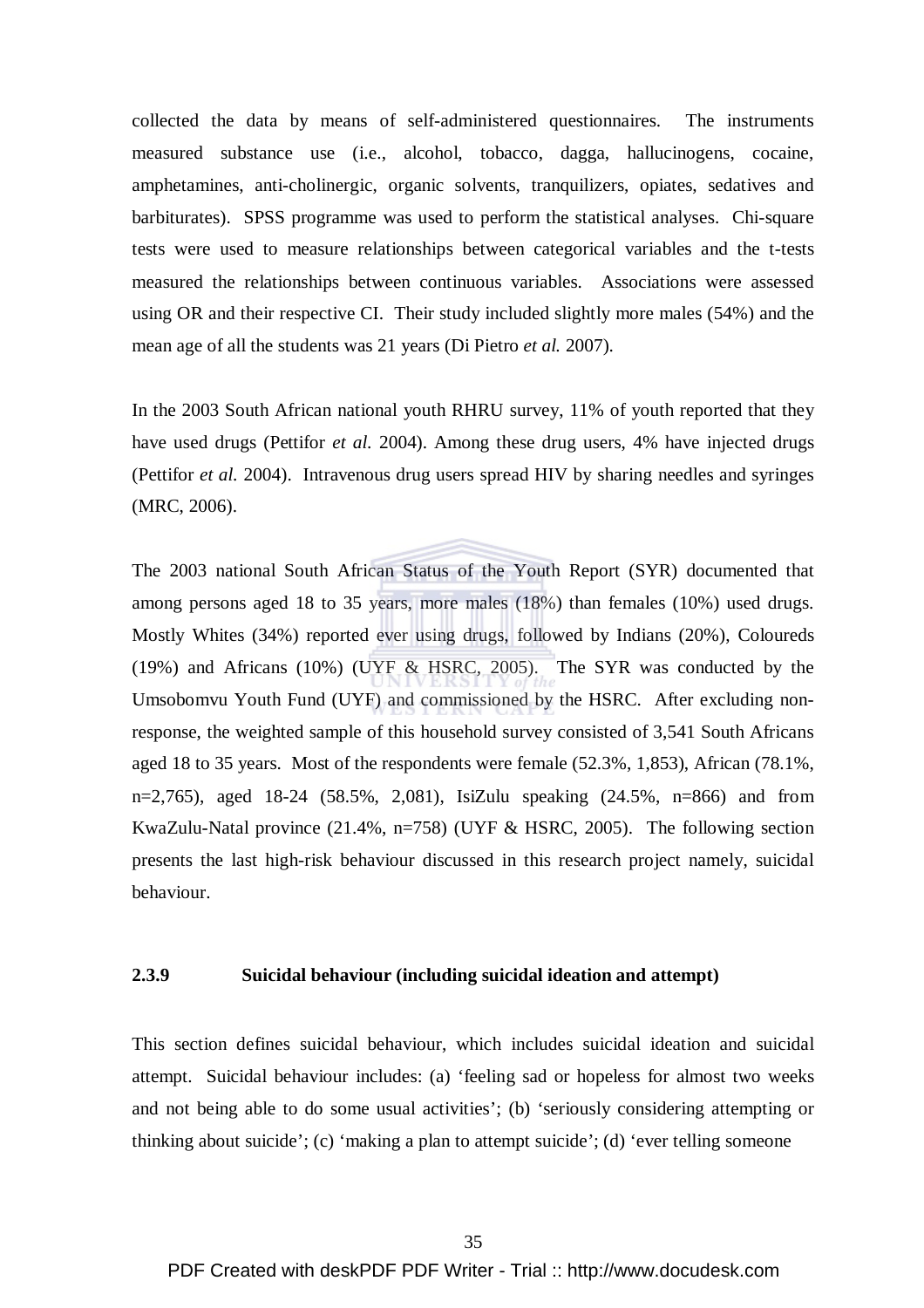that you intended to put an end to your life'; (e) 'obtaining the means to end your life'; (f) 'attempting to kill oneself'; and (g) 'carrying out the act successfully' (Reddy *et al.* 2003).

Nineteen percent to 25% high-school learners reported 'feeling sad or hopeless for almost two weeks and not able to do some usual activities' and 10% to 16% reported 'making a plan to attempt suicide' (Chen *et al.* 2005; Reddy *et al.* 2003). A Malaysian youth study found that 7% of the learners had 'seriously considered attempting or thinking about suicide' and 5% reported 'attempting to kill oneself'. Females are more inclined to suicidal behaviour than males (Chen *et al.* 2005). They reported that more female learners (22%) compared to male learners (15%) reported 'feeling sad or hopeless for almost two weeks and not being able to do some usual activities'. They also found that more female learners (5%) compared to male learners (4%) reported 'attempting to kill oneself'. There was no gender difference concerning seriously considering attempting suicide and making a plan to attempt suicide (Chen *et al.* 2005).

. . . . . . . . . . . .

Suicidal ideation and suicidal attempt include suicidal behavioural factors but they are mutually exclusive i.e., suicidal ideation does not necessarily lead to an actual suicidal attempt (Flisher *et al.* 1993b). Suicidal ideation is having thoughts or wishes to be dead or to kill oneself. Parikh *et al.* (2007) assessed suicidal ideation among college students in Bombay, India. In total, 1,357 college students were recruited to the survey. Details of the statistical techniques used were not given. Majority of the students were female (56%) and their mean age was 19.3 years. Results showed that 25% have experienced suicidal ideation. They found no significant difference in suicidal ideation between males and females. Chi-square tests and Mann Whitney-U tests were used for cross-tabulations (Parikh *et al.* 2007). Suicidal attempt includes self-inflicted behaviours intended to result in death. The Malaysian youth study found that males are more likely to complete suicide attempt because most males would use firearms, hanging or other typically fatal techniques (Chen *et al.* 2005).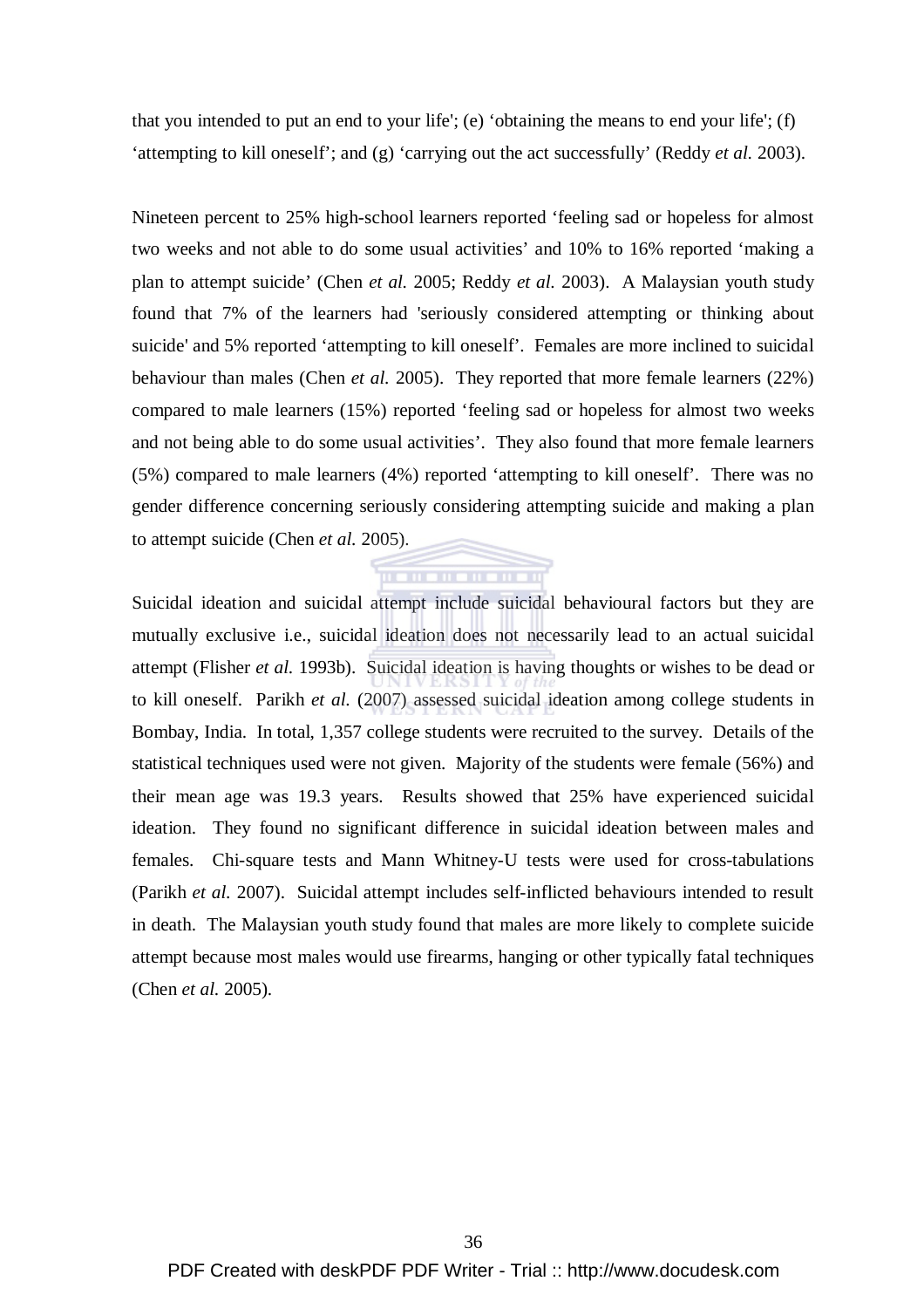#### **2.4. Summary**

There has been an increase in national South African research that investigated the highrisk behaviours of the youth (Flisher & Chalton, 2001; KFF & SABC, 2007; Pettifor *et al.*  2004; Reddy *et al.* 2003; UYF & HSRC, 2005). The researcher found four articles concerning high-risk behaviours among South African university/college students (Maharaj & Cleland, 2007; Meyer & Le Roux, 1994; Rich, 2004; Vergnani *et al.* 2005) and eleven articles including university/college students from other countries (Akvardar *et al.* 2003; Brown & Vaniable, 2007; Di Pietro *et al.* 2007; Eisenberg, 2001; Maswanya *et al.* 1999; Parikh *et al.* 2007; Reed *et al.* 2007; Reisen & Poppen, 1995; Roberts & Kennedy, 2006; Romito & Grassi, 2007; Weitzman & Chen, 2005).

The present study presents surveys representative of the youth aged 15-24 years. Previous studies restricted their sample to include only sexually active respondents (Brown & Vaniable, 2007; Rich, 2004). Other researchers included only female respondents (Reisen & Poppen, 1995; Roberts & Kennedy, 2006). Most of the previous surveys collected data by administering self-administered questionnaires (Akvardar *et al.* 2003; Brown & Vaniable, 2007; Di Pietro *et al.* 2007; Maswanya *et al.* 1999; Meyer & Le Roux, 1994; Reisen & Poppen, 1995; Rich, 2004; Roberts & Kennedy, 2006; Romito & Grassi, 2007; Vergnani *et al.* 2005). Weitzman & Chen (2005) collected their data by anonymous selfadministered questionnaires that were mailed to the respondents. Maharaj & Cleland (2006) collected qualitative data from focus groups consisting of 6-8 participants and quantitative data from anonymous and self-administered questionnaires. Most recent surveys collect data by using the internet (Reed *et al.* 2007).

The first objective is to assess the high-risk behaviours. Among the sexually active United States students, 40% had unprotected sex (Brown & Vaniable, 2007) and 34% have never used condoms (Eisenberg, 2001). Of the sexually active first year students at UWC, 37% had more than one sexual partner within the year prior to the survey (Vergnani *et al.* 2006). Six percent of the sexually active youth reported that they were forced to have sexual intercourse and 13% did not want to have their first sexual encounter (Pettifor *et al.* 2004). Current cigarette smoking among United States university/college students ranged from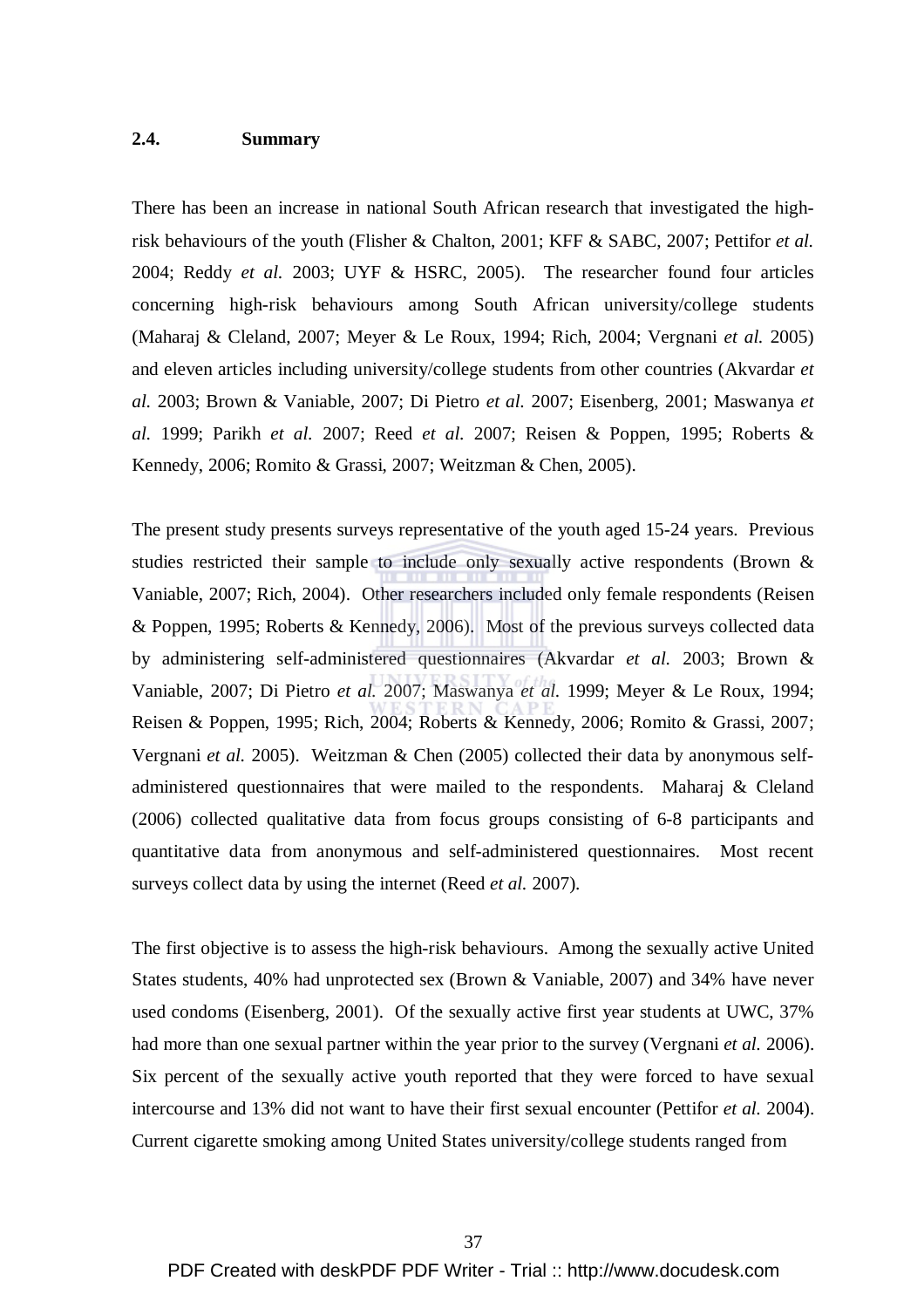14% to 26% (Reed *et al.* 2007; Weitzman & Chen, 2005). Of the sexually active UWC students, 64% have consumed alcohol (Akvardar *et al.* 2003; Rich, 2004). Eleven percent of South African youth have reported using drugs (Pettifor *et al.* 2004) and the most frequently used drugs among Brazilian medical students is dagga (16%) (Di Pietro *et al.*  2007). One in five (25%) of the Indian medical students had experienced suicidal ideation (Parikh *et al.* 2007*)*.

The next objective of the study is to determine gender and racial comparisons with respect to high-risk behaviours. Some researchers separated males from females to assess gender differences with regard to high-risk behaviours (Eisenberg, 2001; Maharaj & Cleland, 2007; Romito & Grassi, 2007). For example, Maharaj & Cleland (2007) used separate analyses for males and females to assess the differences in condom use. A recent UWC survey showed that significantly more sexually active males compared to sexually active females had had more than one sexual partner in the year preceding the survey (Vergnani *et al.* 2005). Significantly more males compared to the females were cigarette smokers (Akvardar *et al.* 2003; Reddy *et al.* 2003). Among Italian university students, significantly more females compared to males have experienced sexual violence (Romito & Grassi, 2007). Only South African studies investigate the racial comparisons concerning high-risk behaviours (Pettifor *et al.* 2004; Reddy *et al.* 2003; UYF & HSRC, 2005; Vergnani *et al.*  2005). Cigarette smoking and drug use is significantly higher among the Coloureds compared to the Black/Africans (Reddy *et al.* 2003; UYF & HSRC, 2005).

A review on the association between cigarette smoking, alcohol use, drug use, unprotected sex and the other high-risk behaviours was also done. Chi-square tests were used to find significant relationships between categorical data and t-tests were used to find significant associations between continuous variables. Multivariate logistic regression models were used to assess the influence of predictor variables on the dependent variable. Akvardar *et al.* (2003), Di Pietro *et al.* (2007) and Reed *et al.* (2007) measured the influence of predictor variables on cigarette smoking, alcohol use and drug use separately. Weitzman & Chen (2005) went a bit further and assessed the influence of alcohol use on cigarette smoking. Eisenberg, (2001) and Maswanya *et al.* (1999) investigated the influence of socio-demographic variables on unprotected sex with multiple sexual partners. Brown & Vaniable (2007) measured the influence of predictor variables on unprotected sex and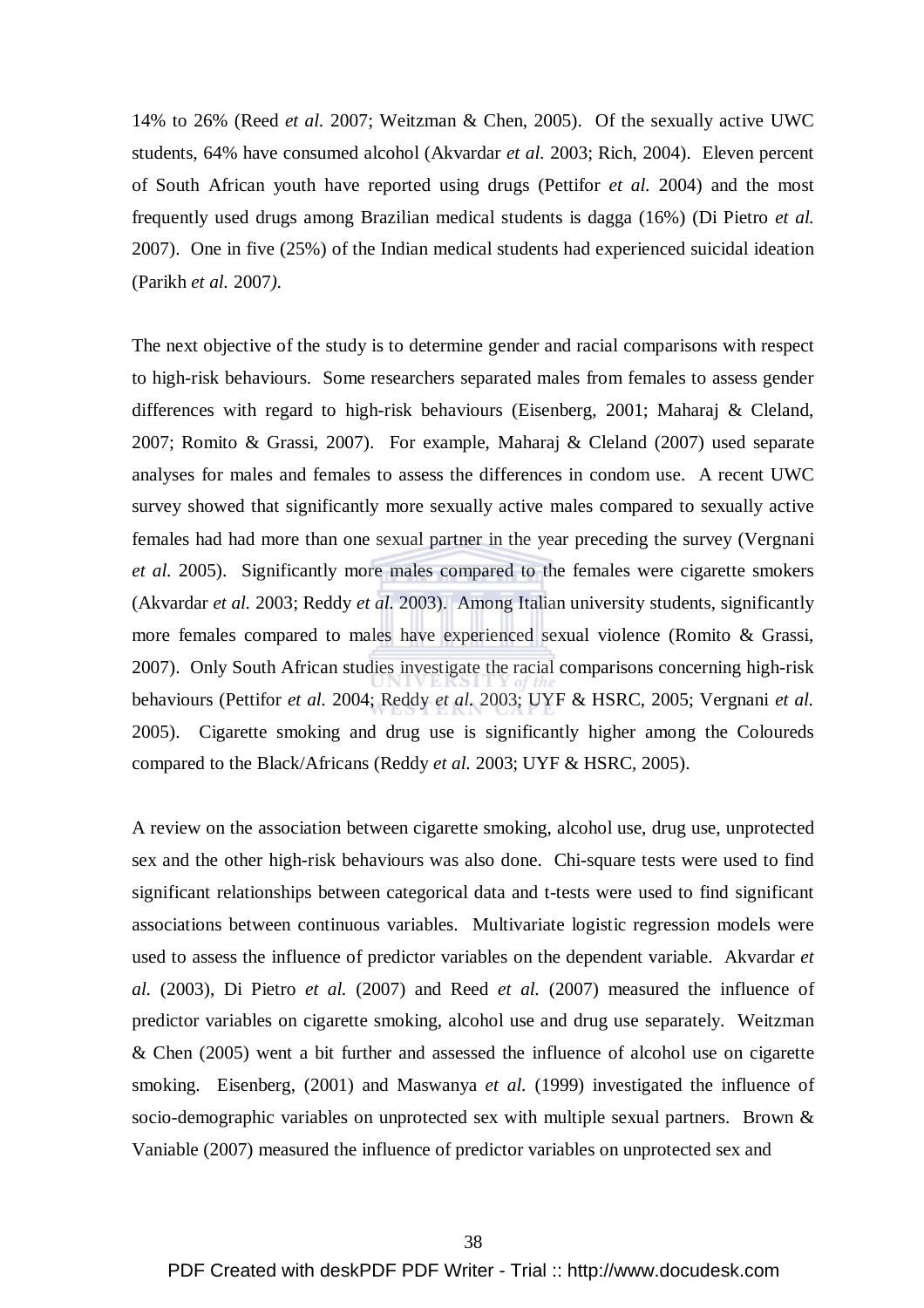alcohol use separately. Rich (2004) went a step further and measured the influence of unprotected sex and number of sexual partners on alcohol use. The results showed that current smokers are significantly more likely to have four or more sexual partners in their lifetime, use alcohol, use drugs and have attempted suicide (Easton & Kiss, 2005). Alcohol users are significantly more likely to have had unprotected sex within the year prior to the survey and have experienced suicidal behaviour compared to non-alcohol users (Kebede *et al.* 2005; Chen *et al.* 2005). The researcher found no significant association between drug use and the other high-risk behaviours. The present study uses crosstabulations to assess the significance between high-risk behaviours and multivariate logistic regression models to investigate the influence of high-risk behaviours on noncondom use. See Chapter 3 for a more detailed description of methodology used in the present study.



**UNIVERSITY** of the **WESTERN CAPE**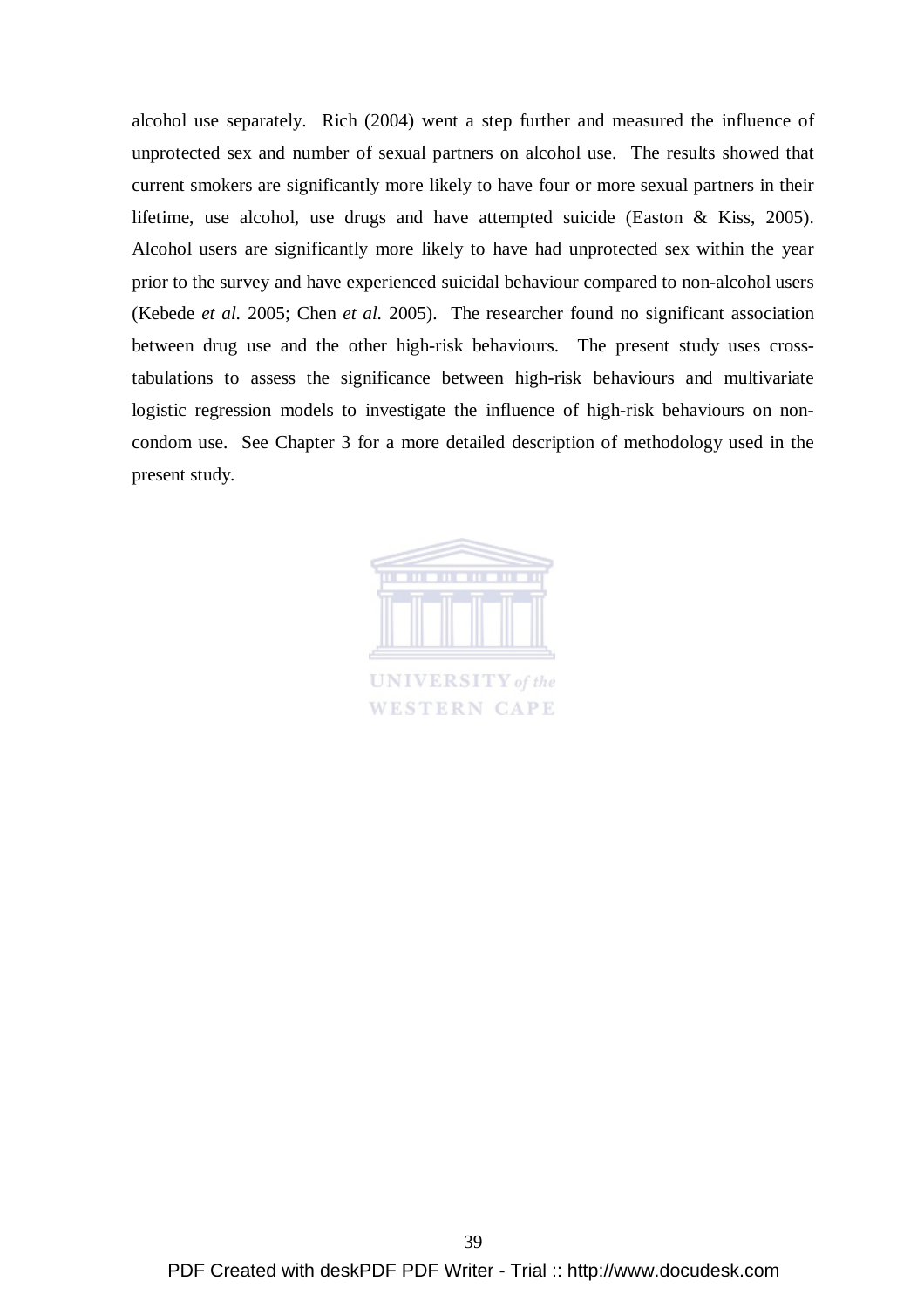# **CHAPTER 3**

# **Methodology**

## **3.1 Introduction**

The literature reviewed in Chapter 2 presents the need for further study on risky behaviour among the youth. This chapter presents the objectives of the study in the form of research questions. Then the methodology will clarify the approach to achieve the objectives in terms of data collection, measuring instrument, study measure, sampling and data analysis. The representativeness of the sample and the weighting of the data will follow. Finally, this chapter will examine the ethical requirements and the limitations of the study. This chapter ends with a brief conclusion.

# **3.2 Research questions IVERSITY** of the **WESTERN CAPE**

Investigating the high-risk behaviours is very important because of their association with the risk of HIV infection. In an attempt to achieve this research aim and objectives (as mentioned in Chapter 1), the following research questions will be asked:

- o Are there gender and racial differences in high-risk behaviours of the full time first year students who registered at UWC for the first time?
- o Are there correlations between non-condom use, current cigarette smoking, current alcohol use, current drug use and other high-risk behaviours of the full time first year students who registered at UWC for the first time?
- o Does gender, race, current age group, number of sexual partners in the year prior to the survey , current cigarette smoking and current alcohol use influence noncondom use at last sex of the full time first year students who registered at UWC for the first time?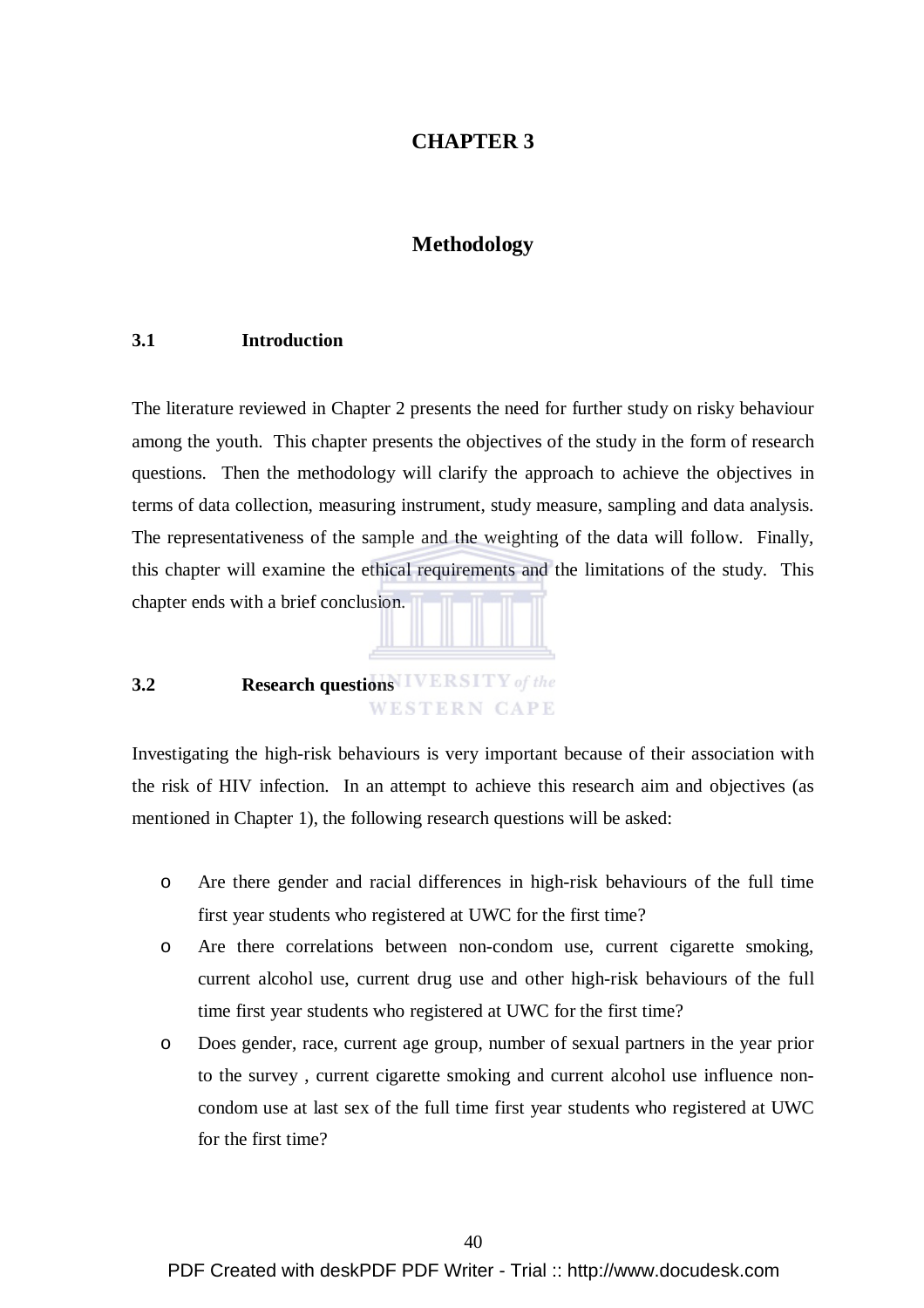# **3.3 Methodology**

For the 2006 academic year, the orientation period at UWC started before commencement of classes, that is, at the end of January 2006. All first year students were divided into small groups of 15 to 20 students each according to their faculty. The first year students were to stay in their respective groups for the entire orientation week. Each peer facilitator was responsible for his/her group. The peer facilitator helped members of their group with registration procedures and introduced them to the campus by taking them to different lectures / presentations such as the two-hour HIV and AIDS workshop. Specially trained peer educators presented the workshop to the students in a small group situation. The content of the workshop included students discussing and identifying high-risk behaviours and how to prevent and negotiate these. In these group workshops, peer educators focused on imparting key facts about HIV and AIDS, ensuring that students knew where to access services on campus (i.e., condoms and free HIV testing), and encouraged students to know their HIV status (Vergnani *et al.* 2005).

# **UNIVERSITY** of the WESTERN CAPE

# **3.3.1 Data collection**

Each of the students present at the HIV and AIDS workshop had to complete and hand-in a consent form and a self-administered and anonymous questionnaire (see Appendices A and B). The signature on the consent form was not linked to the questionnaire. A witness signed the consent form to indicate that the particular student was not forced to complete the consent form and was willing to complete the questionnaire. The respondents placed their completed consent forms and questionnaires in different envelopes. These envelopes were sealed. One of the research team members was available during the administration of the questionnaire to respond to any queries. Peer educators at the HIV and AIDS workshop assisted the first year students if needed and conducted the HIV training workshop after completion of the questionnaire.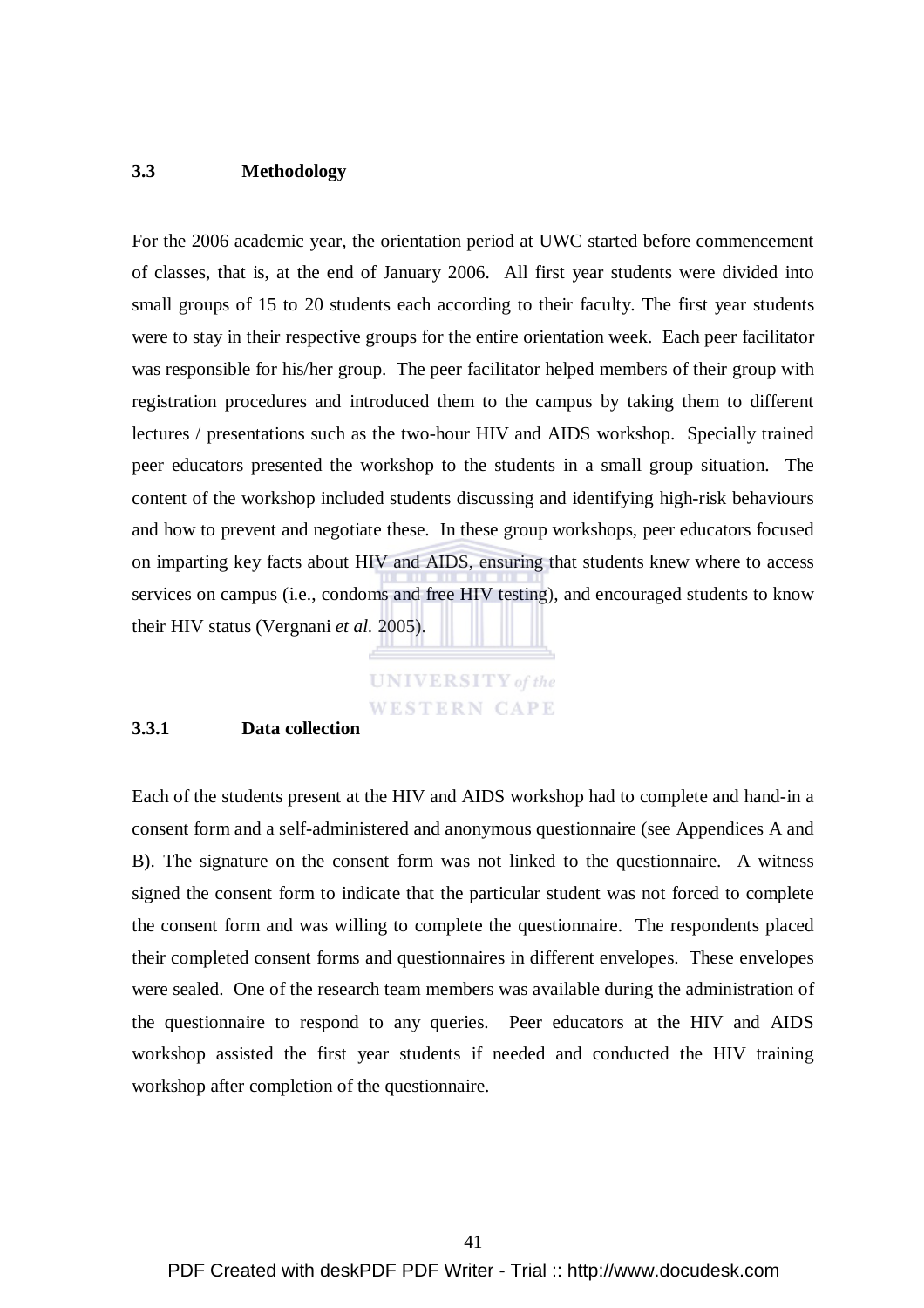#### **3.3.2 Measuring instrument**

This section presents the measuring instrument used, which was a self-administered questionnaire. The questionnaire addressed specific issues relating to sexual activity, highrisk behaviours, attitudes, prevention and perception toward HIV and AIDS and gender specific questions. The questionnaire integrated the following variables to determine the high-risk behaviours of the full time first year students who registered at UWC for the first time:

- (1) Non-condom use at last sex
- (2) Number of sexual partners in the year preceding the survey
- (3) Young age at first sex
- (4) Sexual violence
- (5) Transactional sex
- (6) Cigarette smoking
- (7) Alcohol use
- (8) Drug use
- (9) Suicidal behaviour during the year prior to the survey

Completion of the questionnaire was voluntary and respondents could choose not to complete it if they felt uncomfortable with any of the questions.

## **3.3.3 Study measures**

Table 3.1 illustrates the measures used to define the high-risk behaviours. Non-condom use includes the following responses: (1) 'Not using a condom at last vaginal sex?' (2) 'Not using a condom at last oral sex?' and (3) 'Not using a condom at last anal sex?' A new variable called '*drugs*' was created which include dagga, mandrax, cocaine, heroin, tik, glue, petrol, thinners, ecstasy, tik and hallucinogens. Suicidal ideation was created by combining the responses of the four questions relating to suicidal behaviour (see Table 3.1). Appendix C tables all the names, description and response format of all the variables used in the study.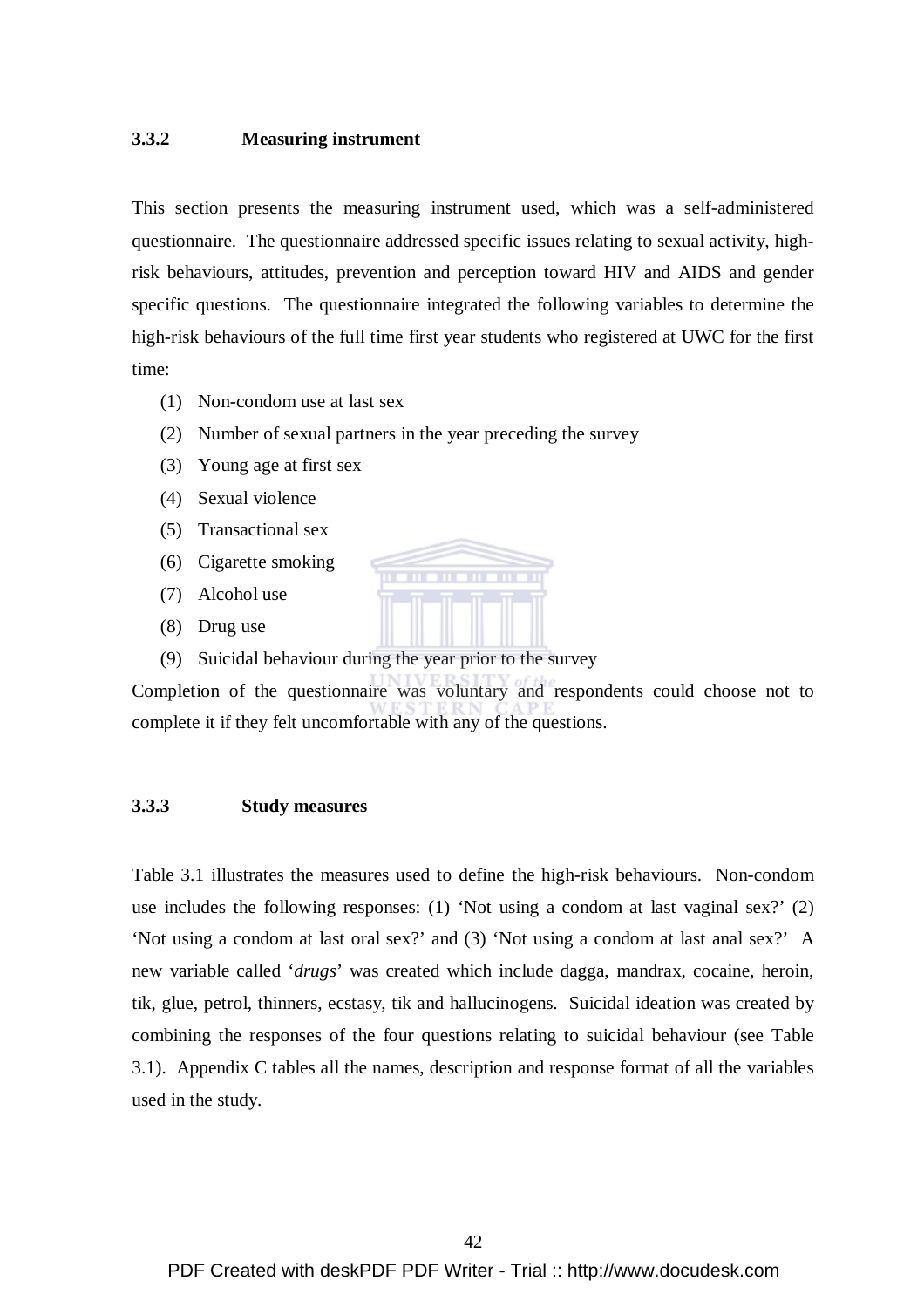| r abic 9.1. Incasures used in study |                                                                                                      |
|-------------------------------------|------------------------------------------------------------------------------------------------------|
| Variable                            | <b>Questions / measures</b>                                                                          |
| Sexual intercourse                  | Have you ever had vaginal sex?                                                                       |
|                                     | Have you ever had oral sex?                                                                          |
|                                     | Have you ever had anal sex?                                                                          |
| Condom use                          | Did you use a condom the last time you had vaginal sex?                                              |
|                                     | Did you use a condom the last time you had oral sex?                                                 |
|                                     | Did you use a condom/barrier the last time you had anal sex?                                         |
| Transactional sex                   | Have you ever received money or gifts in exchange for sex (vaginal, oral or anal)?                   |
| Young age at first                  | How old were you when you first had vaginal sex? *                                                   |
| sex                                 | How old were you when you first had oral sex? *                                                      |
|                                     | How old were you when you first had anal sex? *                                                      |
| Number of sexual                    | How many sexual partners have you had in the last 12 months?                                         |
| partners                            |                                                                                                      |
| Sexual violence                     | Think back to the first time you had sex. Was it with your consent/permission?                       |
|                                     | Have you ever forced anyone to have sex?                                                             |
|                                     | Have you ever been forced to have sex?                                                               |
| Current<br>cigarette                | Do you currently smoke?                                                                              |
| smoking                             | How often do you smoke?                                                                              |
|                                     | During the past 30 days, on how many days did you smoke cigarettes? *                                |
|                                     | During the past 30 days, on the days you smoked, how many cigarettes on average did                  |
|                                     | you smoke per day? *                                                                                 |
| Current alcohol use                 | Do you currently use alcohol (including beer and wine)?                                              |
|                                     | During the past 30 days, on how many days did you have at least one drink of alcohol                 |
|                                     | (including beer and wine)?                                                                           |
|                                     | During the past 30 days, on how many days did you have 5 or more drinks of alcohol                   |
|                                     | in a row, that is, within a couple of hours?                                                         |
| Suicidal behaviour                  | During the past 12 months, did you ever feel so sad or hopeless almost every day for                 |
|                                     | two weeks or more in a row that you stopped doing some usual activities?                             |
|                                     | During the past 12 months, did you seriously consider attempting suicide?                            |
|                                     | During the past 12 months, did you make a plan about how you would attempt                           |
|                                     | suicide?                                                                                             |
|                                     | During the past 12 months, did you ever tell someone that you intend putting an end to<br>your life? |
| Current drug use                    | Do you currently use dagga on its own?                                                               |
|                                     | Do you currently use mandrax on its own?                                                             |
|                                     | Do you currently use dagga + mandrax (i.e., mixed "white pipe", "buttons")?                          |
|                                     | Do you currently use cocaine?                                                                        |
|                                     | Do you currently use heroin?                                                                         |
|                                     |                                                                                                      |
|                                     | Do you currently use glue, petrol or thinners?                                                       |
|                                     | Do you currently use tik?                                                                            |
|                                     | Do you currently use derbisol?                                                                       |
|                                     | Do you currently use ecstasy?                                                                        |
|                                     | Do you currently use hallucinogens such as LSD, MDMA?                                                |
| Note:                               | *Ratio scale transformed into ordinal scale                                                          |

**Table 3.1: Measures used in study** 

For details of the full questionnaire, see Appendix B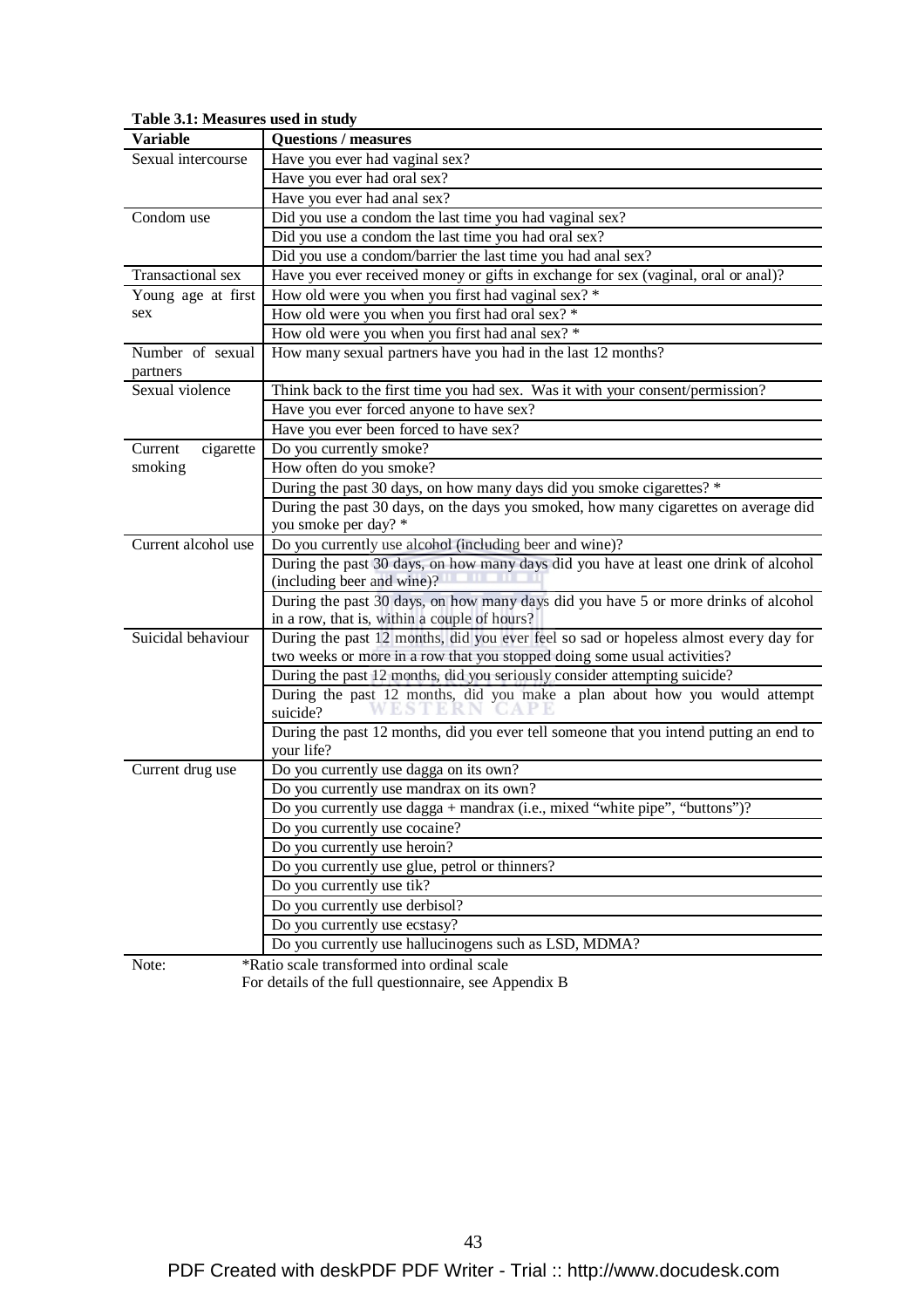#### **3.3.4 Sampling**

The population for this study included all full time first year students who registered at UWC for the first time in 2006 that attended the orientation week. A stratified, sequential random sample was drawn from the students attending the orientation. The students were stratified according to their respective faculties and peer facilitator groups were sequentially selected. In these selected groups, all students were requested to complete the self-administered questionnaire. Originally, 796 students completed the questionnaire. The final number of questionnaires read was 502 representing 63% of the original sample. This section describes the types of inconsistencies that were found and excluded.

First year students who were married and/or older than 24 years were excluded for analysis purposes as it was felt that these first year students might well have sexual practices that cannot be compared to younger or unmarried students (Vergnani *et al.* 2005). First year students were asked if they had used a fictitious drug (Derbisol) (Flisher *et al.* 2003), and the one student that responded positively to this question was excluded for further data analysis. Examples of inconsistent associations are illustrated in Table 3.2.

| JNIVERSITY of the |  |  |  |  |
|-------------------|--|--|--|--|
|                   |  |  |  |  |

|                                                              | <b>Sexually active</b> |                | Always used a condom |                |
|--------------------------------------------------------------|------------------------|----------------|----------------------|----------------|
|                                                              | Yes                    | N <sub>0</sub> | Yes                  | N <sub>0</sub> |
| Gave an age at first (vaginal, oral<br>or anal) sex          | Included               | Excluded       |                      |                |
| Did not use a condom at last<br>sexual encounter             |                        |                | Excluded             | Included       |
| Had no sexual partners within the<br>last year               | Included               | Excluded       |                      |                |
| Did not give consent/permission<br>at first sexual encounter | Included               | Excluded       |                      |                |
| Had forced anyone to have sex                                | <b>Included</b>        | Excluded       |                      |                |

**Table 3.2: Examples of inconsistent associations** 

#### **3.3.5 Data analysis**

Data were captured using Microsoft Excel and transferred into the SAS (version 9) package (SAS Institute Inc., 2004-2005). The SAS package (SAS Institute Inc., 2004- 2005) was used to clean the data and to do the analysis. The results were calculated by using weighted data (see Section 3.5). Procedures were performed at a 5% level of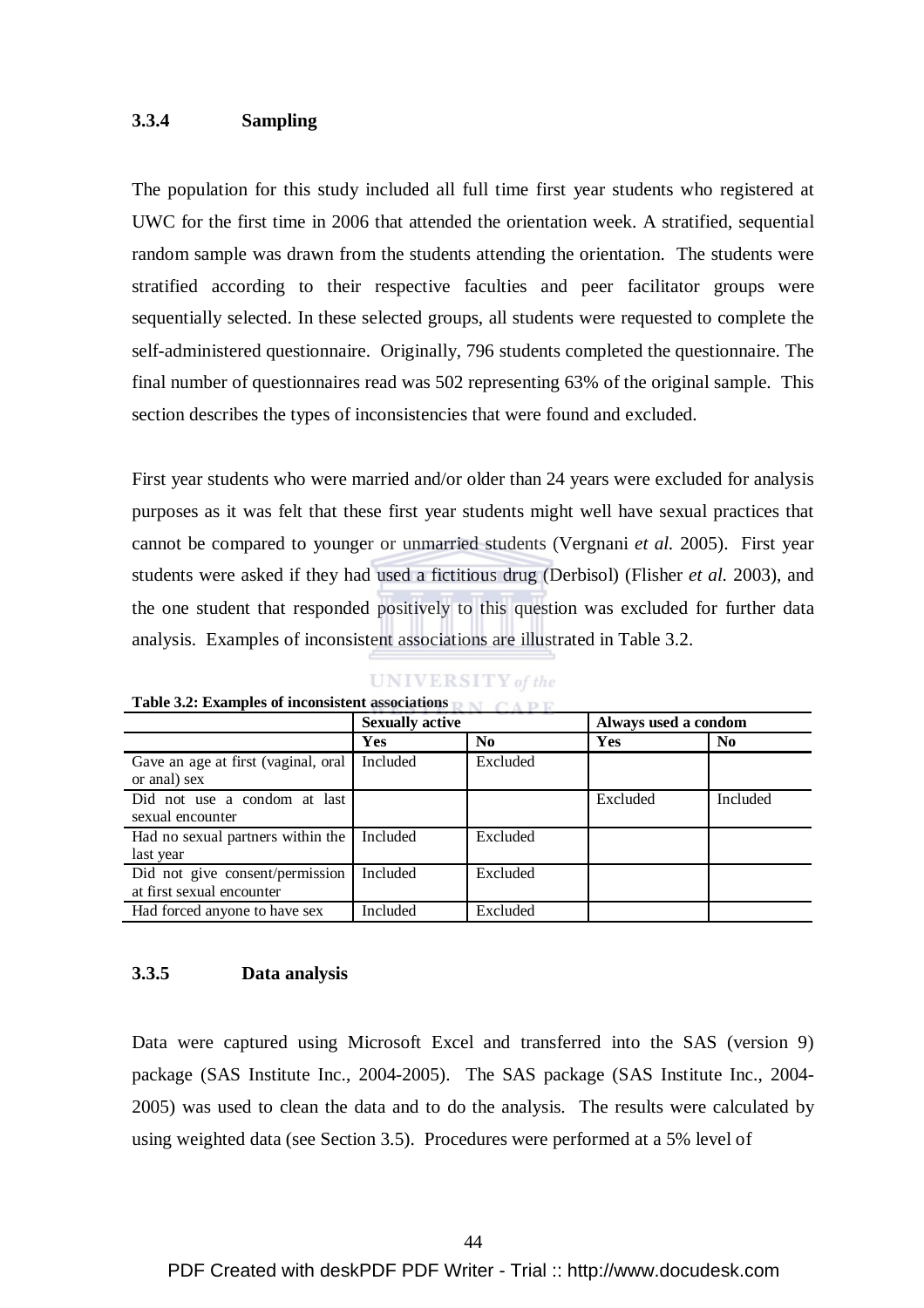significance. SAS (version 9) includes the SURVEYFREQ procedure. This procedure computes cross-tabulations and tests associations. These tables include estimates of population totals, population proportions, and corresponding errors, confidence limits and tests of independence (e.g., Rao-Scott chi-square test). Frequencies and percentages were provided for nominal data. (e.g., gender) and medians were provided for ratio scales (e.g., age). Bivariate associations were calculated to evaluate associations between

- o gender and each of the high-risk behaviours;
- o racial group and each of the high-risk behaviours;
- o non-condom use at last sex and each of the high-risk behaviours;
- o current cigarette smoking and each of the high-risk behaviour;
- o current alcohol use and each of the high-risk behaviours; and
- o current drug use and each of the high-risk behaviours.

Rao-Scott Chi-square test was used to test the bivariate associations. The Rao-Scott Chisquare test is a design-adjusted version of the Pearson Chi-square test, which involves differences between observed and expected frequencies (SAS Institute Inc., 2004-2005).

#### **UNIVERSITY** of the

Included in SAS is the SURVEYLOGISTIC procedure. This procedure performs multivariate logistic regression models. These models include model fit statistics, Rsquare, maximum likelihood estimates, odds ratio estimates and classification tables. Multivariate logistic regression models were used to provide a clearer perspective on the effects of gender, racial group, current age group*,* number of sexual partners in the 12 months prior to the survey, current cigarette smoking and current alcohol use, on noncondom use at last sex. Firstly, an examination of the bivariate associations between noncondom use and respective demographical variables and high-risk behaviours were done. Most of these bivariate associations were insignificant (see Chapter 4, Section 4.5.1). As a result, only those variables with weighted categorical sample sizes greater than or equal to 30 were included in the multivariate logistic regression models. Firstly, the full model measures the influence of the predictor variables on non-condom use at last sex was created. The dependent variable, *safe\_sex* was dichotomized to allow comparisons of noncondom use vs. condom use. The predictor variables were dichotomized to enable evaluations of (1) male vs. female; (2) Black/African vs. Coloured; (3) (15-19) years age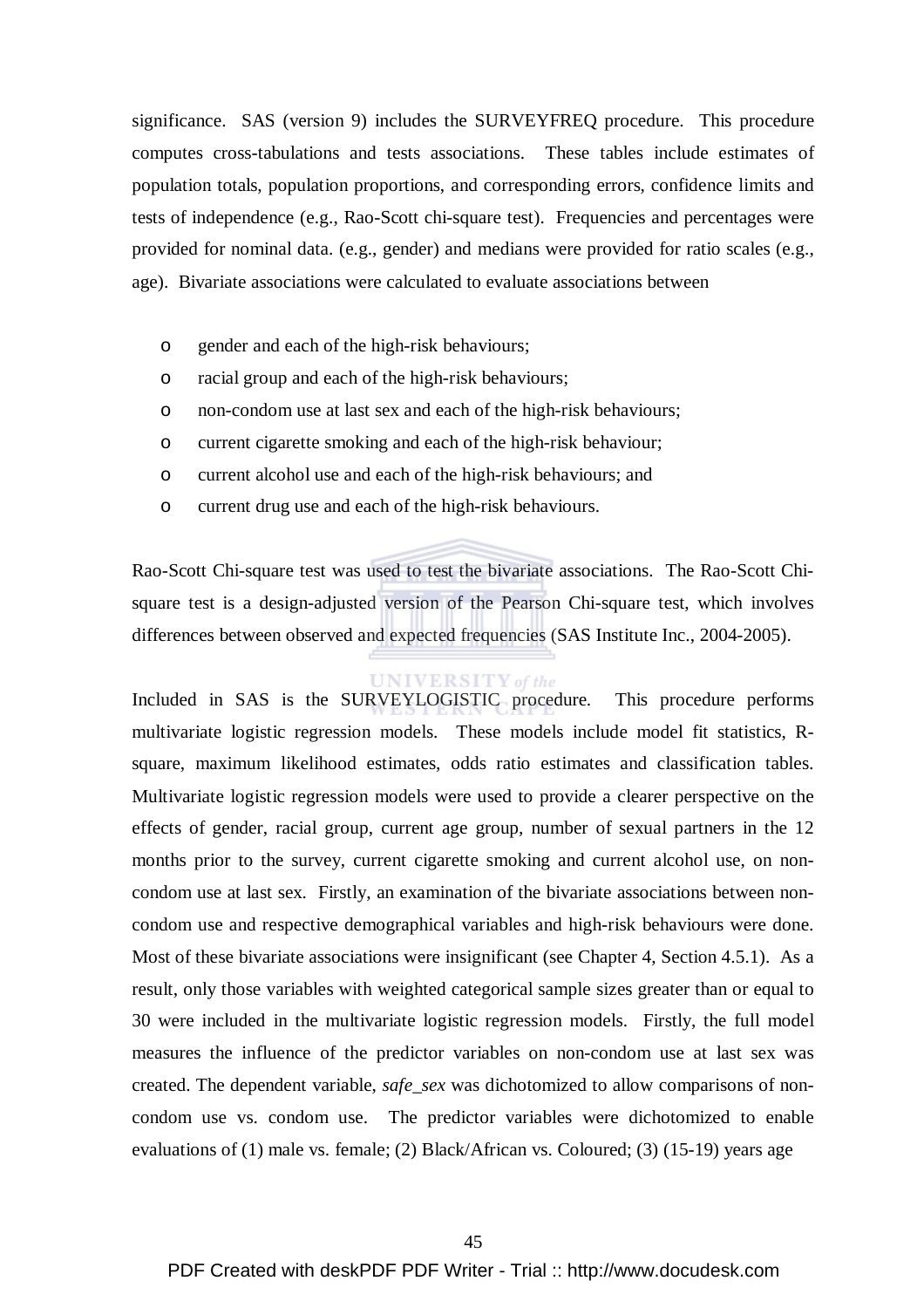group vs. (20-24) years age group; (4) having one sexual partner vs. having more than one sexual partner; (5) currently smoking vs. non-smoking; and (6) currently using alcohol vs. non-alcohol use. The second regression model illustrates the effects of gender on noncondom use by excluding gender from the full model (i.e., Model 2). Finally, the researcher excluded racial group, from the full model (i.e., Model 3).

#### **3.4 Sample representativeness**

This section describes the representativeness of the sample by comparing it to the first year full-time student population (or study population). In 2006, 2,971 full-time students registered for the first time at UWC. The sample used in the study represented 17% of all full time first year students who registered at UWC for the first time in 2006. Figure 3.1 shows a comparison of the gender and racial profiles of the sample and that of the study population. The sample had a slightly higher percentage of females (64%) compared to the study population studied at 63%.



**Figure 3.1: Comparison of full time first year student population, sample data and weighted data, 2006 Source: Student Administration, UWC, 2006**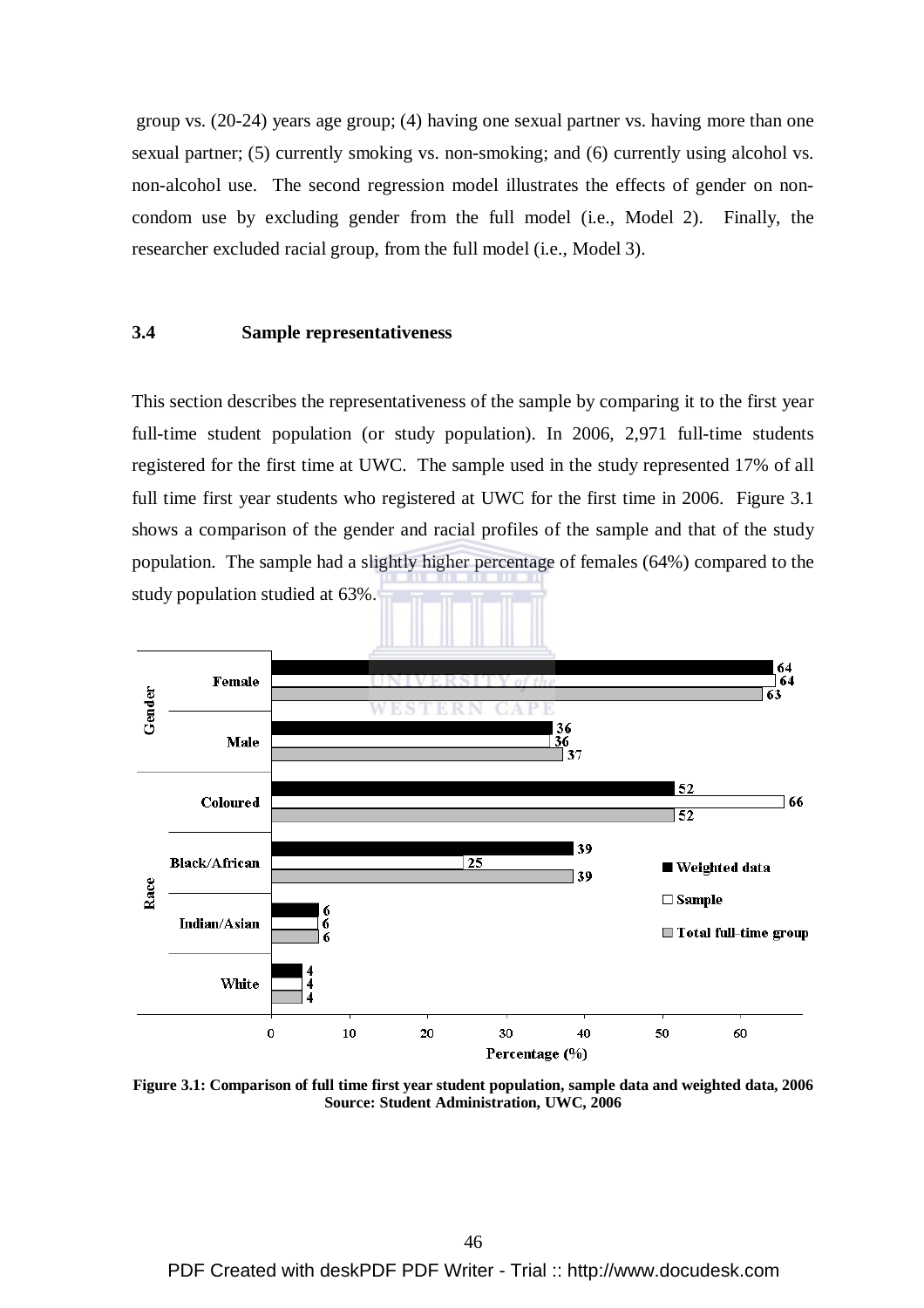Figure 3.1 shows that the sample representing Indian/Asian and White students was similar to that of the study population. Both the sample and the study population comprised of 6% Indian/Asian and 4% White students. There was a difference in the proportion of Black/African and Coloured students with respect to the sample and the study population. The sample comprised of 66% Coloured students and 25% Black/African students whereas the study population comprised of 52% Coloured students and 39% Black/African students.

Because of the small sample sizes for Indian/Asian and White students, they were not included in the bivariate and multivariate analysis. The following section discusses the weighting procedure.

# **3.5 Weighting of the sample**

The weighting procedure was introduced to adjust the proportions of respective racial groups relative to that of the study population. Data were weighted to reduce potential bias owing to sampling error such as the non-response of the Black/African respondents and over-sampling of the Coloured respondents. The of the coloured respondents.

| Twore cicle and engineering or building |                          |                |            |  |  |  |
|-----------------------------------------|--------------------------|----------------|------------|--|--|--|
| <b>Racial group</b>                     | Study population $(\% )$ | Sample $(\% )$ | Weight     |  |  |  |
| Black/African                           | 38.57                    | 24.50          | 1.57415590 |  |  |  |
| Coloured                                | 51.50                    | 65.54          | 0.78573466 |  |  |  |
| White                                   | 3.92                     | 3.98           | 0.98363699 |  |  |  |
| Indian/Asian                            | 6.02                     | 5.98           | .00664604  |  |  |  |

**Table 3.3: Weighting of sample** 

Estimates were required for demographical characteristics (e.g., gender and racial groups) of the study population and these were obtained from the Students Administration of full time first year students who are registered at UWC. After obtaining these estimates, the sample design and non-response were taken into account, as the estimates could have been biased. This was achieved by assigning a weight to each sample unit. In this study, the sample unit was each of the four racial groups (e.g., Black/African, Coloured, Indian/Asian and White). The weight for each racial group was the inverse of the percentage of each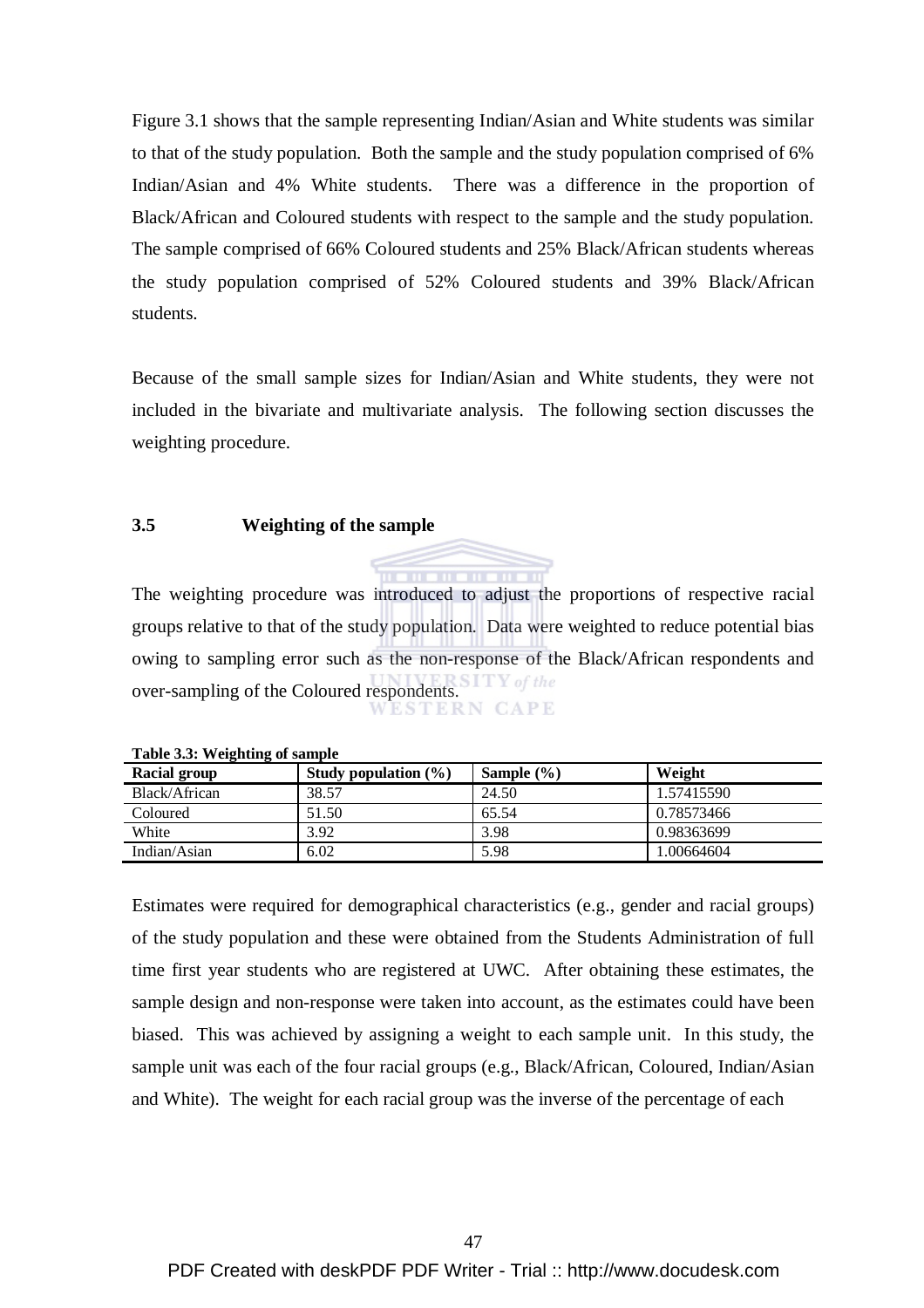racial group in the sample multiplied with the percentage of each racial group in study population (see Table 3.3). The weighted sample consisted of 502 respondents. Figure 3.1 illustrates the adjusted data (weighted data) of gender and the four racial groups, which is similar to that of the study population. All the results reported in Chapter 4 were derivations from the weighted data.

#### **3.6 Ethical requirements**

The Science Faculty Research Committee of UWC gave the consent to undertake the study. Every precaution was taken to respect the privacy of the respondents, maintain the confidentiality of personal information and safeguard their health and human rights. No names or student numbers were used thereby making it impossible to identify individual respondents.

Participation of respondents in the research was voluntary. There was no potential risk of the students because of participation in this study. Some of the items in the questionnaire relating to sexual experiences may potentially be sensitive, however, most of these questions have been part of adolescent research for many years and there has been no harm pointed out (see CDC, 2004 for details). Given the high incidence of HIV in South Africa and the resultant publicity, public health efforts, and media attention, the questions included in the questionnaire are unlikely to surprise anyone. All students participating in the study were given an information leaflet with general information on Voluntary HIV Testing (VCT), alcohol and drug-related problems; suicidal behaviour during the 12 months prior to the survey and where they could access help for any of these problems.

It was made clear to participants that all the information collected for this study would be used for the purpose of this study only and were not available to any person or organisation not involved in this study. All data were kept secure in the project co-ordinator's office. Questionnaires will be destroyed on completion of the study.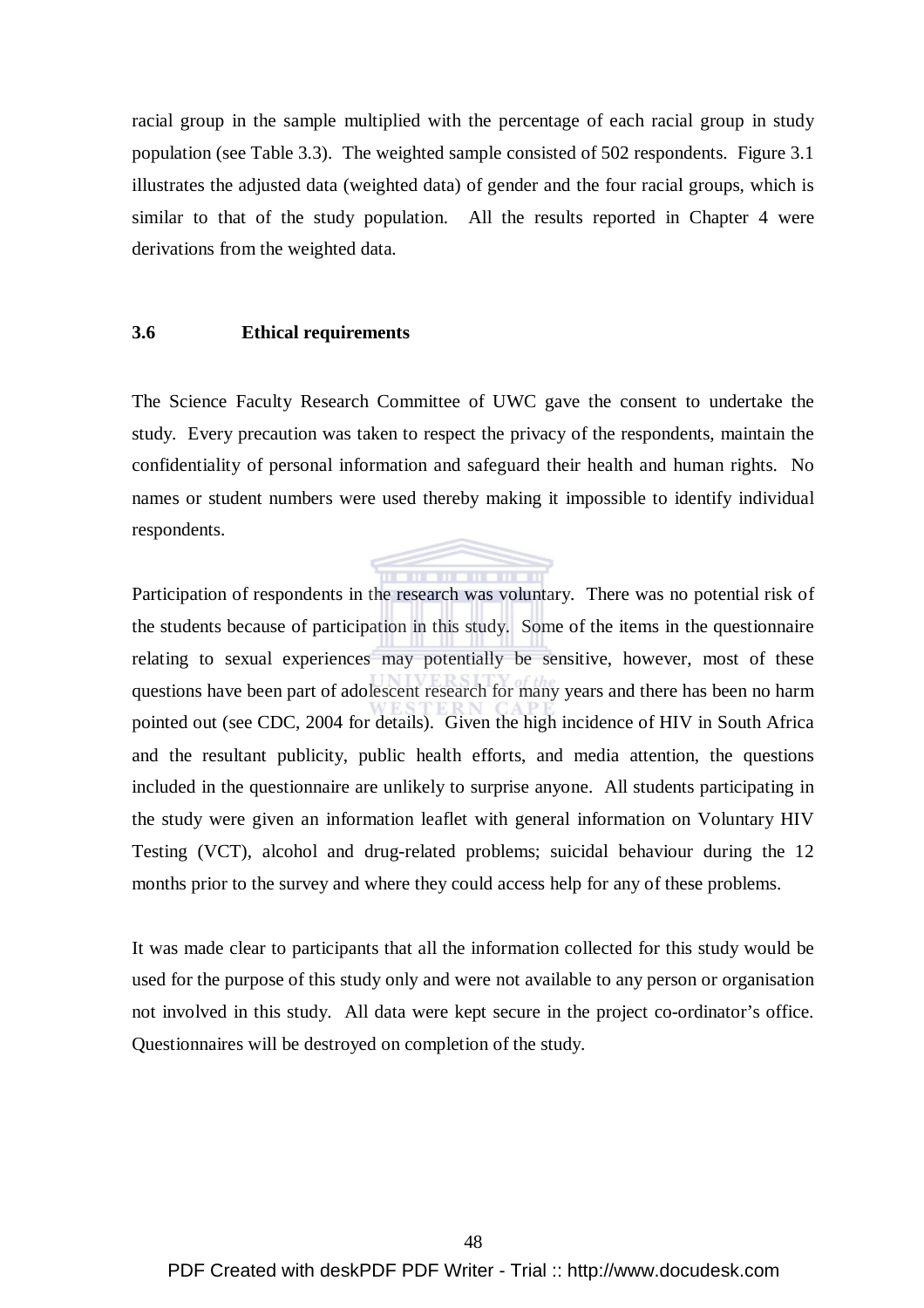#### **3.7 Reliability and validity of the study**

Validity determines whether the research was an actual measure of how truthful the research results are (Golafshani, 2003). Data are reliable if they are capable of measuring the same variable repeatedly and giving the same or almost the same results each time (Williams *et al.* 1995). This section states the validity and the reliability of the study.

This questionnaire draws from previous studies done on respondents at UWC and among high school students in the United States (CDC, 2004). Questions used in this study are reliable and valid in a number of study settings. For example, the CDC conducted two testretest reliability studies of the national YRBSS in 1992 and 2000. The 1992 reliability study for the YRBSS questionnaire was administered to a convenience sample of 1,679 students in grades 7-12 on two occasions, two weeks apart. Roughly, 75% of the questionnaire items were rated as having a higher reliability (kappa ranging between 61% and 100%). Further, no statistically significant differences were observed between the prevalence estimates for the first and second times that the questionnaire was administered. Similar results were found in the 2000 reliability study (CDC, 2004).

# **UNIVERSITY** of the

In 2003, CDC conducted a review of existing empirical literature to assess cognitive and situational factors that might affect the validity of adolescent self-reporting of behaviours measured by the YRBSS questionnaire (Brener *et al.* 2003). In this review, CDC determined that, although self-reports of these types of behaviours are affected by both cognitive and situational factors, these factors do not threaten the validity of self-reports of each type of behaviour equally (Brener *et al.* 2003). Based on these results, the questions used in this study among UWC students are expected to be consistent with the test-retest reliability and validity results established in previous studies.

# **3.8 Limitations of the study**

Only students attending the orientation week could be selected for the sample. The study included full time first year students who registered at UWC that attended the 2006 orientation. The aim was to include two thirds of all first year students attending the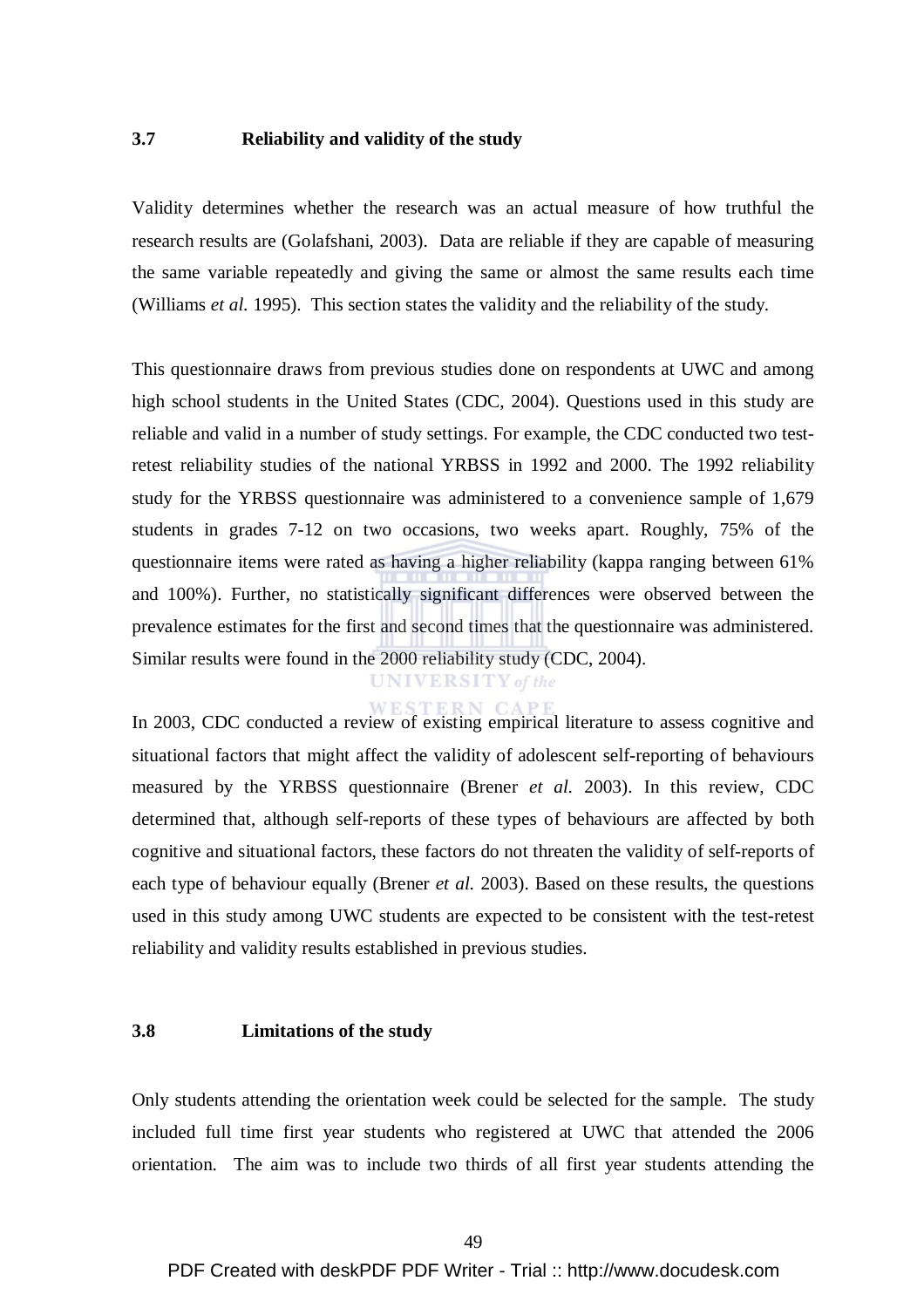orientation. However, the sample plan for selecting the stratified, sequential random sample could not be implemented as not all students that were accepted at UWC attended the orientation programme. In total, the orientation group consisted of 796 students, which was far less than was expected number. Due to the limited numbers, the entire orientation group was sampled. This influenced the representativeness of the sample. Among Indian/Asian and White racial groups, there was no difference between the sample and population studied. However, there was a large difference with respect to the proportion of Coloured and Black/African students included in the sample (see Figure 3.1). In addition, the study excluded first year students that did not attend the orientation week whose behaviour may differ from that of students that attended.

Another limitation was that mostly students who lived in and around Cape Town attended the orientation programme, which did not represent the racial profile of the population studied. To correct for this problem, a weighting procedure was introduced to correct for the imbalance in racial groups. The weighting procedure produced a final sample (see Figure 3.1) representative of the full time first year student population of UWC with regard to racial distribution and gender.

#### **UNIVERSITY** of the

Validity stems from two sources: (1) under-reporting, arising out of the apprehension of being exposed and the embarrassment and possible legal consequences; and (2) over reporting (Flisher *et al.* 1993a). The questionnaire has no items to measure underreporting. Over-reporting occurs when respondents are tempted to provide incorrect answers that were expected from them. Considering the nature of the subject matter and the fact that the measuring instrument was a self-administered questionnaire, the possibility of response 'dishonesty' remains. With regard to over-reporting, an item concerning the use of a fictitious drug (Derbisol) was inserted in the questionnaire. Only one student who answered affirmatively to this question was excluded from the study, which reduced the effect of this bias. However, those who over-reported with respect to other forms of risktaking behaviour may not have been detected by this method (Flisher *et al.* 1993a). Every effort was made to stress confidentiality and anonymity. The assistance of peer educators and research team members, who assisted the respondents if needed, encouraged the respondents to answer honestly.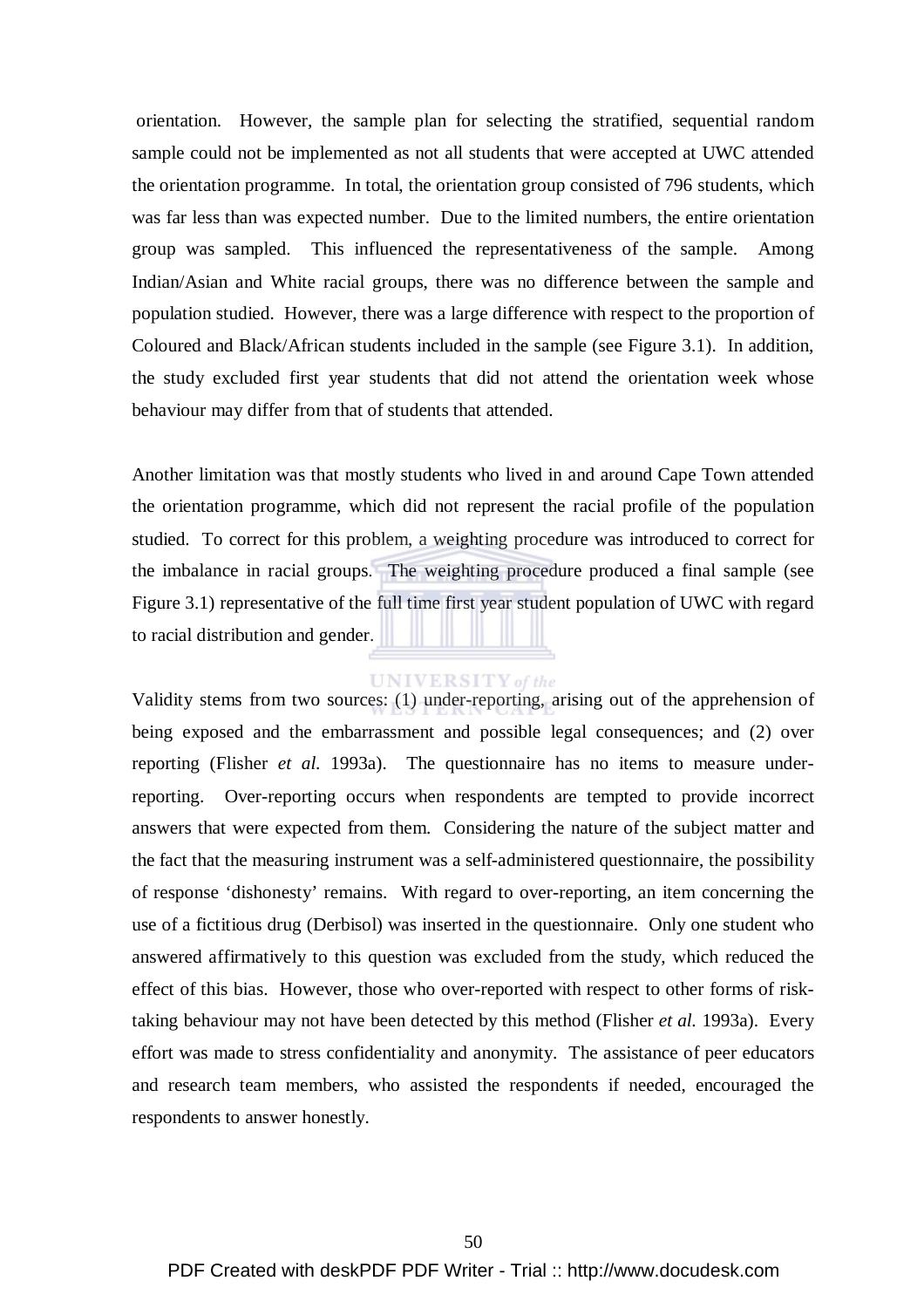Finally, the study was conducted among respondents at UWC, a unique sample of the youth. Any attempt to generalise from these findings outside of a similar population must be made with caution.

# **3.9 Summary**

In this chapter the research question, methodology, representativeness of sample ethical requirements and limitations of the study were identified. Chapter 4 follows with the results of the statistical analysis. These results will be presented in terms of descriptive statistics and inferential statistics.

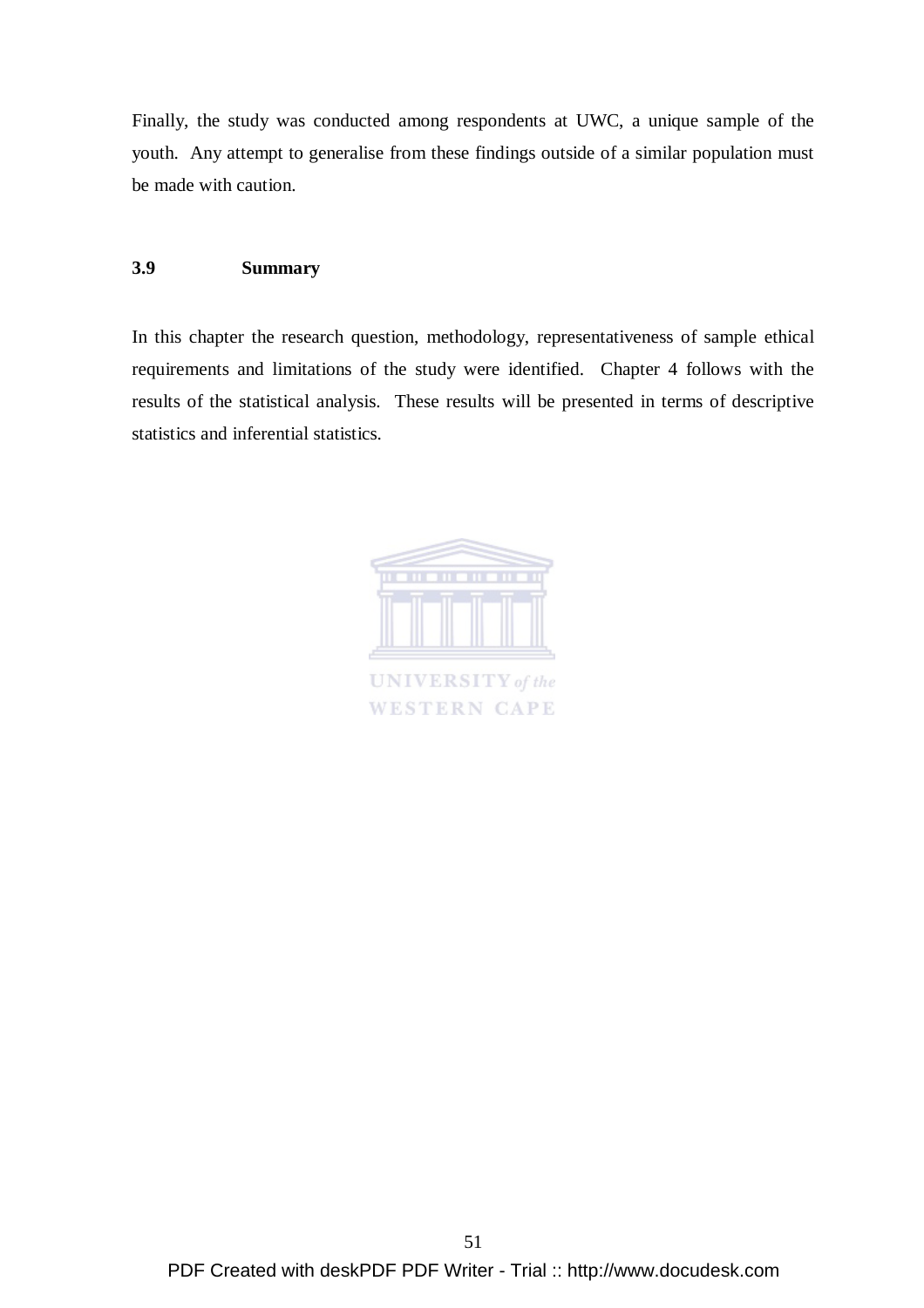# **CHAPTER 4**

# **Results**

## **4.1 Introduction**

This chapter provides the results of the statistical analysis. Firstly, descriptive statistics related to demographical characteristics and sexual activity of full time first year students who registered at UWC for the first time would be provided. Secondly, descriptions of the high-risk behaviours are also provided. Thirdly, is the bivariate associations exploring the high-risk behaviours with respect to gender and racial groups; and then follows the bivariate associations of the high-risk behaviours. Finally, this chapter describes the multivariate logistic regression models with non-condom use at last sex as the dependent variable. This chapter ends with a brief conclusion. Definitions of variables are tabled in Appendix C. The documented bivariate analyses in this chapter were all statistically significant unless otherwise stated. All the results are derivations from the weighted data.

#### **4.2 Frequencies**

# **4.2.1 Demographic characteristics of the respondents**

The demographic characteristics of the sample show that most of the respondents were female (64%) and aged 15-19 years (85%). The median age of all the respondents was 18 years. The majority of the respondents were Coloured (51%) followed by 39% Black/African respondents, 6% Indian/Asian respondents and 4% White respondents. The sample sizes for Indian/Asian and White respondents were very small and were not included in further analysis. After exclusion of Indian/Asian and White respondents, there were 43% Black/African respondents and 57% Coloured respondents. The most common home languages were English (40%), Xhosa (28%) and Afrikaans (23%) (see Table 4.1).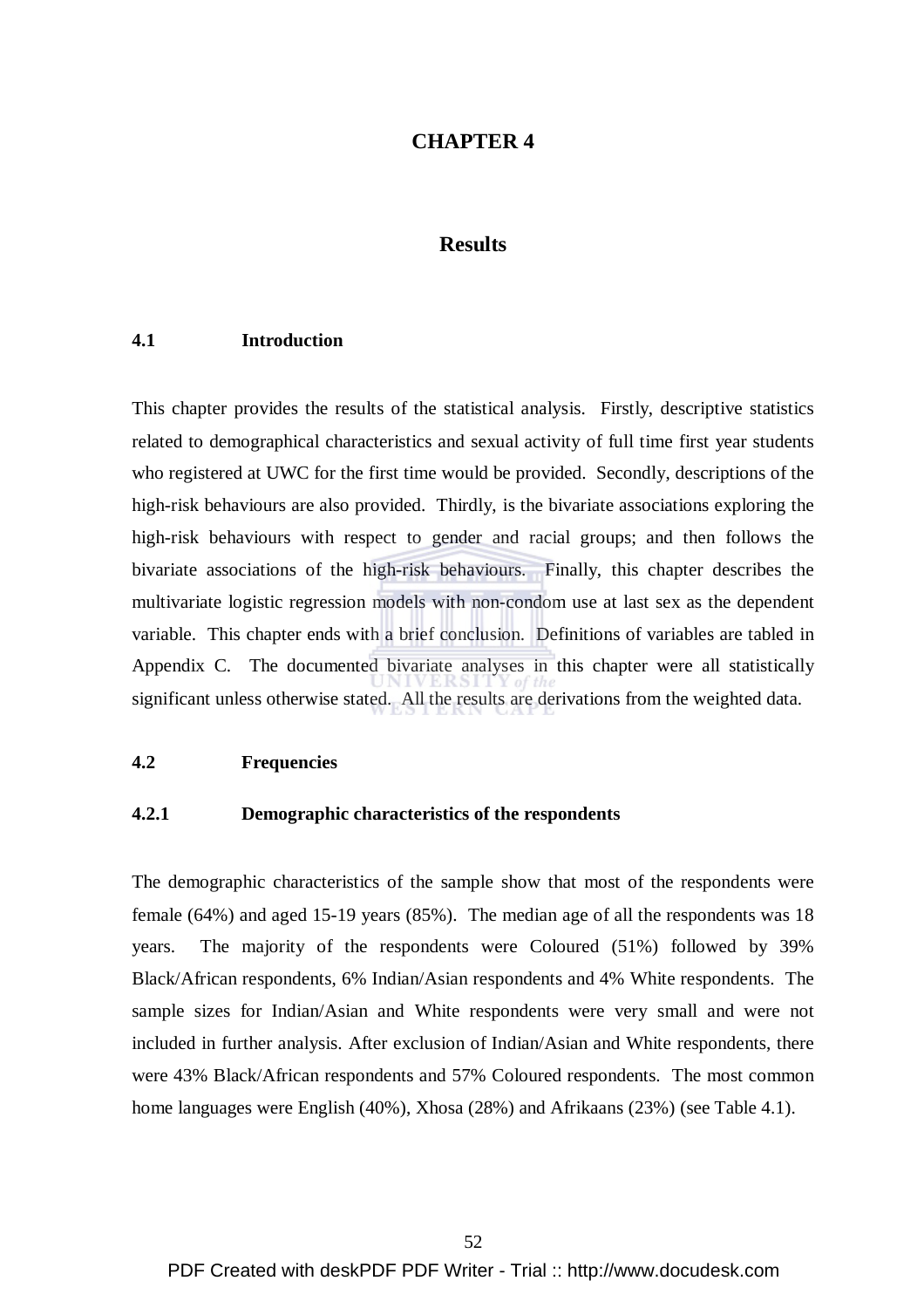| <b>Variable</b>           |                               | Frequency        | Weighted         | Weighted        |
|---------------------------|-------------------------------|------------------|------------------|-----------------|
|                           |                               |                  | Frequency        | <b>Percent</b>  |
| Gender (genderc)          | Male                          | 174              | 180              | $\overline{36}$ |
|                           | Female                        | $\overline{327}$ | $\overline{321}$ | 64              |
|                           | Total                         | 501              | 500              | 100             |
| Frequency missing         |                               | $\mathbf{1}$     |                  |                 |
| Current<br>age<br>group   | $15-19$                       | 438              | 427              | 85              |
| $(age\_group)$            | 20-24                         | 64               | 75               | 15              |
|                           | Total                         | 502              | 502              | 100             |
| Frequency missing         |                               | $\overline{0}$   |                  |                 |
| Racial group $(Q7)$       | Black/African                 | 123              | 194              | $\overline{39}$ |
|                           | Coloured                      | $\overline{329}$ | 259              | 51              |
|                           | White                         | $20\,$           | 20               | $\overline{4}$  |
|                           | Indian/Asian                  | 30               | 30               | $6\,$           |
|                           | Total                         | 502              | 502              | 100             |
| Frequency missing         |                               | $\mathbf{0}$     |                  |                 |
| Racial groups (racial_gr) | Black/African                 | 123              | 194              | 43              |
|                           | Coloured                      | 329              | 259              | $\overline{57}$ |
|                           | Total                         | 452              | 452              | 100             |
| Frequency missing         |                               | $\overline{50}$  |                  |                 |
| Home language $(Q5)$      | Xhosa                         | 90               | 139              | 28              |
|                           | $\overline{\mathrm{English}}$ | 234              | 197              | 40              |
|                           | Afrikaans                     | 142              | 116              | $\overline{23}$ |
|                           | Zulu                          | $7^{\circ}$      | 10               | $\overline{2}$  |
|                           | Other                         | $\overline{21}$  | 32               | $\overline{7}$  |
|                           | Total                         | $\overline{494}$ | 494              | 100             |
| Frequency missing         |                               | $\overline{8}$   |                  |                 |
| In which province did you | Western Cape                  | 401              | 366              | 73              |
| matriculate? $(Q6)$       | Eastern Cape                  | $50$ the         | 74               | 15              |
|                           | Northern Cape                 | 13 <sub>CD</sub> | 13               | $\overline{3}$  |
|                           | Gauteng                       | 6                | 6                | $\mathbf{1}$    |
|                           | Other                         | 29               | 41               | $\overline{8}$  |
|                           | Total                         | 499              | 499              | 100             |
| Frequency missing         |                               | $\overline{3}$   |                  |                 |
| In which province did you | Western Cape                  | 401              | 366              | 73              |
| matriculate? (prov)       | Other                         | 98               | 133              | $\overline{27}$ |
|                           | Total                         | 499              | 499              | 100             |
| Frequency missing         |                               | 3                |                  |                 |
| Faculty $(Q9)$            | Science                       | $\overline{69}$  | $\overline{70}$  | 14              |
|                           | Education                     | 12               | 11               | $\overline{2}$  |
|                           | <b>EMS</b>                    | 111              | 109              | 22              |
|                           |                               |                  |                  |                 |
|                           | CHS                           | 81               | 81               | 16              |
|                           | Law                           | 84               | 82               | 16              |
|                           | Dentistry                     | 24               | 25               | $\overline{5}$  |
|                           | Arts                          | 120              | 121              | $\overline{24}$ |
|                           | Total                         | 501              | 500              | 100             |
| Frequency missing         |                               | $\mathbf{1}$     |                  |                 |

**Table 4.1: Demographic characteristics of respondents** 

Note: 1. Refer to Tables D1 to D6 in Appendix D for detailed results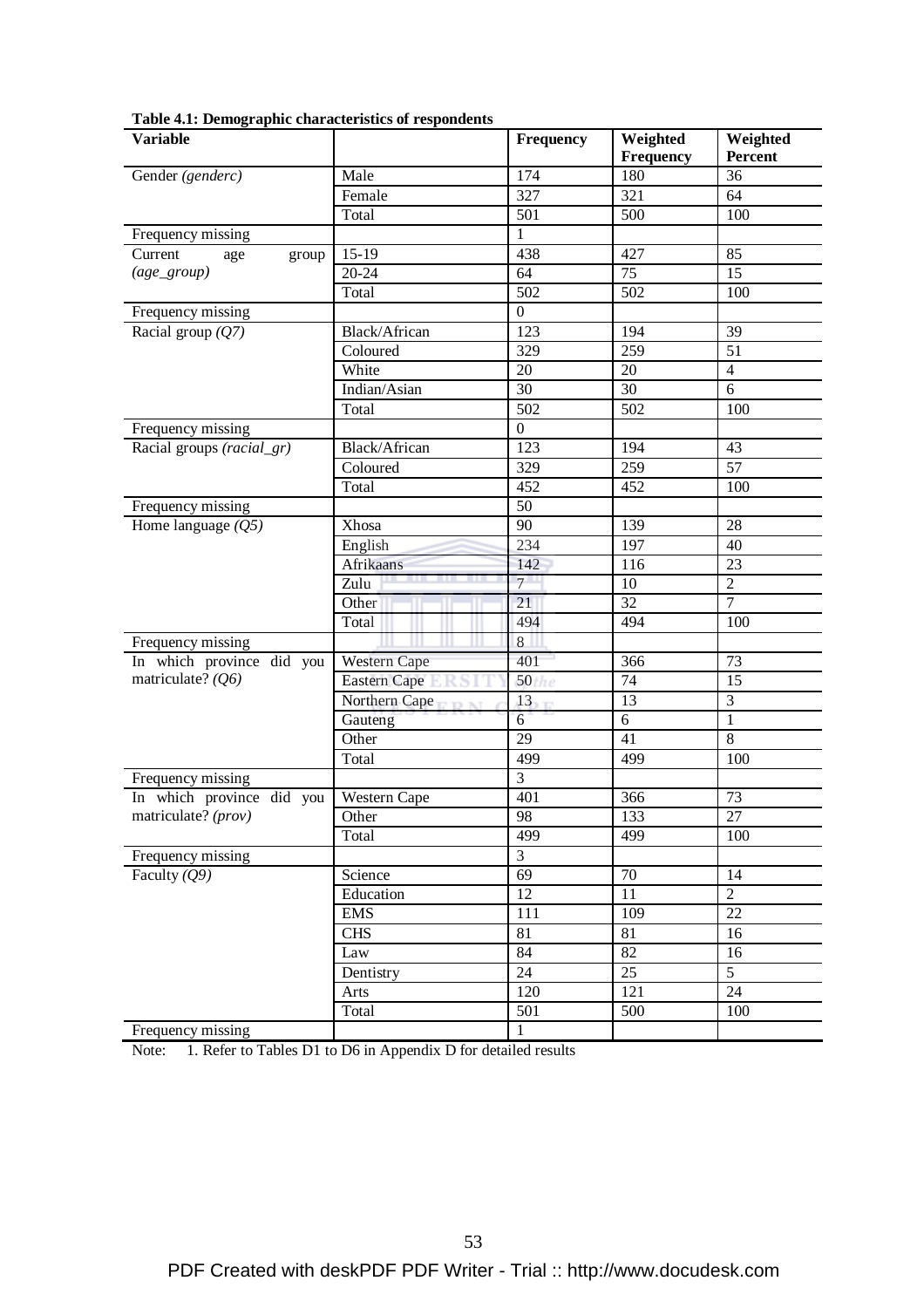The province where the respondents matriculated was the Western Cape at 73% and Eastern Cape Province (15%), Northern Cape Province (3%), Gauteng Province (1%) and 'Other' provinces (8%). Eastern Cape Province, Northern Cape Province, Gauteng Province and 'Other' provinces were grouped together and consisted of 27% of the respondents. Respondents were registered in the Arts faculty (24%) followed by the Economic and Management Sciences (EMS) faculty (22%), the Law faculty (16%), the Community and Health Sciences (CHS) faculty (16%) and the Science faculty (14%) (see Table 4.1).

| <b>Variable</b>                 |                                           | <b>Frequency</b> | Weighted<br>Frequency | Weighted<br><b>Percent</b> |
|---------------------------------|-------------------------------------------|------------------|-----------------------|----------------------------|
| Where do you live when you      | Home with relatives                       | 374              | 350                   | 70                         |
| are at university? $(Q8)$       | <b>UWC</b> hostel                         | 97               | 121                   | 24                         |
|                                 | Rented<br>accomodation<br>with<br>friends | 15               | 15                    | $\overline{3}$             |
|                                 | Rent a room alone                         | $\overline{12}$  | $\overline{13}$       | 3                          |
|                                 | Total                                     | 498              | 499                   | 100                        |
| Frequency missing               |                                           | $\overline{4}$   |                       |                            |
| Where do you live when you      | Off campus                                | 401              | $\overline{378}$      | $\overline{76}$            |
| are at university? (res)        | On campus / UWC hostel                    | $\overline{97}$  | 121                   | $\overline{24}$            |
|                                 | Total                                     | 498              | 499                   | 100                        |
| Frequency missing               |                                           | $\overline{4}$   |                       |                            |
| Religion $(Q13)$                | Christianity                              | 388              | 399                   | 80                         |
|                                 | Islam                                     | 89               | 75                    | 15                         |
|                                 | Traditional                               | 6                | 9                     | $\overline{2}$             |
|                                 | Other                                     | 14               | 14                    | $\overline{3}$             |
|                                 | Total                                     | 497              | 497                   | 100                        |
| Frequency missing               |                                           | $\overline{5}$   |                       |                            |
| Religion (newQ13)               | Christianity                              | 388              | 399                   | 84                         |
|                                 | Islam                                     | 89               | 75                    | 16                         |
|                                 | Total                                     | 477              | 474                   | 100                        |
| Frequency missing               |                                           | $\overline{25}$  |                       |                            |
| How<br>important<br>is<br>your  | Very important                            | 294              | 292                   | 59                         |
| religion in influencing<br>your | Somewhat important                        | 117              | 109                   | $\overline{22}$            |
| sexual behaviour $(Q14)$        | Slightly important                        | 35               | 38                    | 8                          |
|                                 | Not sure                                  | 31               | 36                    | $\overline{7}$             |
|                                 | Unimportant                               | $\overline{22}$  | 23                    | $\overline{5}$             |
|                                 | Total                                     | 499              | 497                   | 100                        |
| Frequency missing               |                                           | $\overline{3}$   |                       |                            |

**Table 4.2: Demographic characteristics of respondents** 

Note: 1. Refer to Tables D6(i) to D9 in Appendix D for detailed results

Seven out of 10 respondents lived at home with relatives and 24% lived on campus in a UWC hostel, 3% rented accommodation with friends and 3% rented a room alone. These four groups were divided into two: off campus and on campus/UWC hostel. Overall, 76% of the respondents lived off campus, which included those respondents that lived at home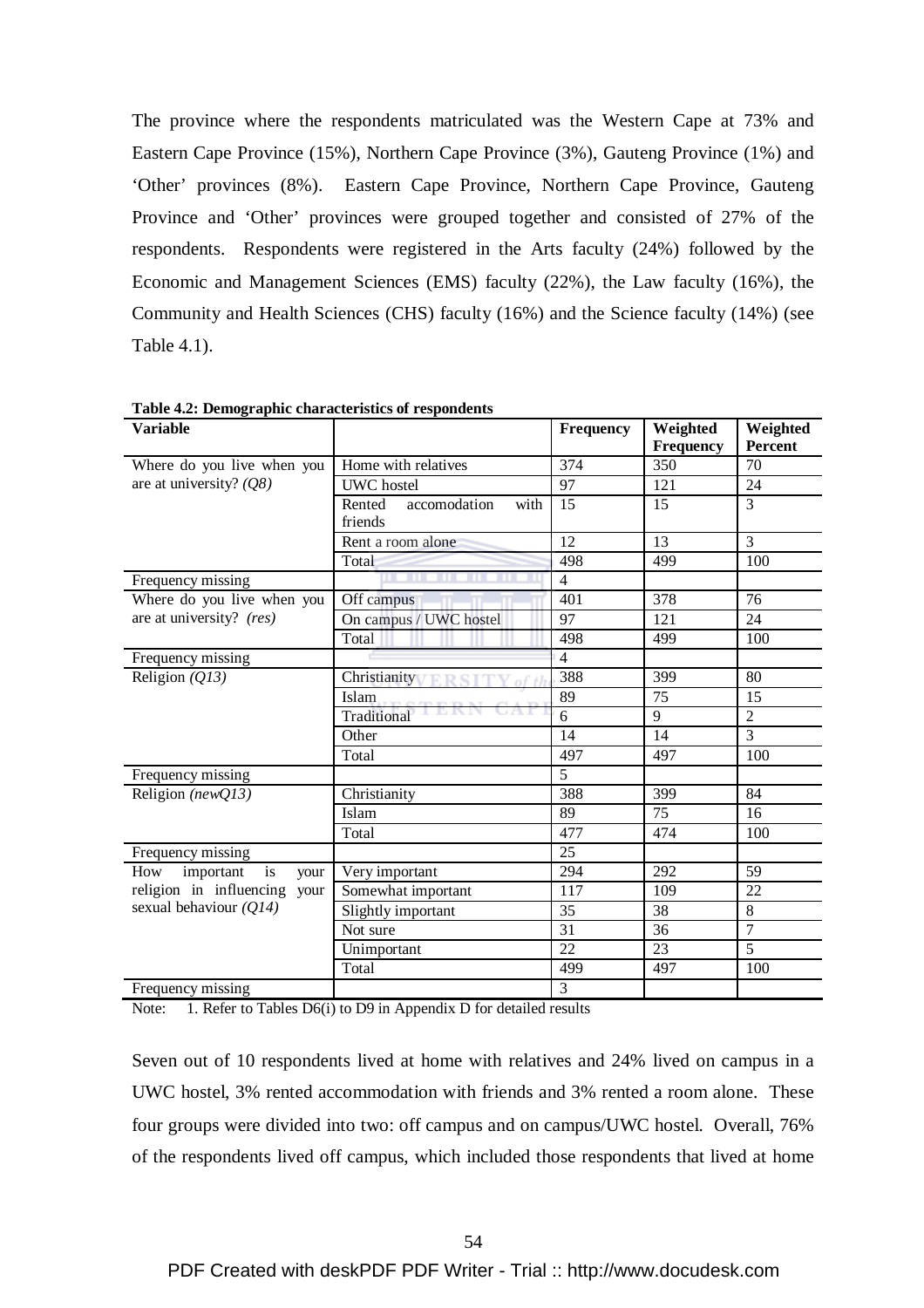with relatives, rented accommodation with friends or were living individually in a rented room (see Table 4.2).

Eighty percent of the respondents were Christians, 15% were Muslims, Traditionalists (2%) and 'Other' (3%). However, the sample sizes for Traditional and 'Other' religions were very small and were therefore excluded in further analysis. After exclusion of Traditional and 'Other' religions, there were, 84% Christians and 16% Muslims. Of all the respondents, 59% stated that their religion was very important, 22% stated that their religion was somewhat important, 8% stated that their religion was slightly important, 7% stated that they were not sure and 5% stated that their religion was unimportant in influencing their sexual behaviour (see Table 4.2).

# **4.2.2 Sexual activity**

This section presents ever having had vaginal, oral and/or anal sex. Table 4.3 illustrates that 48% of all the respondents indicated that they had had sexual intercourse. Thirty-four percent of all the respondents indicated that they had had vaginal sex occasionally, 12% had had vaginal sex often, 24% had had oral sex and 5% had had anal sex (Table 4.3, Panel A).

Of the 502 respondents, 23% had had only vaginal sex, 18% had had vaginal and oral sex, and 4% have had vaginal, oral and anal sex. One percent had had only oral sex, 1% had had vaginal and anal sex, 0.4% had had only anal sex and 0.2% had had anal and oral sex (see Table 4.3, Panel B). Among the sexually active respondents, 72% indicated that they had had vaginal sex occasionally, 25% had had vaginal sex often, 50% had had oral sex and 11% had had anal sex (see Table 4.3, Panel C).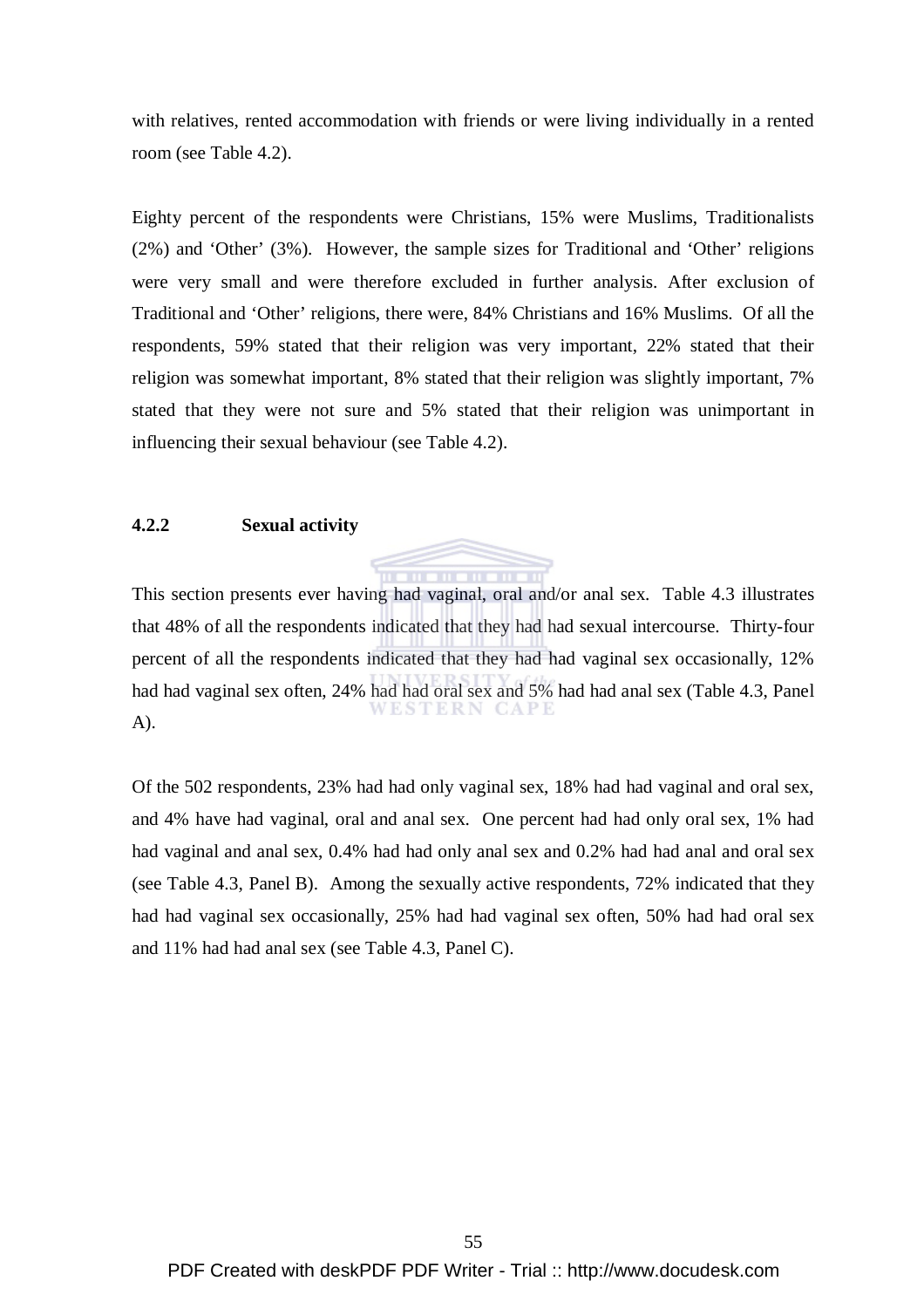| <b>Variable</b>                        |                                                             | <b>Frequency</b> | Weighted       | Weighted       |
|----------------------------------------|-------------------------------------------------------------|------------------|----------------|----------------|
|                                        |                                                             |                  | Frequency      | Percent        |
|                                        | Panel A: Sexual activity (all respondents)                  |                  |                |                |
| sexually<br>Are<br>you                 | Yes                                                         | 217              | 236            | 48             |
| active (sex_active)                    | N <sub>o</sub>                                              | 279              | 260            | 52             |
|                                        | Total                                                       | 496              | 496            | 100            |
| Frequency missing                      |                                                             | 6                |                |                |
| Have you ever had                      | No, never                                                   | 285              | 265            | 54             |
| vaginal sex $(Q15)$                    | Yes, occasionally                                           | 152              | 169            | 34             |
|                                        | Yes, often                                                  | 57               | 60             | 12             |
|                                        | Total                                                       | 494              | 494            | 100            |
| Frequency missing                      |                                                             | $8\,$            |                |                |
| Have you ever had                      | N <sub>o</sub>                                              | 369              | 362            | 76             |
| oral sex $(Q19)$                       | Yes                                                         | 107              | 115            | 24             |
|                                        | Total                                                       | 476              | 477            | 100            |
| Frequency missing                      |                                                             | 26               |                |                |
| Have you ever had                      | No                                                          | 451              | 446            | 95             |
| anal sex $(Q24)$                       | Yes                                                         | 19               | 25             | 5              |
|                                        | Total                                                       | 470              | 471            | 100            |
| Frequency missing                      |                                                             | $\overline{32}$  |                |                |
|                                        | Panel B: Type of sexual intercourse                         |                  |                |                |
| Only vaginal sex (only_vsex)           |                                                             | 106              | 115            | 23             |
| Only oral sex (only_osex)              |                                                             | 6                | 5              | $\mathbf{1}$   |
| Only anal sex (only_asex)              |                                                             | 1                | $\overline{2}$ | 0.4            |
| Only vaginal and oral sex (only_vosex) |                                                             | 86               | 92             | 18             |
| Only vaginal and anal sex (only_vasex) |                                                             | 3                | 5              | 1              |
| Only oral and anal sex (only_oasex)    |                                                             | 1                | 1              | 0.2            |
| Vaginal, oral and anal sex (voasex)    |                                                             | 14               | 18             | $\overline{4}$ |
| Total                                  |                                                             | 217              | 238            | 48             |
|                                        | Panel C: Sexual activity (only sexually active respondents) |                  |                |                |
| Have you ever had                      | No, never                                                   | 7                | $\overline{6}$ | $\overline{2}$ |
| vaginal<br>sex?                        | Yes, occasionally                                           | 152              | 169            | 72             |
| (newQ15)                               | Yes, often                                                  | 57               | 60             | 25             |
|                                        | Total                                                       | $\overline{216}$ | 235            | 100            |
| Frequency missing                      |                                                             | 1                |                |                |
| Have you ever had                      | N <sub>0</sub>                                              | 106              | 115            | 50             |
| oral sex? (newQ19)                     | Yes                                                         | 107              | 115            | 50             |
|                                        | Total                                                       | 213              | 230            | 100            |
| Frequency missing                      |                                                             | $\overline{4}$   |                |                |
| Have you ever had                      | No                                                          | 187              | 199            | 89             |
| anal sex? ( $newQ24$ )                 | Yes                                                         | 19               | 25             | 11             |
|                                        |                                                             |                  |                |                |
|                                        | Total                                                       | 206              | 224            | 100            |
| Frequency missing                      |                                                             | 11               |                |                |

**Table 4.3: Sexual activity** 

Note: 1. Refer to Tables D10 to D13 (iii) in Appendix D for detailed results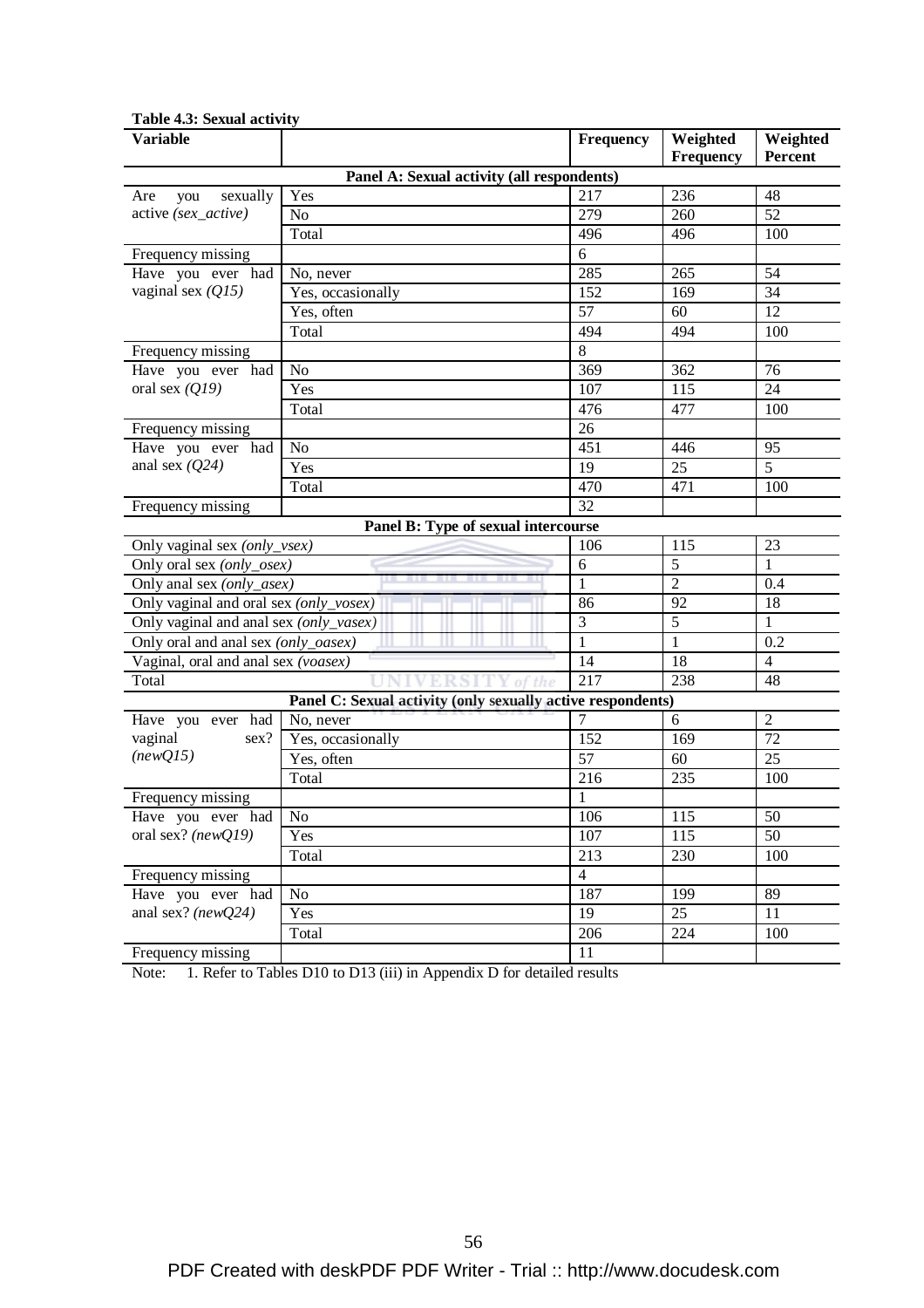## **4.2.3 High-risk behaviours**

The following sections present the results for the high-risk behaviours investigated in this study..

# **4.2.3.1 Non-condom use at last sex**

Table 4.4 presents the results of the analysis of non-condom use at last vaginal, oral and/or anal sex. Among all the respondents, 25% did not use a condom the last time they had sex (Panel A).

| <b>Variable</b>                                                                      |                | <b>Frequency</b> | Weighted<br><b>Frequency</b> | Weighted<br>Percent |  |  |
|--------------------------------------------------------------------------------------|----------------|------------------|------------------------------|---------------------|--|--|
| Panel A: Non-condom use at last sex (all respondents) stratified by type of sex      |                |                  |                              |                     |  |  |
|                                                                                      | N <sub>0</sub> | 109              | 114                          | 25                  |  |  |
| Did you use a condom the last time you                                               | Yes            | 108              | 122                          | 27                  |  |  |
| had sex? (condom_use)                                                                | Never had sex  | 228              | 211                          | 47                  |  |  |
|                                                                                      | Total          | 445              | 448                          | 100                 |  |  |
| Frequency missing                                                                    |                | 57               |                              |                     |  |  |
| Panel B: Non-condom use at last sex (only sexually active) stratefied by type of sex |                |                  |                              |                     |  |  |
| Did you use a condom the last time you                                               | N <sub>0</sub> | 63               | 65                           | 29                  |  |  |
| had vaginal sex? ( $newQ17$ )                                                        | Yes            | 145              | 163                          | 71                  |  |  |
|                                                                                      | Total          | 208              | 228                          | 100                 |  |  |
| Frequency missing                                                                    |                | 9                |                              |                     |  |  |
|                                                                                      | No             | 80               | 83                           | 74                  |  |  |
| Did you use a condom the last time you<br>had oral sex? (newQ23)                     | Yes            | 25               | 30                           | 26                  |  |  |
|                                                                                      | Total          | 105              | 113                          | 100                 |  |  |
| Frequency missing                                                                    |                | 112              |                              |                     |  |  |
|                                                                                      | No             | $\tau$           | 8                            | 32                  |  |  |
| Did you use a condom the last time you<br>had anal sex? (newQ28)                     | Yes            | 12               | 17                           | 68                  |  |  |
|                                                                                      | Total          | 19               | 25                           | 100                 |  |  |
| Frequency missing                                                                    |                | 198              |                              |                     |  |  |
| Panel C: Non-condom use at last sex (only sexually active)                           |                |                  |                              |                     |  |  |
|                                                                                      | N <sub>0</sub> | 109              | 114                          | 48                  |  |  |
| Did you use a condom the last time you<br>had sex? (safe_sex)                        | Yes            | 108              | 122                          | 52                  |  |  |
|                                                                                      | Total          | 217              | 236                          | 100                 |  |  |
| Frequency missing                                                                    |                | $\mathbf{0}$     |                              |                     |  |  |

**Table 4.4: Non-condom use at last (vaginal, oral or anal) sex** 

Note: 1. Refer to Tables E1 to E3 in Appendix E

Almost 30% of the sexually active respondents indicated that they did not use a condom the last time they had vaginal sex. Seventy-four percent of the sexually active respondents indicated that they did not use a condom the last time they had oral sex while 32% of the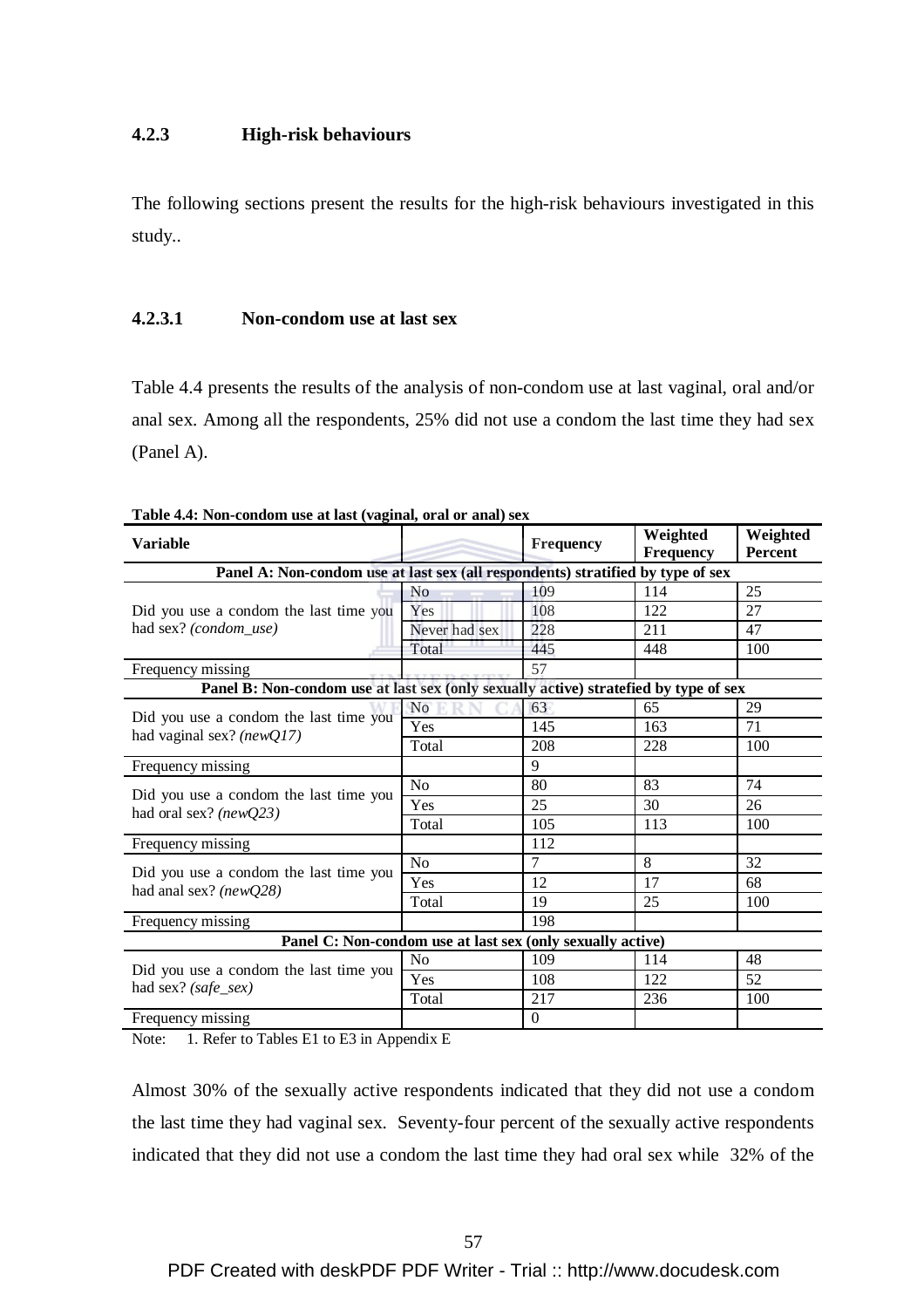sexually active respondents did not use a condom the last time they had anal sex (see Table 4.4, Panel B). Overall, 48% of the sexually active respondents indicated that they did not use a condom the last time they have had sex (see Table 4.4, Panel C).

#### **4.2.3.2 Number of sexual partners in the year prior to the survey**

Forty-seven percent of all the respondents indicated having one or more sexual partners in the year prior to the survey (see Table 4.5, Panel A). Among the sexually active respondents, 60% had one sexual partner in the 12 months prior to the survey and 40% had more than one sexual partner in the same time frame (see Table 4.5, Panel B).

| <b>Variable</b>                                                                       |                                                                                            | <b>Frequency</b> | Weighted<br><b>Frequency</b> | <b>Percent</b> |  |
|---------------------------------------------------------------------------------------|--------------------------------------------------------------------------------------------|------------------|------------------------------|----------------|--|
| Panel A: Number of sexual partners in the year preceding the survey (all respondents) |                                                                                            |                  |                              |                |  |
| How many sexual partners                                                              | None, never had sex                                                                        | 262              | 247                          | 51.1           |  |
| have you had in the last $12$ None in the last year                                   |                                                                                            | 11               | 11                           | 2.3            |  |
| months? ( <i>mult</i> )                                                               |                                                                                            | 131              | 136                          | 28.2           |  |
|                                                                                       |                                                                                            | 43               | 50                           | 10.4           |  |
|                                                                                       | 3 or more                                                                                  | 32               | 39                           | 8.1            |  |
|                                                                                       | Total                                                                                      | 479              | 483                          | 100            |  |
| Frequency missing                                                                     |                                                                                            | $23 -$           |                              |                |  |
|                                                                                       | Panel B: Number of sexual partners in the year preceding the survey (only sexually active) |                  |                              |                |  |
| How many sexual partners                                                              | 1 partner                                                                                  | 131              | 136                          | 60             |  |
| have you had in the last 12                                                           | more than 1 partner                                                                        | 75               | 89                           | 40             |  |
| months? ( $newQ32$ )                                                                  | Total                                                                                      | 206              | 225                          | 100            |  |
| Frequency missing                                                                     |                                                                                            | 11               |                              |                |  |

**Table 4.5: Number of sexual partners in the year preceding the survey** 

Note: 1. Refer to Tables E4 and E5 in Appendix E for detailed results

#### **4.2.3.3 Young age at first sex**

Table 4.6 illustrates the young age at first vaginal, oral and/or anal sex among all the respondents. Of all the respondents, 39% had their first vaginal sex, 27% had their first oral sex and 7% had their first anal sex when aged 15-19 years (see Table 4.6, Panel A). Of the sexually active respondents, 13% were aged 5-14 years (see Table 4.6, Panel B). The median age at first vaginal sex was 17 years (see Table 4.7). Eight percent of the sexually active respondents had their first oral sexual experience when they were aged 10- 14 years (see Table 4.6, Panel B). The median age at first oral sex was 17 years (see Table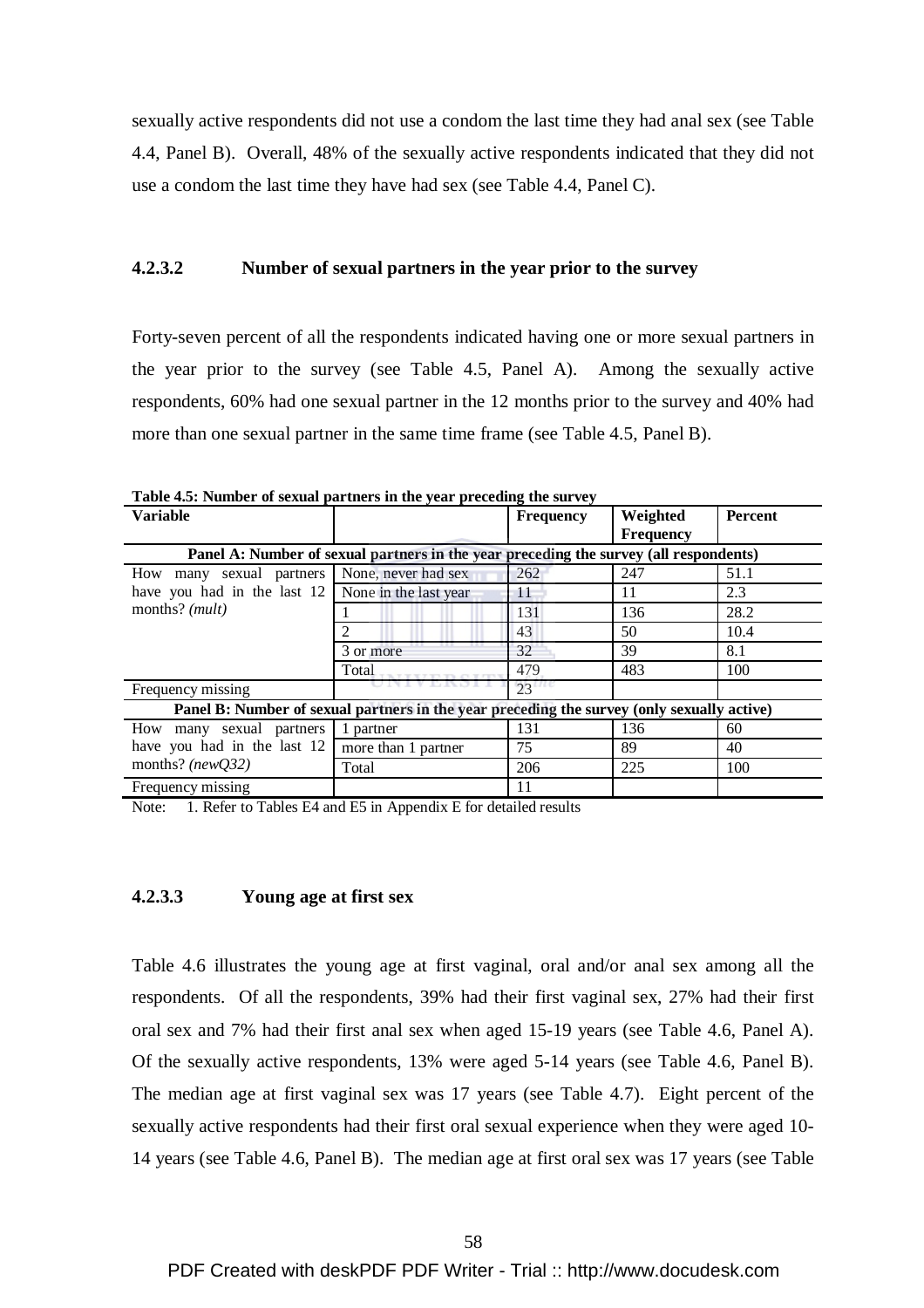4.7). Ten percent of the sexually active respondents had their first anal sexual experience when aged 10-14 years (see Table 4.6, Panel B). The median age at first anal sex was 16 years (see Table 4.7). The minimum age of first oral sexual encounter was two years. This respondent was a Coloured male that was forced to have sex and did not report sexual activity. The minimum age at first vaginal and anal sex was twelve years. Of these five respondents, all were male and sexually active, three were Black/African, one has been forced to have sex and three did not use a condom the last time they had sex. The sample of respondents that had had anal sex was very small (n=21) and therefore no further detailed results are included.

| <b>Variable</b>                  |                                                                                  | Frequency        | Weighted<br>Frequency | Percent         |
|----------------------------------|----------------------------------------------------------------------------------|------------------|-----------------------|-----------------|
|                                  | Panel A: Young age at first sex stratified by type of sex (all respondents)      |                  |                       |                 |
| How old were you when you        | $10 - 14$                                                                        | 22               | 30                    | 6               |
| vaginal<br>had<br>sex?<br>first  | $15-19$                                                                          | 182              | 193                   | 39              |
| $(first\_vsex)$                  | $20 - 24$                                                                        | 5                | 6                     | $\mathbf{1}$    |
|                                  | Never had vaginal sex                                                            | 279              | 260                   | 53              |
|                                  | Total                                                                            | 488              | 490                   | 100             |
| Frequency missing                |                                                                                  | 14               |                       |                 |
| How old were you when you        | $10-14$                                                                          | 8                | 9                     | $\overline{2}$  |
| first had oral sex? (first_osex) | $15-19$                                                                          | 95               | 101                   | 27              |
|                                  | $20 - 24$<br><b>NIVERSIT</b>                                                     | 4 <sub>1</sub>   | 6                     | $\mathbf{1}$    |
|                                  | Never had oral sex                                                               | 279              | 260                   | $\overline{69}$ |
|                                  | ESTERN<br>Total                                                                  | 386              | 376                   | 100             |
| Frequency missing                |                                                                                  | 116              |                       |                 |
| How old were you when you        | $10 - 14$                                                                        | $\overline{2}$   | $\overline{2}$        | 1               |
| first had anal sex? (first_asex) | $15-19$                                                                          | 16               | 21                    | $\overline{7}$  |
|                                  | $20 - 24$                                                                        | $\mathbf{1}$     | $\overline{2}$        | $\mathbf{1}$    |
|                                  | Never had anal sex                                                               | $\overline{279}$ | 260                   | 91              |
|                                  | Total                                                                            | 298              | 285                   | 100             |
| Frequency missing                |                                                                                  | 204              |                       |                 |
|                                  | Panel B: Young age at first sex stratified by type of sex (only sexually active) |                  |                       |                 |
| How old were you when you        | $5-14$                                                                           | 22               | $\overline{30}$       | $\overline{13}$ |
| vaginal<br>had<br>sex?<br>first  | $15 - 24$                                                                        | 187              | 199                   | $\overline{87}$ |
| $(new_vsex)$                     | Total                                                                            | 209              | 230                   | 100             |
| Frequency missing                |                                                                                  | 8                |                       |                 |
| How old were you when you        | $10-14$                                                                          | $\overline{8}$   | $\overline{9}$        | $\overline{8}$  |
| first had oral sex? (new_osex)   | $15 - 24$                                                                        | 99               | 106                   | $\overline{92}$ |
|                                  | Total                                                                            | 107              | 115                   | 100             |
| Frequency missing                |                                                                                  | 110              |                       |                 |
| How old were you when you        | $10-14$                                                                          | $\overline{2}$   | $\overline{2}$        | 10              |
| first had anal sex? (new_asex)   | $15 - 24$                                                                        | 17               | 22                    | 90              |
|                                  | Total                                                                            | 19               | 25                    | 100             |
| Frequency missing                |                                                                                  | 198              |                       |                 |

**Table 4.6: Young age at first (vaginal, oral or anal) sex** 

Note: 1. Refer to Tables E6(i) to E7(iii) in Appendix E for detailed results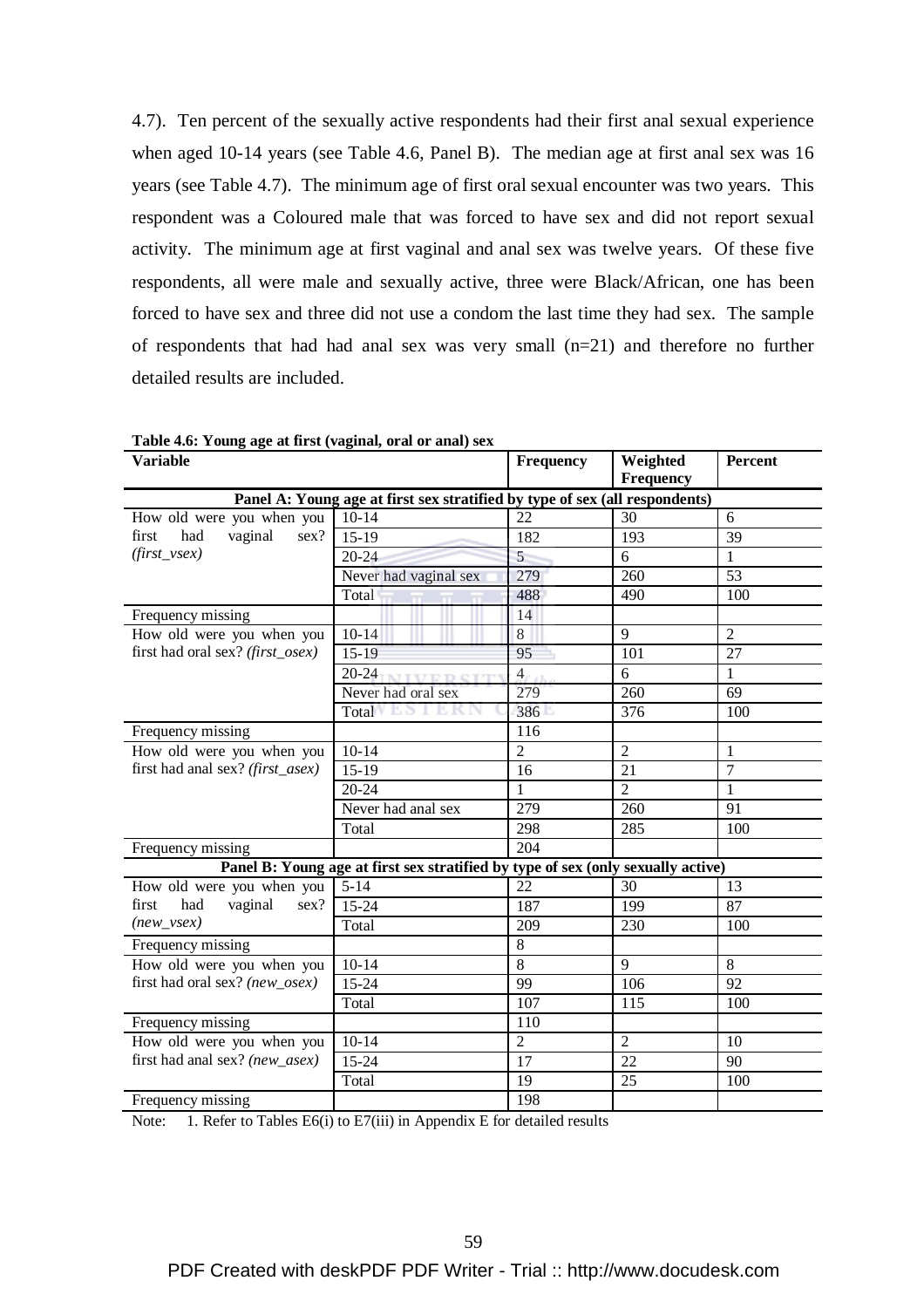| <b>Variable</b>    | <b>Type of sex</b>    | Frequency | Sum weights | <b>Mean</b> | <b>Median</b> | Min | <b>Max</b> |
|--------------------|-----------------------|-----------|-------------|-------------|---------------|-----|------------|
| Young<br>at<br>age | vaginal sex $(0.016)$ | 209       | 230         | 16.51       | 17.00         |     | ാ<br>LL    |
| first sex          | oral sex $(0.20)$     | 108       | 116         | 6.69        | 17.00         |     | $\cap$     |
|                    | anal sex $(0.25)$     | 19        | 25          | 16.35       | 16.00         | 12  | 20         |

**Table 4.7: Descriptive statistics of young age at first sex by type of sex** 

# **4.2.3.4 Sexual violence**

Sexual violence includes not giving consent/permission at the first sex, ever forcing anyone to have sex and ever been forced to have sex.

| <b>Variable</b>               |                                                 | Frequency      | Weighted<br><b>Frequency</b> | Percent         |
|-------------------------------|-------------------------------------------------|----------------|------------------------------|-----------------|
|                               | Panel A: Sexual violence (all respondents)      |                |                              |                 |
| Think back to the first time  | Never had sex                                   | 246            | $\overline{228}$             | 49              |
| you had sex. Was it with your | Not sure                                        | 26             | 32                           | 7               |
| consent/permission? (Q30)     | N <sub>o</sub>                                  | 19             | 21                           | $\overline{5}$  |
|                               | Yes                                             | 169            | 179                          | 39              |
|                               | Total                                           | 460            | 461                          | 100             |
| Frequency missing             |                                                 | 42             |                              |                 |
| Have you ever force anyone to | N <sub>o</sub>                                  | 474            | 474                          | 98              |
| have sex? $(Q34)$             | Yes.                                            | $\overline{7}$ | 9                            | $\overline{2}$  |
|                               | Total                                           | 481            | 483                          | 100             |
| Frequency missing             |                                                 | 21             |                              |                 |
| Have you ever been forced to  | N <sub>o</sub>                                  | 443            | 440                          | 90              |
| have sex? $(Q35)$             | Yes                                             | 44             | 48                           | 10              |
|                               | Total                                           | 487            | 489                          | 100             |
| Frequency missing             |                                                 | 15             |                              |                 |
|                               | Panel B: Sexual violence (only sexually active) |                |                              |                 |
| Think back to the first time  | N <sub>o</sub>                                  | 19             | 21                           | 11              |
| you had sex. Was it with your | Yes                                             | 169            | 179                          | 89              |
| consent/permission? (newQ30)  | Total                                           | 188            | 201                          | 100             |
| Frequency missing             |                                                 | 29             |                              |                 |
| Have you ever force anyone to | N <sub>o</sub>                                  | 210            | 226                          | 96              |
| have sex? ( $newQ34$ )        | Yes                                             | 6              | 9                            | $\overline{4}$  |
|                               | Total                                           | 216            | 235                          | 100             |
| Frequency missing             |                                                 | 1              |                              |                 |
| Have you ever been forced to  | N <sub>o</sub>                                  | 186            | 199                          | 85              |
| have sex? ( $newQ35$ )        | Yes                                             | 30             | 36                           | $\overline{15}$ |
|                               | Total                                           | 216            | 235                          | 100             |
| Frequency missing             |                                                 | $\mathbf{1}$   |                              |                 |

| Table 4.8: Sexual violence |  |  |
|----------------------------|--|--|
|----------------------------|--|--|

Note: 1. Refer to Tables E8(i) to E9(iii) in Appendix E for detailed results

Table 4.8 (Panel A) illustrates sexual violence among all the 502 respondents. Among the sexually active respondents, 11% did not give their consent/permission the first time they had sex, 4% indicated that they have forced someone to have sex and 15% of the sexually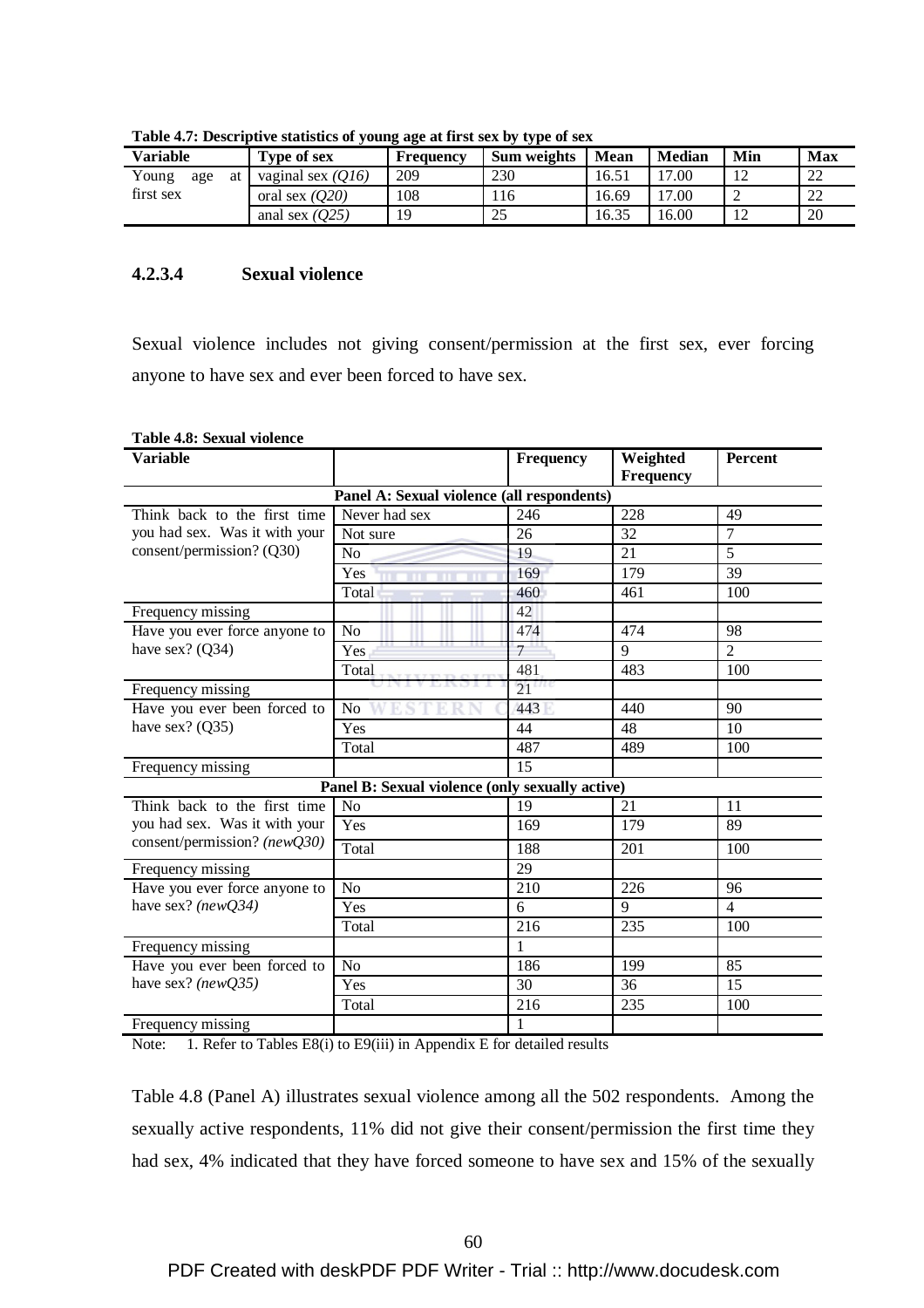active respondents indicated that they have been forced to have sex (see Table 4.8, Panel B).

#### **4.2.3.5 Transactional sex**

Only six of the 502 respondents indicated that they have received money or gifts in exchange for sex (see Table 4.9, Panel A). Of the sexually active respondents, 3% indicated that they have received money or gifts in exchange for sex (see Table 4.9, Panel  $B$ ).

| таріс 7.7. ттанізаснопаг эсл    |                                                          |                      |                  |          |
|---------------------------------|----------------------------------------------------------|----------------------|------------------|----------|
| <b>Variable</b>                 |                                                          | <b>Frequency</b>     | Weighted         | Weighted |
|                                 |                                                          |                      | <b>Frequency</b> | Percent  |
|                                 | Panel A: Transactional sex (all respondents)             |                      |                  |          |
| received<br>Have<br>you<br>ever | N <sub>0</sub>                                           | 280                  | 293              | 61       |
| money or gifts in exchange for  | <b>Yes</b>                                               | 5                    | 6                |          |
| sex (vaginal, oral or anal)?    | Never had sex                                            | 196                  | 184              | 38       |
| (Q31)                           | <b>Total</b>                                             | 481                  | 484              | 100      |
| Frequency missing               |                                                          | 21                   |                  |          |
|                                 | <b>Panel B: Transactional sex (only sexually active)</b> |                      |                  |          |
| received<br>Have<br>ever<br>you | N <sub>o</sub>                                           | 208                  | 225              | 97       |
| money or gifts in exchange for  | Yes                                                      | 5                    | 6                | 3        |
| sex (vaginal, oral or anal)?    | Total                                                    | 213                  | 232              | 100      |
| (newQ31)                        |                                                          | <b>Service Party</b> |                  |          |
| Frequency missing               |                                                          |                      |                  |          |

**Table 4.9: Transactional sex** 

Note: 1. Refer to Table E10 and E11 in Appendix E for detailed results

# **4.2.3.6 Current cigarette smoking**

This section presents current cigarette smoking in the 30 days prior to the survey. Results show that of all the respondents, 20% indicated that they were currently smoking cigarettes (Table 4.10, Panel A). Among the cigarette smokers, 74% indicated that they were smoking daily and 26% indicated that they were smoking occasionally. Of the cigarette smokers, 74% indicated that they smoked on more than 30 days and 45% indicated that they smoked on average more than five cigarettes per day (see Table 4.10, Panel B).

The median days of smoking cigarettes were 30 days. The median cigarettes smoked were five per day (see Table 4.11). One of the missing respondents to the question 'Do you currently smoke?' (see Table 4.10) replied to the questions 'How many days did you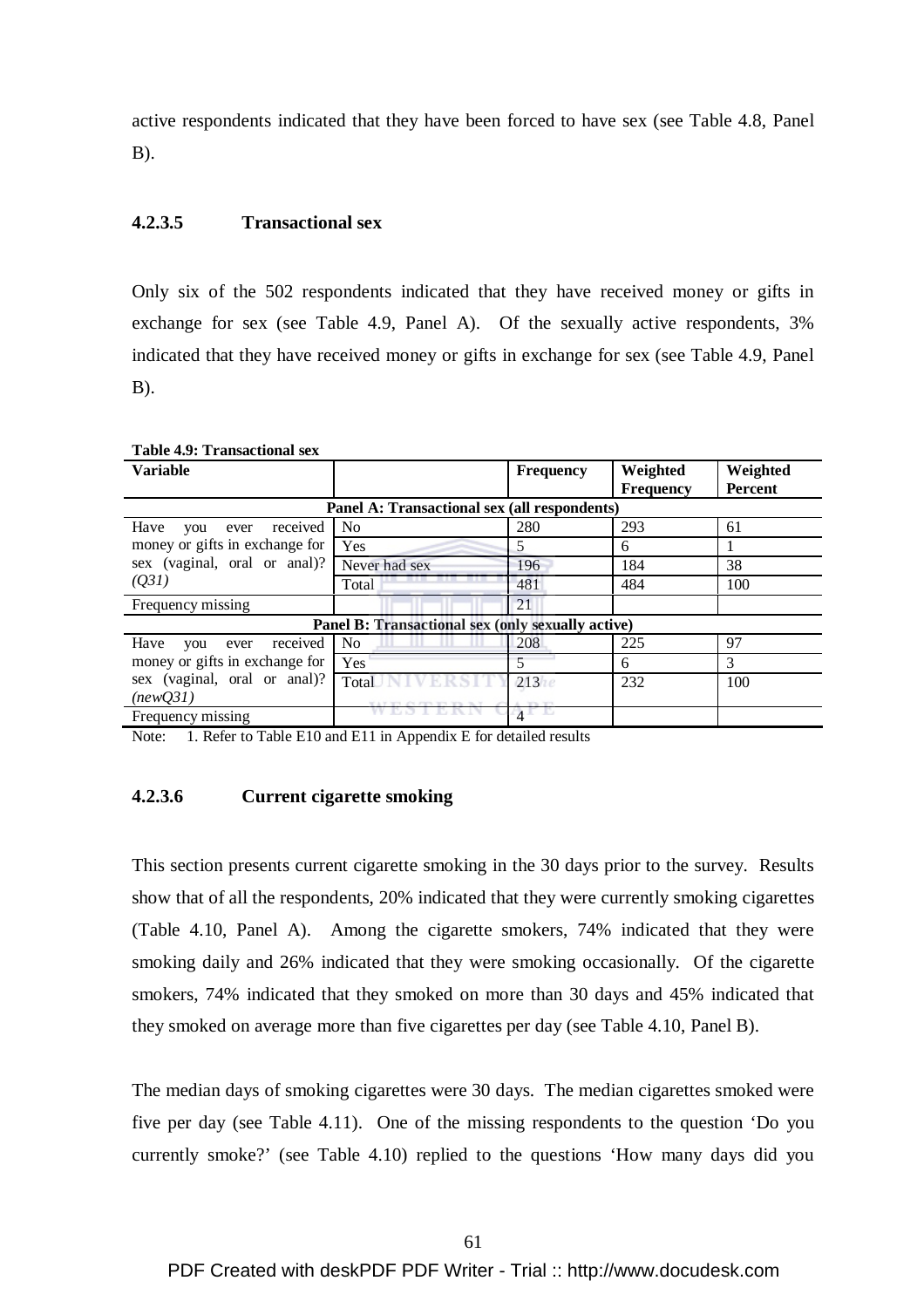smoke?' and 'How many cigarettes on average did you smoke per day?' (see Table 4.11) his resulted in a higher frequency in Table 4.11 than that obtained in Table 4.10 (Panel B).

| <b>Variable</b>               |                                                                                                                                                                                                                                                                                                                                                                                                                                                                                                            | <b>Frequency</b> | Weighted | Weighted<br>Percent |
|-------------------------------|------------------------------------------------------------------------------------------------------------------------------------------------------------------------------------------------------------------------------------------------------------------------------------------------------------------------------------------------------------------------------------------------------------------------------------------------------------------------------------------------------------|------------------|----------|---------------------|
|                               |                                                                                                                                                                                                                                                                                                                                                                                                                                                                                                            |                  |          |                     |
| smoke?<br>currently<br>Do you | No                                                                                                                                                                                                                                                                                                                                                                                                                                                                                                         | 388              | 397      | 80                  |
| (Q56)                         | Yes                                                                                                                                                                                                                                                                                                                                                                                                                                                                                                        | 108              | 99       | 20                  |
|                               | Total                                                                                                                                                                                                                                                                                                                                                                                                                                                                                                      | 496              | 496      | 100                 |
| Frequency missing             | <b>Frequency</b><br>Panel A: Current cigarette smoking (all respondents)<br>6<br>Panel B: Current cigarette smoking (only cigarette smokers)<br>Daily<br>81<br>68<br>22<br>Occasionally<br>24<br>103<br>92<br>Total<br>5<br>Smoking $<$ 30 days<br>21<br>23<br>Smoking $\Rightarrow$ 30 days<br>79<br>67<br>Total<br>90<br>100<br>8<br>54<br>52<br>On<br>average $\leq$ 5<br>cigarettes per day<br>50<br>On average $>$ 5 per day<br>43<br>Total<br>104<br>95<br>$\overline{4}$<br>Tables<br>E<br>Appendix |                  |          |                     |
|                               |                                                                                                                                                                                                                                                                                                                                                                                                                                                                                                            |                  |          |                     |
| How often do you smoke?       |                                                                                                                                                                                                                                                                                                                                                                                                                                                                                                            |                  |          | 74                  |
| (newQ57)                      |                                                                                                                                                                                                                                                                                                                                                                                                                                                                                                            |                  |          | 26                  |
|                               |                                                                                                                                                                                                                                                                                                                                                                                                                                                                                                            |                  |          | 100                 |
| Frequency missing             |                                                                                                                                                                                                                                                                                                                                                                                                                                                                                                            |                  |          |                     |
| During the past 30 days, on   |                                                                                                                                                                                                                                                                                                                                                                                                                                                                                                            |                  |          | 26                  |
| how many days did you smoke   |                                                                                                                                                                                                                                                                                                                                                                                                                                                                                                            |                  |          | 74                  |
| cigarettes? (newday)          |                                                                                                                                                                                                                                                                                                                                                                                                                                                                                                            |                  |          | 100                 |
| Frequency missing             |                                                                                                                                                                                                                                                                                                                                                                                                                                                                                                            |                  |          |                     |
| During the past 30 days, on   |                                                                                                                                                                                                                                                                                                                                                                                                                                                                                                            |                  |          | 55                  |
| the days you smoked, how      |                                                                                                                                                                                                                                                                                                                                                                                                                                                                                                            |                  |          |                     |
| many cigarettes on average    |                                                                                                                                                                                                                                                                                                                                                                                                                                                                                                            |                  |          | 45                  |
| did you smoke per day?        |                                                                                                                                                                                                                                                                                                                                                                                                                                                                                                            |                  |          | 100                 |
| (newcig)                      |                                                                                                                                                                                                                                                                                                                                                                                                                                                                                                            |                  |          |                     |
| Frequency missing             |                                                                                                                                                                                                                                                                                                                                                                                                                                                                                                            |                  |          |                     |
| Refer<br>Note:<br>1.<br>to    | E <sub>12</sub><br>E13(iii)<br>to                                                                                                                                                                                                                                                                                                                                                                                                                                                                          | in               | for      | detailed<br>results |

**Table 4.10: Current cigarette smoking** 

**UNIVERSITY** of the

**Table 4.11: Descriptive statistics of current cigarette smoking (all respondents)** 

| <b>Variable</b>                      | <b>Frequency</b> | <b>Sum</b> | <b>Mean</b> | <b>Median</b> | Min | <b>Max</b> |
|--------------------------------------|------------------|------------|-------------|---------------|-----|------------|
|                                      |                  | weights    |             |               |     |            |
| During the past 30 days, on how      | 101              | 91         | 25.46       | 30            |     | 30         |
| did<br>smoke<br>days<br>vou<br>many  |                  |            |             |               |     |            |
| cigarettes? $(Q58)$                  |                  |            |             |               |     |            |
| During the past 30 days, on the days | 109              | 99         | 6.32        |               |     | 40         |
| you smoked, how many cigarettes      |                  |            |             |               |     |            |
| on average did you smoke per day?    |                  |            |             |               |     |            |
| (Q59)                                |                  |            |             |               |     |            |

# **4.2.3.7 Current alcohol use**

This section presents the proportion of respondents that were currently using alcohol within the 30 days prior to the survey. Table 4.12 illustrates that among the 44% alcohol users, 51% were drinking at least one drink of alcohol on more than four days and 57% had five or more alcohol drinks in a row, within a couple of hours, on more than two days (see Table 4.12).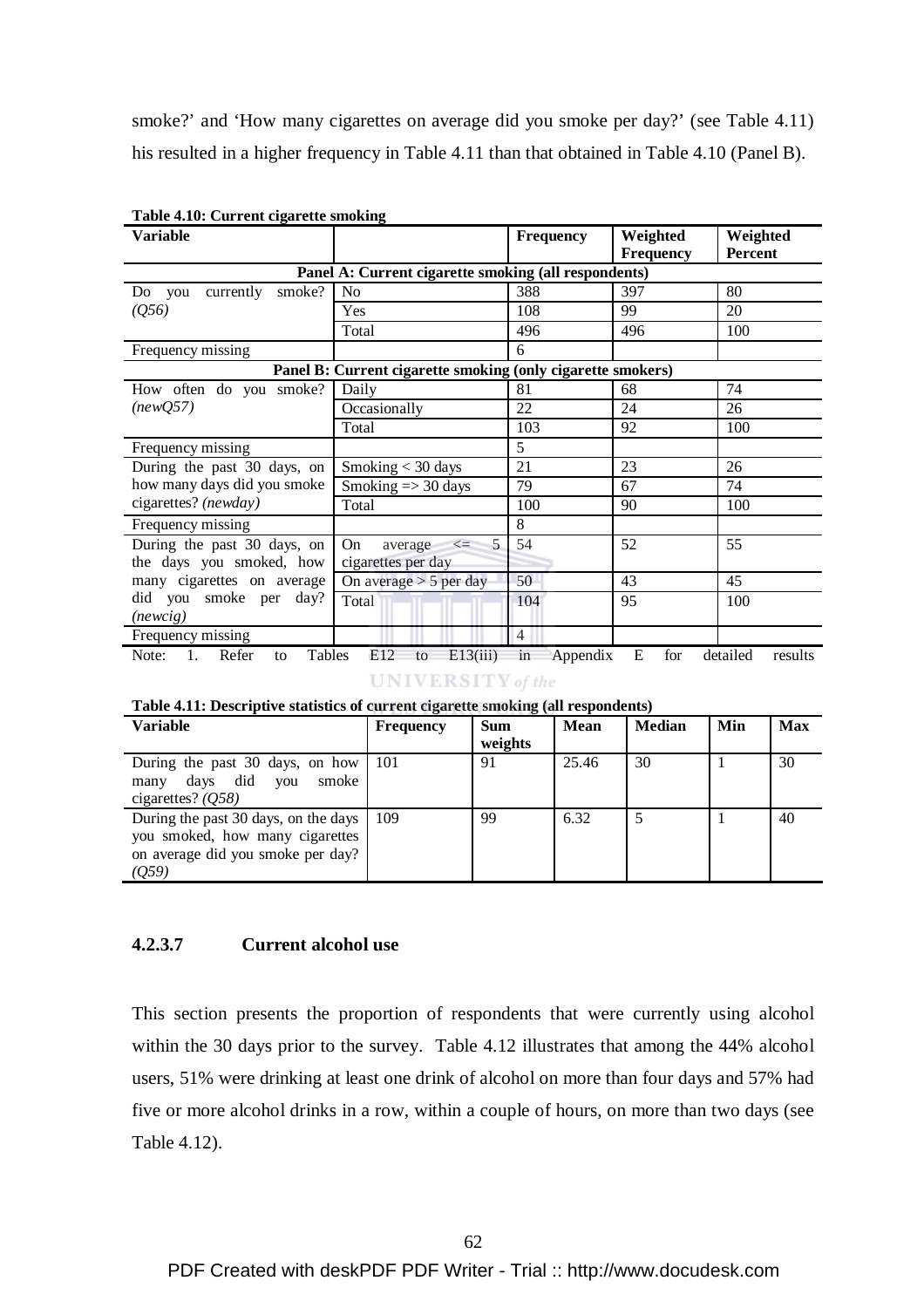**Table 4.12: Current alcohol use (all respondents)** 

| Variable                                     |                                                   | <b>Frequency</b> | Weighted         | Weighted<br><b>Percent</b> |
|----------------------------------------------|---------------------------------------------------|------------------|------------------|----------------------------|
|                                              |                                                   |                  | <b>Frequency</b> |                            |
|                                              | Panel A: Current alcohol use (all respondents)    |                  |                  |                            |
| alcohol<br>Do<br>currently use<br>you        | N <sub>0</sub>                                    | 261              | 271              | 56                         |
| (including beer and wine)? $(Q60)$           | Yes                                               | 227              | 217              | 44                         |
|                                              | Total                                             | 488              | 488              | 100                        |
| Frequency missing                            |                                                   | 14               |                  |                            |
|                                              | Panel B: Current alcohol use (only alcohol users) |                  |                  |                            |
| During the past 30 days, on how              | Drinking on $\leq$ 4 days                         | 100              | 98               | 49                         |
| many days did you have at least one          | Drinking on $>$ 4 days                            | 109              | 102              | 51                         |
| drink of alcohol (including beer and         | Total                                             | 209              | 200              | 100                        |
| wine)? (newhigh)                             |                                                   |                  |                  |                            |
| Frequency missing                            |                                                   | 18               |                  |                            |
| During the past 30 days, on how              | Drinking on $\leq$ 2 days                         | 68               | 67               | 43                         |
| many days did you have 5 or more             | Drinking on $> 2$ days                            | 94               | 89               | 57                         |
| drinks of alcohol in a row, that is          | Total                                             | 162              | 156              | 100                        |
| within a couple of hours? ( <i>newrisk</i> ) |                                                   |                  |                  |                            |
| Frequency missing                            |                                                   | 65               |                  |                            |

Note: 1. Refer to Tables E14 to E15(ii) in Appendix E for detailed results

The median number of days the respondents were drinking at least one drink of alcohol was five. The median number of days the respondents were drinking five or more drinks of alcohol in a row, within a couple of hours, was three (see Table 4.13). One of the missing respondents to the question 'Do you currently use alcohol?' (see Table 4.12) replied to the questions 'How many days did you have 5 or more drinks of alcohol in a row, that is within a couple of hours?' (see Table 4.13) This resulted in a higher frequency in Table 4.13 than that obtained in Table 4.12 (Panel B).

| <b>Variable</b>                     | <b>Frequency</b> | Weighted | <b>Mean</b> | <b>Median</b> | Min | <b>Max</b> |
|-------------------------------------|------------------|----------|-------------|---------------|-----|------------|
|                                     |                  | sum      |             |               |     |            |
| During the past 30 days, on how     | 209              | 200      | 6.58        | 5             |     | 30         |
| many days did you have at least     |                  |          |             |               |     |            |
| one drink of alcohol (including     |                  |          |             |               |     |            |
| beer and wine)? $(Q61)$             |                  |          |             |               |     |            |
| During the past 30 days, on how     | 165              | 160      | 5.91        |               |     | 30         |
| many days did you have 5 or more    |                  |          |             |               |     |            |
| drinks of alcohol in a row, that is |                  |          |             |               |     |            |
| within a couple of hours? $(0.62)$  |                  |          |             |               |     |            |

**Table 4.13: Descriptive statistics of current alcohol use**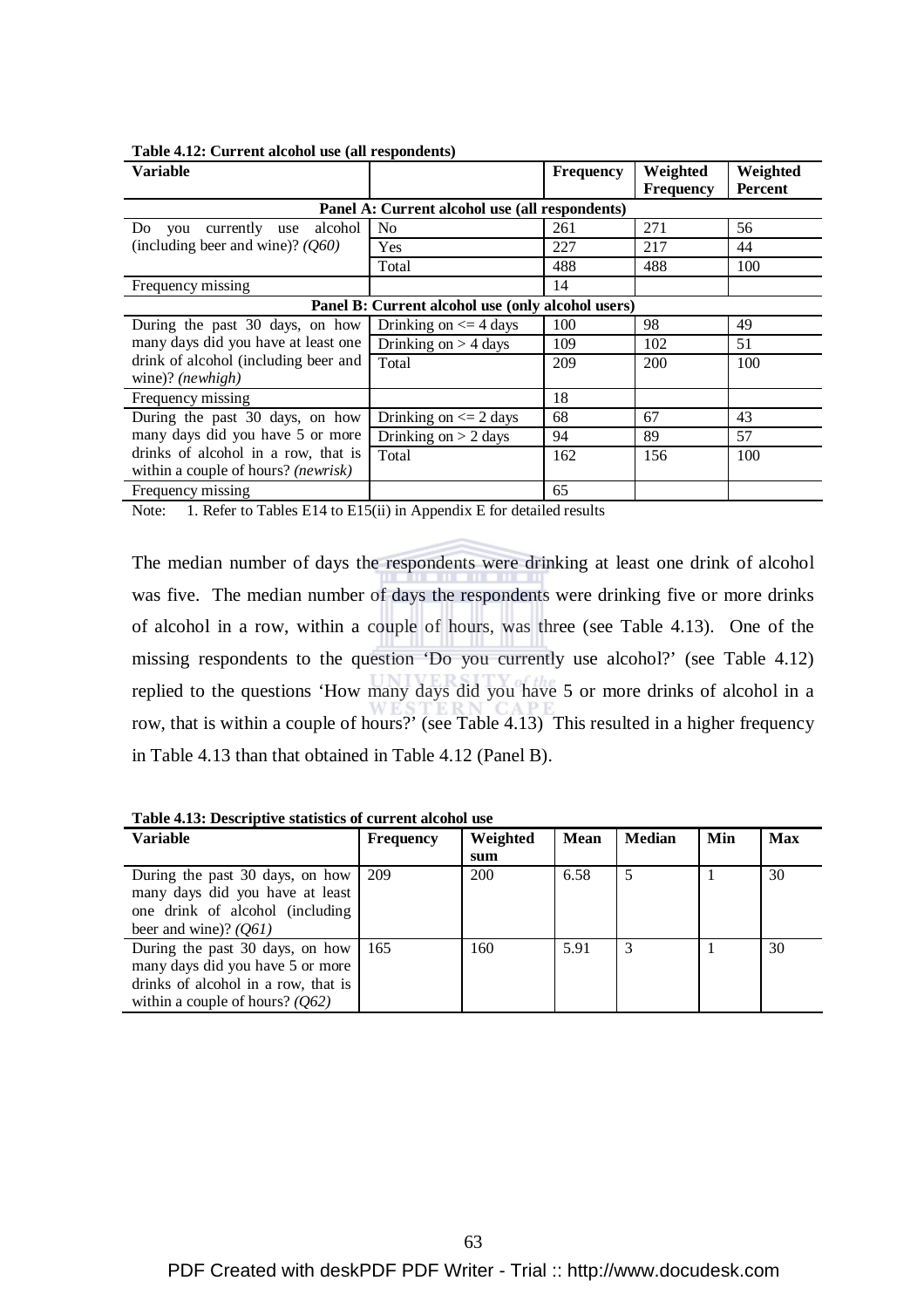#### **4.2.3.8 Current drug use**

This section presents drug use and includes dagga, mandrax, cocaine, heroin, ecstasy, glue, petrol, thinners, tik and hallucinogens. One out of ten (11%), of all the respondents indicated that they were currently using drugs (see Table 4.14, Panel A). Most of the respondents used dagga on its own (10%), 2% reported that they have used tik, 1% of the respondents reported that they have used cocaine; heroin, and/or ecstasy (see Table 4.14, Panel B).

| <b>Variable</b>                      |                                                                       | <b>Frequency</b>       | Weighted         | Weighted            |
|--------------------------------------|-----------------------------------------------------------------------|------------------------|------------------|---------------------|
|                                      |                                                                       |                        | <b>Frequency</b> | Percent             |
|                                      | Panel A: Current drug users (all respondents)                         |                        |                  |                     |
| Do you currently use drugs           | N <sub>o</sub>                                                        | 402                    | 399              | 89                  |
| (drugs)                              | Yes                                                                   | 53                     | 49               | 11                  |
|                                      | Total                                                                 | 455                    | 448              | 100                 |
| Frequency missing                    |                                                                       | 47                     |                  |                     |
|                                      | Panel B: Current drug users stratified by drug type (all respondents) |                        |                  |                     |
|                                      | Dagga<br><i>its</i><br>own<br>on<br>$(Q67_1)$                         | 50                     | 46               | 10.1                |
|                                      | its<br>Mandrax<br>on<br>own<br>(Q672)                                 | $\overline{1}$         | 1                | 0.2                 |
|                                      | $Dagga + Mandrax$<br>$(Q67 - 3)$                                      | of the<br><b>SOUTH</b> | $\mathbf{1}$     | 0.2                 |
| Are you currently using the          | Cocaine $(Q67_4)$                                                     |                        | 3                | 0.7                 |
| following drugs?                     | Heroin $(Q67-5)$                                                      | $\overline{4}$         | $\overline{4}$   | 0.9                 |
|                                      | Glue, Petrol or thinners<br>$(Q67_6)$                                 | $\Omega$               | $\Omega$         | $\Omega$            |
|                                      | Tik $(Q67 - 7)$                                                       | 9                      | 8                | 1.8                 |
|                                      | Ecstasy $(Q67-8)$                                                     | 8                      | 6                | 1.4                 |
|                                      | Hallucinogens (Q67_10)                                                | $\mathbf{1}$           | 2                | 0.4                 |
| Refer<br>Tables<br>Note:<br>1.<br>to | E16(i)<br>E17<br>to                                                   | in<br>Appendix         | for<br>E         | detailed<br>results |

**Table 4.14: Current drug use** 

# **4.2.3.9 Suicidal behaviour during the 12 months prior to the survey**

Of all the respondents, 31% indicated that they have felt sad and hopeless almost every day for two weeks or more, which influenced their usual activities. Additionally, 18% of all the respondents indicated that they have seriously considered attempting suicide, 12% indicated that they have made a plan about how they would attempt suicide, and, 13% indicated that they have told someone that they intend putting an end to their life (see Table 4.15, Panel A). Overall, 5% of all the respondents indicated that they had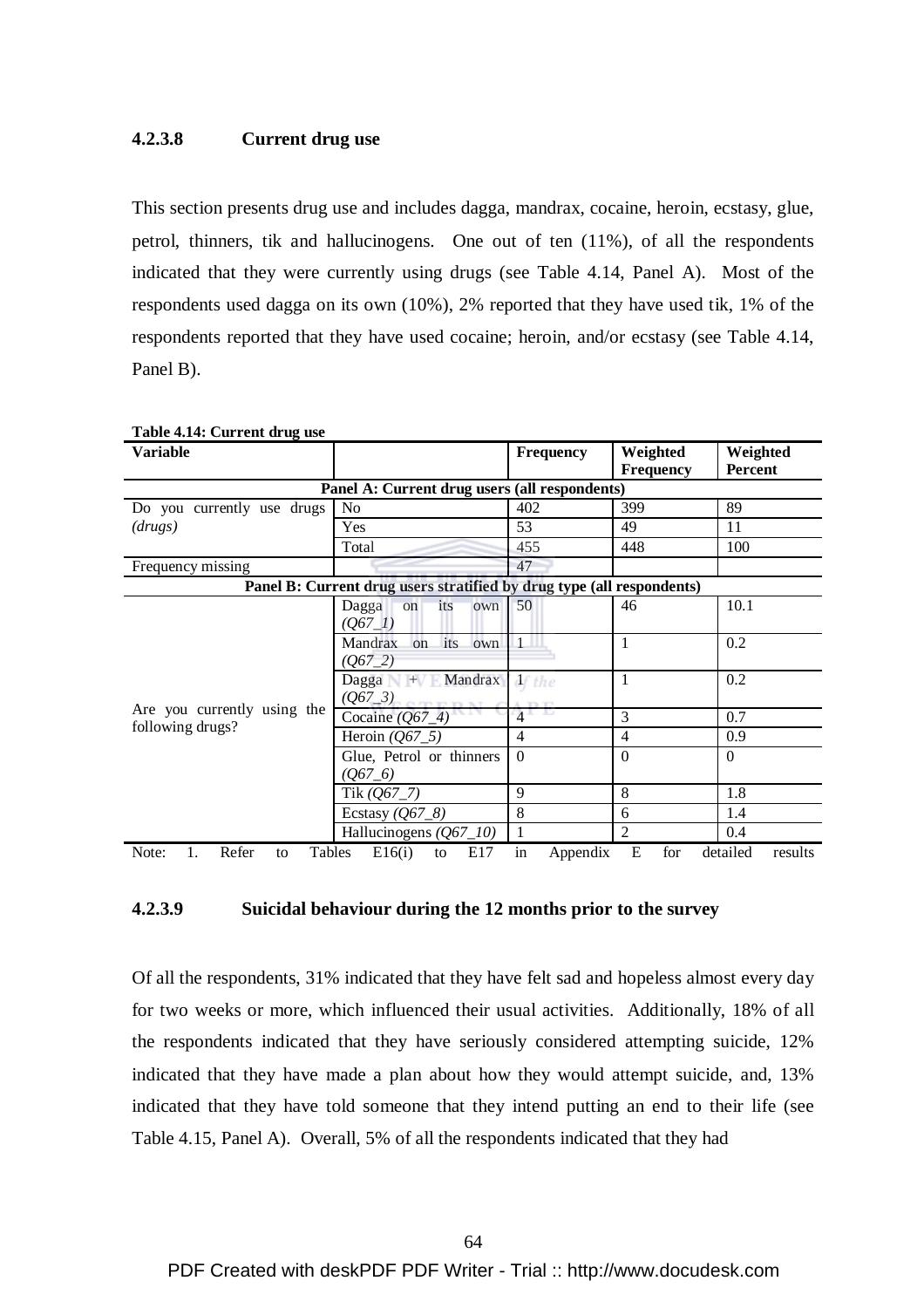experienced suicidal ideation (thoughts or wishes to be dead or to kill one-self) during the year preceding the survey (see Table 4.15, Panel B).

| <b>Variable</b>                |                                               | Frequency | Weigthed<br><b>Frequency</b> | Weighted<br>Percent |
|--------------------------------|-----------------------------------------------|-----------|------------------------------|---------------------|
|                                | Panel A: Suicidal behaviour (all respondents) |           |                              |                     |
| During the past 12 months, did | N <sub>o</sub>                                | 349       | 341                          | 69                  |
| you ever feel so sad or        | Yes                                           | 144       | 152                          | 31                  |
| hopeless almost every day for  | Total                                         | 493       | 493                          | 100                 |
| two weeks or more in a row     |                                               |           |                              |                     |
| that you stopped doing some    |                                               |           |                              |                     |
| usual activities? $(Q63)$      |                                               |           |                              |                     |
| Frequency missing              |                                               | 9         |                              |                     |
| During the past 12 months, did | N <sub>o</sub>                                | 402       | 398                          | 82                  |
| you ever seriously consider    | Yes                                           | 84        | 87                           | 18                  |
| attempting suicide? (Q64)      | Total                                         | 486       | 485                          | 100                 |
| Frequency missing              |                                               | 16        |                              |                     |
| During the past 12 months, did | N <sub>o</sub>                                | 424       | 423                          | 88                  |
| you make a plan about how      | Yes                                           | 59        | 59                           | 12                  |
| you would attempt suicide?     | Total                                         | 483       | 482                          | 100                 |
| (Q65)                          |                                               |           |                              |                     |
| Frequency missing              | <b>TITLE</b>                                  | 19        |                              |                     |
| During the past 12 months, did | N <sub>o</sub>                                | 421       | 421                          | 87                  |
| you ever tell someone that you | Yes                                           | 62        | 61                           | 13                  |
| intend putting an end to your  | Total                                         | 483       | 482                          | 100                 |
| life? $(Q66)$                  |                                               |           |                              |                     |
| Frequency missing              |                                               |           |                              |                     |
|                                | Panel B: Suicidal ideation (all respondents)  |           |                              |                     |
| Did you have suicidal ideation | Yes WESTERN                                   | $26 -$    | 27                           | 5                   |
| during the past 12 months?     | No                                            | 466       | 464                          | 95                  |
| (suicidal)                     | Total                                         | 492       | 491                          | 100                 |
| Frequency missing              |                                               | 10        |                              |                     |

**Table 4.15: Suicidal behaviour within the year prior to the survey** 

Note: 1. Refer to Tables E18(i) to E19 in Appendix E for detailed results

# **4.3 Bivariate associations of gender**

Table 4.16 illustrate the high-risk behaviours among males and females. For detailed results refer to Tables F1 to F7 in Appendix F.

Significantly more sexually active male respondents compared to sexually active female respondents had had more than one sexual partner the year prior to the survey (58% vs. 26%;  $\chi^2$  = 20.4167; p-value < 0.0001), had their first vaginal sexual encounter at 5-14 years age group (24% vs. 6%;  $\chi^2 = 12.2265$ ; p-value = 0.0005) and had their first oral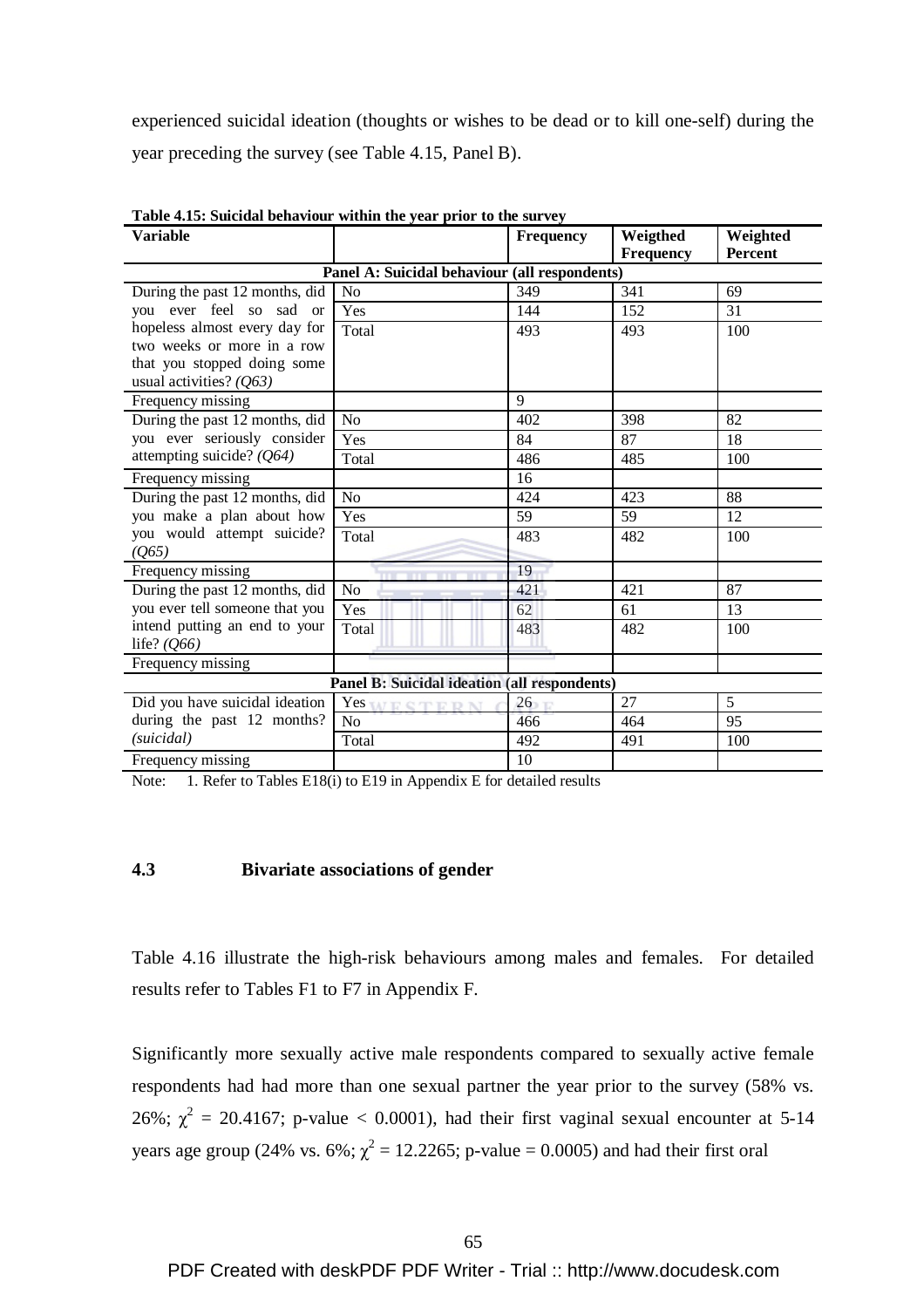sexual experience at 10-14 years age group (14% vs. 3%;  $\chi^2 = 5.8472$ ; p-value = 0.0156). Note the sample sizes of respondents that had their first sexual experience in the less than 14 years age group ranged from 2 to 23 sexually active respondents.

Significantly more of the male respondents compared to the female respondents indicated that they were currently using drugs (16% vs. 8%;  $\chi^2 = 6.4079$ ; p-value = 0.0114). On the other hand, significantly more of the female respondents compared to the male respondents reported experiencing suicidal ideation during the 12 months prior to the survey (7% vs. 2%;  $\chi^2$  = 4.3801; p-value = 0.0364). Only four male respondents experienced suicidal ideation within the year prior to the survey.

#### **4.4 Bivariate associations of racial group**

Table 4.17 presents the high-risk behaviours among Black/African and Coloured respondents. Tables G1 to G7 in Appendix G refer to the detailed results.

Significantly more sexually active Black/African respondents compared to sexually active Coloured respondents indicated that they had more than one sexual partner a year prior to the survey (49% vs. 30%;  $\chi^2 = 7.2047$ ; p-value = 0.0073) and have forced someone to have sexual intercourse (6% vs. 1%;  $\chi^2 = 5.1153$ ; p-value = 0.0237). Sample sizes for those respondents that had forced someone to have sex were less than 10 for both Black/African and Coloured respondents. Significantly more of the sexually active Black/African respondents compared to the sexually active Coloured respondents reported that they had their first vaginal sexual encounter aged 5-14 years (20% vs. 3%;  $\chi^2 = 14.1944$ ; p-value = 0.0002). However, the sample sizes for Black/African respondents and Coloured respondents that reported having their first vaginal sex aged 5-14 years were small at 25 and 3 respectively.

Significantly more of the Coloured respondents compared to the Black/African respondents indicated that they were currently smoking cigarettes (25% vs. 12%;  $\chi^2$  = 9.2703; p-value = 0.0023) and were currently using alcohol (50% vs. 36%;  $\chi^2 = 7.1439$ ; pvalue = 0.0075). However, sample size for current cigarette smoking among Black/Africans was small ( $n=22$ ), similarly for current drug use ( $n=13$ ).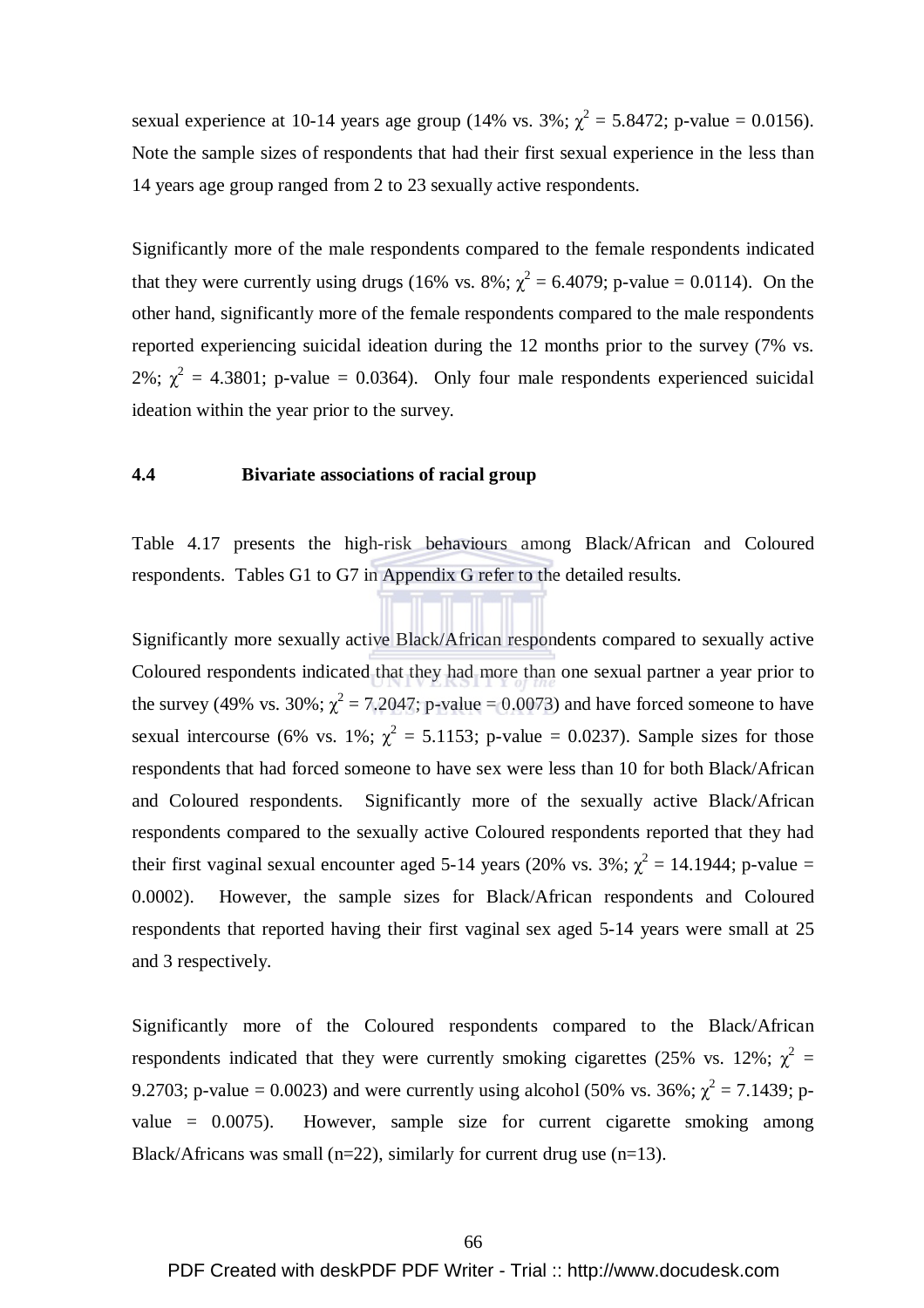|                                                                           |                         |                       | Table 4.16: Bivariate associations of gender |                       |                    |            |                      |
|---------------------------------------------------------------------------|-------------------------|-----------------------|----------------------------------------------|-----------------------|--------------------|------------|----------------------|
| Variables                                                                 |                         | Male                  |                                              | Female                |                    | Chi-square | p-value              |
|                                                                           |                         | Weighted<br>Frequency | <b>Row Percent</b>                           | Weighted<br>Frequency | <b>Row Percent</b> |            |                      |
| Did you use a condom the last time you had                                | No                      | 47                    | 46                                           | 67                    | 50                 | 0.3316     | $0.5647$ (ns)        |
| sex? (only sexually active) (safe sex)                                    | Yes                     | 55                    | 54                                           | 67                    | 50                 |            |                      |
| How many sexual partners have you had in                                  | l partner               | 40                    | 42                                           | 96                    | 74                 | 20.4167    | <0.0001 **           |
| the last 12 months? (only sexually active)<br>(new Q32)                   | more than 1<br>partners | 56                    | 58                                           | 33                    | 26                 |            |                      |
| How old were you when you first had vaginal                               | $(5-14)$                | 23                    | 24                                           | 7                     | ń                  | 12.2265    | $0.0005**$           |
| sex? (only sexually active) (new vsex)                                    | $(15-19)$               | 74                    | 76                                           | 125                   | 94                 |            |                      |
| How old were you when you first had oral                                  | $(10-14)$               | 7                     | 14                                           | 2                     | 3                  | 5.8472     | $0.0156*$            |
| sex? (only sexually active) (new osex)                                    | $(15-19)$               | 46                    | 86                                           | 61                    | 97                 |            |                      |
| Think back to the first time you had sex. Was                             | No                      | 5.                    | 6                                            | 17                    | 14                 | 2.6484     | $0.1037$ (ns)        |
| it with your consent/permission?<br>(only<br>sexually active) (other Q30) | Yes                     | 76                    | 94                                           | 103                   | 86                 |            |                      |
| Have you ever forced anyone to have sex?                                  | No                      | 97                    | 76                                           | 129                   | 96                 | 0.0166     | $0.8975$ (ns)        |
| (only sexually active) (new $(34)$                                        | Yes                     | 4                     | 24                                           | 5.                    | 4                  |            |                      |
| Have you ever been forced to have sex? (only                              | No                      | 92                    | 90                                           | 107                   | 81                 | 2.9463     | $0.0861$ (ns)        |
| sexually active) (new (035)                                               | Yes                     | 10                    | 10                                           | 25                    | 19                 |            |                      |
| Have you ever received money or gifts in                                  | No                      | 97                    | 95                                           | 129                   | 99                 | 1.7004     | $0.1922$ (ns)        |
| exchange for sex? (only sexually active)<br>(newQ31)                      | Yes                     | 5.                    | 5                                            | $\overline{2}$        |                    |            |                      |
| Do you currently smoke? $(0.056)$                                         | $\mathbf{N}$ o          | 134                   | 76                                           | 261                   | 82                 | 2.7509     | $0.0972$ (ns)        |
|                                                                           | Yes                     | 42                    | 24                                           | 56                    | 18                 |            |                      |
| Do you currently use alcohol? (including beer                             | No                      | 84                    | 49                                           | 185                   | 59                 | 3.8308     | $0.0503$ (ns)        |
| and wine) $($ $($ $060)$                                                  | Yes                     | 87                    | 51                                           | 130                   | 41                 |            |                      |
| Do you currently use drugs? (drugs)                                       | No                      | 135                   | 84                                           | 263                   | 92                 | 6.4079     | $0.0114*$            |
|                                                                           | Yes                     | 26                    | 16                                           | 23                    | 8                  |            |                      |
| During the past 12 months, did you ever                                   | Yes                     | 4                     | 2                                            | $\overline{21}$       | 7                  | 4.3801     | $0.0364*$            |
| experience suicidal ideation? (suicidal)                                  | No                      | 172                   | 98                                           | 292                   | 93                 |            |                      |
| Note: (1.) Refer to Tables F1 to F7, in Appendix F for detailed results   |                         |                       | (2.) (ns): Not significant                   |                       | $(3.)$ *: p<0.905  |            | $(4.)$ **: $p<0.001$ |





| <b>Variables</b>                                                           |                | <b>Black/African</b>  |                    | Coloured              |                    | Chi-square | p-value       |
|----------------------------------------------------------------------------|----------------|-----------------------|--------------------|-----------------------|--------------------|------------|---------------|
|                                                                            |                | Weighted<br>Frequency | <b>Row Percent</b> | Weighted<br>Frequency | <b>Row Percent</b> |            |               |
| Did you use a condom the last time you had                                 | No             | 54                    | 42.5               | 53                    | 55                 | 2.9560     | $0.0856$ (ns) |
| sex? (only sexually active) (safe sex)                                     | Yes            | 72                    | 57.5               | 44                    | 45                 |            |               |
| How many sexual partners have you had in                                   | l partner      | 61                    | 51                 | 64                    | 70                 | 7.2047     | $0.0073*$     |
| the last 12 months? (only sexually active)                                 | more than 1    | 60                    | 49                 | 28                    | 30                 |            |               |
| (new Q32)                                                                  | partners       |                       |                    |                       |                    |            |               |
| How old were you when you first had vaginal                                | $(5-14)$       | 25                    | 20                 | 3                     | 3                  | 14.1944    | $0.0002**$    |
| sex? (only sexually active) (only vsex)                                    | $(15-19)$      | 101                   | 80                 | 89                    | 97                 |            |               |
| How old were you when you first had oral                                   | $(10-14)$      | 5.                    | 8                  | 3                     | 7                  | 0.0710     | $0.7899$ (ns) |
| sex? (only sexually active) (new osex)                                     | $(15-19)$      | 54                    | 92                 | 44                    | 93                 |            |               |
| Think back to the first time you had sex. Was                              | No             | 13                    | 13                 | 8                     | 9                  | 0.5656     | $0.4520$ (ns) |
| it with your consent/permission?<br>(only<br>sexually active) (other (230) | Yes            | 88                    | 88                 | 80                    | 91                 |            |               |
| Have you ever forced anyone to have sex?                                   | No             | 117                   | 94                 | 97                    | 99                 | 5.1153     | $0.0237*$     |
| (only sexually active) (new $Q34$ )                                        | Yes            | 8                     | 6                  |                       |                    |            |               |
| Have you ever been forced to have sex? (only                               | No             | 101                   | 81                 | 86                    | 89                 | 2.3314     | $0.1268$ (ns) |
| sexually active) (new $(035)$                                              | Yes            | 24                    | 19                 | 11                    | 11                 |            |               |
| Have you ever received money or gifts in                                   | $\mathbf{N_0}$ | 118                   | 96                 | 94                    | 98                 | 0.9501     | $0.3297$ (ns) |
| exchange for sex? (only sexually active)<br>(new Q31)                      | Yes            | 5.                    | 4                  | 2                     | $\overline{a}$     |            |               |
| Do you currently smoke? $(0.056)$                                          | No             | 168                   | 88                 | 193                   | 75                 | 9.2703     | $0.0023*$     |
|                                                                            | Yes            | 22                    | 12                 | 64                    | 25                 |            |               |
| Do you currently use alcohol? (including beer                              | No             | 120                   | 64                 | 124                   | 50                 | 7.1439     | $0.0075*$     |
| and wine) $(060)$                                                          | Yes            | 68                    | 36                 | 127                   | 50                 |            |               |
| Do you currently use drugs? (drugs)                                        | No             | 148                   | 92                 | 207                   | 87                 | 2.2616     | $0.1326$ (ns) |
|                                                                            | Yes            | 13                    | 8                  | 32                    | 13                 |            |               |
| During the past 12 months, did you ever                                    | Yes            | 13                    | 7                  | 13                    | 5                  | 0.3559     | $0.5508$ (ns) |
| experience suicidal ideation? (suicidal)                                   | No             | 175                   | 93                 | 241                   | 95                 |            |               |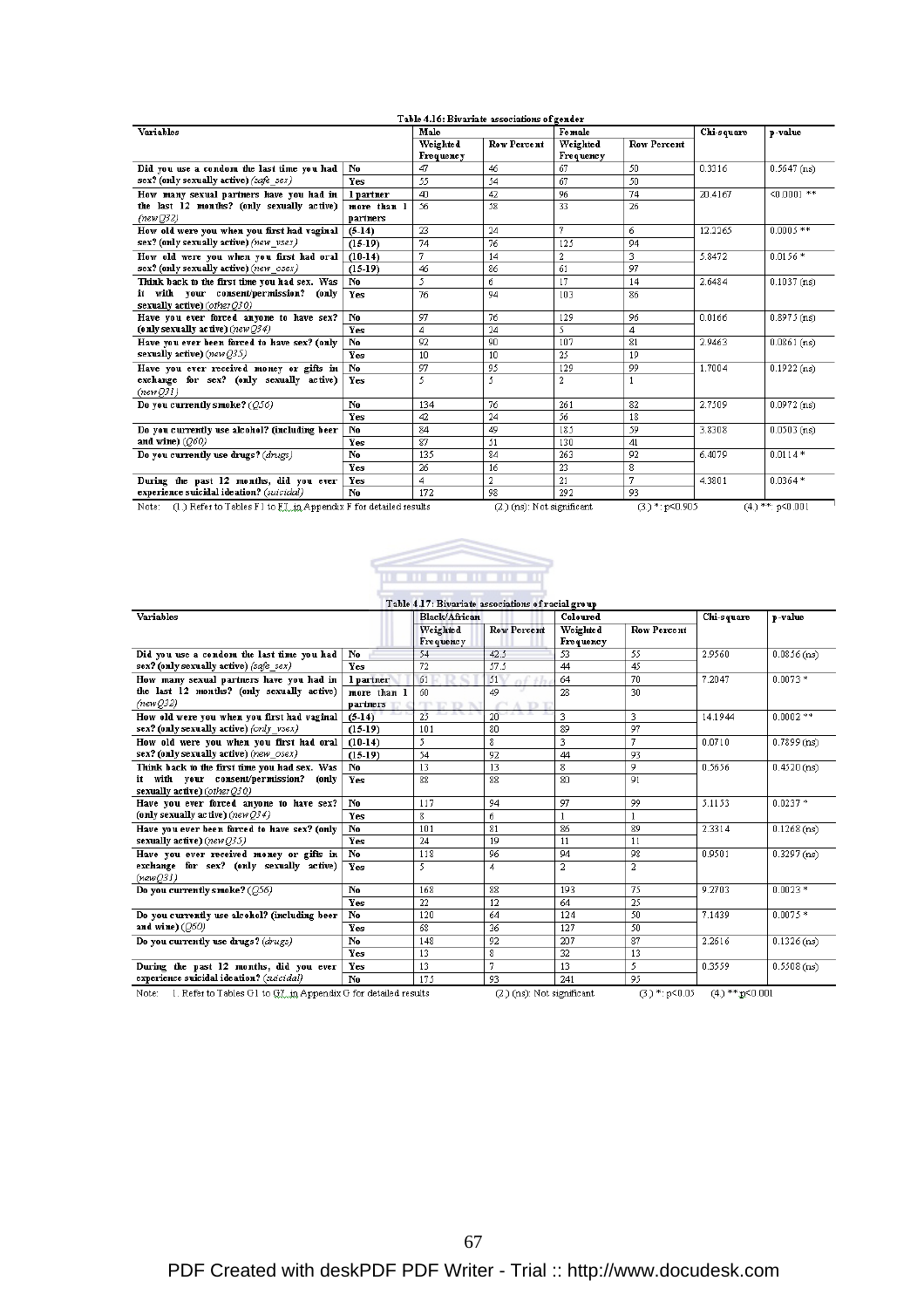## **4.5 Bivariate associations of high-risk behaviours**

This section presents the associations between the high-risk behaviours of the full time first year students who registered at UWC for the first time. Non-condom use at last sex*,*  current cigarette smoking, current alcohol use and current drug use were tabled as the dependent variables.

## **4.5.1 Bivariate associations of non-condom use at last sex**

Tables 4.18a and 4.18b illustrate the demographical variables and the high-risk behaviours among non-condom users and condom users at last sex respectively. Refer to Tables H1 to H10 in Appendix H for detailed results.

Significantly more non-condom users compared to condom users indicated that they were living off campus (80% vs. 66%;  $\chi^2 = 3.9123$ ; p-value = 0.0479). On the other hand, significantly more condom users compared to non-condom users were Christians (98% vs. 92%;  $\chi^2$  = 4.0849; p-value = 0.0433). However, sample sizes for non-condom users and condom users among the Moslem respondents were less than 30. Sample size for noncondom users that lived on campus/UWC hostel was 23.

Concerning the high-risk behaviours, significantly more of the non-condom users compared to the condom users pointed out that they did not give their permission/consent the first time they had sex (16% vs. 6%;  $\chi^2 = 3.9360$ ; p-value = 0.0473). However, the sample sizes for non-condom users and condom users that did not give their permission/consent the first time they had sex were 15 and 7 respectively.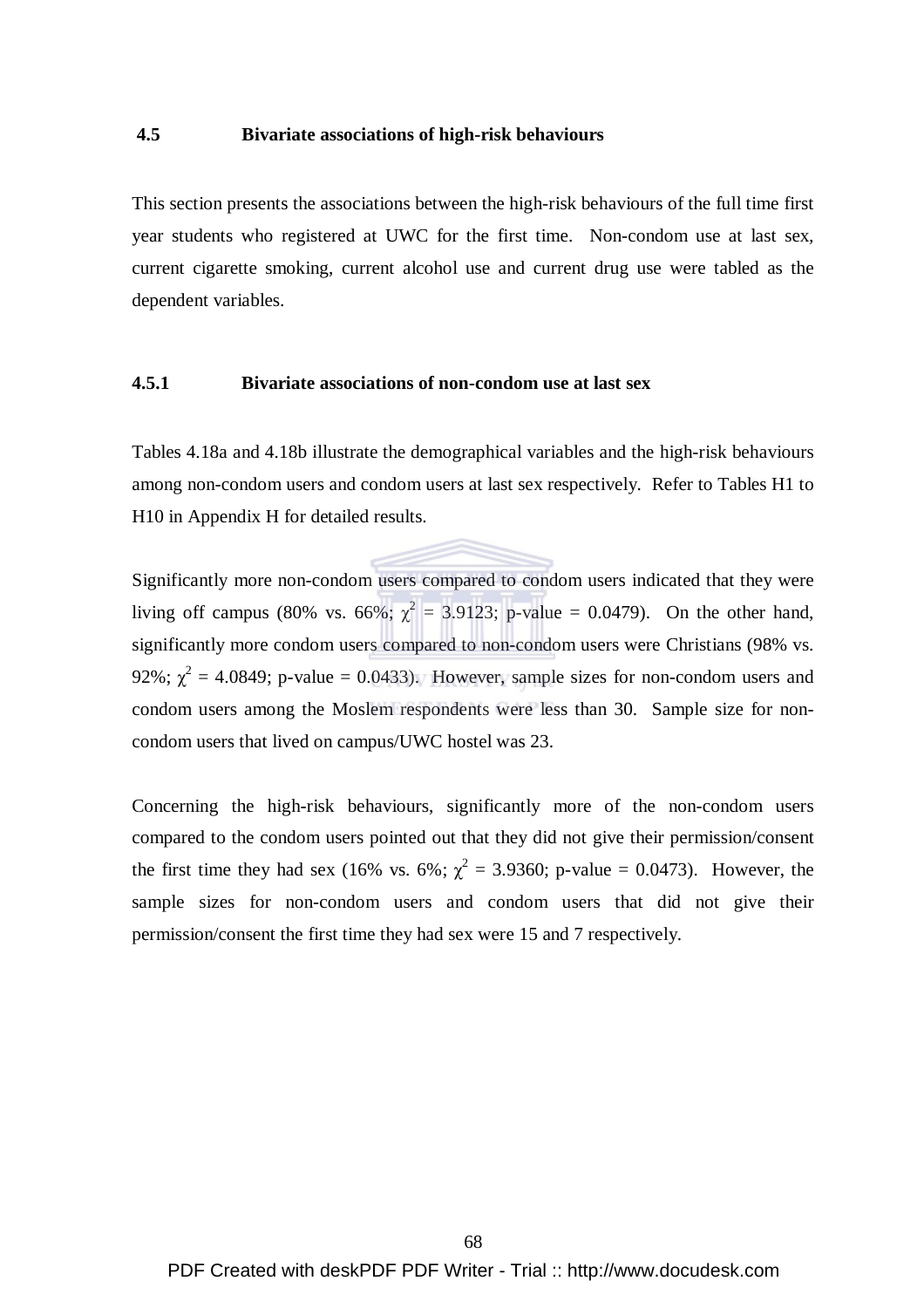|                                                     |                   |                              | Table 4.18a: Bivariate associations of non-condom use at last sex |                    |                    |            |               |
|-----------------------------------------------------|-------------------|------------------------------|-------------------------------------------------------------------|--------------------|--------------------|------------|---------------|
| Variable                                            |                   |                              | Did you use a condom the last time you had sex?                   |                    |                    | Chi-square | p-value       |
|                                                     |                   | No                           |                                                                   | Yes                |                    |            |               |
|                                                     |                   | Weighted                     | <b>Row Percent</b>                                                | Weighted           | <b>Row Percent</b> |            |               |
|                                                     |                   | Frequency                    |                                                                   | Frequency          |                    |            |               |
| Current age group (age_group)                       | $(15-19)$         | 83                           | 73                                                                | 92                 | 75                 | 0.1678     | $0.6821$ (ns) |
|                                                     | $(20-24)$         | 31                           | 27                                                                | 30                 | 25                 |            |               |
| In which province did you matriculate? (prov)       | WC.               | 84                           | 74                                                                | 80                 | 66                 | 1.6178     | $0.2034$ (ns) |
|                                                     | Other             | 29                           | 26                                                                | 42                 | 34                 |            |               |
| Where do you live when you are at                   | Off campus        | 89                           | 80                                                                | 81                 | 66                 | 3.9123     | $0.0479*$     |
| university? (res)                                   | On campus         | 23                           | 20                                                                | 41                 | 34                 |            |               |
|                                                     | <b>UWC</b> hostel |                              |                                                                   |                    |                    |            |               |
| <b>Religion</b> (new $Q13$ )                        | Christian         | 97                           | 92                                                                | 113                | 98                 | 4.0849     | $0.0433*$     |
|                                                     | Moslem            | 8                            | ۰                                                                 |                    |                    |            |               |
| Note:<br>1. Refer to Tables H1 to H10 in Appendix H |                   | $(2.)$ (ns): Not significant |                                                                   | $(3.)$ *: $p<0.05$ | $(4.)$ **: p<0.001 |            |               |

| Variable                                               |                             | Did you use a condom the last time you had sex? |                    |                       | Chi-square         | p-value |               |
|--------------------------------------------------------|-----------------------------|-------------------------------------------------|--------------------|-----------------------|--------------------|---------|---------------|
|                                                        |                             | No                                              |                    | Yes                   |                    |         |               |
|                                                        |                             | Weighted<br><b>Frequency</b>                    | <b>Row Percent</b> | Weighted<br>Frequency | <b>Row Percent</b> |         |               |
| How many sexual partners have you had in               | l partner                   | 69                                              | 63                 | 67                    | 58                 | 0.5522  | $0.4574$ (ns) |
| the last 12 months? (new $Q32$ )                       | than<br>more<br>one partner | 41                                              | 37                 | 49                    | 42                 |         |               |
| How old were you when you first had vaginal            | $(5-14)$                    | 15                                              | 14                 | 15                    | 13                 | 0.0456  | $0.8309$ (ns) |
| sex? (new vsex)                                        | $(15-19)$                   | 95                                              | 86                 | 105                   | 87                 |         |               |
| How old were you when you first had oral               | $(10-14)$                   | 5                                               | 5                  | 4                     | 15                 | 2.2791  | $0.1311$ (ns) |
| sex? (new osex)                                        | $(15-19)$                   | 83                                              | 95                 | 23                    | 85                 |         |               |
| Think back to the first time you had sex. Was          | No                          | 15                                              | 16                 | 7                     | 6                  | 3.9360  | $0.0473*$     |
| it with your consent/permission? (other $Q3Q$ )        | Yes                         | 78                                              | 84                 | 101                   | 94                 |         |               |
| Have you ever force anyone to have sex?                | No                          | 107                                             | 94                 | 119                   | 99                 | 2.5836  | $0.1080$ (ns) |
| (new_Q34)                                              | Yes                         | 7                                               | 6                  | $\overline{a}$        |                    |         |               |
| Have you ever been forced to have sex?                 | No                          | 90                                              | 80                 | 109                   | 89                 | 2.7492  | $0.0973$ (ns) |
| (new Q35)                                              | Yes                         | 22                                              | 20                 | 13                    | 11                 |         |               |
| Have you ever received money or gifts in               | No                          | 109                                             | 97                 | 116                   | 98                 | 0.3594  | $0.5489$ (ns) |
| exchange for sex (vaginal, oral or anal)?<br>(new_Q31) | Yes                         | $\Delta$                                        | 3                  | 2                     | 2                  |         |               |
| Do you currently smoke? $(0.56)$                       | No                          | 78                                              | 69                 | 86                    | 73                 | 0.4688  | $0.4935$ (ns) |
|                                                        | Yes                         | 35 L. L.                                        | 31                 | 32                    | 27                 |         |               |
| Do you currently use alcohol (including beer           | No                          | 39                                              | 35                 | 45                    | 39                 | 0.3827  | $0.5362$ (ns) |
| and wine)? $(060)$                                     | Yes                         | 73                                              | 65                 | 69                    | 61                 |         |               |
| Do you currently use drugs? (drugs)                    | No                          | 81                                              | 81                 | 92                    | 88                 | 1.6780  | $0.1952$ (ns) |
|                                                        | Yes                         | 19                                              | 19                 | 13                    | 12                 |         |               |
| Did you have suicidal ideation during the past         | Yes                         | 9                                               | 8                  | 8                     | 7                  | 0.1980  | $0.6564$ (ns) |
| 12 months? (suicidal)                                  | No                          | 103                                             | 92                 | 111                   | 93                 |         |               |

# **4.5.2 Bivariate associations of current cigarette smoking**

Table 4.19 illustrates detailed results of associations of high-risk behaviours between current cigarette smokers and non-smokers. Significantly more of the current cigarette smokers compared to the non-smokers indicated that they were currently using alcohol (77% vs. 37%;  $\chi^2 = 51.1312$ ; p-value < 0.0001) and were currently using drugs (33% vs. 6%;  $\chi^2$  = 56.8846; p-value < 0.0001). Refer to Tables I1 to I6 in Appendix I for detailed results.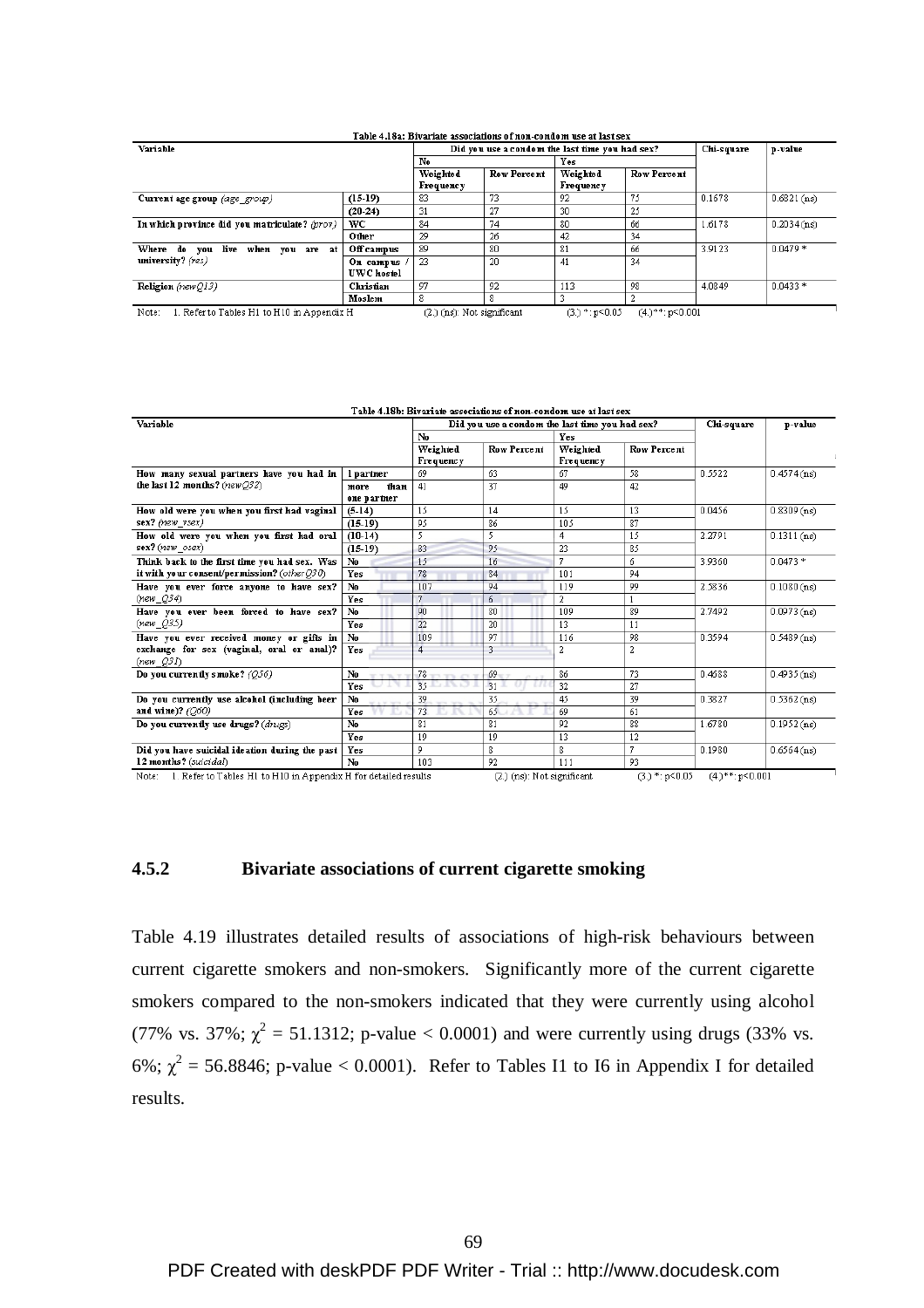## **4.5.3 Bivariate associations of current alcohol use**

Table 4.20 illustrates the detailed results of associations of high-risk behaviours between current alcohol users and non-alcohol users. Significantly more of the current alcohol users compared to the non-alcohol users indicated that they were currently using drugs (20% vs. 3%;  $\chi^2 = 31.9868$ ; p-value < 0.0001). Only eight non-alcohol users indicated that they were currently using drugs. Refer to Tables J1 to J6 in Appendix J for detailed results.

# **4.5.4 Bivariate associations of current drug use**

Table 4.21 shows that high-risk behaviours between current drug users and non-drug users were not statistically significant. Refer to Tables K1 to K5 in Appendix K for detailed <u>manananan</u> results.

| Table 4.19: Bivariate associations of current cigarette smoking<br>Variables        |                         |                       | Do you currently smoke?              | Chi-square                   | p-value            |         |               |
|-------------------------------------------------------------------------------------|-------------------------|-----------------------|--------------------------------------|------------------------------|--------------------|---------|---------------|
|                                                                                     |                         | Yes<br>No             |                                      |                              |                    |         |               |
|                                                                                     |                         | Weighted<br>Frequency | <b>Row Percent</b><br><b>CAMPACK</b> | Weighted<br><b>Frequency</b> | <b>Row Percent</b> |         |               |
| How many sexual partners have you had in                                            | l partner               | 95                    | 61                                   | 39                           | 61                 | 0.0003  | $0.9867$ (ns) |
| the last 12 months? (only sexually active)<br>(new Q32)                             | more than I<br>partners | 61                    | 39                                   | 25                           | 39                 |         |               |
| How old were you when you first had vaginal                                         | $(5-14)$                | 17                    | 11                                   | 12                           | 19                 | 1.8446  | $0.1744$ (ns) |
| sex? (only sexually active) (new_vsex)                                              | $(15-24)$               | 142                   | 89                                   | 53                           | 81                 |         |               |
| How old were you when you first had oral                                            | $(10-14)$               | 4                     | 5                                    | 5                            | 13                 | 1.7209  | $0.1896$ (ns) |
| sex? (only sexually active) (new osex)                                              | $(15-24)$               | 71                    | 95                                   | 33                           | 87                 |         |               |
| Think back to the first time you had sex. Was                                       | No                      | 12                    | 9                                    | 10                           | 16                 | 1.7477  | $0.1862$ (ns) |
| it with your consent/permission?<br>(only sexually active) (other Q30)              | Yes                     | 124                   | 91                                   | 52                           | 84                 |         |               |
| Have you ever forced anyone to have sex?                                            | $N_0$                   | 159                   | 98                                   | 62                           | 93                 | 1.9396  | $0.1637$ (ns) |
| (only sexually active) (new $(0.34)$                                                | Yes                     | 4                     | $\overline{a}$                       | 5                            | 7                  |         |               |
| Have you ever been forced to have sex? (only                                        | $N_0$                   | 138                   | 84                                   | 57                           | 85                 | 0.0025  | $0.9604$ (ns) |
| sexually active) (new Q35)                                                          | Yes                     | $\overline{25}$       | 16                                   | 10                           | 15                 |         |               |
| Have you ever received money or gifts in                                            | $N_0$                   | 217                   | 98                                   | 72                           | 98                 | 0.0000  | $0.9969$ (ns) |
| exchange for sex? (only sexually active)<br>(newQ31)                                | Yes                     | 5.                    | $\overline{2}$                       | 2                            | $\overline{2}$     |         |               |
| Do you currently use alcohol? (including beer                                       | $N_0$                   | 249                   | 63                                   | 22                           | 23                 | 51.1312 | $< 0.0001$ ** |
| and wine) $(060)$                                                                   | Yes                     | 144                   | 37                                   | $\overline{72}$              | 77                 |         |               |
| Do you currently use drugs? (060)                                                   | No                      | 337                   | 94                                   | 60                           | 67                 | 56.8846 | $< 0.0001$ ** |
|                                                                                     | Yes                     | 20                    | 6                                    | 29                           | 33                 |         |               |
| During the past 12 months, did you ever<br>experience suicidal ideation? (suicidal) | Yes                     | 19                    | 5                                    | 8                            | 8                  | 1.4277  | $0.2321$ (ns) |
|                                                                                     | No                      | 371                   | 95                                   | 90                           | 92                 |         |               |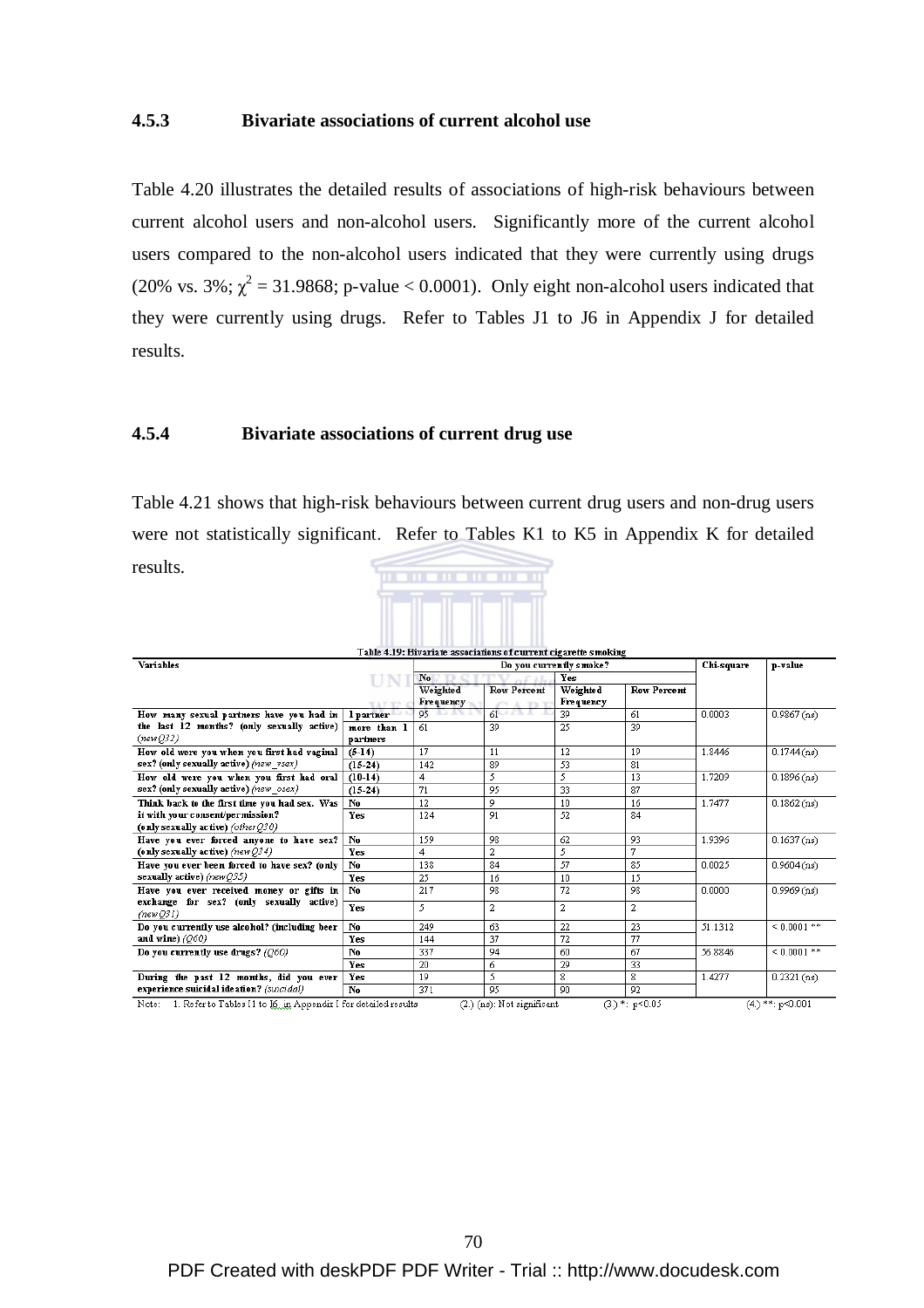| Variables                                                                             |             | Do you currently use alcohol? |                    |                              |                    | Chi-square          | p-value       |
|---------------------------------------------------------------------------------------|-------------|-------------------------------|--------------------|------------------------------|--------------------|---------------------|---------------|
|                                                                                       |             | N <sub>0</sub><br>Yes         |                    |                              |                    |                     |               |
|                                                                                       |             | Weighted<br>Frequency         | <b>Row Percent</b> | Weighted<br><b>Frequency</b> | <b>Row Percent</b> |                     |               |
| How many sexual partners have you had in                                              | l partner   | 49                            | 63                 | 83                           | 61                 | 0.0636              | $0.8009$ (ns) |
| the last 12 months? (only sexually active)                                            | more than 1 | 29                            | 37                 | 54                           | 39                 |                     |               |
| (newQ32)                                                                              | partners    |                               |                    |                              |                    |                     |               |
| How old were you when you first had vaginal<br>sex? (only sexually active) (new vsex) | $(5-14)$    | 10                            | 12                 | 18                           | 13                 | 0.0168              | $0.8967$ (ns) |
|                                                                                       | $(14-25)$   | 73                            | 88                 | 119                          | 87                 |                     |               |
| How old were you when you first had oral<br>sex? (only sexually active) (new osex)    | $(10-14)$   | 4                             | 11                 | 5                            | 6                  | 0.5720              | $0.4495$ (ns) |
|                                                                                       | $(15-25)$   | 33                            | 89                 | 68                           | 94                 |                     |               |
| Think back to the first time you had sex. Was                                         | No          | 9                             | 12                 | 11                           | 9                  | 0.3881              | $0.5333$ (ns) |
| it with your consent/permission?                                                      | Yes         | 62                            | 88                 | 112                          | 91                 |                     |               |
| (only sexually active) $\{otherQ30\}$                                                 |             |                               |                    |                              |                    |                     |               |
| Have you ever forced anyone to have sex?                                              | No          | 82                            | 100                | 135                          | 95                 | No valid statistics |               |
| (only sexually active) (new $Q34$ )                                                   | Yes         | 0                             | 0                  | 7                            | 5                  |                     |               |
| Have you ever been forced to have sex?                                                | No          | 69                            | 82                 | 121                          | 86                 | 0.4902              | $0.4838$ (ns) |
| (only sexually active) $(newQ35)$                                                     | Yes         | 15                            | 18                 | 20                           | 14                 |                     |               |
| Have you ever received money or gifts in                                              | No          | 128                           | 99                 | 155                          | 97                 | 2.3364              | $0.1264$ (ns) |
| exchange for sex? (only sexually active)<br>(new Q31)                                 | Yes         |                               |                    | 5                            | 3                  |                     |               |
| Do you currently use drugs? (drugs)                                                   | No          | 232                           | 97                 | 160                          | 80                 | 31.9868             | $< 0.0001$ ** |
|                                                                                       | Yes         | 8                             | 3                  | 39                           | 20                 |                     |               |
| During the past 12 months, did you ever<br>experience suicidal ideation? (drugs)      | Yes         | 14                            | 5                  | 10                           | 5                  | 0.0922              | $0.7614$ (ns) |
|                                                                                       | No          | 251                           | 95                 | 204                          | 95                 |                     |               |

| <b>Variables</b>                                                                       |             | Table 4.21: Bivariate associations of current drug use<br>Do you currently use drugs |                |                       |                    | Chi-square          | p-value       |
|----------------------------------------------------------------------------------------|-------------|--------------------------------------------------------------------------------------|----------------|-----------------------|--------------------|---------------------|---------------|
|                                                                                        |             | No<br>Yes                                                                            |                |                       |                    |                     |               |
|                                                                                        |             | Weighted<br>Frequency                                                                | Row Percent    | Weighted<br>Frequency | <b>Row Percent</b> |                     |               |
| How many sexual partners have you had in<br>the last 12 months? (only sexually active) | l partner   | 103                                                                                  | 62             | 16                    | 50                 | 1.4796              | $0.2238$ (ns) |
|                                                                                        | more than 1 | 63                                                                                   | 38             | 16                    | 50                 |                     |               |
|                                                                                        | partner     |                                                                                      |                |                       |                    |                     |               |
| How old were you when you first had vaginal<br>sex? (only sexually active)             | $(5-14)$    | 19                                                                                   | 12             | 7                     | 23                 | 2.0723              | $0.1500$ (ns) |
|                                                                                        | $(15-24)$   | 148                                                                                  | 88             | 24                    | 77                 |                     |               |
| How old were you when you first had oral                                               | $(10-14)$   | 9                                                                                    | 10             | 0                     | n.                 | No valid statistics |               |
| sex? (only sexually active)                                                            | $(15-24)$   | 76                                                                                   | 90             | 21                    | 100                |                     |               |
| Think back to the first time you had sex. Was                                          | No          | 14                                                                                   | 9              | 3                     | 11                 | 0.0876              | $0.7673$ (ns) |
| with your consent/permission? (only<br>it.<br>sexually active)                         | Yes         | 136                                                                                  | 91             | 25                    | 89                 |                     |               |
| Have you ever forced anyone to have sex?                                               | No          | 167                                                                                  | 98             | 29                    | 90                 | 3.1196              | $0.0774$ (ns) |
| (only sexually active)                                                                 | Yes         |                                                                                      | $\overline{2}$ | 3                     | 10                 |                     |               |
| Have you ever been forced to have sex? (only<br>sexually active)                       | No          | 149                                                                                  | 87             | 26                    | 80                 | 0.8355              | $0.3607$ (ns) |
|                                                                                        | Yes         | 22                                                                                   | 13             | 6                     | 20                 |                     |               |
| Have you ever received money or gifts in<br>exchange for sex? (only sexually active)   | Yes         | 224                                                                                  | 98             | 35                    | 98                 | 0.0024              | $0.9606$ (ns) |
|                                                                                        | No          | 5                                                                                    | 2              |                       | 2                  |                     |               |
| During the past 12 months, did you ever<br>experience suicidal ideation?               | No          | 18                                                                                   | 5              | 5                     | 10                 | 2.1386              | $0.1436$ (ns) |
|                                                                                        | Yes         | 379                                                                                  | 95             | 44                    | 90                 |                     |               |

**4.6 Multivariate logistic regression models** 

The multivariate logistic regression models examined the relationship between noncondom use at last sex and the predictor variables. The predictor variables were as follows: (1) gender; (2) racial group; (3) current age group; (4) number of sexual partners in the 12 months prior to the survey; (5) current cigarette smoking and (6) current alcohol use. The first model, i.e., the full model includes all the predictor variables. Model 2 and Model 3 calculate the influence by excluding gender and racial group respectively. Refer to Appendix L for the detailed results.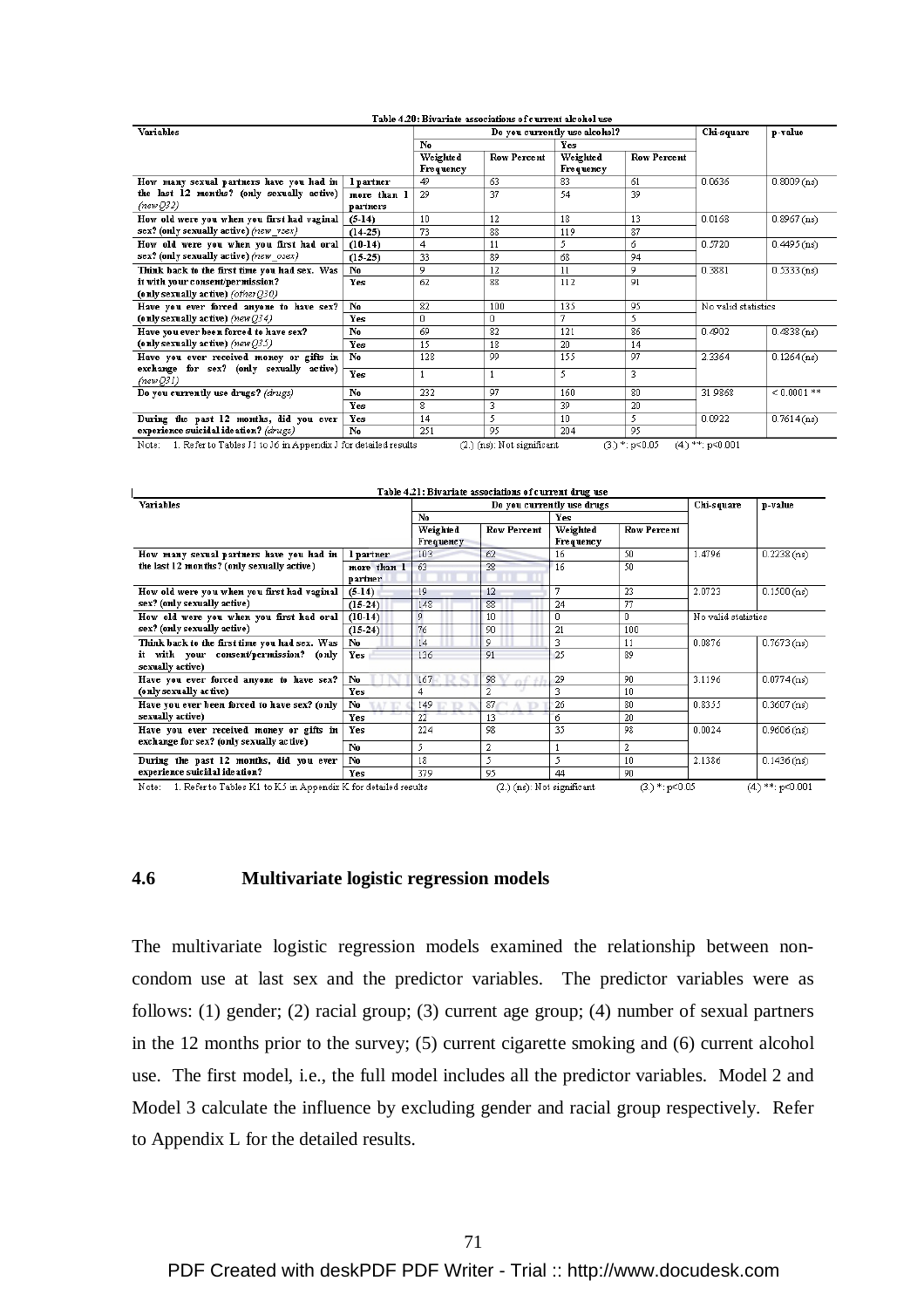#### **4.6.1 The full model**

Of the 184 observations used, 96 respondents did not use a condom the last time they had sex and 88 respondents reported using a condom the last time they had sex. The model fit statistics include the Akaike's information criterion (AIC) and the Schwartz's criterion (SC), which assesses the overall fit of the model to the data. AIC and SC penalizes for the number of predictor variables in the model. The smallest AIC and SC are most desirable (Sharma, 1996). In the present case, the intercept has an AIC and SC of 282.208 and 285.423 respectively. After including the predictor variables the AIC and SC increased to 288.758 and 311.263 respectively. It can therefore be concluded that the full model has a weaker fit when the predictor variables are included into the model. Table 4.22 illustrates that R-square predicts for 2.92% of the variation in non-condom use at last sex, which is extremely low.

The analysis of maximum likelihood estimates and the odds ratio estimates determine the influence of each predictor variable on non-condom use at last sex respectively. The maximum likelihood estimates provide the logit response function:

*ln*[odds of non-condom use at last sex] =  $\ln\left|\frac{P}{1\right|}$ J 7 r L F − = *p p* 1  $\ln \left| \frac{P}{1} \right|$ 

= *- 1.02 - 0.03(gender) + 0.51(racial group) + 0.30(current age group) - 0.26(number of sexual partners within the year prior to the survey) + 0.06(current cigarette smoking)+0.16(current alcohol use* Equation 4.1

Equation 4.1 illustrates that the log odds of non-condom use at last sex among the sexually active respondents increased for Coloureds, respondents aged 20-24 years*,* current cigarette smokers and current alcohol users compared to Black/Africans, respondents aged 15-19 years, non-smokers and non-alcohol users respectively. On the other hand, the log odds decreased for sexually active females and for sexually active respondents with more than one sexual partner compared to the sexually active males and sexually active respondents with only one sexual partner*.*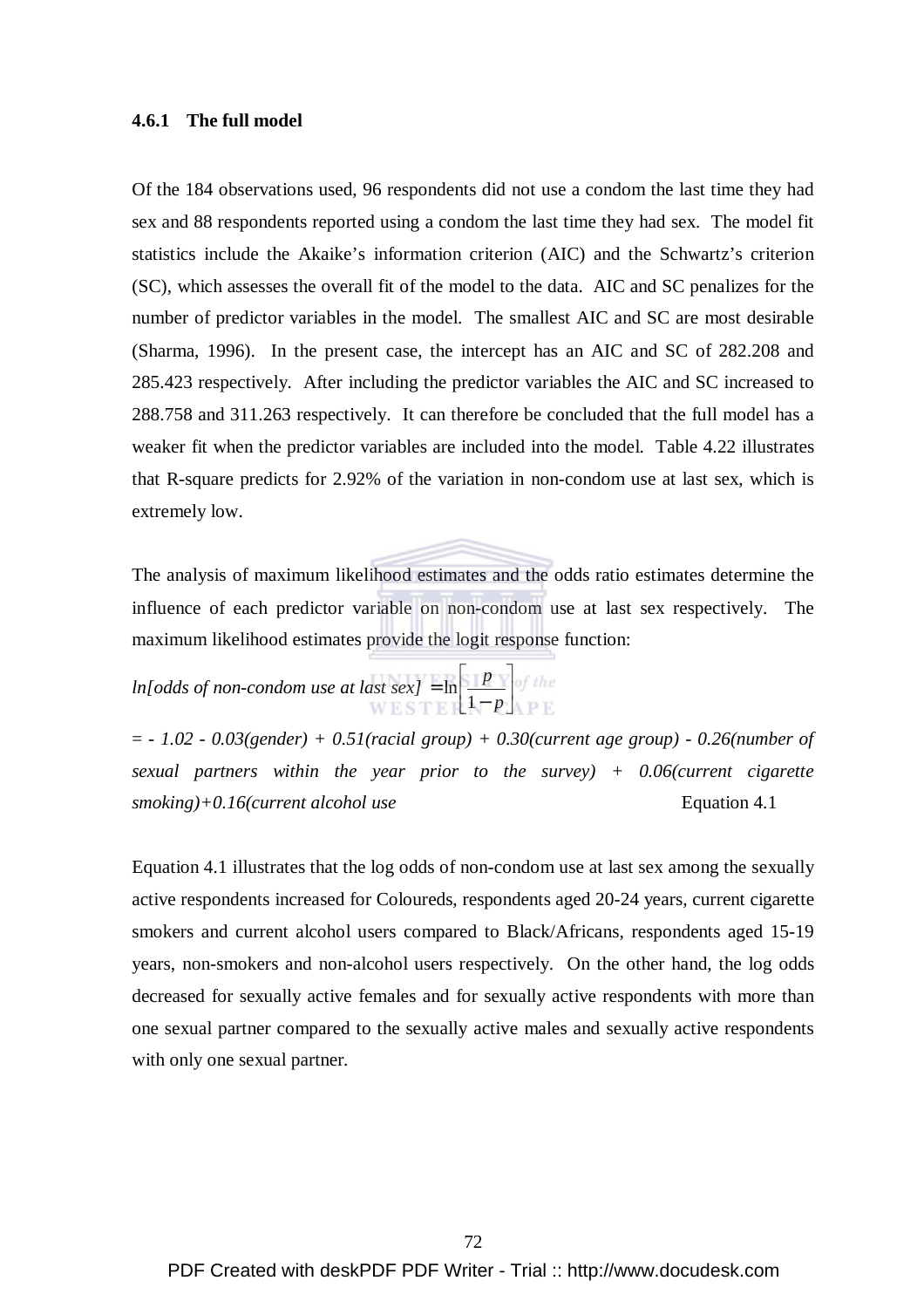| <b>Variable</b>                                                                                   | <b>Effect</b>                                                      | <b>Full model</b>                                              |            |       |               |
|---------------------------------------------------------------------------------------------------|--------------------------------------------------------------------|----------------------------------------------------------------|------------|-------|---------------|
|                                                                                                   |                                                                    | <b>Maximum</b><br><b>Likelihood</b><br>Estimate (p-<br>values) | odds ratio |       | 95% Wald CI   |
| Intercept                                                                                         |                                                                    | $-1.0240$<br>$(0.4451)$ (ns)                                   |            |       |               |
| Gender (genderc)                                                                                  | Male vs. Female                                                    | $-0.0315$<br>$(0.9282)$ (ns)                                   | 0.969      | 0.488 | 1.924         |
| <b>Racial group</b> (racial_gr)                                                                   | <b>Black/African</b><br>VS.<br><b>Coloured</b>                     | 0.5109<br>$(0.1401)$ (ns)                                      | 1.667      | 0.845 | 3.286         |
| Age group: (age_group)                                                                            | $(15-19)$ years<br><b>VS</b><br>$(20-24)$ years                    | 0.2988<br>$(0.4680)$ (ns)                                      | 1.348      | 0.602 | 3.021         |
| <b>How</b><br>sexual<br>many<br>partners have you had in<br>the last 12 months?<br>(newQ32)       | One sexual partner<br>VS.<br>than<br>More<br>one<br>sexual partner | $-0.2557$<br>$(0.4797)$ (ns)                                   | 0.774      | 0.381 | 1.574         |
| Do you currently smoke?<br>(Q56)                                                                  | No vs Yes                                                          | 0.0558<br>$(0.8828)$ (ns)                                      | 1.057      | 0.504 | 2.220         |
| Do you currently<br>use<br>alcohol (including beer<br>and wine) other than a<br>few sips? $(Q60)$ | <b>No vs Yes</b>                                                   | 0.1556<br>$(0.6676)$ (ns)                                      | 1.168      | 0.574 | 2.377         |
| Likelihood ratio: p-value                                                                         |                                                                    |                                                                |            |       | $0.4875$ (ns) |
| $\mathbf{R}^2$                                                                                    |                                                                    |                                                                |            |       | 0.0292        |

**Table 4.22: Multivariate logistic regression models of the effects of predictor variables on condom use at last sex among the sexually active respondents** 

Note: (1.) Refer to Appendix L for detailed results.  $\Box$  of the (2.) (ns) Not significant. (3.) CI: Confidence interval WESTERN CAPE

The largest odds ratio (OR) estimate was observed for racial group. Everything else being constant, the odds of not using a condom at last sex is almost two times higher for the sexually active Coloured respondents compared to the sexually active Black/African respondents (OR=1.7; 95% CI=0.8, 3.3).

The p-values of each predictor variable is greater than 0.05. Furthermore, the 95% Wald CI for respective predictor variable is wide and includes one. Both p-values and 95% CI conclude that each predictor variable is not statistically significant. In other words, each of the predictor variables has no influence in predicting non-condom use at last sex in the given model.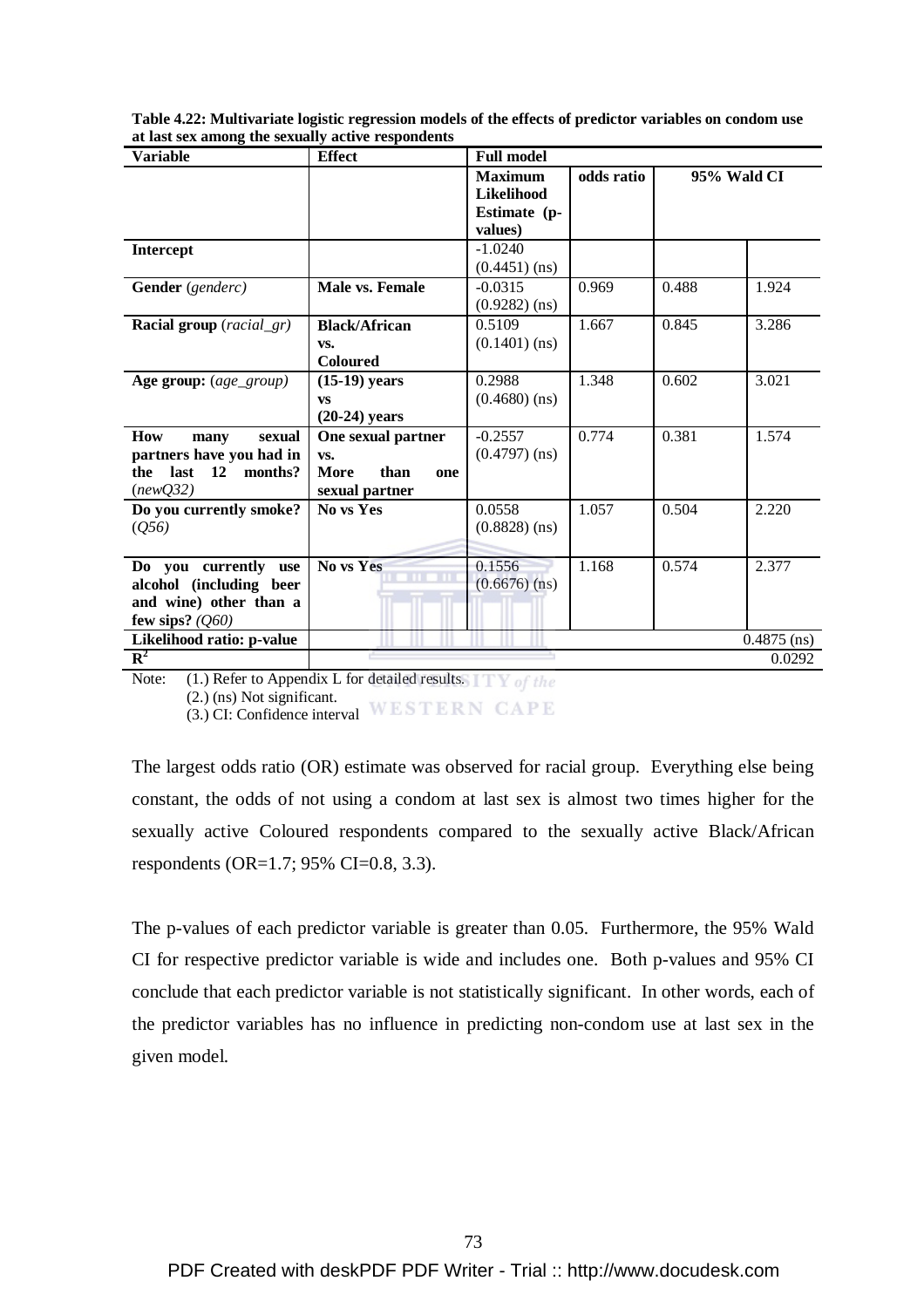The association of the predicted probabilities and observed responses can be assessed by determining the number of concordant pairs. A concordant pair is defined as a pair formed by an event and a no-event such that the predicted probability of the event is higher than the predicted probability of a no-event. In multivariate logistic regression, an event is defined as an outcome whose response value is one and a no-event as an outcome whose response value is zero (Sharma, 1996). In the current sample, not using a condom at last sex is defined as an event whereas using a condom at last sex is defined as a no-event. The present sample has 8,448 pairs and a total of 4,782 pairs (56.6%) are concordant. Sharma (1996) stated that a high number of concordant pairs have a greater association between the predicted probabilities and the observed responses.

Finally, the classification table evaluates the predictive accuracy of the multivariate logistic regression model. Sensitivity is the percent of non-condom use at last sex that have been classified correctly by the model, and specificity is the percentage of correct classifications for using a condom at last sex. The false positive and false negative rates are, respectively, the percentage of incorrect classifications for non-condom use at last sex and using a condom at last sex (Sharma, 1996). The full model predicted that at a probability level of 0.500, 63.5% of non-condom users have been classified correctly.

# **WESTERN CAPE**

#### **4.6.2 Model 2 (exclude gender)**

This model used 184 observations of which, 96 observations related to non-condom use at last sex and 88 observations related to condom use at last sex. In the present case, the intercept has an AIC and SC of 282.208 and 285.423 respectively. After including the predictor variables, the AIC and SC are 286.769 and 306.058 respectively. In conclusion, the model has a weaker fit when the predictor variables are included into the model. Rsquare predicts for 2.91% of the variation in non-condom use at last sex, which is extremely low (see Table 4.23).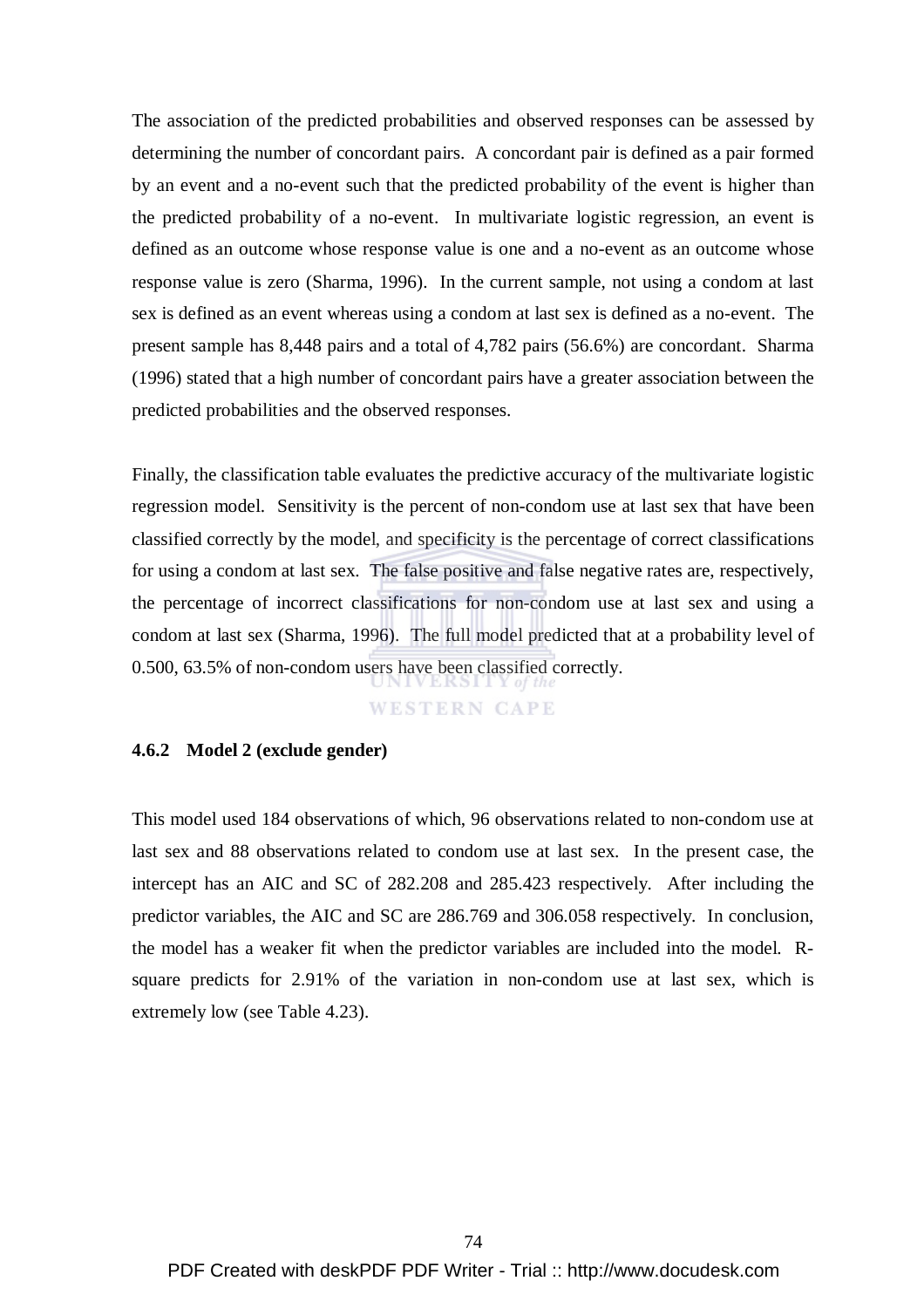The logit response function is:

*ln*[odds of non-condom use at last sex after excluding gender] =  $\ln\left|\frac{P}{1-\epsilon}\right|$  $\rfloor$ ⅂  $\mathsf{L}$ L Γ − *p p* 1 ln

= *- 1.09 + 0.51(racial group) + 0.30(current age group) – 0.24(number of sexual partners within the year prior to the survey) + 0.06(current cigarette smoking) + 0.16(current alcohol use)* Equation 4.2

Equation 4.2 demonstrates that the log odds of non-condom use at last sex among the sexually active respondents increase for Coloureds, respondents aged 20-24 years*,* current cigarette smokers and current alcohol users compared to Black/Africans, respondents aged 15-19 years, non-smokers and non-alcohol users.

| <b>Variable</b>                                                                                     | <b>Effect</b>                                                      |                                           | <b>Model 2</b> |             |               |
|-----------------------------------------------------------------------------------------------------|--------------------------------------------------------------------|-------------------------------------------|----------------|-------------|---------------|
|                                                                                                     | <b>THE ILL</b>                                                     | <b>Maximum</b><br>Likelihood:<br>p-values | odds ratio     | 95% Wald CI |               |
| <b>Intercept</b>                                                                                    |                                                                    | $-1.0944$<br>$(0.3288)$ (ns)              |                |             |               |
| Racial group (racial_gr)                                                                            | <b>Black/African</b><br>VS.<br><b>Coloured ESTER</b>               | 0.5096<br>$(0.1394)$ (ns)                 | 1.665          | 0.847       | 3.272         |
| Age group: (age_group)                                                                              | $(15-19)$ years<br><b>VS</b><br>$(20-24)$ years                    | 0.3004<br>$(0.4645)$ (ns)                 | 1.350          | 0.604       | 3.021         |
| <b>How</b><br>sexual<br>many<br>partners have you had in<br>$last$ 12<br>months?<br>the<br>(newQ32) | One sexual partner<br>VS.<br>than<br>More<br>one<br>sexual partner | $-0.2449$<br>$(0.4757)$ (ns)              | 0.783          | 0.399       | 1.534         |
| Do you currently smoke?<br>(Q56)                                                                    | No vs Yes                                                          | 0.0551<br>$(0.8839)$ (ns)                 | 1.057          | 0.504       | 2.214         |
| Do you currently use<br>alcohol (including beer<br>and wine) other than a<br>few sips? $(Q60)$      | No vs Yes                                                          | 0.1592<br>$(0.6580)$ (ns)                 | 1.173          | 0.580       | 2.372         |
| Likelihood ratio: p-value                                                                           |                                                                    |                                           |                |             | $0.3646$ (ns) |
| $\mathbf{R}^2$                                                                                      |                                                                    |                                           |                |             | 0.0291        |

**Table 4.23: Multivariate logistic regression models of the effects of predictor variables on condom use at last sex among the sexually active respondents (exclude gender)** 

Note: (1.) Refer Appendix L for detailed results.

(2.) (ns) Not significant.

(3.) CI: Confidence interval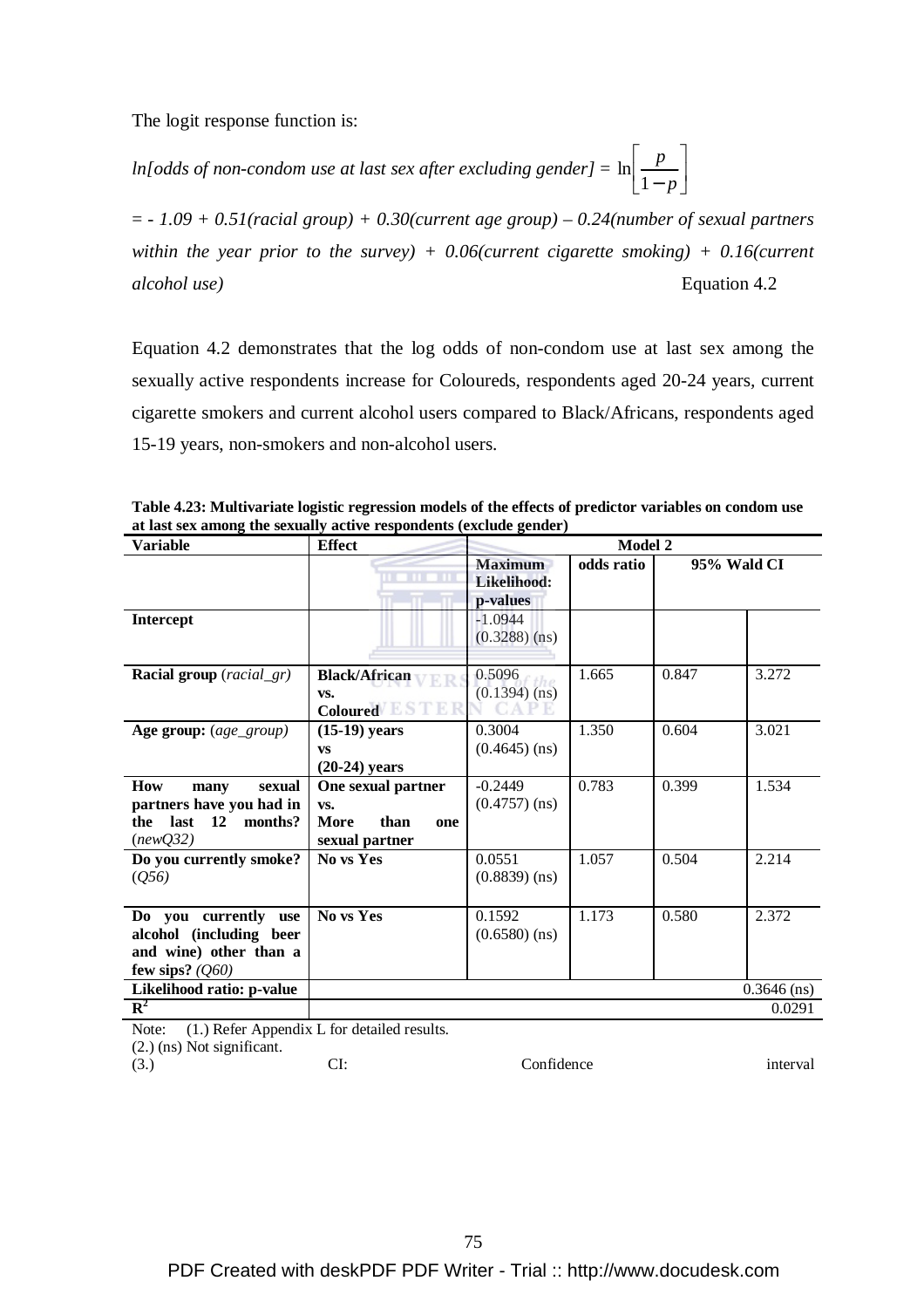The log odds decreased for those sexually active respondents with more than one sexual partner compared to the sexually active respondents with only one sexual partner*.* For the sexually active respondents, racial group is associated with the greatest risk of non-condom use at last sex. Sexually active Coloured respondents are 1.7 times more likely to not use a condom at last sex compared to sexually active Black/African respondents (95% CI=0.8, 3.3). The p-values and the 95% Wald CI show that the predictor variables have no influence in predicting non-condom use at last sex (see Table 4.23).

The association of predicted probabilities and observed responses illustrates that 4,621 (54.7%) of the pairs are concordant. This is lower than the number of pairs observed in the full model. The current model predicted that at a probability level of 0.500, 63.5% of noncondom users have been classified correctly. This is equal to the sensitivity percentage determined in the previous model.

# **4.6.3 Model 3 (exclude racial group)**

In total, 197 observations were used in this model, 103 respondents did not use a condom at last sex and 94 did use a condom at last sex. The model fit statistics, AIC and SC illustrates that the model has a weaker fit when the predictor variables are included into the model. The current sample has a total number of 9,682 pairs of which, 4,851 (50.1%) are concordant. This is higher than the number of pairs observed in the full model.

The log odds of non-condom use at last sex among the sexually active respondents increase for females, respondents aged 20-24 years*,* current cigarette smokers and current alcohol users compared to males, respondents aged 15-19 years, non-smokers and non-alcohol users. On the other hand, the log odds decreased for those sexually active respondents with more than one sexual partner compared to the sexually active respondents with only one sexual partner (see Equation 4.3)*.*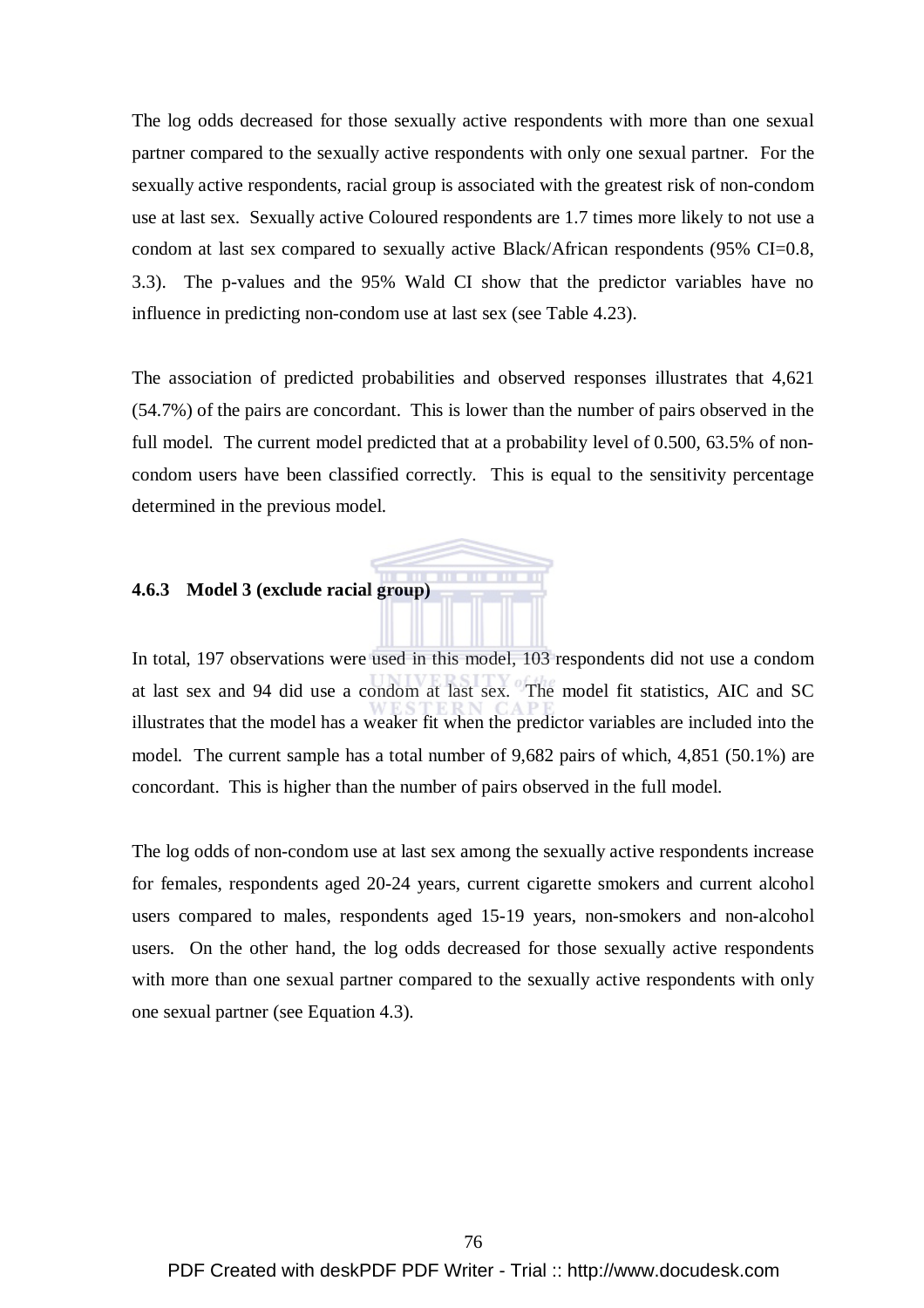The logit response function is:

*ln[odds of non-condom use at last sex after excluding racial group]* 

$$
\ln\left[\frac{p}{1-p}\right]
$$

 $= -0.81 + 0.18$ (gender) + 0.23(current age group) – 0.21(number of sexual partners *within the year prior to the survey) + 0.13(current cigarette smoking) + 0.23(current alcohol use)* Equation 4.3

Variable **Effect** Model 3 **Maximum odds ratio 95% Wald CI Likelihood: p-values Intercept**  $-0.8116$ (0.4932) (ns) **gender** (*genderc*) **Male vs. Female**  $\boxed{0.1757}$ 1.192 0.628 2.262 (0.5910) (ns) **Age group:** (*age\_group)* **(15-19) years**  0.2262 1.254 0.599 2.626 (0.5489) (ns) **vs (20-24) years How many sexual One sexual partner**  0.812 0.422 1.559 -0.2088 **partners have you had in**  (0.5309) (ns) **vs. the last 12 months? More than one**  CAPE (*newQ32)* **sexual partner Do you currently smoke? No vs Yes 0.1297** 1.138 0.584 2.220 (0.7036) (ns) (*Q56)* **No vs Yes 0.2298** 1.258 0.643 2.462 **Do you currently use alcohol (including beer**  (0.5022) (ns) **and wine) other than a few sips?** *(Q60)* **Likelihood ratio: p-value** 0.7906 (ns)  ${\bf R}^2$ 0.0121

**Table 4.24: Odds Ratio estimates from multivariate logistic regression models of the effects of predictor variables on condom use at last sex among the sexually active respondents (exclude racial group)** 

Note: (1.) Refer to Appendix L for detailed results.

(2.) (ns) Not significant.

(3.) CI: Confidence interval

The largest odds ratio estimates were observed for current age group and current alcohol use. Everything else being constant, the odds of not using a condom at last sex is 1.3 times higher for the sexually active respondents aged 20-24 years compared to the sexually active respondents aged 15-19 years (95% CI=0.6, 2.6)). Similarly, sexually active respondents that were currently using alcohol were more likely not to use a condom at last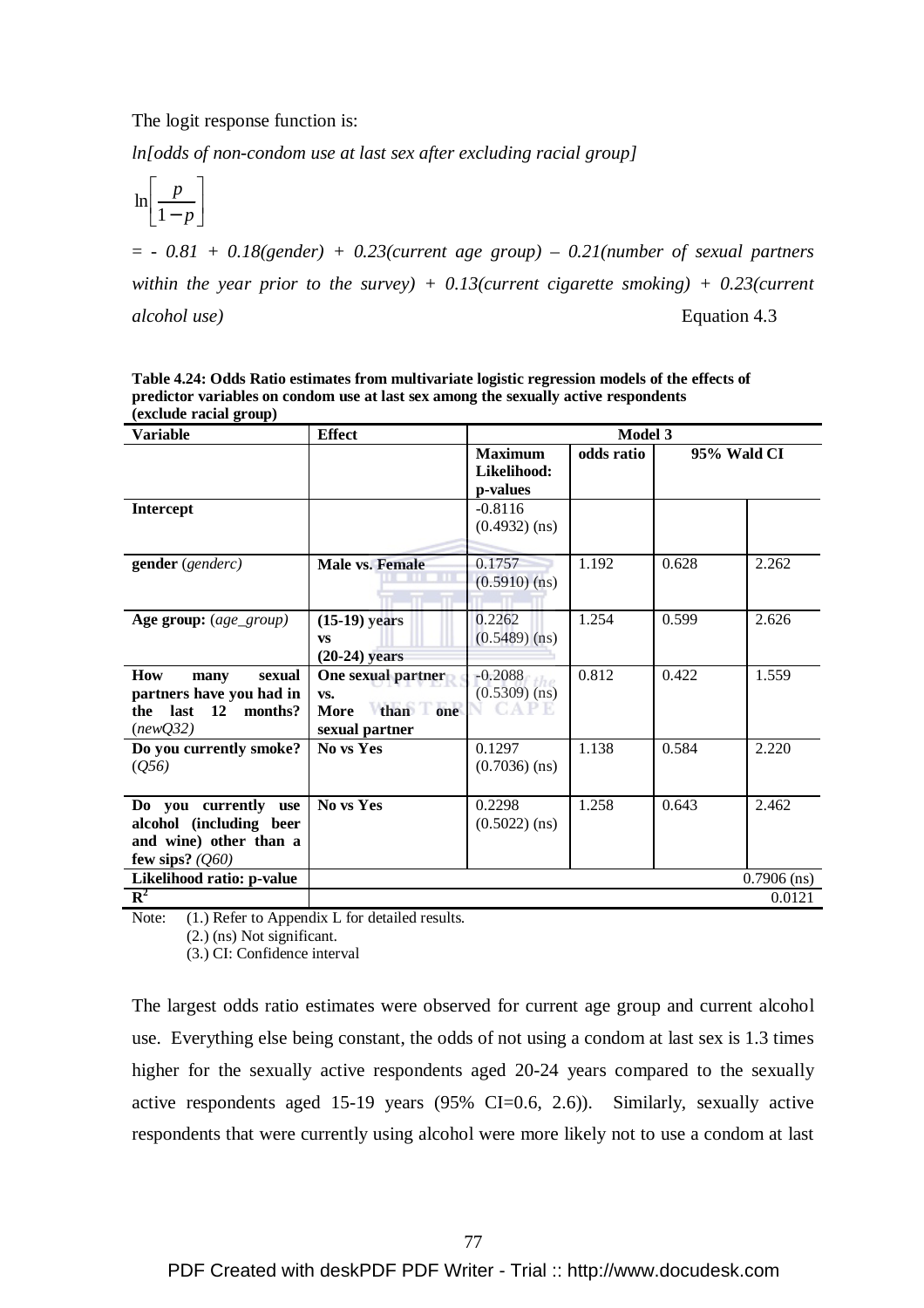sex compared to non-alcohol users, everything else being constant (OR=1.3; 95% CI=0.6, 2.5). However, the p-values and 95% CI illustrates that none of the predictor variables has influence in predicting non-condom use at last sex in the given model. The current model predicted that at a probability level of 0.500, 45.6% of non-condom users have been classified correctly. This is lower than the sensitivity percentage calculated in the previous models. R-square predicts for a low 1.21% of the variation in non-condom use at last sex (see Table 4.24).

# **4.7 Summary**

This chapter presented descriptive frequencies of the demographical characteristics and sexual activity of the full time first year students who registered at UWC for the first time. The results show that the majority of the respondents were female (64%), aged 15-19 years (85%), Coloured (51%) and Black/African (39%). The most common home language was English (40%), Xhosa (28%) and Afrikaans (23%). Nearly three in four respondents lived in Western Cape Province (73%). Most of the respondents registered at the Arts faculty (24%) and EMS faculty (22%). The majority of the respondents lived at home with relatives (70%), were Christians (80%) and 59% of the respondents pointed out that their religion was very important in influencing their sexual behaviour. Almost half of the respondents reported that they have had sex (48%) and 4% of the respondents had had vaginal, oral and anal sex.

Chapter 4 focused on presenting the high-risk behaviours and their bivariate associations. Concluding with the multivariate logistic regression analyse with non-condom use at last sex as the dependent variable. The next chapter discusses these results.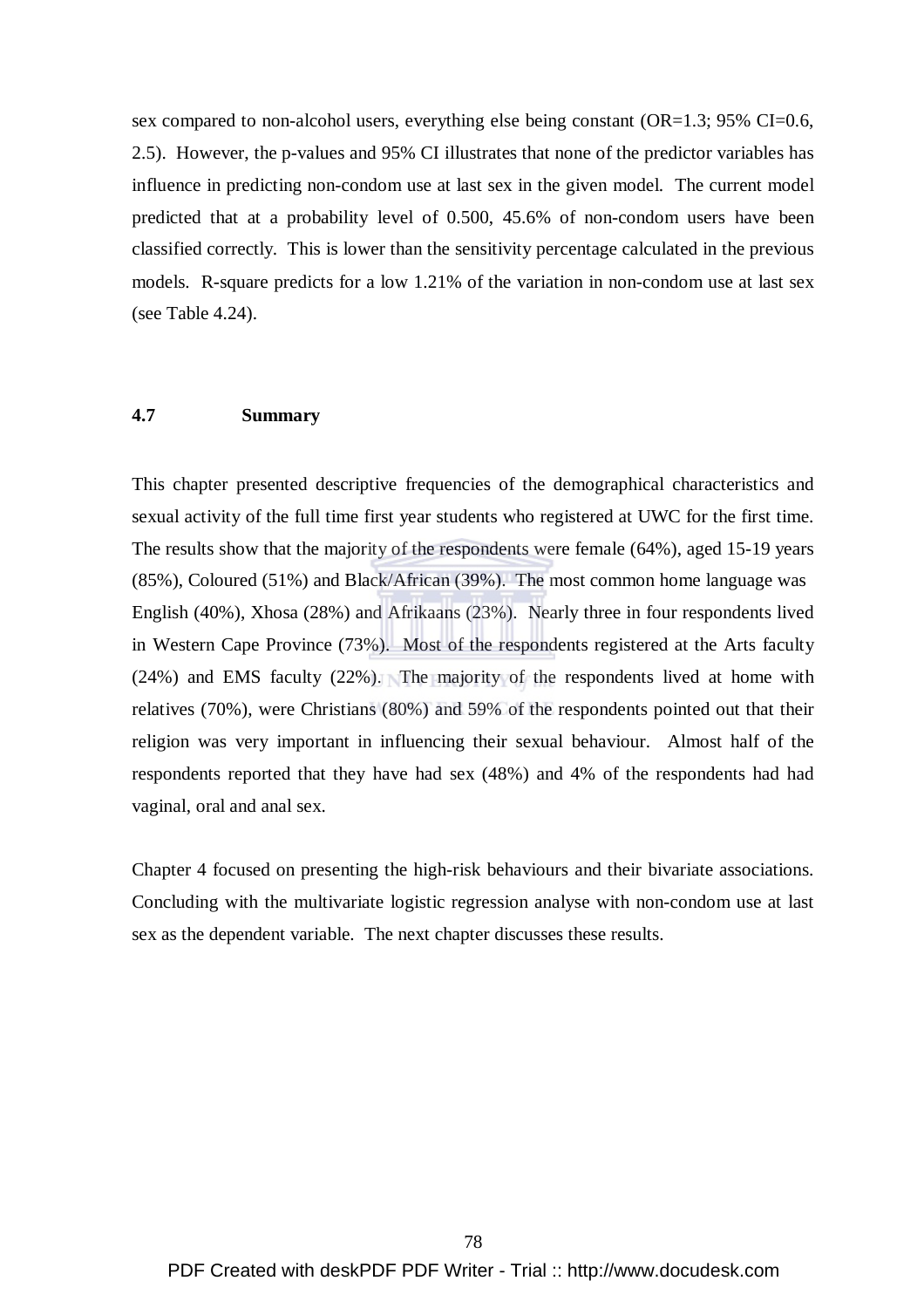# **CHAPTER 5**

# **Discussion**

This chapter discusses the statistical significant results from the previous chapter, in light of the relevant literature. Firstly, this study assesses the high-risk behaviours of the full time first year students who registered at UWC for the first time. Following, is the significant bivariate relationship between each of the high-risk behaviours and gender. Similarly, follows the significant bivariate relationship between each of the high-risk behaviours and racial group. Then the study discusses the significant bivariate associations between non-condom use, current cigarette smoking, current alcohol use, current drug use and the other high-risk behaviours. The last objective of the study is to describe the influence of the predictor variables on non-condom use at last sex. Finally, this section discusses the relevance of the study, the limitations, and the recommendations for future research.

> **UNIVERSITY** of the WESTERN CAPE

#### **5.1 Assessing the high-risk behaviours**

Approximately one of every two sexually active students (48%) indicated that they did not use a condom the last time they had sexual intercourse. This is higher than the 34% United States college students (Eisenberg, 2001) and 37% South African youth (KFF & SABC, 2007) who reported not using a condom the last time they had sex. In the present study, 60% of the sexually active students had one sexual partner within the year prior to the survey. This is higher than the 53% sexually active UWC first year students who had one sexual partner in 2005 (Vergnani *et al.* 2005). The results showed that both the median age at first vaginal sex and the median age at first oral sex were 17 years. On the other hand, the median age at first anal sex was 16 years. Previous research shows that persons who have their first sexual encounter aged 17 years or older are aware of the dangers of unsafe sex and more likely to use condoms (Reisen & Poppen, 1995). Prevalence rates for sexual violence among sexually active students were as follows: 11% did not give their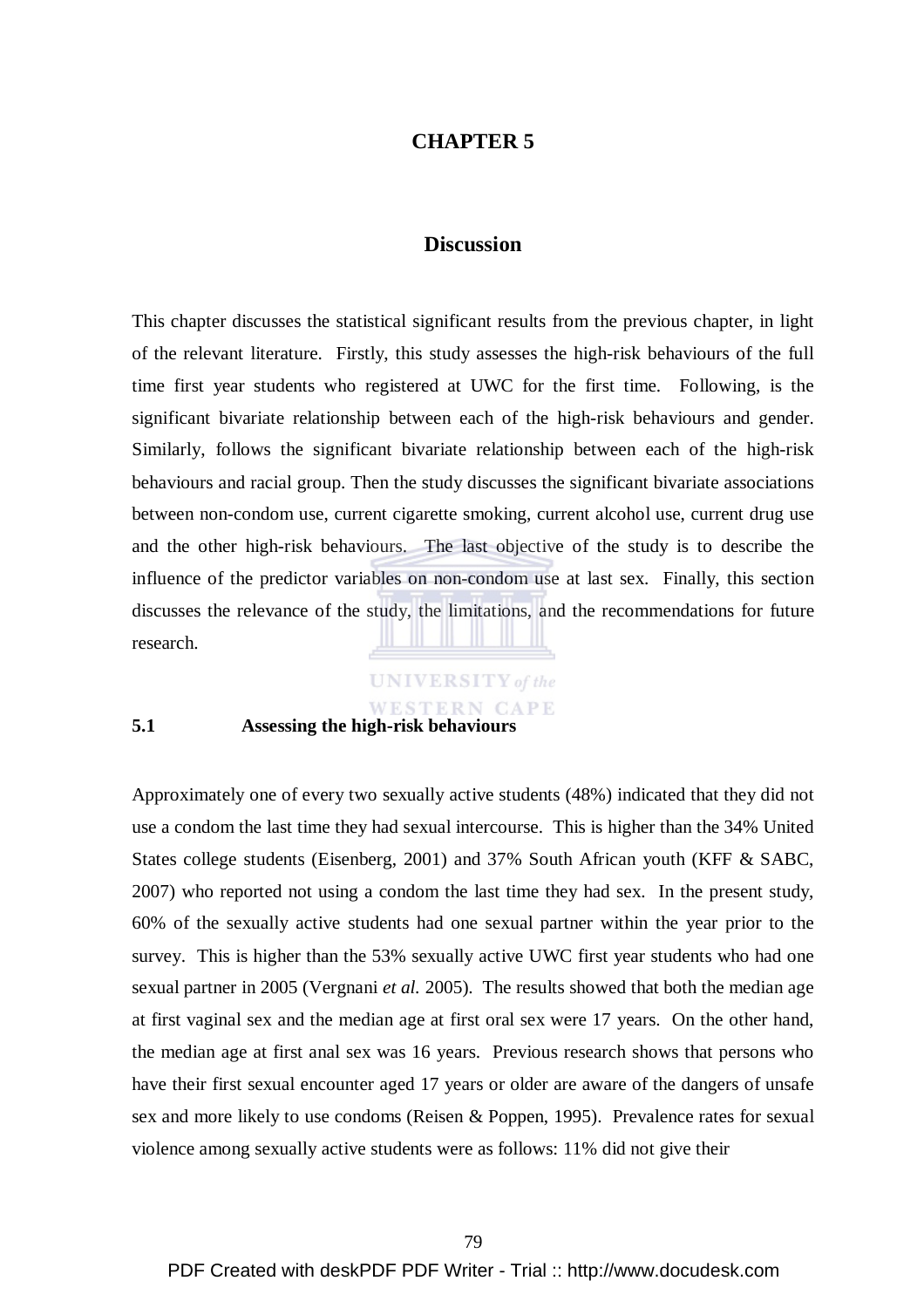consent/permission the first time they had sex, 4% had forced someone to have sex and 15% had been forced to have sex. When the results were compared to a large sampled South African survey, not wanting to have their first sexual encounter was higher and ever being forced to have sexual intercourse was lower at 13% and 6% respectively (Pettifor *et al.* 2004). In the present sample, 3% of the sexually active students reported that they had exchanged sexual intercourse for money or gifts.

Rates of current cigarette smoking (20%), in the present sample, were similar to those found previously among United States students, which ranged between 16% to 26% (Di Pietro *et al.* 2007; Reed *et al.* 2007; Weitzman & Chen, 2005). The 44% of students reporting current alcohol use was similar to findings on alcohol use among a sample of Turkish medical students at 46% (Akvardar *et al.* 2003). However, alcohol use among the present sample of students was low. Results from a previous UWC study pointed out that 64% of the sexually active students have consumed alcohol (Rich, 2004) while 77% of Brazilian medical students reported alcohol use (Di Pietro *et al.* 2007). Eleven percent of students in present sample reported current drug use; this is comparable to the 11% reported by a large South African national youth sample (Pettifor *et al.* 2004). Experiencing suicidal ideation within the 12 months prior to the survey, at 5%, was low in the present case compared to results from a sample of Indian students (25%) (Parikh *et al.*  2007).

# **5.2 Bivariate associations of gender**

Of the sexually active students, significantly more of the males compared to the females had more than one sexually partner in the year prior to the survey. This is consistent with results from a sample of UWC first year students that presented a significant association between number of sexual partners and gender (Vergnani *et al.* 2005). In the present sample of students, it was found that significantly more sexually active males compared to sexually active females have experienced their first vaginal sexual encounter when aged 5- 14 years and experienced their first oral sexual encounter when aged 10-14 years.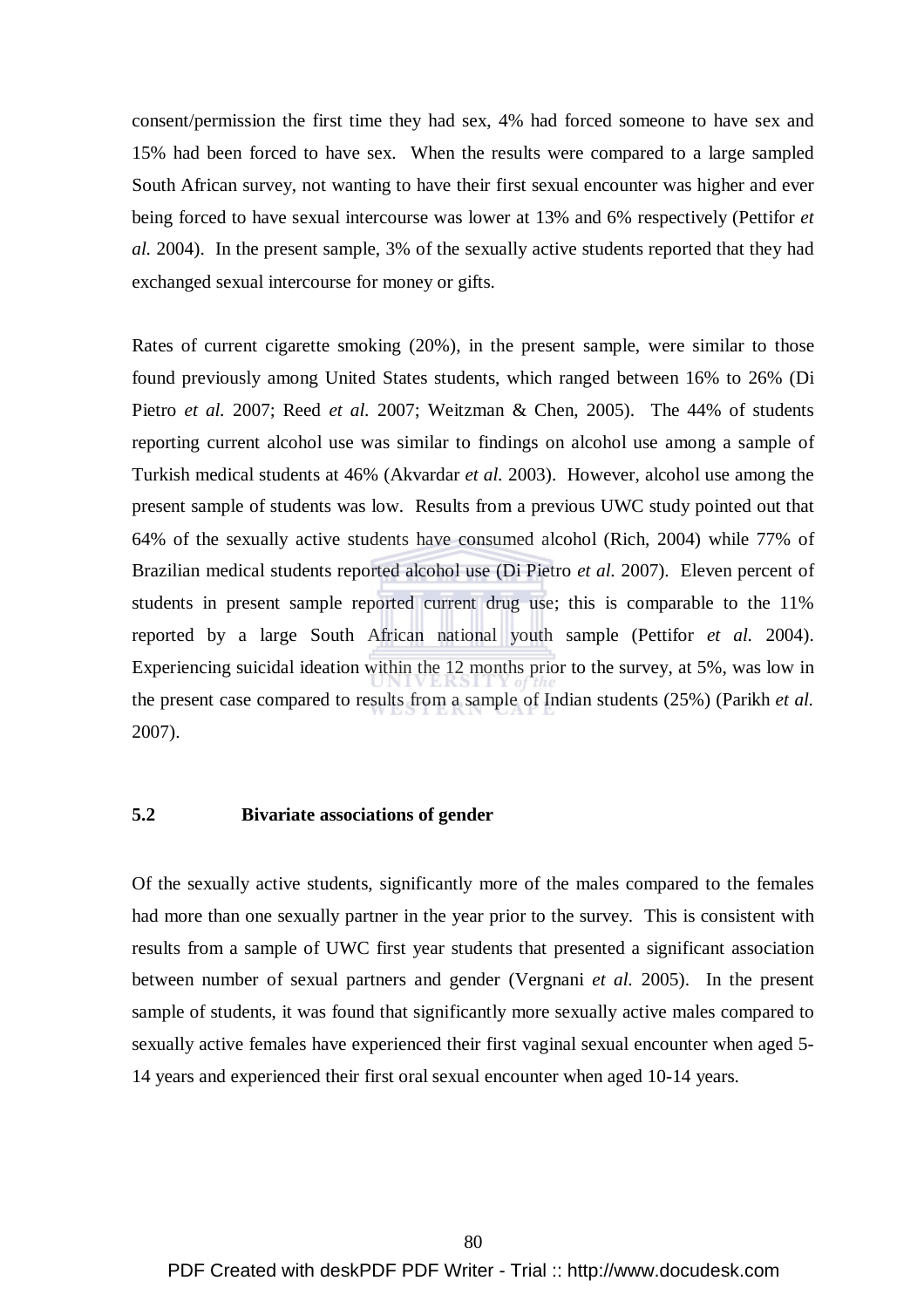The present study found that significantly more males compared to females were currently using drugs. On the other hand, significantly more of the females compared to the males have experienced suicidal ideation during the 12 months prior to the survey. However, recent studies presented no significant relationship between experiencing suicidal ideation and gender (Parikh *et al.* 2007).

# **5.3 Bivariate association of racial group**

Of the sexually active first year students, significantly more of the Black/African students compared to Coloured students indicated that they had more than one sexual partner in the year prior to the survey and had forced someone to have sex. On the other hand, significantly more of the sexually active Coloured students compared to the sexually active Black/African students had their first vaginal sexual encounter when aged 5-14 years.

Significantly more of the Coloured students compared to the Black/African students indicated that they were currently smoking cigarettes. This finding is consistent with a recent large sampled national South African study indicating that significantly more Coloured learners compared to Black/African learners were current cigarette smokers (Reddy *et al.* 2003). Furthermore, significantly more of the Coloured students compared to the Black/African students were currently using alcohol.

#### **5.4 Bivariate associations of high-risk behaviours**

Previous research in the United States and South Africa found that high-risk behaviours are related to each other (Aitken, 2005; Basile *et al.* 2006). Substance use combined with suicidal behaviour may lead to impaired judgement which results in risky sexual behaviours such as non-condom use and multiple sexual partners (Aitken, 2005; Basile *et al.* 2006; Flisher *et al.* 1993c.; Kaufman & Stavrou, 2002; Shisana *et al.* 2005).

Results from the present study showed that current cigarette smokers were significantly associated with current alcohol use and current drug use. This is comparable to the results reported elsewhere (Easton & Kiss, 2005; Everett *et al.* 1998; Reed *et al.* 2007). However,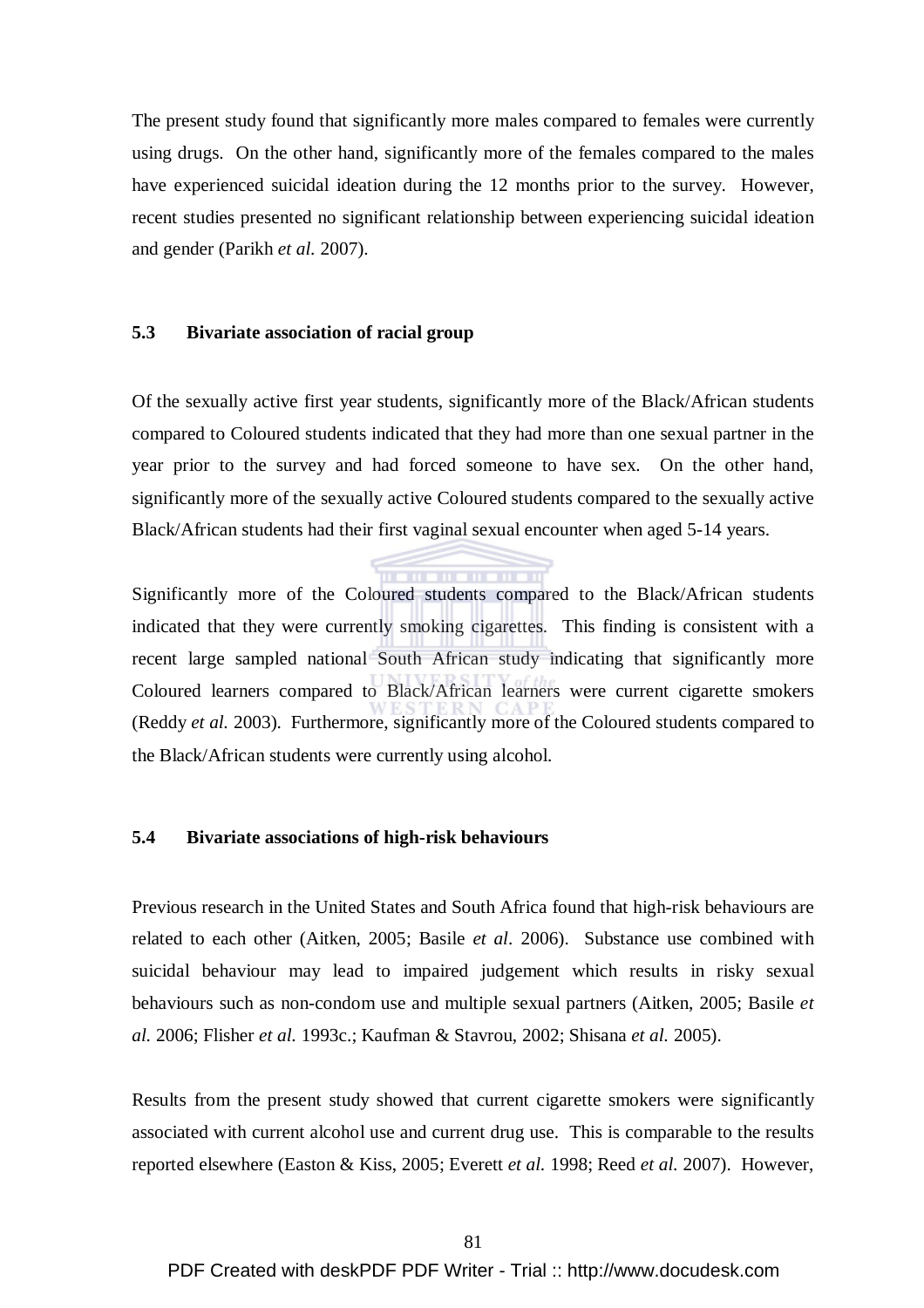the results from the present study did not show a significant relationship between cigarette smokers and the number of sexual partners and suicidal behaviour as reported by Easton & Kiss (2005).

Present sample showed that significantly more current alcohol users compared to nonalcohol users indicated that they were currently using drugs. Previous studies found that alcohol use was significantly associated with non-condom use at last sex, number of sexual partners and suicidal behaviour (Maswanya *et al.* 1999); however, these findings were not confirmed in the present study.

The present study found no significant relationship between non-condom use at last sex and other high-risk behaviours. This supports previous research including CT high-school learners (Flisher & Chalton, 2001) and Tanzanian youth (Maswanya *et al.* 1999), which found no significant relationship between non-condom use, number of sexual partners, current cigarette smoking, current alcohol use, current drug use and suicidal ideation during the 12 months prior to the survey.

# **5.5 Multivariate logistic regression**  WESTERN CAPE

The results from the multivariate logistic regression models failed to show any statistical significance. Consistent with other studies (Flisher & Chalton, 2001), data from present study suggests an insignificant association between non-condom use at last sex and the predictor variables. In conclusion, non-condom use at last sex was not influenced by gender, racial group, current age group, number of sexual partners within the year prior to the survey, current cigarette smoking and current alcohol use.

#### **5.6 Implications of the present study**

The present study confirms the risky sexual behaviour (i.e., unprotected sexual intercourse with more than one sexual partner) among the youth. Almost half of the sexually active students did not use a condom the last time they had sex. Risky sexual behaviour is especially evident among the male students who should be encouraged to have only one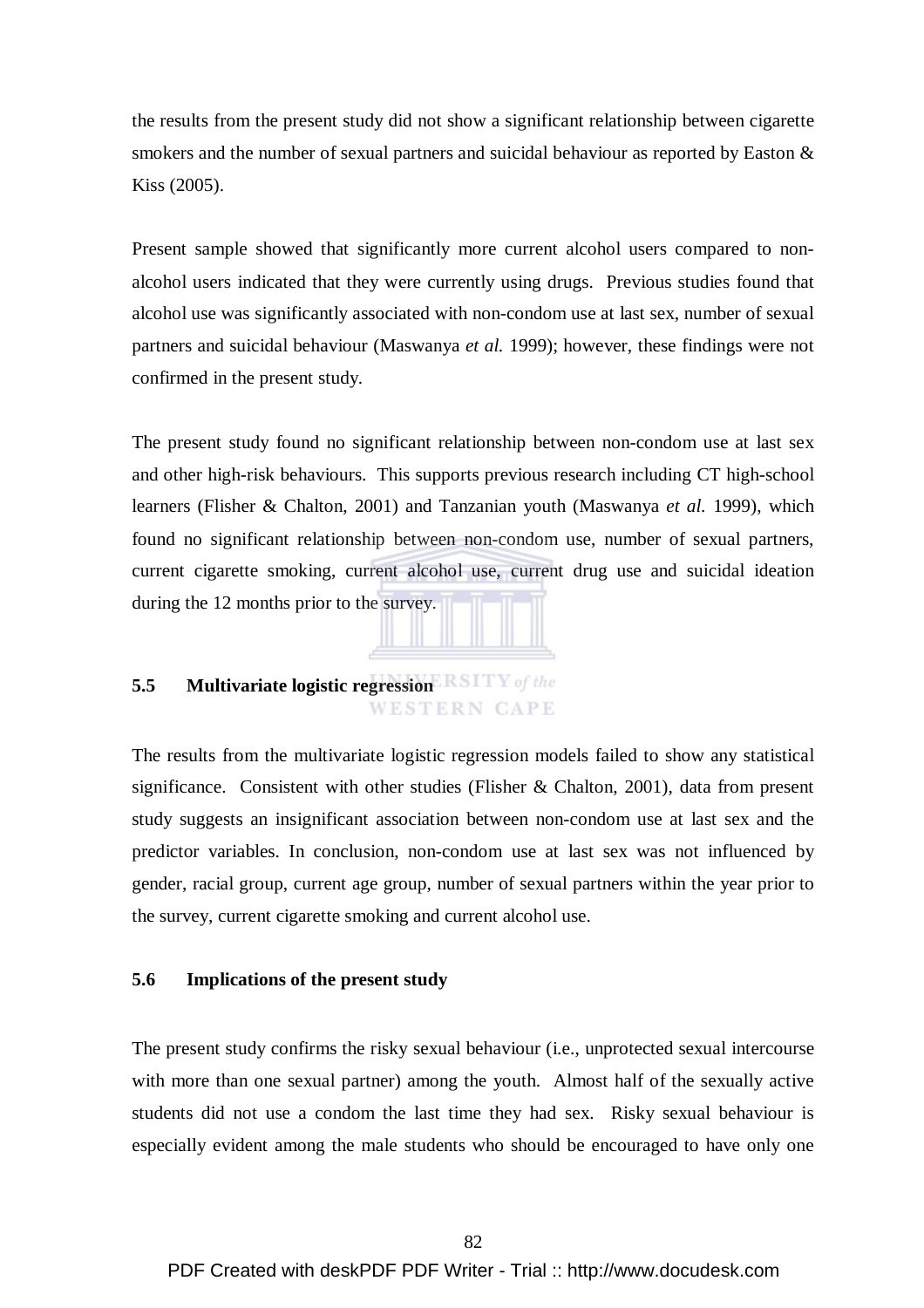sexual partner. Public health efforts should continue promoting condom use and monogamy for sexually active young people, as it decreases the risk of transmitting HIV and AIDS (Rich, 2004).

This study shows a significant relationship between cigarette smokers, alcohol users and drug users. Drug users are more likely to smoke cigarettes and consume alcohol compared to non-drug users. More attention should be given to this cycle of substance abuse.

By addressing above implications, an environment that promotes wise decision-making relating to high-risk behaviours will be created. This will consequently, result in winning the war against HIV and AIDS.

# **5.7 Limitations of the study**

Only the full time first year students who registered at UWC for the first time that attended the orientation programme were included in the study. The data were not representative of all UWC students or other university student populations.

# **UNIVERSITY** of the

Being a cross-sectional survey, this study avoids making any definitive causal claims about the direction of the relationship between high-risk behaviours. This study found significant relationships between the number of sexual partners during the 12 months prior to the survey, young age at first sex, sexual violence, transactional sex, current cigarette smoking, current alcohol use, current drug use and suicidal ideation during the 12 months prior to the survey.

Considering the subject matter (high-risk behaviours e.g., sexual activity, drug use, etc.) and the methodological approach (self-report), the possibility of response 'dishonesty' remains. It is expected that the first year student will be tempted to provide the answers that he/she thinks is expected of him/her. However, the researcher must assume that the strict anonymity and confidentiality of the study encouraged the first year students to respond honestly.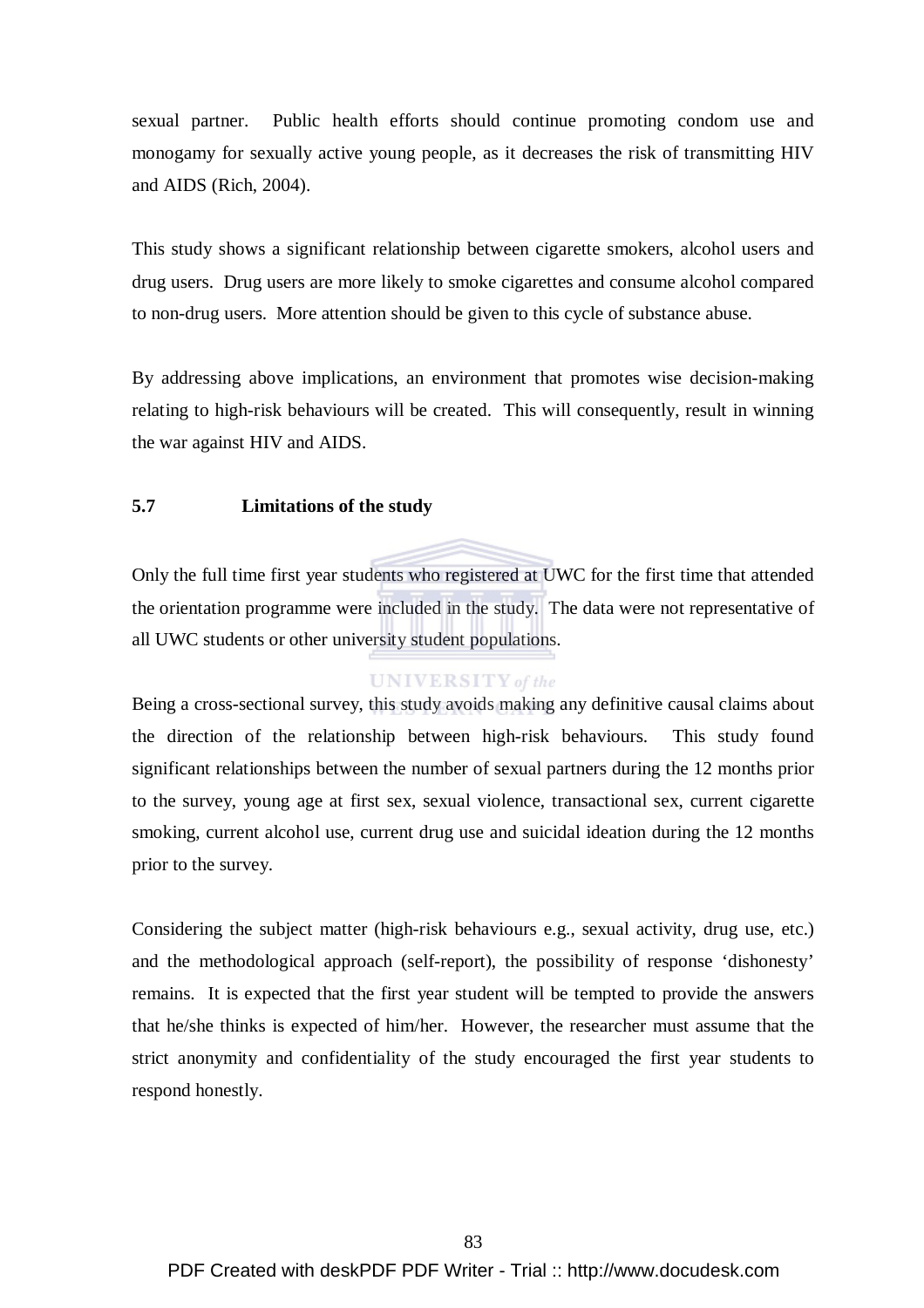Mostly first year students who lived in and around Cape Town attended the orientation programme that did not represent the racial profile of the population studied. To correct this, a weighting procedure was used to calculate the results.

Validity and the reliability of the questions on drugs were tested by including a fictitious drug (i.e., 'Do you currently use derbisol?') in the questionnaire. Only one first year student conveyed using this fictitious drug and was excluded from the study.

Finally, this study was conducted using a specific sample of the youth. Any attempt to generalise from these findings to other populations must be made with caution.

# **5.8 Recommendation**

More studies should provide a clearer perspective on the risky sexual behaviour between male youth and female youth. Furthermore, more studies are needed to examine the relationship between cigarette smoking, alcohol consumption and drug use among the youth.

> **UNIVERSITY** of the **WESTERN CAPE**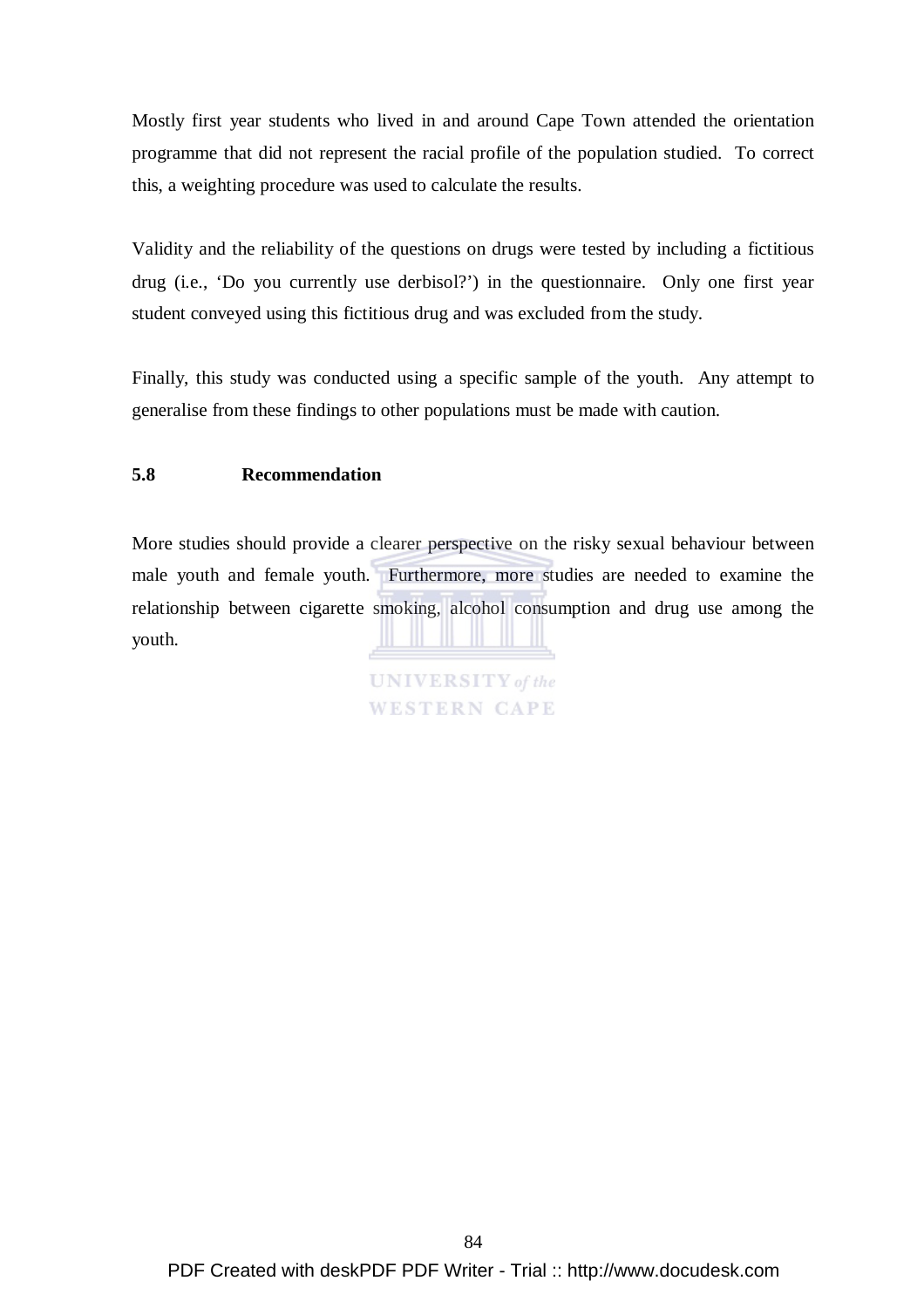### **REFERENCES**

- Aitken L. 2005. The influence of HIV knowledge, beliefs, and religiosity on sexual risk behaviours of private school adolescents. Unpublished Masters Thesis. Bellville: University of the Western Cape.
- Akvardar Y., Demiral Y., Ergör G., Ergör A., Bilici M. & Özer Ö.A. 2003. Substance use in a sample of Turkish medical students. *Drug and Alcohol Dependence 72:117- 121.*
- Barnett T. & Whiteside A. 2002. ˝*AIDS in the twenty-first century: disease and globalization˝*. New York: Palgrave Macmillan.
- Basile K.C., Black M.C., Simon T.R., Arias I., Brener N.D. & Saltzman L.E. 2006. The association between self-reported lifetime history of forced sex and recent healthrisk behaviours: findings from the 2003 national youth risk behaviour survey. *Journal of Adolescent Health, 39:752.el-752.e7.*
- Batter V., Matela B., Nsuami M., Manzila T., Kamenga M., Behets F., Ryder R.W., Heyward W.L., Karon J.M. & St Louis M.E. 1994. High HIV-1 incidence in young women masked by stable overall seroprevalence among childbearing women in Kinshasa, Zaire: estimating incidence from serial seroprevalence data. *Aids,* 8:811- 817.
- Brener N.D., Billy J.O.G., & Grady W.R. 2003. Assessment of factors affecting the validity of self-reported health-risk behavior among adolescents: evidence from the scientific literature. *J Adolesc Health 33:436–57.*
- Brooks-Gunn J. & Furstenberg F.F. 1989. Adolescent sexual behaviour. *Am Psychol, 44:249-257.*
- Brown J.L. & Vaniable P.A. 2007. Alcohol use, partner type, and risky sexual behaviour among College students: Findings from an event-level study. *Addictive Behaviours doi : 10.1016/j.addbeh.2007.06.011.*
- Caldwell J., Caldwell P., Ankrah E.M., Anarfi J.K., Agyeman D.K., Awusabo-Asare K. & Orubuloye I.O. 1993. African families and AIDS: context reactions and potential interventions. *Health Transition Review, 3 (Suppl):1-6.*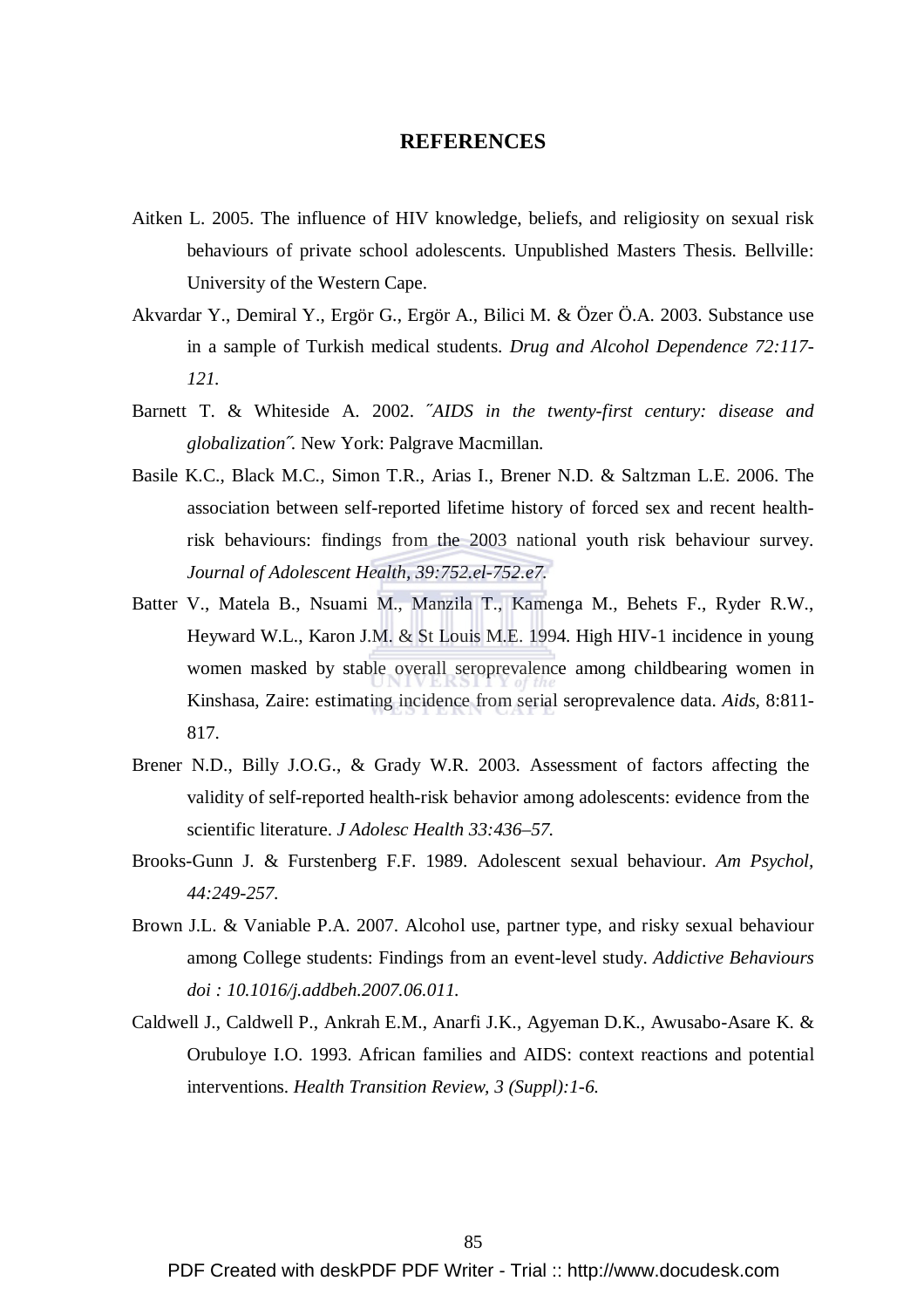- Centres for Disease Control and Prevention (CDC). 2004. Methodology of the youth risk behavior surveillance system. *Morbidity and Mortality Weekly Report, 53(No. RR-12): 1-13.*
- Champion H.L.O., Foley K.L., DuRant R.H., *et al*. 2004. Adolescent sexual victimization, use of alcohol and other substances, and other health risk behaviors. *Journal of Adolescent Health, 35:321-328.*
- Chen P.C.Y., Lee L.K., Wong K.C. & Kaur J. 2005. Factors relating to adolescent suicidal behaviour: a cross-sectional Malaysian school survey. *Journal of Adolescent Health, 37:337.e11-337.e16.*
- Department of Health (DoH) 2007. '*National HIV and syphilis antenatal sero-prevalence survey in South Africa, 2007*'. [online] Available: www.doh.gov.za [September 2007].
- Department of Health (DoH) 2006. *'National HIV and syphilis antenatal sero-prevalence survey in South Africa 2005'.* [online]. Available: www.doh.gov.za. [January 2007]. . . . . . . . . . . .
- Department of Health (DoH), 2000. *'Report on the 13th international AIDS conference. Durban, 9-14 July 2000. Summary report of major issues, conclusions and recommendations'*. [online]. Available: www.doh.gov.za. [October 2004].
- Di Pietro M.C., Doering-Silveira E.B., Oliveira M.P.T., Rosa-Oliveira L.Q. & Da Silveira D.X. 2007. Factors associated with the use of solvents and cannibis by medical students. *Addictive Behaviours 32:1740-1744.*
- Dorrington R.E., Johnson L., Bradshaw D. & Daniel T-J. 2006. *'The demographic impact of HIV/AIDS in South Africa. National and Provincial indicators for 2006'*. [online]. Available: www.mrc.ac.za/bod. [September 2007].
- Dorrington R.E., Bradshaw D., Johnson L. & Budlender D. 2004. ˝*The demographic impact of HIV and AIDS in South Africa. National indicators for 2004.* Cape Town˝: Centre for Actuarial Research, South African Medical Research Council (MRC) and Actuarial Society of South Africa (ASSA).
- Easton A. & Kiss É. 2005. Covariates of current cigarette smoking among secondary school students in Budapest, Hungary, 1999*. Health Education Research 20(1):92- 100.*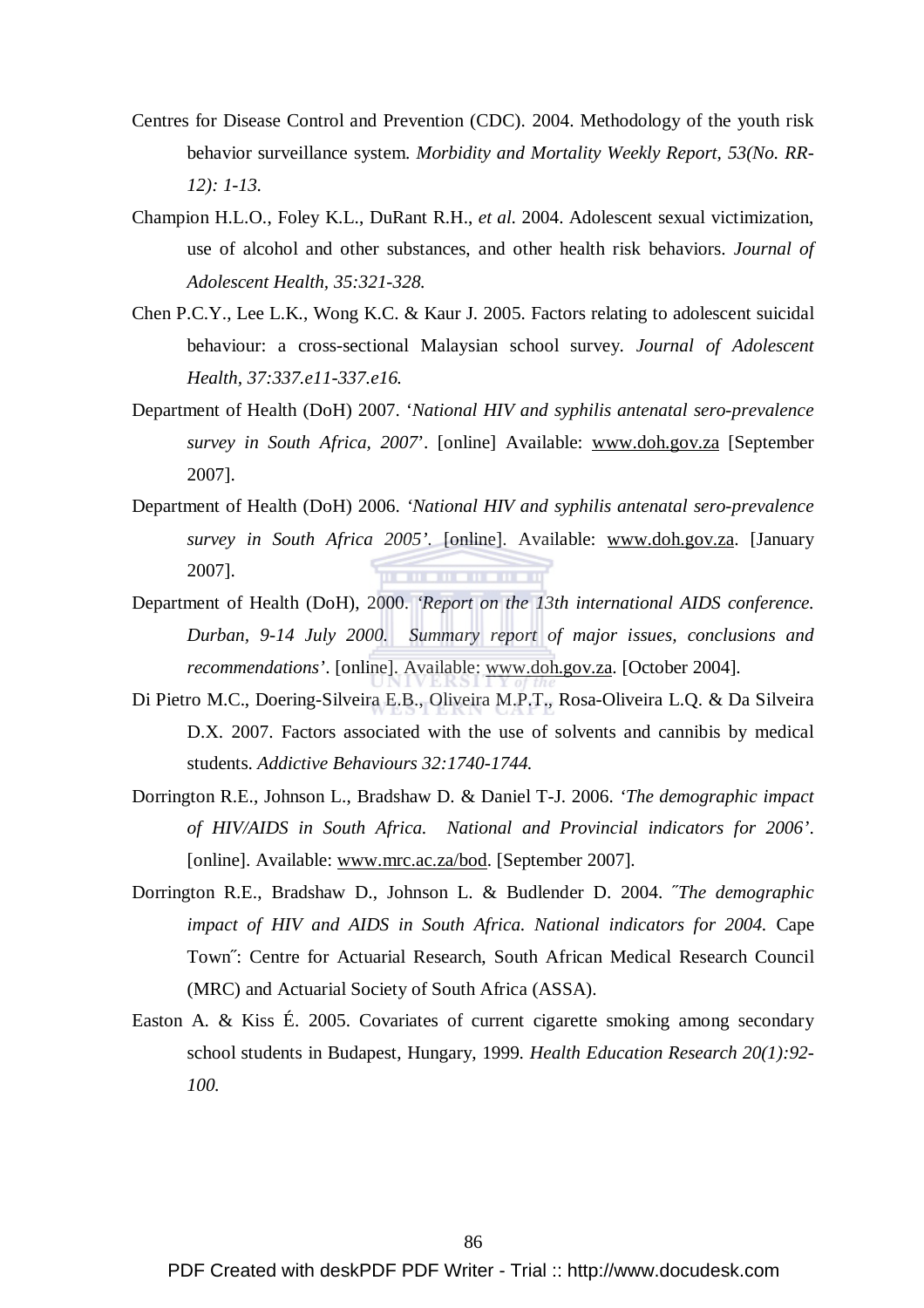- Eisenberg M. 2001. Differences in sexual risk behaviours between college students with same-sex and opposite-sex experience: results from a national survey. *Archives of Sexual Behaviour, 30(6):575-589.*
- Everett S.A., Giovino G.A., Warren C.W., Crosset L. & Kann L. 1998. *Journal of Adolescent Health 23: 289-296.*
- Flisher A.J. Reddy P., Muller M. & Lombard C. 2003. Sexual behaviour of Cape Town high-school students. *South African Medical Journal, 7:27-31.*
- Flisher A.J. & Chalton O. 2001. Adolescent contraceptive non-use and covariation among risk behaviours. *Journal of Adolescent Health, 28:235-241.*
- Flisher A.J., Ziervogel C.F., Chalton D.O. & Robertson B.A. 1993a. Risk-taking behaviour of Cape Peninsula high-school students Part I: introduction and methods. *South African Medical Journal, 83:469-473.*
- Flisher A.J., Ziervogel C.F., Chalton D.O. & Robertson B.A. 1993b. Risk-taking behaviour of Cape Peninsula high-school students Part II: suicidal behaviour. *South African Medical Journal, 83:474-476.*
- Flisher A.J., Ziervogel C.F., Chalton D.O., Leger P.H. & Robertson B.A. 1993c. Risktaking behaviour of Cape Peninsula high-school students Part IV: alcohol use. *South African Medical Journal, 83:480-482.*
- Golafshani N. 2003. '*Understanding reliability and validity in qualitative research. The Qualitative report*' 8(4):597-607. [online] Available: http://www.nova.edu/ssss/QR/QR-4/golafshani.pdf. [July 2006].
- Gregson, S., Nyamukapa C.A., Garnett G.P., Mason P.R., Zhuwau T., Caraël M., Chandiwana S.K. & Anderson R.M. 2002. Sexual mixing patterns and sexdifferentials in teenage exposure to HIV infection in rural Zimbabwe. *The Lancet, 359 :1896-1903.*
- Kaiser Family Foundation (KFF) & South African Broadcasting Corporation (SABC). 2007. *'Young South Africans, broadcast media, and HIV and AIDS awareness: results of a national survey. March 2007'.* [online]. Available: www.kff.co.za. [April 2007].
- Kaufman C.E. & Stavrou S.E. 2002. '*'Bus fare, please': the economics of sex and gifts among adolescents in urban South Africa'.* Policy Research Division Working Paper No. 166. New York: Population Council. [online]. Available: www.popcouncil.org/publication/wp/prd/rdwplist/html [April 2006].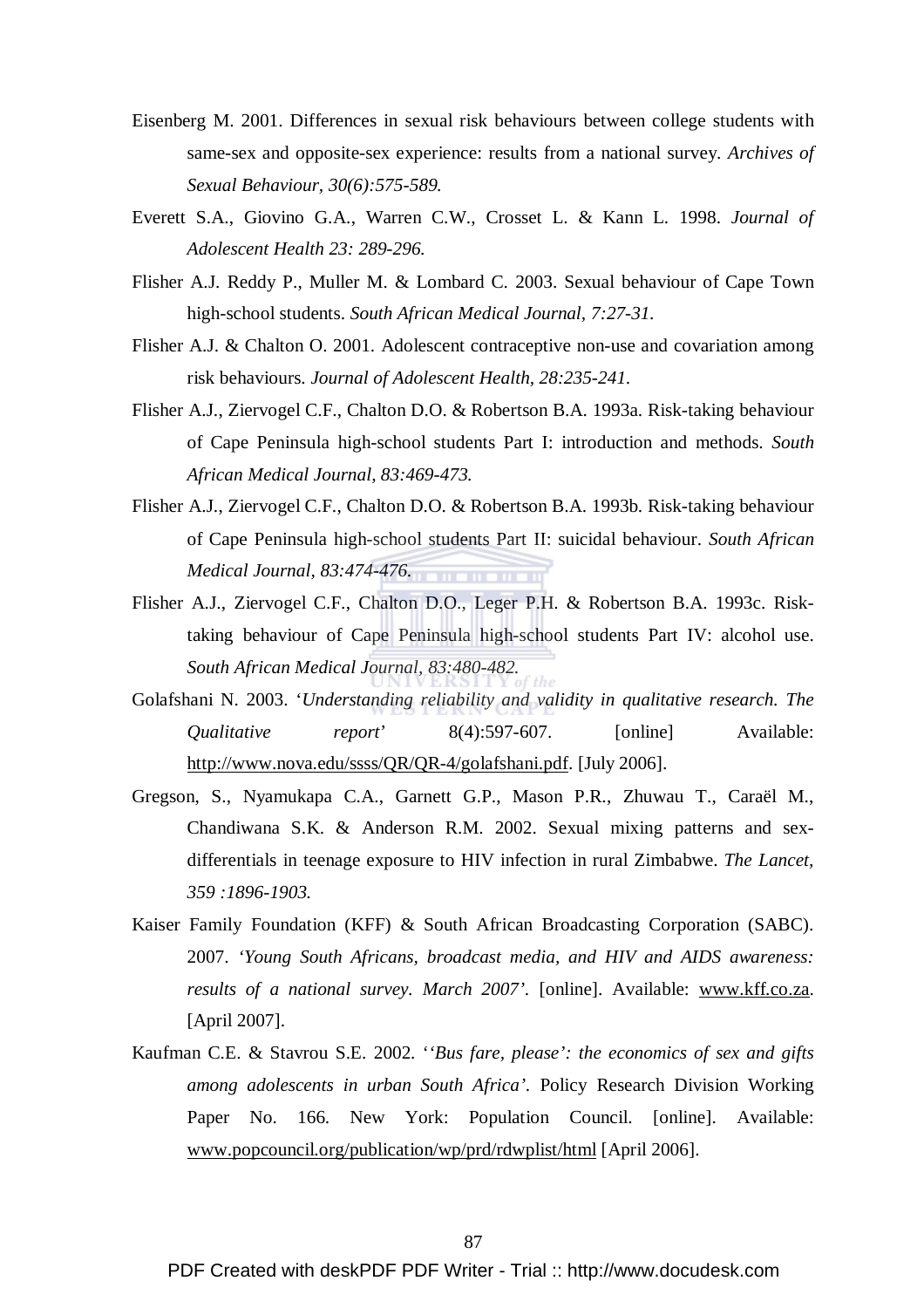- Kebede D., Alem A., Mitike G., Enquselassie F., Berhane F., Abebe Y., Ayele R., Lemma W., Assefa T. & Gebremichael T. 2005. Khat and alcohol use and risky sex behaviour among in-school and out-of-school youth in Ethiopia. *BMC Public Health, 5:109.*
- MacPhail C. & Campbell C. 2001. "I think condoms are good but, aai, I hate those things": condom use among adolescents and young people in a Southern African township. *Social Science and Medicine, S2:1613-1627.*
- Maharaj P. & Cleland J. 2006. Condoms become the norm in the sexual culture of college students in Durban, South Africa. *Reproductive Health Matters 14(28):104-112.*
- Maswanya E.S.; Moji K., Horiguchi I., Nagata K., Aoyagi K., Honda S. & Takemoto T. 1999. Knowledge, risk perception of AIDS and reported sexual behaviour among students in secondary schools and colleges in Tanzania. *Health Education Research Theory & Practice, 14(2):185-196.*
- Medical Research Council. 2006. *'Report to parliament 2006: alcohol and drug abuse research unit'.* [online] www.mrc.ac.za. [July 2006].
- Meyer J.C. & Le Roux J.A. 1994. The attitude towards nature, and incidence of sexual intimacy among students at a South African university. *Journal of Sex Educational Therapy, 20(4):255-263.*  **NIVERSITY** of the
- Nattrass N. 2004. "*The moral economy of AIDS in South Africa"*. United Kingdom: Cambridge University Press.
- Nuko S., Chiduo B., Mwaluko G. & Urassa M. 2001. Pre-marital sexual behaviour among out of school adolescents: motives, patterns and meaning attributed to sexual partnership in rural Tanzania. *African Journal of Reproductive Health, 5:162-174.*
- Parikh R.M., Sonawalla S.B., Fava M., Chakraborthy N., Mehra G. & Dracass S. 2007. "*Depression and suicidal ideation among college students in Bombay: A study of 1357 individuals".* Jalok Hospital and Research Center, Psychiatry, Bombay, India; Massachusetts General Hospital, Harvard Medical School, Psychiatry, Boston, USA.
- Pettifor A.E., Rees H.V., Steffenson A., Hlongwa-Madikisela L., MacPhail C., Vermaak K. & Kleinschmidt I. 2004. "*HIV and sexual behaviour among young South Africans: a national survey of 15-24 year olds".* Johannesburg: Reproductive Health Research Unit, University of the Witwatersrand.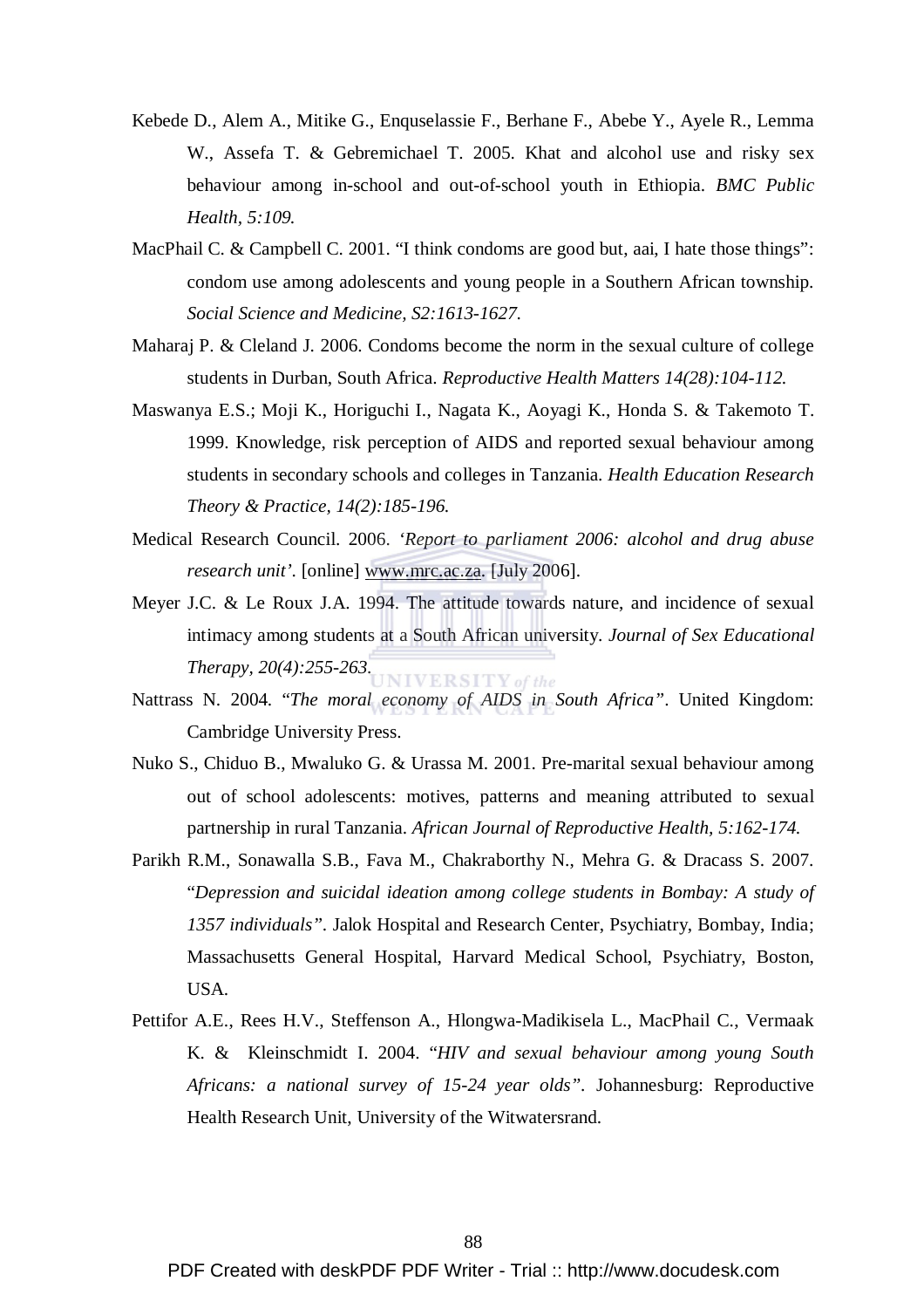- Reddy S.P., Panday S., Swart D., Jinabhai C.C., Amosun S.L., James S., Monyeki K.D., Stevens G., Morejele N., Kambaran N.S., Omardien R.G. & Van den Borne H.W. 2003. *"Umthenthe Uhlaba Usamila – The South African youth risk behaviour survey 2002".* Cape Town: South African Medical Research Council.
- Reed M.B., Wang R., Shillington A.M., Clapp J.D. & Lange J.E. 2007. The relationship between alcohol use and cigarette smoking in a sample of undergraduate college students. *Addictive Behaviours, 32:449-464.*
- Reisen C.A. & Poppen P.J. 1995. College women and condom use: importance of partner relationship. *Journal of Applied Social Psychology, 25(1485-1498).*
- Rich E.G. 2004. Alcohol use and unsafe sex practices among students (17-25 yeal olds) at the University of the Western Cape. Unpublished Masters' thesis. Bellville: University of the Western Cape.
- Roberts S.T. & Kennedy B.L. 2006. Why are young college women not using condoms? Their perceived risk, drug use, and developmental vulnerability may provide important clues to sexual risk. *Archives of Psychiatric Nursing 20(1):32-40.*
- Romito P. & Grassi M. 2007. Does violence affect one gender more than the others? The mental health impact of violence among male and female university students. *Social Science and Medicine,doi:10.1016/j.socscimed.2007.05.017.*
- Sharma S. 1996. *Applied Multivariate Techniques*. Canada: John Wiley & Sons, Inc.
- Shier L.A., Emans S.J., Woods E.R. & DuRant R.H. 1996. The association of sexual risk behaviours and problem drug behaviours in high-school students. *Journal of Adolescent Health, 20:377-383.*
- Shisana O., Rehle T. Simbayi L.C., Parker W., Zuma K., Bhana A., Connolly C., Jooste S., Pillay V. *et al*. 2005. "*South African national HIV prevalence, HIV incidence, behaviour and communication survey, 2005"*. Cape Town: HSRC Press.
- Umsobomvu Youth Fund (UYF) & Human Sciences Research Council (HSRC). 2005. *'The Status of Youth Report 2003'*. [online]. Available: www.hsrc.gov.za [August 2006].
- UNAIDS. 2006a. *'AIDS epidemic update: special report on HIV/AIDS: December 2006'.* [online]. Available: www.unaids.org. [September 2007].
- UNAIDS. 2006b. *'2006 report on the global AIDS epidemic: executive summary / UNAIDS'.* [online] Available: www.unaids.org. [January 2007].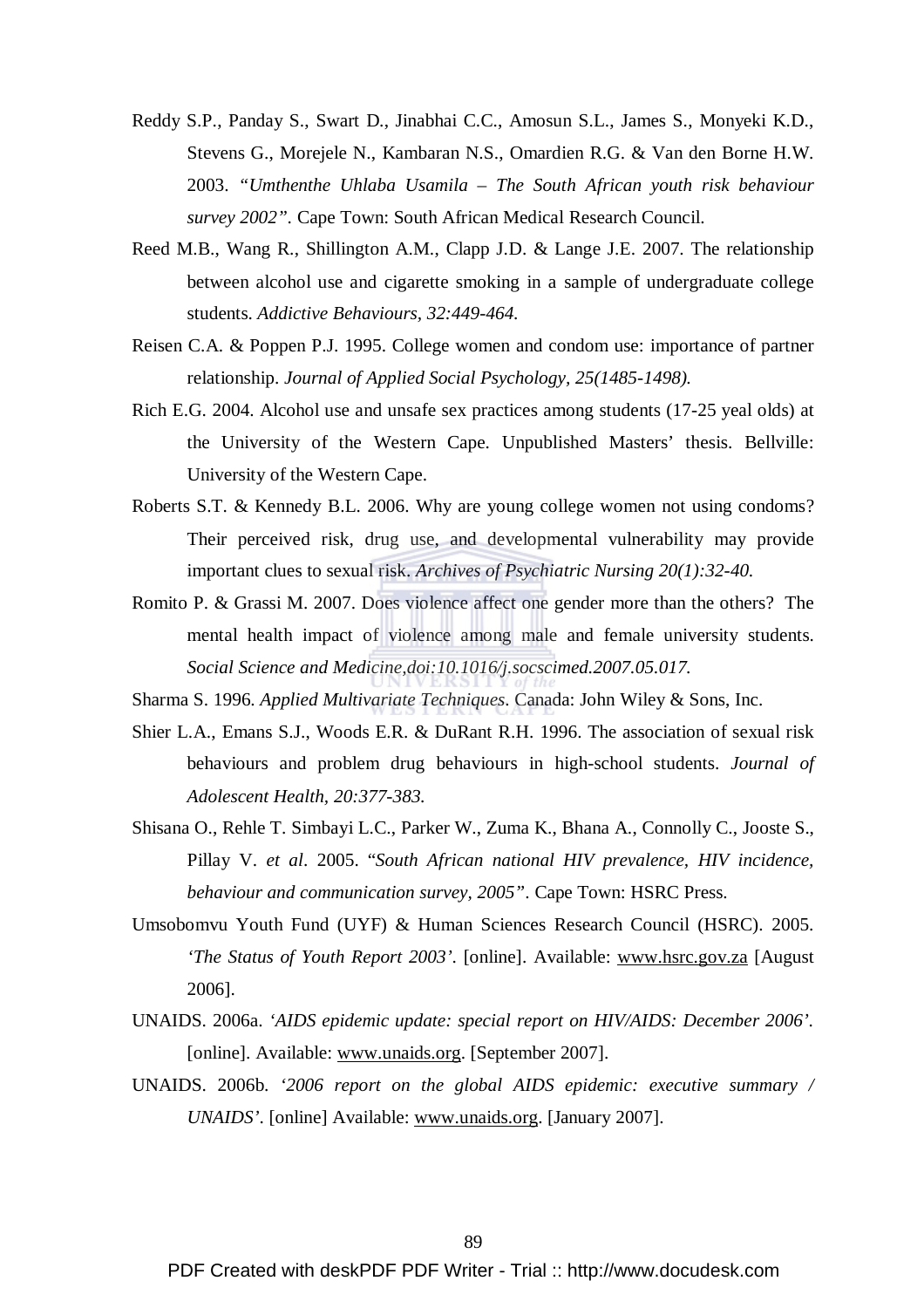- UNAIDS. 2005. *'AIDS epidemic update. December 2005'* [online] Available: www.unaids.org. [November 2005].
- Usdin S. 2003. "*The No-Nonsense guide to HIV and AIDS"*. United Kingdom: New Internationalist Publications Ltd.
- Vergnani T., Blignaut R.J. & Jacobs J.J. 2005. "HIV and AIDS-related knowledge, attitudes and sexual behaviour of first time entering students at the University of the Western Cape". Bellville: University of the Western Cape.
- Weitzman E.R. & Chen Y. 2005. The co-occurance of smoking and drinking among yound adults in college: National survey results from the United States. *Drug and Alcohol Dependence 82:377-386.*
- Williams M., Tutty L.M. & Grinnel Jr. R.M. 1995. *"Research in social work: an introduction*  $2^{nd}$  *ed.* " F.E. Peackock publishers, Inc. Illinois.



**UNIVERSITY** of the **WESTERN CAPE**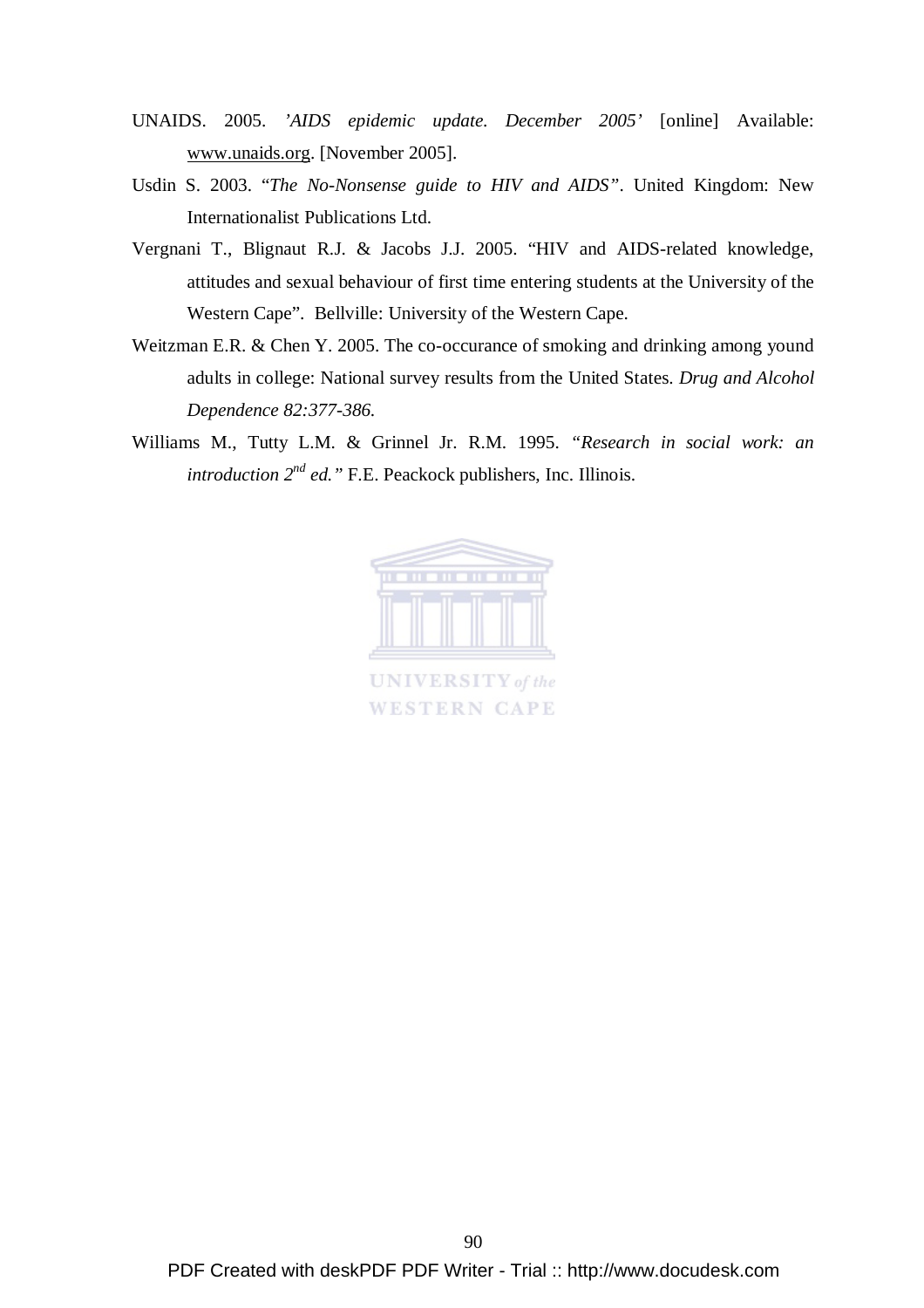# **APPENDIX A**

#### **RESPONDENT INFORMATION SHEET**

| <b>Project title:</b> | First year risk behaviour survey at UWC |
|-----------------------|-----------------------------------------|
| <b>Researcher:</b>    | Vergnani, T., PhD.                      |
| <b>Co-Researcher:</b> | Blignaut, R.J., Prof.                   |
|                       | Doctor, H.V., PhD.                      |

The purpose of the study is to research the risk behaviour of first time entering students at UWC in order to provide information that can inform the development of better targeted HIV prevention programmes for the first year students. The questionnaire completion is anonymous and participation is entirely voluntary. The questionnaire includes the following sections: background data, questions on students' sexual behaviour, knowledge about HIV and AIDS, drug, tobacco and alcohol use and a few questions relating to depression. Peer educators working for the HIV and AIDS programme are available during the completion to respond to any questions that arise. The information collected in this study will be used for the purpose of the study only. It will not be made available to any person or organization not involved in this study. All data will be kept secure in the Project Co-ordinator's office. Questionnaires will be destroyed on completion of the study.

### **Respondent statement**

By signing and dating this document,

- o I understand that any information obtained during this study will not be linked to my name.
- o I understand that I will not be remunerated for participation in this study.
- o I understand that my participation is voluntary and that I am free to withdraw at any time, without giving any reason.

**Respondent: Witness:**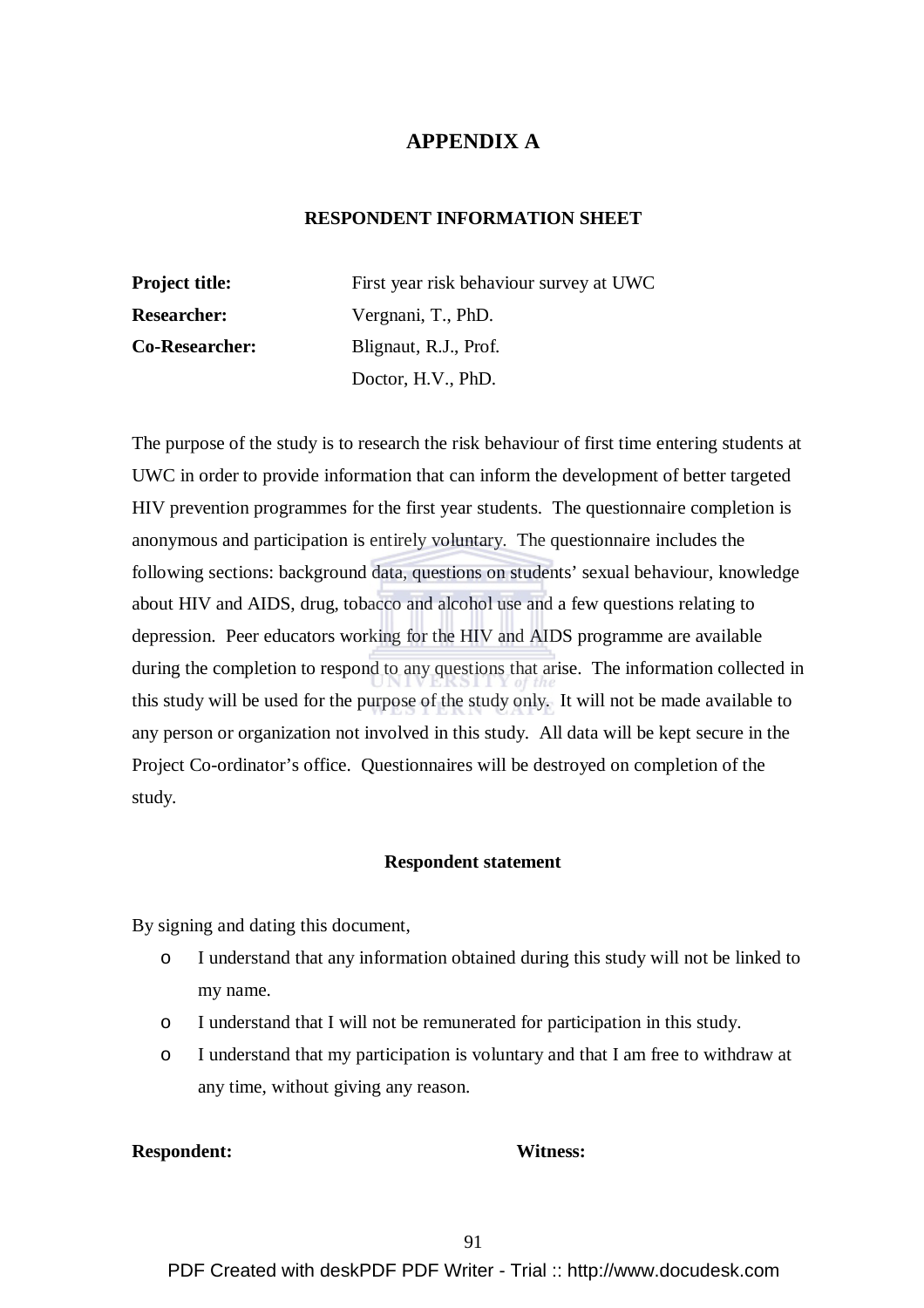| Signature: | Signature: |
|------------|------------|
| Date:      | Date:      |

# **Principal researcher statement**

The nature, purpose, procedures and possible risks of this project have been provided to the respondent as well as an information sheet (number 01) with telephone numbers on where to obtain further information and help on HIV and AIDS, alcohol and drug related problems and depression.

**Principal Researcher**: Dr. T. Vergnani (tel.: 021 959 2247)

Signature: \_\_\_\_\_\_\_\_\_\_\_\_\_\_\_\_\_\_\_\_

(This form is to be retained by the researcher. A copy of this form will be made available to the respondent on request).



**WESTERN CAPE**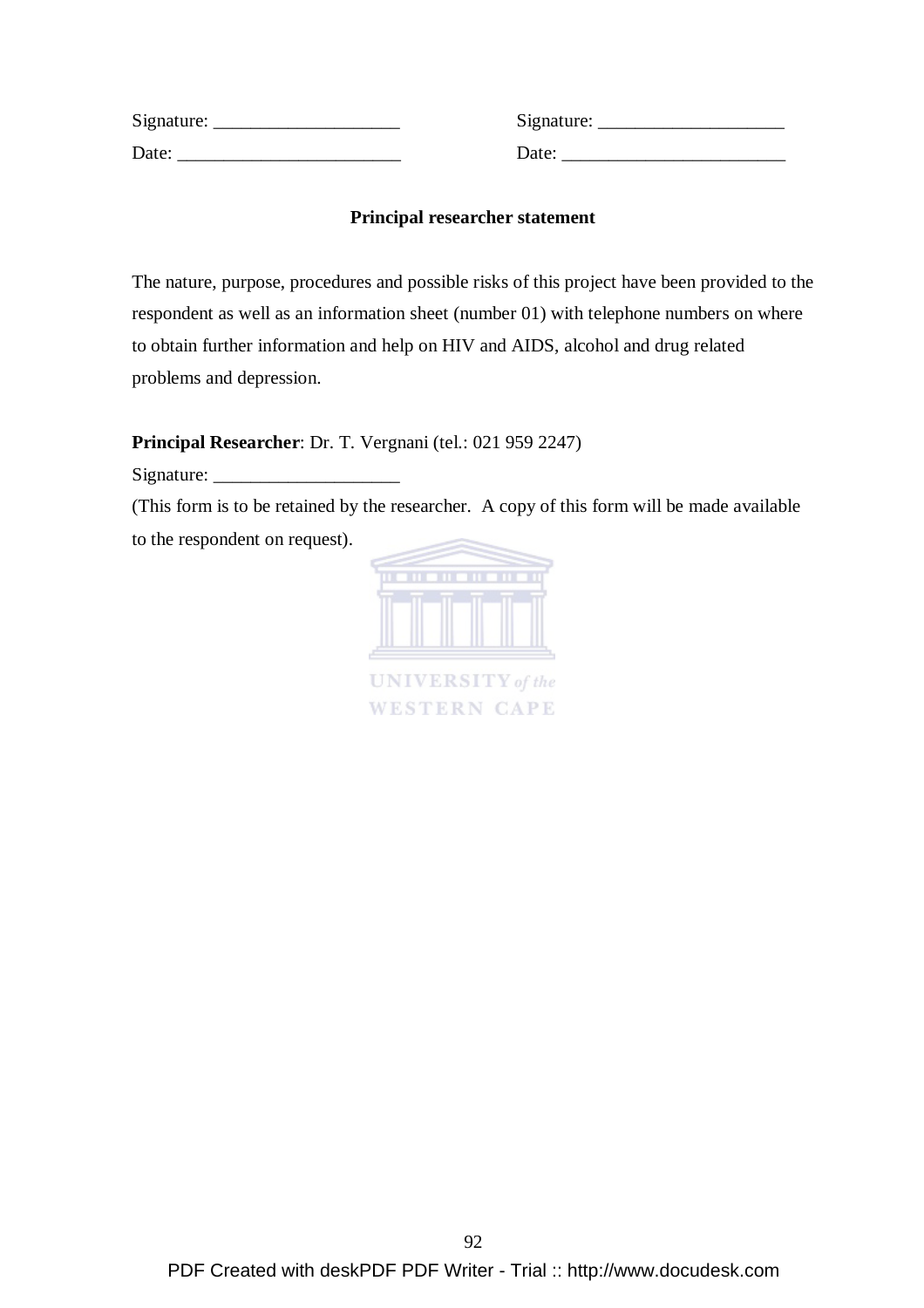# **APPENDIX B**

Questionnaire number:



# University of the Western Cape First year survey

#### Dear Student,

Thank you for participating in this research. Your auswers to the questions in this questionnaire will be confidential and<br>are completely anonymous. No one will know who auswered this questionnaire. You are not required to

Your participation in this research is entirely voluntary. If you do not feel comfortable answering any of the questions<br>or do not want to participate in this research, then you are free not to answer the specific question

#### **INSTRUCTIONS**

Please respond to the following questions as truthfully as possible. Where there are options, select the appropriate response by<br>putting a cross (x) in the box of your choice

| 1. | Gender:              |                                    |              |     |               | 6. In which province did you matriculate?  |   |   |
|----|----------------------|------------------------------------|--------------|-----|---------------|--------------------------------------------|---|---|
|    |                      | Female                             |              |     |               | Western                                    |   |   |
|    |                      | Male                               | <sup>2</sup> |     |               | Cape                                       |   |   |
|    |                      |                                    |              |     |               | Eastern Cape                               | 2 |   |
| 2. | Age in years?        |                                    |              |     |               | Northern                                   | ٩ |   |
|    |                      |                                    |              |     |               | Cape                                       |   |   |
| 3. | Marital status.      |                                    |              |     |               | Gauteng                                    | 4 |   |
|    |                      |                                    |              |     |               | Other                                      | 5 |   |
|    |                      | Single<br>Married                  |              | the |               |                                            |   |   |
|    |                      |                                    |              |     |               | If Other please fill in your matriculation |   |   |
| 4. |                      | Do you personally know anyone with |              |     | province here |                                            |   |   |
|    | HIV/AIDS?            |                                    |              | 7.  |               | During apartheid, people were placed in    |   |   |
|    |                      | Yes                                |              |     |               | different racial groups. In which group do |   |   |
|    |                      | Νo                                 | 2            |     |               | you think you would have been placed?      |   |   |
|    |                      |                                    |              |     |               | Black/African                              |   |   |
| 5. | My home language is: |                                    |              |     |               | Coloured                                   | 2 |   |
|    |                      | Xhosa                              |              |     |               | White                                      | 3 |   |
|    |                      | English                            | 2            |     |               | Indian/Asian                               | 4 |   |
|    |                      | Afrikaans                          | 3            |     |               |                                            |   |   |
|    |                      | Zulu                               | 4            | 8.  |               | Where do you live when you are at the      |   |   |
|    |                      | Other                              | 5            |     | university?   |                                            |   |   |
|    |                      |                                    |              |     |               | Home with relatives                        |   |   |
|    |                      | If OTHER; PLEASE fill in your home |              |     | UWC Hostel    |                                            |   | 2 |
|    |                      | language in the space provided     |              |     |               | Rented accommodation                       |   | 3 |
|    |                      |                                    |              |     | with friends  |                                            |   |   |
|    |                      |                                    |              |     |               | Rent a room alone                          |   | 4 |
|    |                      |                                    |              |     |               |                                            |   |   |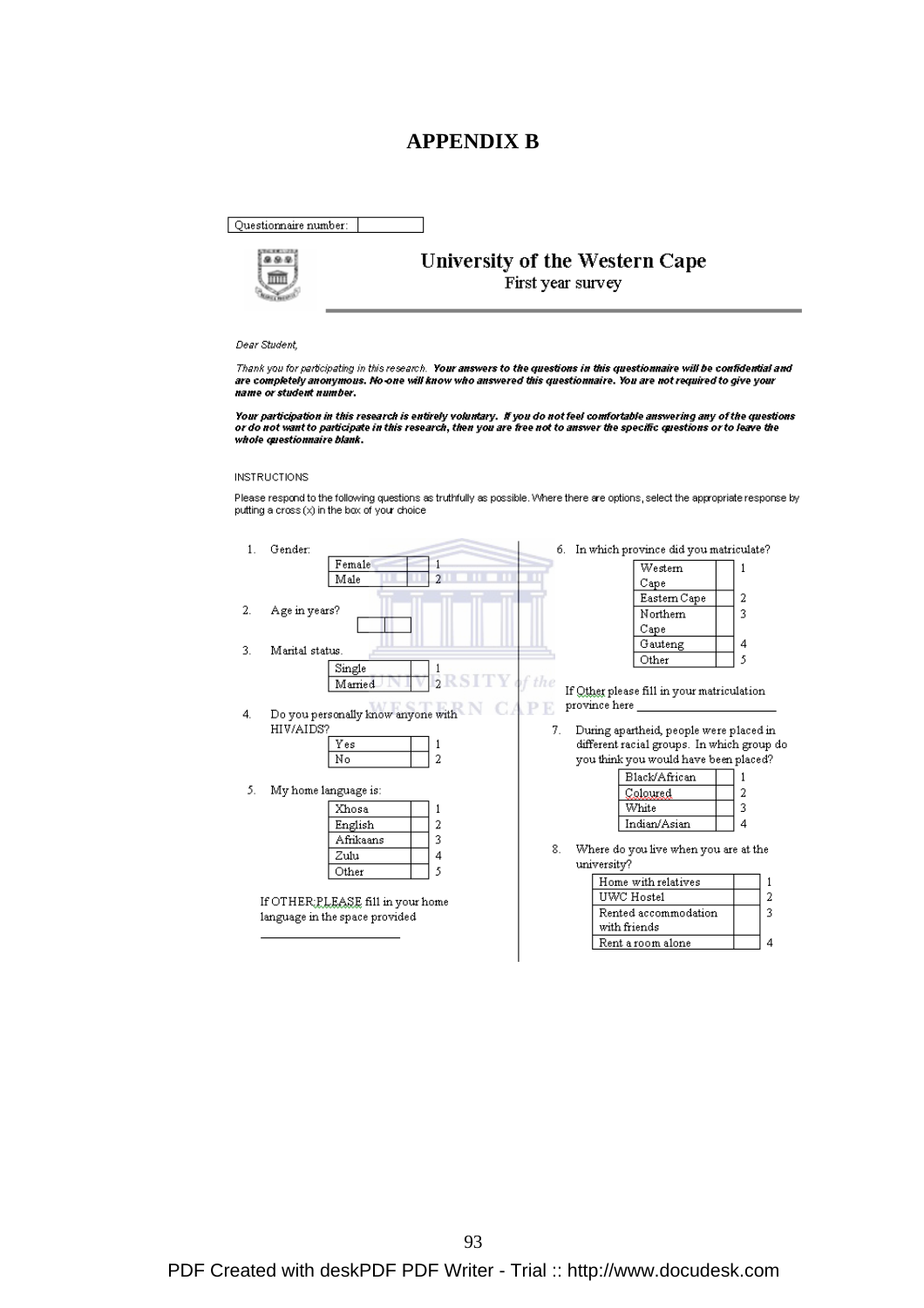9. In what faculty are you registering in? 18. How often do you use condoms when you have vaginal sex? Science  $\,1\,$ Education  $\overline{2}$ Never had vaginal sex  $\mathbf{1}$ Economic and Management 3 Never use condoms  $\sqrt{2}$ Science Occasionally use  $\sqrt{3}$ Community and Health Sciences  $\boldsymbol{\Delta}$  $\verb|condoms|$ 5  $\overline{Law}$  $\overline{4}$ Always use a condom Dentistry 6 Arts 7 19. Have you ever had oral sex? No  $\overline{1}$  $\overline{\text{Yes}}$  $\overline{2}$ 10. Do you feel that you know enough about HIV/AIDS? 20. How old were you when you first had oral sex? Yes  $\overline{1}$  $\Box$  years  $\overline{\phantom{a}}$ No  $\overline{2}$ (never had oral sex = leave blank) 11. Have you ever taken a voluntary HIV test? 21. Do you think you can contract HIV from oral Yes -1 sex? No  $\overline{2}$ No  $\mathbf{1}$ 12. Do you intend to go for an HIV test?  $\overline{2}$ Yes No  $\mathbf{1}$  $Yes$  $\overline{2}$ 22. How often do you use protection 13. My religion is: (condom/barrier) when you have oral sex? Christian Never had oral sex  $\overline{1}$  $\mathbf{1}$ Moslem  $\overline{2}$ Never  $\sqrt{2}$  $\overline{3}$ Traditional 3 Sometimes Other  $\overline{4}$ Always  $\overline{4}$ Did you use a condom/barrier the last time you If other: please fill in your religion here 23. had oral sex? Never had oral sex  $\mathbf{1}$ 14. How important is your religion in No  $\overline{2}$ influencing your sexual behaviour:  $Yes$  $\overline{3}$ Very important Somewhat important  $\frac{1}{2}$ 24. Have you ever had anal sex? Slightly important  $3<sub>1</sub>$  $C$ PE No  $\overline{1}$ Not sure  $\overline{4}$  $\overline{Y}$ es  $\overline{2}$ Unimportant 5 25. How old were you when you first had anal sex? 15. Have you ever had vaginal sex? years No, never  $\mathbf{1}$  $(new$  had anal sex = leave blank) Yes, occasionally  $\overline{a}$ -3 Yes, often 26. Do you think you can contract HIV from anal sex? 16. How old were you when you first had vaginal sex?  $\overline{N_0}$  $\overline{1}$  $\overline{Yes}$  $\overline{2}$  $\Box$  years (never had vaginal sex = leave blank) 27. How often do you use a condom when you 17. Did you use a condom the last time you had have anal sex? vaginal sex? Never had anal sex Never had vaginal  $\mathbf{1}$  $\mathbf{1}$ Never -2  $sex$ Sometimes  $\overline{3}$  $\overline{a}$ No

 $\overline{3}$ 

Every time

 $\overline{4}$ 

 $\overline{Yes}$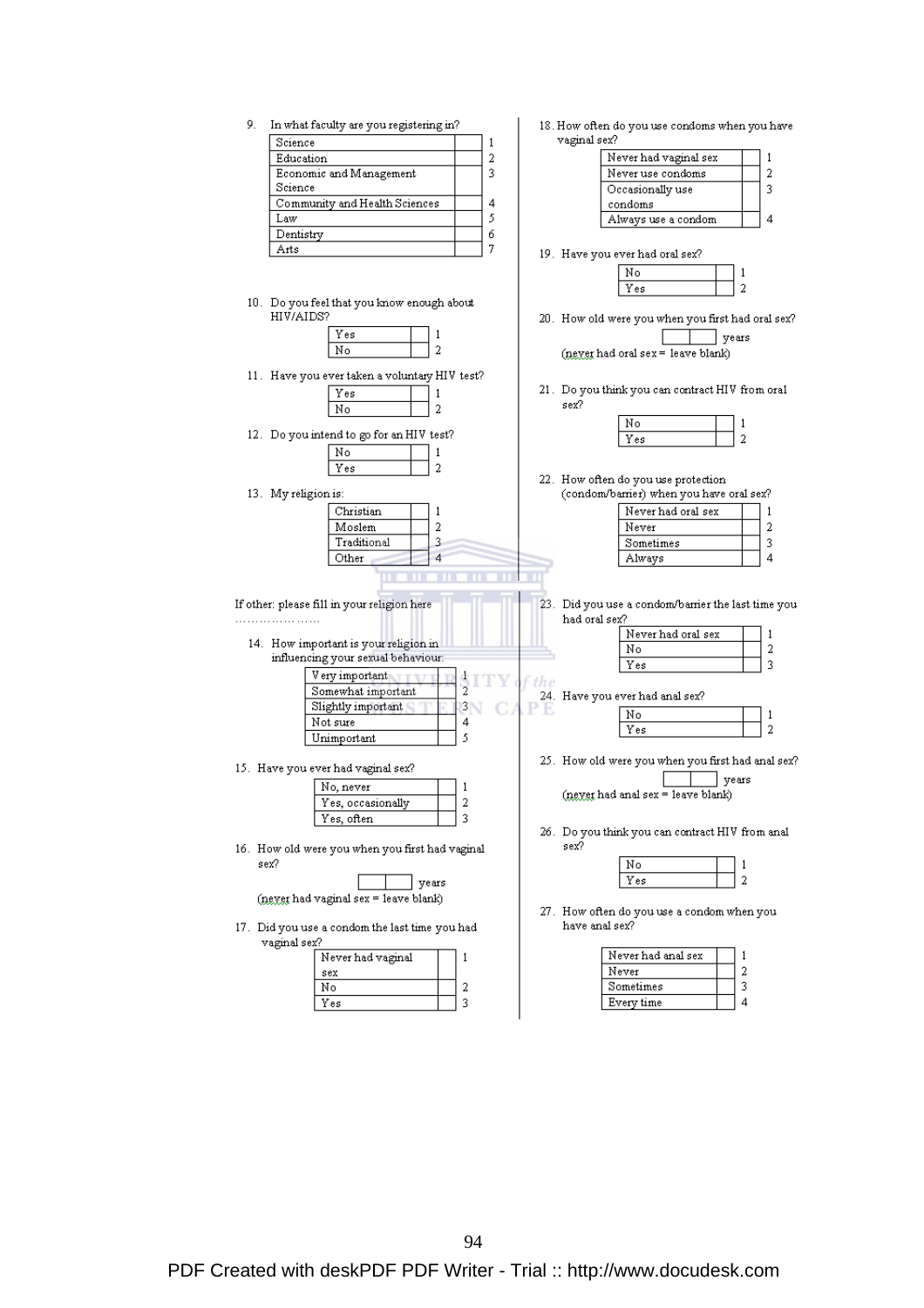| 28. Did you use a condom the last time you had       |   | 34. Have you ever forced anyone to have sex?     |   |
|------------------------------------------------------|---|--------------------------------------------------|---|
| anal sex?                                            |   | No<br>1                                          |   |
| Never had anal sex                                   | 1 | 2<br>Yes                                         |   |
| N٥                                                   | 2 |                                                  |   |
| Yes                                                  | 3 | 35. Have you ever been forced to have sex?       |   |
|                                                      |   | No<br>1                                          |   |
| 29. Did you drink alcohol or use drugs before you.   |   | $\overline{2}$<br>Yes                            |   |
| had sexual intercourse the last time?                |   |                                                  |   |
| N٥<br>1                                              |   |                                                  |   |
| 2<br>Yes                                             |   |                                                  |   |
|                                                      |   | 36. Have you ever talked about going for an HIV- |   |
| 30. Think back to the first time you had sex. Was it |   | test with your partner?                          |   |
| with your consent/permission?                        |   | No                                               | 1 |
| Never had sex                                        | 1 | Yes                                              | 2 |
| Not sure                                             | 2 | Never had sex                                    | 3 |
| No                                                   | 3 |                                                  |   |
| Yes                                                  | 4 | 37. I know where to get condoms on campus        |   |
|                                                      |   | No                                               |   |
| 31. Have you ever received money or gifts in         |   | Yes                                              | 2 |
| exchange for sex (vaginal, oral or anal)?            |   |                                                  |   |
| Nο                                                   | 1 | 38. I know where to go for an HIV test(VCT) on   |   |
| Yes                                                  | 2 | campus                                           |   |
|                                                      |   | Nο                                               |   |
| 32. How many sexual partners have you had in the     |   | Yes                                              | 2 |
| last 12 months?                                      |   |                                                  |   |
| None, never had sex<br>1                             |   | 39. Have you ever had sex with a person of the   |   |
| 2<br>None in the last year                           |   | same sex/gender as you?                          |   |
| 1                                                    | 3 | No                                               |   |
| 2                                                    | 4 | Yes                                              | 2 |
| 3 or more                                            | 5 |                                                  |   |
|                                                      |   | 40. Do you know your HIV status?                 |   |
| 33. Have you ever discussed condoms with a           |   | No                                               |   |
| sexual partner?                                      |   | Yes, had a test                                  | 2 |
|                                                      |   |                                                  | 3 |
| Never had sex                                        | 1 | Not sexually active                              |   |
| Never                                                | 2 |                                                  |   |
| Occasionally                                         | 3 |                                                  |   |
| <b>UNIVERSITY</b> of the                             |   |                                                  |   |
|                                                      |   |                                                  |   |

| l++ | To what extent do you agree or disagree with each of the following statements? |                |            |
|-----|--------------------------------------------------------------------------------|----------------|------------|
|     | State ment                                                                     | Strongly Agree | l Disagree |

| Strongly<br>agree                                   | Agree                                                     | <b>Disagree</b> | Strongly<br>disagree |
|-----------------------------------------------------|-----------------------------------------------------------|-----------------|----------------------|
| $=$ 1                                               | $=2$                                                      | $=3$            | $=4$                 |
| □                                                   |                                                           |                 | □                    |
| □                                                   | □                                                         |                 | ▫                    |
| $\Box$                                              | $\Box$                                                    |                 | $\Box$               |
| □                                                   |                                                           |                 | □                    |
| $\Box$                                              | о                                                         |                 | □                    |
| I am not personally at risk of contracting HIV/AIDS | 43. I would not feel comfortable using the same toilet as |                 |                      |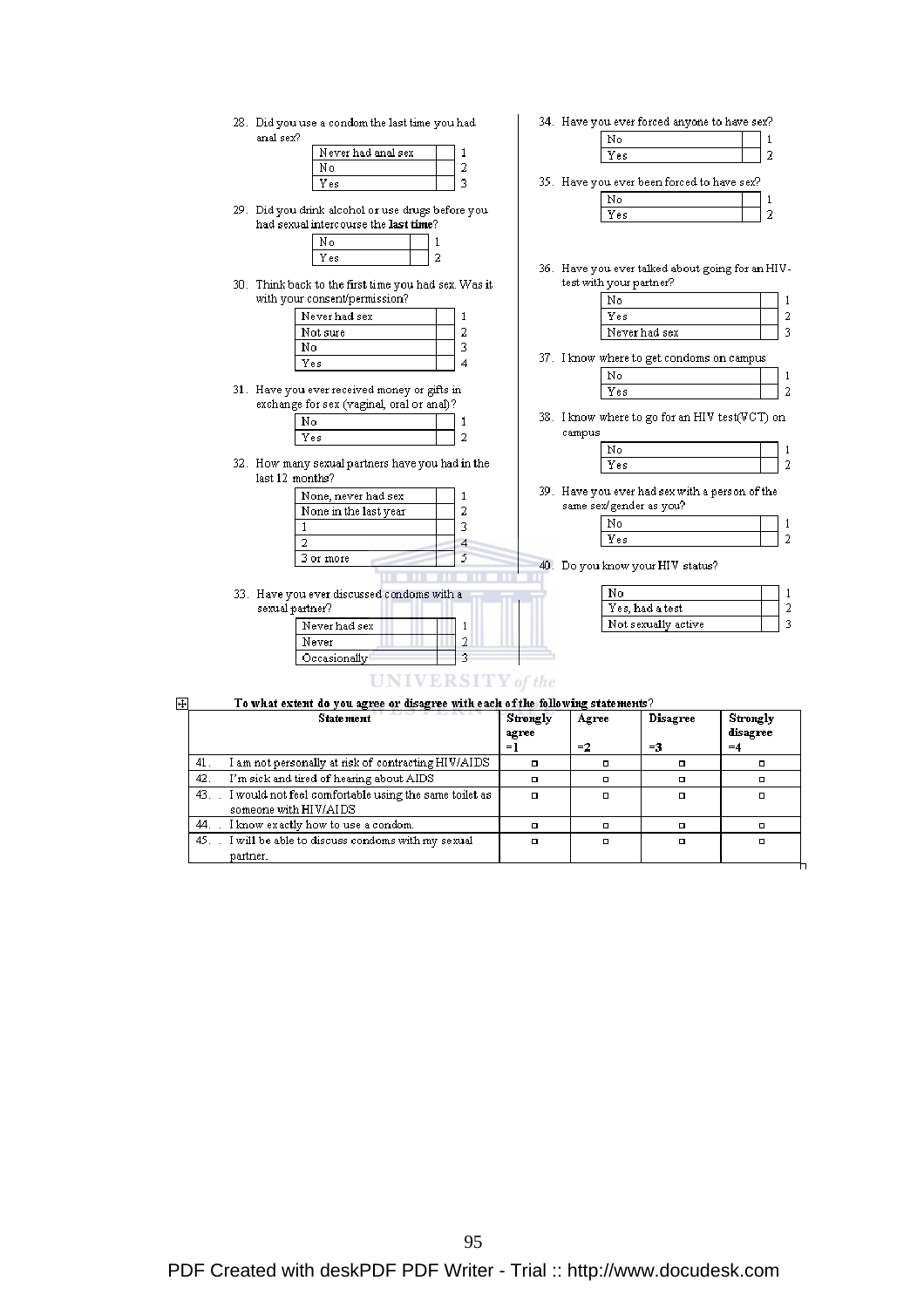|                                                                                                                      | $0%$ to<br>20%<br>$=1$ | 21% to<br>40%<br>$=2$ | 41% &<br>60%<br>$=3$ | 61% &<br>80%<br>$=4$ | More than<br>80%<br>$=5$ |
|----------------------------------------------------------------------------------------------------------------------|------------------------|-----------------------|----------------------|----------------------|--------------------------|
| 46. What percentage of first year male students at<br>UWC do you think have had sex (vaginal,<br>anal or oral)?      | $\Box$                 | $\Box$                | о                    |                      | $\Box$                   |
| 47. What percentage of first year female<br>students at UWC do you think have had sex<br>(vaginal, anal or oral)?    | $\Box$                 | $\Box$                | $\Box$               | $\Box$               | $\Box$                   |
| 48. What percentage of students at UWC do you<br>think are HIV+?                                                     | $\Box$                 | $\Box$                | α                    | $\Box$               | $\Box$                   |
| 49. How likely is it that a person can contract<br>HIV from vaginal sex without a condom?                            | $\Box$                 | $\Box$                | $\Box$               | $\Box$               | $\Box$                   |
| 50. How likely is it that a person can contract<br>HIV from oral sex without a condom/barrier?                       | $\Box$                 | $\Box$                | $\Box$               | $\Box$               | $\Box$                   |
| 51. How likely is it that a person can contract<br>HIV from anal sex without a condom?                               | $\Box$                 | $\Box$                | σ                    | σ                    | α                        |
| 52. What percentage of male students at UWC<br>do you think have more than 1 sexual<br>partner?                      | $\Box$                 | $\Box$                | п                    | $\Box$               | $\Box$                   |
| 53. What percentage of female students at UWC<br>do you think have more than 1 sexual<br>partner?                    | $\Box$                 | $\Box$                | $\Box$               | $\Box$               | $\Box$                   |
| 54. What percentage of male students at UWC<br>do you think will choose to not have sex (to<br>abstain from sex)?    | $\Box$                 | $\Box$                | $\Box$               | $\Box$               | $\Box$                   |
| 55. What percentage of female students at UWC<br>do you think will choose to not have sex (to<br>abstain from sex).? | $\Box$                 | $\Box$                | □                    | □                    | $\Box$                   |

#### TOBACCO USE

# **ERSIT**

56. Do you currently smoke?

 $N<sub>o</sub>$ 

 $\sqrt{Y}$ es



57. How often do you smoke?

| ailv         |  |
|--------------|--|
| Occasionally |  |
| Not at all   |  |

Ū

58. During the past 30 days, on how many days did you smoke cigarettes? Days

(never smoked = leave blank)

59. During the past 30 days, on the days you smoked, how many cigarettes on average did you smoke per day?

Cigarettes  $n = 1$  (never smoked = 1eave blank)

#### ALCOHOL USE

60. Do you currently use alcohol (including beer<br>and wine) other than a few sips?

% 61. During the past 30 days, on how many days did you have at least one drink of alcohol?  $\boxed{\phantom{1}}$  Days (never used alcohol = leave blank)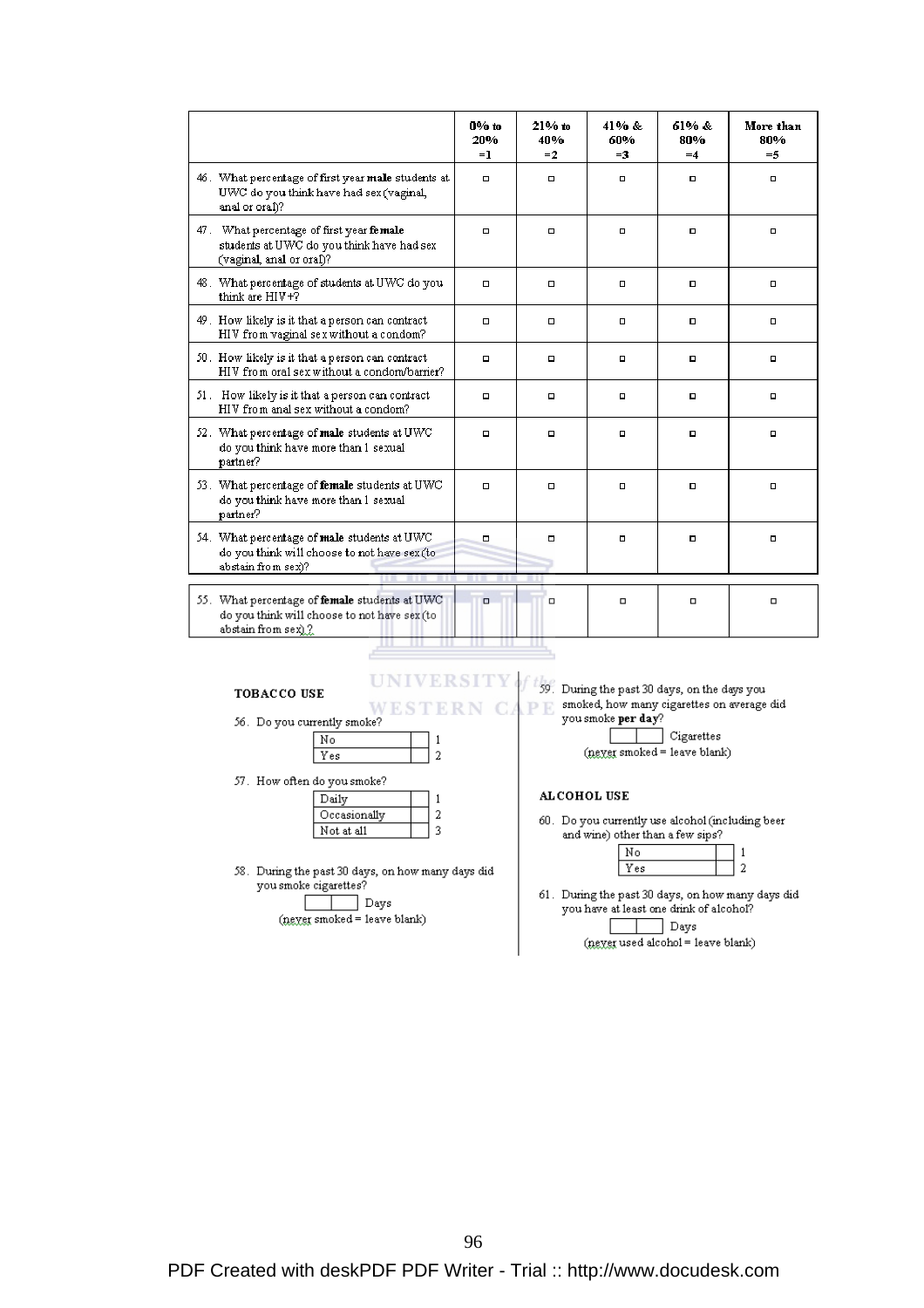62. During the past 30 days, on how many days did you have 5 or more drinks of alcohol in a row, that is, within a couple of hours?  $\Box$  Days (never used alcohol = leave blank)

#### **DEPRESSION**

63. During the past 12 months, did you ever feel so sad or hopeless almost every day for two weeks or more in a row that you stopped doing some usual activities?

64. During the past 12 months, did you ever seriously consider attempting suicide?



65. During the past 12 months, did you make a plan about how you would attempt suicide?  $N<sub>o</sub>$ ┱ 11

66. During the past 12 months, did you ever tell someone that you intend putting an end to your life?

| ٠   |  |
|-----|--|
| - 1 |  |

#### DRUG USE

67. Complete the table below by answering "Yes" or "No" against each drug and indicating how often you use each of the drugs.

|                                                                                      | Currently using<br>this drug? |        | How often do you use the drug? |                      |                     |  |
|--------------------------------------------------------------------------------------|-------------------------------|--------|--------------------------------|----------------------|---------------------|--|
| Drug                                                                                 | $Yes = 1$                     | $No=2$ | Daily<br>$=$ $\Gamma$          | Occasionally<br>$=2$ | Not at all<br>$=$ 3 |  |
| Dagga on its own                                                                     |                               |        |                                |                      |                     |  |
| Mandrax on its own                                                                   |                               |        |                                |                      |                     |  |
| Dagga + Mandrax (i.e., mixed "white<br>pipes," "buttons"<br><b>Contract Contract</b> |                               |        |                                |                      |                     |  |
| Cocaine                                                                              |                               |        |                                |                      |                     |  |
| Heroine                                                                              |                               |        |                                |                      |                     |  |
| Glue, petrol, or thinners                                                            |                               |        |                                |                      |                     |  |
| Tik                                                                                  |                               |        |                                |                      |                     |  |
| Derbisol                                                                             |                               |        |                                |                      |                     |  |
| Ecstasy                                                                              |                               |        |                                |                      |                     |  |
| Hallucinogens such as LCD, Nexus, THRN<br>MMDA                                       |                               |        |                                |                      |                     |  |

Thank you for your cooperation and time.

Risk behaviour project team (Dr T Vergnani, 959-2247)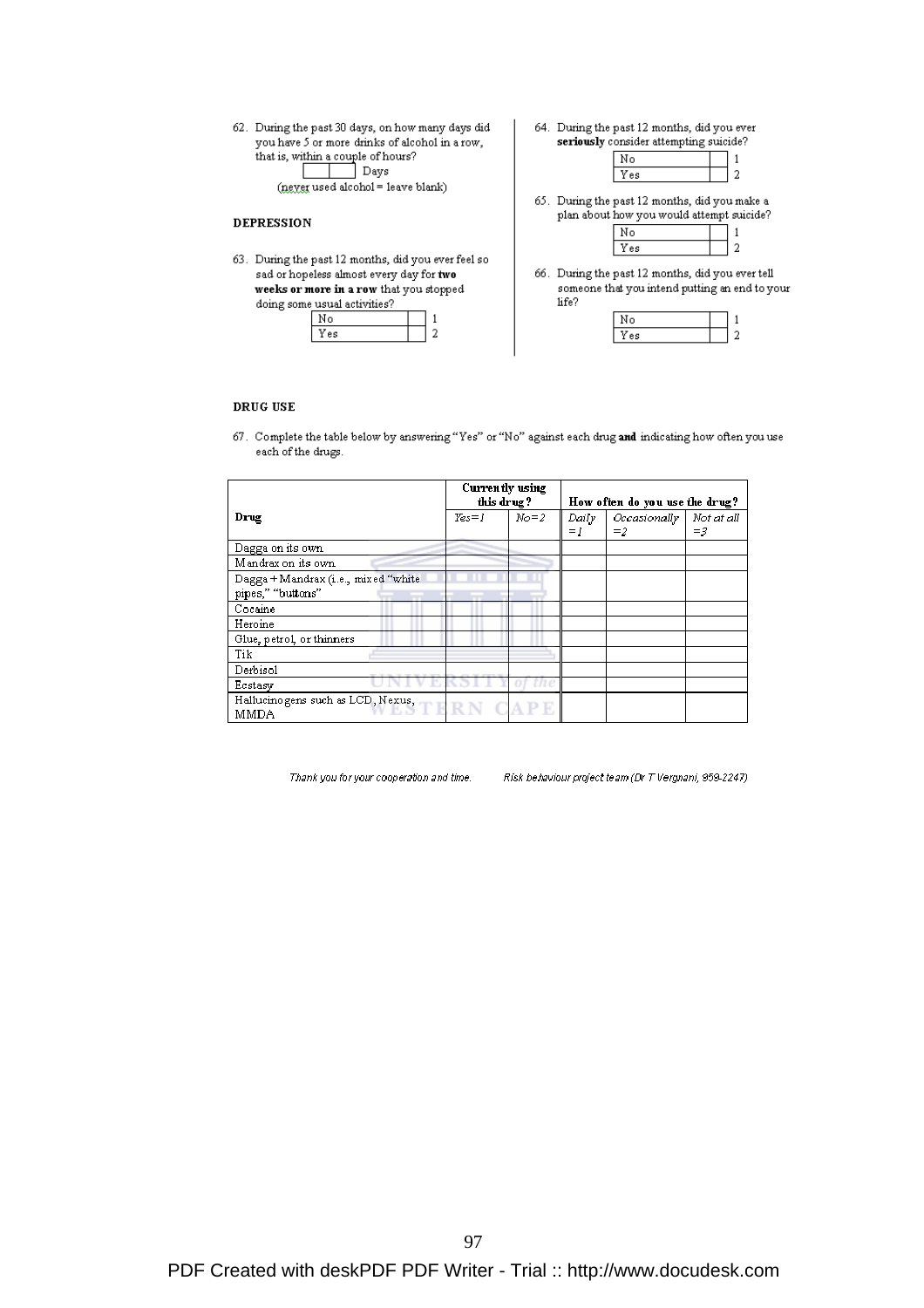# APPENDIX C

# **Table of variable names**

| Variable name<br>Variable description |               | <b>Variable created from</b>    | <b>Response format</b>                                                                                |
|---------------------------------------|---------------|---------------------------------|-------------------------------------------------------------------------------------------------------|
| genderc                               | Gender        | original                        | Male<br>Female                                                                                        |
| age                                   | Age           | original                        | Ratio scale                                                                                           |
| age_group                             | Age           | created from age                | $15-19$<br>$20 - 24$                                                                                  |
| Q <sub>5</sub>                        | Home language | original                        | Xhosa<br>English<br>Afrikaans<br>Zulu<br>Other                                                        |
| Q6                                    | Province      | original                        | Western Cape<br>Eastern Cape<br>Northern Cape<br>Gauteng<br>Other                                     |
| prov                                  | Province      | created from Q6                 | Western Cape<br>Other                                                                                 |
| Q7                                    | Racial group  | original                        | Black/African<br>Coloured<br>White<br>Indian/Asian                                                    |
| racial_gr                             | Racial groups | created from $Q7$               | Black/African<br>Coloured                                                                             |
| Q8                                    | Residence     | <b>WESTERN CAPE</b><br>original | Home with relatives<br><b>UWC</b> hostel<br>Rented accommodation with<br>friends<br>Rent a room alone |
| res                                   | Residence     | created from Q8                 | Off campus<br>On campus/UWC hostel                                                                    |
| $Q^{\prime}$                          | Faculty       | original                        | Science<br>Education<br><b>EMS</b><br><b>CHS</b><br>Law<br>Dentistry<br>Arts                          |

**Note**: Above variable names are those that were used in the results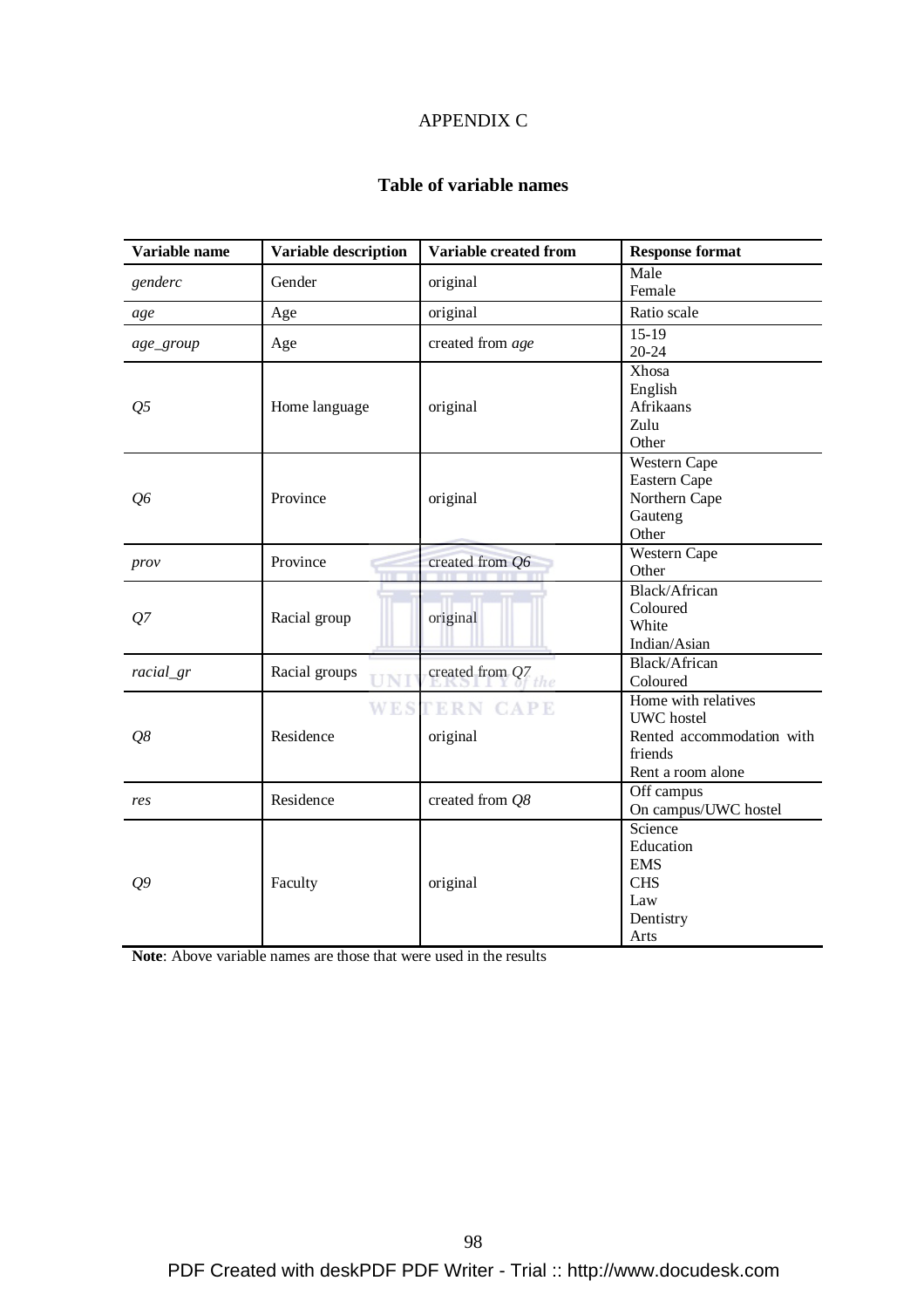| Variable name | <b>Variable description</b>                                                  | <b>Variable</b><br>created<br>from | <b>Response format</b>                                                                |
|---------------|------------------------------------------------------------------------------|------------------------------------|---------------------------------------------------------------------------------------|
| Q13           | Religion                                                                     | original                           | Christian<br>Moslem<br>Traditional<br>Other                                           |
| newQ13        | Religion                                                                     | created from Q13                   | Christian<br>Moslem                                                                   |
| Q14           | Importance of religion in<br>influencing sexual activity                     | original                           | Very important<br>Somewhat important<br>Slightly important<br>Not sure<br>Unimportant |
| sex_active    | Are you sexually active?                                                     | created from Q15, Q19<br>and $Q24$ | Yes<br>N <sub>o</sub>                                                                 |
| condom_use    | Did you use a condom the<br>last time you had sex?                           | created from Q17, Q23<br>and $Q28$ | No<br>Yes<br>Never had sex                                                            |
| safe_sex      | Did you use a condom the<br>last time you had sex? (only<br>sexually active) | created from Q17, Q23<br>and $Q28$ | N <sub>o</sub><br>Yes                                                                 |
| Q15           | Have you ever had vaginal<br>sex                                             | original                           | No, never<br>Yes, occasionally<br>Yes, often                                          |
| newQ15        | Have you ever had vaginal<br>sex (only sexually active)                      | created from Q15                   | No, Never<br>Yes, occasionally<br>Yes, often                                          |
| $only\_vsex$  | Only had vaginal sex                                                         | created from Q15                   | Yes                                                                                   |
| Q16           | Age at first vaginal sex                                                     | original<br>РE                     | Ratio scale                                                                           |
| first_vsex    | Age at first vaginal sex                                                     | created from Q16                   | $5-9$<br>$10 - 14$<br>$15-19$<br>$20 - 24$<br>Never had sex                           |
| fvsex         | Age at first vaginal sex<br>(only sexually active)                           | created from Q16 and<br>sex_active | $5-9$<br>$10 - 14$<br>$15-19$<br>$20 - 24$                                            |
| new_vsex      | Age at first vaginal sex<br>(only sexually active)                           | created from Q16 and<br>sex_active | $5 - 14$<br>15-24                                                                     |
| newQ17        | Condom use at last vaginal<br>sex (only sexually active)                     | created from Q17 and<br>sex_active | No<br>Yes                                                                             |
| Q19           | Have you ever had oral sex                                                   | original                           | No<br>Yes                                                                             |
| newQ19        | Have you ever had oral sex<br>(only sexually active)                         | created from Q19                   | No<br>Yes                                                                             |
| only_osex     | Only had oral sex                                                            | created from Q19                   | Yes                                                                                   |
| only_vosex    | Only had vaginal and oral<br>sex                                             | created from Q15 and<br>Q19        | Yes                                                                                   |

**Note**: Above variable names are those that were used in the results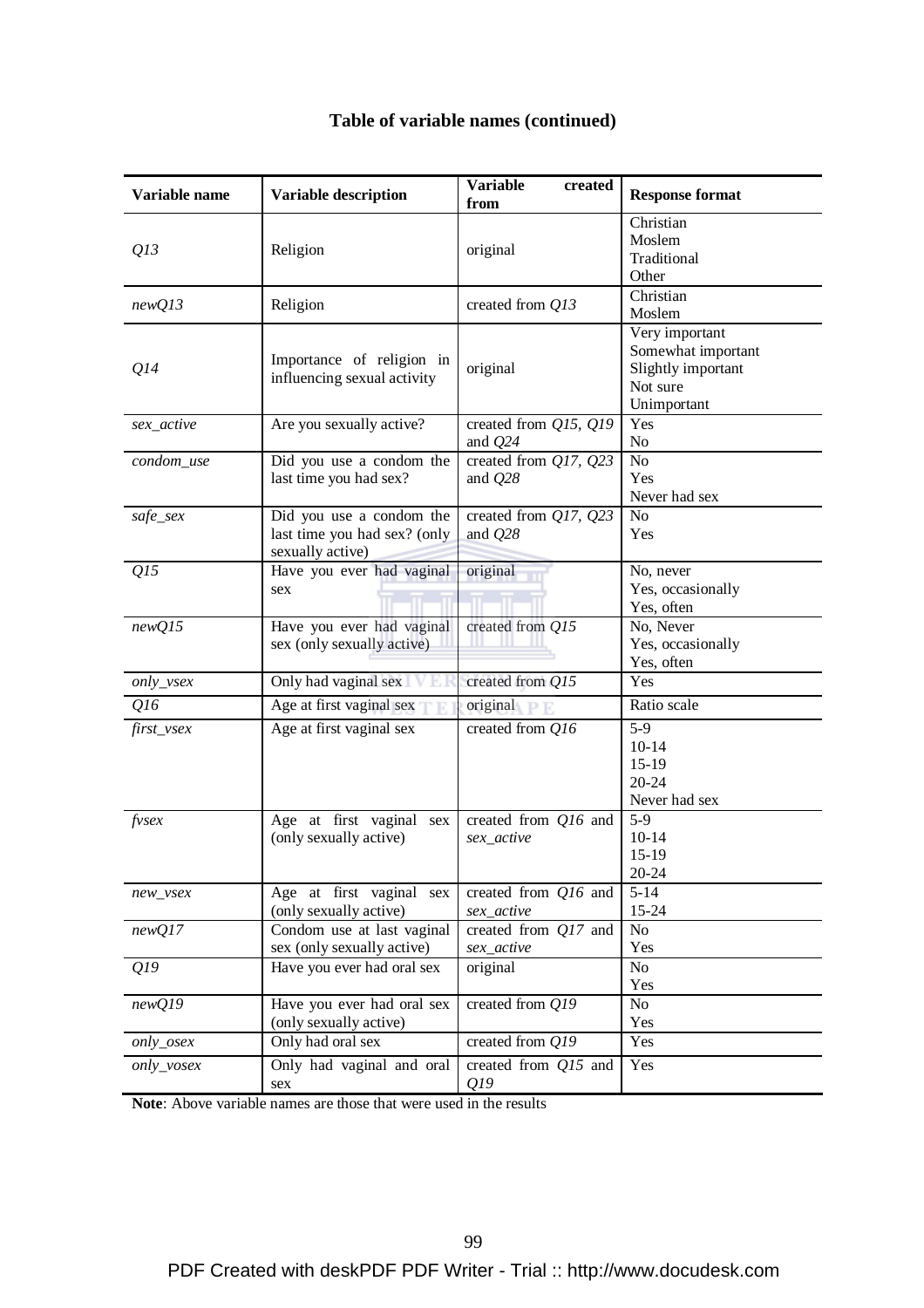| Variable name | Variable description                                                       | Variable created from                        | <b>Response format</b>                             |
|---------------|----------------------------------------------------------------------------|----------------------------------------------|----------------------------------------------------|
| Q20           | Age at first oral sex                                                      | original                                     | Ration scale                                       |
| first_osex    | Age at first oral sex                                                      | created from Q20                             | $10 - 14$<br>$15-19$<br>$20 - 24$                  |
| fosex         | Age at first oral sex<br>(only sexually active)                            | created<br>from<br>Q20<br>and<br>sex_active  | $10 - 14$<br>$15-19$<br>$20 - 24$                  |
| new_osex      | Age at first oral sex<br>(only sexually active)                            | created<br>from<br>Q20<br>and<br>sex_active  | $5 - 14$<br>15-24                                  |
| newQ23        | Condom use at last<br>oral sex (only sexually<br>active)                   | Q17<br>created<br>from<br>and<br>sex_active  | No<br>Yes                                          |
| Q24           | Have you ever had<br>anal sex                                              | original                                     | N <sub>o</sub><br>Yes                              |
| newQ24        | Have you ever had<br>anal<br>sex<br>(only<br>sexually active)              | created from Q24                             | No<br>Yes                                          |
| only_asex     | Only had anal sex                                                          | created from Q24                             | Yes                                                |
| only_vasex    | Only had vaginal and<br>anal sex                                           | created from Q15 and Q24                     | Yes                                                |
| only_aosex    | Only had anal and<br>oral sex                                              | created from Q19 and Q24                     | Yes                                                |
| voasex        | Had vaginal, oral and<br>anal sex                                          | created from Q15, Q19 and<br>024             | Yes                                                |
| Q25           | Age at first anal sex                                                      | original                                     | Ratio scale                                        |
| first_asex    | Age at first anal sex<br><b>WES</b>                                        | created from Q25<br><b>TERN CAPE</b>         | $10 - 14$<br>15-19<br>$20 - 24$                    |
| fasex         | Age at first anal sex<br>(only sexually active)                            | from<br>Q25<br>created<br>and<br>sex_active  | $10 - 14$<br>$15-19$<br>$20 - 24$                  |
| newQ28        | Condom use at last<br>anal<br>sex<br>(only)<br>sexually active)            | Q28<br>created<br>from<br>and<br>sex_active  | N <sub>o</sub><br>Yes                              |
| Q30           | Gave<br>consent/permission at<br>first sex                                 | original                                     | Never had sex<br>Not sure<br>N <sub>o</sub><br>Yes |
| newQ30        | Gave<br>consent/permission at<br>first<br>(only<br>sex<br>sexually active) | Q30<br>from<br>created<br>&<br>$sex\_active$ | Not sure<br>N <sub>o</sub><br>Yes                  |
| otherQ30      | Gave<br>consent/permission at<br>first<br>(only<br>sex<br>sexually active) | from<br>Q30<br>created<br>&<br>sex_active    | N <sub>o</sub><br>Yes                              |
| Q31           | Transactional sex                                                          | original                                     | N <sub>o</sub><br>Yes<br>Never had sex             |
| newQ31        | Transactional<br>sex<br>(only sexually active)                             | Q31<br>from<br>created<br>&<br>sex_active    | No<br>Yes                                          |

**Note**: Above variable names are those that were used in the results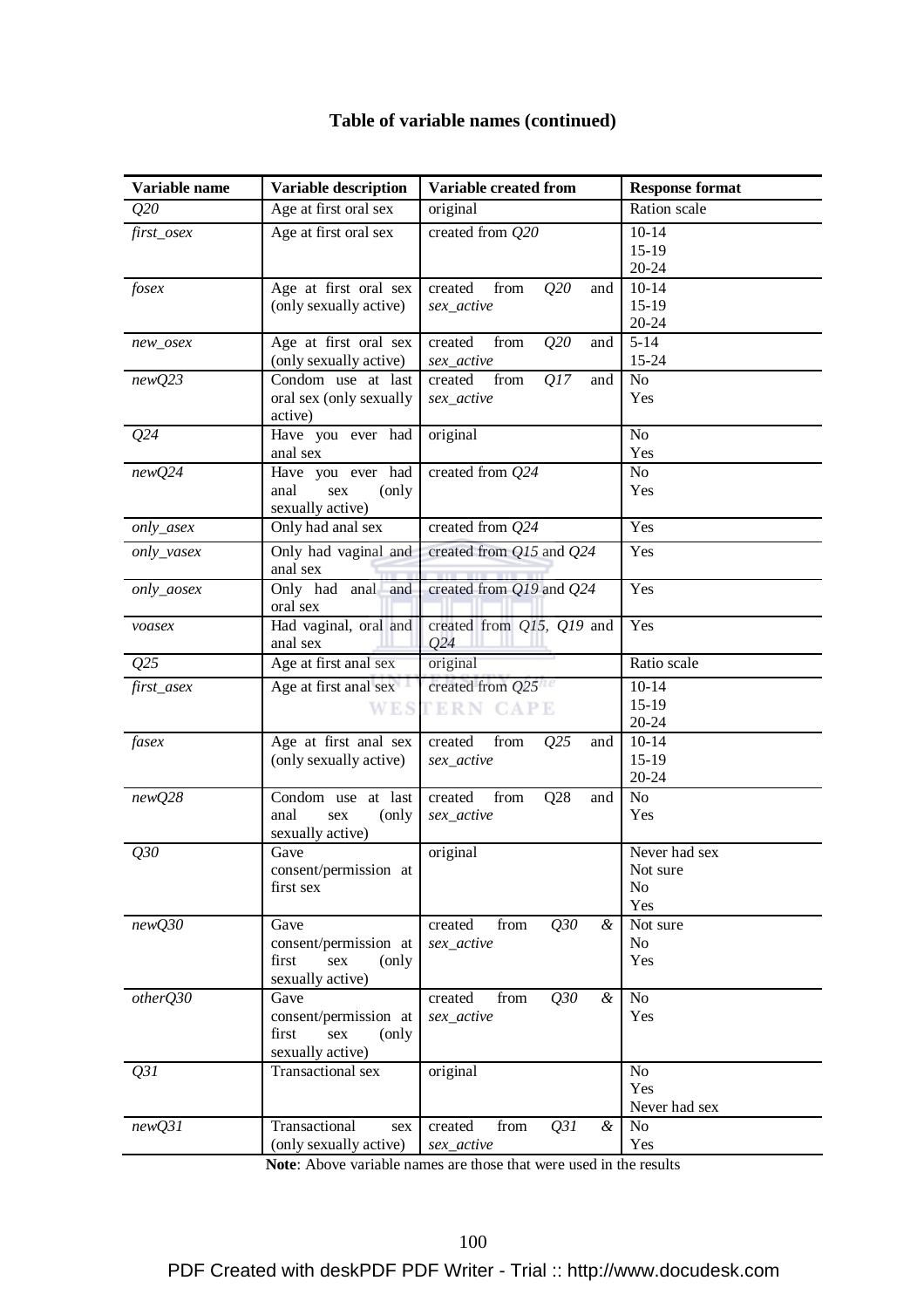| Variable name | <b>Variable description</b>                | Variable created from        | <b>Response format</b>          |
|---------------|--------------------------------------------|------------------------------|---------------------------------|
| Q32           | $\overline{\text{of}}$<br>Number<br>sexual | original                     | None, never had sex             |
|               | partners                                   |                              | None in the last year           |
|               |                                            |                              | 1 partner                       |
|               |                                            |                              | 2 partner                       |
|               |                                            |                              | 3 or more                       |
| activeQ32     | Number<br>of<br>sexual                     | Q32<br>from<br>created<br>&  | None in the last year           |
|               | (only<br>partners                          | sex_active                   | 1 partner                       |
|               | sexually active)                           |                              | 2 partner                       |
|               |                                            |                              | 3 or more                       |
| newQ32        | Number<br>of<br>sexual                     | Q32<br>created<br>from<br>&  | 1 partner                       |
|               | partners<br>(only                          | sex_active                   | more than 1 partner             |
|               | sexually active)                           |                              |                                 |
| Q34           | Ever forced anyone to                      | original                     | N <sub>o</sub>                  |
|               | have sex                                   |                              | Yes                             |
| newQ34        | Ever forced anyone to                      | Q34<br>created<br>from<br>&  | N <sub>o</sub>                  |
|               | have<br>sex<br>(only                       | sex_active                   | Yes                             |
|               | sexually active)                           |                              |                                 |
| Q35           | Ever been forced to                        | original                     | N <sub>o</sub>                  |
|               | have sex                                   |                              | Yes                             |
| newQ35        | Ever been forced to                        | Q35<br>created<br>from<br>&  | N <sub>o</sub>                  |
|               | have<br>sex<br>(only                       | sex_active                   | Yes                             |
|               | sexually active)                           |                              |                                 |
| Q56           | Currently<br>smoking                       | original                     | N <sub>o</sub>                  |
|               | cigarettes                                 |                              | Yes                             |
| Q57           | How often<br>do you                        | original                     | Daily                           |
|               | smoke?                                     |                              | Occasionally                    |
|               | UNIV                                       | <b>ERSITY</b> of the         | Not at all                      |
| newQ57        | How often<br>do you                        | created from $Q56 \& Q57$    | Daily                           |
|               | smoke?<br>(only                            |                              | Occasionally                    |
|               | cigarette smokers)                         |                              |                                 |
| Q58           | During the past 30                         | original                     | Ratio scale                     |
|               | days, on how many                          |                              |                                 |
|               | days did you smoke?                        |                              |                                 |
| newday        | During the past 30                         | created from Q58 and Q56     | Smoking $<$ 30 days             |
|               | days, on how many                          |                              | Smoking $=$ 30 days             |
|               | days did you smoke?                        |                              |                                 |
|               | (only cigarette                            |                              |                                 |
|               | smokers)                                   |                              |                                 |
| Q59           | During the past 30                         | original                     | Ratio scale                     |
|               | days, on the days you                      |                              |                                 |
|               | smoked, how many                           |                              |                                 |
|               | cigarettes on average                      |                              |                                 |
|               | did you smoke?                             |                              |                                 |
| newcig        | During the past $30$                       | created from $Q59$ and $Q56$ | On average $\leq$ 4 cigarettes  |
|               | days, on the days you                      |                              | per day                         |
|               | smoked, how many                           |                              | On average $>$ 4 cigarettes per |
|               | cigarettes on average                      |                              | day                             |
|               | did you smoke? (only                       |                              |                                 |
|               | cigarette smokers)                         |                              |                                 |

**Note**: Above variable names are those that were used in the results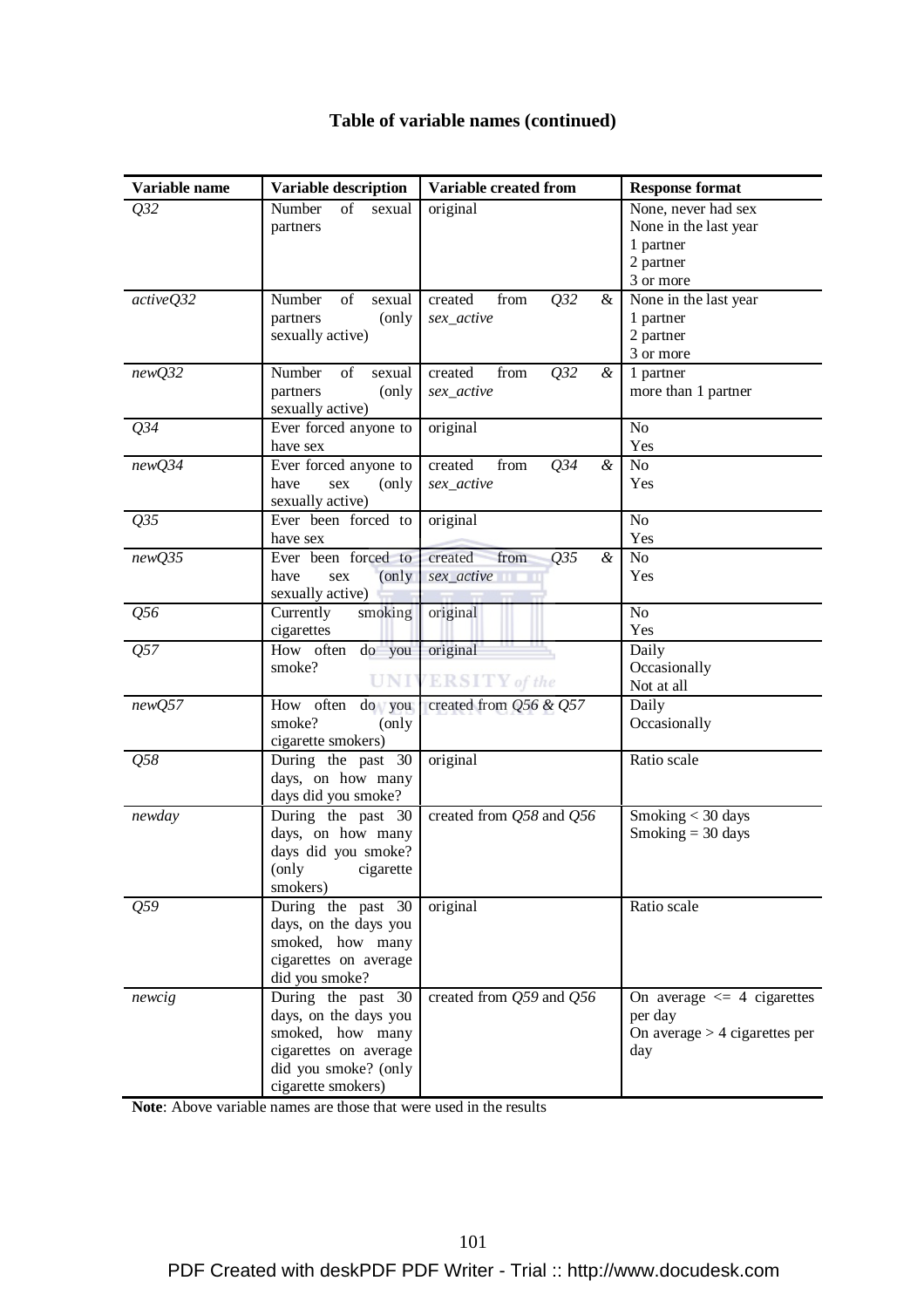| Variable name | <b>Variable description</b> | Variable created from         | <b>Response format</b>    |
|---------------|-----------------------------|-------------------------------|---------------------------|
| Q60           | Do you currently use        | original                      | N <sub>o</sub>            |
|               | alcohol<br>(including       |                               | Yes                       |
|               | beer and wine)?             |                               |                           |
| Q61           | During the past 30          | original                      | Ratio scale               |
|               | days, on how many           |                               |                           |
|               | days did you have at        |                               |                           |
|               | least one drink of          |                               |                           |
|               | alcohol?                    |                               |                           |
| newhigh       | During the past 30          | created from $Q61 & Q60$      | Drinking on $\leq$ 4 days |
|               | days, on how many           |                               | Drinking on $>$ 4 days    |
|               | days did you have at        |                               |                           |
|               | least one drink of          |                               |                           |
|               | alcohol? (only alcohol      |                               |                           |
|               | users)                      |                               |                           |
| Q62           | During the past 30          | original                      | Ratio scale               |
|               | days, on how many           |                               |                           |
|               | days did you have 5 or      |                               |                           |
|               | more drinks of alcohol      |                               |                           |
|               | in a row, that is within    |                               |                           |
|               | a couple of hours?          |                               |                           |
| newrisk       | During the past 30          | created from $Q62 \& Q60$     | Drinking on $\leq$ 2 days |
|               | days, on how many           |                               | Drinking on $> 2$ days    |
|               | days did you have 5 or      |                               |                           |
|               | more drinks of alcohol      |                               |                           |
|               | in a row, that is within    |                               |                           |
|               | a couple of hours?          |                               |                           |
|               | (only alcohol users)        | <b>ERSITY</b> of the          |                           |
| Q63-Q66       | Suicidal behaviour          | original<br><b>CAPE</b>       | N <sub>o</sub>            |
|               |                             |                               | Yes                       |
| suicidal      | Suicidal behaviour          | created from Q63-Q66          | Yes                       |
|               |                             |                               | No                        |
| Q67_1-Q67_10  | Drug use                    | original                      | Yes                       |
|               |                             |                               | N <sub>o</sub>            |
| drugs         | Drug use                    | created from $Q67\_1-Q67\_10$ | N <sub>o</sub>            |
|               |                             |                               | Yes                       |

Note: Above variable names are those that were used in the results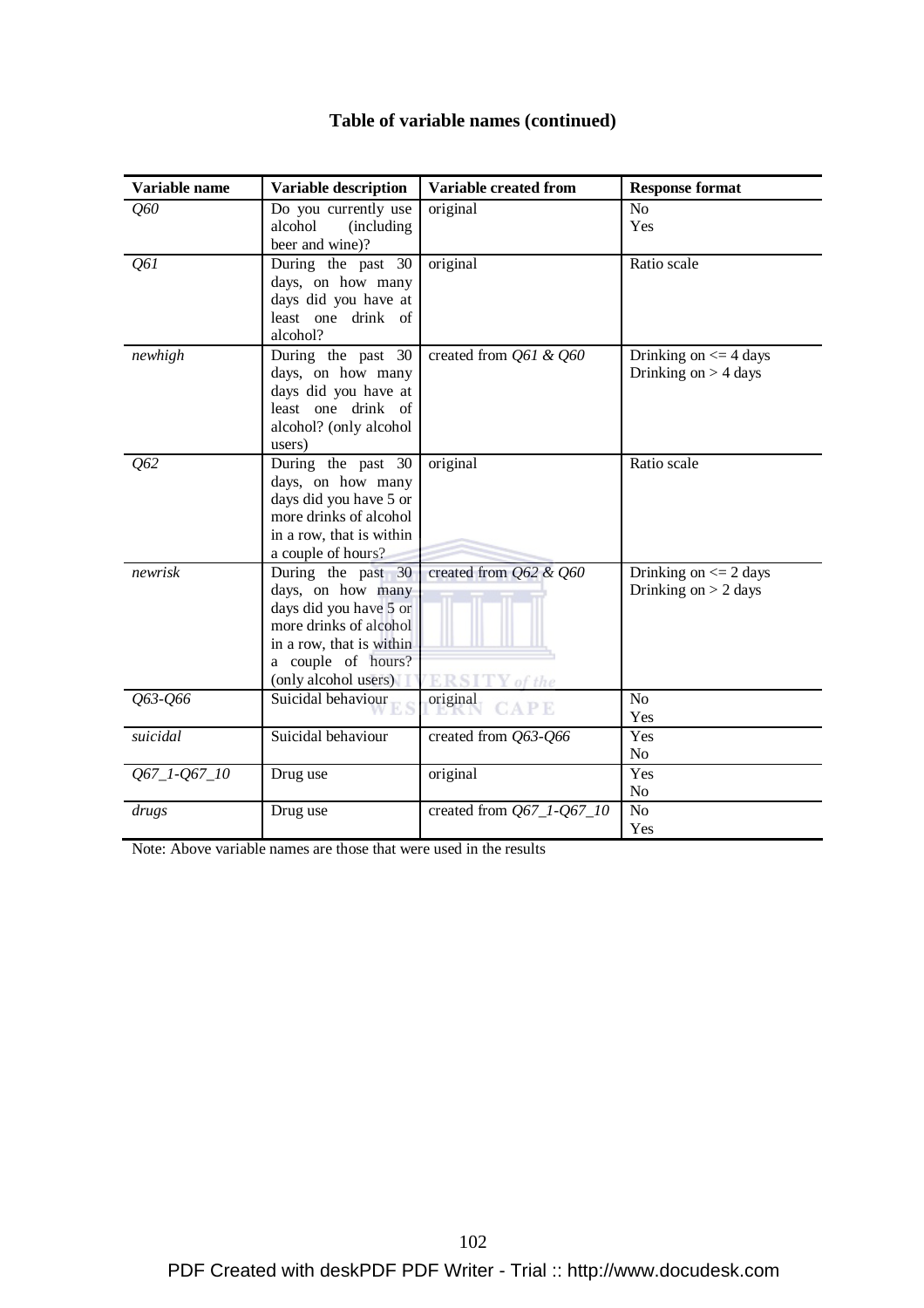# **APPENDIX D**

# **Descriptive frequencies of demographic characteristics and sexual activity**

# **Table D1**

| Frequency | Weighted<br>Frequency | Std Dev of<br>Wgt Freq | Percent  | Std Err of<br>Percent |
|-----------|-----------------------|------------------------|----------|-----------------------|
| 174       | 179.53115             | 11.87845               | 35,8757  | 2.2755                |
| 327       | 320,89469             | 12,03260               | 64, 1243 | 2.2755                |
| 501       | 500.42584             | 7.44573                | 100,000  |                       |
|           |                       |                        | Gender   |                       |

Frequency Missing = 1

# **Table D2**

#### Age group

| age group | Frequency | Weighted<br>Frequency | Std Dev of<br>Wgt Freq | Percent | Std Err of<br>Percent |
|-----------|-----------|-----------------------|------------------------|---------|-----------------------|
| $(15-19)$ | 438       | 427.39442             | 9.89542                | 85.1383 | 1.7815                |
| $(20-24)$ | 64        | 74.60558              | 9.22712                | 14,8617 | 1.7815                |
| Total     | 502       | 502,00000             | 7.46791                | 100,000 |                       |
|           |           |                       |                        |         |                       |
|           |           |                       |                        |         |                       |

## **UNIVTable D3(i)** *f* the

#### **Racial group CAPE**

| $Q$ 7         | Frequency | Weighted<br>Frequency | Std Dev of<br>Wat Frea | Percent | Std Err of<br>Percent |
|---------------|-----------|-----------------------|------------------------|---------|-----------------------|
| Black/African | 123       | 193.62118             | 15.18452               | 38.5700 | 2.4635                |
| Coloured      | 329       | 258,50670             | 8.37487                | 51.4954 | 2.3745                |
| White         | 20        | 19.67274              | 4.31474                | 3.9189  | 0.8621                |
| Indian/Asian  | 30        | 30.19938              | 5.35167                | 6.0158  | 1.0694                |
| Total         | 502       | 502,00000             | 7.46791                | 100,000 |                       |

### **Table D3(ii)**

Racial group

| racial gr     | Frequency | Weighted<br>Frequency | Std Dev of<br>Wat Frea | Percent | Std Err of<br>Percent |
|---------------|-----------|-----------------------|------------------------|---------|-----------------------|
| Black/African | 123       | 193.62118             | 14.91111               | 42.8244 | 2.5906                |
| Coloured      | 329       | 258,50670             | 7.44283                | 57.1756 | 2.5906                |
| Total         | 452       | 452.12788             | 7.46828                | 100,000 |                       |

Frequency Missing = 50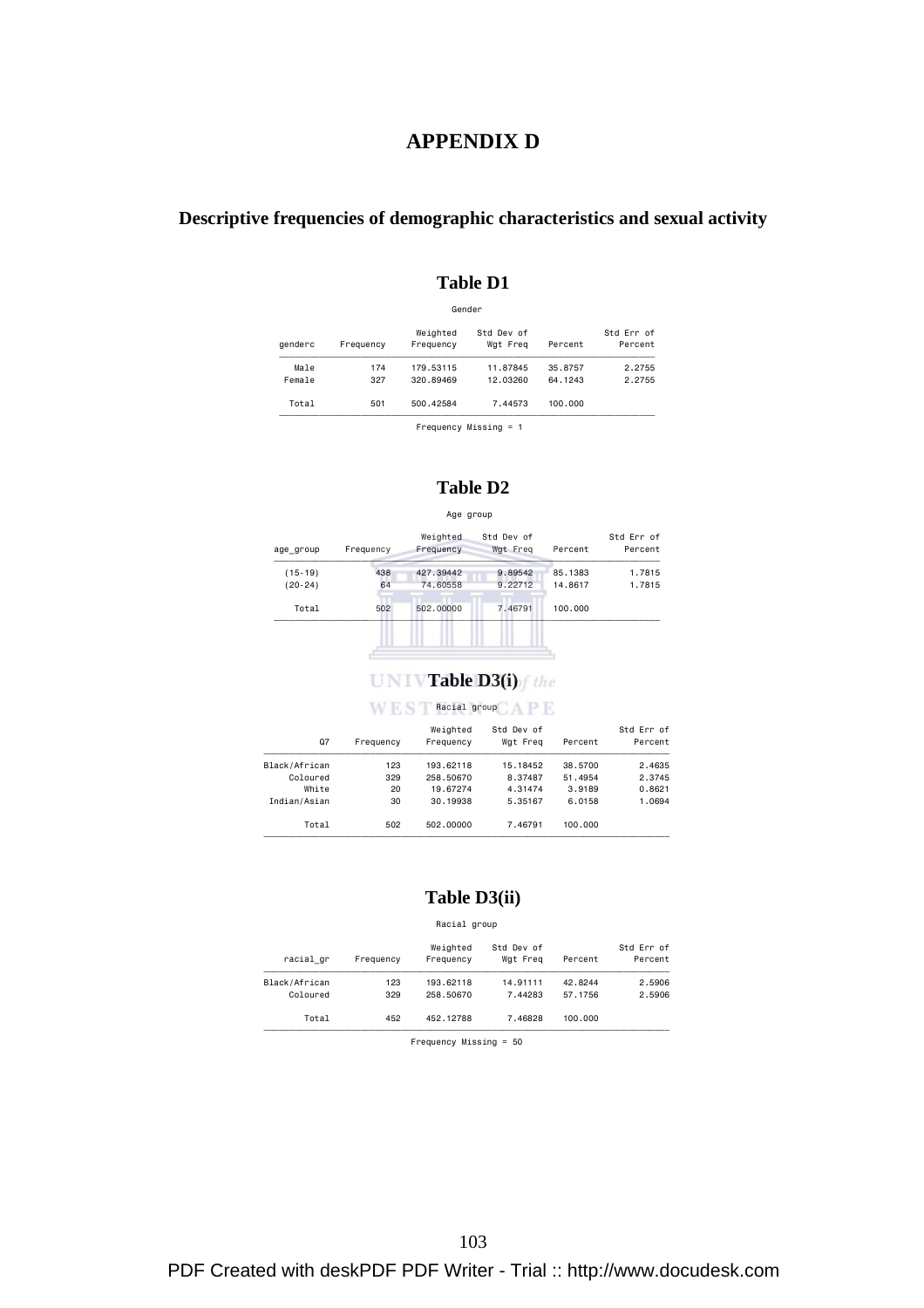# **Table D4**

My home language is:

| Frequency | Weighted<br>Frequency                          | Std Dev of<br>Wgt Freq | Percent | Std Err of<br>Percent |
|-----------|------------------------------------------------|------------------------|---------|-----------------------|
| 90        | 138,74126                                      | 13.31780               | 28,0900 | 2.3802                |
| 234       | 196.93187                                      | 9.60225                | 39.8715 | 2.2363                |
| 142       | 115.52280                                      | 8.31719                | 23.3891 | 1.8255                |
| 7         | 10.23067                                       | 3.91207                | 2.0713  | 0.7870                |
| 21        | 32.48976                                       | 6.96664                | 6.5780  | 1.3789                |
| 494       | 493.91637                                      | 7.40815                | 100,000 |                       |
| Xhosa     | English<br>Afrikaans<br>Zulu<br>Other<br>Total |                        |         |                       |

Frequency Missing = 8

### **Table D5(i)**

In which province did you matriculate?

| Std Err of<br>Percent | Percent | Std Dev of<br>Wgt Freq                 | Weighted<br>Frequency | Frequency | Q <sub>6</sub> |
|-----------------------|---------|----------------------------------------|-----------------------|-----------|----------------|
| 2.2761                | 73.3392 | 9.72682                                | 365,85573             | 401       | WC             |
| 1.9164                | 14.8393 | 10.07910                               | 74.02647              | 50        | EC             |
| 0.7311                | 2.5217  | 3.64928                                | 12,57981              | 13        | <b>NC</b>      |
| 0.4873                | 1.1474  | 2.43043                                | 5.72374               | 6         | GP             |
| 1.4657                | 8.1524  | 7.49334                                | 40.66862              | 29        | Other          |
|                       | 100,000 | 7.43962                                | 498.85437             | 499       | Total          |
|                       |         | $Frequency$ Missing = 3                |                       |           |                |
|                       |         |                                        |                       |           |                |
|                       |         | Table D5(ii)                           |                       |           |                |
|                       |         | In which province did you matriculate? |                       |           |                |
| Std Err of            |         | Std Dev of                             | Weighted              |           |                |
| Percent               | Percent | Wgt Freg                               | Frequency             | Frequency | prov           |
| 2.2761                | 73.3392 | 9.72682                                | 365.85573             | 401       | <b>WC</b>      |
| 2.2761                | 26,6608 | 12.49607                               | 132,99865             | 98        | Other          |

Frequency Missing = 3

#### **Table D6**

In what faculty are you registering in?

| Q9         | Frequency | Weighted<br>Frequency | Std Dev of<br>Wat Frea | Percent  | Std Err of<br>Percent |
|------------|-----------|-----------------------|------------------------|----------|-----------------------|
| Science    | 69        | 70.03332              | 8.35417                | 13.9947  | 1.6505                |
| Education  | 12        | 11.22657              | 3.36105                | 2.2434   | 0.6721                |
| <b>EMS</b> | 111       | 109.33409             | 9.78184                | 21,8482  | 1.9363                |
| CHS        | 81        | 81.43479              | 8.84262                | 16.2731  | 1.7469                |
| Law        | 84        | 82.18895              | 8.74570                | 16.4238  | 1.7357                |
| Dentistry  | 24        | 24.74830              | 5.04981                | 4.9454   | 1,0080                |
| Arts       | 120       | 121.45982             | 10.38583               | 24, 2713 | 2.0326                |
| Total      | 501       | 500.42584             | 7.44573                | 100,000  |                       |

Frequency Missing = 1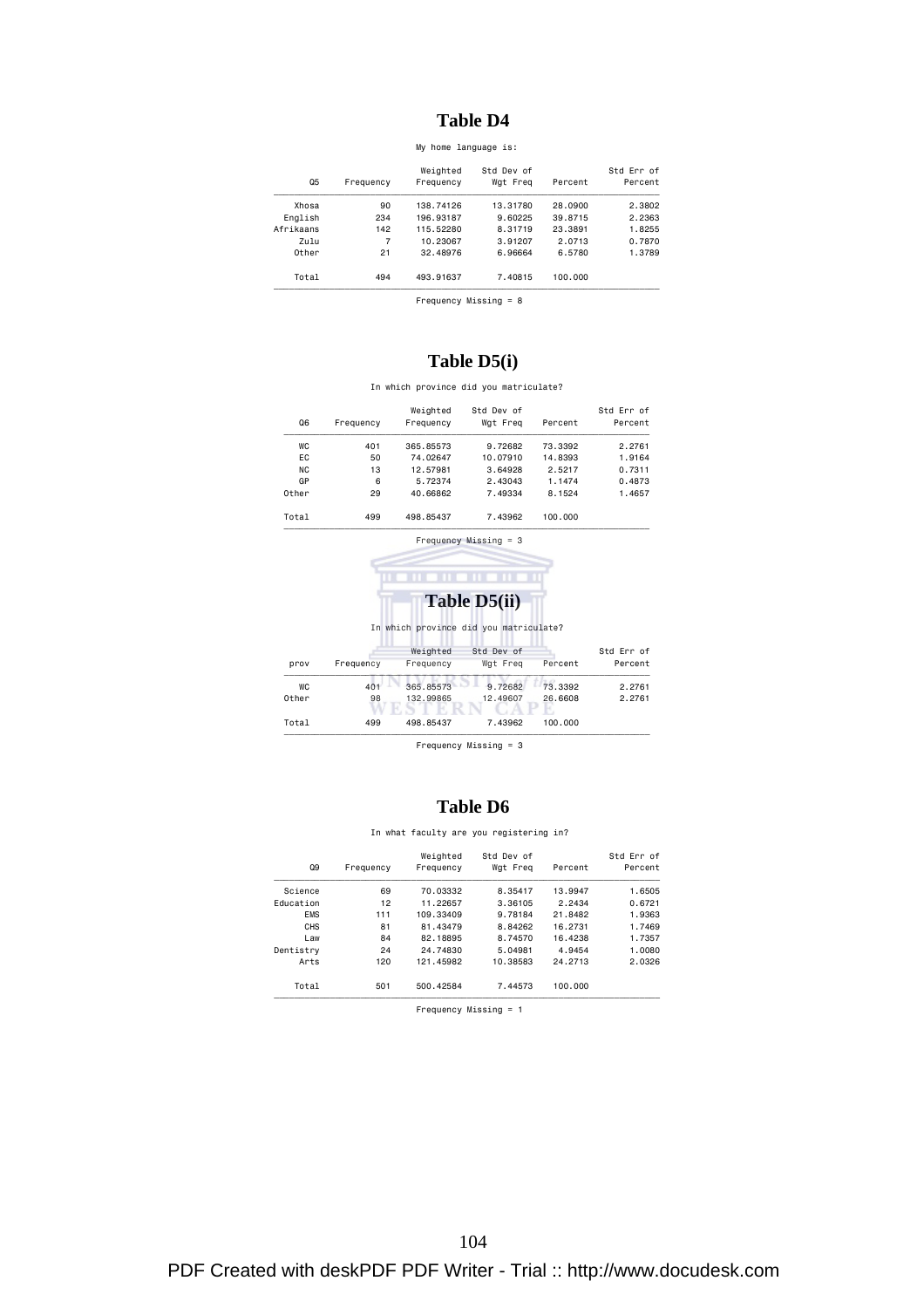# **Table D7(i)**

Where do you live when you are at the university?

|                                   |           | Weighted  | Std Dev of |          | Std Err of |
|-----------------------------------|-----------|-----------|------------|----------|------------|
| Q8                                | Frequency | Frequency | Wat Frea   | Percent  | Percent    |
| Home with relatives               | 374       | 349.56613 | 10.62145   | 70.1045  | 2.2777     |
| UWC Hostel                        | 97        | 120.85888 | 11,63800   | 24, 2379 | 2.1747     |
| Rented accommodation with friends | 15        | 15.35852  | 4.12428    | 3,0801   | 0.8253     |
| Rent a room alone                 | 12        | 12.85262  | 3.81786    | 2.5776   | 0.7639     |
| Total                             | 498       | 498.63615 | 7.45866    | 100,000  |            |
|                                   |           |           |            |          |            |

Frequency Missing = 4

# **Table D7(ii)**

Where do you live when you are at the university?

|                      | res   | Frequency | Weighted<br>Frequency | Std Dev of<br>Wat Frea | Percent  | Std Err of<br>Percent |
|----------------------|-------|-----------|-----------------------|------------------------|----------|-----------------------|
| Off campus           |       | 401       | 377.77727             | 10.19421               | 75.7621  | 2.1747                |
| On campus/UWC hostel |       | 97        | 120,85888             | 11,63800               | 24, 2379 | 2.1747                |
|                      | Total | 498       | 498,63615             | 7.45866                | 100,000  |                       |

Frequency Missing = 4



Frequency Missing = 5

# **Table D8(ii)**

#### My religion is:

| Std Err of<br>Percent | Percent | Std Dev of<br>Wat Frea | Weighted<br>Frequency | Frequency | newQ13    |
|-----------------------|---------|------------------------|-----------------------|-----------|-----------|
| 1.5975                | 84.1724 | 11.23373               | 399.33965             | 388       | Christian |
| 1.5975                | 15.8276 | 7.27494                | 75.09102              | 89        | Moslem    |
|                       | 100.000 | 7.28879                | 474.43067             | 477       | Total     |

Frequency Missing = 25

#### **Table D9**

How important is your religion in influencing your sexual behaviour:

| Q14                | Frequency | Weighted<br>Frequency | Std Dev of<br>Wat Frea | Percent | Std Err of<br>Percent |
|--------------------|-----------|-----------------------|------------------------|---------|-----------------------|
| Very important     | 294       | 291.92999             | 12.30850               | 58.7056 | 2.3264                |
| Somewhat important | 117       | 108,65843             | 9.31449                | 21.8507 | 1.8920                |
| Slightly important | 35        | 38,24122              | 6.58603                | 7.6901  | 1.3102                |
| Not sure           | 31        | 35,81449              | 6.59164                | 7.2021  | 1.3072                |
| Unimportant        | 22        | 22.63341              | 4.98652                | 4.5515  | 0.9990                |
| Total              | 499       | 497.27753             | 7.40090                | 100,000 |                       |

Frequency Missing = 3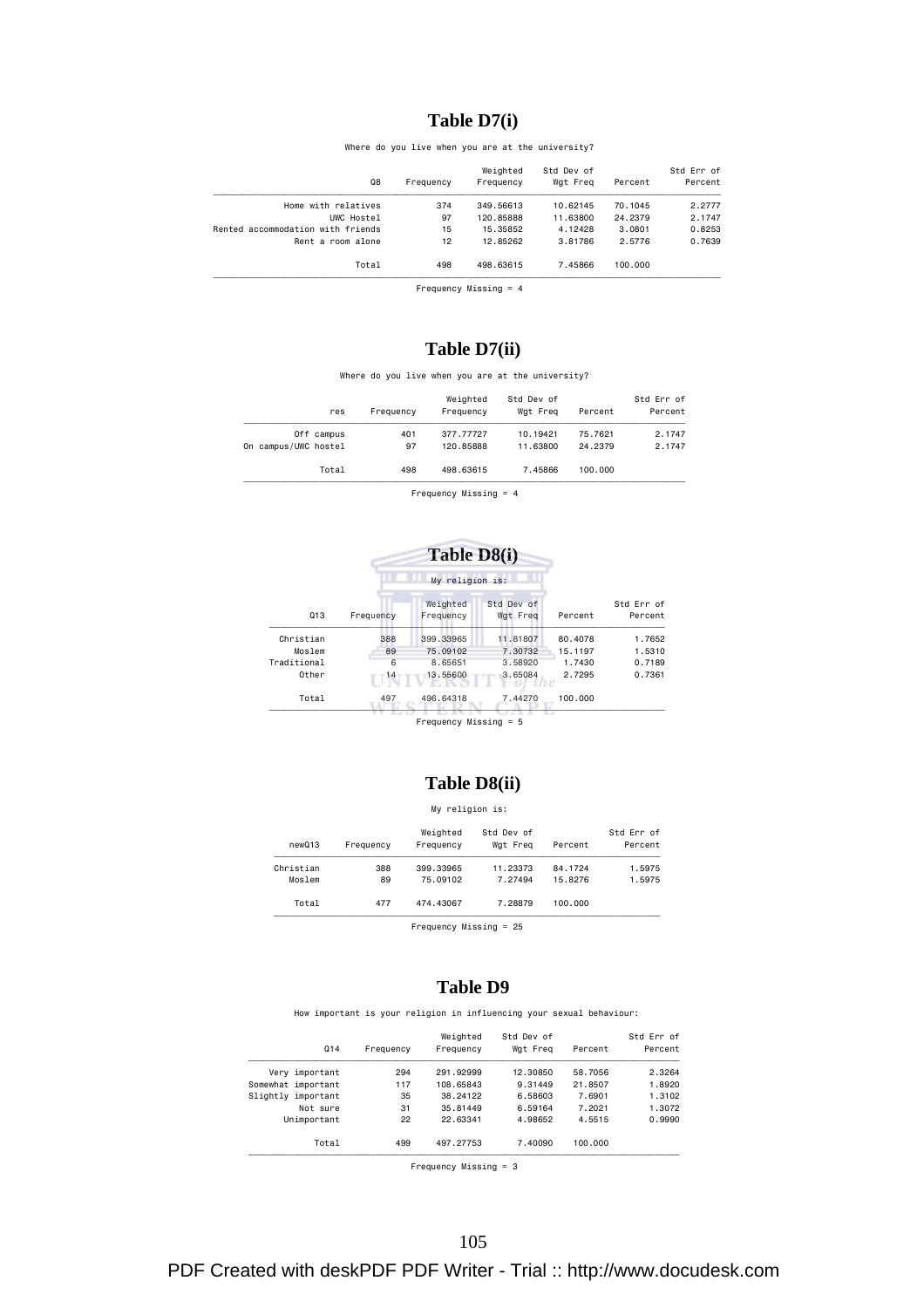# **Table D10**

Are you sexually active?

| sex<br>active | Frequency | Weighted<br>Frequency | Std Dev of<br>Wgt Freg  | Percent | Std Err of<br>Percent |
|---------------|-----------|-----------------------|-------------------------|---------|-----------------------|
| Yes           | 217       | 236, 28891            | 13.24513                | 47.5912 | 2.3762                |
| No            | 279       | 260.20827             | 11.32247                | 52.4088 | 2.3762                |
| Total         | 496       | 496.49717             | 7.43035                 | 100,000 |                       |
|               |           |                       | Frequency Missing = $6$ |         |                       |

**Table D11(i)** 

Have you ever had vaginal sex?

| Std Err of<br>Percent | Percent | Std Dev of<br>Wat Frea | Weighted<br>Frequency | Frequency | Q15               |
|-----------------------|---------|------------------------|-----------------------|-----------|-------------------|
| 2.3834                | 53.6132 | 11,23991               | 264.92267             | 285       | No, Never         |
| 2.3165                | 34,2863 | 12,36620               | 169.42153             | 152       | Yes, occasionally |
| 1.5847                | 12,1005 | 7.93838                | 59,79308              | 57        | Yes, often        |
|                       | 100,000 | 7.40505                | 494, 13728            | 494       | Total             |

Frequency Missing = 8

 $\overline{\phantom{a}}$   $\overline{\phantom{a}}$   $\overline{\phantom{a}}$   $\overline{\phantom{a}}$   $\overline{\phantom{a}}$   $\overline{\phantom{a}}$   $\overline{\phantom{a}}$   $\overline{\phantom{a}}$   $\overline{\phantom{a}}$   $\overline{\phantom{a}}$   $\overline{\phantom{a}}$   $\overline{\phantom{a}}$   $\overline{\phantom{a}}$   $\overline{\phantom{a}}$   $\overline{\phantom{a}}$   $\overline{\phantom{a}}$   $\overline{\phantom{a}}$   $\overline{\phantom{a}}$   $\overline{\$ 

|            |         | Table D11(ii)               |           |           |       |
|------------|---------|-----------------------------|-----------|-----------|-------|
|            |         | Have you ever had oral sex? |           |           |       |
| Std Err of |         | Std Dev of                  | Weighted  |           |       |
| Percent    | Percent | Wgt Freq                    | Frequency | Frequency | Q19   |
| 2.1262     | 75,8166 | 10.84088                    | 361.52412 | 369       | No    |
| 2.1262     | 24.1834 | 10.53007                    | 115,31625 | 107       | Yes   |
|            | 100,000 | 7.27131                     | 476.84037 | 476       | Total |

# **Table D11(iii)**

Have you ever had anal sex?

| Std Err of<br>Percent | Percent | Std Dev of<br>Wgt Freg | Weighted<br>Frequency | Frequency | Q24   |
|-----------------------|---------|------------------------|-----------------------|-----------|-------|
| 1,2080                | 94.7746 | 8.09925                | 445.96121             | 451       | No    |
| 1,2080                | 5.2254  | 5.76123                | 24.58792              | 19        | Yes   |
|                       | 100,000 | 7.21315                | 470.54912             | 470       | Total |

Frequency Missing = 32

#### **Table D12(i)**

Only had vaginal sex (not oral and/or anal sex)

| Std Err of<br>Percent | Percent | Std Dev of<br>Wgt Freq | Weighted<br>Frequency     | Frequency | only vsex |
|-----------------------|---------|------------------------|---------------------------|-----------|-----------|
| 0.0000                | 100,000 | 3,90239                | 114,67603                 | 106       | Yes       |
|                       | 100,000 | 3,90239                | 114.67603                 | 106       | Total     |
|                       |         |                        | Frequency Missing = $396$ |           |           |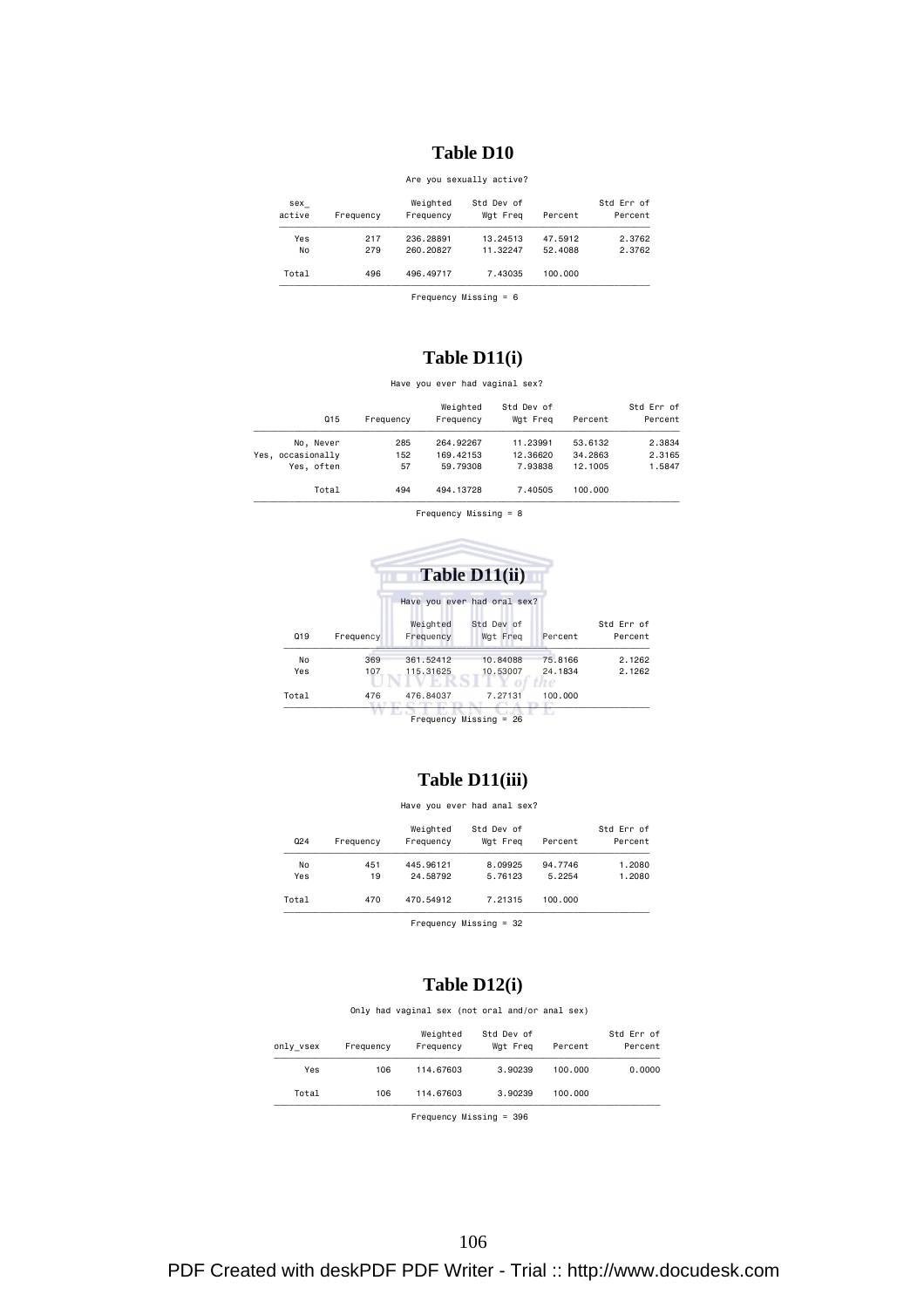# **Table D12(ii)**

Only had oral sex (not vaginal and/or anal sex)

| Percent |            | Weighted | Frequency                                      | only osex |
|---------|------------|----------|------------------------------------------------|-----------|
| 100,000 |            | 4.71441  | 6                                              | Yes       |
| 100,000 | 2.86251E-8 | 4.71441  | 6                                              | Total     |
|         |            |          | Std Dev of<br>Frequency Wgt Freq<br>2.86251E-8 |           |

Frequency Missing = 496

# **Table D12(iii)**

Only had anal sex (not vaginal and/or oral sex)

| Std Err of<br>Percent | Percent | Std Dev of<br>Wgt Freg | Weighted<br>Frequency | Frequency | only asex |
|-----------------------|---------|------------------------|-----------------------|-----------|-----------|
|                       | 100,000 |                        | 1.57416               |           | Yes       |
|                       | 100,000 |                        | 1.57416               |           | Total     |

Frequency Missing = 501

#### **Table D12(iv)**  Only had vaginal and oral sex (not anal sex) only\_ Weighted Std Dev of Std Err of **Vgt Freq**  $\gamma$  , and the symplection of the symplection of the symplection of the symplection of the symplection of the symplection of the symplection of the symplection of the symplection of the symplection of the symplection of t Yes 86 92.31055 3.38158 100.000 0.0000 Total 86 92.31055 3.38158 100.000

 $\overline{\phantom{a}}$   $\overline{\phantom{a}}$   $\overline{\phantom{a}}$   $\overline{\phantom{a}}$   $\overline{\phantom{a}}$   $\overline{\phantom{a}}$   $\overline{\phantom{a}}$   $\overline{\phantom{a}}$   $\overline{\phantom{a}}$   $\overline{\phantom{a}}$   $\overline{\phantom{a}}$   $\overline{\phantom{a}}$   $\overline{\phantom{a}}$   $\overline{\phantom{a}}$   $\overline{\phantom{a}}$   $\overline{\phantom{a}}$   $\overline{\phantom{a}}$   $\overline{\phantom{a}}$   $\overline{\$ 

# **WESTERN CAPE**

#### **Table D12(v)**

Only had vaginal and anal sex (not oral sex)

| Std Err of<br>Percent | Percent | Std Dev of<br>Wgt Freg | Weighted<br>Frequency | Frequency | $only_$<br>vasex |
|-----------------------|---------|------------------------|-----------------------|-----------|------------------|
| 0.0000                | 100,000 | 0                      | 4.72247               | 3         | Yes              |
|                       | 100,000 | 0                      | 4.72247               | 3         | Total            |

Frequency Missing = 499

### **Table D12(vi)**

Only had anal and oral sex (not vaginal sex)

| only<br>aosex |       | Frequency | Weighted<br>Frequency | Std Dev of<br>Wgt Freg    | Percent | Std Err of<br>Percent |
|---------------|-------|-----------|-----------------------|---------------------------|---------|-----------------------|
|               | Yes   |           | 0.78573               | $\cdot$                   | 100,000 |                       |
|               | Total |           | 0.78573               | $\cdot$                   | 100,000 |                       |
|               |       |           |                       | Frequency Missing = $501$ |         |                       |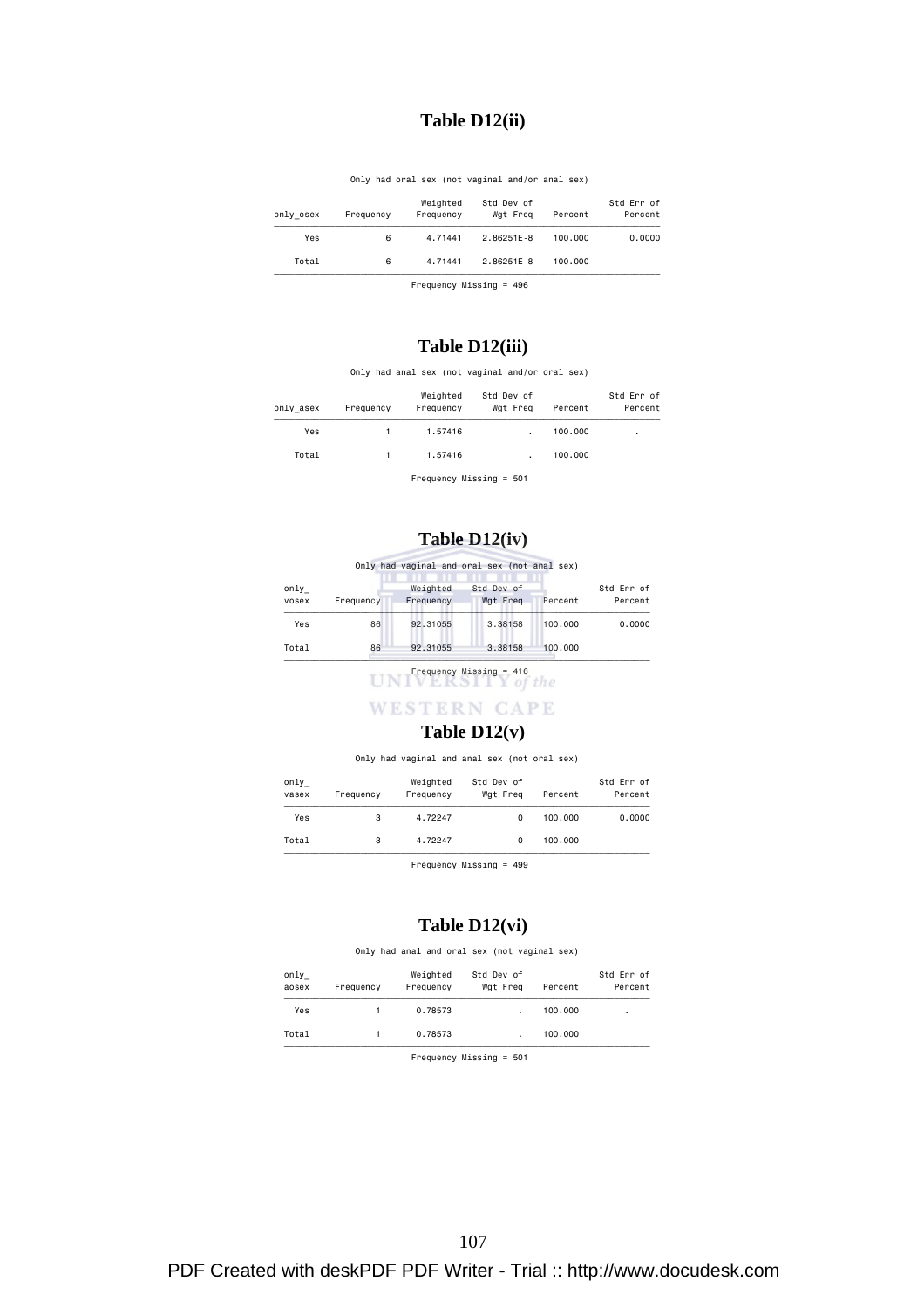# **Table D12(vii)**

Had vaginal, oral and anal sex

| Std Err of<br>Percent | Percent | Std Dev of<br>Wgt Freg | Weighted<br>Frequency | Frequency | voasex |
|-----------------------|---------|------------------------|-----------------------|-----------|--------|
| 0.0000                | 100,000 | 1,46366                | 17.50556              | 14        | Yes    |
|                       | 100,000 | 1,46366                | 17.50556              | 14        | Total  |

Frequency Missing = 488

### **Table D13(i)**

#### Have you ever had vaginal sex? (only sexually active)

| newQ15            | Frequency | Weighted<br>Frequency | Std Dev of<br>Wgt Freq | Percent | Std Err of<br>Percent |
|-------------------|-----------|-----------------------|------------------------|---------|-----------------------|
| No, Never         |           | 5.50014               | 2.04965                | 2.3433  | 0.8830                |
| Yes, occasionally | 152       | 169,42153             | 8.84266                | 72.1819 | 3.1698                |
| Yes, often        | 57        | 59,79308              | 7.33655                | 25,4748 | 3.1061                |
| Total             | 216       | 234,71475             | 5.50057                | 100,000 |                       |

Frequency Missing = 1

### **Table D13(ii)**

|                       |         | Have you ever had oral sex? (only sexually active) |                       |           |            |
|-----------------------|---------|----------------------------------------------------|-----------------------|-----------|------------|
| Std Err of<br>Percent | Percent | Std Dev of<br>Wgt Freg                             | Weighted<br>Frequency | Frequency | new<br>Q19 |
| 3.6316                | 49,8608 | 8.81887                                            | 114,67603             | 106       | No         |
| 3.6316                | 50.1392 | 8.74724                                            | 115,31625             | 107       | Yes        |
|                       | 100,000 | 5.43432                                            | 229.99228             | 213       | Total      |
|                       |         |                                                    |                       |           |            |

# UNI Frequency Missing =  $4$  the

**WESTERN CAPE** 

#### **Table D13(iii)**

#### Have you ever had anal sex? (only sexually active)

| Frequency | Weighted<br>Frequency | Std Dev of<br>Wgt Freg | Percent | Std Err of<br>Percent |
|-----------|-----------------------|------------------------|---------|-----------------------|
| 187       | 199,11580             | 6.70074                | 89,0087 | 2.4595                |
| 19        | 24.58792              | 5.62371                | 10.9913 | 2.4595                |
| 206       | 223,70372             | 5.36300                | 100,000 |                       |
|           |                       |                        |         |                       |

Frequency Missing = 11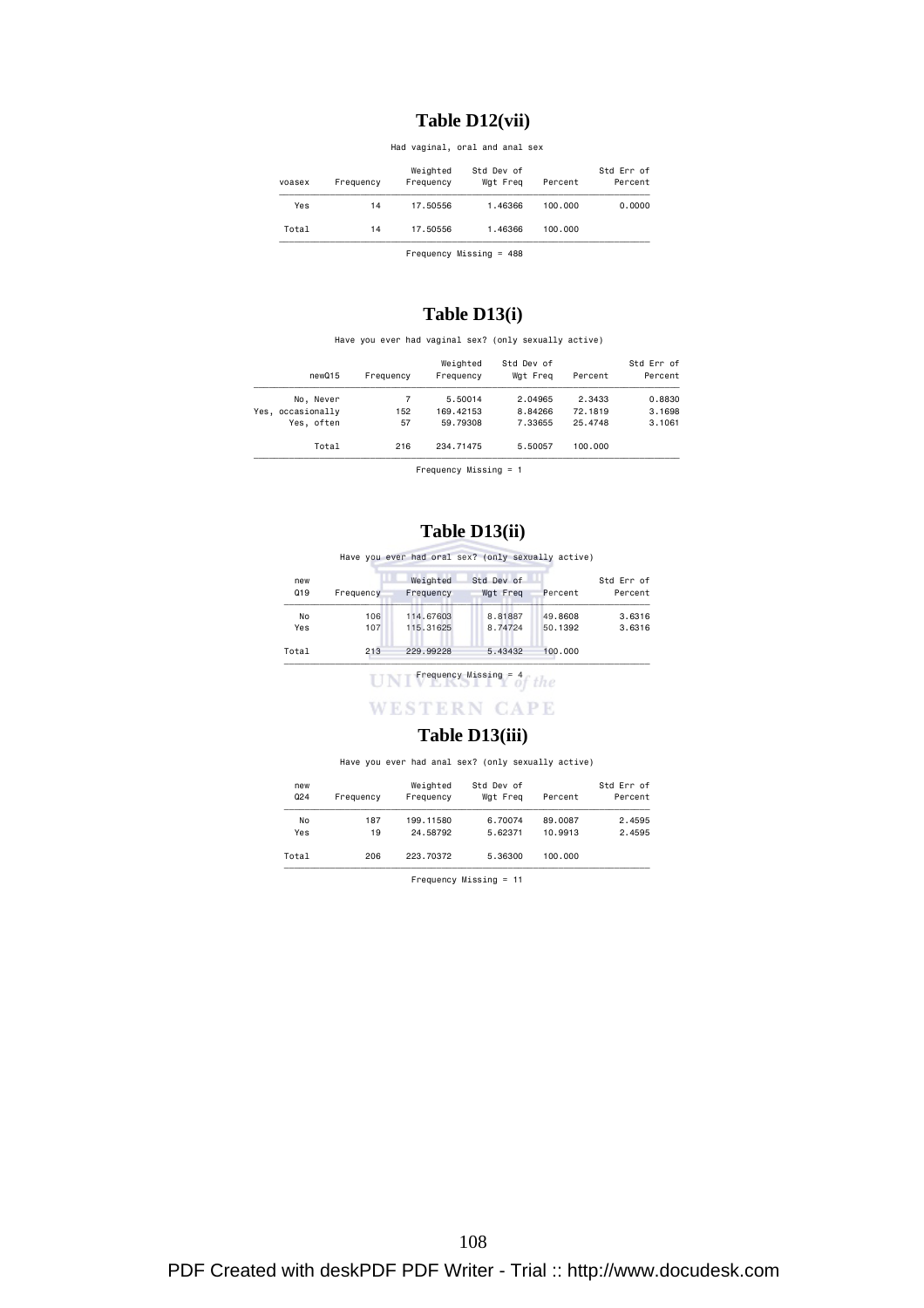# **APPENDIX E**

### **Descriptive frequencies of high-risk behaviours**

### **Table E1**

Did you use a condom the last time you had (vaginal, oral or anal)sex?

| Frequency | Weighted<br>Frequency | Std Dev of<br>Wgt Freg | Percent | Std Err of<br>Percent |
|-----------|-----------------------|------------------------|---------|-----------------------|
| 109       | 113,88273             | 10,20719               | 25,4384 | 2.2111                |
| 108       | 122,40617             | 11,00682               | 27.3423 | 2.3180                |
| 228       | 211.39095             | 10.61382               | 47.2192 | 2.4844                |
| 445       | 447.67985             | 7.08522                | 100,000 |                       |
|           |                       |                        |         |                       |

Frequency Missing = 57

### **Table E2(i)**

Did you use a condom the last time you had vaginal sex? (only sexually active)

| newQ17    | Frequency | Weighted<br>Frequency   | Std Dev of<br>Wgt Freq | Percent            | Std Err of<br>Percent |
|-----------|-----------|-------------------------|------------------------|--------------------|-----------------------|
| No<br>Yes | 63<br>145 | 65.46761<br>162,96126   | 7.49138<br>8.74438     | 28,6600<br>71,3400 | 3.2736<br>3.2736      |
| Total     | 208       | 228,42887               | 5,43193                | 100,000            |                       |
|           |           | Frequency Missing $= 9$ |                        |                    |                       |

# **UNIVERSITY** of the

### **WESTAble E2(ii)** PE

Did you use a condom/barrier the last time you had oral sex? (only sexually active)

| newQ23 | Frequency | Weighted<br>Frequency | Std Dev of<br>Wgt Freg | Percent | Std Err of<br>Percent |
|--------|-----------|-----------------------|------------------------|---------|-----------------------|
| No     | 80        | 83.21222              | 5.56204                | 73.6676 | 4.6910                |
| Yes    | 25        | 29,74415              | 5.54714                | 26.3324 | 4.6910                |
| Total  | 105       | 112.95636             | 3,75626                | 100,000 |                       |

Frequency Missing = 112

### **Table E2(iii)**

Did you use a condom the last time you had anal sex? (only sexually active)

| Frequency | Weighted<br>Frequency | Std Dev of<br>Wgt Freg | Percent | Std Err of<br>Percent |
|-----------|-----------------------|------------------------|---------|-----------------------|
|           | 7.86541               | 2.64890                | 31,9889 | 11,1247               |
| 12        | 16,72251              | 3.21398                | 68,0111 | 11.1247               |
| 19        | 24.58792              | 1.65286                | 100,000 |                       |
|           |                       |                        |         |                       |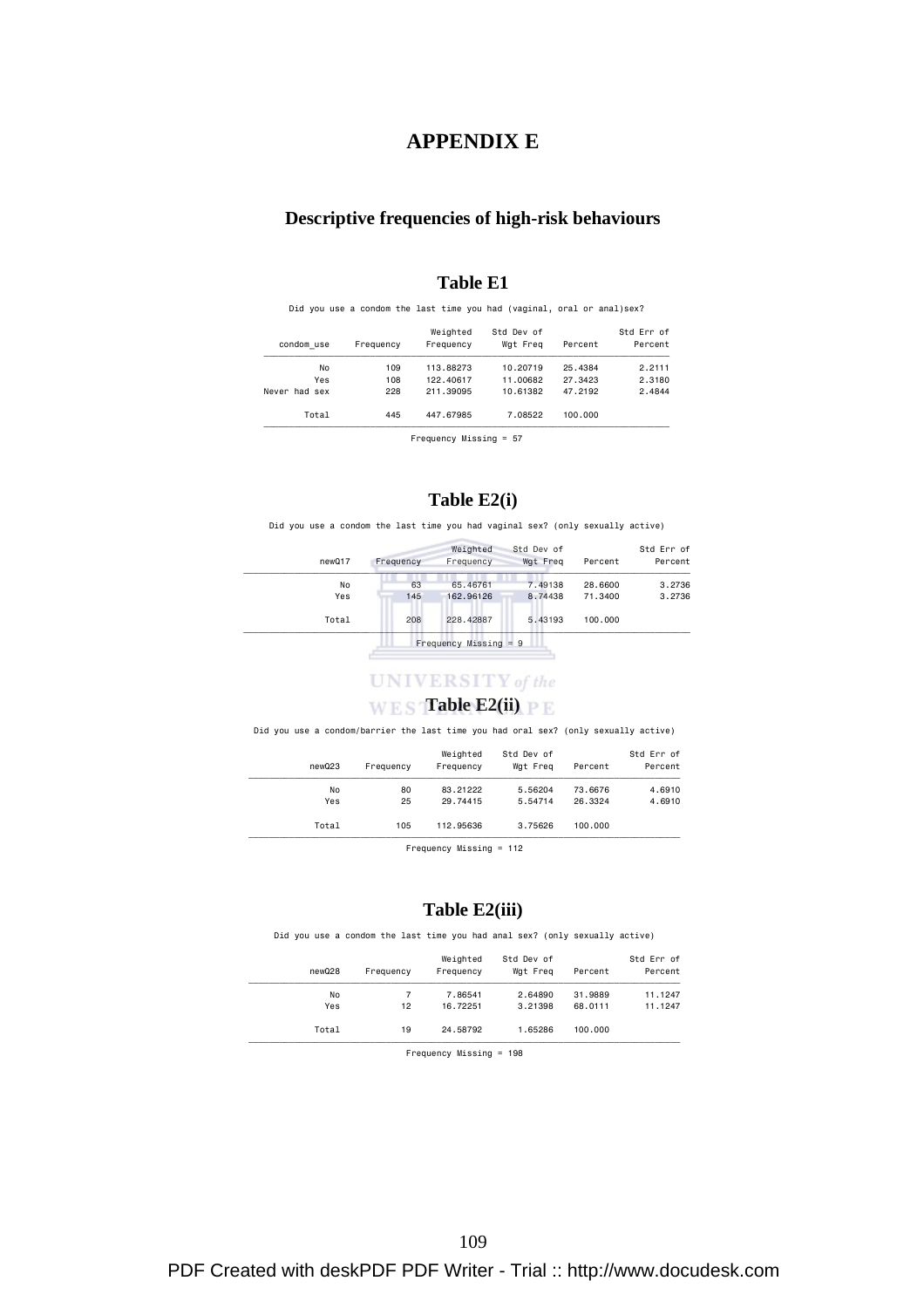## **Table E3**

Did you use a condom the last time you had (vaginal, oral or anal)sex? (only sexually active)

| safe sex | Frequency | Weighted<br>Frequency | Std Dev of<br>Wat Frea | Percent | Std Err of<br>Percent |
|----------|-----------|-----------------------|------------------------|---------|-----------------------|
| No       | 109       | 113,88273             | 8,58314                | 48.1964 | 3.5898                |
| Yes      | 108       | 122,40617             | 9,26804                | 51,8036 | 3.5898                |
| Total    | 217       | 236,28891             | 5.52207                | 100,000 |                       |

### **Table E4**

How many sexual partners have you had in the last 12 months?

| mult                  | Frequency | Weighted<br>Frequency | Std Dev of<br>Wat Frea | Percent | Std Err of<br>Percent |
|-----------------------|-----------|-----------------------|------------------------|---------|-----------------------|
| None, never had sex   | 262       | 246.62987             | 11,26215               | 51,0707 | 2.4150                |
| None in the last year | 11        | 11.00834              | 3.48501                | 2.2795  | 0.7208                |
| 1 partner             | 131       | 135.97164             | 10.91657               | 28.1562 | 2,1910                |
| 2 partners            | 43        | 49.97383              | 7.70814                | 10.3483 | 1.5643                |
| 3 or more             | 32        | 39.33509              | 7.07963                | 8.1453  | 1.4386                |
| Total                 | 479       | 482.91877             | 7.37877                | 100,000 |                       |

Frequency Missing = 23



### **Table E6(i)**

How old were you when you first had vaginal sex?

| first vsex    | Frequency | Weighted<br>Frequency | Std Dev of<br>Wgt Freg | Percent | Std Err of<br>Percent |
|---------------|-----------|-----------------------|------------------------|---------|-----------------------|
| (10-14)       | 22        | 30.34273              | 6.50721                | 6.1925  | 1.3045                |
| $(15-19)$     | 182       | 193.14545             | 12.38415               | 39,4182 | 2.3607                |
| $(20-24)$     | 5         | 6.29394               | 2.93345                | 1.2845  | 0.5969                |
| Never had sex | 279       | 260.20827             | 11.22319               | 53.1048 | 2.3979                |
| Total         | 488       | 489.99038             | 7.40826                | 100,000 |                       |

Frequency Missing = 14

### **Table E6(ii)**

How old were you when you first had oral sex?

| first osex    | Frequency | Weighted<br>Frequency | Std Dev of<br>Wgt Freg | Percent | Std Err of<br>Percent |
|---------------|-----------|-----------------------|------------------------|---------|-----------------------|
| (10-14)       | 8         | 8.87205               | 3,27729                | 2.3626  | 0.8692                |
| (15-19)       | 95        | 100.93600             | 9.66779                | 26.8787 | 2.4501                |
| $(20-24)$     | 4         | 5,50820               | 2.82726                | 1.4668  | 0.7495                |
| Never had sex | 279       | 260.20827             | 9.44826                | 69,2920 | 2.5502                |
| Total         | 386       | 375.52452             | 6.14811                | 100,000 |                       |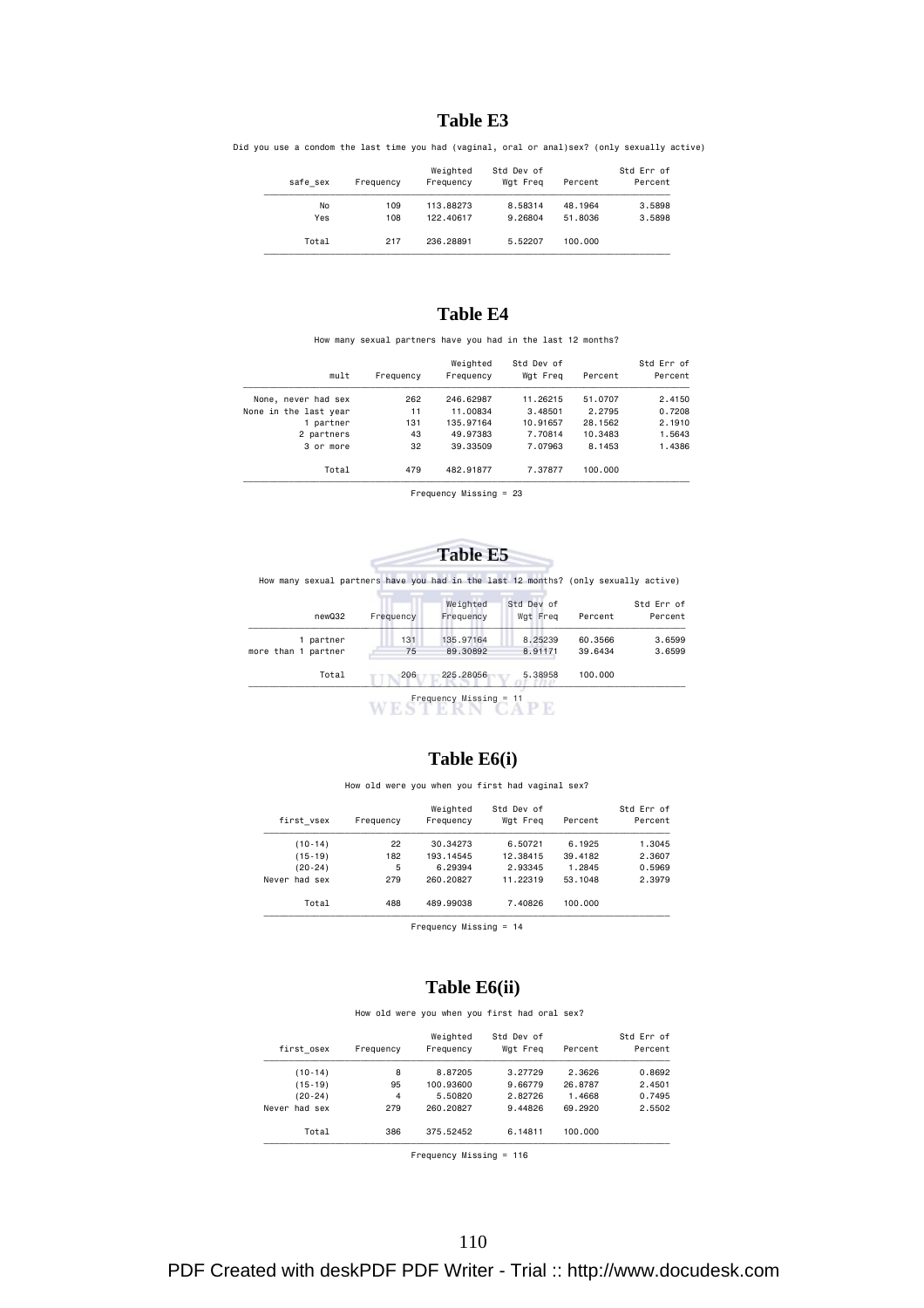### **Table E6(iii)**

How old were you when you first had anal sex?

|               |           | Weighted  | Std Dev of |         | Std Err of |
|---------------|-----------|-----------|------------|---------|------------|
| first asex    | Frequency | Frequency | Wgt Freg   | Percent | Percent    |
| (10-14)       | 2         | 2.35989   | 1.75699    | 0.8286  | 0.6157     |
| $(15-19)$     | 16        | 20.65387  | 5.24356    | 7.2522  | 1.8011     |
| $(20-24)$     |           | 1.57416   | 1.57416    | 0.5527  | 0.5516     |
| Never had sex | 279       | 260,20827 | 6.11267    | 91,3665 | 1.9486     |
| Total         | 298       | 284,79618 | 5.17381    | 100,000 |            |
|               |           |           |            |         |            |

Frequency Missing = 204

### **Table E7(i)**

How old were you when you first had vaginal sex? (only sexually active)

| new vsex  | Frequency | Weighted<br>Frequency | Std Dev of<br>Wat Frea | Percent | Std Err of<br>Percent |
|-----------|-----------|-----------------------|------------------------|---------|-----------------------|
| $(5-14)$  | 22        | 30.34273              | 6,31898                | 13,2050 | 2.6681                |
| $(15-24)$ | 187       | 199.43939             | 6,93400                | 86.7950 | 2.6681                |
| Total     | 209       | 229.78212             | 5.46096                | 100,000 |                       |
|           |           |                       |                        |         |                       |

 Frequency Missing = 8 **Table E7(ii)**  How old were you when you first had oral sex? (only sexually active) Weighted Std Dev of Std Err of new\_osex Frequency Frequency Wgt Freq Percent Percent ƒƒƒƒƒƒƒƒƒƒƒƒƒƒƒƒƒƒƒƒƒƒƒƒƒƒƒƒƒƒƒƒƒƒƒƒƒƒƒƒƒƒƒƒƒƒƒƒƒƒƒƒƒƒƒƒƒƒƒƒƒƒƒƒƒƒƒƒƒƒƒƒƒƒƒ (10-14) 8 8.87205 3.20580 7.6937 2.7630 (15-24) 99 106.44420 4.68866 92.3063 2.7630 Total 107 115.31625 3.80029 100.000

Frequency Missing = 110

 $\overline{\phantom{a}}$   $\overline{\phantom{a}}$   $\overline{\phantom{a}}$   $\overline{\phantom{a}}$   $\overline{\phantom{a}}$   $\overline{\phantom{a}}$   $\overline{\phantom{a}}$   $\overline{\phantom{a}}$   $\overline{\phantom{a}}$   $\overline{\phantom{a}}$   $\overline{\phantom{a}}$   $\overline{\phantom{a}}$   $\overline{\phantom{a}}$   $\overline{\phantom{a}}$   $\overline{\phantom{a}}$   $\overline{\phantom{a}}$   $\overline{\phantom{a}}$   $\overline{\phantom{a}}$   $\overline{\$ 

### **Table E7(iii)**

How old were you when you first had anal sex? (only sexually active)

| new asex  | Frequency   | Weighted<br>Frequency | Std Dev of<br>Wat Frea | Percent | Std Err of<br>Percent |
|-----------|-------------|-----------------------|------------------------|---------|-----------------------|
| $(10-14)$ | 2           | 2.35989               | 1,71986                | 9.5978  | 7.0145                |
| $(15-24)$ | 17          | 22,22803              | 2.36695                | 90.4022 | 7.0145                |
|           | Total<br>19 | 24.58792              | 1.65286                | 100,000 |                       |

Frequency Missing = 198

# **Table E8(i)**

Think back to the first time you had sex. Was it with your consent/permission?

| Q30           | Frequency | Weighted<br>Frequency | Std Dev of<br>Wgt Freq | Percent | Std Err of<br>Percent |
|---------------|-----------|-----------------------|------------------------|---------|-----------------------|
| Never had sex | 246       | 228,34126             | 10.82646               | 49.4797 | 2.4571                |
| Not sure      | 26        | 32,45332              | 6.48944                | 7.0324  | 1.3826                |
| No            | 19        | 21.45724              | 5.10555                | 4.6496  | 1.0978                |
| Yes           | 169       | 179.23272             | 11.96186               | 38,8383 | 2.4256                |
| Total         | 460       | 461.48454             | 7.16764                | 100,000 |                       |
|               |           |                       |                        |         |                       |

Frequency Missing = 42

PDF Created with deskPDF PDF Writer - Trial :: http://www.docudesk.com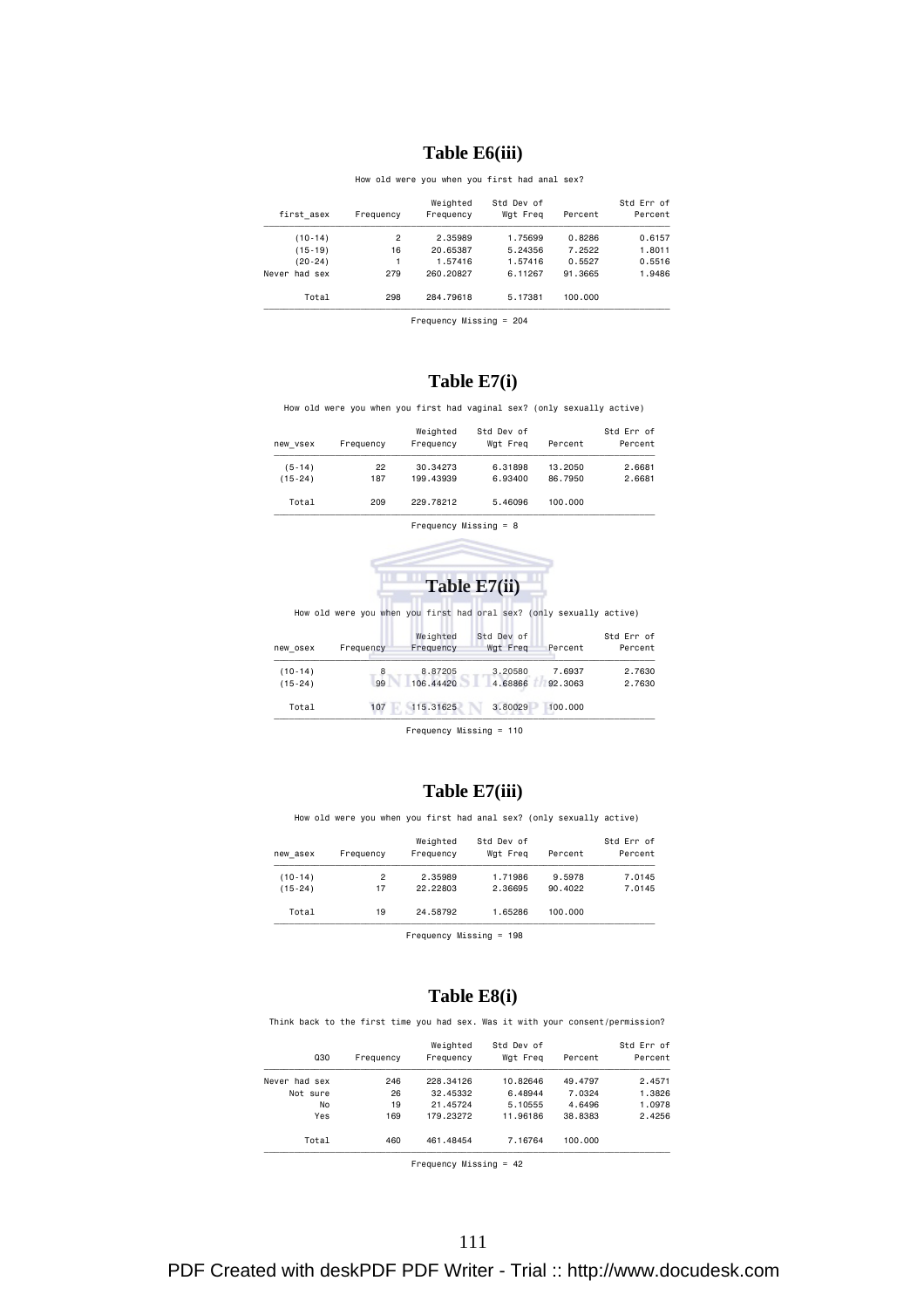## **Table E8(ii)**

Have you ever forced anyone to have sex?

| Q34   | Frequency | Weighted<br>Frequency | Std Dev of<br>Wgt Freg   | Percent | Std Err of<br>Percent |
|-------|-----------|-----------------------|--------------------------|---------|-----------------------|
| No    | 474       | 473.69206             | 7.68862                  | 98.0456 | 0.7556                |
| Yes   |           | 9.44225               | 3.66977                  | 1.9544  | 0.7556                |
| Total | 481       | 483.13431             | 7.34478                  | 100,000 |                       |
|       |           |                       | Frequency Missing $= 21$ |         |                       |

**Table E8(iii)** 

Have you ever been forced to have sex?

| Frequency | Weighted<br>Frequency | Std Dev of<br>Wgt Freg | Percent | Std Err of<br>Percent |
|-----------|-----------------------|------------------------|---------|-----------------------|
| 443       | 440.24284             | 9.34561                | 90.0961 | 1.4927                |
| 44        | 48.39430              | 7.40570                | 9.9039  | 1.4927                |
| 487       | 488.63714             | 7.38301                | 100,000 |                       |
|           |                       |                        |         |                       |

Frequency Missing = 15

|            |           |           | Table E9(i) |         |                                                                                                       |  |
|------------|-----------|-----------|-------------|---------|-------------------------------------------------------------------------------------------------------|--|
|            |           |           |             |         | Think back to the first time you had sex. Was it with your consent/permission? (only sexually active) |  |
| other      |           | Weighted  | Std Dev of  |         | Std Err of                                                                                            |  |
| <b>Q30</b> | Frequency | Frequency | Wgt Freq    | Percent | Percent                                                                                               |  |
| No         | 19        | 21,45724  | 4.96923     | 10.6917 | 2.4463                                                                                                |  |
| Yes        | 169       | 179.23272 | 6.47762     | 89,3083 | 2.4463                                                                                                |  |
| Total      | 188       | 200.68996 | 5.05182     | 100,000 |                                                                                                       |  |

ƒƒƒƒƒƒƒƒƒƒƒƒƒƒƒƒƒƒƒƒƒƒƒƒƒƒƒƒƒƒƒƒƒƒƒƒƒƒƒƒƒƒƒƒƒƒƒƒƒƒƒƒƒƒƒƒƒƒƒƒƒƒƒƒƒƒƒƒƒƒƒƒ Frequency Missing = 29

### **Table E9(ii)**

Have you ever forced anyone to have sex? (only sexually active)

| Std Err of<br>Percent | Percent | Std Dev of<br>Wgt Freg | Weighted<br>Frequency | Frequency | new<br>Q34 |
|-----------------------|---------|------------------------|-----------------------|-----------|------------|
| 1.5059                | 96,3119 | 5.97834                | 226,05823             | 210       | No         |
| 1.5059                | 3.6881  | 3.56640                | 8.65651               | 6         | Yes        |
|                       | 100,000 | 5.50057                | 234.71475             | 216       | Total      |

Frequency Missing = 1

### **Table E9(iii)**

Have you ever been forced to have sex? (only sexually active)

| Percent | Wgt Freg | Weighted<br>Frequency | Frequency | new<br>Q35 |
|---------|----------|-----------------------|-----------|------------|
| 84.8342 | 7.42196  | 199, 11849            | 186       | No         |
| 15,1658 | 6.41128  | 35.59626              | 30        | Yes        |
| 100,000 | 5.50057  | 234,71475             | 216       | Total      |
|         |          |                       |           |            |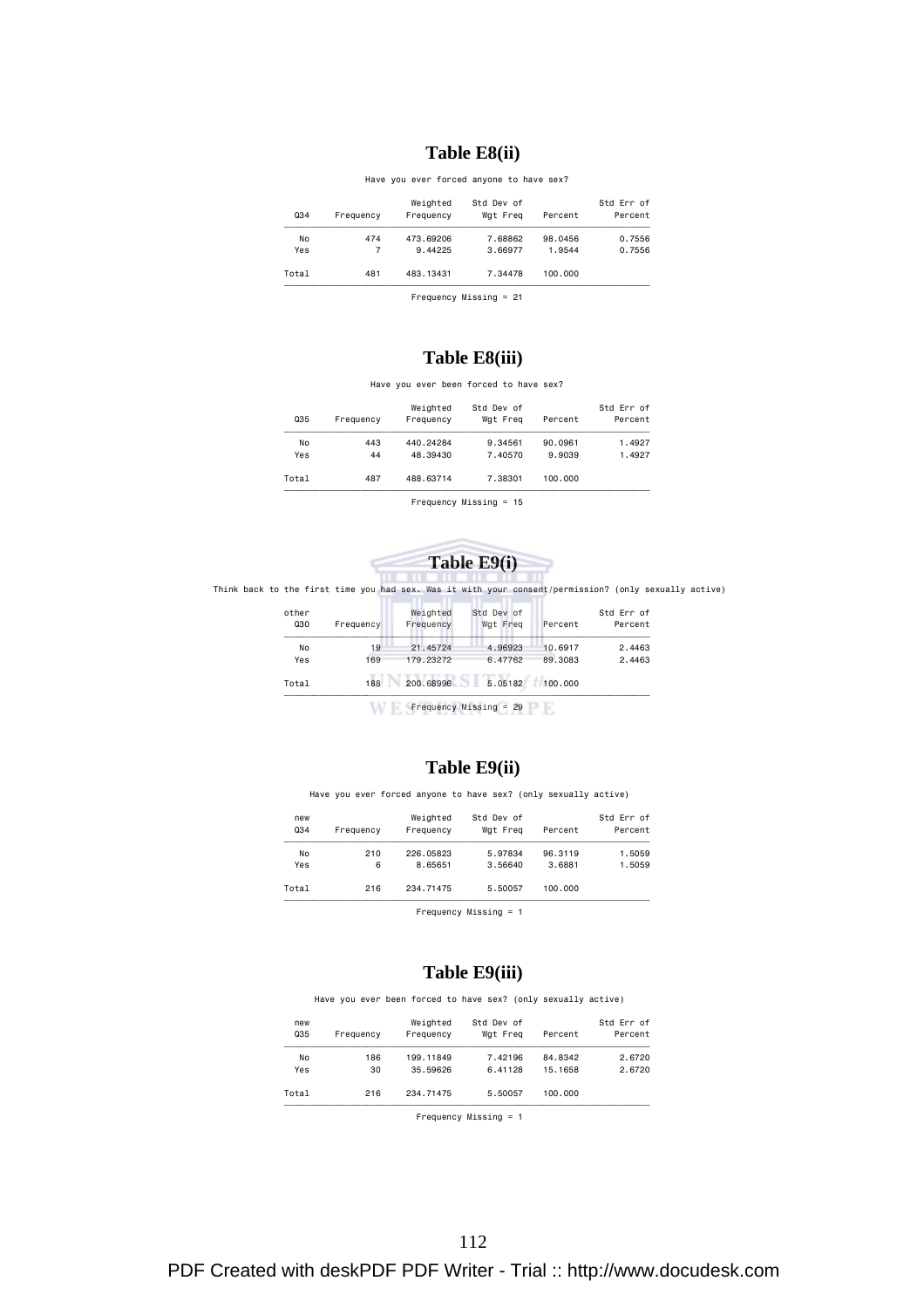# **Table E10**

Have you ever received money or gifts in exchange for sex (vaginal, oral or anal)?

| Q31           | Frequency | Weighted<br>Frequency | Std Dev of<br>Wat Frea | Percent | Std Err of<br>Percent |
|---------------|-----------|-----------------------|------------------------|---------|-----------------------|
| No            | 280       | 293,22831             | 12.82864               | 60.6217 | 2.3212                |
| Yes           | 5         | 6.29394               | 2.93329                | 1.3012  | 0.6046                |
| Never had sex | 196       | 184.17957             | 10.89219               | 38,0771 | 2.2992                |
| Total         | 481       | 483,70182             | 7.36685                | 100,000 |                       |
|               |           |                       |                        |         |                       |

Frequency Missing = 21

# **Table E11**

Have you ever received money or gifts in exchange for sex? (only sexually active)

| Std Err of<br>Percent | Percent | Std Dev of<br>Wgt Freg | Weighted<br>Frequency | Frequency | newQ31 |
|-----------------------|---------|------------------------|-----------------------|-----------|--------|
| .2549                 | 97.2820 | 5.88990                | 225,27519             | 208       | No     |
| .2549                 | 2.7180  | 2.91936                | 6.29394               | 5         | Yes    |
|                       | 100,000 | 5.46237                | 231,56912             | 213       | Total  |

Frequency Missing = 4

 $\overline{\phantom{a}}$  , we can construct the state of the state of the state of the state of the state of the state of the state of the state of the state of the state of the state of the state of the state of the state of the stat



Frequency Missing = 6

### **Table E13(i)**

How often do you smoke (only cigarette smokers)

| Std Err of<br>Percent | Percent | Std Dev of<br>Wat Frea | Weighted<br>Frequency | Frequency | newQ57       |
|-----------------------|---------|------------------------|-----------------------|-----------|--------------|
| 4.8703                | 74.0014 | 3.81438                | 68,34776              | 81        | Daily        |
| 4.8703                | 25.9986 | 4.88331                | 24,01235              | 22        | Occasionally |
|                       | 100,000 | 2.49319                | 92.36011              | 103       | Total        |

Frequency Missing = 5

### **Table E13(ii)**

During the past 30 days, on how many days did you smoke cigarettes (only cigarette smokers)

| Frequency | Weighted<br>Frequency | Std Dev of<br>Wgt Freg | Percent | Std Err of<br>Percent |
|-----------|-----------------------|------------------------|---------|-----------------------|
| 21        | 23,22661              | 4.84101                | 25,8065 | 4.9486                |
| 79        | 66.77629              | 3,75195                | 74.1935 | 4.9486                |
| 100       | 90,00290              | 2.48584                | 100,000 |                       |
|           |                       |                        |         |                       |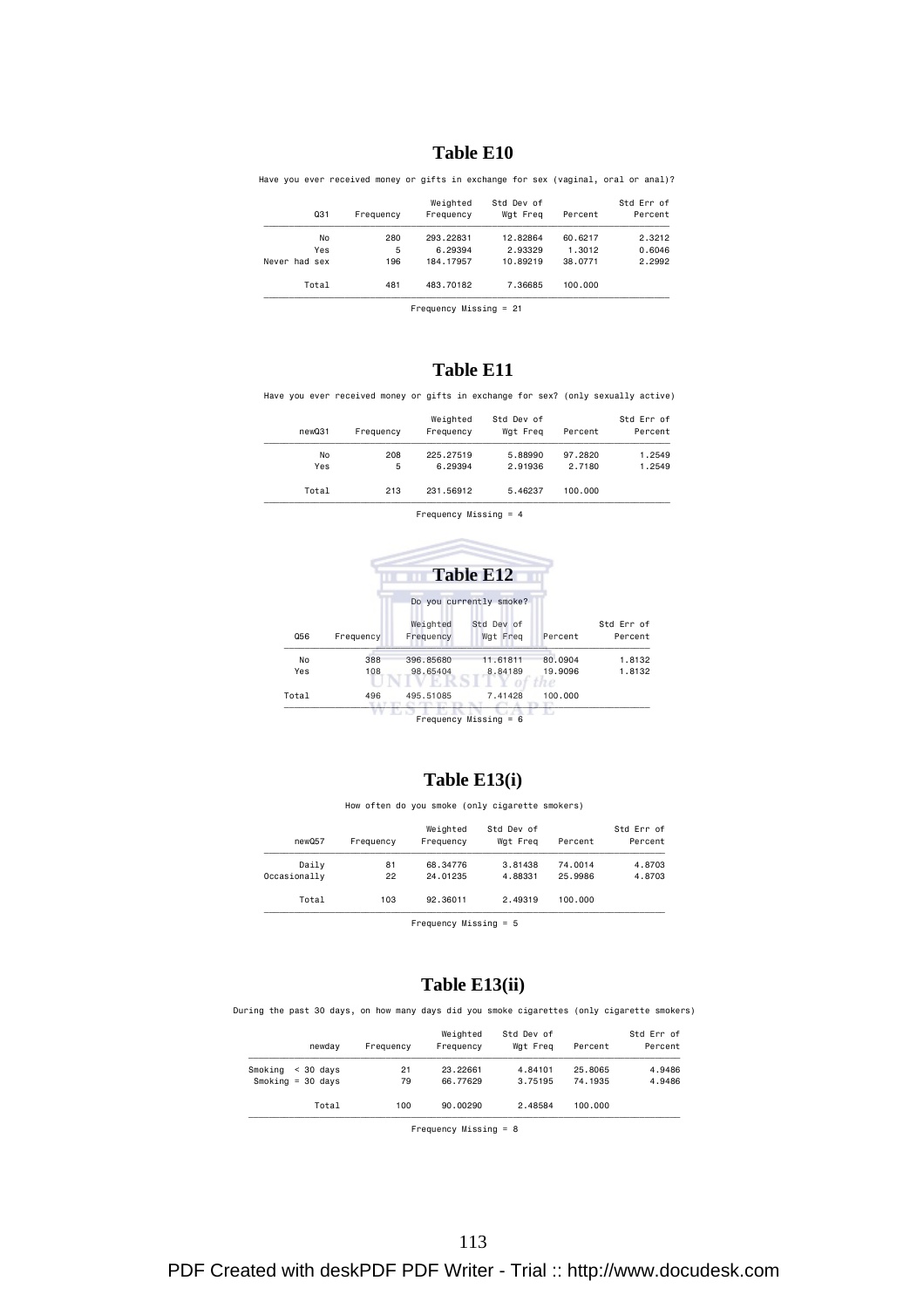## **Table E13(iii)**

During the past 30 days, on the days you smoked, how many cigarettes on average did you smoke per day (only cigarette smokers)

| newcia                              | Frequency | Weighted<br>Frequency | Std Dev of<br>Wat Frea | Percent | Std Err of<br>Percent |
|-------------------------------------|-----------|-----------------------|------------------------|---------|-----------------------|
| On ave $\leq$ 5 cigarrettes per day | 54        | 52.18385              | 5.46275                | 55,0912 | 5.0482                |
| On ave $>$ 5 cigarettes per day     | 50        | 42.53883              | 4.51342                | 44.9088 | 5.0482                |
| Total                               | 104       | 94.72268              | 2.66626                | 100,000 |                       |
|                                     |           |                       |                        |         |                       |

Frequency Missing = 4

### **Table E14**

Do you currently use alcohol (including beer and wine

| Q60   | Frequency | Weighted<br>Frequency | Std Dev of<br>Wat Frea | Percent | Std Err of<br>Percent |
|-------|-----------|-----------------------|------------------------|---------|-----------------------|
| No    | 261       | 270,80030             | 12,76608               | 55.5094 | 2.3610                |
| Yes   | 227       | 217,04573             | 11,50647               | 44,4906 | 2.3610                |
| Total | 488       | 487.84603             | 7.34788                | 100,000 |                       |

Frequency Missing = 14

### **Table E15(i)**

During the past 30 days, on how many days did you have at least one drink of alcohol (only alcohol users)

|                           |           | Weighted  | Std Dev of |         | Std Err of |
|---------------------------|-----------|-----------|------------|---------|------------|
| newhigh                   | Frequency | Frequency | Wat Frea   | Percent | Percent    |
| Drinking on $\leq$ 4 days | 100       | 98,40542  | 7.84365    | 49.1250 | 3.6410     |
| Drinking on $>$ 4 days    | 109       | 101.91091 | 7.38769    | 50.8750 | 3.6410     |
| Total                     | 209       | 200.31633 | 4.43533    | 100,000 |            |

# **The Frequency Missing = 18**

 $\tilde{\tilde{}}$   $\tilde{\tilde{}}$   $\tilde{\tilde{}}$   $\tilde{\tilde{}}$   $\tilde{\tilde{}}$   $\tilde{\tilde{}}$   $\tilde{\tilde{}}$   $\tilde{\tilde{}}$   $\tilde{\tilde{}}$   $\tilde{\tilde{}}$   $\tilde{\tilde{}}$   $\tilde{\tilde{}}$   $\tilde{\tilde{}}$   $\tilde{\tilde{}}$   $\tilde{\tilde{}}$   $\tilde{\tilde{}}$   $\tilde{\tilde{}}$   $\tilde{\tilde{}}$   $\tilde{\tilde{}}$   $\tilde{\tilde{}}$ 

**WESTERN CAPE** 

### **Table E15(ii)**

During the past 30 days, on how many days did you have 5 or more drinks of alcohol in a row, that is, within a couple of hours? (only alcohol users)

| newrisk                   | Frequency | Weighted<br>Frequency | Std Dev of<br>Wat Frea | Percent | Std Err of<br>Percent |
|---------------------------|-----------|-----------------------|------------------------|---------|-----------------------|
| Drinking on $\leq$ 2 days | 68        | 67.35034              | 6.77526                | 43.1548 | 4.1140                |
| Drinking on $> 2$ days    | 94        | 88.71656              | 6.62867                | 56.8452 | 4.1140                |
| Total                     | 162       | 156.06691             | 3.95204                | 100,000 |                       |
|                           |           |                       |                        |         |                       |

Frequency Missing = 65

### **Table E16(i)**

Are you currently using Dagga on its own

| Q67 1 | Frequency | Weighted<br>Frequency | Std Dev of<br>Wgt Freq | Percent | Std Err of<br>Percent |
|-------|-----------|-----------------------|------------------------|---------|-----------------------|
| Yes   | 50        | 45.62030              | 6.39487                | 10.0748 | 1.4195                |
| No    | 409       | 407.19429             | 9.41445                | 89.9252 | 1.4195                |
| Total | 459       | 452,81459             | 6.95750                | 100,000 |                       |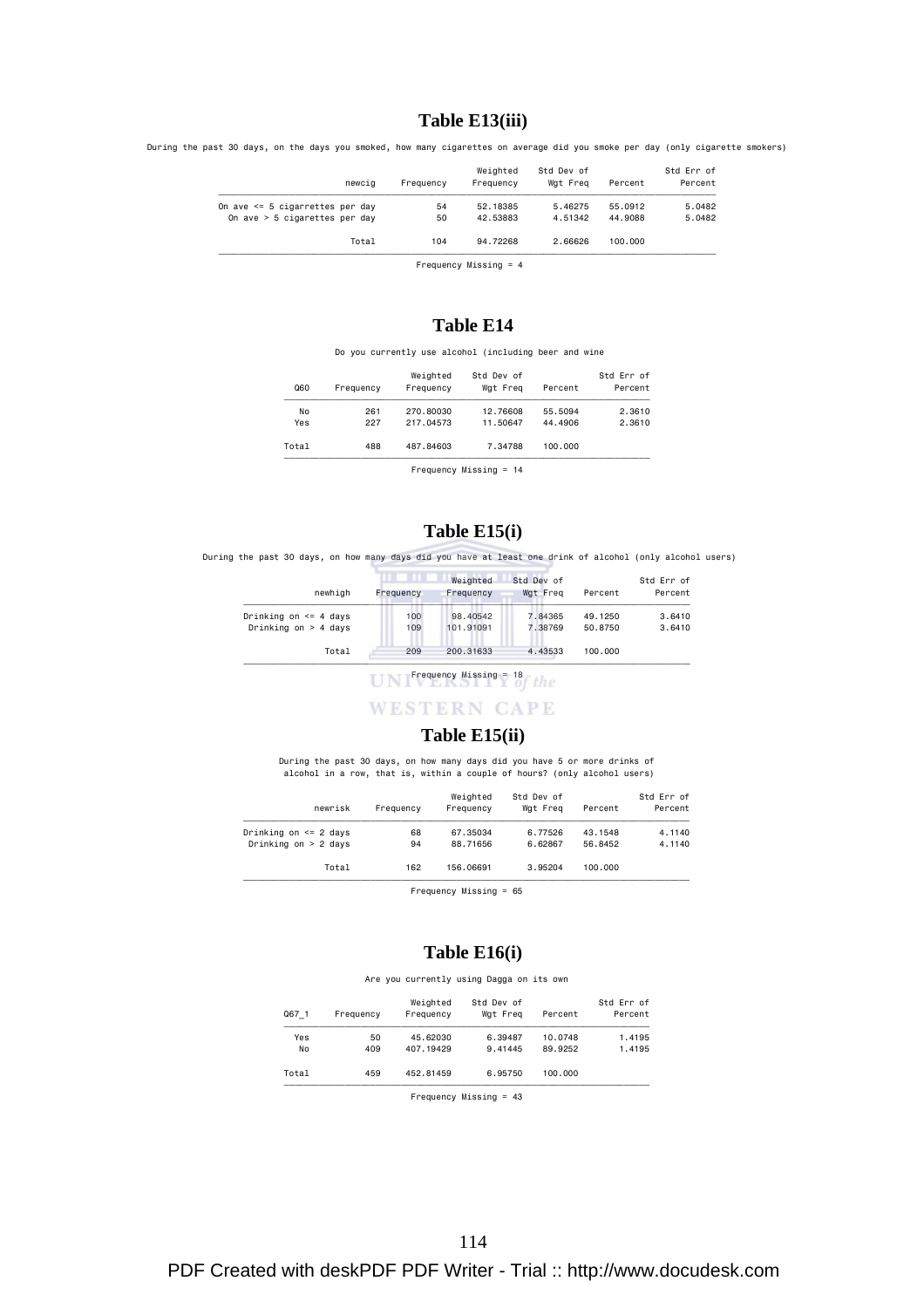## **Table E16(ii)**

Are you currently using Mandrax on its own

| Frequency | Weighted<br>Frequency | Std Dev of<br>Wgt Freg | Percent | Std Err of<br>Percent |
|-----------|-----------------------|------------------------|---------|-----------------------|
|           | 0.78573               | 0.78573                | 0.1741  | 0.1741                |
| 458       | 450.64992             | 6.97710                | 99.8259 | 0.1741                |
| 459       | 451,43565             | 6.91021                | 100,000 |                       |
|           |                       |                        |         |                       |

Frequency Missing = 43

### **Table E16(iii)**

Are you currently using Dagga + Mandrax (i.e. white pipes, buttons)

| Q67 3 | Frequency | Weighted<br>Frequency | Std Dev of<br>Wat Frea | Percent | Std Err of<br>Percent |
|-------|-----------|-----------------------|------------------------|---------|-----------------------|
| Yes   |           | 0.78573               | 0.78573                | 0.1737  | 0.1738                |
| No    | 458       | 451.43834             | 6.99940                | 99.8263 | 0.1738                |
| Total | 459       | 452.22407             | 6.93253                | 100,000 |                       |

Frequency Missing = 43

| Std Err of |         | Std Dev of | Weighted  |           |       |
|------------|---------|------------|-----------|-----------|-------|
| Percent    | Percent | Wgt Freg   | Frequency | Frequency | Q67 4 |
| 0.3483     | 0.6974  | 1.56630    | 3.14294   | 4         | Yes   |
| 0.3483     | 99,3026 | 7.17035    | 447,50698 | 454       | No    |
|            | 100,000 | 6.90738    | 450.64992 | 458       | Total |

### **Table E16(iv)**

**WESTERN CAPE** 

### **Table E16(v)**

### Are you currently using Heroin

| Std Err of<br>Percent | Percent | Std Dev of<br>Wgt Freg | Weighted<br>Frequency | Frequency | Q67 5 |
|-----------------------|---------|------------------------|-----------------------|-----------|-------|
| 0.4586                | 0.8693  | 2.07505                | 3.93136               | 4         | Yes   |
| 0.4586                | 99.1307 | 7.17289                | 448.29271             | 455       | No    |
|                       | 100,000 | 6.93253                | 452,22407             | 459       | Total |

Frequency Missing = 43

### **Table E16(vi)**

Are you currently using Glue, petrol, or thinners

| Std Err of<br>Percent | Percent | Std Dev of<br>Wgt Freg | Weighted<br>Frequency | Frequency | Q67 6 |
|-----------------------|---------|------------------------|-----------------------|-----------|-------|
| 0.0000                | 100,000 | 6,90738                | 450.64992             | 458       | No    |
|                       | 100,000 | 6,90738                | 450.64992             | 458       | Total |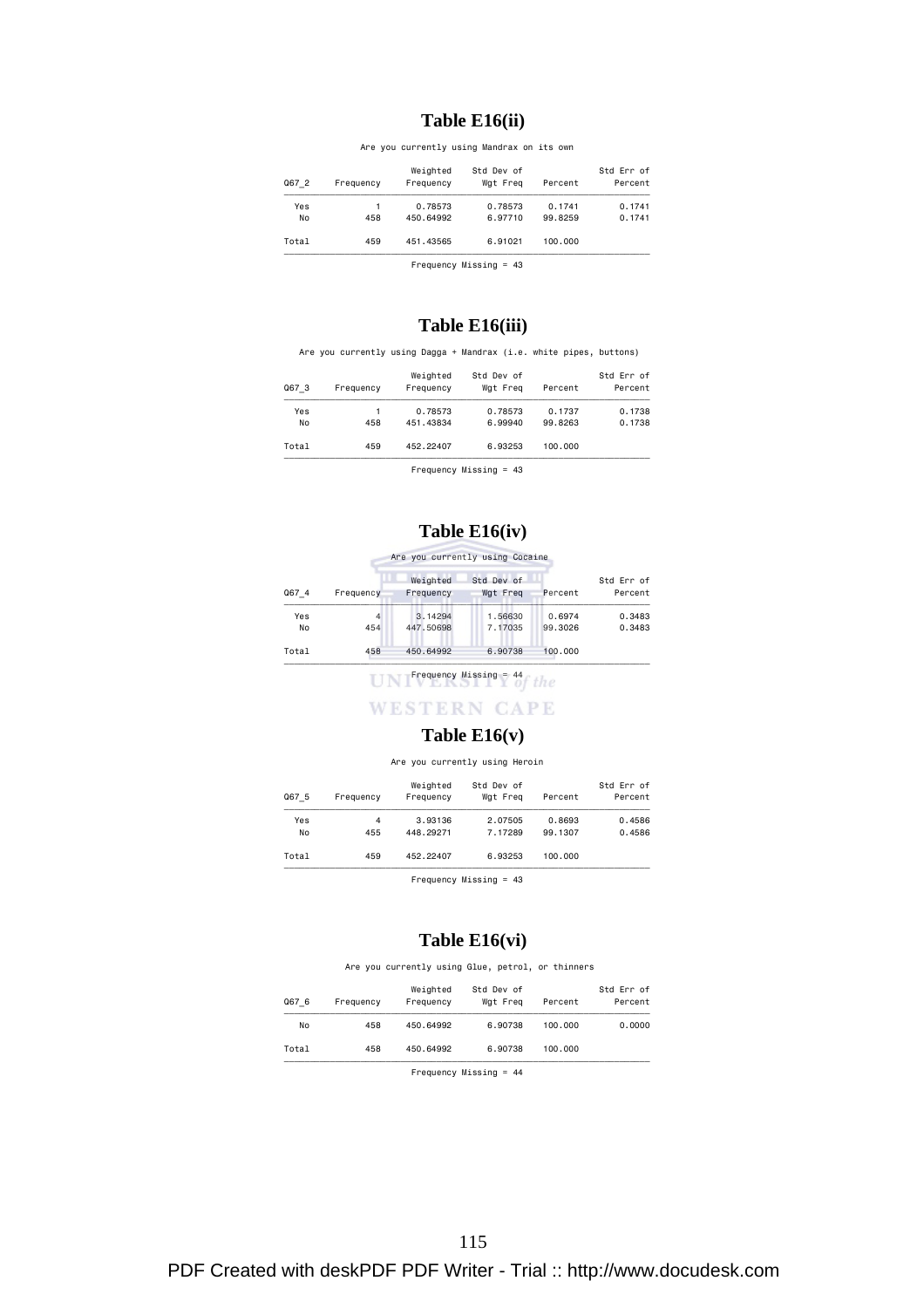### **Table E16(vii)**

Are you currently using Tik

| Std Err of<br>Percent | Percent | Std Dev of<br>Wgt Freg | Weighted<br>Frequency | Frequency | Q67 7 |
|-----------------------|---------|------------------------|-----------------------|-----------|-------|
| 0.5995                | 1.7411  | 2.70149                | 7.86003               | 9         | Yes   |
| 0.5995                | 98.2589 | 7.48202                | 443.57831             | 449       | No    |
|                       | 100,000 | 6.92967                | 451.43834             | 458       | Total |

Frequency Missing = 44

### **Table E16(viii)**

#### Are you currently using Ecstasy

| Frequency | Weighted<br>Frequency | Std Dev of<br>Wgt Freg | Percent | Std Err of<br>Percent |
|-----------|-----------------------|------------------------|---------|-----------------------|
| 8         | 6.28588               | 2.20534                | 1.3900  | 0.4899                |
| 451       | 445.93820             | 7.44561                | 98.6100 | 0.4899                |
| 459       | 452.22407             | 6.93253                | 100,000 |                       |
|           |                       |                        |         |                       |

Frequency Missing = 43

### **Table E16(ix)**

|        |           | Are you currently using Hallucinogens such as LSD, Nexus, MMDA |                        |         |                       |
|--------|-----------|----------------------------------------------------------------|------------------------|---------|-----------------------|
| Q67 10 | Frequency | Weighted<br>Frequency                                          | Std Dev of<br>Wat Frea | Percent | Std Err of<br>Percent |
| Yes    |           | 1.57416                                                        | 1.57416                | 0.3536  | 0.3532                |
| No     | 451       | 443.57293                                                      | 6.91270                | 99.6464 | 0.3532                |

 Total 452 445.14709 6.86782 100.000  $\overline{f}$   $\overline{f}$   $\overline{f}$   $\overline{f}$   $\overline{f}$   $\overline{f}$   $\overline{f}$   $\overline{f}$   $\overline{f}$   $\overline{f}$   $\overline{f}$   $\overline{f}$   $\overline{f}$   $\overline{f}$   $\overline{f}$   $\overline{f}$   $\overline{f}$   $\overline{f}$   $\overline{f}$   $\overline{f}$   $\overline{f}$   $\overline{f}$   $\overline{f}$   $\overline{f}$   $\overline{$ Frequency Missing = 50

**WESTERN CAPE** 

### **Table E17**

### Do you currently use drugs?

| druas | Frequency | Weighted<br>Frequency | Std Dev of<br>Wgt Freg | Percent | Std Err of<br>Percent |
|-------|-----------|-----------------------|------------------------|---------|-----------------------|
| No    | 402       | 399.32889             | 9,46036                | 89.1171 | 1.4847                |
| Yes   | 53        | 48.76593              | 6.62738                | 10.8829 | 1.4847                |
| Total | 455       | 448,09481             | 6.90170                | 100,000 |                       |

Frequency Missing = 47

### **Table E18(i)**

During the past 12 months, did you ever feel so sad or hopeless almost every day for two weeks or more in a row that you stopped doing some usual activities?

| Frequency | Frequency  | Wgt Freg | Percent | Percent |
|-----------|------------|----------|---------|---------|
| 349       | 340.76595  | 11.51065 | 69.1026 | 2.2344  |
| 144       | 152,36469  | 11.54987 | 30.8974 | 2.2344  |
| 493       | 493, 13063 | 7.40506  | 100,000 |         |
|           |            |          |         |         |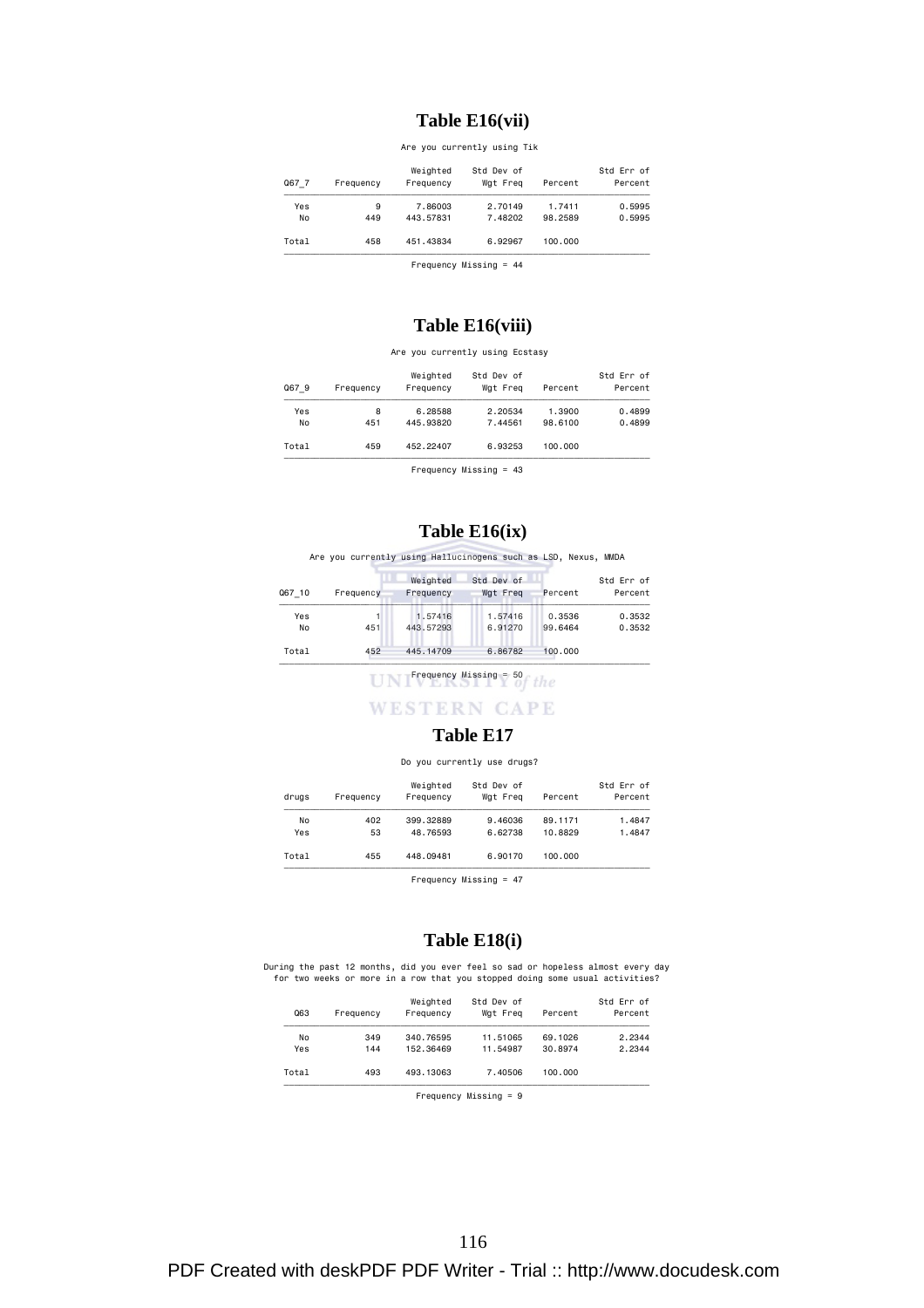## **Table E18(ii)**

During the past 12 months, did you ever seriously consider attempting suicide?

| Frequency | Weighted<br>Frequency | Std Dev of<br>Wgt Freg | Percent | Std Err of<br>Percent |
|-----------|-----------------------|------------------------|---------|-----------------------|
| 402       | 398, 25053            | 10.54805               | 82.0686 | 1.8667                |
| 84        | 87.01470              | 9.23584                | 17.9314 | 1.8667                |
| 486       | 485.26523             | 7.32533                | 100,000 |                       |
|           |                       |                        |         |                       |

Frequency Missing = 16

### **Table E18(iii)**

During the past 12 months, did you make a plan about how you would attempt suicide?

| Q65   |     | Weighted<br>Frequency | Std Dev of<br>Wgt Freg | Percent | Std Err of<br>Percent |
|-------|-----|-----------------------|------------------------|---------|-----------------------|
| No    | 424 | 422,85339             | 9.90490                | 87,7072 | 1.5820                |
| Yes   | 59  | 59.26621              | 7.68885                | 12,2928 | 1.5820                |
| Total | 483 | 482,11960             | 7.29645                | 100,000 |                       |
|       |     | Frequency             |                        |         |                       |

Frequency Missing = 19

### **Table E18(iv)**

During the past 12 months, did you ever tell someone that you intend putting an end to your life?

| Std Err of<br>Percent | Percent | Std Dev of<br>Wat Frea | Weighted<br>Frequency | Frequency | Q66   |
|-----------------------|---------|------------------------|-----------------------|-----------|-------|
| 1.5938                | 87.2999 | 10.01932               | 420,71710             | 421       | No    |
| 1.5938                | 12,7001 | 7.72931                | 61,20460              | 62        | Yes   |
|                       | 100,000 | 7.29953                | 481,92170             | 483       | Total |

# $\frac{1}{\sqrt{1-\frac{1}{\sqrt{1-\frac{1}{\sqrt{1-\frac{1}{\sqrt{1-\frac{1}{\sqrt{1-\frac{1}{\sqrt{1-\frac{1}{\sqrt{1-\frac{1}{\sqrt{1-\frac{1}{\sqrt{1-\frac{1}{\sqrt{1-\frac{1}{\sqrt{1-\frac{1}{\sqrt{1-\frac{1}{\sqrt{1-\frac{1}{\sqrt{1-\frac{1}{\sqrt{1-\frac{1}{\sqrt{1-\frac{1}{\sqrt{1-\frac{1}{\sqrt{1-\frac{1}{\sqrt{1-\frac{1}{\sqrt{1-\frac{1}{\sqrt{1-\frac{1}{\sqrt{1-\frac{1}{\sqrt{1-\frac{1}{\sqrt{1-\frac{1$

**WESTERN CAPE** 

### **Table E19**

During the past 12 months, did you experience suicidal ideation?

| Std Err of<br>Percent | Percent | Std Dev of<br>Wat Frea | Weighted<br>Frequency | Frequency | suicidal |
|-----------------------|---------|------------------------|-----------------------|-----------|----------|
| 1.1084                | 5.4929  | 5.46958                | 26,95738              | 26        | Yes      |
| 1.1084                | 94.5071 | 8.67354                | 463,81067             | 466       | No       |
|                       | 100,000 | 7.36325                | 490.76806             | 492       | Total    |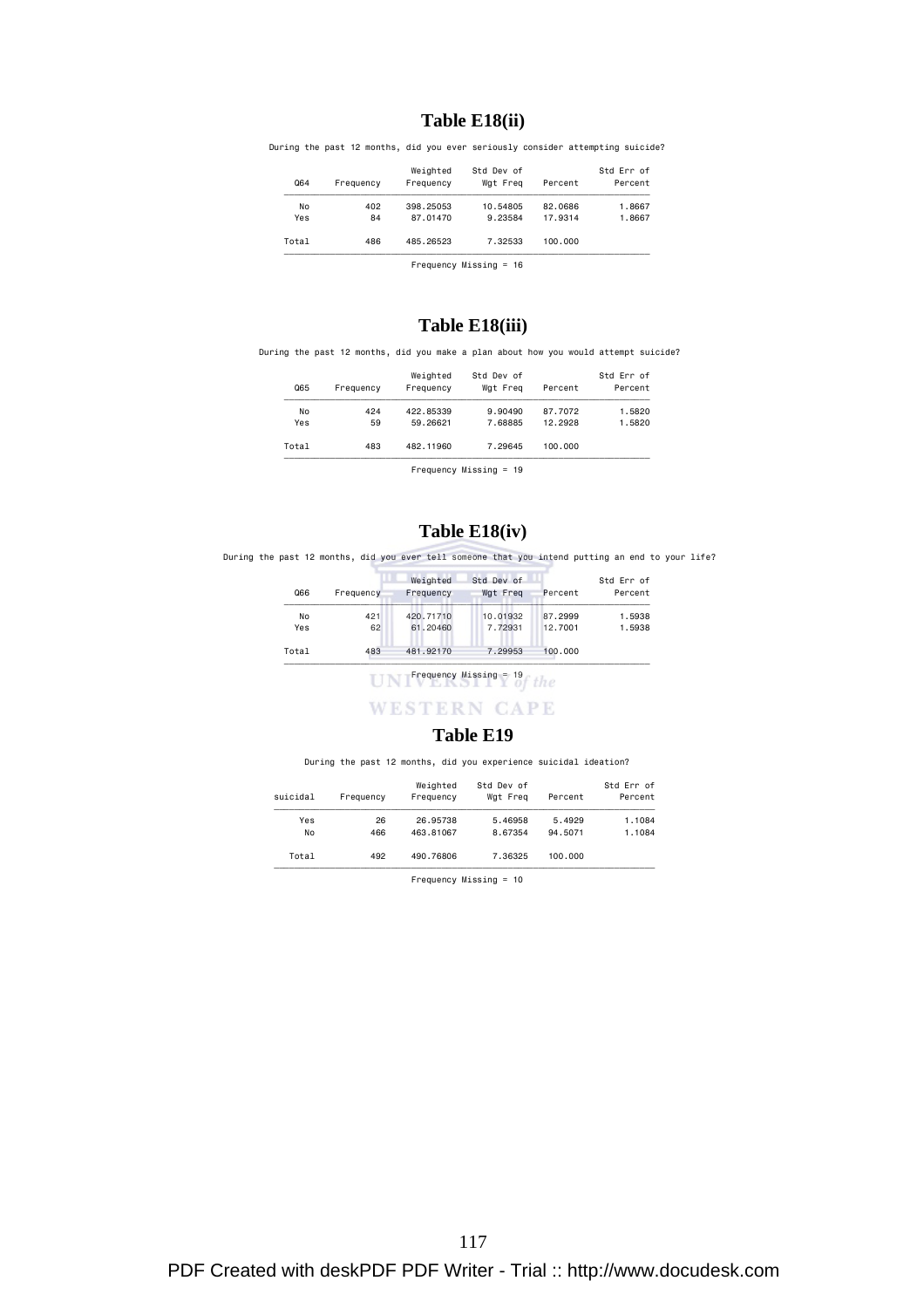# **APPENDIX F**

# **Gender comparisons**

# **Table F1**

|  |  | Table of genderc by safe sex |  |
|--|--|------------------------------|--|
|  |  |                              |  |

|         |          |           | Weighted   | Std Dev of |            | 95% Confidence Limits |         | Std Err of |
|---------|----------|-----------|------------|------------|------------|-----------------------|---------|------------|
| aenderc | safe sex | Frequency | Frequency  | Wat Frea   |            | for Wgt Freq          | Percent | Percent    |
| Male    | No       | 43        | 46,82014   | 6.86864    | 33,28200   | 60.35829              | 19,8148 | 2.8689     |
|         | Yes      | 48        | 55,35366   | 7.53540    | 40.50133   | 70.20599              | 23,4263 | 3.0977     |
|         | Total    | 91        | 102.17380  | 8.94224    | 84.54858   | 119,79902             | 43,2410 | 3.5754     |
| Female  | No       | 66        | 67,06259   | 7.45419    | 52,37033   | 81,75486              | 28,3816 | 3.1756     |
|         | Yes      | 60        | 67.05251   | 7.96750    | 51.34851   | 82.75652              | 28,3773 | 3.2706     |
|         | Total    | 126       | 134, 11510 | 8.79828    | 116.77362  | 151.45658             | 56,7590 | 3.5754     |
| Total   | No       | 109       | 113,88273  | 8.58314    | 96.96531   | 130,80016             | 48.1964 | 3.5898     |
|         | Yes      | 108       | 122,40617  | 9.26804    | 104, 13879 | 140.67355             | 51,8036 | 3.5898     |
|         | Total    | 217       | 236,28891  | 5.52207    | 225,40486  | 247.17295             | 100,000 |            |
|         |          |           |            |            |            |                       |         |            |



|         |          |         | Table of genderc by safe sex         |                |                           |         |                                          |
|---------|----------|---------|--------------------------------------|----------------|---------------------------|---------|------------------------------------------|
| genderc | safe sex |         | 95% Confidence Limits<br>for Percent | Row<br>Percent | Std Err of<br>Row Percent |         | 95% Confidence Limits<br>for Row Percent |
| Male    | No       | 14,1601 | 25,4695                              | 45.8240        | 5.5129                    | 34,9581 | 56,6900                                  |
|         | Yes      | 17,3206 | 29,5319                              | 54,1760        | 5.5129                    | 43,3100 | 65,0419                                  |
|         | Total    | 36.1938 | 50,2883                              | 100,000        |                           |         |                                          |
| Female  | No       | 22.1224 | 34,6408                              | 50,0038        | 4.7258                    | 40.6891 | 59.3184                                  |
|         | Yes      | 21,9309 | 34,8238                              | 49,9962        | 4.7258                    | 40.6816 | 59,3109                                  |
|         | Total    | 49.7117 | 63,8062                              | 100,000        |                           |         |                                          |
| Total   | No       | 41.1209 | 55,2719                              |                |                           |         |                                          |
|         | Yes      | 44.7281 | 58,8791                              |                |                           |         |                                          |

Rao-Scott Chi-Square Test

 $\overline{\phantom{a}}$   $\overline{\phantom{a}}$   $\overline{\phantom{a}}$   $\overline{\phantom{a}}$   $\overline{\phantom{a}}$   $\overline{\phantom{a}}$   $\overline{\phantom{a}}$   $\overline{\phantom{a}}$   $\overline{\phantom{a}}$   $\overline{\phantom{a}}$   $\overline{\phantom{a}}$   $\overline{\phantom{a}}$   $\overline{\phantom{a}}$   $\overline{\phantom{a}}$   $\overline{\phantom{a}}$   $\overline{\phantom{a}}$   $\overline{\phantom{a}}$   $\overline{\phantom{a}}$   $\overline{\$ 

Total

| Pearson Chi-Square<br>Design Correction  | 0.3727<br>1.1238 |
|------------------------------------------|------------------|
| Rao-Scott Chi-Square<br>DF<br>Pr > Chisq | 0.3316<br>0.5647 |
| F Value                                  | 0.3316           |
| Num DF                                   |                  |
| Den DF<br>Pr > F                         | 216<br>0.5653    |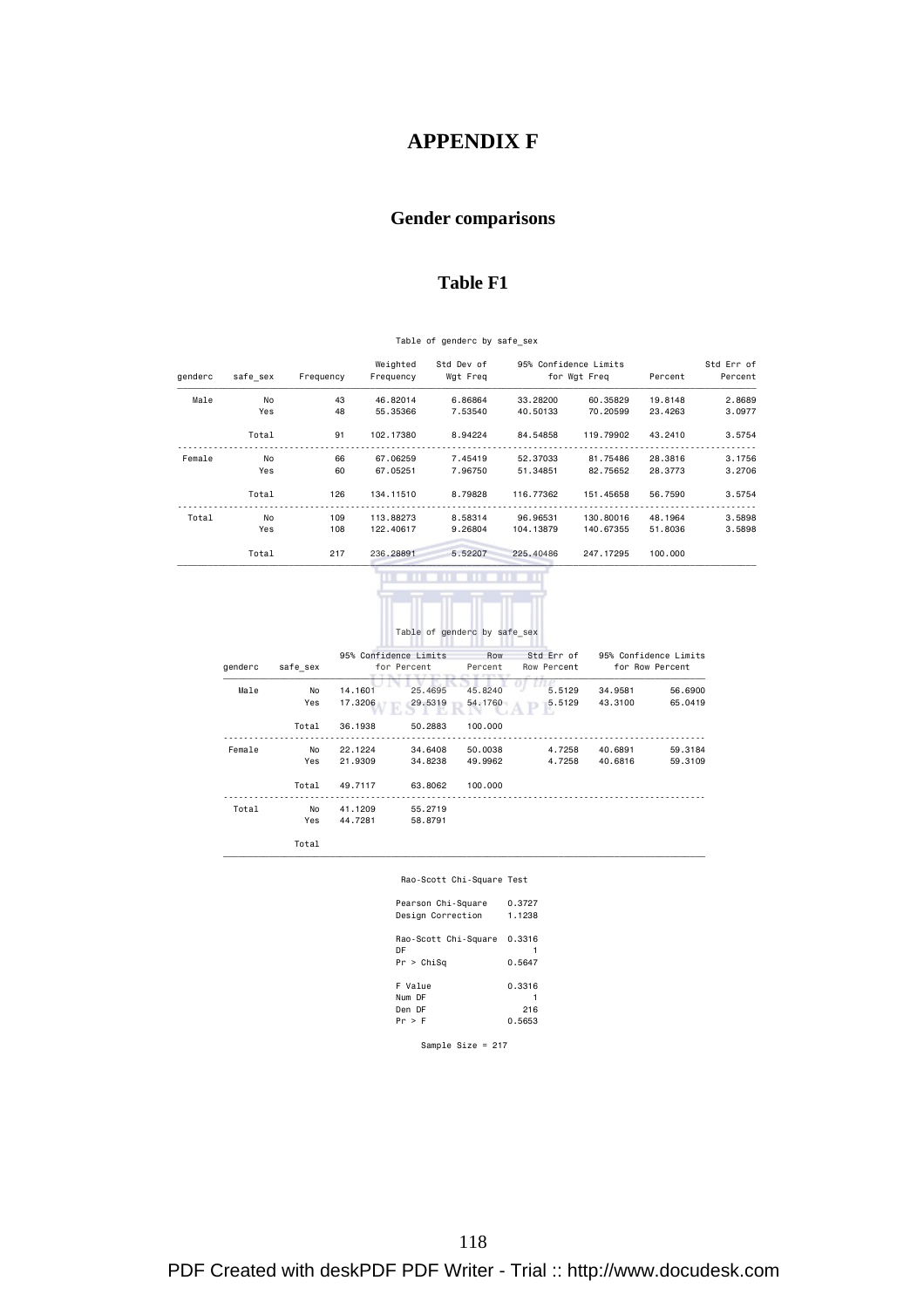# **Table F2**

### Table of genderc by newQ32

| genderc | newQ32              | Frequency | Weighted<br>Frequency | Std Dev of<br>Wgt Freg |           | 95% Confidence Limits<br>for Wgt Freq | Percent | Std Err of<br>Percent |
|---------|---------------------|-----------|-----------------------|------------------------|-----------|---------------------------------------|---------|-----------------------|
| Male    | 1 partner           | 39        | 39,80731              | 6.12024                | 27,74063  | 51,87400                              | 17,6701 | 2.7311                |
|         | more than 1 partner | 46        | 56.07524              | 7.76780                | 40.76021  | 71,39026                              | 24,8913 | 3.2962                |
|         | Total               | 85        | 95.88255              | 8,71886                | 78.69242  | 113,07268                             | 42.5614 | 3.6628                |
| Female  | 1 partner           | 92        | 96, 16433             | 8,24569                | 79,90709  | 112,42156                             | 42.6865 | 3.6320                |
|         | more than 1 partner | 29        | 33,23368              | 6.10419                | 21.19864  | 45,26873                              | 14.7521 | 2.6665                |
|         | Total               | 121       | 129.39801             | 8.60657                | 112.42926 | 146.36676                             | 57.4386 | 3.6628                |
| Total   | 1 partner           | 131       | 135,97164             | 8.25239                | 119,70120 | 152,24208                             | 60.3566 | 3.6599                |
|         | more than 1 partner | 75        | 89,30892              | 8.91171                | 71.73856  | 106,87928                             | 39.6434 | 3.6599                |
|         | Total               | 206       | 225,28056             | 5.38958                | 214.65445 | 235,90667                             | 100,000 |                       |

Frequency Missing = 11

#### Table of genderc by newQ32

| genderc | newQ32              |         | 95% Confidence Limits<br>for Percent | Row<br>Percent | Std Err of<br>Row Percent |         | 95% Confidence Limits<br>for Row Percent |
|---------|---------------------|---------|--------------------------------------|----------------|---------------------------|---------|------------------------------------------|
| Male    | 1 partner           | 12.2855 | 23.0547                              | 41.5167        | 5.5677                    | 30.5394 | 52.4941                                  |
|         | more than 1 partner | 18.3924 | 31,3901                              | 58,4833        | 5.5677                    | 47.5059 | 69,4606                                  |
|         | Total               | 35.3398 | 49,7830                              | 100,000        |                           |         |                                          |
| Female  | 1 partner           | 35.5257 | 49.8472                              | 74.3167        | 4.3039                    | 65,8311 | 82.8023                                  |
|         | more than 1 partner | 9.4948  | 20,0094                              | 25,6833        | 4.3039                    | 17.1977 | 34,1689                                  |
|         | Total               | 50,2170 | 64.6602                              | 100,000        |                           |         |                                          |
| Total   | 1 partner           | 53.1406 | 67.5725                              |                |                           |         |                                          |
|         | more than 1 partner | 32.4275 | 46.8594                              |                |                           |         |                                          |
|         | Total               |         | NIVERSITY of the                     |                |                           |         |                                          |

 $\blacksquare$   $\blacksquare$   $\blacksquare$   $\blacksquare$   $\blacksquare$   $\blacksquare$   $\blacksquare$   $\blacksquare$   $\blacksquare$   $\blacksquare$   $\blacksquare$   $\blacksquare$   $\blacksquare$   $\blacksquare$   $\blacksquare$   $\blacksquare$   $\blacksquare$   $\blacksquare$   $\blacksquare$   $\blacksquare$   $\blacksquare$   $\blacksquare$   $\blacksquare$   $\blacksquare$   $\blacksquare$   $\blacksquare$   $\blacksquare$   $\blacksquare$   $\blacksquare$   $\blacksquare$   $\blacksquare$   $\blacks$ 

#### Rao-Scott Chi-Square Test

| Pearson Chi-Square   | 22.6432  |
|----------------------|----------|
| Design Correction    | 1.1091   |
|                      |          |
| Rao-Scott Chi-Square | 20.4167  |
| DF                   |          |
| Pr > Chisq           | < 0.001  |
|                      |          |
| F Value              | 20.4167  |
| Num DF               |          |
| Den DF               | 205      |
| Pr > F               | < 0.0001 |
|                      |          |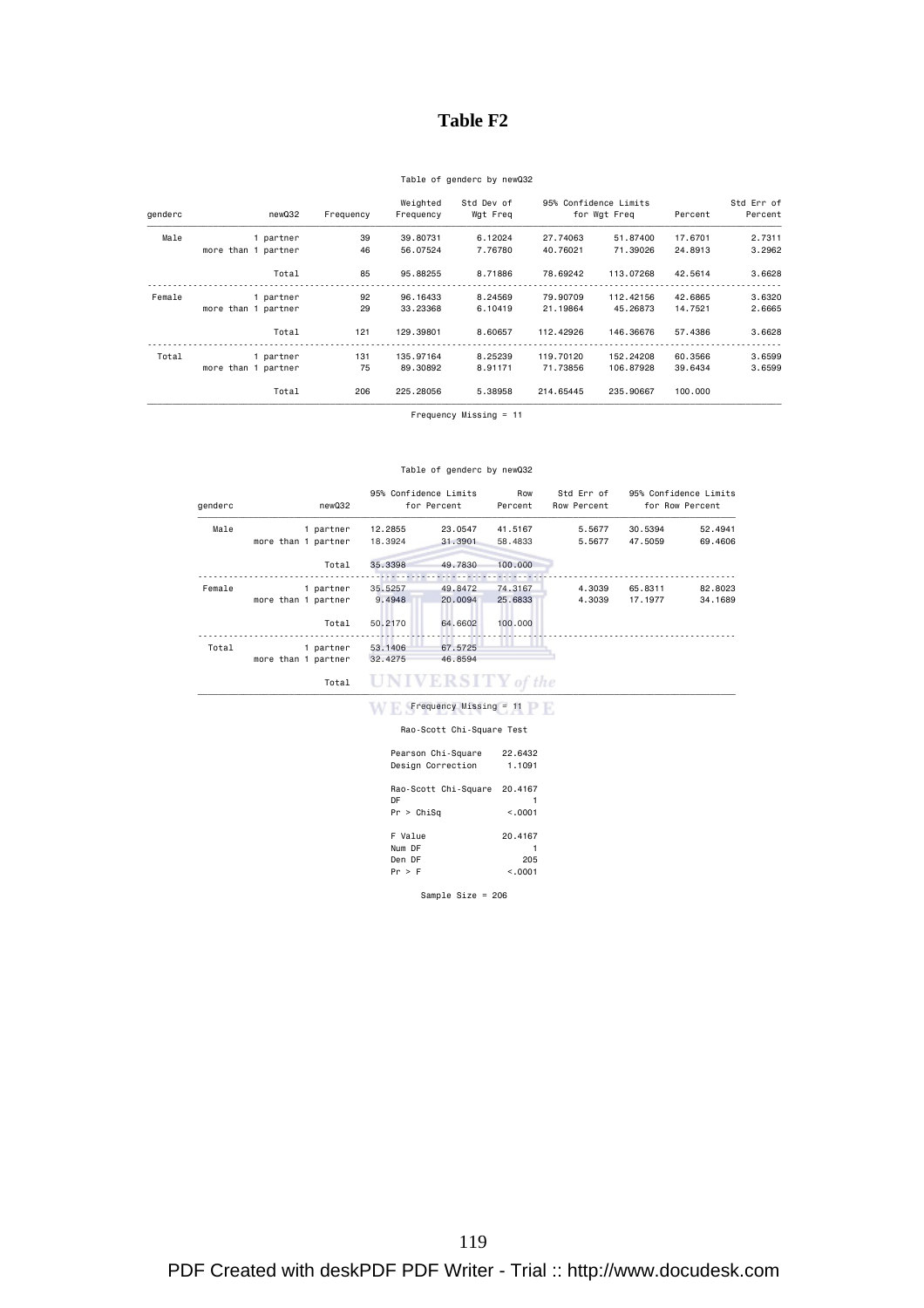# **Table F3(i)**

### Table of genderc by new\_vsex

| Std Err of<br>Percent | Percent | 95% Confidence Limits<br>for Wgt Freq |           | Std Dev of<br>Wgt Freq | Weighted<br>Frequency | Frequency | new vsex    | genderc |
|-----------------------|---------|---------------------------------------|-----------|------------------------|-----------------------|-----------|-------------|---------|
| 2.4048                | 10.0278 | 34,20728                              | 11,87701  | 5.66346                | 23,04214              | 16        | $(5-14)$    | Male    |
| 3.4074                | 32,2899 | 89.85693                              | 58.53575  | 7.94375                | 74,19634              | 69        | $(15-24)$   |         |
| 3.6380                | 42.3177 | 114,73202                             | 79.74495  | 8.87350                | 97.23848              | 85        | Total       |         |
| 1.3340                | 3.1772  | 13,36809                              | 1,23308   | 3.07771                | 7.30058               | 6         | $(5-14)$    | Female  |
| 3.6613                | 54,5051 | 142,23962                             | 108,24648 | 8.62142                | 125,24305             | 118       | $(15 - 24)$ |         |
| 3.6380                | 57.6823 | 149,61783                             | 115,46944 | 8,66080                | 132,54363             | 124       | Total       |         |
| 2.6681                | 13,2050 | 42,80019                              | 17,88526  | 6.31898                | 30.34273              | 22        | $(5-14)$    | Total   |
| 2.6681                | 86.7950 | 213, 10933                            | 185,76945 | 6,93400                | 199,43939             | 187       | $(15-24)$   |         |
|                       | 100,000 | 240.54805                             | 219,01618 | 5.46096                | 229,78212             | 209       | Total       |         |

Frequency Missing = 8

#### Table of genderc by new\_vsex

| genderc | new vsex  |         | 95% Confidence Limits<br>for Percent | Row<br>Percent          | Std Err of<br>Row Percent |         | 95% Confidence Limits<br>for Row Percent |
|---------|-----------|---------|--------------------------------------|-------------------------|---------------------------|---------|------------------------------------------|
| Male    | $(5-14)$  | 5.2869  | 14.7688                              | 23.6965                 | 5.1615                    | 13.5209 | 33.8722                                  |
|         | $(15-24)$ | 25.5724 | 39.0073                              | 76,3035                 | 5.1615                    | 66.1278 | 86.4791                                  |
|         | Total     | 35.1456 | 49,4898                              | 100,000                 |                           |         |                                          |
| Female  | $(5-14)$  | 0.5472  | 5.8072                               | 5.5081                  | 2.2810                    | 1.0112  | 10.0049                                  |
|         | $(15-24)$ | 47.2871 | 61.7232                              | 94,4919                 | 2.2810                    | 89,9951 | 98.9888                                  |
|         | Total     | 50.5102 | 64,8544                              | 100,000                 |                           |         |                                          |
| Total   | $(5-14)$  | 7.9449  | 18.4650                              |                         |                           |         |                                          |
|         | $(15-24)$ | 81.5350 | 92.0551                              |                         |                           |         |                                          |
|         | Total     |         | <b>UNIVERSITY</b> of the             |                         |                           |         |                                          |
|         |           |         |                                      | $Frequency Missing = 8$ |                           |         |                                          |

Rao-Scott Chi-Square Test

| $\frac{1}{2}$        |         |
|----------------------|---------|
| Pearson Chi-Square   | 14.7255 |
| Design Correction    | 1.2044  |
| Rao-Scott Chi-Square | 12.2265 |
| DF                   |         |
| Pr > Chisq           | 0.0005  |
| F Value              | 12.2265 |
| Num DF               |         |
| Den DF               | 208     |
| Pr > F               | 0.0006  |
|                      |         |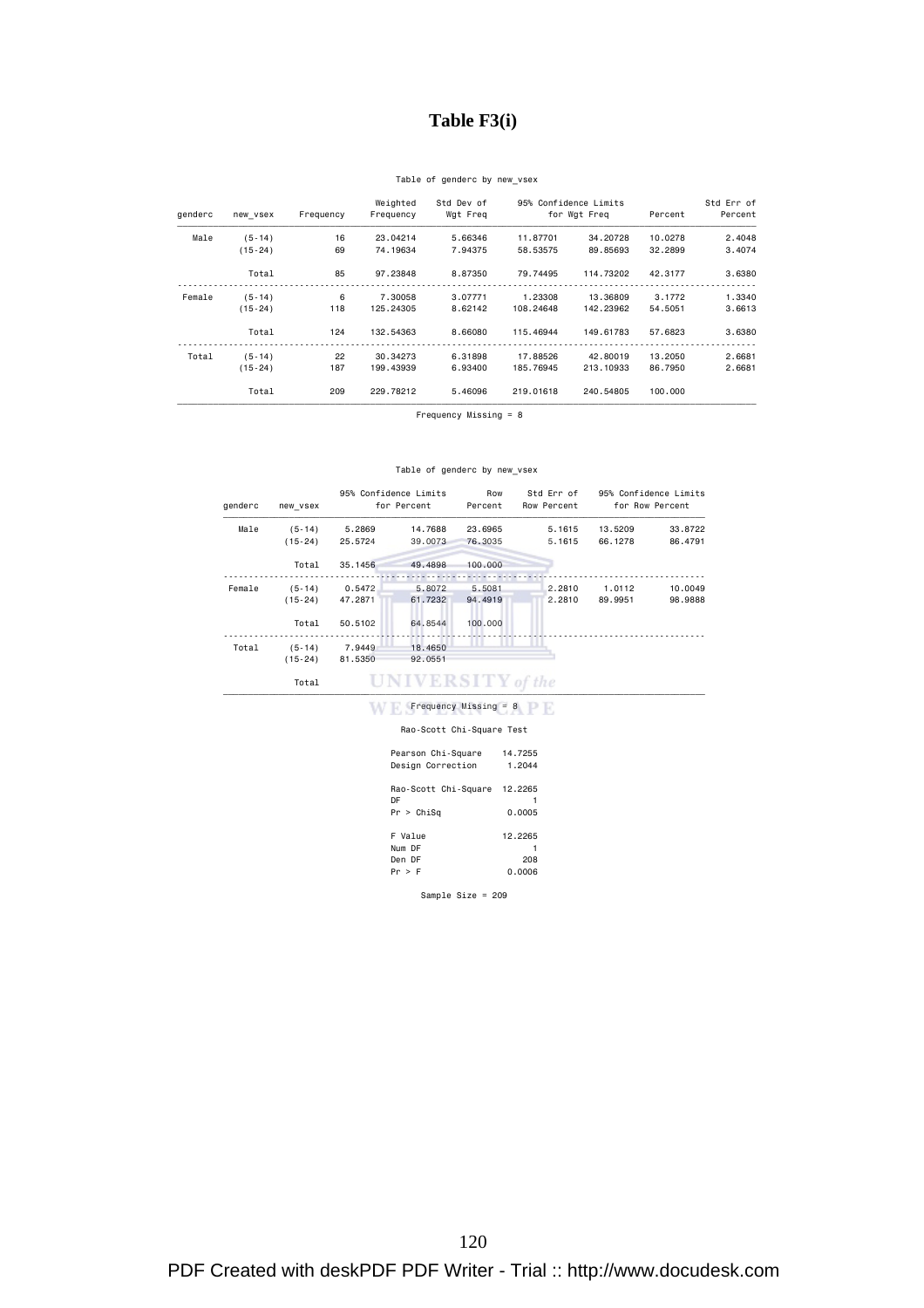# **Table F3(ii)**

### Table of genderc by new\_osex

| Std Err of |         |              | 95% Confidence Limits | Std Dev of | Weighted  |                |           |         |
|------------|---------|--------------|-----------------------|------------|-----------|----------------|-----------|---------|
| Percent    | Percent | for Wgt Freq |                       | Wgt Freq   | Frequency | Frequency      | new osex  | genderc |
| 2.6155     | 6,3309  | 13,33710     | 1.26407               | 3.04475    | 7.30058   | 6              | $(10-14)$ | Male    |
| 5.0037     | 39,5973 | 57.37924     | 33.94499              | 5.90999    | 45.66212  | 43             | $(15-24)$ |         |
| 5.1120     | 45.9282 | 65, 16955    | 40.75585              | 6.15700    | 52,96270  | 49             | Total     |         |
| 0.9650     | 1.3627  | 3.76411      | $\mathbf 0$           | 1.10594    | 1.57147   | $\overline{2}$ | $(10-14)$ | Female  |
| 5.1187     | 52,7090 | 73,23026     | 48,33391              | 6.27872    | 60.78209  | 56             | $(15-24)$ |         |
| 5.1120     | 54,0718 | 74,70996     | 49.99715              | 6.23243    | 62.35356  | 58             | Total     |         |
| 2.7630     | 7.6937  | 15,22787     | 2.51624               | 3,20580    | 8.87205   | 8              | $(10-14)$ | Total   |
| 2.7630     | 92,3063 | 115,73992    | 97.14848              | 4.68866    | 106,44420 | 99             | $(15-24)$ |         |
|            | 100,000 | 122,85070    | 107.78181             | 3,80029    | 115,31625 | 107            | Total     |         |

Frequency Missing = 110

#### Table of genderc by new\_osex

| $(10-14)$ | 1.1455  | 11.5163 | 13.7844 | 5.4403 | 2.9985                   | 24.5703 |
|-----------|---------|---------|---------|--------|--------------------------|---------|
| $(15-24)$ | 29,6770 | 49.5176 | 86,2156 | 5.4403 | 75.4297                  | 97.0015 |
| Total     | 35.7931 | 56,0633 | 100,000 |        |                          |         |
| $(10-14)$ | 0.0000  | 3.2760  | 2.5203  | 1.7798 | 0.0000                   | 6.0488  |
| $(15-24)$ | 42.5608 | 62.8573 | 97.4797 | 1,7798 | 93.9512                  | 100.000 |
| Total     | 43,9367 | 64,2069 | 100,000 |        |                          |         |
| $(10-14)$ | 2.2157  | 13.1717 |         |        |                          |         |
| $(15-24)$ | 86.8283 | 97.7843 |         |        |                          |         |
| Total     |         |         |         |        |                          |         |
|           |         |         |         |        | <b>UNIVERSITY</b> of the |         |

#### Rao-Scott Chi-Square Test

| Pearson Chi-Square   | 4.7475 |
|----------------------|--------|
| Design Correction    | 0.8119 |
|                      |        |
| Rao-Scott Chi-Square | 5.8472 |
| DF                   |        |
| Pr > Chisq           | 0.0156 |
|                      |        |
| F Value              | 5.8472 |
| Num DF               |        |
| Den DF               | 106    |
| Pr > F               | 0.0173 |
|                      |        |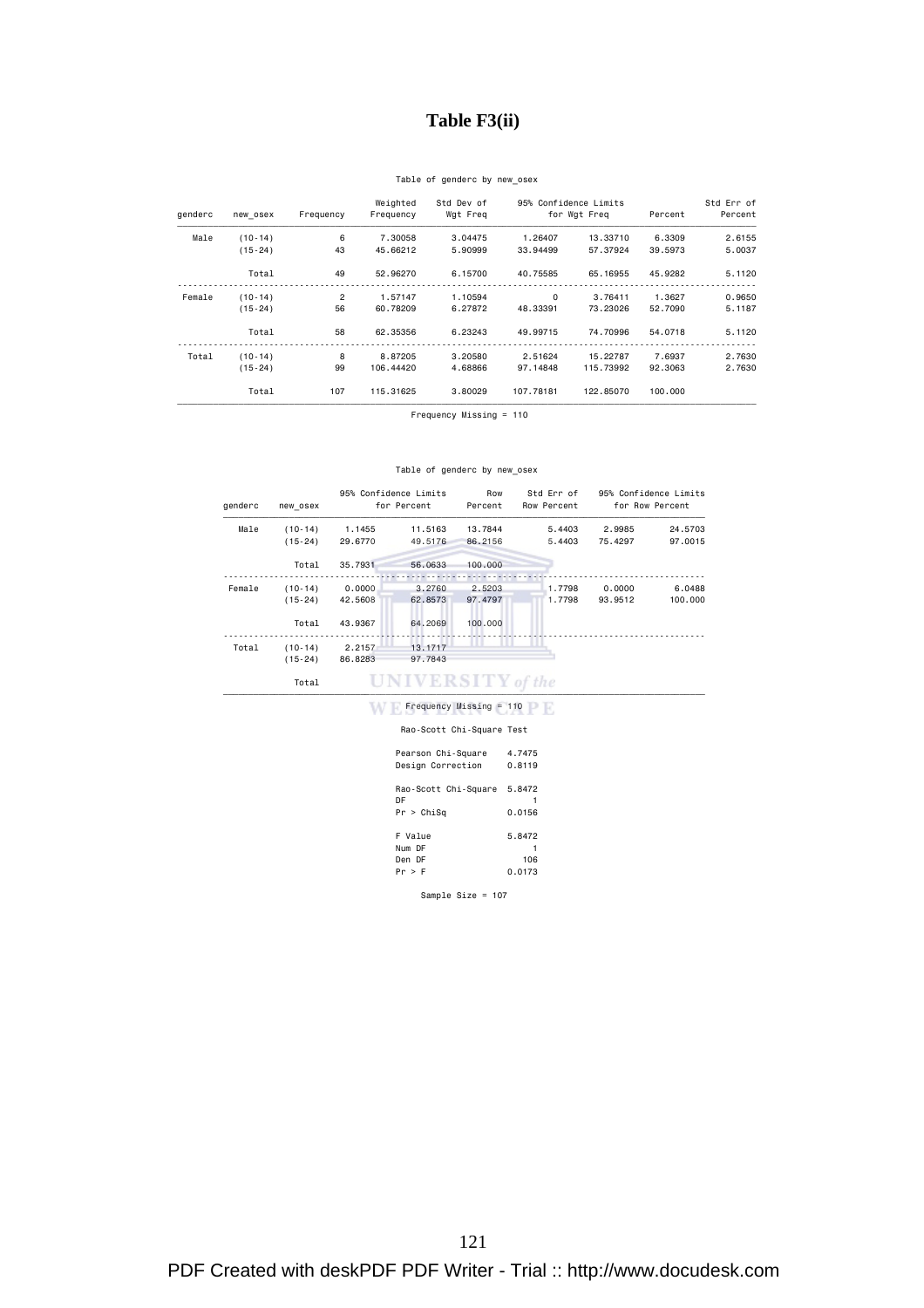# **Table F4(i)**

### Table of genderc by otherQ30

| Std Err of |         |              | 95% Confidence Limits | Std Dev of | Weighted  |           | other      |         |
|------------|---------|--------------|-----------------------|------------|-----------|-----------|------------|---------|
| Percent    | Percent | for Wgt Freq |                       | Wgt Freq   | Frequency | Frequency | <b>Q30</b> | genderc |
| 1.1421     | 2.4605  | 9.45449      | 0.42152               | 2.28946    | 4.93801   | 5         | No         | Male    |
| 3.7716     | 37.8664 | 91.63654     | 60.35164              | 7.92934    | 75.99409  | 69        | Yes        |         |
| 3.8064     | 40.3269 | 96.72659     | 65.13761              | 8.00641    | 80.93210  | 74        | Total      |         |
| 2.2189     | 8.2312  | 25,41273     | 7.62574               | 4.50822    | 16,51923  | 14        | No         | Female  |
| 3.8690     | 51.4418 | 118,89602    | 87.58123              | 7.93691    | 103.23862 | 100       | Yes        |         |
| 3,8064     | 59.6731 | 135,67216    | 103.84356             | 8.06714    | 119,75786 | 114       | Total      |         |
| 2.4463     | 10.6917 | 31,26018     | 11.65429              | 4.96923    | 21,45724  | 19        | No         | Total   |
| 2.4463     | 89,3083 | 192,01133    | 166,45411             | 6.47762    | 179,23272 | 169       | Yes        |         |
|            | 100,000 | 210.65583    | 190.72408             | 5.05182    | 200,68996 | 188       | Total      |         |

Frequency Missing = 29

### Table of genderc by otherQ30

| genderc | other<br>Q30 |         | 95% Confidence Limits<br>for Percent | Row<br>Percent                    | Std Err of<br>Row Percent |         | 95% Confidence Limits<br>for Row Percent |
|---------|--------------|---------|--------------------------------------|-----------------------------------|---------------------------|---------|------------------------------------------|
| Male    | No           | 0.2075  | 4.7135                               | 6.1014                            | 2.7864                    | 0.6046  | 11.5983                                  |
|         | Yes          | 30.4260 | 45.3069                              | 93.8986                           | 2.7864                    | 88.4017 | 99.3954                                  |
|         | Total        | 32.8180 | 47.8359                              | 100,000                           |                           |         |                                          |
| Female  | No           | 3.8540  | 12.6084                              | 13.7939                           | 3.5888                    | 6.7142  | 20.8735                                  |
|         | Yes          | 43.8094 | 59,0743                              | 86,2061                           | 3.5888                    | 79.1265 | 93.2858                                  |
|         | Total        | 52.1641 | 67.1820                              | 100.000                           |                           |         |                                          |
| Total   | No           | 5.8659  | 15.5176                              |                                   |                           |         |                                          |
|         | Yes          | 84.4824 | 94.1341                              |                                   |                           |         |                                          |
|         | Total        |         | <b>UNIVERSITY</b> of the             |                                   |                           |         |                                          |
|         |              |         |                                      | Frequency Missing = 29            |                           |         |                                          |
|         |              |         |                                      | Rao-Scott Chi-Square Test         |                           |         |                                          |
|         |              |         | Pearson Chi-Square                   |                                   | 2.8036                    |         |                                          |
|         |              |         |                                      | <b>Dealer Occupation - 4 OFOC</b> |                           |         |                                          |

| Pearson Chi-Square<br>Design Correction | 2.8036<br>1.0586 |
|-----------------------------------------|------------------|
| Rao-Scott Chi-Square<br>DF              | 2.6484           |
| Pr > Chisq                              | 0.1037           |
| F Value                                 | 2.6484           |
| Num DF                                  |                  |
| Den DF                                  | 187              |
| Pr > F                                  | 0.1053           |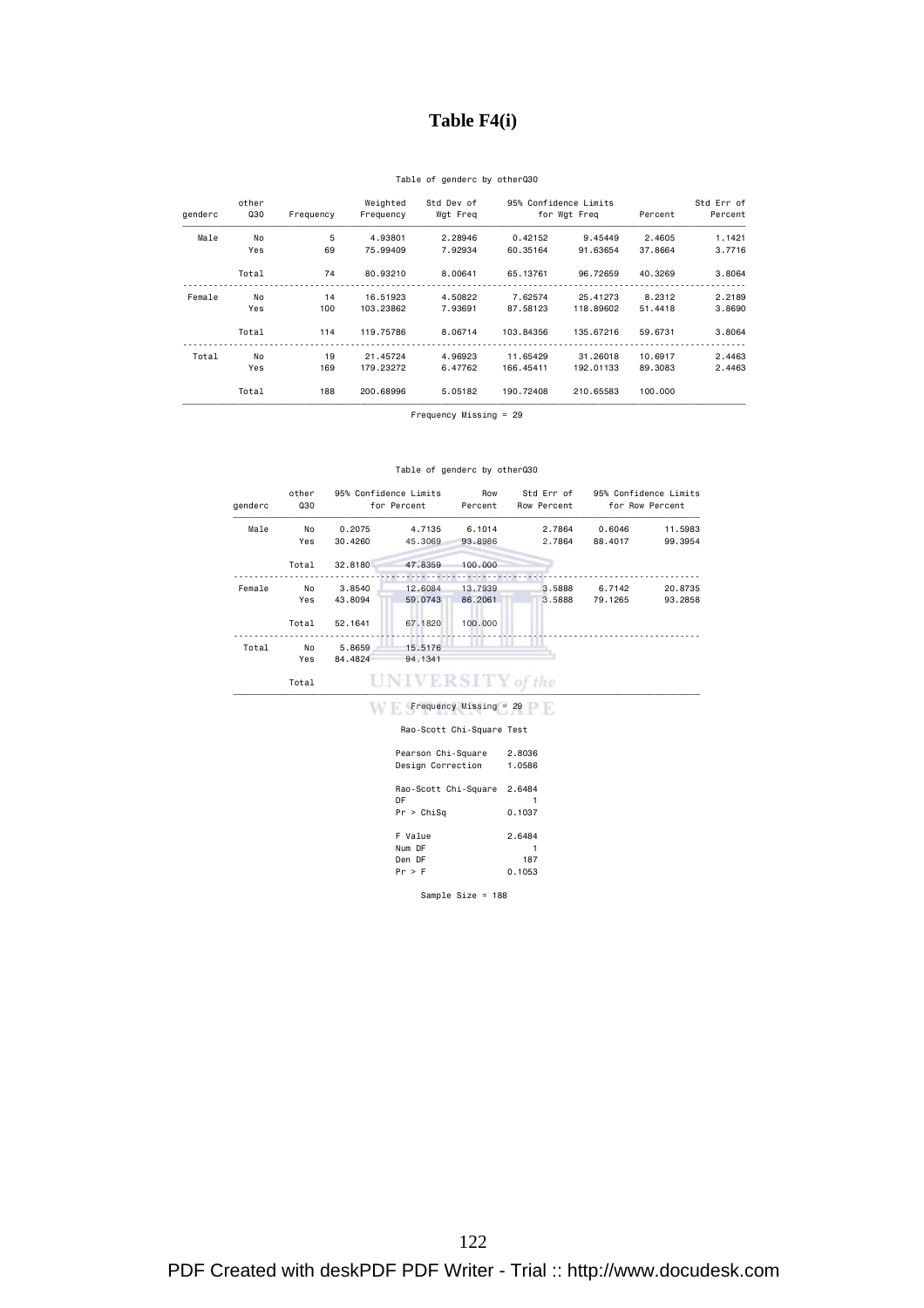# **Table F4(ii)**

### Table of genderc by newQ34

| Std Err of<br>Percent | Percent | 95% Confidence Limits<br>for Wgt Freq |            | Std Dev of<br>Wgt Freq | Weighted<br>Frequency | Frequency | new<br>Q34 | genderc |
|-----------------------|---------|---------------------------------------|------------|------------------------|-----------------------|-----------|------------|---------|
| 3.5592                | 41.1843 | 113.93314                             | 79,39806   | 8.76054                | 96,66560              | 87        |            | Male    |
|                       |         |                                       |            |                        |                       |           | No         |         |
| 0.9984                | 1.6761  | 8,56803                               | 0          | 2.35101                | 3.93405               | 3         | Yes        |         |
| 3.5797                | 42.8604 | 118,08958                             | 83, 10971  | 8.87337                | 100.59965             | 90        | Total      |         |
| 3.5989                | 55.1276 | 146,50176                             | 112,28351  | 8.68017                | 129,39264             | 123       | No         | Female  |
| 1.1499                | 2.0120  | 10.07154                              | 0          | 2.71381                | 4.72247               | 3         | Yes        |         |
| 3.5797                | 57.1396 | 151,41399                             | 116,81622  | 8.77644                | 134,11510             | 126       | Total      |         |
| 1.5059                | 96,3119 | 237,84190                             | 214, 27457 | 5.97834                | 226,05823             | 210       | No         | Total   |
| 1,5059                | 3.6881  | 15,68609                              | 1.62694    | 3.56640                | 8.65651               | 6         | Yes        |         |
|                       | 100,000 | 245.55670                             | 223,87280  | 5.50057                | 234,71475             | 216       | Total      |         |

Frequency Missing = 1

### Table of genderc by newQ34

| No<br>Yes<br>Total<br>No<br>Yes | 34,1689<br>0.0000<br>35.8047<br>48,0340 | 48.1996<br>3.6441<br>49,9161<br>62.2212 | 96.0894<br>3.9106<br>100,000<br>96.4788 | 2.3000<br>2,3000 | 91.5559<br>0.0000                                   | 100.000 |
|---------------------------------|-----------------------------------------|-----------------------------------------|-----------------------------------------|------------------|-----------------------------------------------------|---------|
|                                 |                                         |                                         |                                         |                  |                                                     | 8.4441  |
|                                 |                                         |                                         |                                         |                  |                                                     |         |
|                                 |                                         |                                         |                                         |                  |                                                     |         |
|                                 |                                         |                                         |                                         | 1.9926           | 92.5512                                             | 100.000 |
|                                 | 0.0000                                  | 4.2784                                  | 3.5212                                  | 1.9926           | 0.0000                                              | 7.4488  |
| Total                           |                                         | 64.1953                                 | 100,000                                 |                  |                                                     |         |
| No                              |                                         | 99,2802                                 |                                         |                  |                                                     |         |
| Yes                             | 0.7198                                  | 6.6564                                  |                                         |                  |                                                     |         |
| Total                           |                                         |                                         |                                         |                  |                                                     |         |
|                                 |                                         | 50.0839<br>93,3436                      |                                         |                  | <b>UNIVERSITY</b> of the<br>Frequency Missing $= 1$ |         |

### Rao-Scott Chi-Square Test

| Pearson Chi-Square<br>Design Correction  | 0.0226<br>1.3605        |
|------------------------------------------|-------------------------|
| Rao-Scott Chi-Square<br>DF<br>Pr > Chisq | 0.0166<br>0.8975        |
| F Value<br>Num DF<br>Den DF<br>Pr > F    | 0.0166<br>215<br>0.8976 |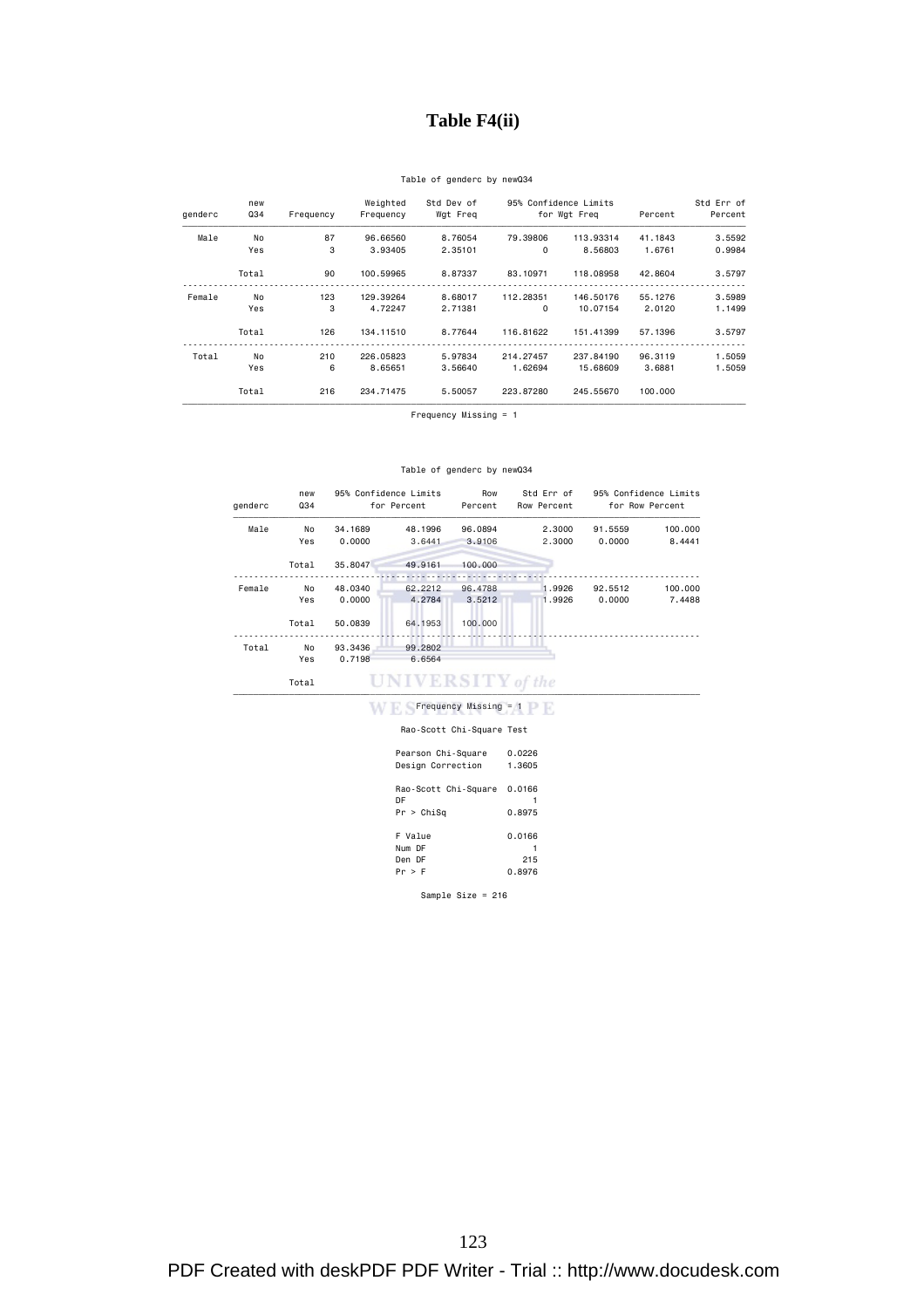# **Table F4(iii)**

### Table of genderc by newQ35

| Std Err of<br>Percent | Percent  | for Wgt Freq | 95% Confidence Limits | Std Dev of<br>Wgt Freq | Weighted<br>Frequency | Frequency | new<br>Q35 | genderc |
|-----------------------|----------|--------------|-----------------------|------------------------|-----------------------|-----------|------------|---------|
| 3.5369                | 39, 1746 | 109.12216    | 74.77485              | 8.71290                | 91.94850              | 82        | No         | Male    |
| 1.5042                | 4.3565   | 17,21434     | 3.23626               | 3.54583                | 10.22530              | 9         | Yes        |         |
| 3.5871                | 43.5311  | 119,77499    | 84,57261              | 8.92981                | 102.17380             | 91        | Total      |         |
| 3.5777                | 45.6597  | 123.75935    | 90.58062              | 8.41647                | 107.16998             | 104       | No         | Female  |
| 2.3316                | 10,8093  | 36.33559     | 14,40634              | 5.56281                | 25,37096              | 21        | Yes        |         |
| 3.5871                | 56,4689  | 149,77941    | 115,30249             | 8.74579                | 132.54095             | 125       | Total      |         |
| 2.6720                | 84.8342  | 213,74761    | 184,48937             | 7.42196                | 199,11849             | 186       | No         | Total   |
| 2.6720                | 15,1658  | 48,23327     | 22.95925              | 6.41128                | 35,59626              | 30        | Yes        |         |
|                       | 100,000  | 245.55670    | 223,87280             | 5.50057                | 234,71475             | 216       | Total      |         |

Frequency Missing = 1

### Table of genderc by newQ35

| genderc | new<br>Q35 |         | 95% Confidence Limits<br>Row<br>for Percent<br>Percent<br>46.1460<br>89,9923 |                           | Std Err of<br>Row Percent |         | 95% Confidence Limits<br>for Row Percent |
|---------|------------|---------|------------------------------------------------------------------------------|---------------------------|---------------------------|---------|------------------------------------------|
| Male    | No         | 32,2032 |                                                                              |                           | 3.3521                    | 83.3851 | 96.5994                                  |
|         | Yes        | 1.3916  | 7.3214                                                                       | 10.0077                   | 3.3521                    | 3.4006  | 16.6149                                  |
|         | Total      | 36,4606 | 50.6015                                                                      | 100,000                   |                           |         |                                          |
| Female  | No         | 38,6079 | 52.7115                                                                      | 80.8580                   | 3.9017                    | 73.1676 | 88.5484                                  |
|         | Yes        | 6.2136  | 15,4050                                                                      | 19.1420                   | 3.9017                    | 11.4516 | 26.8324                                  |
|         | Total      | 49.3985 | 63.5394                                                                      | 100.000                   |                           |         |                                          |
| Total   | No         | 79.5676 | 90,1009                                                                      |                           |                           |         |                                          |
|         | Yes        | 9.8991  | 20.4324                                                                      |                           |                           |         |                                          |
|         | Total      |         |                                                                              | <b>VERSITY</b> of the     |                           |         |                                          |
|         |            |         |                                                                              | Frequency Missing $= 1$   |                           |         |                                          |
|         |            |         |                                                                              | Rao-Scott Chi-Square Test |                           |         |                                          |
|         |            |         |                                                                              | .                         |                           |         |                                          |

| Pearson Chi-Square<br>Design Correction | 3,4433<br>1.1687 |
|-----------------------------------------|------------------|
| Rao-Scott Chi-Square<br>DF              | 2.9463           |
| Pr > Chisq                              | 0.0861           |
| F Value                                 | 2.9463           |
| Num DF                                  |                  |
| Den DF                                  | 215              |
| Pr > F                                  | 0.0875           |
|                                         |                  |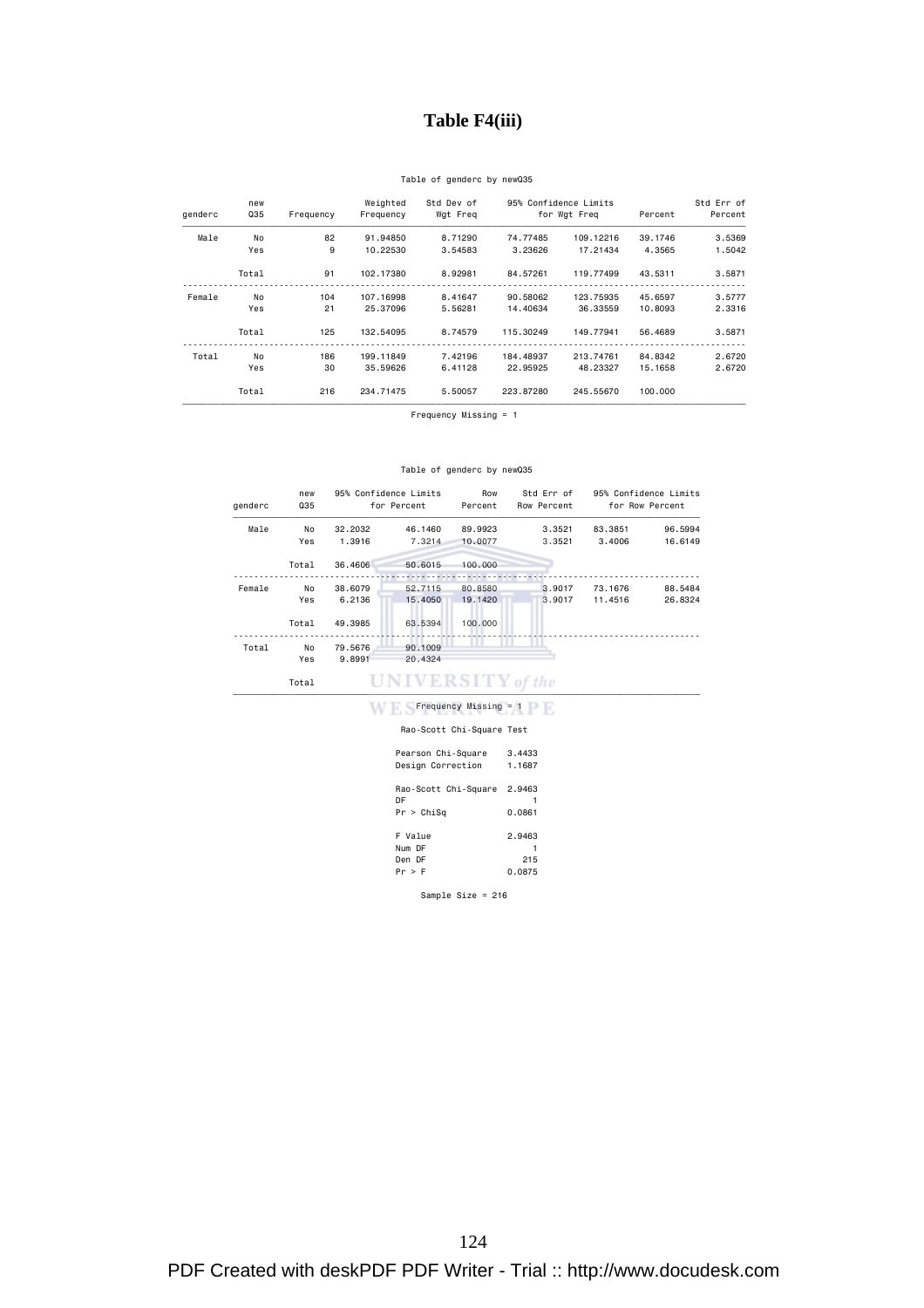# **Table F5**

### Table of genderc by newQ31

| Std Err of<br>Percent | Percent | for Wgt Freg | 95% Confidence Limits | Std Dev of<br>Wgt Freq | Weighted<br>Frequency | Frequency | new<br>031 | genderc |
|-----------------------|---------|--------------|-----------------------|------------------------|-----------------------|-----------|------------|---------|
|                       |         |              |                       |                        |                       |           |            |         |
| 3.5957                | 41.7449 | 114,00900    | 79.32757              | 8.79696                | 96.66829              | 86        | No         | Male    |
| 1.0651                | 2.0382  | 9.59424      | 0                     | 2.47282                | 4.71978               | 4         | Yes        |         |
| 3.6152                | 43.7831 | 118,93046    | 83.84567              | 8.89927                | 101,38807             | 90        | Total      |         |
| 3.6213                | 55.5372 | 145,63134    | 111.58246             | 8.63651                | 128,60690             | 122       | No         | Female  |
| 0.6785                | 0.6798  | 4.67716      | 0                     | 1.57416                | 1.57416               | 1.        | Yes        |         |
| 3.6152                | 56.2169 | 147.27021    | 113,09191             | 8.66934                | 130,18106             | 123       | Total      |         |
| 1.2549                | 97.2820 | 236,88545    | 213,66492             | 5.88990                | 225,27519             | 208       | No         | Total   |
| 1.2549                | 2.7180  | 12.04864     | 0.53924               | 2.91936                | 6.29394               | 5         | Yes        |         |
|                       | 100,000 | 242,33663    | 220,80161             | 5.46237                | 231,56912             | 213       | Total      |         |

Frequency Missing = 4

### Table of genderc by newQ31

| genderc | new<br>Q31 |         | 95% Confidence Limits<br>for Percent | Row<br>Percent            | Std Err of<br>Row Percent |         | 95% Confidence Limits<br>for Row Percent |  |  |  |  |
|---------|------------|---------|--------------------------------------|---------------------------|---------------------------|---------|------------------------------------------|--|--|--|--|
| Male    | No         | 34,6569 | 48.8329                              | 95.3448                   | 2.3993                    | 90.6153 | 100.000                                  |  |  |  |  |
|         | Yes        | 0.0000  | 4.1378                               | 4.6552                    | 2.3993                    | 0.0000  | 9.3847                                   |  |  |  |  |
|         | Total      | 36.6568 | 50,9094                              | 100,000                   |                           |         |                                          |  |  |  |  |
| Female  | No         | 48,3989 | 62.6755                              | 98.7908                   | 1.2029                    | 96.4197 | 100.000                                  |  |  |  |  |
|         | Yes        | 0.0000  | 2.0173                               | 1.2092                    | 1.2029                    | 0.0000  | 3.5803                                   |  |  |  |  |
|         | Total      | 49.0906 | 63,3432                              | 100,000                   |                           |         |                                          |  |  |  |  |
| Total   | No         | 94,8083 | 99.7558                              |                           |                           |         |                                          |  |  |  |  |
|         | Yes        | 0.2442  | 5.1917                               |                           |                           |         |                                          |  |  |  |  |
|         | Total      |         | <b>UNIVERSITY</b> of the             |                           |                           |         |                                          |  |  |  |  |
|         |            |         |                                      | $Frequency$ Missing = 4   |                           |         |                                          |  |  |  |  |
|         |            |         |                                      | Rao-Scott Chi-Square Test |                           |         |                                          |  |  |  |  |
|         |            |         | Pearson Chi-Square                   |                           | 2.3545                    |         |                                          |  |  |  |  |
|         |            |         | Design Correction                    |                           | 1.3847                    |         |                                          |  |  |  |  |

| DF      | Rao-Scott Chi-Square<br>1.7004 |
|---------|--------------------------------|
|         | Pr > Chisq<br>0.1922           |
| F Value | 1.7004                         |
| Num DF  |                                |
| Den DF  | 212                            |
| Pr > F  | 0.1937                         |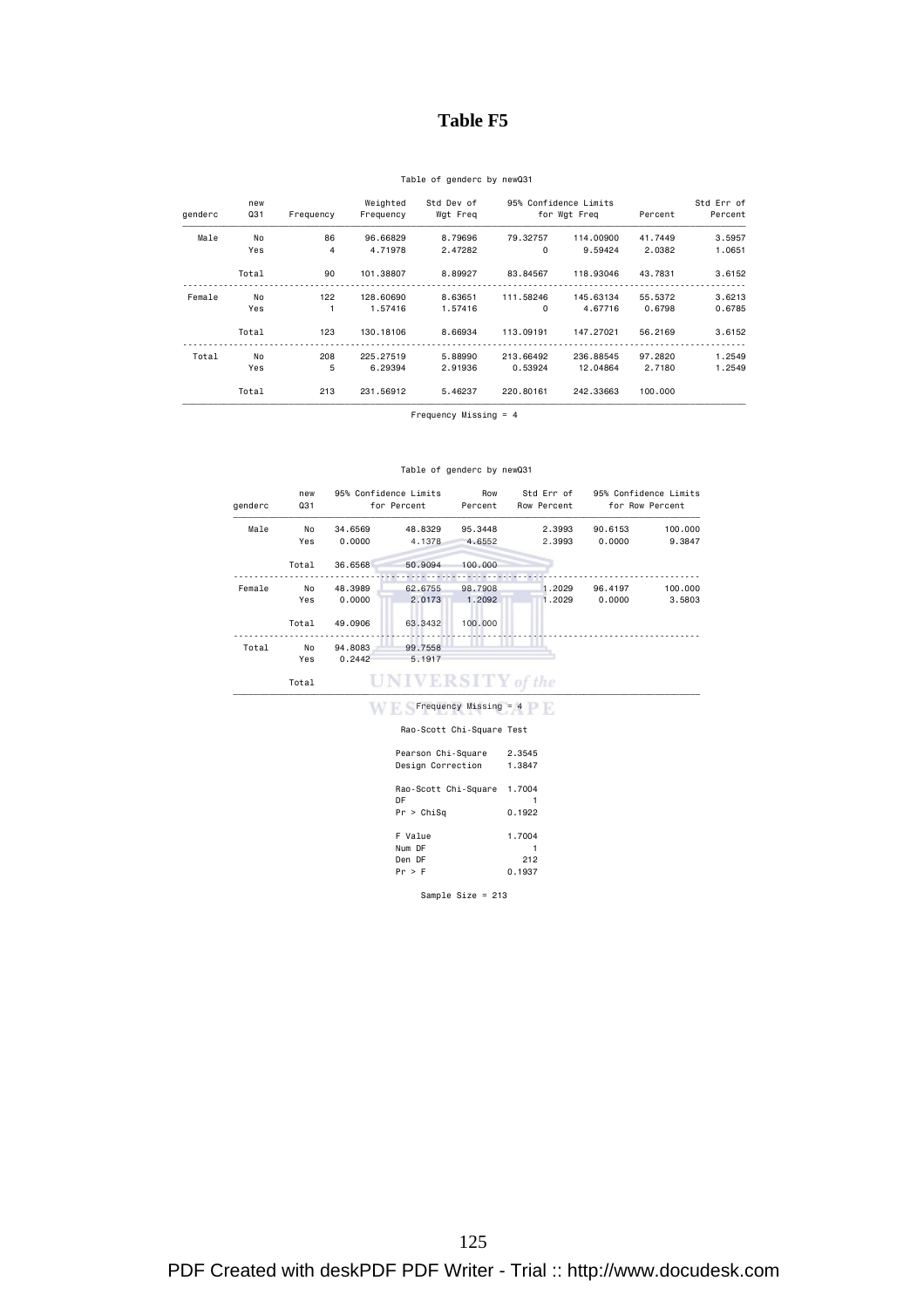# **Table F6(i)**

### Table of genderc by Q56

| Std Err of<br>Percent | Percent | for Wgt Freq | 95% Confidence Limits | Std Dev of<br>Wgt Freq | Weighted<br>Frequency | Frequency | Q56   | genderc |
|-----------------------|---------|--------------|-----------------------|------------------------|-----------------------|-----------|-------|---------|
| 2.1484                | 27,0906 | 155,48299    | 112, 13752            | 11,03063               | 133,81026             | 126       | No    | Male    |
| 1.2990                | 8.5801  | 54,98901     | 29,77110              | 6.41750                | 42,38006              | 44        | Yes   |         |
| 2.2896                | 35,6706 | 199,42958    | 152.95105             | 11,82793               | 176,19031             | 170       | Total |         |
| 2.3655                | 52,9364 | 285.88275    | 237,06203             | 12,42398               | 261,47239             | 261       | No    | Female  |
| 1.4035                | 11,3930 | 69.68794     | 42.86004              | 6.82721                | 56.27399              | 64        | Yes   |         |
| 2.2896                | 64.3294 | 341,10946    | 294.38329             | 11,89096               | 317.74638             | 325       | Total |         |
| 1.8180                | 80.0270 | 418,05878    | 372.50652             | 11.59222               | 395,28265             | 387       | No    | Total   |
| 1.8180                | 19,9730 | 116,02201    | 81.28607              | 8.83966                | 98.65404              | 108       | Yes   |         |
|                       | 100,000 | 508,46006    | 479.41332             | 7.39186                | 493.93669             | 495       | Total |         |

Frequency Missing = 7

#### Table of genderc by Q56

| 22.8694<br>No<br>Yes<br>6.0279<br>31.1721<br>Total<br>No<br>48.2888<br>Yes<br>8.6354 | 31,3118<br>11.1323<br>40.1691<br>57.5841<br>14,1506 | 75.9464<br>24,0536<br>100,000<br>82.2897<br>17,7103 | 3.3572<br>3.3572<br>2.1132<br>2.1132 | 69,3502<br>17.4574<br>78.1377                         | 82.5426 |
|--------------------------------------------------------------------------------------|-----------------------------------------------------|-----------------------------------------------------|--------------------------------------|-------------------------------------------------------|---------|
|                                                                                      |                                                     |                                                     |                                      |                                                       | 30.6498 |
|                                                                                      |                                                     |                                                     |                                      |                                                       |         |
|                                                                                      |                                                     |                                                     |                                      |                                                       | 86.4416 |
|                                                                                      |                                                     |                                                     |                                      |                                                       |         |
|                                                                                      |                                                     |                                                     |                                      |                                                       |         |
|                                                                                      |                                                     |                                                     |                                      | 13.5584                                               | 21.8623 |
| Total<br>59,8309                                                                     | 68.8279                                             | 100,000                                             |                                      |                                                       |         |
| 76,4550                                                                              | 83,5990                                             |                                                     |                                      |                                                       |         |
| 16,4010                                                                              | 23.5450                                             |                                                     |                                      |                                                       |         |
|                                                                                      |                                                     |                                                     |                                      |                                                       |         |
|                                                                                      | No<br>Yes<br>Total                                  |                                                     |                                      | <b>UNIVERSITY</b> of the<br>$Frequency$ Missing = $7$ |         |

#### Rao-Scott Chi-Square Test

| Pearson Chi-Square   | 2.8593 |
|----------------------|--------|
| Design Correction    | 1.0394 |
|                      |        |
| Rao-Scott Chi-Square | 2.7509 |
| DF                   |        |
| Pr > Chisq           | 0.0972 |
|                      |        |
| F Value              | 2.7509 |
| Num DF               |        |
| Den DF               | 494    |
| Pr > F               | 0.0978 |
|                      |        |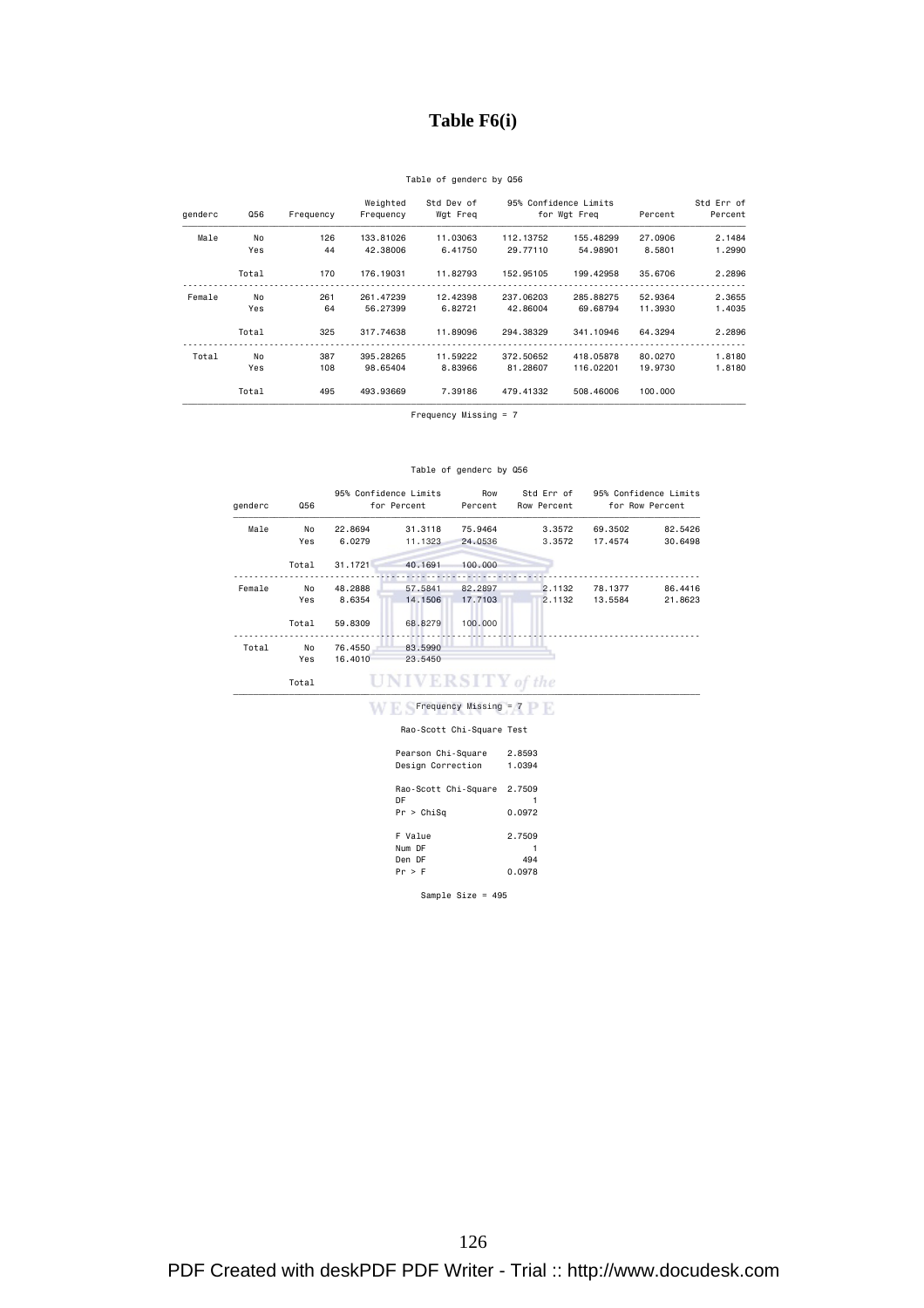# **Table F6(ii)**

### Table of genderc by Q60

| Std Err of<br>Percent | Percent | for Wgt Freq | 95% Confidence Limits | Std Dev of<br>Wgt Freq | Weighted<br>Frequency | Frequency | Q60   | genderc |
|-----------------------|---------|--------------|-----------------------|------------------------|-----------------------|-----------|-------|---------|
| 1.8437                | 17.3230 | 102.20098    | 66.27323              | 9.14258                | 84,23710              | 80        | No    | Male    |
| 1.8471                | 17,9799 | 105.32966    | 69.53300              | 9.10923                | 87,43133              | 86        | Yes   |         |
| 2,3010                | 35,3030 | 194,60400    | 148.73287             | 11.67289               | 171.66844             | 166       | Total |         |
| 2.3365                | 38,0423 | 208,44180    | 161.53629             | 11,93611               | 184,98904             | 180       | No    | Female  |
| 2,0490                | 26.6547 | 148,85173    | 110,37706             | 9.79070                | 129,61439             | 141       | Yes   |         |
| 2,3010                | 64,6970 | 337,82343    | 291.38344             | 11,81765               | 314,60344             | 321       | Total |         |
| 2.3646                | 55.3654 | 294,22931    | 244,22298             | 12.72518               | 269,22615             | 260       | No    | Total   |
| 2.3646                | 44.6346 | 239,63737    | 194,45408             | 11,49786               | 217,04573             | 227       | Yes   |         |
|                       | 100,000 | 500.66507    | 471.87868             | 7.32532                | 486,27187             | 487       | Total |         |

Frequency Missing = 15

#### Table of genderc by Q60

| genderc | Q60   |         | 95% Confidence Limits<br>for Percent | Row<br>Percent       | Std Err of<br>Row Percent | 95% Confidence Limits | for Row Percent |
|---------|-------|---------|--------------------------------------|----------------------|---------------------------|-----------------------|-----------------|
| Male    | No    | 13,7004 | 20,9457                              | 49,0697              | 4.0874                    | 41.0384               | 57,1009         |
|         | Yes   | 14,3506 | 21.6092                              | 50,9303              | 4.0874                    | 42,8991               | 58.9616         |
|         | Total | 30.7818 | 39,8242                              | 100,000              |                           |                       |                 |
| Female  | No    | 33,4514 | 42.6332                              | 58.8007              | 2.8648                    | 53.1718               | 64.4296         |
|         | Yes   | 22.6287 | 30.6807                              | 41.1993              | 2.8648                    | 35.5704               | 46.8282         |
|         | Total | 60.1758 | 69,2182                              | 100,000              |                           |                       |                 |
| Total   | No    | 50.7193 | 60.0114                              |                      |                           |                       |                 |
|         | Yes   | 39,9886 | 49.2807                              |                      |                           |                       |                 |
|         | Total |         |                                      | <b>ERSITY</b> of the |                           |                       |                 |

### Frequency Missing = 15

### Rao-Scott Chi-Square Test

| Pearson Chi-Square<br>Design Correction  | 4.2622<br>1.1126        |
|------------------------------------------|-------------------------|
| Rao-Scott Chi-Square<br>DF<br>Pr > Chisq | 3.8308<br>0.0503        |
| F Value<br>Num DF<br>Den DF<br>Pr > F    | 3,8308<br>486<br>0.0509 |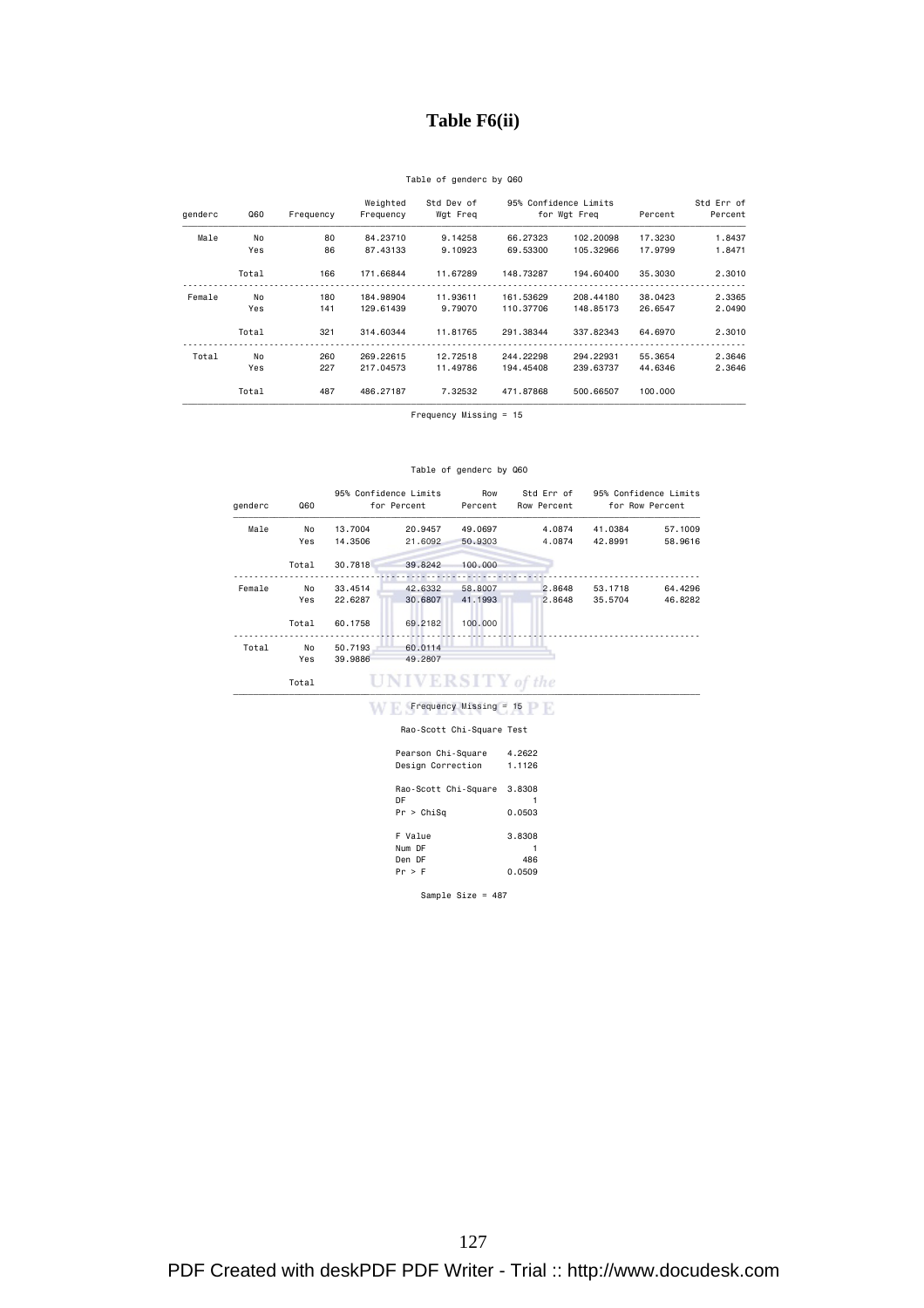# **Table F6(iii)**

### Table of genderc by drugs

| Std Err of<br>Percent | Percent | for Wgt Freq | 95% Confidence Limits | Std Dev of<br>Wgt Freq | Weighted<br>Frequency | Frequency | drugs | genderc |
|-----------------------|---------|--------------|-----------------------|------------------------|-----------------------|-----------|-------|---------|
|                       |         |              |                       |                        |                       |           |       |         |
| 2.2942                | 30.2502 | 155,91662    | 114,23056             | 10.60598               | 135,07359             | 132       | No    | Male    |
| 1.1510                | 5.7284  | 35,71006     | 15,44682              | 5.15548                | 25.57844              | 26        | Yes   |         |
| 2,3890                | 35.9786 | 182.51914    | 138,78492             | 11.12709               | 160.65203             | 158       | Total |         |
| 2.4356                | 58,8284 | 285,36000    | 240,00228             | 11.54015               | 262,68114             | 269       | No    | Female  |
| 1,0080                | 5.1929  | 31,96529     | 14,40968              | 4,46659                | 23.18748              | 27        | Yes   |         |
| 2,3890                | 64.0214 | 307.94857    | 263,78868             | 11.23539               | 285,86862             | 296       | Total |         |
| 1.4895                | 89,0787 | 416,29573    | 379.21373             | 9.43459                | 397,75473             | 401       | No    | Total   |
| 1.4895                | 10.9213 | 61.78847     | 35.74338              | 6.62652                | 48.76593              | 53        | Yes   |         |
|                       | 100,000 | 460,03426    | 433,00705             | 6.87640                | 446,52066             | 454       | Total |         |

Frequency Missing = 48

#### Table of genderc by drugs

| genderc | drugs |         | 95% Confidence Limits<br>for Percent | Row<br>Percent            | Std Err of<br>Row Percent |         | 95% Confidence Limits<br>for Row Percent |
|---------|-------|---------|--------------------------------------|---------------------------|---------------------------|---------|------------------------------------------|
| Male    | No    | 25,7416 | 34.7589                              | 84.0784                   | 3.0292                    | 78.1253 | 90.0314                                  |
|         | Yes   | 3.4665  | 7.9903                               | 15.9216                   | 3.0292                    | 9.9686  | 21.8747                                  |
|         | Total | 31.2838 | 40.6735                              | 100,000                   |                           |         |                                          |
| Female  | No    | 54,0420 | 63.6149                              | 91.8888                   | 1.5536                    | 88.8355 | 94.9420                                  |
|         | Yes   | 3.2121  | 7.1738                               | 8.1112                    | 1.5536                    | 5.0580  | 11.1645                                  |
|         | Total | 59,3265 | 68,7162                              | 100,000                   |                           |         |                                          |
| Total   | No    | 86.1515 | 92,0059                              |                           |                           |         |                                          |
|         | Yes   | 7.9941  | 13.8485                              |                           |                           |         |                                          |
|         | Total |         | <b>UNIVERSITY</b> of the             |                           |                           |         |                                          |
|         |       |         |                                      | Frequency Missing = 48    |                           |         |                                          |
|         |       |         |                                      | Rao-Scott Chi-Square Test |                           |         |                                          |

| Pearson Chi-Square<br>Design Correction  | 6.5573<br>1.0233        |
|------------------------------------------|-------------------------|
| Rao-Scott Chi-Square<br>DF<br>Pr > Chisq | 6.4079<br>0.0114        |
| F Value<br>Num DF<br>Den DF<br>Pr > F    | 6,4079<br>453<br>0.0117 |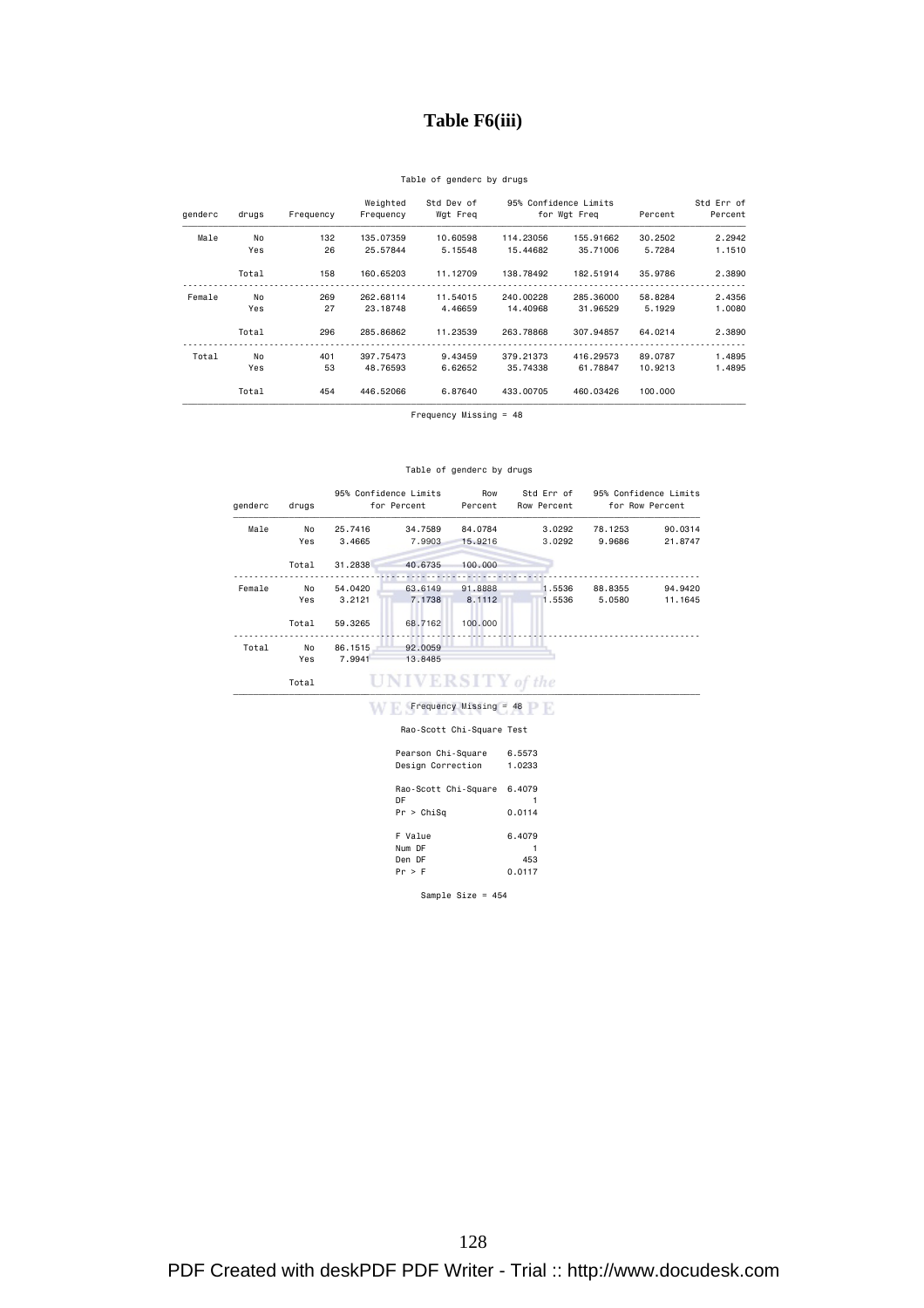# **Table F7**

### Table of genderc by suicidal

| Std Err of<br>Percent | Percent | for Wgt Freq | 95% Confidence Limits | Std Dev of<br>Wgt Freq | Weighted<br>Frequency | Frequency | suicidal | genderc |
|-----------------------|---------|--------------|-----------------------|------------------------|-----------------------|-----------|----------|---------|
| 0.4241                | 0.8036  | 8,00920      | $\mathbf 0$           | 2.07543                | 3.93136               | 4         | Yes      | Male    |
| 2.2899                | 35,0921 | 194,64488    | 148,69199             | 11.69393               | 171.66844             | 166       | No       |         |
| 2.3004                | 35.8957 | 198,70631    | 152,49328             | 11,76014               | 175,59980             | 170       | Total    |         |
| 0.9902                | 4.3851  | 31,00406     | 11,89967              | 4.86162                | 21,45187              | 21        | Yes      | Female  |
| 2.3475                | 59.7191 | 315,57969    | 268,70479             | 11,92856               | 292.14224             | 300       | No       |         |
| 2.3004                | 64,1043 | 336,87088    | 290.31733             | 11,84679               | 313,59411             | 321       | Total    |         |
| 1.0695                | 5.1888  | 35,70525     | 15,06120              | 5.25343                | 25,38323              | 25        | Yes      | Total   |
| 1.0695                | 94.8112 | 480.75127    | 446,87008             | 8.62197                | 463,81067             | 466       | No       |         |
|                       | 100,000 | 503,61675    | 474,77105             | 7.34055                | 489, 19390            | 491       | Total    |         |

Frequency Missing = 11

#### Table of genderc by suicidal

| genderc | suicidal |         | 95% Confidence Limits<br>for Percent | Row<br>Percent           | Std Err of<br>Row Percent |         | 95% Confidence Limits<br>for Row Percent |
|---------|----------|---------|--------------------------------------|--------------------------|---------------------------|---------|------------------------------------------|
| Male    | Yes      | 0.0000  | 1.6369                               | 2.2388                   | 1.1734                    | 0.0000  | 4.5443                                   |
|         | No       | 30.5929 | 39.5913                              | 97.7612                  | 1.1734                    | 95.4557 | 100.000                                  |
|         | Total    | 31,3759 | 40.4156                              | 100,000                  |                           |         |                                          |
| Female  | Yes      | 2.4397  | 6.3306                               | 6.8406                   | 1.5229                    | 3.8484  | 9.8329                                   |
|         | No       | 55,1067 | 64,3315                              | 93.1594                  | 1.5229                    | 90.1671 | 96.1516                                  |
|         | Total    | 59.5844 | 68,6241                              | 100,000                  |                           |         |                                          |
| Total   | Yes      | 3,0874  | 7.2902                               |                          |                           |         |                                          |
|         | No       | 92.7098 | 96.9126                              |                          |                           |         |                                          |
|         | Total    |         | <b>UNIVERSITY</b> of the             |                          |                           |         |                                          |
|         |          |         |                                      | $Frequency$ Missing = 11 |                           |         |                                          |

### Rao-Scott Chi-Square Test

| Pearson Chi-Square<br>Design Correction  | 4.8635<br>1.1104        |
|------------------------------------------|-------------------------|
| Rao-Scott Chi-Square<br>DF<br>Pr > Chisq | 4.3801<br>0.0364        |
| F Value<br>Num DF<br>Den DF<br>Pr > F    | 4.3801<br>490<br>0.0369 |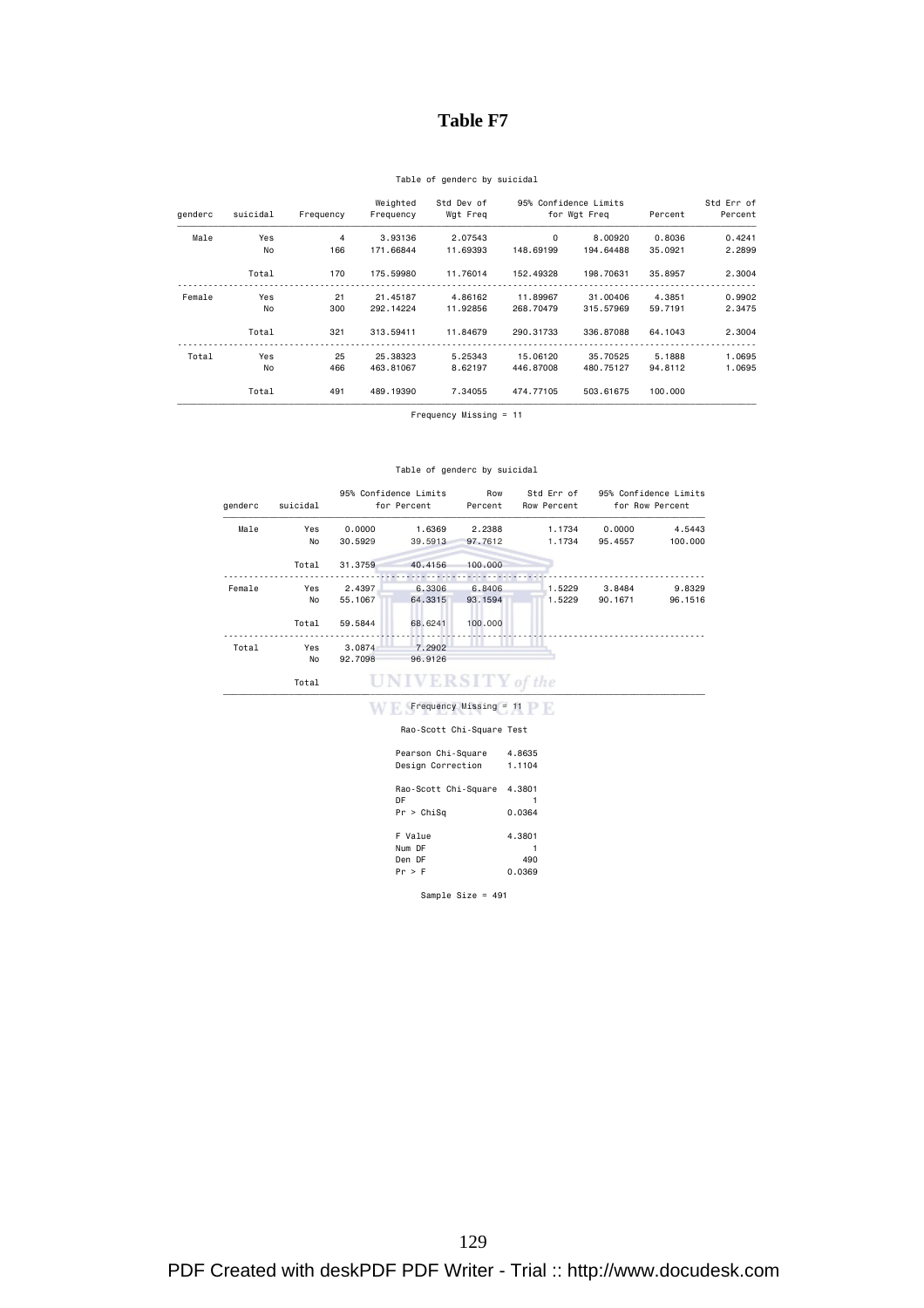# **APPENDIX G**

# **Racial comparisons**

# **Table G1**

#### Table of racial\_gr by safe\_sex

|               |               |           |         | Weighted                             | Std Dev of     | 95% Confidence Limits     |              |                                          | Std Err of |
|---------------|---------------|-----------|---------|--------------------------------------|----------------|---------------------------|--------------|------------------------------------------|------------|
| racial gr     | safe_sex      | Frequency |         | Frequency                            | Wgt Freq       |                           | for Wgt Freq | Percent                                  | Percent    |
| Black/African | <b>No</b>     |           | 34      | 53.52130                             | 8.39970        | 36.95946                  | 70.08314     | 23.9615                                  | 3.4663     |
|               | Yes           |           | 46      | 72.41117                             | 9.41905        | 53.83945                  | 90.98289     | 32.4185                                  | 3.7270     |
|               | Total         |           | 80      | 125.93247                            | 11.00413       | 104.23543                 | 147.62951    | 56.3800                                  | 3.5354     |
| Coloured      | No            |           | 68      | 53.42996                             | 5.30337        | 42.97321                  | 63.88671     | 23.9206                                  | 2.7528     |
|               | Yes           |           | 56      | 44.00114                             | 5.02057        | 34.10199                  | 53.90029     | 19.6993                                  | 2.5235     |
|               | Total         |           | 124     | 97.43110                             | 5.49267        | 86.60109                  | 108.26110    | 43.6200                                  | 3.5354     |
| Total         | <b>No</b>     |           | 102     | 106.95126                            | 8.39683        | 90.39506                  | 123.50745    | 47.8821                                  | 3.7104     |
|               | Yes           |           | 102     | 116.41231                            | 9.08481        | 98.49962                  | 134.32500    | 52.1179                                  | 3.7104     |
|               | Total         |           | 204     | 223.36357                            | 5.51145        | 212.49653                 | 234.23061    | 100.000                                  |            |
|               | racial gr     |           |         |                                      |                |                           |              |                                          |            |
|               |               |           |         | 95% Confidence Limits<br>for Percent | Row<br>Percent | Std Err of<br>Row Percent |              | 95% Confidence Limits<br>for Row Percent |            |
|               |               | safe sex  |         |                                      |                | uwe                       |              |                                          |            |
|               | Black/African | No        | 17.1269 | 30.7961                              | 42,5000        | 5.5405                    | 31.5757      | 53.4243                                  |            |
|               |               | Yes       | 25.0700 | 39.7670                              | 57.5000        | 5.5405                    | 46.5757      | 68.4243                                  |            |
|               |               | Total     | 49.4093 | 63.3508                              | 100.000        |                           |              |                                          |            |
|               | Coloured      | No        | 18.4930 | 29.3483                              | 54.8387        | 4.4801                    | 46.0053      | 63.6721                                  |            |
|               |               | Yes       | 14.7237 | 24.6750                              | 45.1613        | 4.4801                    | 36.3279      | 53.9947                                  |            |
|               |               | Total     | 36.6492 | 50.5907                              | 100.000        |                           |              |                                          |            |
|               | Total         | No        | 40.5663 | 55.1980                              |                |                           |              |                                          |            |
|               |               | Yes       | 44.8020 | 59.4337                              |                |                           |              |                                          |            |

ƒƒƒƒƒƒƒƒƒƒƒƒƒƒƒƒƒƒƒƒƒƒƒƒƒƒƒƒƒƒƒƒƒƒƒƒƒƒƒƒƒƒƒƒƒƒƒƒƒƒƒƒƒƒƒƒƒƒƒƒƒƒƒƒƒƒƒƒƒƒƒƒƒƒƒƒƒƒƒƒƒƒƒƒƒƒƒƒƒƒƒƒƒƒƒƒƒƒƒƒƒ

| Rao-Scott Chi-Square Test                |                         |
|------------------------------------------|-------------------------|
| Pearson Chi-Square<br>Design Correction  | 3,0607<br>1.0354        |
| Rao-Scott Chi-Square<br>DF<br>Pr > Chisq | 2.9560<br>0.0856        |
| F Value<br>Num DF<br>Den DF<br>Pr > F    | 2.9560<br>203<br>0.0871 |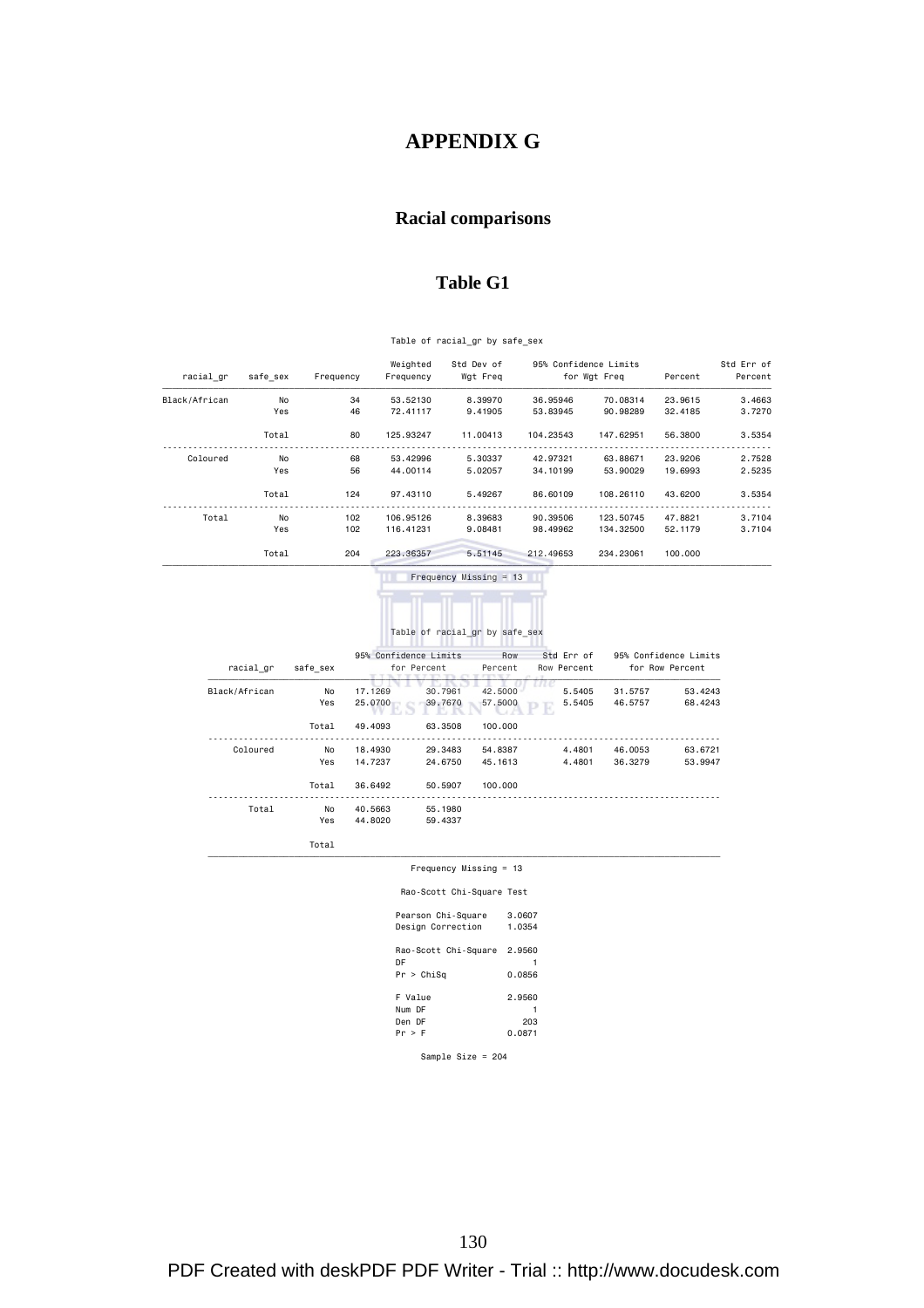# **Table G2**

### Table of racial\_gr by newQ32

|                     |        | Weighted  | Std Dev of |           |           |                                       | Std Err of<br>Percent |
|---------------------|--------|-----------|------------|-----------|-----------|---------------------------------------|-----------------------|
|                     |        |           |            |           |           |                                       |                       |
| 1 partner           | 39     | 61.39208  | 8.80420    | 44.02671  | 78.75745  | 28,9101                               | 3.7384                |
| more than 1 partner | 38     | 59,81792  | 8.71876    | 42.62107  | 77.01478  | 28,1688                               | 3.7157                |
| Total               | 77     | 121,21000 | 10.73672   | 100.03294 | 142,38707 | 57.0789                               | 3.6106                |
| 1 partner           | 81     | 63.64451  | 5,40103    | 52,99153  | 74.29749  | 29,9708                               | 3.1177                |
| more than 1 partner | 35     | 27,50071  | 4.21685    | 19,18342  | 35,81801  | 12,9503                               | 2.1331                |
| Total               | 116    | 91.14522  | 5.35920    | 80.57476  | 101.71568 | 42.9211                               | 3.6106                |
| 1 partner           | 120    | 125,03659 | 8.12307    | 109.01466 | 141,05851 | 58,8809                               | 3.8045                |
| more than 1 partner | 73     | 87.31864  | 8.75573    | 70.04887  | 104,58841 | 41.1191                               | 3.8045                |
| Total               | 193    | 212.35522 | 5.37752    | 201.74862 | 222,96183 | 100,000                               |                       |
|                     | newQ32 | Frequency | Frequency  | Wgt Freg  |           | 95% Confidence Limits<br>for Wgt Freq | Percent               |

Frequency Missing = 24

#### Table of racial\_gr by newQ32

| racial gr     | newQ32              | 95% Confidence Limits<br>for Percent |          | Row<br>Percent | Std Err of<br>Row Percent | 95% Confidence Limits<br>for Row Percent |         |
|---------------|---------------------|--------------------------------------|----------|----------------|---------------------------|------------------------------------------|---------|
| Black/African | 1 partner           | 21,5365                              | 36,2837  | 50.6494        | 5.7124                    | 39,3823                                  | 61,9164 |
|               | more than 1 partner | 20,8400                              | 35,4976  | 49,3506        | 5.7124                    | 38,0836                                  | 60.6177 |
|               | Total               | 49.9574                              | 64,2004  | 100,000        |                           |                                          |         |
| Coloured      | 1 partner           | 23,8215                              | 36,1200  | 69,8276        | 4.2728                    | 61,3998                                  | 78,2553 |
|               | more than 1 partner | 8.7430                               | 17, 1577 | 30.1724        | 4.2728                    | 21,7447                                  | 38,6002 |
|               | Total               | 35.7996                              | 50,0426  | 100,000        |                           |                                          |         |
| Total         | 1 partner           | 51,3769                              | 66.3848  |                |                           |                                          |         |
|               | more than 1 partner | 33.6152                              | 48,6231  |                |                           |                                          |         |

 $$$
j \in \mathcal{J} \{ \text{Total} \} \tag{7} \begin{minipage}{0} \begin{tabular}{c} \hline \multicolumn{1}{c}{\textbf{Total}} \\ \multicolumn{1}{c}{\textbf{Total}} \\ \hline \multicolumn{1}{c}{\textbf{Frequency}} \\ \multicolumn{1}{c}{\textbf{Frequency}} \\ \hline \multicolumn{1}{c}{\textbf{Frequency}} \\ \multicolumn{1}{c}{\textbf{Message}} \\ \multicolumn{1}{c}{\textbf{Frequency}} \\ \multicolumn{1}{c}{\textbf{Message}} \\ \multicolumn{1}{c}{\textbf{Frequency}} \\ \multicolumn{1}{c}{\textbf{Message}} \\ \multicolumn{
$$$ 

| $r$ requency missing = 24<br>WESTERNIVALD |
|-------------------------------------------|
| Rao-Scott Chi-Square Test                 |

| Pearson Chi-Square<br>Design Correction | 7.1830<br>0.9970 |
|-----------------------------------------|------------------|
| Rao-Scott Chi-Square<br>DF              | 7.2047           |
| Pr > Chisq                              | 0.0073           |
| F Value                                 | 7.2047           |
| Num DF                                  |                  |
| Den DF                                  | 192              |
| Pr > F                                  | 0.0079           |
|                                         |                  |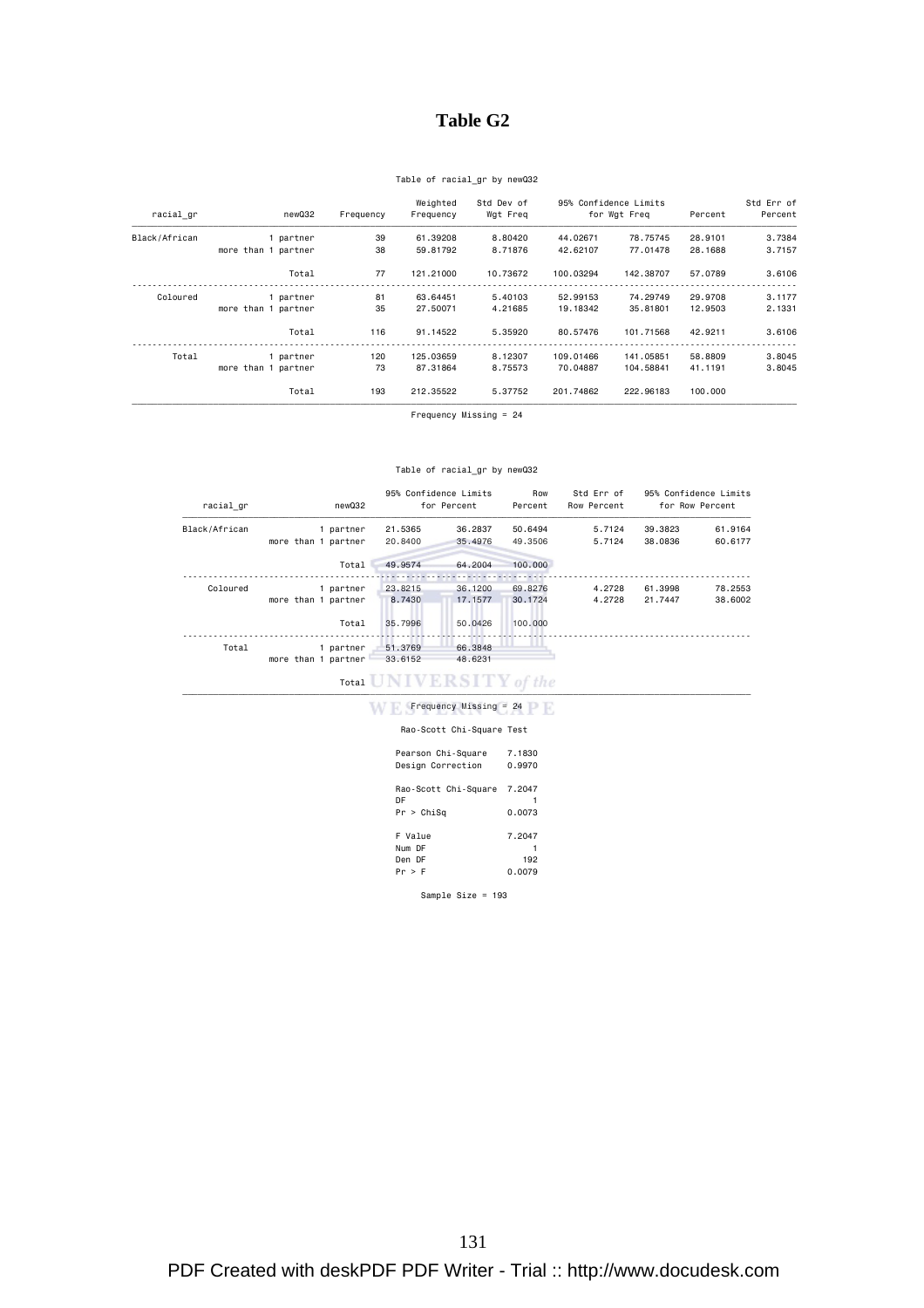# **Table G3(i)**

### Table of racial\_gr by new\_vsex

| Std Err of |         |           | 95% Confidence Limits | Std Dev of | Weighted  |           |           |               |
|------------|---------|-----------|-----------------------|------------|-----------|-----------|-----------|---------------|
| Percent    | Percent |           | for Wgt Freq          |            | Frequency | Frequency | new vsex  | racial gr     |
| 2.6870     | 11,5607 | 37,11970  | 13,25329              | 6.05089    | 25,18649  | 16        | $(5-14)$  | Black/African |
| 3.8433     | 46.2427 | 121.20447 | 80.28749              | 10.37374   | 100.74598 | 64        | $(15-24)$ |               |
| 3.5476     | 57,8034 | 147.38585 | 104,47910             | 10.87821   | 125.93247 | 80        | Total     |               |
| 0.7210     | 1.4426  | 6.21829   | 0.06759               | 1.55940    | 3.14294   | 4         | $(5-14)$  | Coloured      |
| 3.4992     | 40.7540 | 99.57164  | 78,00439              | 5.46798    | 88,78802  | 113       | $(15-24)$ |               |
| 3.5476     | 42.1966 | 102.63934 | 81.22257              | 5.42982    | 91,93096  | 117       | Total     |               |
| 2,7509     | 13,0033 | 40.52441  | 16.13446              | 6.18362    | 28,32943  | 20        | $(5-14)$  | Total         |
| 2,7509     | 86.9967 | 202.94419 | 176, 12380            | 6.79981    | 189,53399 | 177       | (15-24)   |               |
|            | 100,000 | 228,60842 | 207.11843             | 5.44839    | 217,86343 | 197       | Total     |               |

Frequency Missing = 20

### Table of racial\_gr by new\_vsex

| racial gr     | new vsex  |         | 95% Confidence Limits<br>for Percent | Row<br>Percent | Std Err of<br>Row Percent |          | 95% Confidence Limits<br>for Row Percent |
|---------------|-----------|---------|--------------------------------------|----------------|---------------------------|----------|------------------------------------------|
| Black/African | $(5-14)$  | 6.2615  | 16.8598                              | 20,0000        | 4.4835                    | 11, 1578 | 28.8422                                  |
|               | $(15-24)$ | 38.6631 | 53.8223                              | 80,0000        | 4.4835                    | 71, 1578 | 88.8422                                  |
|               | Total     | 50,8071 | 64,7997                              | 100,000        |                           |          |                                          |
| Coloured      | $(5-14)$  | 0.0208  | 2.8644                               | 3.4188         | 1.6842                    | 0.0973   | 6.7403                                   |
|               | $(15-24)$ | 33.8530 | 47.6549                              | 96.5812        | 1.6842                    | 93.2597  | 99.9027                                  |
|               | Total     | 35.2003 | 49.1929                              | 100.000        |                           |          |                                          |
| Total         | $(5-14)$  | 7.5781  | 18,4285                              |                |                           |          |                                          |
|               | $(15-24)$ | 81.5715 | 92.4219                              |                |                           |          |                                          |
|               | Total     |         | <b>UNIVERSITY</b> of the             |                |                           |          |                                          |
|               |           |         | Frequency Missing = 20               |                |                           |          |                                          |
|               |           |         | Rao-Scott Chi-Square Test            |                |                           |          |                                          |

| Pearson Chi-Square   | 11.6781 |
|----------------------|---------|
| Design Correction    | 0.8227  |
| Rao-Scott Chi-Square | 14.1944 |
| DF                   |         |
| Pr > Chisq           | 0.0002  |
| F Value              | 14.1944 |
| Num DF               |         |
| Den DF               | 196     |
| Pr > F               | 0.0002  |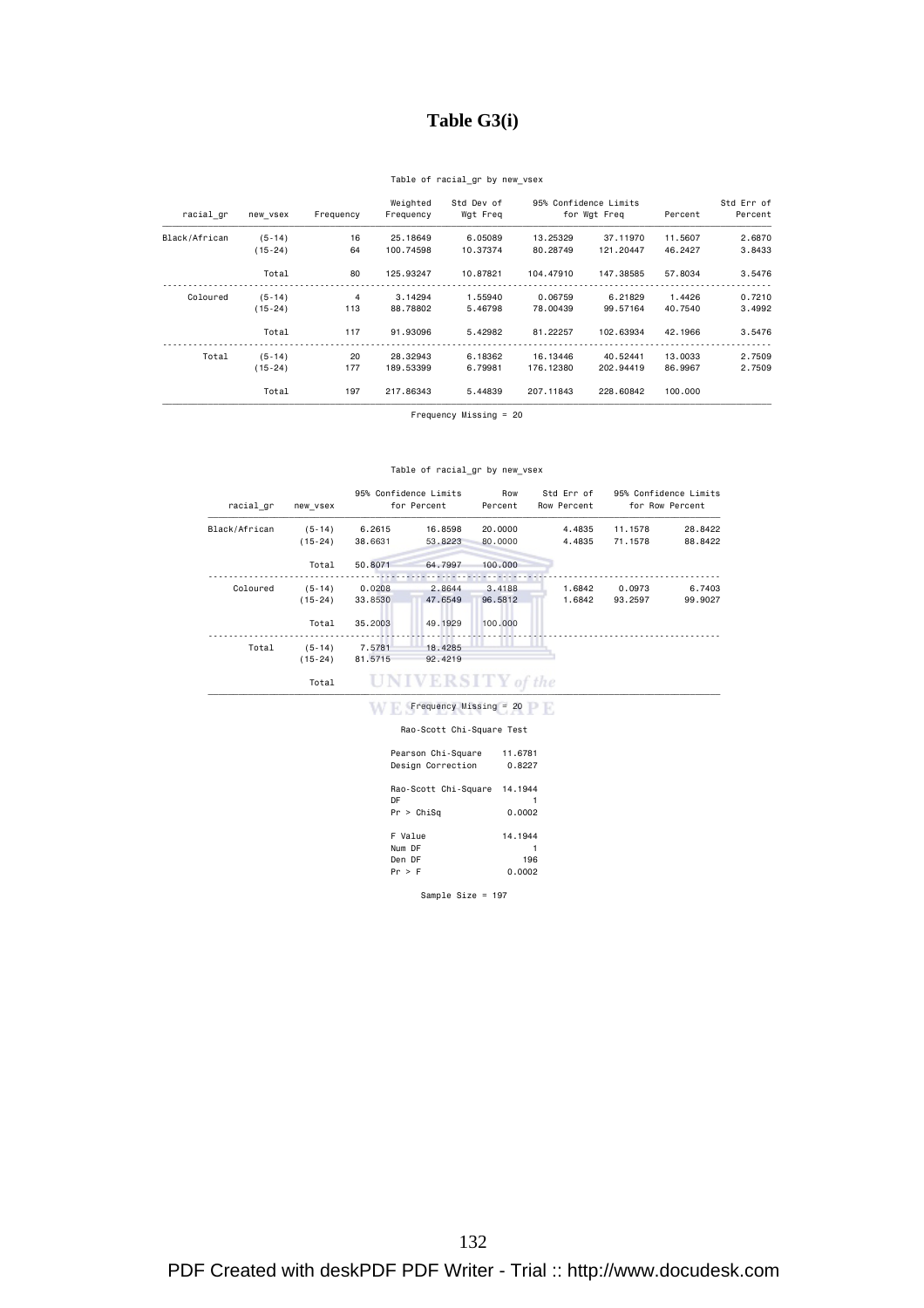# **Table G3(ii)**

### Table of racial\_gr by new\_osex

| Std Err of |         |           | 95% Confidence Limits | Std Dev of | Weighted  |                |           |               |  |  |
|------------|---------|-----------|-----------------------|------------|-----------|----------------|-----------|---------------|--|--|
| Percent    | Percent |           | for Wgt Freq          |            | Frequency | Frequency      | new osex  | racial gr     |  |  |
| 2.5282     | 4,4810  | 10.07789  | $\Omega$              | 2.69797    | 4.72247   | 3              | $(10-14)$ | Black/African |  |  |
| 5.3852     | 50.7851 | 68,28105  | 38.76155              | 7.43570    | 53.52130  | 34             | $(15-24)$ |               |  |  |
| 5.1946     | 55.2661 | 73.26985  | 43.21769              | 7.56987    | 58,24377  | 37             | Total     |               |  |  |
| 1.4889     | 2.9823  | 6.21315   | 0.07272               | 1.54672    | 3.14294   | 4              | $(10-14)$ | Coloured      |  |  |
| 5,0600     | 41.7516 | 51,62866  | 36.37362              | 3.84261    | 44,00114  | 56             | $(15-24)$ |               |  |  |
| 5.1946     | 44,7339 | 54,64430  | 39,64386              | 3,77848    | 47.14408  | 60             | Total     |               |  |  |
| 2.8839     | 7.4633  | 13,93899  | 1,79182               | 3.05976    | 7.86541   | $\overline{7}$ | $(10-14)$ | Total         |  |  |
| 2.8839     | 92.5367 | 106,61723 | 88,42766              | 4.58179    | 97.52244  | 90             | $(15-24)$ |               |  |  |
|            | 100,000 | 112,91371 | 97.86199              | 3,79140    | 105.38785 | 97             | Total     |               |  |  |

Frequency Missing = 120

### Table of racial\_gr by new\_osex

| racial gr     | new osex  |         | 95% Confidence Limits<br>for Percent | Row<br>Percent | Std Err of<br>Row Percent |         | 95% Confidence Limits<br>for Row Percent |
|---------------|-----------|---------|--------------------------------------|----------------|---------------------------|---------|------------------------------------------|
| Black/African | $(10-14)$ | 0.0000  | 9.4996                               | 8.1081         | 4.5107                    | 0.0000  | 17.0619                                  |
|               | $(15-24)$ | 40.0955 | 61.4746                              | 91.8919        | 4.5107                    | 82.9381 | 100.000                                  |
|               | Total     | 44.9548 | 65.5774                              | 100,000        |                           |         |                                          |
| Coloured      | $(10-14)$ | 0.0268  | 5.9377                               | 6.6667         | 3.2370                    | 0.2412  | 13.0921                                  |
|               | $(15-24)$ | 31.7077 | 51.7956                              | 93.3333        | 3.2370                    | 86.9079 | 99.7588                                  |
|               | Total     | 34.4226 | 55,0452                              | 100,000        |                           |         |                                          |
| Total         | $(10-14)$ | 1.7387  | 13.1879                              |                |                           |         |                                          |
|               | $(15-24)$ | 86.8121 | 98.2613                              |                |                           |         |                                          |
|               | Total     |         | <b>UNIVERSITY</b> of the             |                |                           |         |                                          |
|               |           |         | $Frequency$ Missing = 120            |                |                           |         |                                          |
|               |           |         | Rao-Scott Chi-Square Test            |                |                           |         |                                          |
|               |           |         | Pearson Chi-Square                   | 0.0721         |                           |         |                                          |

| Pearson Chi-Square   | 0.0721 |
|----------------------|--------|
| Design Correction    | 1.0160 |
| Rao-Scott Chi-Square | 0.0710 |
| DF                   |        |
| Pr > Chisq           | 0.7899 |
| F Value              | 0.0710 |
| Num DF               |        |
| Den DF               | 96     |
| Pr > F               | 0.7904 |
|                      |        |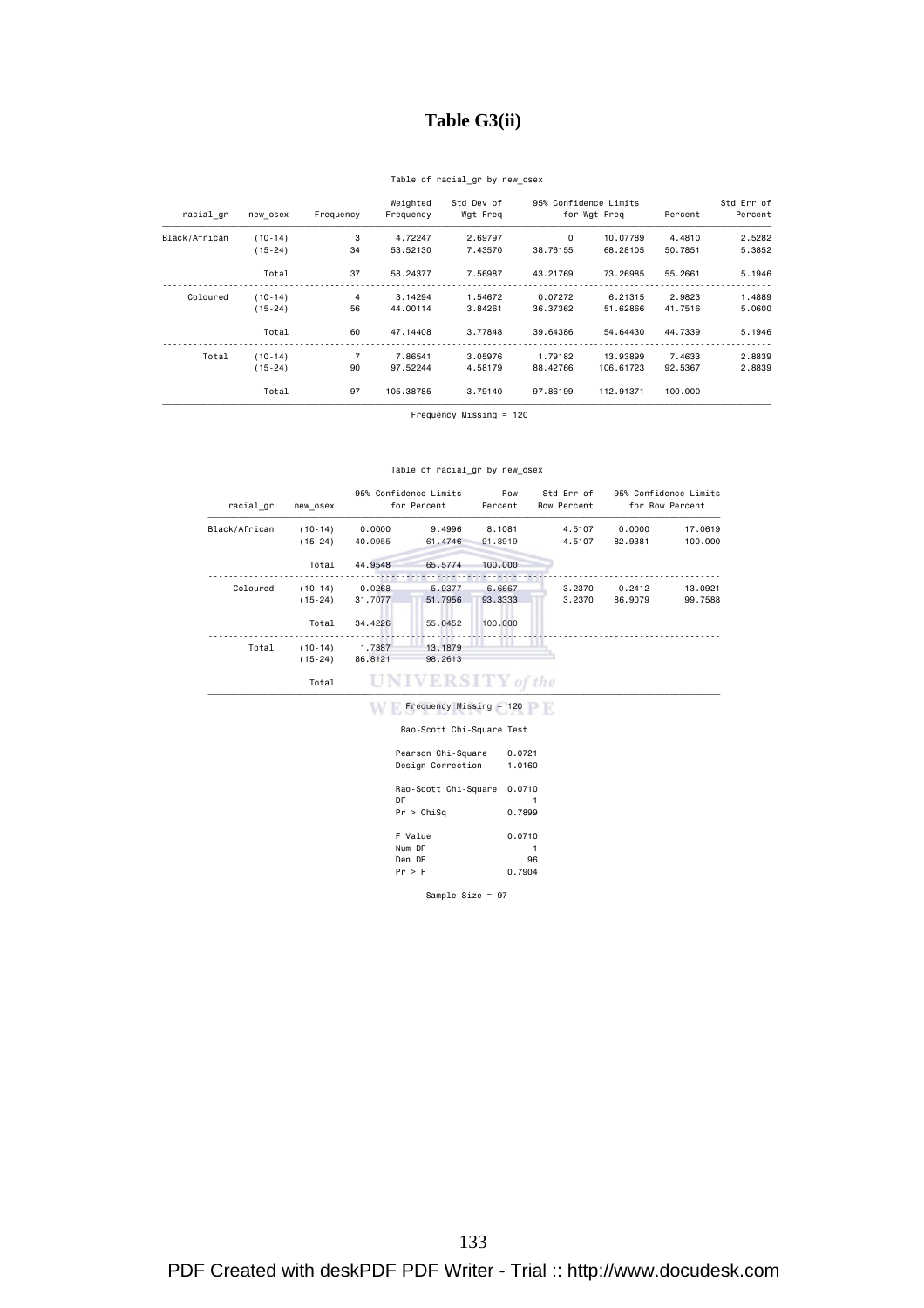# **Table G4(i)**

### Table of racial\_gr by otherQ30

| Std Err of |          | 95% Confidence Limits |              | Std Dev of | Weighted  |           | other |               |
|------------|----------|-----------------------|--------------|------------|-----------|-----------|-------|---------------|
| Percent    | Percent  |                       | for Wgt Freq |            | Frequency | Frequency | Q30   | racial gr     |
| 2.2662     | 6.6720   | 21,20299              | 3,98350      | 4.36243    | 12.59325  | 8         | No    | Black/African |
| 4.0750     | 46,7039  | 107,40470             | 68,90076     | 9.75469    | 88,15273  | 56        | Yes   |               |
| 3.9107     | 53,3758  | 120.62933             | 80.86263     | 10.07460   | 100.74598 | 64        | Total |               |
| 1.3073     | 4.1629   | 12.63344              | 3.08125      | 2.41998    | 7.85735   | 10        | No    | Coloured      |
| 3,7778     | 42,4613  | 90.32932              | 69,96055     | 5.16027    | 80.14494  | 102       | Yes   |               |
| 3,9107     | 46.6242  | 97.92699              | 78.07757     | 5.02870    | 88,00228  | 112       | Total |               |
| 2.5502     | 10.8349  | 30,07005              | 10.83114     | 4.87403    | 20,45059  | 18        | No    | Total         |
| 2.5502     | 89, 1651 | 180.94105             | 155,65428    | 6.40621    | 168,29767 | 158       | Yes   |               |
|            | 100,000  | 198,70690             | 178,78962    | 5.04590    | 188,74826 | 176       | Total |               |

Frequency Missing = 41

#### Table of racial\_gr by otherQ30

| racial gr     | other<br>Q30 |         | 95% Confidence Limits<br>for Percent | Row<br>Percent | Std Err of<br>Row Percent |         | 95% Confidence Limits<br>for Row Percent |
|---------------|--------------|---------|--------------------------------------|----------------|---------------------------|---------|------------------------------------------|
| Black/African | No           | 2.1994  | 11,1446                              | 12,5000        | 4.1458                    | 4.3178  | 20,6822                                  |
|               | Yes          | 38,6614 | 54.7463                              | 87.5000        | 4.1458                    | 79.3178 | 95.6822                                  |
|               | Total        | 45.6577 | 61,0940                              | 100,000        |                           |         |                                          |
| Coloured      | No           | 1.5827  | 6.7431                               | 8.9286         | 2.7022                    | 3.5956  | 14.2616                                  |
|               | Yes          | 35,0054 | 49.9171                              | 91.0714        | 2.7022                    | 85.7384 | 96.4044                                  |
|               | Total        | 38,9060 | 54.3423                              | 100,000        |                           |         |                                          |
| Total         | No           | 5.8018  | 15,8679                              |                |                           |         |                                          |
|               | Yes          | 84.1321 | 94.1982                              |                |                           |         |                                          |
|               | Total        |         | <b>UNIVERSITY</b> of the             |                |                           |         |                                          |
|               |              |         | $Frequency Missing = 41$             |                |                           |         |                                          |

### Rao-Scott Chi-Square Test

| Pearson Chi-Square<br>Design Correction  | 0.5783<br>1.0225        |
|------------------------------------------|-------------------------|
| Rao-Scott Chi-Square<br>DF<br>Pr > Chisq | 0.5656<br>0.4520        |
| F Value<br>Num DF<br>Den DF<br>Pr > F    | 0.5656<br>175<br>0.4530 |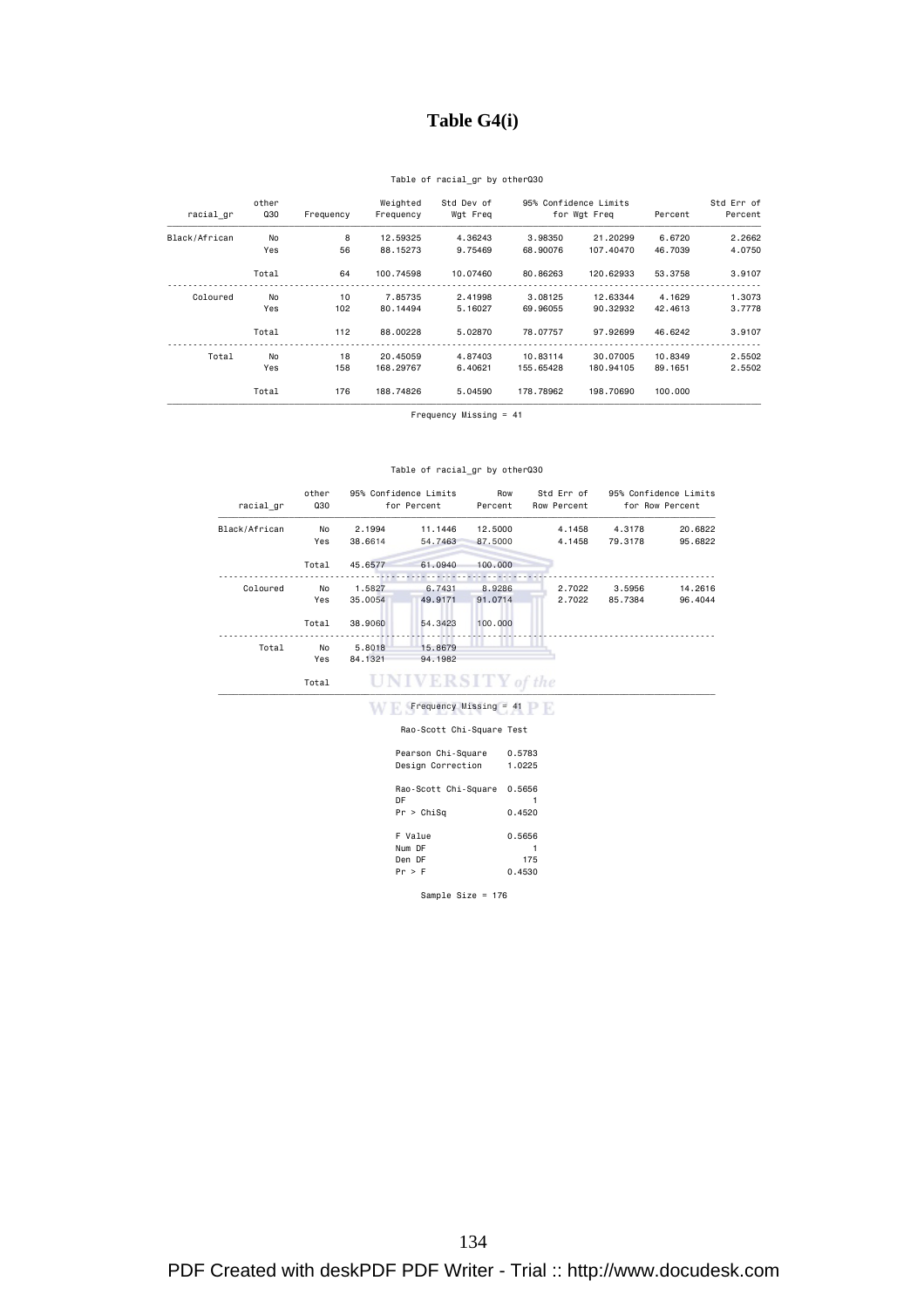# **Table G4(ii)**

### Table of racial\_gr by newQ34

| Std Err of |         | 95% Confidence Limits |           | Std Dev of | Weighted  |           | new   |               |
|------------|---------|-----------------------|-----------|------------|-----------|-----------|-------|---------------|
| Percent    | Percent | for Wgt Freq          |           | Wgt Freq   | Frequency | Frequency | Q34   | racial gr     |
| 3.6684     | 52,5217 | 137,82490             | 95,15018  | 10.82138   | 116,48754 | 74        | No    | Black/African |
| 1.5562     | 3.5488  | 14.74222              | 0.99934   | 3.48489    | 7.87078   | 5         | Yes   |               |
| 3.5546     | 56,0704 | 145.97327             | 102.74336 | 10.96217   | 124,35832 | 79        | Total |               |
| 3.5436     | 43.5753 | 107,45860             | 85,83213  | 5.48400    | 96.64536  | 123       | No    | Coloured      |
| 0.3549     | 0.3543  | 2.33503               | $\Omega$  | 0.78573    | 0.78573   | 1         | Yes   |               |
| 3.5546     | 43.9296 | 108,22013             | 86.64207  | 5.47173    | 97,43110  | 124       | Total |               |
| 1.5921     | 96,0970 | 224,91606             | 201,34974 | 5.97591    | 213,13290 | 197       | No.   | Total         |
| 1.5921     | 3,9030  | 15.68353              | 1.62950   | 3.56380    | 8.65651   | 6         | Yes   |               |
|            | 100,000 | 232.61534             | 210,96349 | 5.49044    | 221,78941 | 203       | Total |               |

Frequency Missing = 14

#### Table of racial\_gr by newQ34

| racial gr     | new<br>Q34 |         | 95% Confidence Limits<br>for Percent | Row<br>Percent | Std Err of<br>Row Percent |         | 95% Confidence Limits<br>for Row Percent |
|---------------|------------|---------|--------------------------------------|----------------|---------------------------|---------|------------------------------------------|
| Black/African | No         | 45.2884 | 59,7550                              | 93.6709        | 2.7462                    | 88,2560 | 99.0858                                  |
|               | Yes        | 0.4804  | 6.6172                               | 6.3291         | 2.7462                    | 0.9142  | 11.7440                                  |
|               | Total      | 49,0616 | 63,0793                              | 100,000        |                           |         |                                          |
| Coloured      | No         | 36,5881 | 50.5625                              | 99.1935        | 0.8052                    | 97,6059 | 100.000                                  |
|               | Yes        | 0.0000  | 1.0540                               | 0.8065         | 0.8052                    | 0.0000  | 2.3941                                   |
|               | Total      | 36,9207 | 50.9384                              | 100,000        |                           |         |                                          |
| Total         | No         | 92.9578 | 99.2362                              |                |                           |         |                                          |
|               | Yes        | 0.7638  | 7.0422                               |                |                           |         |                                          |
|               | Total      |         | $UNIVERSITY$ of the                  |                |                           |         |                                          |
|               |            |         | $Frequency Missing = 14$             |                |                           |         |                                          |

### Rao-Scott Chi-Square Test

| Rao-Scott Chi-Square lest               |                         |
|-----------------------------------------|-------------------------|
| Pearson Chi-Square<br>Design Correction | 4.0660<br>0.7949        |
| Rao-Scott Chi-Square<br>DF              | 5.1153                  |
| Pr > Chisq                              | 0.0237                  |
| F Value<br>Num DF<br>Den DF<br>Pr > F   | 5.1153<br>202<br>0.0248 |
|                                         |                         |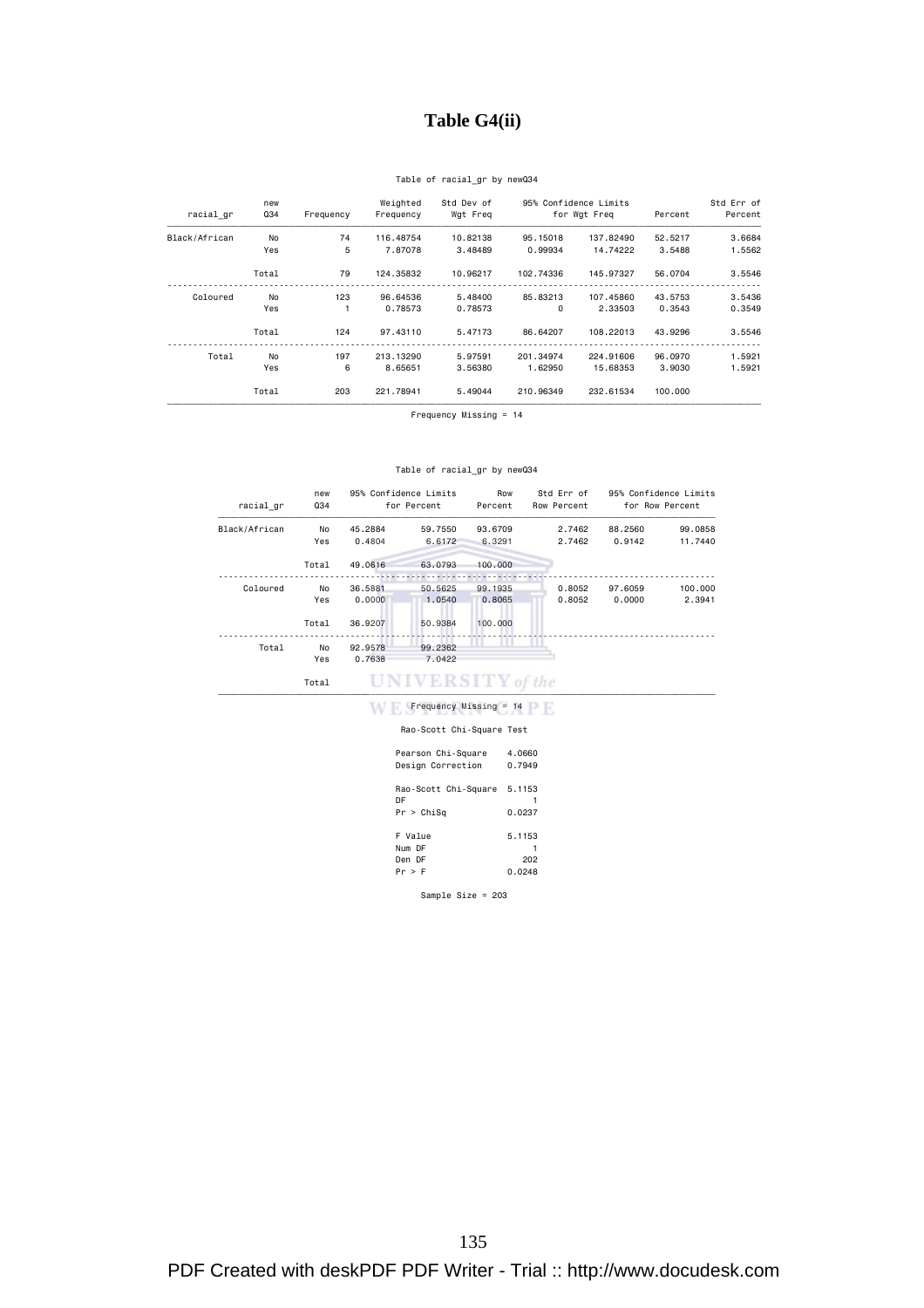# **Table G4(iii)**

### Table of racial\_gr by newQ35

| Std Err of |         | 95% Confidence Limits |           | Std Dev of | Weighted   |           | new   |               |
|------------|---------|-----------------------|-----------|------------|------------|-----------|-------|---------------|
| Percent    | Percent | for Wgt Freq          |           | Wgt Freq   | Frequency  | Frequency | Q35   | racial gr     |
| 3,8006     | 45.4242 | 121,34409             | 80.14787  | 10.44647   | 100.74598  | 64        | No    | Black/African |
| 2.5705     | 10.6463 | 35,20957              | 12,01510  | 5.88162    | 23.61234   | 15        | Yes   |               |
| 3.5546     | 56,0704 | 145.97327             | 102.74336 | 10.96217   | 124,35832  | 79        | Total |               |
| 3.3926     | 38,9698 | 97.45625              | 75,40537  | 5.59163    | 86,43081   | 110       | No    | Coloured      |
| 1.3143     | 4.9598  | 16.60758              | 5.39300   | 2.84377    | 11,00029   | 14        | Yes   |               |
| 3.5546     | 43.9296 | 108,22013             | 86.64207  | 5.47173    | 97.43110   | 124       | Total |               |
| 2.7916     | 84,3939 | 201.69067             | 172,66291 | 7.36081    | 187, 17679 | 174       | No    | Total         |
| 2.7916     | 15,6061 | 47,10018              | 22.12507  | 6.33315    | 34,61262   | 29        | Yes   |               |
|            | 100,000 | 232.61534             | 210,96349 | 5.49044    | 221,78941  | 203       | Total |               |

Frequency Missing = 14

#### Table of racial\_gr by newQ35

|  | racial gr<br>Black/African | new<br>Q35 |         | 95% Confidence Limits<br>for Percent | Row<br>Percent       | Std Err of<br>Row Percent |         | 95% Confidence Limits<br>for Row Percent |
|--|----------------------------|------------|---------|--------------------------------------|----------------------|---------------------------|---------|------------------------------------------|
|  |                            | No         | 37,9303 | 52,9180                              | 81.0127              | 4.4235                    | 72.2905 | 89.7348                                  |
|  |                            | Yes        | 5.5779  | 15,7147                              | 18,9873              | 4.4235                    | 10.2652 | 27,7095                                  |
|  |                            | Total      | 49,0616 | 63,0793                              | 100,000              |                           |         |                                          |
|  | Coloured                   | No         | 32,2804 | 45.6591                              | 88,7097              | 2.8491                    | 83,0920 | 94.3274                                  |
|  |                            | Yes        | 2.3682  | 7.5514                               | 11,2903              | 2.8491                    | 5.6726  | 16.9080                                  |
|  |                            | Total      | 36,9207 | 50.9384                              | 100,000              |                           |         |                                          |
|  | Total                      | No         | 78.8895 | 89.8984                              |                      |                           |         |                                          |
|  |                            | Yes        | 10.1016 | 21.1105                              |                      |                           |         |                                          |
|  |                            | Total      |         |                                      | <b>ERSITY</b> of the |                           |         |                                          |

# $\blacksquare$   $\blacksquare$   $\blacksquare$   $\blacksquare$   $\blacksquare$   $\blacksquare$   $\blacksquare$   $\blacksquare$   $\blacksquare$   $\blacksquare$   $\blacksquare$   $\blacksquare$   $\blacksquare$   $\blacksquare$   $\blacksquare$   $\blacksquare$   $\blacksquare$   $\blacksquare$   $\blacksquare$   $\blacksquare$   $\blacksquare$   $\blacksquare$   $\blacksquare$   $\blacksquare$   $\blacksquare$   $\blacksquare$   $\blacksquare$   $\blacksquare$   $\blacksquare$   $\blacksquare$   $\blacksquare$   $\blacks$

### Rao-Scott Chi-Square Test

| Pearson Chi-Square<br>Design Correction  | 2.2492<br>0.9647        |
|------------------------------------------|-------------------------|
| Rao-Scott Chi-Square<br>DF<br>Pr > Chisq | 2.3314<br>0.1268        |
| F Value<br>Num DF<br>Den DF<br>Pr > F    | 2.3314<br>202<br>0.1283 |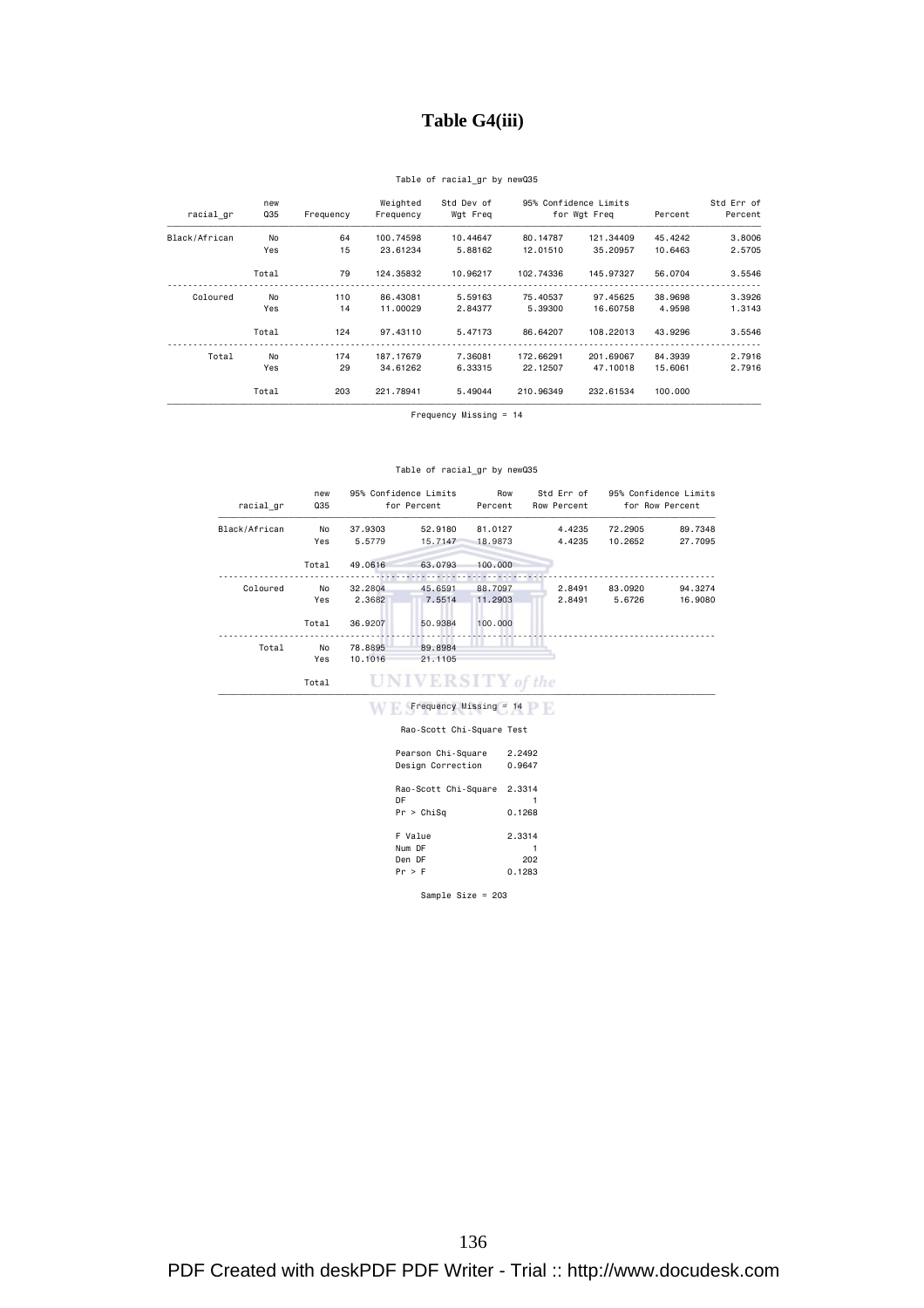# **Table G5**

### Table of racial\_gr by newQ31

| Std Err of |         | 95% Confidence Limits |              | Std Dev of | Weighted  |                | new   |               |
|------------|---------|-----------------------|--------------|------------|-----------|----------------|-------|---------------|
| Percent    | Percent |                       | for Wgt Freq |            | Frequency | Frequency      | Q31   | racial gr     |
| 3.6526     | 53,9973 | 139,36780             | 96.75558     | 10.80455   | 118.06169 | 75             | No    | Black/African |
| 1.2336     | 2.1599  | 10.07196              | $\Omega$     | 2.71278    | 4.72247   | 3              | Yes   |               |
| 3.5783     | 56.1572 | 144,24990             | 101.31843    | 10.88550   | 122,78416 | 78             | Total |               |
| 3.5558     | 43.1241 | 105,04990             | 83.52642     | 5.45739    | 94,28816  | 120            | No    | Coloured      |
| 0.5087     | 0.7187  | 3,75719               | $\Omega$     | 1.10840    | 1.57147   | $\overline{2}$ | Yes   |               |
| 3.5783     | 43.8428 | 106,57418             | 85,14508     | 5.43346    | 95,85963  | 122            | Total |               |
| 1.3283     | 97.1214 | 223,95661             | 200.74310    | 5.88591    | 212,34985 | 195            | No    | Total         |
| 1.3283     | 2.8786  | 12.04758              | 0.54030      | 2.91773    | 6.29394   | 5              | Yes   |               |
|            | 100,000 | 229,39497             | 207,89260    | 5.45204    | 218,64379 | 200            | Total |               |

Frequency Missing = 17

#### Table of racial\_gr by newQ31

| racial gr     | new<br>Q31 |         | 95% Confidence Limits<br>for Percent | Row<br>Percent           | Std Err of<br>Row Percent |         | 95% Confidence Limits<br>for Row Percent |
|---------------|------------|---------|--------------------------------------|--------------------------|---------------------------|---------|------------------------------------------|
| Black/African | No         | 46.7946 | 61,2000                              | 96.1538                  | 2.1829                    | 91.8492 | 100.000                                  |
|               | Yes        | 0.0000  | 4.5924                               | 3.8462                   | 2.1829                    | 0.0000  | 8.1508                                   |
|               | Total      | 49,1009 | 63,2135                              | 100,000                  |                           |         |                                          |
| Coloured      | No         | 36.1123 | 50.1359                              | 98.3607                  | 1.1525                    | 96,0879 | 100.000                                  |
|               | Yes        | 0.0000  | 1.7219                               | 1.6393                   | 1.1525                    | 0.0000  | 3.9121                                   |
|               | Total      | 36.7865 | 50.8991                              | 100,000                  |                           |         |                                          |
| Total         | No         | 94.5021 | 99.7407                              |                          |                           |         |                                          |
|               | Yes        | 0.2593  | 5.4979                               |                          |                           |         |                                          |
|               | Total      |         | <b>UNIVERSITY</b> of the             |                          |                           |         |                                          |
|               |            |         |                                      | $Frequency Missing = 17$ |                           |         |                                          |

#### Rao-Scott Chi-Square Test

| Rau-Scott Chil-Square rest |        |
|----------------------------|--------|
| Pearson Chi-Square         | 0.8578 |
| Design Correction          | 0.9028 |
| Rao-Scott Chi-Square       | 0.9501 |
| DF                         |        |
| Pr > Chisq                 | 0.3297 |
| F Value                    | 0.9501 |
| Num DF                     |        |
| Den DF                     | 199    |
| Pr > F                     | 0.3309 |
|                            |        |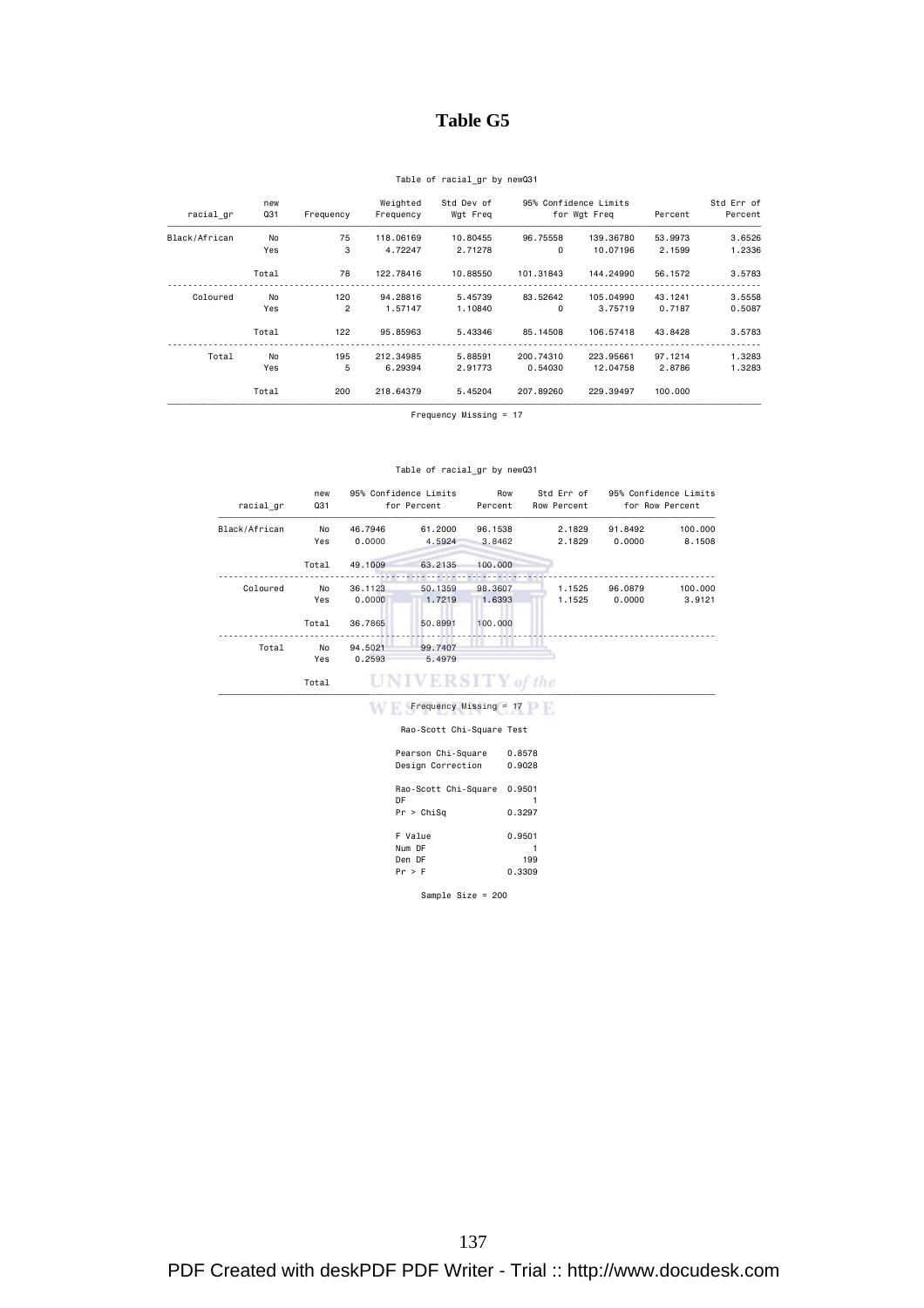# **Table G6(i)**

### Table of racial\_gr by Q56

| Std Err of<br>Percent | Percent | 95% Confidence Limits<br>for Wgt Freg |           | Std Dev of<br>Wgt Freg | Weighted<br>Frequency | Frequency | Q56   | racial gr     |
|-----------------------|---------|---------------------------------------|-----------|------------------------|-----------------------|-----------|-------|---------------|
| 2.6181                | 37,7130 | 196.37555                             | 140,49381 | 14.21712               | 168,43468             | 107       | No    | Black/African |
| 1.2776                | 4.9344  | 33.44374                              | 10.63263  | 5.80348                | 22,03818              | 14        | Yes   |               |
| 2.6067                | 42.6474 | 219,56731                             | 161.37842 | 14,80409               | 190.47286             | 121       | Total |               |
| 2.3929                | 43.1024 | 208,77154                             | 176.23844 | 8.27689                | 192.50499             | 245       | No    | Coloured      |
| 1.5191                | 14,2502 | 76.23433                              | 51,05468  | 6,40607                | 63.64451              | 81        | Yes   |               |
| 2.6067                | 57.3526 | 270.67189                             | 241.62711 | 7.38941                | 256,14950             | 326       | Total |               |
| 1.8840                | 80.8154 | 382.93275                             | 338,94660 | 11.19071               | 360,93967             | 352       | No    | Total         |
| 1.8840                | 19,1846 | 101.93991                             | 69.42547  | 8.27214                | 85.68269              | 95        | Yes   |               |
|                       | 100,000 | 461.19441                             | 432,05031 | 7.41468                | 446.62236             | 447       | Total |               |

Frequency Missing = 55

#### Table of racial\_gr by Q56

| racial gr     | Q56   |         | 95% Confidence Limits<br>for Percent | Row<br>Percent | Std Err of<br>Row Percent |         | 95% Confidence Limits<br>for Row Percent |
|---------------|-------|---------|--------------------------------------|----------------|---------------------------|---------|------------------------------------------|
| Black/African | No    | 32,5676 | 42.8584                              | 88,4298        | 2.9111                    | 82.7085 | 94.1510                                  |
|               | Yes   | 2.4235  | 7.4453                               | 11.5702        | 2.9111                    | 5.8490  | 17,2915                                  |
|               | Total | 37.5245 | 47,7703                              | 100,000        |                           |         |                                          |
| Coloured      | No    | 38,3996 | 47,8052                              | 75.1534        | 2,3960                    | 70.4445 | 79.8622                                  |
|               | Yes   | 11,2646 | 17.2358                              | 24,8466        | 2,3960                    | 20.1378 | 29.5555                                  |
|               | Total | 52,2297 | 62.4755                              | 100,000        |                           |         |                                          |
| Total         | No    | 77.1128 | 84.5180                              |                |                           |         |                                          |
|               | Yes   | 15,4820 | 22.8872                              |                |                           |         |                                          |
|               | Total |         | <b>UNIVERSITY</b> of the             |                |                           |         |                                          |
|               |       |         | $Frequency$ Missing = 55             |                |                           |         |                                          |

#### Rao-Scott Chi-Square Test

| Pearson Chi-Square<br>Design Correction | 12.4298<br>1.3408 |
|-----------------------------------------|-------------------|
| Rao-Scott Chi-Square<br>DF              | 9.2703            |
| Pr > Chisq<br>F Value                   | 0.0023<br>9.2703  |
| Num DF<br>Den DF                        | 446               |
| Pr > F                                  | 0.0025            |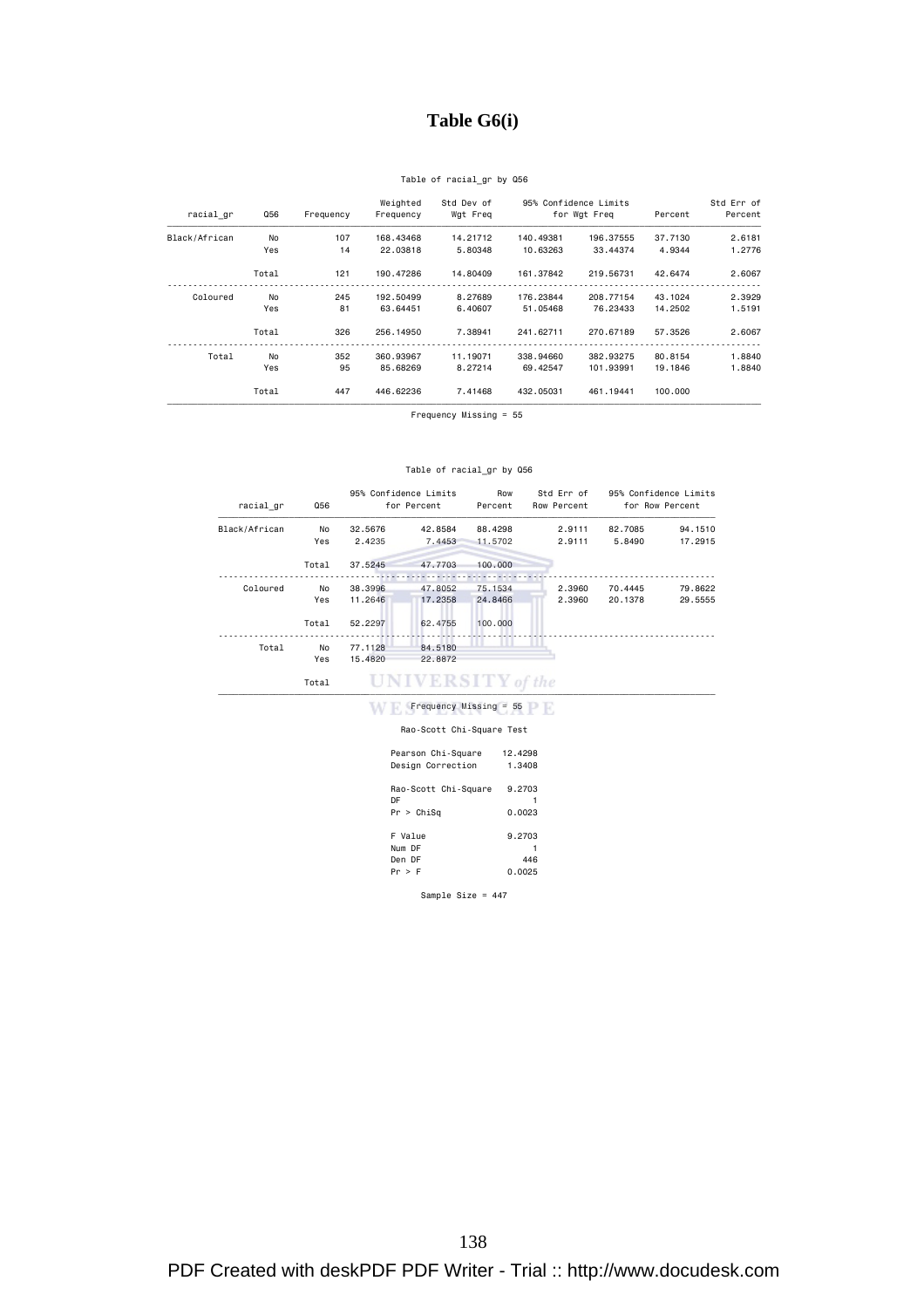# **Table G6(ii)**

### Table of racial\_gr by Q60

| Std Err of |         | 95% Confidence Limits |           | Std Dev of | Weighted  |           |       |               |
|------------|---------|-----------------------|-----------|------------|-----------|-----------|-------|---------------|
| Percent    | Percent | for Wgt Freq          |           | Wgt Freg   | Frequency | Frequency | Q60   | racial gr     |
| 2.5262     | 27,3157 | 144,18411             | 95,08759  | 12,49016   | 119,63585 | 76        | No    | Black/African |
| 2,1120     | 15,4550 | 86.97693              | 48,40047  | 9.81386    | 67.68870  | 43        | Yes   |               |
| 2.6323     | 42.7707 | 216,16011             | 158,48899 | 14,67154   | 187.32455 | 119       | Total |               |
| 2,0669     | 28,3455 | 139,68408             | 108,60807 | 7.90574    | 124,14608 | 158       | No    | Coloured      |
| 2.0826     | 28,8837 | 142,10385             | 110,90271 | 7.93758    | 126,50328 | 161       | Yes   |               |
| 2.6323     | 57.2293 | 265.04253             | 236.25618 | 7.32325    | 250,64936 | 319       | Total |               |
| 2.5041     | 55,6613 | 267,89571             | 219,66813 | 12,26911   | 243,78192 | 234       | No    | Total         |
| 2.5041     | 44.3387 | 215,73340             | 172,65057 | 10.96028   | 194.19198 | 204       | Yes   |               |
|            | 100,000 | 452,41630             | 423.53152 | 7.34829    | 437.97391 | 438       | Total |               |

Frequency Missing = 64

#### Table of racial\_gr by Q60

| racial gr     |       | Q60     |                          | 95% Confidence Limits<br>for Percent | Row<br>Percent | Std Err of<br>Row Percent |         | 95% Confidence Limits<br>for Row Percent |
|---------------|-------|---------|--------------------------|--------------------------------------|----------------|---------------------------|---------|------------------------------------------|
| Black/African | No    | 22,3507 | 32,2808                  | 63.8655                              | 4,4088         | 55,2005                   | 72.5306 |                                          |
|               | Yes   | 11,3041 | 19,6058                  | 36.1345                              | 4,4088         | 27.4694                   | 44.7995 |                                          |
|               | Total | 37.5972 | 47.9442                  | 100,000                              |                |                           |         |                                          |
| Coloured      | No    | 24.2832 | 32,4079                  | 49.5298                              | 2.8025         | 44,0216                   | 55.0379 |                                          |
|               | Yes   | 24,7905 | 32,9770                  | 50,4702                              | 2.8025         | 44.9621                   | 55.9784 |                                          |
|               | Total | 52.0558 | 62.4028                  | 100,000                              |                |                           |         |                                          |
| Total         | No    | 50.7397 | 60.5829                  |                                      |                |                           |         |                                          |
|               | Yes   | 39.4171 | 49.2603                  |                                      |                |                           |         |                                          |
|               | Total |         | <b>UNIVERSITY</b> of the |                                      |                |                           |         |                                          |
|               |       |         | $Frequency Missing = 64$ |                                      |                |                           |         |                                          |

### Rao-Scott Chi-Square Test

| Pearson Chi-Square<br>Design Correction  | 8.9278<br>1.2497        |
|------------------------------------------|-------------------------|
| Rao-Scott Chi-Square<br>DF<br>Pr > Chisq | 7.1439<br>0.0075        |
| F Value<br>Num DF<br>Den DF<br>Pr > F    | 7.1439<br>437<br>0.0078 |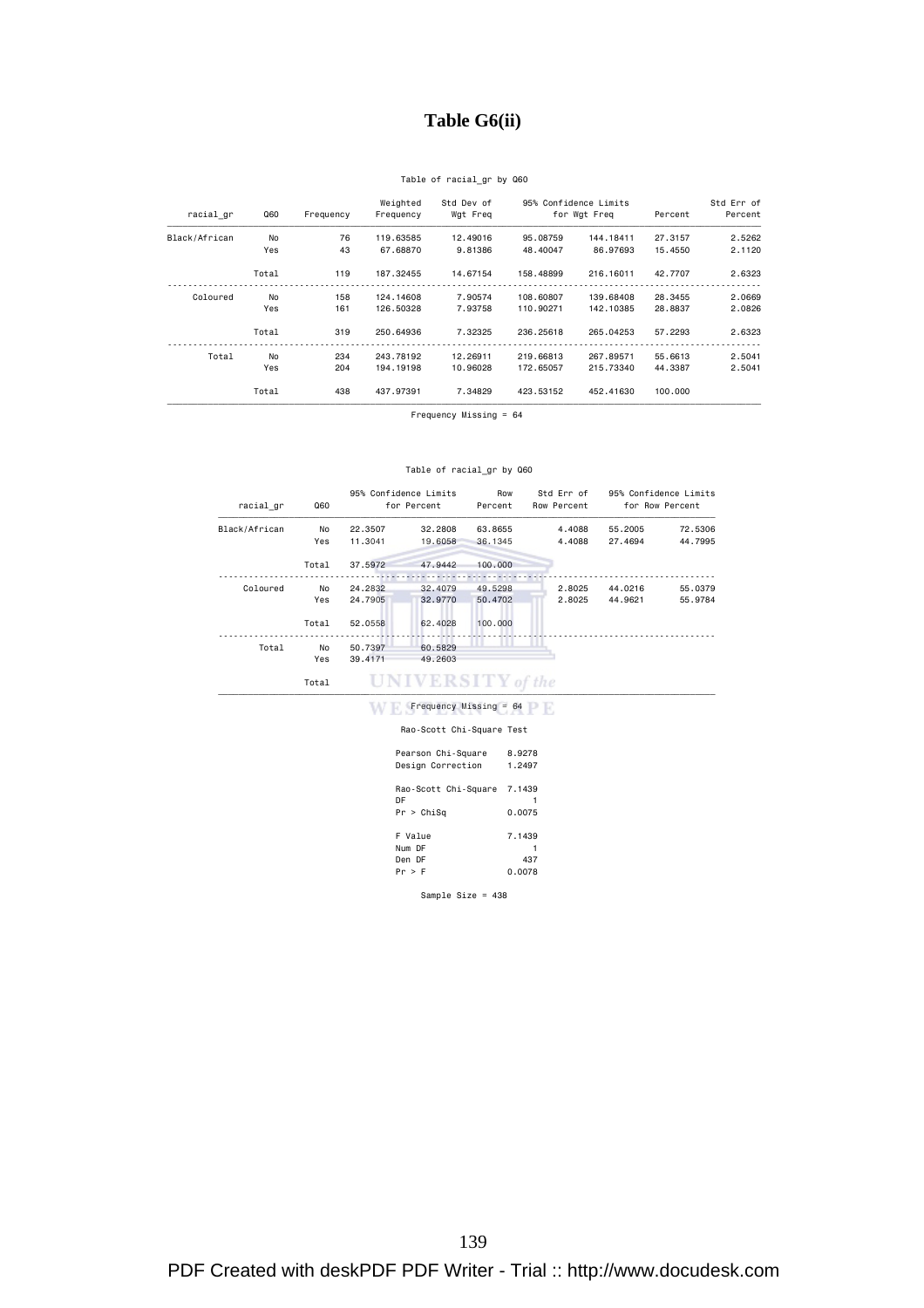# **Table G6(iii)**

### Table of racial\_gr by drugs

| Std Err of<br>Percent | Percent | for Wgt Freq | 95% Confidence Limits | Std Dev of<br>Wgt Freg | Weighted<br>Frequency | Frequency | drugs | racial gr     |  |
|-----------------------|---------|--------------|-----------------------|------------------------|-----------------------|-----------|-------|---------------|--|
| 2.7517                | 36,9730 | 174,31367    | 121.62764             | 13,40049               | 147.97065             | 94        | No    | Black/African |  |
| 1.0909                | 3.1466  | 21,27007     | 3.91642               | 4.41384                | 12.59325              | 8         | Yes   |               |  |
| 2.7512                | 40.1196 | 187.65206    | 133,47575             | 13,77954               | 160,56390             | 102       | Total |               |  |
| 2.6537                | 51,8309 | 222.32851    | 192.53939             | 7.57675                | 207,43395             | 264       | No    | Coloured      |  |
| 1.2280                | 8.0495  | 41.60565     | 22,82459              | 4.77689                | 32,21512              | 41        | Yes   |               |  |
| 2.7512                | 59,8804 | 253,17003    | 226, 12811            | 6.87801                | 239,64907             | 305       | Total |               |  |
| 1.5932                | 88,8039 | 373.61133    | 337, 19788            | 9.26163                | 355,40460             | 358       | No    | Total         |  |
| 1.5932                | 11,1961 | 57,28820     | 32,32854              | 6.34840                | 44,80837              | 49        | Yes   |               |  |
|                       | 100,000 | 413,78017    | 386,64578             | 6.90153                | 400.21297             | 407       | Total |               |  |

Frequency Missing = 95

#### Table of racial\_gr by drugs

| racial gr     | drugs |         | 95% Confidence Limits<br>for Percent | Row<br>Percent | Std Err of<br>Row Percent |         | 95% Confidence Limits<br>for Row Percent |
|---------------|-------|---------|--------------------------------------|----------------|---------------------------|---------|------------------------------------------|
| Black/African | No    | 31.5636 | 42.3823                              | 92.1569        | 2.6653                    | 86.9174 | 97.3963                                  |
|               | Yes   | 1.0022  | 5.2911                               | 7.8431         | 2.6653                    | 2.6037  | 13.0826                                  |
|               | Total | 34.7112 | 45,5280                              | 100,000        |                           |         |                                          |
|               |       |         |                                      |                |                           |         |                                          |
| Coloured      | No    | 46.6142 | 57,0476                              | 86.5574        | 1.9556                    | 82,7130 | 90.4017                                  |
|               | Yes   | 5.6354  | 10,4636                              | 13,4426        | 1.9556                    | 9.5983  | 17,2870                                  |
|               | Total | 54,4720 | 65.2888                              | 100.000        |                           |         |                                          |
| Total         | No    | 85.6718 | 91.9359                              |                |                           |         |                                          |
|               | Yes   | 8.0641  | 14.3282                              |                |                           |         |                                          |
|               | Total |         | $UNIVERSITY$ of the                  |                |                           |         |                                          |
|               |       |         | $Frequency$ Missing = 95             |                |                           |         |                                          |

Rao-Scott Chi-Square Test

| nao ooott on± oquare reot |        |
|---------------------------|--------|
| Pearson Chi-Square        | 3.0834 |
| Design Correction         | 1.3634 |
| Rao-Scott Chi-Square      | 2.2616 |
| DF                        |        |
| Pr > Chisq                | 0.1326 |
|                           |        |
| F Value                   | 2.2616 |
| Num DF                    |        |
| Den DF                    | 406    |
| Pr > F                    | 0.1334 |
|                           |        |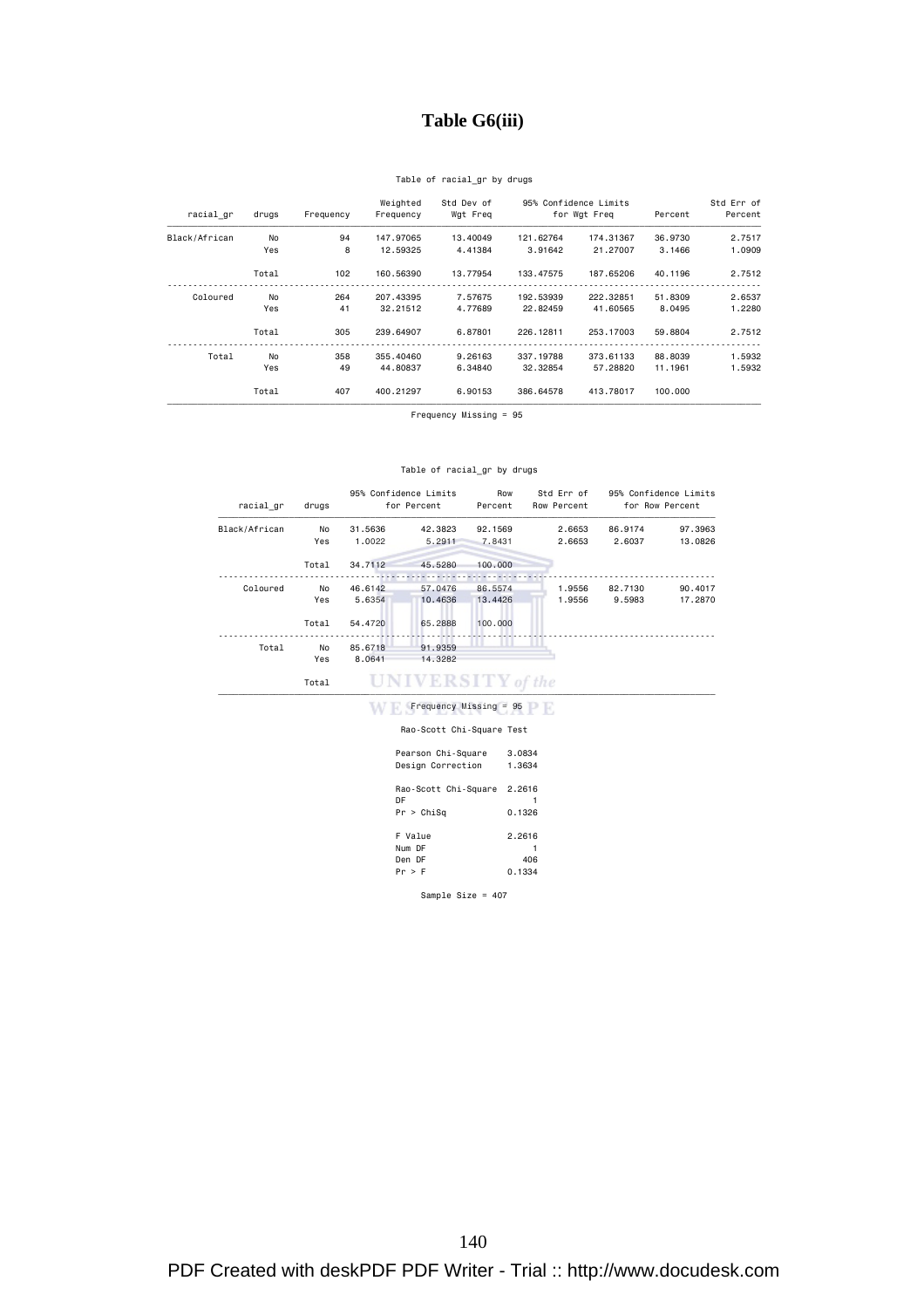# **Table G7**

### Table of racial\_gr by suicidal

| Std Err of<br>Percent | Percent | for Wgt Freq | 95% Confidence Limits | Std Dev of<br>Wgt Freq | Weighted<br>Frequency | Frequency | suicidal | racial gr     |  |
|-----------------------|---------|--------------|-----------------------|------------------------|-----------------------|-----------|----------|---------------|--|
| 0.9900                | 2.8498  | 21, 27416    | 3.91234               | 4.41699                | 12,59325              | 8         | Yes      | Black/African |  |
| 2.6314                | 39.5407 | 202,98050    | 146,48211             | 14,37365               | 174,73130             | 111       | No       |               |  |
| 2.6207                | 42.3905 | 216, 21947   | 158,42963             | 14,70221               | 187.32455             | 119       | Total    |               |  |
| 0.7275                | 3.0227  | 19,60825     | 7.10673               | 3.18049                | 13,35749              | 17        | Yes      | Coloured      |  |
| 2.5839                | 54,5868 | 256,22922    | 226, 21187            | 7.63666                | 241,22054             | 307       | No       |               |  |
| 2.6207                | 57.6095 | 269,00083    | 240.15523             | 7.33856                | 254,57803             | 324       | Total    |               |  |
| 1.2087                | 5.8725  | 36,50963     | 15,39185              | 5.37254                | 25,95074              | 25        | Yes      | Total         |  |
| 1.2087                | 94.1275 | 432,88145    | 399.02225             | 8.61406                | 415,95185             | 418       | No.      |               |  |
|                       | 100,000 | 456,37470    | 427.43046             | 7.36365                | 441.90258             | 443       | Total    |               |  |

Frequency Missing = 59

#### Table of racial\_gr by suicidal

| racial gr     | suicidal |         | 95% Confidence Limits<br>for Percent | Row<br>Percent | Std Err of<br>Row Percent |         | 95% Confidence Limits<br>for Row Percent |
|---------------|----------|---------|--------------------------------------|----------------|---------------------------|---------|------------------------------------------|
| Black/African | Yes      | 0.9041  | 4.7955                               | 6.7227         | 2.2981                    | 2,2060  | 11.2393                                  |
|               | No       | 34.3690 | 44.7124                              | 93, 2773       | 2.2981                    | 88.7607 | 97.7940                                  |
|               | Total    | 37,2400 | 47.5409                              | 100,000        |                           |         |                                          |
| Coloured      | Yes      | 1.5928  | 4.4526                               | 5.2469         | 1.2401                    | 2.8096  | 7.6842                                   |
|               | No       | 49,5086 | 59,6650                              | 94.7531        | 1.2401                    | 92.3158 | 97.1904                                  |
|               | Total    | 52.4591 | 62,7600                              | 100,000        |                           |         |                                          |
| Total         | Yes      | 3,4970  | 8.2480                               |                |                           |         |                                          |
|               | No       | 91,7520 | 96.5030                              |                |                           |         |                                          |
|               | Total    |         | <b>UNIVERSITY</b> of the             |                |                           |         |                                          |
|               |          |         | $Frequency$ Missing = 59             |                |                           |         |                                          |

#### Rao-Scott Chi-Square Test

| Pearson Chi-Square   | 0.4263 |
|----------------------|--------|
| Design Correction    | 1.1975 |
| Rao-Scott Chi-Square | 0.3559 |
| DF                   |        |
| Pr > Chisq           | 0.5508 |
| F Value              | 0.3559 |
| Num DF               |        |
| Den DF               | 442    |
| Pr > F               | 0.5511 |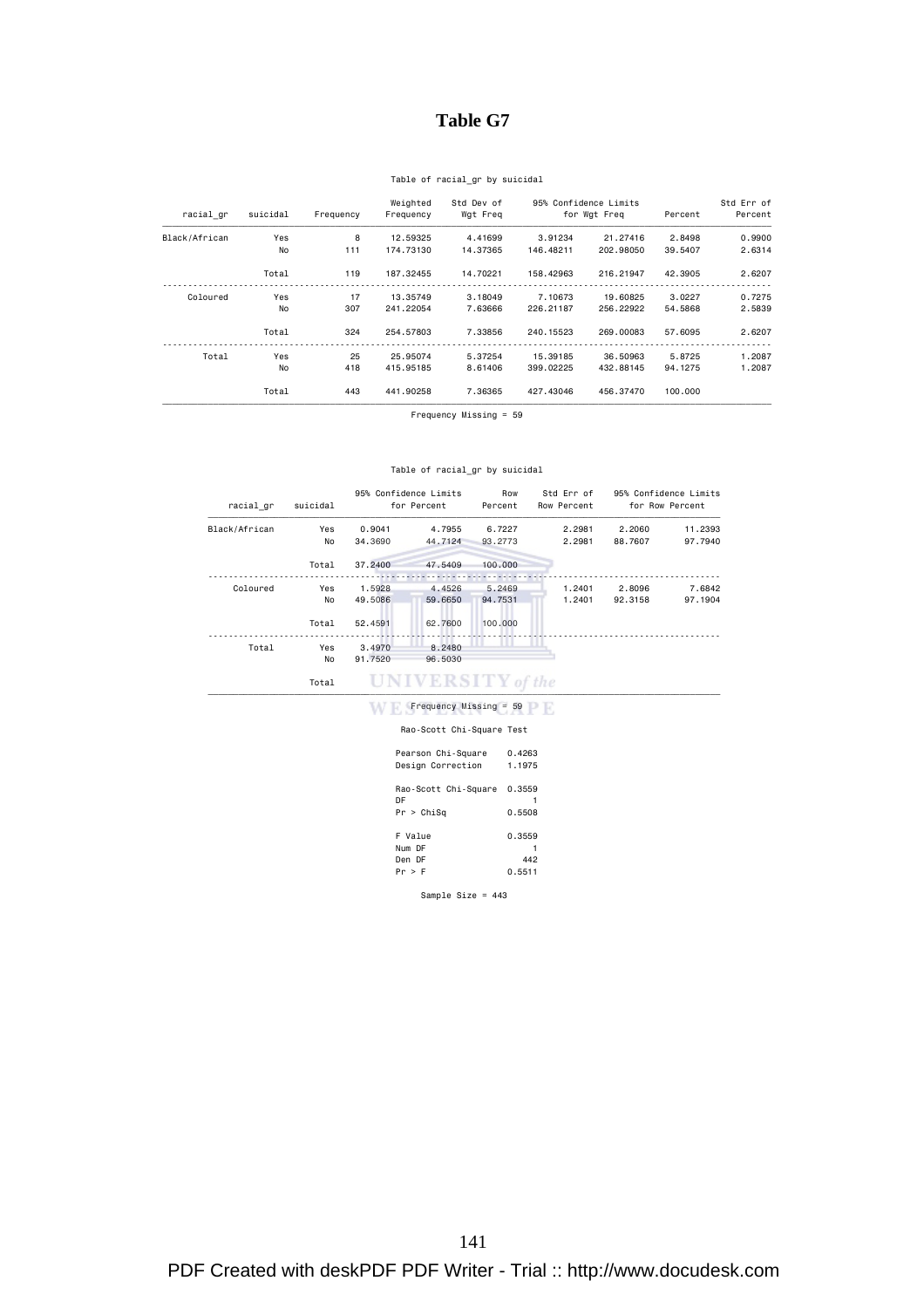# **APPENDIX H**

# **Non-condom use at last sex (or safe sex) comparisons**

# **Table H1**

| Percent             |                                                                                                                                  | 95% Confidence Limits<br>for Wgt Freq                                                 | Std Dev of<br>Wgt Freq | Weighted<br>Frequency         |                                | Frequency                                                                                                                    | age_group | safe_sex                                         |
|---------------------|----------------------------------------------------------------------------------------------------------------------------------|---------------------------------------------------------------------------------------|------------------------|-------------------------------|--------------------------------|------------------------------------------------------------------------------------------------------------------------------|-----------|--------------------------------------------------|
| 98.11836<br>34.9628 |                                                                                                                                  | 67.10792                                                                              | 7.86665                | 82.61314                      | 82                             |                                                                                                                              | $(15-19)$ | No                                               |
| 43.04715            |                                                                                                                                  | 19.49204                                                                              | 5.97540                | 31.26960                      | 27                             |                                                                                                                              | $(20-24)$ |                                                  |
|                     |                                                                                                                                  | 96.96531                                                                              | 8.58314                |                               | 109                            |                                                                                                                              |           |                                                  |
|                     |                                                                                                                                  | 75.23472                                                                              | 8.53950                |                               | 85                             |                                                                                                                              | $(15-19)$ | Yes                                              |
|                     |                                                                                                                                  | 18.05679                                                                              | 6.23197                |                               | 23                             |                                                                                                                              | $(20-24)$ |                                                  |
|                     |                                                                                                                                  | 104.13879                                                                             | 9.26804                |                               | 108                            |                                                                                                                              |           |                                                  |
|                     |                                                                                                                                  | 158.86417                                                                             | 8.02387                |                               | 167                            |                                                                                                                              | $(15-19)$ | Total                                            |
|                     |                                                                                                                                  | 45.62644                                                                              | 8.10915                |                               | 50                             |                                                                                                                              | $(20-24)$ |                                                  |
|                     |                                                                                                                                  | 225.40486                                                                             | 5.52207                |                               | 217                            |                                                                                                                              |           |                                                  |
|                     |                                                                                                                                  |                                                                                       |                        |                               |                                |                                                                                                                              |           |                                                  |
| 63.3483             |                                                                                                                                  | 4.6646                                                                                | 72.5423                | 41.6066                       | 28.3189                        | $(15-19)$                                                                                                                    | No        |                                                  |
| 18.2637             |                                                                                                                                  | 4.6646                                                                                | 27.4577                | 18.1434                       | 8.3238                         | $(20-24)$                                                                                                                    |           |                                                  |
|                     |                                                                                                                                  |                                                                                       | 100.000                | 55.2719                       | 41.1209                        | Total                                                                                                                        |           |                                                  |
| 66.2090             |                                                                                                                                  | 4.5685                                                                                | 75.2136                | 45.8737                       | 32.0530                        | $(15-19)$                                                                                                                    | Yes       |                                                  |
| 15.7817             |                                                                                                                                  | 4.5685                                                                                | 24.7864<br>100.000     | 17.9001<br>58.8791            | 7.7803<br>44.7281              | $(20-24)$<br>Total                                                                                                           |           |                                                  |
|                     |                                                                                                                                  |                                                                                       |                        |                               |                                |                                                                                                                              |           |                                                  |
|                     |                                                                                                                                  |                                                                                       |                        | 80.3617<br>32.5094            | 67.4906<br>19.6383             | $(15-19)$<br>$(20-24)$                                                                                                       | Total     |                                                  |
|                     | 13.2336<br>48.1964<br>38.9634<br>12.8402<br>51.8036<br>73.9261<br>26.0739<br>100.000<br>95% Confidence Limits<br>for Row Percent | 130.80016<br>108.89755<br>42.62329<br>140.67355<br>190.49437<br>77.59283<br>247.17295 | Std Err of             | Row<br>Percent<br>Row Percent | Table of safe_sex by age_group | 113.88273<br>92.06613<br>30.34004<br>122.40617<br>174.67927<br>61.60964<br>236.28891<br>95% Confidence Limits<br>for Percent |           | Total<br>Total<br>Total<br>safe_sex<br>age group |

#### Table of safe\_sex by age\_group

| Pearson Chi-Square<br>Design Correction  | 0.2006<br>1.1953        |
|------------------------------------------|-------------------------|
| Rao-Scott Chi-Square<br>DF<br>Pr > Chisq | 0.1678<br>0.6821        |
| F Value<br>Num DF<br>Den DF<br>Pr > F    | 0.1678<br>216<br>0.6825 |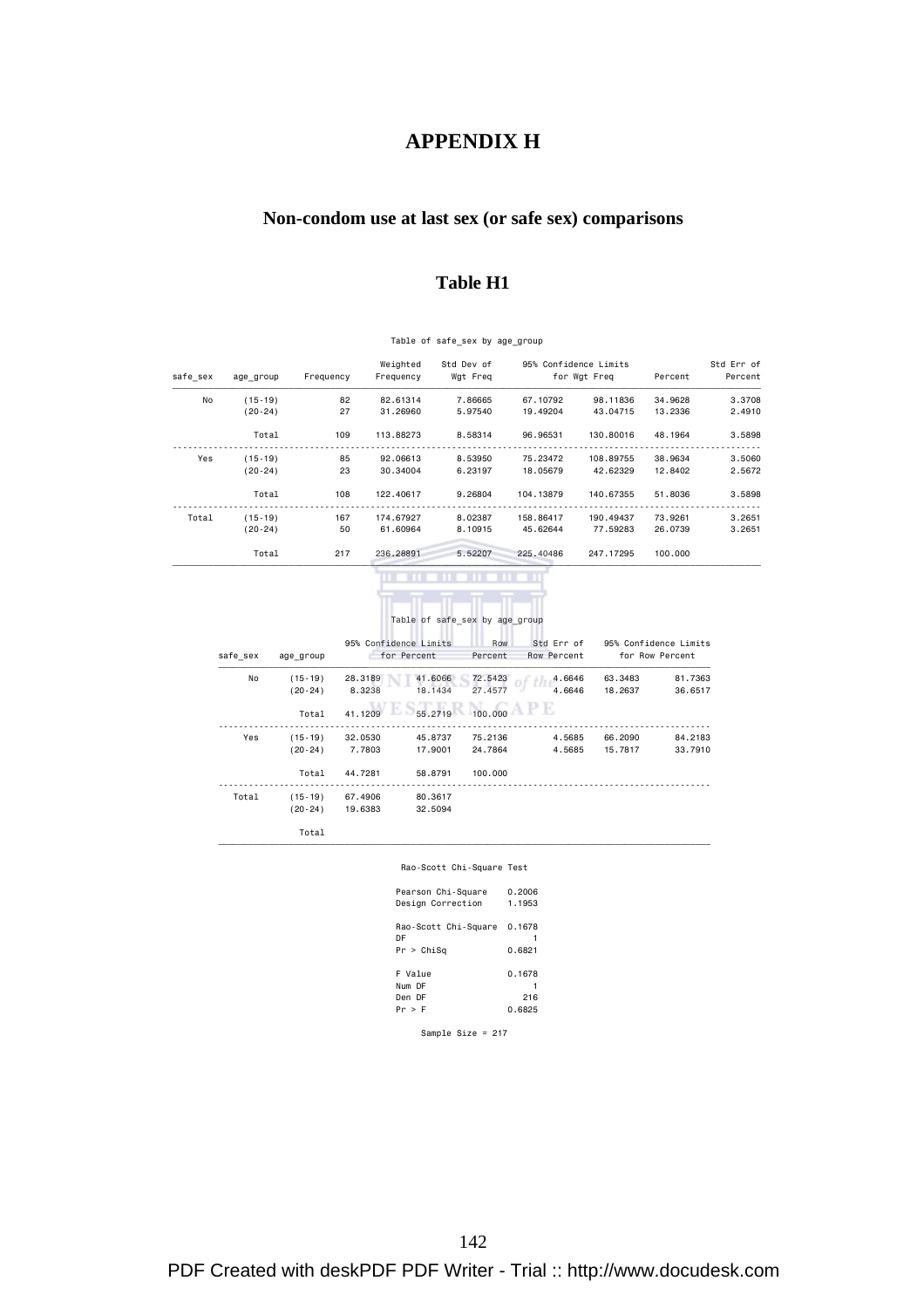# **Table H2**

### Table of safe\_sex by prov

| Std Err of |         |              | 95% Confidence Limits | Std Dev of | Weighted  |           |           |          |  |
|------------|---------|--------------|-----------------------|------------|-----------|-----------|-----------|----------|--|
| Percent    | Percent | for Wgt Freg |                       | Wgt Freq   | Frequency | Frequency | prov      | safe sex |  |
| 3.3661     | 35,6031 | 98,60037     | 68,53104              | 7.62771    | 83.56571  | 86        | <b>WC</b> | No       |  |
| 2.5179     | 12.2459 | 40.68722     | 16,79853              | 6.05986    | 28,74287  | 22        | Other     |          |  |
| 3,5960     | 47,8490 | 129,09854    | 95.51862              | 8.51824    | 112,30858 | 108       | Total     |          |  |
| 3.3672     | 34,1930 | 95.73397     | 64,77790              | 7.85265    | 80.25593  | 79        | <b>WC</b> | Yes      |  |
| 3.0134     | 17,9581 | 56.81857     | 27,48190              | 7.44186    | 42.15024  | 29        | Other     |          |  |
| 3,5960     | 52,1510 | 140.64005    | 104.17229             | 9.25080    | 122,40617 | 108       | Total     |          |  |
| 3,4976     | 69,7961 | 178,76256    | 148,88071             | 7.58015    | 163,82164 | 165       | <b>WC</b> | Total    |  |
| 3,4976     | 30,2039 | 88.61437     | 53, 17186             | 8,99073    | 70.89311  | 51        | Other     |          |  |
|            | 100,000 | 245.55670    | 223,87280             | 5.50057    | 234.71475 | 216       | Total     |          |  |

Frequency Missing = 1

### Table of safe\_sex by prov

| safe sex | prov  |         | 95% Confidence Limits<br>for Percent | Row<br>Percent        | Std Err of<br>Row Percent |         | 95% Confidence Limits<br>for Row Percent |
|----------|-------|---------|--------------------------------------|-----------------------|---------------------------|---------|------------------------------------------|
| No       | WC    | 28,9684 | 42.2378                              | 74,4072               | 4.7448                    | 65,0549 | 83.7596                                  |
|          | Other | 7,2830  | 17,2087                              | 25,5928               | 4.7448                    | 16,2404 | 34.9451                                  |
|          | Total | 40.7611 | 54,9369                              | 100,000               |                           |         |                                          |
| Yes      | WC    | 27.5561 | 40.8299                              | 65.5653               | 5.0508                    | 55,6098 | 75.5208                                  |
|          | Other | 12,0185 | 23,8976                              | 34,4347               | 5.0508                    | 24,4792 | 44,3902                                  |
|          | Total | 45,0631 | 59,2389                              | 100,000               |                           |         |                                          |
| Total    | WC    | 62,9020 | 76.6901                              |                       |                           |         |                                          |
|          | Other | 23,3099 | 37,0980                              |                       |                           |         |                                          |
|          | Total |         |                                      | <b>VERSITY</b> of the |                           |         |                                          |

### $\blacksquare$  Frequency Missing = 1

### Rao-Scott Chi-Square Test

| Pearson Chi-Square<br>Design Correction  | 1.9989<br>1.2355        |
|------------------------------------------|-------------------------|
| Rao-Scott Chi-Square<br>DF<br>Pr > Chisq | 1.6178<br>0.2034        |
| F Value<br>Num DF<br>Den DF<br>Pr > F    | 1.6178<br>215<br>0.2048 |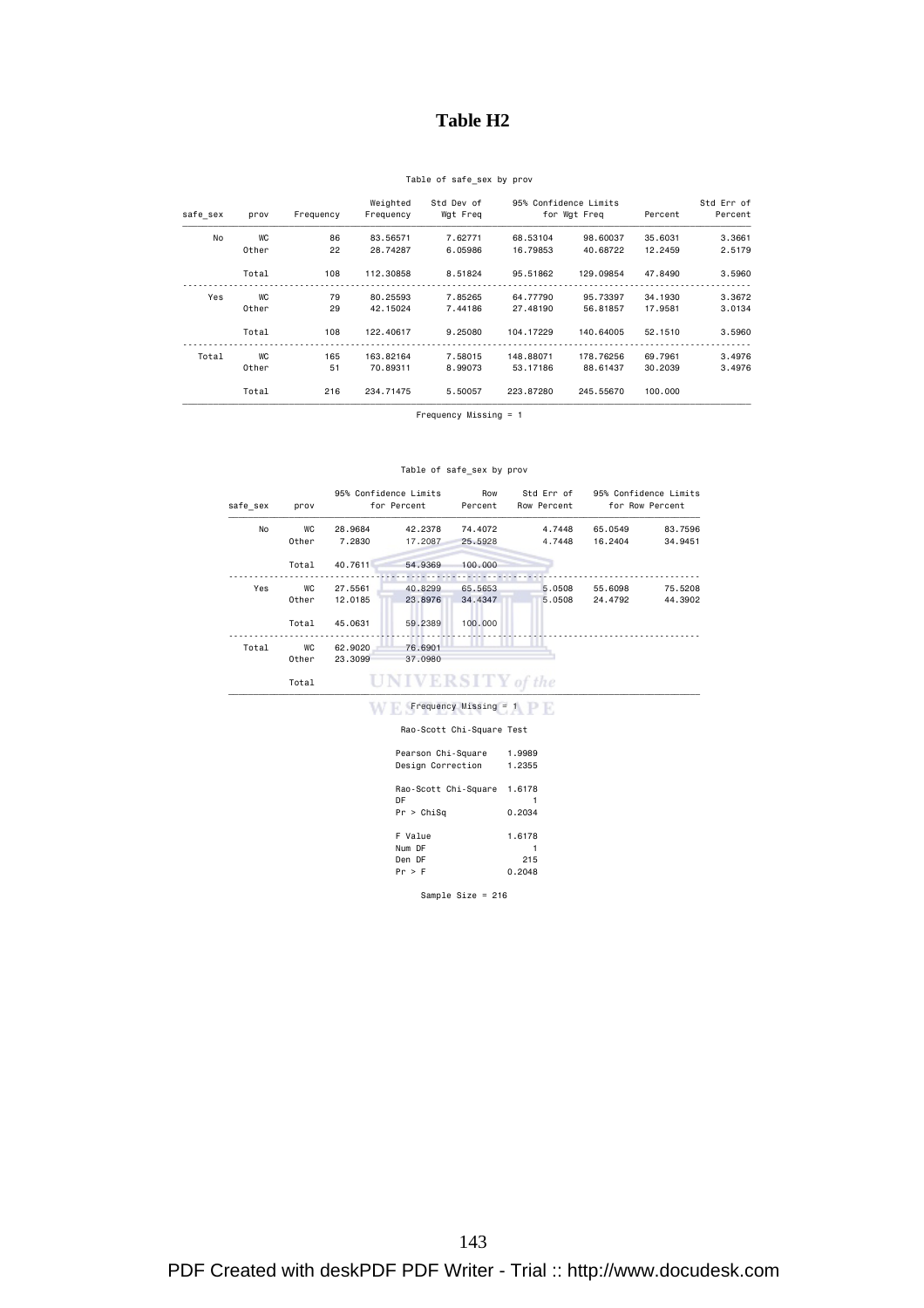# **Table H3**

### Table of safe\_sex by res

|          |                      |            |           | Weighted  | Std Dev of |           | 95% Confidence Limits |         | Std Err of |
|----------|----------------------|------------|-----------|-----------|------------|-----------|-----------------------|---------|------------|
| safe sex |                      | res        | Frequency | Frequency | Wgt Freg   |           | for Wgt Freq          | Percent | Percent    |
| No       |                      | Off campus | 89        | 89,49541  | 7.95766    | 73,80997  | 105.18084             | 38,1290 | 3.4547     |
|          | On campus/UWC hostel |            | 18        | 22,81586  | 5.41242    | 12.14737  | 33,48434              | 9.7206  | 2.2656     |
|          |                      | Total      | 107       | 112,31127 | 8.57528    | 95,40844  | 129,21409             | 47.8496 | 3.6045     |
| Yes      |                      | Off campus | 77        | 81,27064  | 8.09477    | 65,31495  | 97.22633              | 34,6249 | 3,4120     |
|          | On campus/UWC hostel |            | 31        | 41.13553  | 7.13959    | 27,06260  | 55,20846              | 17.5256 | 2.9233     |
|          |                      | Total      | 108       | 122,40617 | 9.23336    | 104,20618 | 140,60616             | 52.1504 | 3.6045     |
| Total    |                      | Off campus | 166       | 170.76605 | 7.80221    | 155,38703 | 186,14506             | 72.7539 | 3.3707     |
|          | On campus/UWC hostel |            | 49        | 63,95139  | 8.45557    | 47.28452  | 80.61826              | 27,2461 | 3.3707     |
|          |                      | Total      | 215       | 234,71744 | 5.50529    | 223,86590 | 245,56897             | 100,000 |            |

Frequency Missing = 2

#### Table of safe\_sex by res

| safe sex |                      | res        | 95% Confidence Limits<br>for Percent |                         | Row<br>Percent | Std Err of<br>Row Percent | 95% Confidence Limits<br>for Row Percent |         |
|----------|----------------------|------------|--------------------------------------|-------------------------|----------------|---------------------------|------------------------------------------|---------|
| No       | Off campus           |            | 31,3193                              | 44.9387                 | 79.6852        | 4.3895                    | 71,0330                                  | 88,3373 |
|          | On campus/UWC hostel |            | 5.2549                               | 14,1862                 | 20,3148        | 4.3895                    | 11,6627                                  | 28,9670 |
|          |                      | Total      | 40.7446                              | 54.9545                 | 100,000        |                           |                                          |         |
| Yes      |                      | Off campus | 27.8994                              | 41.3503                 | 66.3942        | 4.9587                    | 56,6201                                  | 76.1683 |
|          | On campus/UWC hostel |            | 11.7634                              | 23.2877                 | 33,6058        | 4.9587                    | 23,8317                                  | 43,3799 |
|          |                      | Total      | 45.0455                              | 59.2554                 | 100,000        |                           |                                          |         |
| Total    |                      | Off campus | 66,1098                              | 79,3980                 |                |                           |                                          |         |
|          | On campus/UWC hostel |            | 20,6020                              | 33.8902                 |                |                           |                                          |         |
|          |                      | Total      |                                      | <b>NIVERSITY</b> of the |                |                           |                                          |         |

 $\blacksquare$   $\blacksquare$   $\blacksquare$   $\blacksquare$   $\blacksquare$   $\blacksquare$   $\blacksquare$   $\blacksquare$   $\blacksquare$   $\blacksquare$   $\blacksquare$   $\blacksquare$   $\blacksquare$   $\blacksquare$   $\blacksquare$   $\blacksquare$   $\blacksquare$   $\blacksquare$   $\blacksquare$   $\blacksquare$   $\blacksquare$   $\blacksquare$   $\blacksquare$   $\blacksquare$   $\blacksquare$   $\blacksquare$   $\blacksquare$   $\blacksquare$   $\blacksquare$   $\blacksquare$   $\blacksquare$   $\blacks$ 

### Rao-Scott Chi-Square Test

| Pearson Chi-Square<br>Design Correction  | 4.7811<br>1.2221 |
|------------------------------------------|------------------|
| Rao-Scott Chi-Square<br>DF<br>Pr > Chisq | 3.9123<br>0.0479 |
| F Value<br>Num DF                        | 3.9123           |
| Den DF<br>Pr > F                         | 214<br>0.0492    |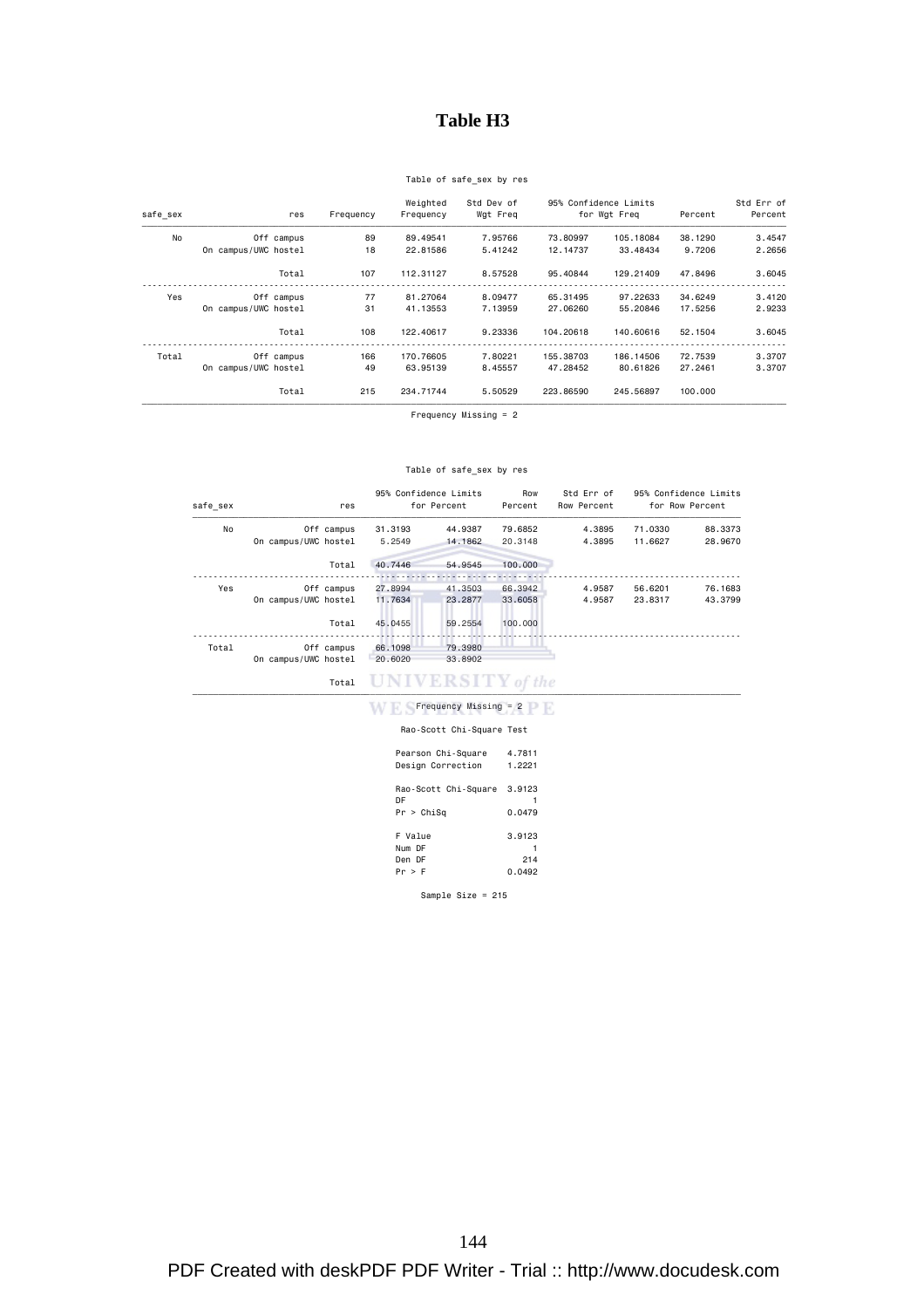### **Table H4**

### Table of safe\_sex by newQ13

| Std Err of<br>Percent | Percent | 95% Confidence Limits<br>for Wgt Freq |           | Std Dev of<br>Wgt Freq | Weighted<br>Frequency | Frequency | newQ13    | safe sex |
|-----------------------|---------|---------------------------------------|-----------|------------------------|-----------------------|-----------|-----------|----------|
| 3.6771                | 43,9167 | 113,04892                             | 80.41475  | 8.27557                | 96.73184              | 92        | Christian | No       |
| 1.1555                | 3.6676  | 13,01962                              | 3.13689   | 2.50612                | 8.07826               | 10        | Moslem    |          |
| 3,7023                | 47.5842 | 120.95736                             | 88,66283  | 8.18944                | 104,81009             | 102       | Total     |          |
| 3,7089                | 51.2453 | 130.68876                             | 95,05938  | 9.03511                | 112,87407             | 99        | Christian | Yes      |
| 0.6799                | 1,1705  | 5.52016                               | $\Omega$  | 1.49212                | 2.57812               | 3         | Moslem    |          |
| 3,7023                | 52,4158 | 133.19684                             | 97.70753  | 8.99959                | 115,45219             | 102       | Total     |          |
| 1.3338                | 95.1620 | 222,46698                             | 196,74483 | 6.52277                | 209,60591             | 191       | Christian | Total    |
| 1.3338                | 4.8380  | 16.33748                              | 4.97526   | 2.88130                | 10.65637              | 13        | Moslem    |          |
|                       | 100,000 | 230.85137                             | 209,67319 | 5.37049                | 220,26228             | 204       | Total     |          |

Frequency Missing = 13

#### Table of safe\_sex by newQ13

| safe sex | newQ13    |         | 95% Confidence Limits<br>for Percent | Row<br>Percent         | Std Err of<br>Row Percent |         | 95% Confidence Limits<br>for Row Percent |
|----------|-----------|---------|--------------------------------------|------------------------|---------------------------|---------|------------------------------------------|
| No       | Christian | 36,6665 | 51,1668                              | 92.2925                | 2.3956                    | 87.5690 | 97.0159                                  |
|          | Moslem    | 1.3892  | 5.9460                               | 7.7075                 | 2.3956                    | 2.9841  | 12,4310                                  |
|          | Total     | 40.2844 | 54,8841                              | 100,000                |                           |         |                                          |
| Yes      | Christian | 43,9323 | 58.5583                              | 97.7669                | 1,2939                    | 95,2158 | 100.000                                  |
|          | Moslem    | 0.0000  | 2.5111                               | 2.2331                 | 1.2939                    | 0.0000  | 4.7842                                   |
|          | Total     | 45.1159 | 59.7156                              | 100,000                |                           |         |                                          |
| Total    | Christian | 92.5321 | 97.7918                              |                        |                           |         |                                          |
|          | Moslem    | 2.2082  | 7.4679                               |                        |                           |         |                                          |
|          | Total     |         | $UNIVERSITY$ of the                  |                        |                           |         |                                          |
|          |           |         |                                      | Frequency Missing = 13 |                           |         |                                          |

Rao-Scott Chi-Square Test

| Rao-Scott Chi-Square Test |        |
|---------------------------|--------|
| Pearson Chi-Square        | 3.3121 |
| Design Correction         | 0.8108 |
| Rao-Scott Chi-Square      | 4.0849 |
| DF                        |        |
| Pr > Chisq                | 0.0433 |
| F Value                   | 4.0849 |
| Num DF                    |        |
| Den DF                    | 203    |
| Pr > F                    | 0.0446 |
|                           |        |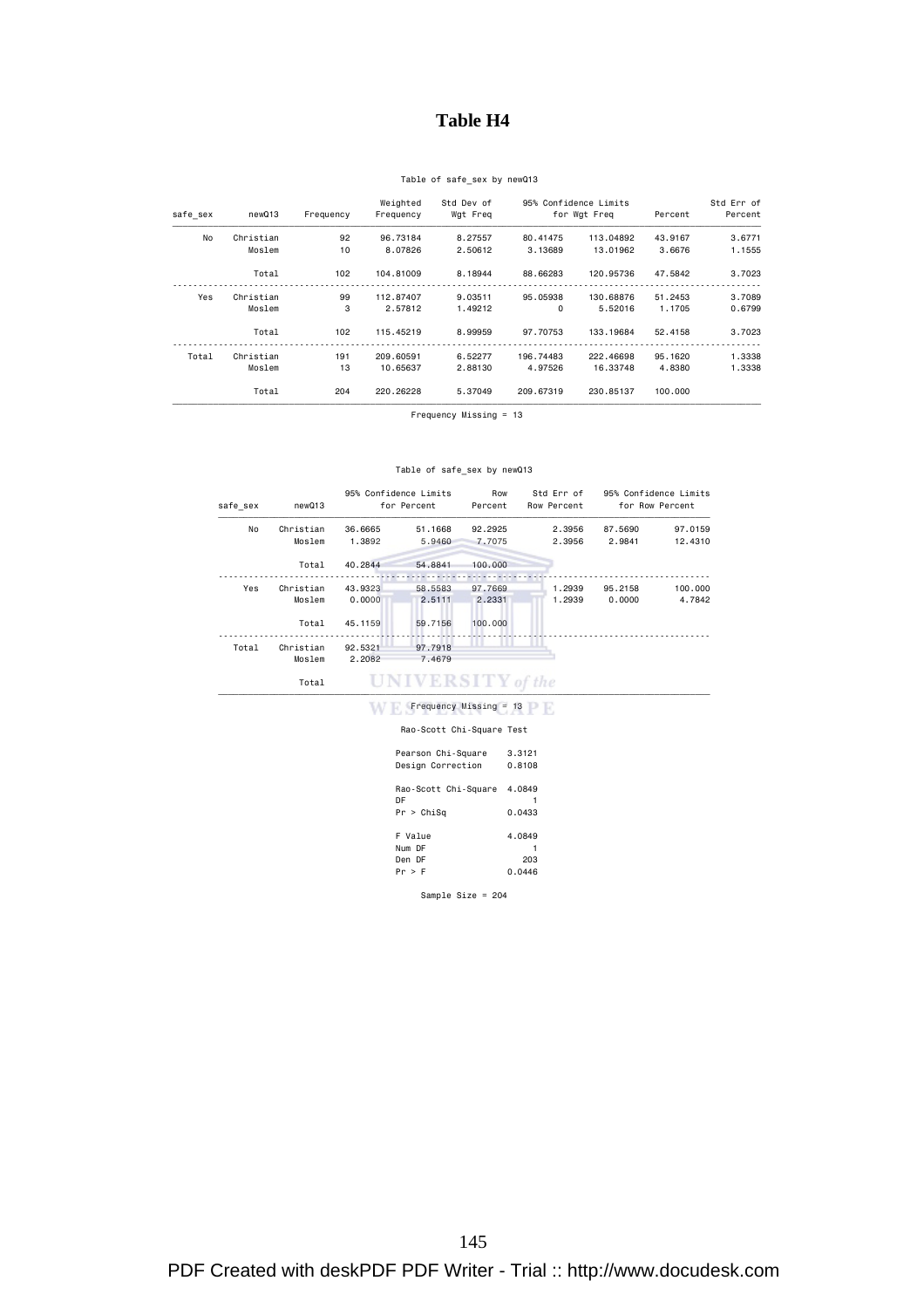### **Table H5**

### Table of safe\_sex by newQ32

| Std Err of |         |           | 95% Confidence Limits | Std Dev of<br>Wgt Freg | Weighted  |           |                     |          |
|------------|---------|-----------|-----------------------|------------------------|-----------|-----------|---------------------|----------|
| Percent    | Percent |           | for Wgt Freq          |                        | Frequency | Frequency | newQ32              | safe_sex |
| 3.3164     | 30.8136 | 83,83962  | 54,99459              | 7.31512                | 69,41711  | 70        | 1 partner           | No       |
| 2.8933     | 17.9928 | 53.66628  | 27,40225              | 6.66058                | 40.53427  | 35        | more than 1 partner |          |
| 3.6867     | 48,8064 | 126,49674 | 93,40601              | 8.39183                | 109.95137 | 105       | Total               |          |
| 3.3629     | 29,5430 | 81,78373  | 51,32533              | 7.72427                | 66,55453  | 61        | 1 partner           | Yes      |
| 3,1500     | 21,6506 | 63,30893  | 34,24038              | 7.37181                | 48.77465  | 40        | more than 1 partner |          |
| 3.6867     | 51,1936 | 133,21956 | 97,43881              | 9.07402                | 115,32919 | 101       | Total               |          |
| 3.6599     | 60.3566 | 152,24208 | 119,70120             | 8.25239                | 135.97164 | 131       | 1 partner           | Total    |
| 3.6599     | 39.6434 | 106,87928 | 71.73856              | 8.91171                | 89,30892  | 75        | more than 1 partner |          |
|            | 100,000 | 235,90667 | 214,65445             | 5.38958                | 225,28056 | 206       | Total               |          |

Frequency Missing = 11

#### Table of safe\_sex by newQ32

| safe sex | newQ32              |          | 95% Confidence Limits<br>for Percent | Row<br>Percent | Std Err of<br>Row Percent |         | 95% Confidence Limits<br>for Row Percent |
|----------|---------------------|----------|--------------------------------------|----------------|---------------------------|---------|------------------------------------------|
| No       | 1 partner           | 24, 2751 | 37.3522                              | 63.1344        | 5.0919                    | 53,0951 | 73,1736                                  |
|          | more than 1 partner | 12.2884  | 23.6972                              | 36,8656        | 5.0919                    | 26,8264 | 46.9049                                  |
|          | Total               | 41.5377  | 56,0752                              | 100,000        |                           |         |                                          |
| Yes      | 1 partner           | 22.9127  | 36.1732                              | 57.7083        | 5.2384                    | 47,3803 | 68.0364                                  |
|          | more than 1 partner | 15,4401  | 27,8612                              | 42.2917        | 5.2384                    | 31,9636 | 52.6197                                  |
|          | Total               | 43,9248  | 58,4623                              | 100,000        |                           |         |                                          |
| Total    | 1 partner           | 53.1406  | 67.5725                              |                |                           |         |                                          |
|          | more than 1 partner | 32.4275  | 46.8594                              |                |                           |         |                                          |
|          | Total               |          |                                      |                |                           |         |                                          |

### $\blacksquare$   $\blacksquare$   $\blacksquare$   $\blacksquare$   $\blacksquare$   $\blacksquare$   $\blacksquare$   $\blacksquare$   $\blacksquare$   $\blacksquare$   $\blacksquare$   $\blacksquare$   $\blacksquare$   $\blacksquare$   $\blacksquare$   $\blacksquare$   $\blacksquare$   $\blacksquare$   $\blacksquare$   $\blacksquare$   $\blacksquare$   $\blacksquare$   $\blacksquare$   $\blacksquare$   $\blacksquare$   $\blacksquare$   $\blacksquare$   $\blacksquare$   $\blacksquare$   $\blacksquare$   $\blacksquare$   $\blacks$

### Rao-Scott Chi-Square Test

| Pearson Chi-Square<br>Design Correction | 0.6333<br>1.1469                         |
|-----------------------------------------|------------------------------------------|
| DF<br>Pr > Chisq                        | Rao-Scott Chi-Square<br>0.5522<br>0.4574 |
| F Value<br>Num DF<br>Den DF<br>Pr > F   | 0.5522<br>205<br>0.4583                  |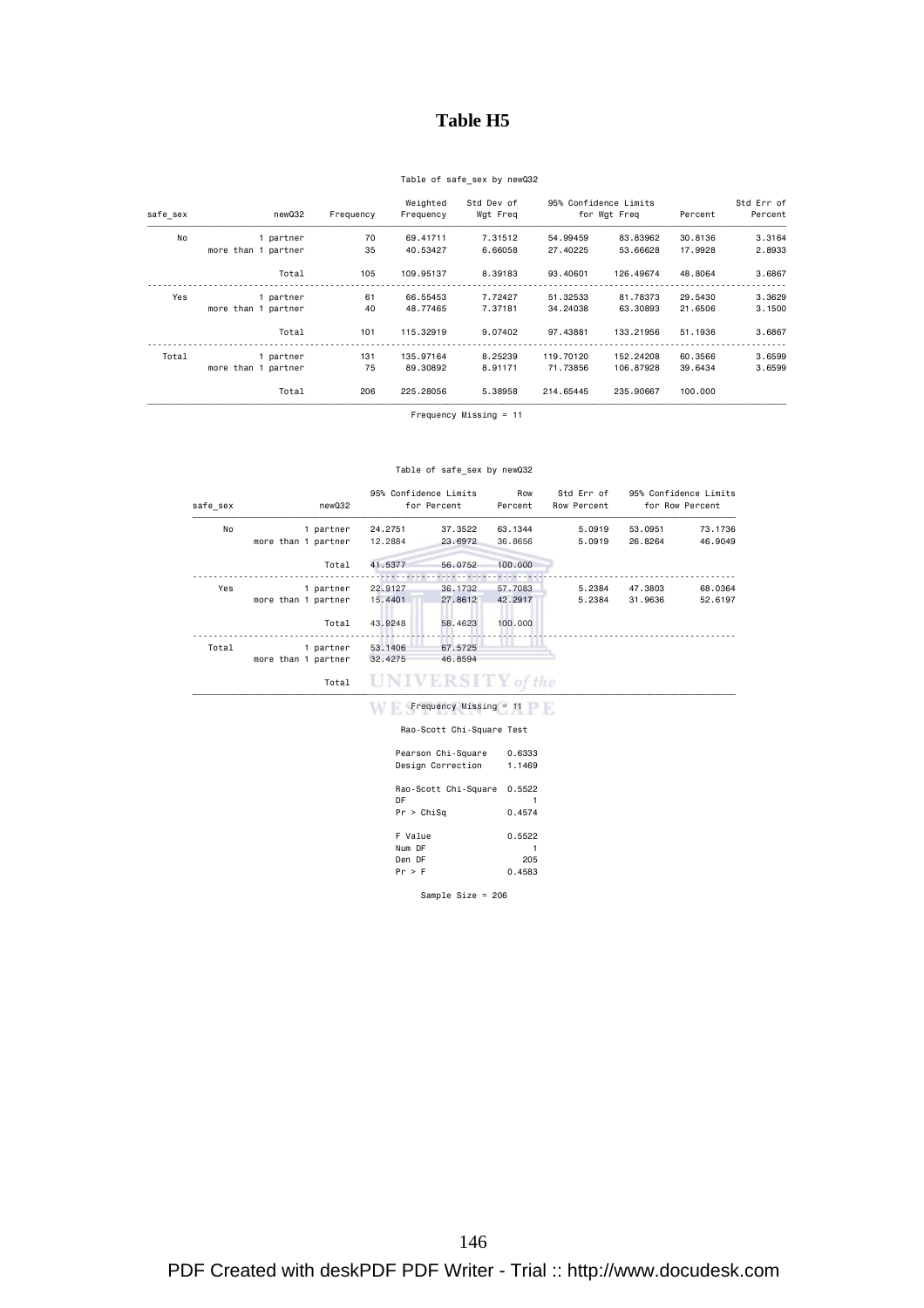## **Table H6(i)**

### Table of safe\_sex by new\_vsex

| Std Err of |         |              | 95% Confidence Limits | Std Dev of | Weighted  |           |           |          |
|------------|---------|--------------|-----------------------|------------|-----------|-----------|-----------|----------|
| Percent    | Percent | for Wgt Freq |                       | Wgt Freq   | Frequency | Frequency | new vsex  | safe sex |
| 1.9698     | 6.6025  | 24,22095     | 6.12178               | 4.59035    | 15, 17136 | 11        | $(5-14)$  | No       |
| 3.5688     | 41,2489 | 110,70941    | 78.85599              | 8.07874    | 94.78270  | 93        | $(15-24)$ |          |
| 3.6558     | 47.8514 | 126,74146    | 93.16666              | 8.51532    | 109,95406 | 104       | Total     |          |
| 1.9698     | 6.6025  | 24,22095     | 6.12178               | 4.59035    | 15, 17136 | 11        | $(5-14)$  | Yes      |
| 3.6541     | 45.5461 | 122,08974    | 87.22364              | 8.84282    | 104,65669 | 94        | $(15-24)$ |          |
| 3.6558     | 52.1486 | 137,89652    | 101.75959             | 9.16514    | 119,82806 | 105       | Total     |          |
| 2.6681     | 13,2050 | 42,80019     | 17.88526              | 6,31898    | 30.34273  | 22        | $(5-14)$  | Total    |
| 2.6681     | 86.7950 | 213, 10933   | 185.76945             | 6,93400    | 199,43939 | 187       | (15-24)   |          |
|            | 100,000 | 240.54805    | 219,01618             | 5,46096    | 229,78212 | 209       | Total     |          |

Frequency Missing = 8

#### Table of safe\_sex by new\_vsex

| safe sex | new vsex    |         | 95% Confidence Limits<br>for Percent | Row<br>Percent          | Std Err of<br>Row Percent |         | 95% Confidence Limits<br>for Row Percent |
|----------|-------------|---------|--------------------------------------|-------------------------|---------------------------|---------|------------------------------------------|
| No       | $(5-14)$    | 2.7193  | 10,4857                              | 13,7979                 | 3.9165                    | 6.0768  | 21,5191                                  |
|          | $(15 - 24)$ | 34.2133 | 48.2846                              | 86,2021                 | 3.9165                    | 78,4809 | 93.9232                                  |
|          | Total       | 40.6443 | 55,0586                              | 100,000                 |                           |         |                                          |
| Yes      | $(5-14)$    | 2.7193  | 10.4857                              | 12.6609                 | 3.6391                    | 5.4867  | 19.8352                                  |
|          | $(15-24)$   | 38,3422 | 52.7499                              | 87,3391                 | 3.6391                    | 80.1648 | 94.5133                                  |
|          | Total       | 44.9414 | 59.3557                              | 100,000                 |                           |         |                                          |
| Total    | $(5-14)$    | 7.9449  | 18.4650                              |                         |                           |         |                                          |
|          | $(15-24)$   | 81.5350 | 92.0551                              |                         |                           |         |                                          |
|          | Total       |         | <b>UNIVERSITY</b> of the             |                         |                           |         |                                          |
|          |             |         |                                      | $Frequency$ Missing = 8 |                           |         |                                          |

### Rao-Scott Chi-Square Test

| Pearson Chi-Square<br>Design Correction  | 0.0588<br>1.2907        |
|------------------------------------------|-------------------------|
| Rao-Scott Chi-Square<br>DF<br>Pr > Chisq | 0.0456<br>0.8309        |
| F Value<br>Num DF<br>Den DF<br>Pr > F    | 0.0456<br>208<br>0.8312 |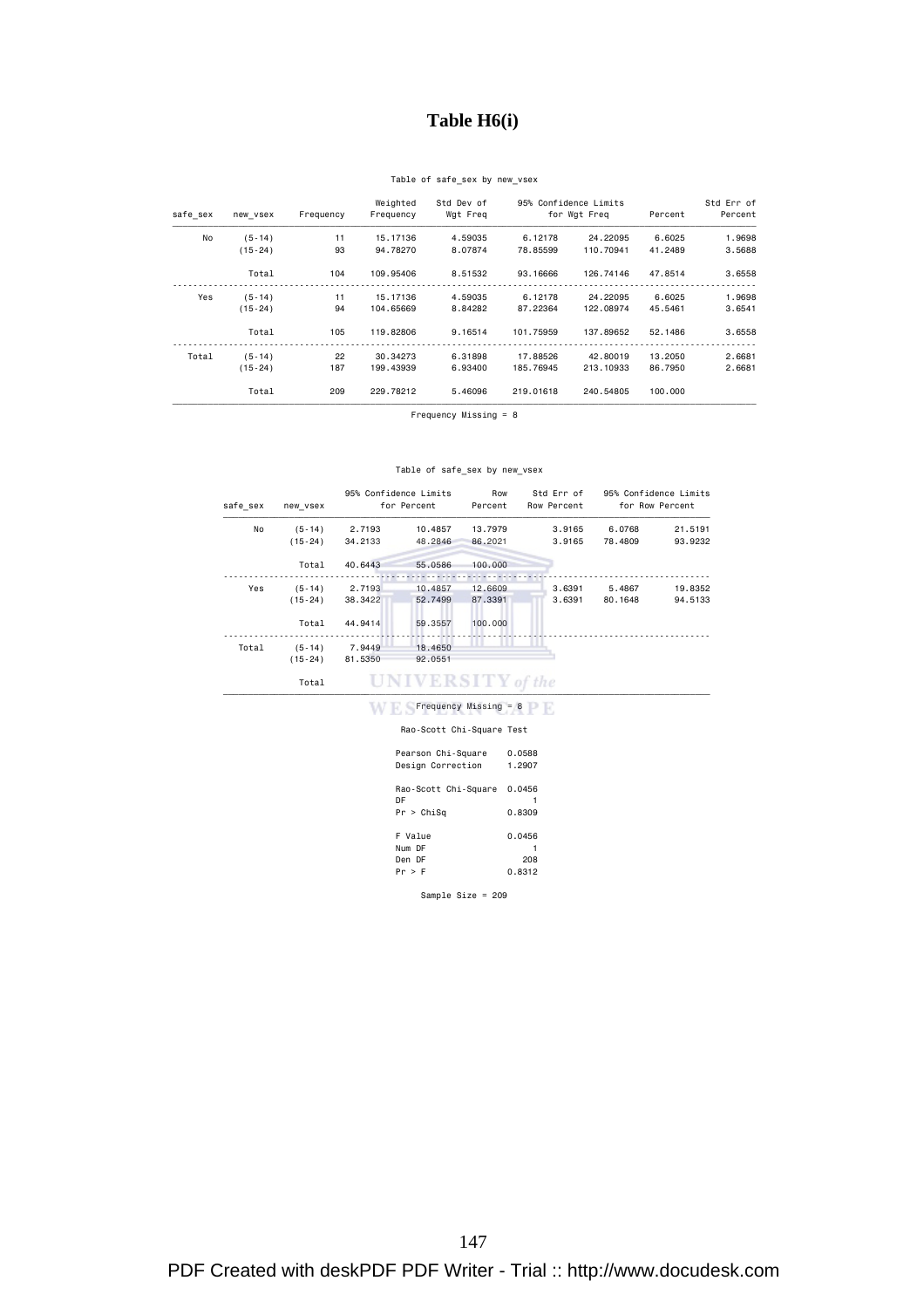## **Table H6(ii)**

### Table of safe\_sex by new\_osex

| Std Err of<br>Percent | Percent |              | 95% Confidence Limits | Std Dev of | Weighted  |           |           |          |
|-----------------------|---------|--------------|-----------------------|------------|-----------|-----------|-----------|----------|
|                       |         | for Wgt Freq |                       | Wgt Freq   | Frequency | Frequency | new osex  | safe sex |
| 1.9038                | 4.0906  | 9.05361      | 0.38058               | 2.18729    | 4.71709   | 5         | $(10-14)$ | No       |
| 4.6760                | 72.1623 | 94.67729     | 71.75252              | 5.78150    | 83,21490  | 79        | $(15-24)$ |          |
| 4.4950                | 76.2529 | 98,93563     | 76.92837              | 5.55011    | 87,93200  | 84        | Total     |          |
| 2.0836                | 3.6031  | 8,95543      | $\mathbf 0$           | 2.42131    | 4.15496   | 3         | $(10-14)$ | Yes      |
| 4.2183                | 20.1440 | 33.14821     | 13,31038              | 5.00299    | 23,22930  | 20        | $(15-24)$ |          |
| 4.4950                | 23,7471 | 38,07404     | 16.69448              | 5.39181    | 27,38426  | 23        | Total     |          |
| 2.7630                | 7.6937  | 15,22787     | 2.51624               | 3,20580    | 8.87205   | 8         | $(10-14)$ | Total    |
| 2.7630                | 92,3063 | 115,73992    | 97.14848              | 4.68866    | 106,44420 | 99        | $(15-24)$ |          |
|                       | 100,000 | 122,85070    | 107.78181             | 3,80029    | 115,31625 | 107       | Total     |          |

Frequency Missing = 110

#### Table of safe\_sex by new\_osex

| safe sex | new osex    |         | 95% Confidence Limits<br>for Percent | Row<br>Percent            | Std Err of<br>Row Percent |         | 95% Confidence Limits<br>for Row Percent |
|----------|-------------|---------|--------------------------------------|---------------------------|---------------------------|---------|------------------------------------------|
| No       | $(10-14)$   | 0.3161  | 7.8650                               | 5.3645                    | 2.4804                    | 0.4469  | 10.2820                                  |
|          | $(15 - 24)$ | 62.8916 | 81,4330                              | 94,6355                   | 2.4804                    | 89,7180 | 99.5531                                  |
|          | Total       | 67.3412 | 85,1646                              | 100,000                   |                           |         |                                          |
| Yes      | $(10-14)$   | 0.0000  | 7.7340                               | 15.1728                   | 8.1893                    | 0.0000  | 31.4090                                  |
|          | $(15-24)$   | 11,7808 | 28.5072                              | 84.8272                   | 8.1893                    | 68,5910 | 100.000                                  |
|          | Total       | 14.8354 | 32.6588                              | 100,000                   |                           |         |                                          |
| Total    | $(10-14)$   | 2.2157  | 13.1717                              |                           |                           |         |                                          |
|          | $(15 - 24)$ | 86.8283 | 97.7843                              |                           |                           |         |                                          |
|          | Total       |         | <b>UNIVERSITY</b> of the             |                           |                           |         |                                          |
|          |             |         |                                      | $Frequency$ Missing = 110 |                           |         |                                          |

### Rao-Scott Chi-Square Test

| Pearson Chi-Square<br>Design Correction  | 2.6247<br>1.1516        |
|------------------------------------------|-------------------------|
| Rao-Scott Chi-Square<br>DF<br>Pr > Chisq | 2.2791<br>0.1311        |
| F Value<br>Num DF<br>Den DF<br>Pr > F    | 2.2791<br>106<br>0.1341 |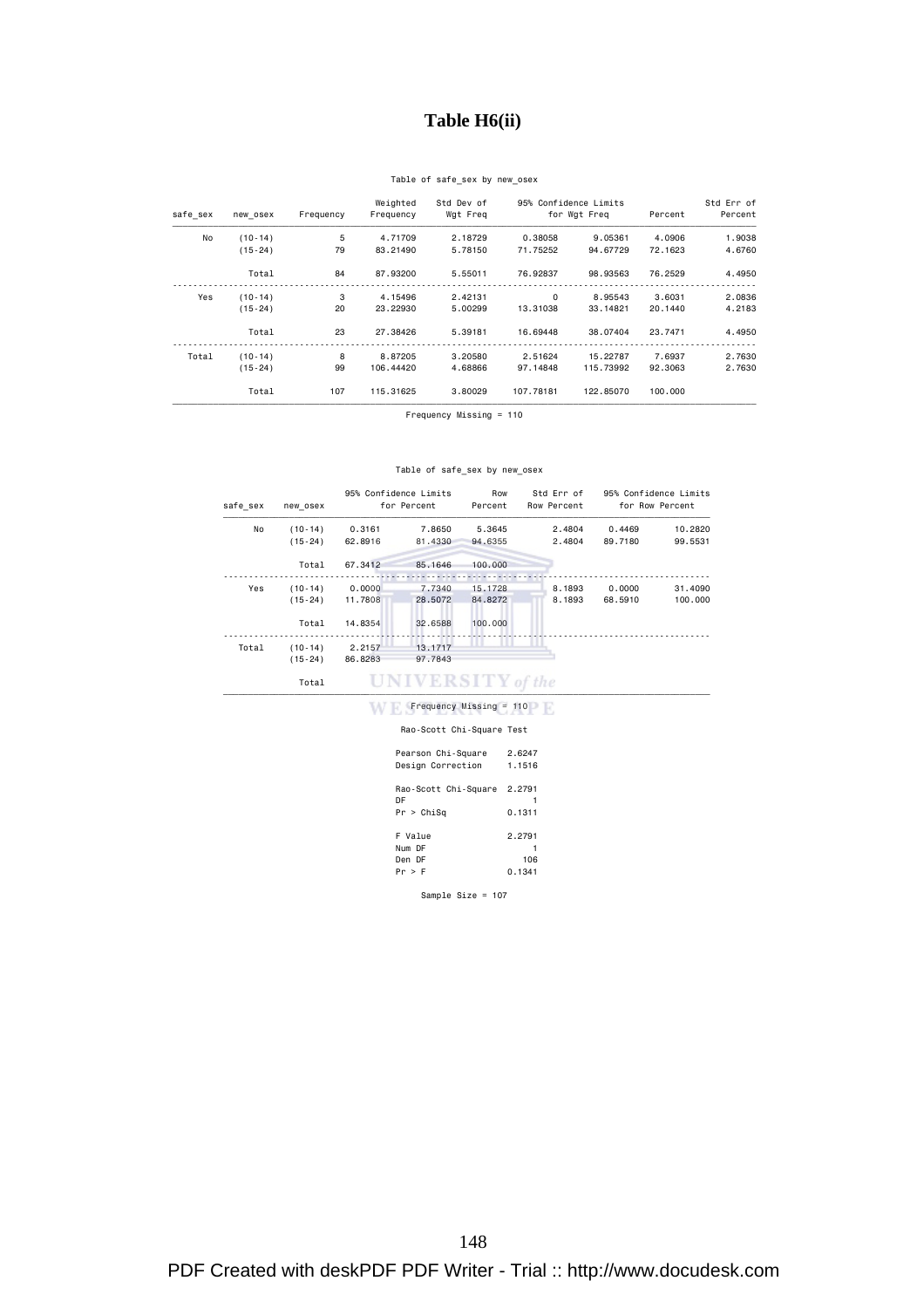### **Table H7(i)**

### Table of safe\_sex by otherQ30

| Std Err of |         |              | 95% Confidence Limits | Std Dev of | Weighted  |           | other      |          |
|------------|---------|--------------|-----------------------|------------|-----------|-----------|------------|----------|
| Percent    | Percent | for Wgt Freq |                       | Wgt Freq   | Frequency | Frequency | <b>Q30</b> | safe sex |
| 2.0357     | 7.4455  | 23,03978     | 6,84500               | 4.10466    | 14,94239  | 14        | No         | No       |
| 3.7291     | 39,0100 | 92.95276     | 63.62556              | 7.43315    | 78,28916  | 78        | Yes        |          |
| 3.8438     | 46,4555 | 108,45976    | 78,00335              | 7.71935    | 93.23155  | 92        | Total      |          |
| 1.4761     | 3.2462  | 12,39548     | 0.63422               | 2.98096    | 6.51485   | 5         | No         | Yes      |
| 3.8660     | 50.2983 | 117.59295    | 84,29416              | 8.43977    | 100.94356 | 91        | Yes        |          |
| 3.8438     | 53.5445 | 124,32293    | 90.59388              | 8.54882    | 107.45841 | 96        | Total      |          |
| 2.4463     | 10.6917 | 31,26018     | 11,65429              | 4.96923    | 21,45724  | 19        | No         | Total    |
| 2.4463     | 89,3083 | 192,01133    | 166,45411             | 6.47762    | 179,23272 | 169       | Yes        |          |
|            | 100,000 | 210.65583    | 190.72408             | 5.05182    | 200.68996 | 188       | Total      |          |

Frequency Missing = 29

#### Table of safe\_sex by otherQ30

| safe sex | other<br>Q30 |         | 95% Confidence Limits<br>for Percent | Row<br>Percent            | Std Err of<br>Row Percent |         | 95% Confidence Limits<br>for Row Percent |
|----------|--------------|---------|--------------------------------------|---------------------------|---------------------------|---------|------------------------------------------|
| No       | No           | 3.4296  | 11.4614                              | 16.0272                   | 4.1519                    | 7.8367  | 24.2177                                  |
|          | Yes          | 31.6535 | 46.3665                              | 83.9728                   | 4.1519                    | 75.7823 | 92.1633                                  |
|          | Total        | 38.8726 | 54,0384                              | 100,000                   |                           |         |                                          |
| Yes      | No           | 0.3343  | 6.1581                               | 6.0627                    | 2.7137                    | 0.7093  | 11.4161                                  |
|          | Yes          | 42.6717 | 57,9248                              | 93.9373                   | 2.7137                    | 88,5839 | 99.2907                                  |
|          | Total        | 45.9616 | 61.1274                              | 100.000                   |                           |         |                                          |
| Total    | No           | 5.8659  | 15.5176                              |                           |                           |         |                                          |
|          | Yes          | 84.4824 | 94.1341                              |                           |                           |         |                                          |
|          | Total        |         | <b>UNIVERSITY</b> of the             |                           |                           |         |                                          |
|          |              |         |                                      | $Frequency$ Missing = 29  |                           |         |                                          |
|          |              |         |                                      | Rao-Scott Chi-Square Test |                           |         |                                          |

# Pearson Chi-Square 4.8628 Design Correction 1.2355 Rao-Scott Chi-Square 3.9360 DF 1 Pr > ChiSq 0.0473 F Value 3.9360<br>2.9360 Num DF<br>2.9 Den DF 187<br>Pr > F 0.0487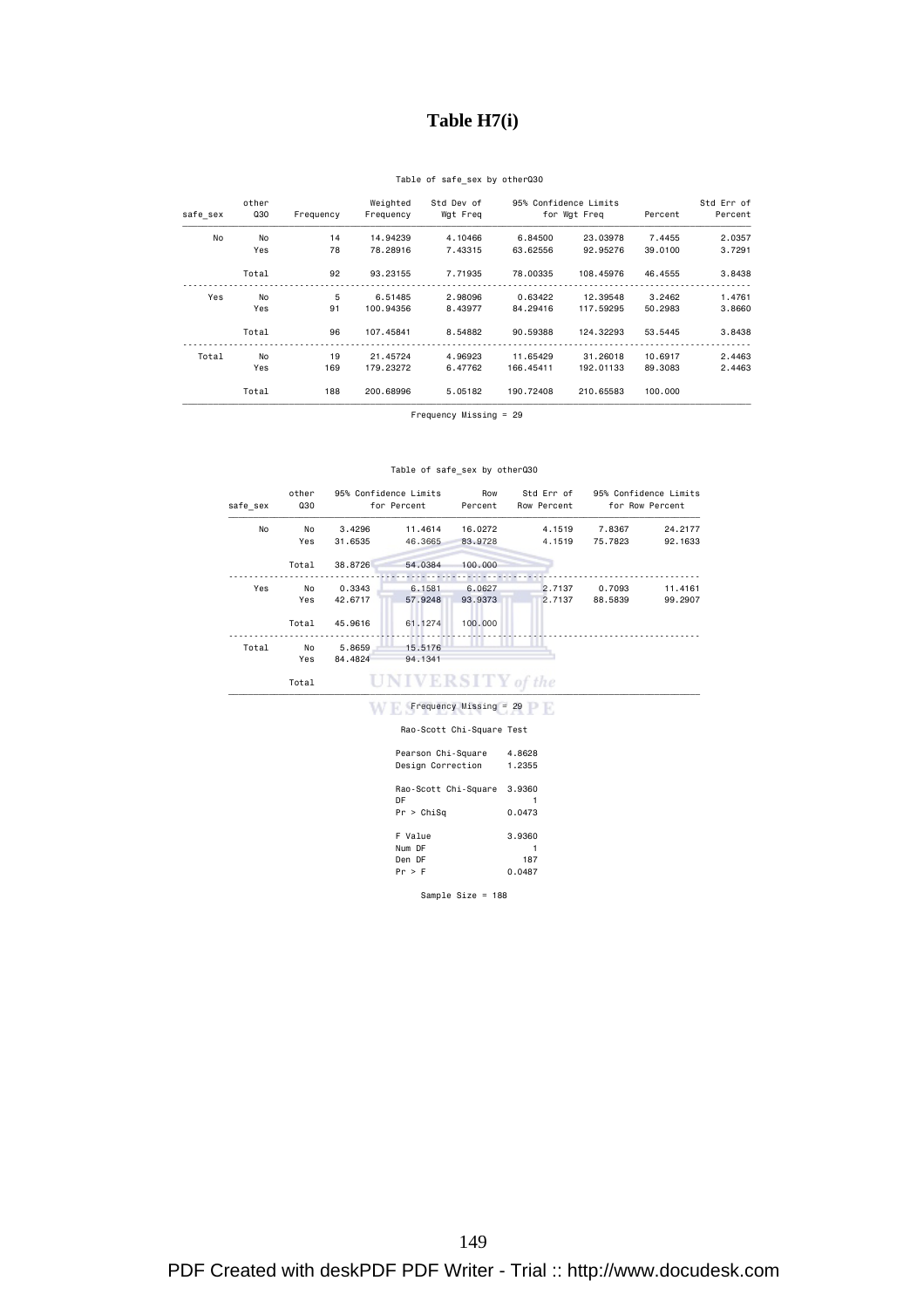## **Table H7(ii)**

### Table of safe\_sex by newQ34

| Std Err of |         | 95% Confidence Limits |            | Std Dev of | Weighted  |           | new        |          |
|------------|---------|-----------------------|------------|------------|-----------|-----------|------------|----------|
| Percent    | Percent | for Wgt Freg          |            | Wgt Freq   | Frequency | Frequency | <b>Q34</b> | safe sex |
| 3.5746     | 45.5022 | 123,30147             | 90.29928   | 8,37169    | 106,80038 | 104       | No         | No       |
| 1.3607     | 3.0174  | 13,42198              | 0.74274    | 3.21635    | 7.08236   | 5         | Yes        |          |
| 3.6002     | 48,5196 | 130.76884             | 96.99663   | 8.56702    | 113,88273 | 109       | Total      |          |
| 3,6033     | 50,8097 | 137,33765             | 101.17807  | 9.17263    | 119,25786 | 106       | No         | Yes      |
| 0.6695     | 0.6707  | 4.67691               | $\Omega$   | 1.57416    | 1.57416   |           | Yes        |          |
| 3.6002     | 51,4804 | 138,99024             | 102.67378  | 9.21242    | 120,83201 | 107       | Total      |          |
| 1.5059     | 96,3119 | 237,84190             | 214, 27457 | 5.97834    | 226,05823 | 210       | No         | Total    |
| 1.5059     | 3.6881  | 15,68609              | 1.62694    | 3,56640    | 8.65651   | 6         | Yes        |          |
|            | 100,000 | 245,55670             | 223,87280  | 5.50057    | 234,71475 | 216       | Total      |          |

Frequency Missing = 1

### Table of safe\_sex by newQ34

| safe sex | new<br><b>Q34</b> |         | 95% Confidence Limits<br>for Percent | Row<br>Percent            | Std Err of<br>Row Percent |         | 95% Confidence Limits<br>for Row Percent |
|----------|-------------------|---------|--------------------------------------|---------------------------|---------------------------|---------|------------------------------------------|
| No       | No                | 38.4565 | 52.5480                              | 93,7810                   | 2.7460                    | 88.3684 | 99.1936                                  |
|          | Yes               | 0.3353  | 5.6995                               | 6,2190                    | 2.7460                    | 0.8064  | 11.6316                                  |
|          | Total             | 41.4235 | 55.6157                              | 100,000                   |                           |         |                                          |
| Yes      | No                | 43,7074 | 57,9120                              | 98.6972                   | 1.2955                    | 96.1437 | 100.000                                  |
|          | Yes               | 0.0000  | 1.9902                               | 1.3028                    | 1.2955                    | 0.0000  | 3.8563                                   |
|          | Total             | 44.3843 | 58.5765                              | 100.000                   |                           |         |                                          |
| Total    | No                | 93.3436 | 99.2802                              |                           |                           |         |                                          |
|          | Yes               | 0.7198  | 6.6564                               |                           |                           |         |                                          |
|          | Total             |         | <b>UNIVERSITY</b> of the             |                           |                           |         |                                          |
|          |                   |         |                                      | Frequency Missing $= 1$   |                           |         |                                          |
|          |                   |         |                                      | Rao-Scott Chi-Square Test |                           |         |                                          |

| Pearson Chi-Square<br>Design Correction  | 3.6711<br>1.4209        |
|------------------------------------------|-------------------------|
| Rao-Scott Chi-Square<br>DF<br>Pr > Chisq | 2.5836<br>0.1080        |
| F Value<br>Num DF<br>Den DF<br>Pr > F    | 2.5836<br>215<br>0.1094 |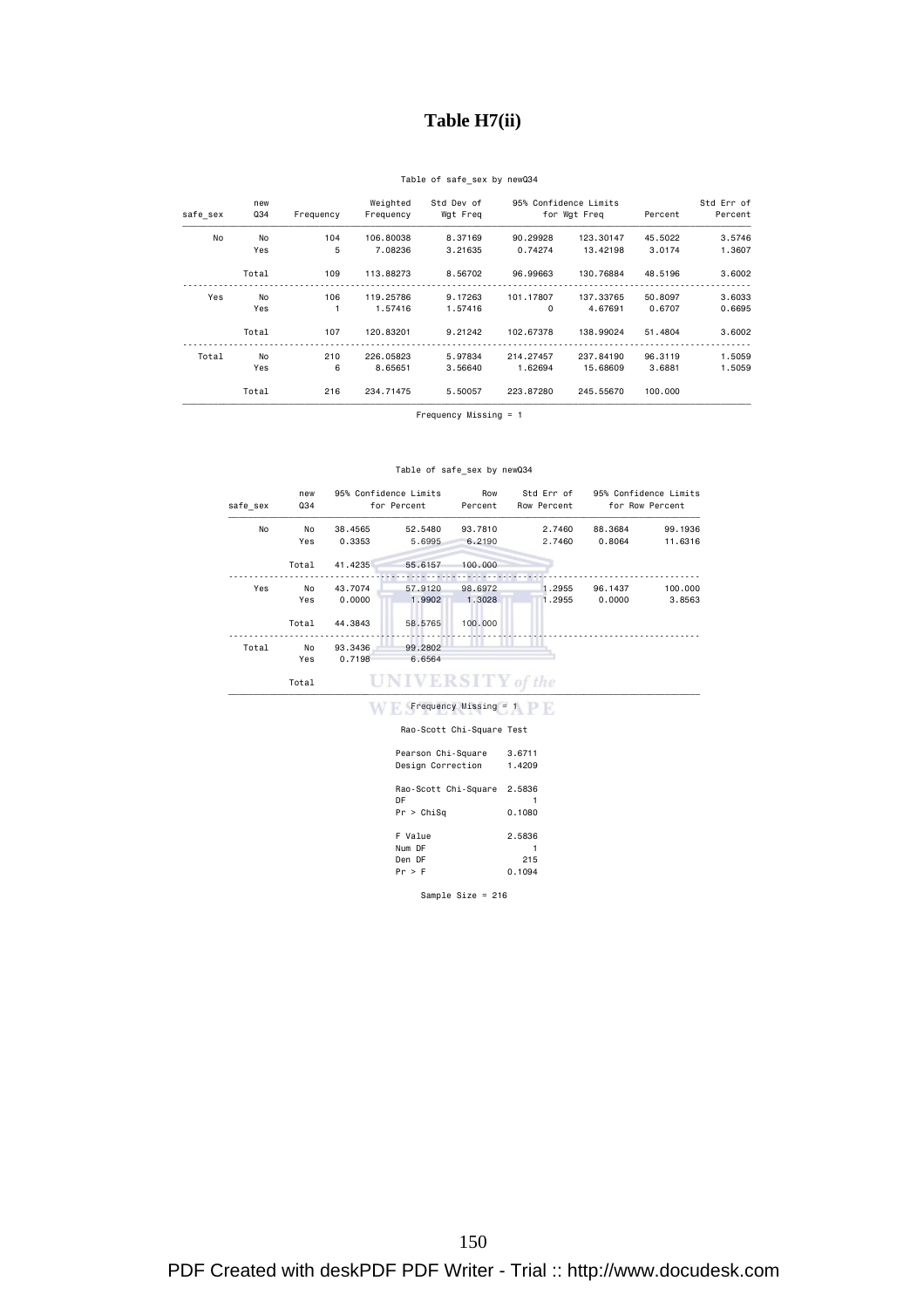### **Table H7(iii)**

### Table of safe\_sex by newQ35

| Std Err of<br>Percent | Percent | 95% Confidence Limits<br>for Wgt Freq |           | Std Dev of<br>Wgt Freq | Weighted<br>Frequency | Frequency | new<br>Q35 | safe sex |
|-----------------------|---------|---------------------------------------|-----------|------------------------|-----------------------|-----------|------------|----------|
|                       |         |                                       |           |                        |                       |           |            |          |
| 3,4604                | 38,3810 | 105.91839                             | 74.25347  | 8.03246                | 90.08593              | 89        | No         | No       |
| 2.1743                | 9,4679  | 32,40041                              | 12,04489  | 5.16360                | 22.22265              | 19        | Yes        |          |
| 3,5960                | 47,8490 | 129,09854                             | 95.51862  | 8.51824                | 112,30858             | 108       | Total      |          |
| 3,6040                | 46,4532 | 126,87421                             | 91,19091  | 9.05181                | 109,03256             | 97        | No         | Yes      |
| 1.7521                | 5.6978  | 21.54966                              | 5.19755   | 4.14805                | 13,37361              | 11        | Yes        |          |
| 3,5960                | 52,1510 | 140.64005                             | 104.17229 | 9.25080                | 122,40617             | 108       | Total      |          |
| 2.6720                | 84,8342 | 213,74761                             | 184,48937 | 7.42196                | 199, 11849            | 186       | No         | Total    |
| 2.6720                | 15,1658 | 48.23327                              | 22,95925  | 6.41128                | 35.59626              | 30        | Yes.       |          |
|                       | 100,000 | 245,55670                             | 223,87280 | 5.50057                | 234,71475             | 216       | Total      |          |

Frequency Missing = 1

#### Table of safe\_sex by newQ35

| safe sex | new<br>Q35 |         | 95% Confidence Limits<br>for Percent | Row<br>Percent          | Std Err of<br>Row Percent |         | 95% Confidence Limits<br>for Row Percent |
|----------|------------|---------|--------------------------------------|-------------------------|---------------------------|---------|------------------------------------------|
| No       | No         | 31.5604 | 45.2017                              | 80.2129                 | 4.2364                    | 71.8627 | 88.5631                                  |
|          | Yes        | 5.1823  | 13,7536                              | 19,7871                 | 4.2364                    | 11,4369 | 28.1373                                  |
|          | Total      | 40.7611 | 54,9369                              | 100,000                 |                           |         |                                          |
| Yes      | No         | 39.3495 | 53.5569                              | 89,0744                 | 3.2627                    | 82.6434 | 95.5054                                  |
|          | Yes        | 2.2443  | 9.1514                               | 10.9256                 | 3.2627                    | 4.4946  | 17.3566                                  |
|          | Total      | 45.0631 | 59.2389                              | 100,000                 |                           |         |                                          |
| Total    | No         | 79,5676 | 90,1009                              |                         |                           |         |                                          |
|          | Yes        | 9.8991  | 20.4324                              |                         |                           |         |                                          |
|          | Total      |         | <b>UNIVERSITY</b> of the             |                         |                           |         |                                          |
|          |            |         |                                      | $Frequency Missing = 1$ |                           |         |                                          |

#### Rao-Scott Chi-Square Test

| Rau-Scott Chil-Square rest |        |
|----------------------------|--------|
| Pearson Chi-Square         | 3.2898 |
| Design Correction          | 1.1967 |
| Rao-Scott Chi-Square       | 2.7492 |
| DF                         |        |
| Pr > Chisq                 | 0.0973 |
| F Value                    | 2.7492 |
| Num DF                     |        |
| Den DF                     | 215    |
| Pr > F                     | 0.0988 |
|                            |        |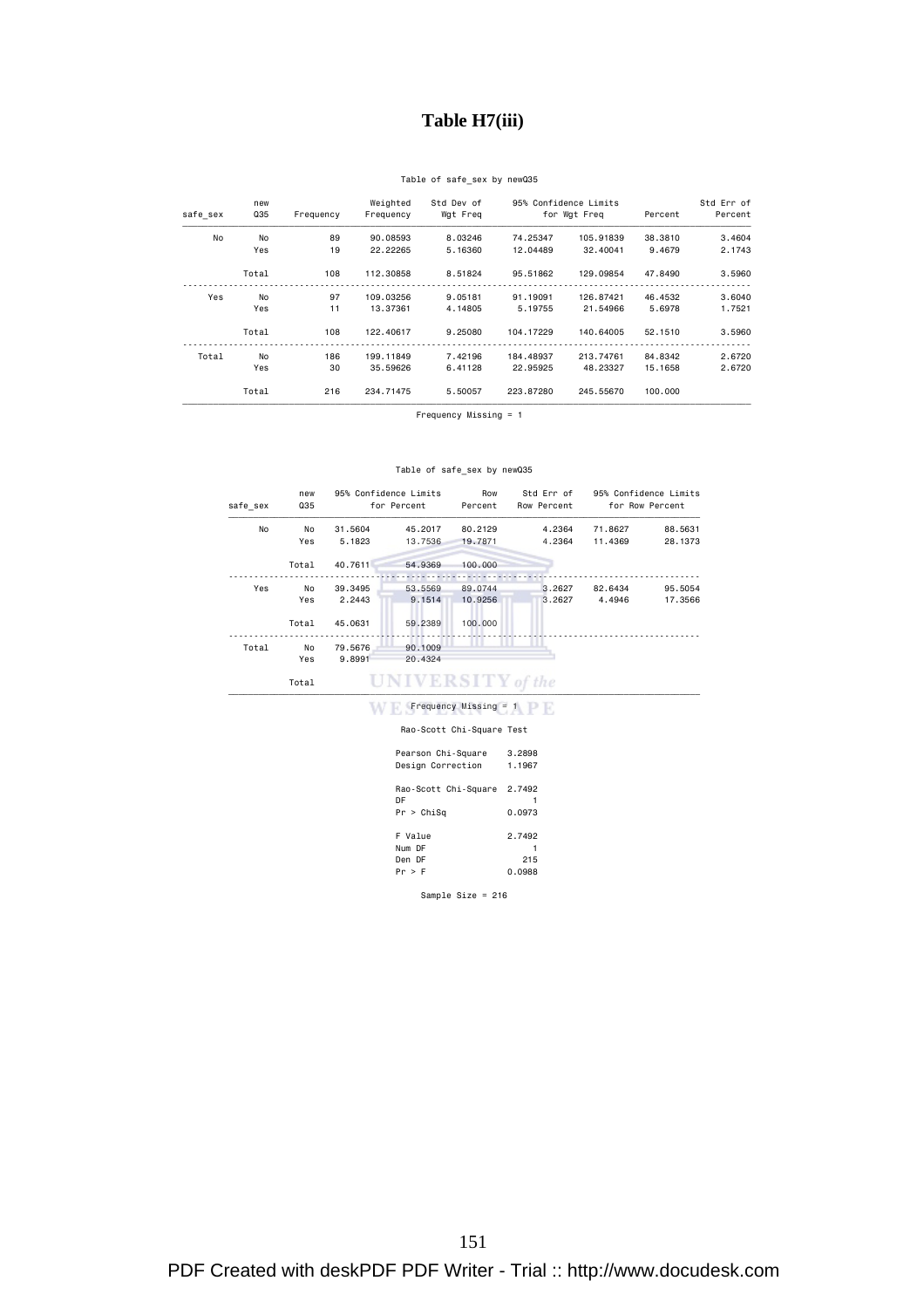### **Table H8**

### Table of safe\_sex by newQ31

| Std Err of |         | 95% Confidence Limits |           | Std Dev of | Weighted   |                | new   |          |
|------------|---------|-----------------------|-----------|------------|------------|----------------|-------|----------|
| Percent    | Percent | for Wgt Freq          |           | Wgt Freq   | Frequency  | Frequency      | 031   | safe sex |
| 3.6164     | 47.1405 | 125,80717             | 92.51874  | 8.44362    | 109.16295  | 105            | No    | No       |
| 1.0119     | 1.6989  | 8.56813               | 0         | 2.35087    | 3.93405    | 3              | Yes   |          |
| 3.6269     | 48.8394 | 129.91253             | 96.28147  | 8.53053    | 113,09700  | 108            | Total |          |
| 3.6305     | 50.1415 | 134,06795             | 98,15651  | 9.10895    | 116, 11223 | 103            | No    | Yes      |
| 0.7574     | 1.0191  | 5.82143               | 0         | 1.75604    | 2.35989    | $\overline{2}$ | Yes   |          |
| 3.6269     | 51,1606 | 136,48172             | 100.46253 | 9.13628    | 118,47212  | 105            | Total |          |
| 1.2549     | 97,2820 | 236,88545             | 213,66492 | 5.88990    | 225, 27519 | 208            | No    | Total    |
| 1.2549     | 2,7180  | 12.04864              | 0.53924   | 2.91936    | 6.29394    | 5              | Yes   |          |
|            | 100,000 | 242.33663             | 220,80161 | 5.46237    | 231,56912  | 213            | Total |          |

Frequency Missing = 4

### Table of safe\_sex by newQ31

| No<br>Yes | 40.0118<br>0.0000 | 54.2693 | 96.5215 | 2.0492 |                                                     |         |
|-----------|-------------------|---------|---------|--------|-----------------------------------------------------|---------|
|           |                   |         |         |        | 92.4821                                             | 100.000 |
|           |                   | 3.6936  | 3.4785  | 2.0492 | 0.0000                                              | 7.5179  |
| Total     | 41.6899           | 55,9889 | 100,000 |        |                                                     |         |
| No        | 42.9849           | 57.2981 | 98.0081 | 1.4730 | 95.1044                                             | 100.000 |
| Yes       | 0.0000            | 2.5120  | 1.9919  | 1.4730 | 0.0000                                              | 4.8956  |
| Total     | 44.0111           | 58.3101 | 100,000 |        |                                                     |         |
| No        | 94,8083           | 99,7558 |         |        |                                                     |         |
| Yes       | 0.2442            | 5.1917  |         |        |                                                     |         |
| Total     |                   |         |         |        |                                                     |         |
|           |                   |         |         |        | <b>UNIVERSITY</b> of the<br>$Frequency$ Missing = 4 |         |

### Rao-Scott Chi-Square Test

| Pearson Chi-Square<br>Design Correction  | 0.4448<br>1.2377        |
|------------------------------------------|-------------------------|
| Rao-Scott Chi-Square<br>DF<br>Pr > Chisq | 0.3594<br>0.5489        |
| F Value<br>Num DF<br>Den DF<br>Pr > F    | 0.3594<br>212<br>0.5495 |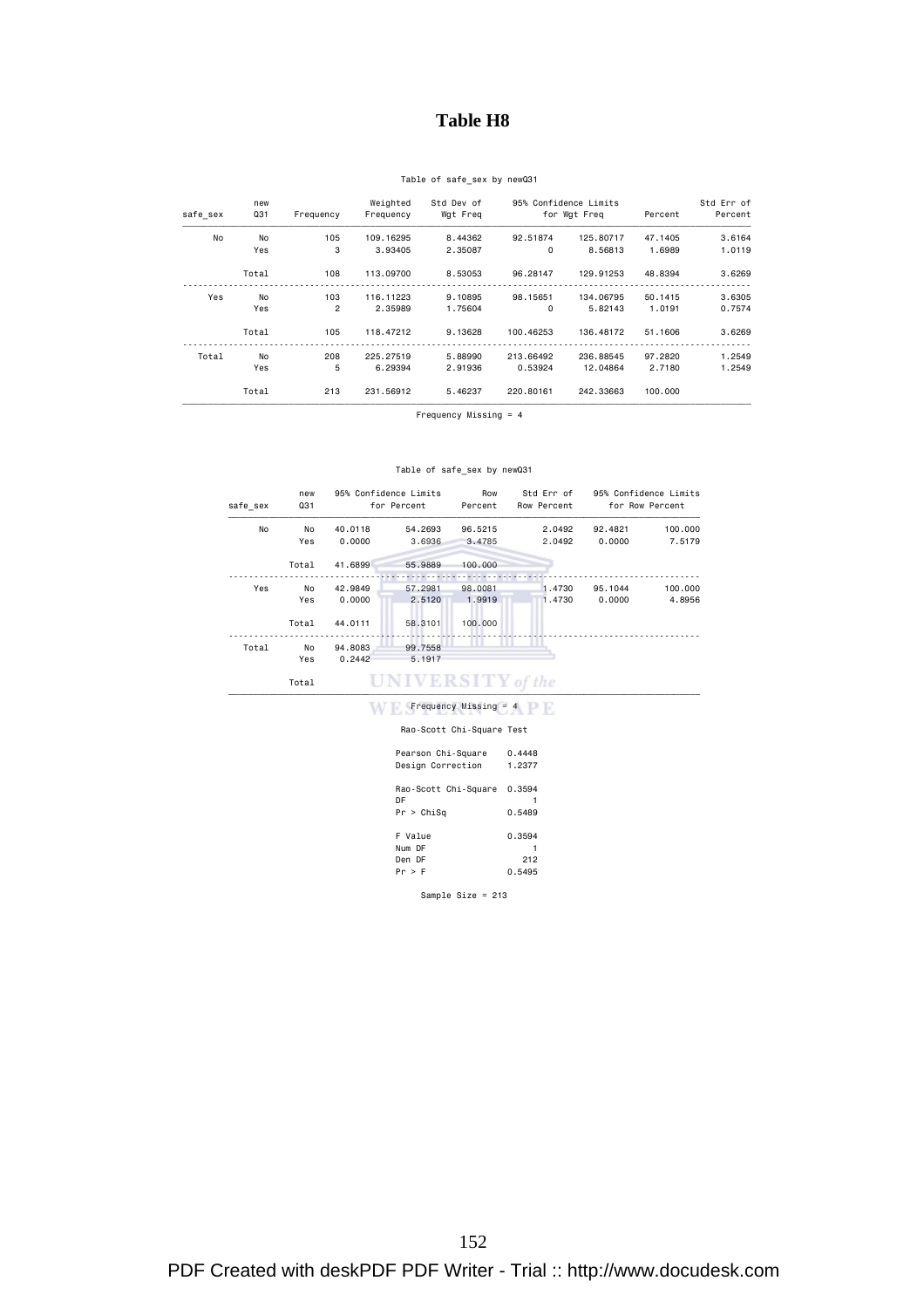### **Table H9(i)**

### Table of safe\_sex by Q56

|         |           |           | Std Dev of                            | Weighted  |           |       |          |
|---------|-----------|-----------|---------------------------------------|-----------|-----------|-------|----------|
| Percent |           |           | Wgt Freq                              | Frequency | Frequency | Q56   | safe sex |
| 33,8892 | 94.63436  | 62,31961  | 8.19665                               | 78,47699  | 72        | No    | No       |
| 15,2895 | 46,48261  | 24,32889  | 5.61930                               | 35,40575  | 37        | Yes   |          |
| 49.1787 | 130.67271 | 97,09276  | 8.51757                               | 113,88273 | 109       | Total |          |
| 37,2096 | 103.88552 | 68,44644  | 8.98914                               | 86.16598  | 71        | No    | Yes      |
| 13.6117 | 42.05206  | 20,98876  | 5.34271                               | 31.52041  | 33        | Yes   |          |
| 50,8213 | 135.72347 | 99.64931  | 9.15023                               | 117,68639 | 104       | Total |          |
| 71,0988 | 182,73061 | 146.55532 | 9.17588                               | 164.64297 | 143       | No    | Total    |
| 28,9012 | 80.80789  | 53.04442  | 7.04221                               | 66,92616  | 70        | Yes   |          |
| 100,000 | 242,33663 | 220,80161 | 5.46237                               | 231.56912 | 213       | Total |          |
|         |           |           | 95% Confidence Limits<br>for Wgt Freq |           |           |       |          |

Frequency Missing = 4

#### Table of safe\_sex by Q56

| safe sex |       | Q56     |                          | 95% Confidence Limits<br>for Percent | Row<br>Percent | Std Err of<br>Row Percent | 95% Confidence Limits<br>for Row Percent |  |
|----------|-------|---------|--------------------------|--------------------------------------|----------------|---------------------------|------------------------------------------|--|
| No       | No    | 27,1067 | 40.6717                  | 68,9103                              | 4.5715         | 59.8989                   | 77.9218                                  |  |
|          | Yes   | 10.4265 | 20.1525                  | 31,0897                              | 4.5715         | 22.0782                   | 40.1011                                  |  |
|          | Total | 42.0268 | 56,3306                  | 100,000                              |                |                           |                                          |  |
| Yes      | No    | 30.1498 | 44.2694                  | 73.2166                              | 4.3429         | 64.6557                   | 81.7775                                  |  |
|          | Yes   | 8.9942  | 18,2291                  | 26.7834                              | 4.3429         | 18,2225                   | 35, 3443                                 |  |
|          | Total | 43.6694 | 57,9732                  | 100,000                              |                |                           |                                          |  |
| Total    | No    | 64.8747 | 77,3230                  |                                      |                |                           |                                          |  |
|          | Yes   | 22,6770 | 35.1253                  |                                      |                |                           |                                          |  |
|          | Total |         | <b>UNIVERSITY</b> of the |                                      |                |                           |                                          |  |
|          |       |         |                          | $Frequency$ Missing = 4              |                |                           |                                          |  |

### Rao-Scott Chi-Square Test

| Pearson Chi-Square<br>Design Correction  | 0.4804<br>1.0247        |
|------------------------------------------|-------------------------|
| Rao-Scott Chi-Square<br>DF<br>Pr > Chisq | 0.4688<br>0.4935        |
| F Value<br>Num DF<br>Den DF<br>Pr > F    | 0.4688<br>212<br>0.4943 |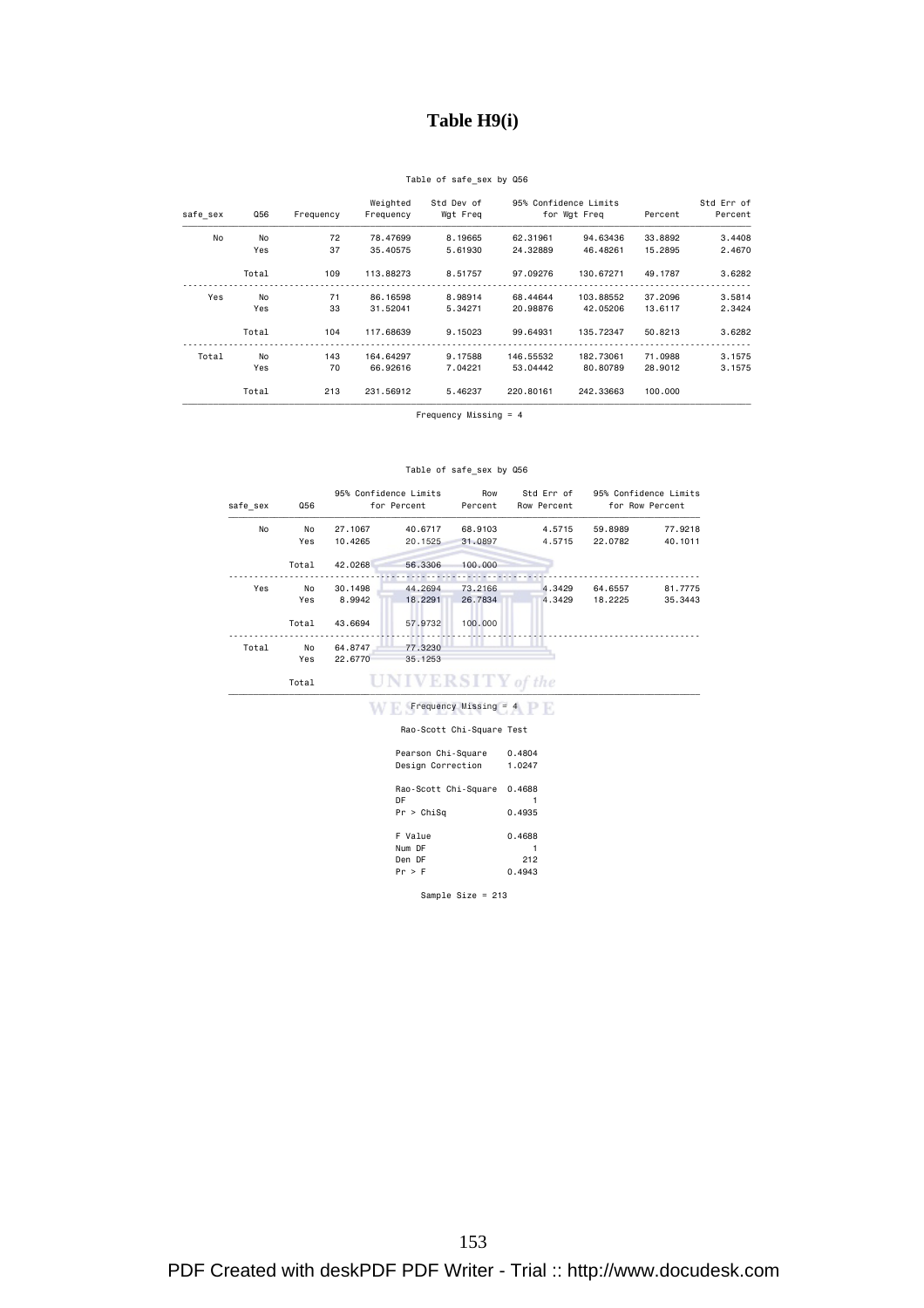### **Table H9(ii)**

### Table of safe\_sex by Q60

| Std Err of<br>Percent | Percent | for Wgt Freg | 95% Confidence Limits | Weighted<br>Std Dev of<br>Wgt Freq<br>Frequency |           | Q60<br>Frequency |       | safe sex |  |
|-----------------------|---------|--------------|-----------------------|-------------------------------------------------|-----------|------------------|-------|----------|--|
| 2,7703                | 17.2216 | 51,40350     | 26,45995              | 6.32606                                         | 38,93173  | 36               | No    | No       |  |
| 3,3763                | 32.1109 | 87.58379     | 57.59844              | 7.60474                                         | 72.59112  | 71               | Yes   |          |  |
| 3.6720                | 49.3325 | 128,08171    | 94,96398              | 8.39916                                         | 111.52284 | 107              | Total |          |  |
| 3,1199                | 19,9367 | 59.64762     | 30,49154              | 7.39443                                         | 45.06958  | 34               | No    | Yes      |  |
| 3.3462                | 30.7308 | 84.42567     | 54,51670              | 7.58537                                         | 69,47119  | 67               | Yes   |          |  |
| 3.6720                | 50.6675 | 132,38943    | 96.69210              | 9.05339                                         | 114,54076 | 101              | Total |          |  |
| 3.6161                | 37.1583 | 101.38440    | 66.61822              | 8.81723                                         | 84,00131  | 70               | No    | Total    |  |
| 3.6161                | 62.8417 | 158,15689    | 125.96771             | 8.16367                                         | 142.06230 | 138              | Yes   |          |  |
|                       | 100,000 | 236,69693    | 215,43029             | 5.39354                                         | 226,06361 | 208              | Total |          |  |

Frequency Missing = 9

### Table of safe\_sex by Q60

| safe sex | Q60   |          | 95% Confidence Limits<br>for Percent | Row<br>Percent            | Std Err of<br>Row Percent |         | 95% Confidence Limits<br>for Row Percent |  |
|----------|-------|----------|--------------------------------------|---------------------------|---------------------------|---------|------------------------------------------|--|
| No       | No    | 11,7600  | 22.6832                              | 34,9092                   | 4.9283                    | 25,1932 | 44.6252                                  |  |
|          | Yes   | 25.4547  | 38.7672                              | 65.0908                   | 4.9283                    | 55.3748 | 74.8068                                  |  |
|          | Total | 42.0932  | 56,5718                              | 100,000                   |                           |         |                                          |  |
| Yes      | No    | 13,7858  | 26.0876                              | 39.3481                   | 5.2559                    | 28.9861 | 49.7100                                  |  |
|          | Yes   | 24, 1338 | 37.3278                              | 60.6519                   | 5.2559                    | 50,2900 | 71.0139                                  |  |
|          | Total | 43.4282  | 57,9068                              | 100,000                   |                           |         |                                          |  |
| Total    | No    | 30,0291  | 44.2874                              |                           |                           |         |                                          |  |
|          | Yes   | 55.7126  | 69.9709                              |                           |                           |         |                                          |  |
|          | Total |          | <b>UNIVERSITY</b> of the             |                           |                           |         |                                          |  |
|          |       |          |                                      | Frequency Missing $= 9$   |                           |         |                                          |  |
|          |       |          |                                      | Rao-Scott Chi-Square Test |                           |         |                                          |  |

| Pearson Chi-Square | 0.4387               |
|--------------------|----------------------|
| Design Correction  | 1.1463               |
|                    | 0.3827               |
| DF                 |                      |
| Pr > Chisq         | 0.5362               |
| F Value            | 0.3827               |
| Num DF             |                      |
| Den DF             | 207                  |
| Pr > F             | 0.5368               |
|                    | Rao-Scott Chi-Square |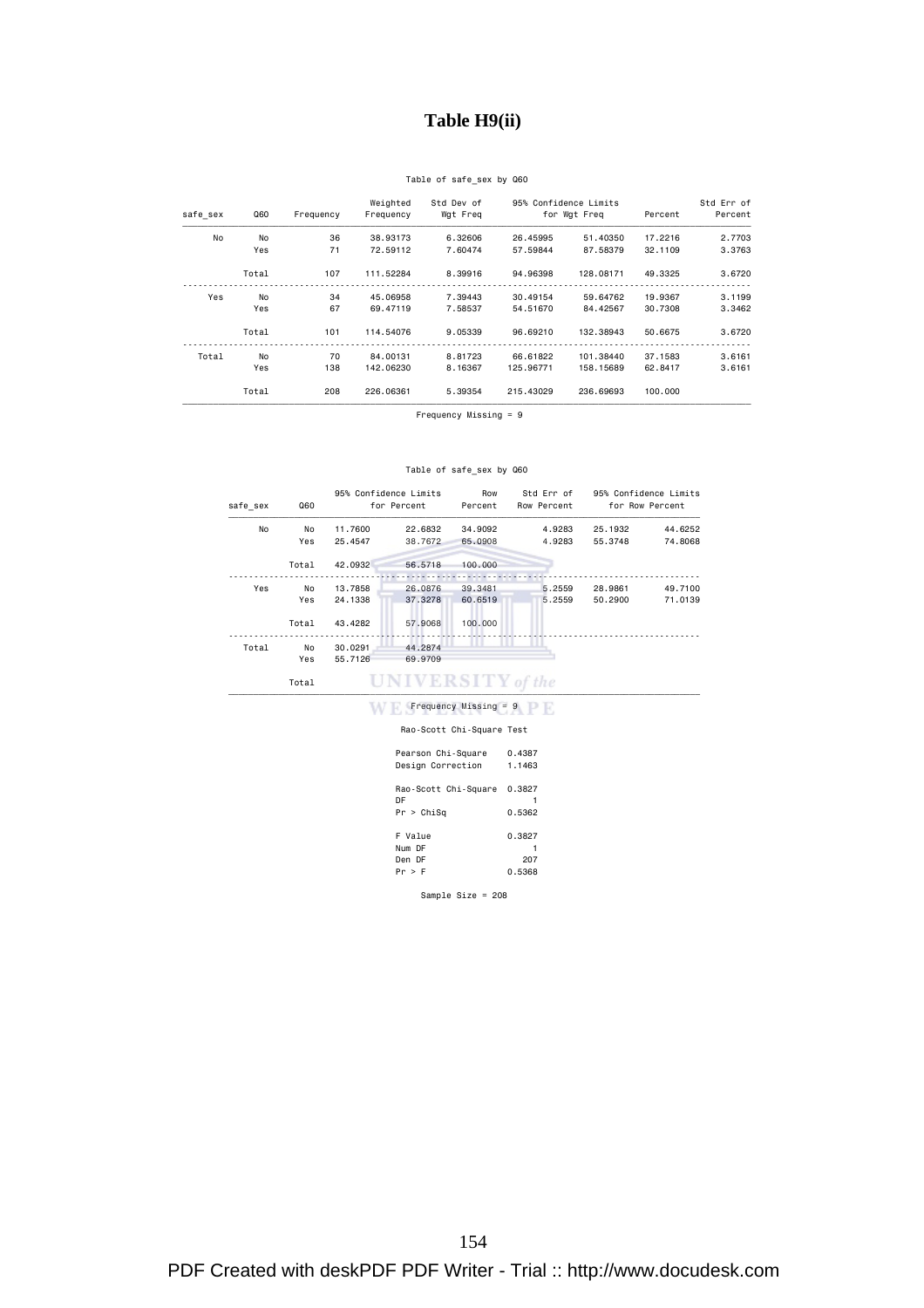### **Table H9(iii)**

### Table of safe\_sex by drugs

|         |           |           | Std Dev of                            | Weighted  |           |       |          |
|---------|-----------|-----------|---------------------------------------|-----------|-----------|-------|----------|
| Percent |           |           | Wgt Freq                              | Frequency | Frequency | drugs | safe sex |
| 39,6653 | 96,43679  | 66,04772  | 7.70333                               | 81,24226  | 79        | No    | No       |
| 9.4055  | 27.78343  | 10.74494  | 4.31909                               | 19.26418  | 20        | Yes   |          |
| 49,0708 | 115,98842 | 85,02446  | 7.84906                               | 100.50644 | 99        | Total |          |
| 44.6794 | 108,38360 | 74.64051  | 8.55355                               | 91,51206  | 80        | No    | Yes      |
| 6.2498  | 19,97221  | 5.62924   | 3.63580                               | 12,80073  | 13        | Yes   |          |
| 50,9292 | 121.29384 | 87,33172  | 8.60907                               | 104.31278 | 93        | Total |          |
| 84,3448 | 187.33651 | 158.17211 | 7.39289                               | 172,75431 | 159       | No    | Total    |
| 15,6552 | 42.74019  | 21,38963  | 5.41216                               | 32,06491  | 33        | Yes   |          |
| 100,000 | 214,86574 | 194,77270 | 5.09339                               | 204.81922 | 192       | Total |          |
|         |           |           | 95% Confidence Limits<br>for Wgt Freq |           |           |       |          |

Frequency Missing = 25

### Table of safe\_sex by drugs

| 47.0025<br>32,3282<br>5.2193<br>13.5916<br>41.5332<br>56,6084 | 80.8329<br>19.1671        | 4.0912<br>4.0912                        | 72.7631          |         |
|---------------------------------------------------------------|---------------------------|-----------------------------------------|------------------|---------|
|                                                               |                           |                                         |                  | 88.9026 |
|                                                               |                           |                                         | 11.0974          | 27.2369 |
|                                                               | 100,000                   |                                         |                  |         |
| 37.1287<br>52,2301                                            | 87.7285                   | 3.4024                                  | 81.0175          | 94.4395 |
| 2.7408<br>9.7588                                              | 12.2715                   | 3.4024                                  | 5.5605           | 18.9825 |
| 43.3916<br>58.4668                                            | 100.000                   |                                         |                  |         |
| 79,0844<br>89,6051                                            |                           |                                         |                  |         |
| 10.3949<br>20.9156                                            |                           |                                         |                  |         |
| <b>UNIVERSITY</b> of the                                      |                           |                                         |                  |         |
|                                                               | Frequency Missing = 25    |                                         |                  |         |
|                                                               | Rao-Scott Chi-Square Test |                                         |                  |         |
|                                                               |                           |                                         |                  |         |
|                                                               |                           |                                         |                  |         |
|                                                               |                           | Pearson Chi-Square<br>Design Correction | 1.7279<br>1.0297 |         |

| Rao-Scott Chi-Square 1.6780<br>DF |        |
|-----------------------------------|--------|
| Pr > Chisq                        | 0.1952 |
| F Value                           | 1.6780 |
| Num DF                            |        |
| Den DF                            | 191    |
| Pr > F                            | 0.1968 |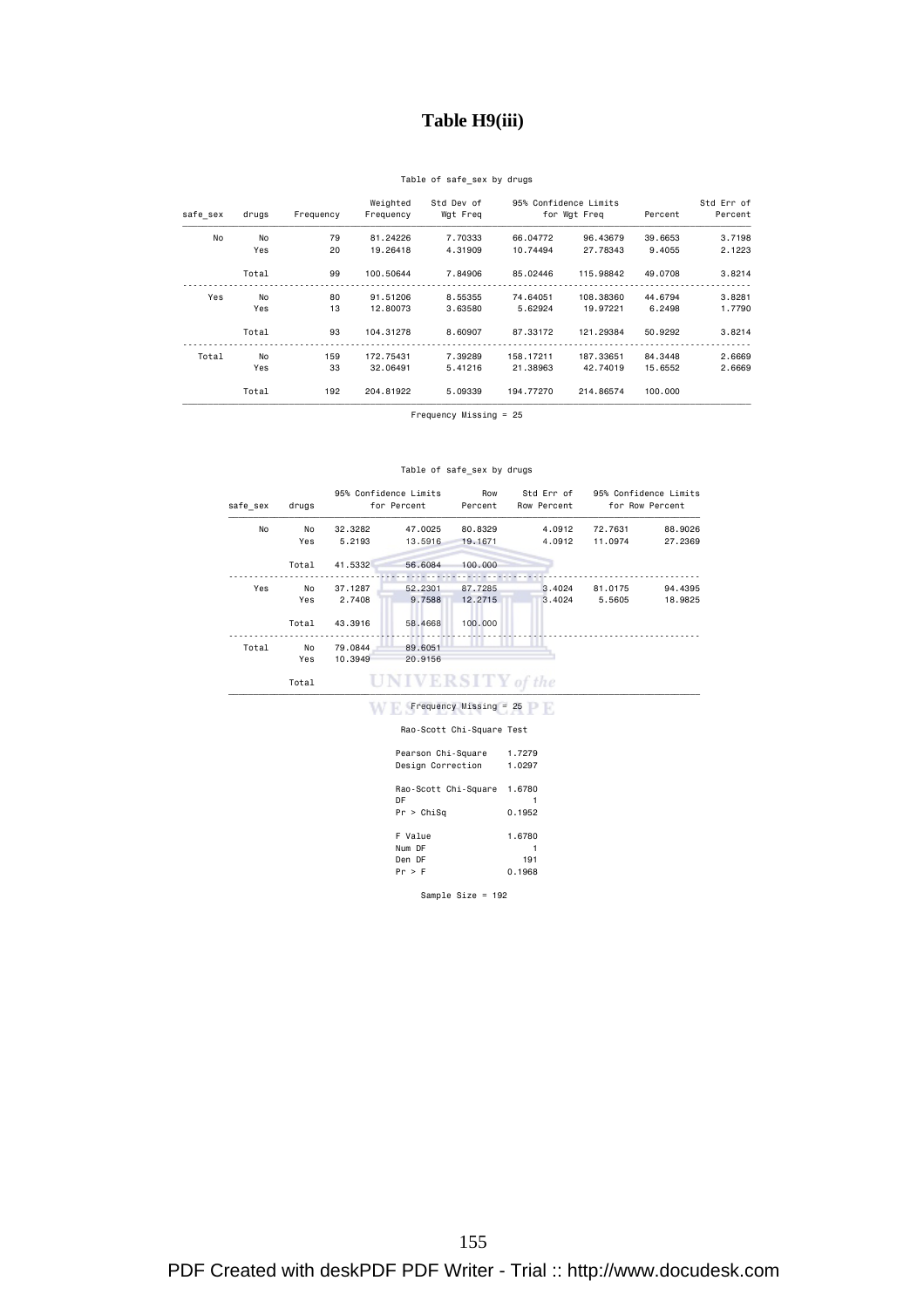### **Table H10**

### Table of safe\_sex by suicidal

| Std Err of |         | 95% Confidence Limits |           | Std Dev of | Weighted  |           |          |          |
|------------|---------|-----------------------|-----------|------------|-----------|-----------|----------|----------|
| Percent    | Percent | for Wgt Freq          |           | Wgt Freq   | Frequency | Frequency | suicidal | safe sex |
| 1.4205     | 4,0891  | 15,90580              | 2.96795   | 3.28160    | 9.43688   | 9         | Yes      | No       |
| 3.6017     | 44.5750 | 119,35189             | 86.39152  | 8,36019    | 102.87170 | 99        | No       |          |
| 3.6338     | 48.6641 | 128,97250             | 95.64466  | 8.45339    | 112,30858 | 108       | Total    |          |
| 1.4216     | 3,4093  | 14,37808              | 1.35811   | 3.30243    | 7.86809   | 6         | Yes      | Yes      |
| 3.6410     | 47.9266 | 128,43012             | 92.78331  | 9.04158    | 110,60672 | 98        | No       |          |
| 3.6338     | 51,3359 | 136,58555             | 100.36407 | 9.18734    | 118,47481 | 104       | Total    |          |
| 1.9676     | 7.4984  | 26,33226              | 8.27768   | 4.57943    | 17,30497  | 15        | Yes      | Total    |
| 1.9676     | 92,5016 | 226,52336             | 200.43348 | 6.61753    | 213,47842 | 197       | No       |          |
|            | 100,000 | 241.53475             | 220,03203 | 5.45402    | 230.78339 | 212       | Total    |          |

Frequency Missing = 5

#### Table of safe\_sex by suicidal

| safe sex | suicidal |         | 95% Confidence Limits<br>for Percent | Row<br>Percent       | Std Err of<br>Row Percent | 95% Confidence Limits | for Row Percent |
|----------|----------|---------|--------------------------------------|----------------------|---------------------------|-----------------------|-----------------|
| No       | Yes      | 1,2888  | 6.8893                               | 8,4026               | 2.8489                    | 2.7868                | 14.0185         |
|          | No       | 37,4752 | 51.6749                              | 91.5974              | 2.8489                    | 85,9815               | 97.2132         |
|          | Total    | 41.5008 | 55,8273                              | 100,000              |                           |                       |                 |
| Yes      | Yes      | 0.6069  | 6.2117                               | 6.6412               | 2.7191                    | 1,2811                | 12,0012         |
|          | No       | 40.7493 | 55,1040                              | 93,3588              | 2.7191                    | 87.9988               | 98.7189         |
|          | Total    | 44.1727 | 58,4992                              | 100,000              |                           |                       |                 |
| Total    | Yes      | 3.6197  | 11,3770                              |                      |                           |                       |                 |
|          | No       | 88.6230 | 96.3803                              |                      |                           |                       |                 |
|          | Total    |         |                                      | <b>ERSITY</b> of the |                           |                       |                 |

 $F = F$ Frequency Missing =  $5$ 

#### Rao-Scott Chi-Square Test

|                                       | Pearson Chi-Square<br>0.2369<br>Design Correction<br>1.1967 |  |
|---------------------------------------|-------------------------------------------------------------|--|
| DF                                    | Rao-Scott Chi-Square<br>0.1980<br>Pr > Chisq<br>0.6564      |  |
| F Value<br>Num DF<br>Den DF<br>Pr > F | 0.1980<br>211<br>0.6568                                     |  |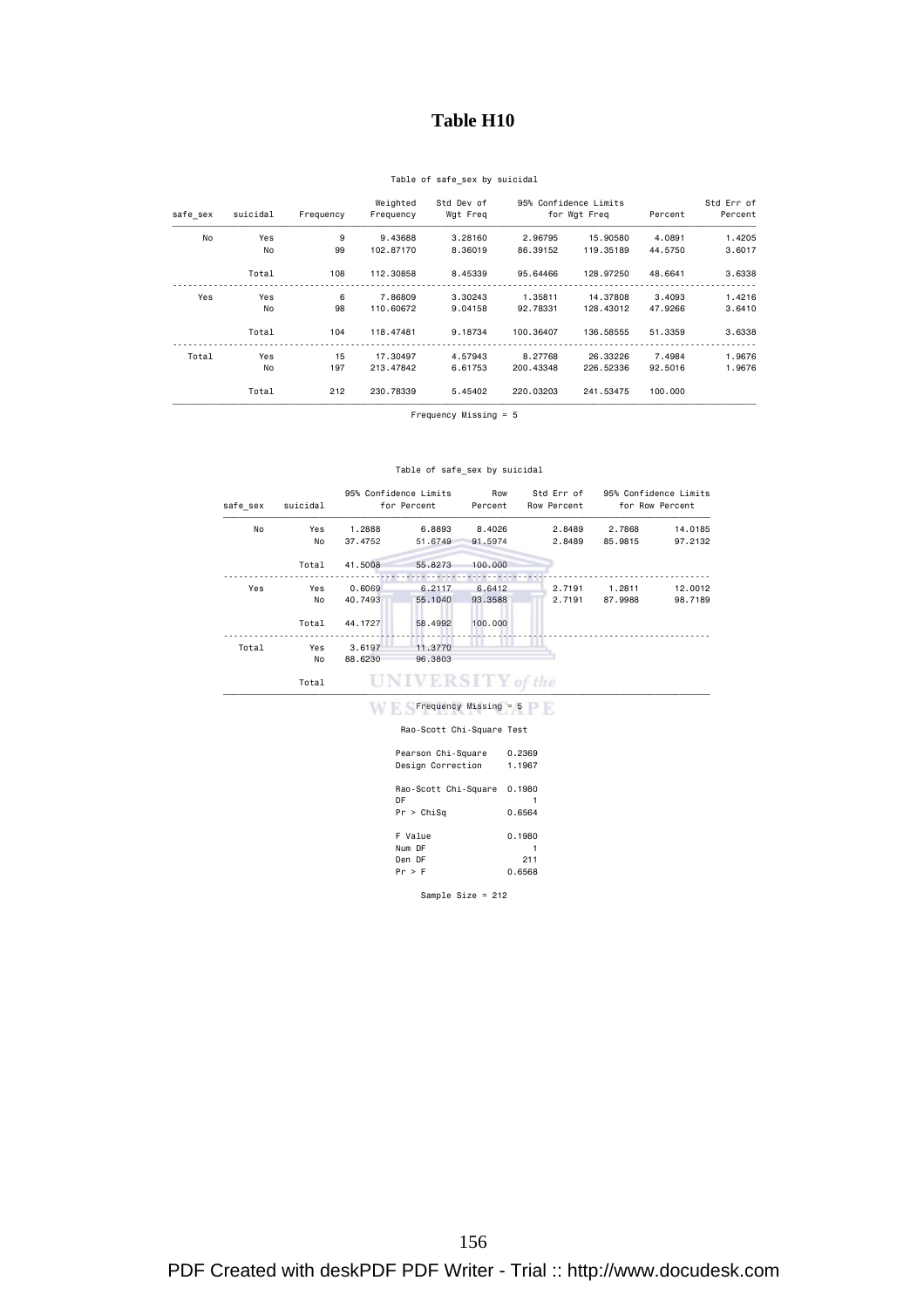### **APPENDIX I**

### **Current cigarette smoking comparisons**

### **Table I1**

Table of Q56 by newQ32

| Q56   |                     | newQ32              | Frequency                    |                               | Weighted<br>Frequency                                                 | Std Dev of<br>Wgt Freq |                                                 | 95% Confidence Limits<br>for Wgt Freq         |                    | Percent                                                        | Std Err of<br>Percent |
|-------|---------------------|---------------------|------------------------------|-------------------------------|-----------------------------------------------------------------------|------------------------|-------------------------------------------------|-----------------------------------------------|--------------------|----------------------------------------------------------------|-----------------------|
| No    |                     | 1 partner           |                              | 87                            | 94.99353                                                              | 8.47888                |                                                 | 78,27457                                      | 111.71250          | 43,0691                                                        | 3.6931                |
|       | more than 1 partner |                     |                              | 48                            | 60.99829                                                              | 8.13914                |                                                 | 44.94925                                      | 77.04734           | 27.6560                                                        | 3.4695                |
|       |                     | Total               |                              | 135                           | 155.99183                                                             | 8.97111                |                                                 | 138.30226                                     | 173.68139          | 70.7251                                                        | 3,2608                |
| Yes   |                     | 1 partner           |                              | 43                            | 39.40395                                                              | 5.59493                |                                                 | 28.37167                                      | 50.43623           | 17.8653                                                        | 2.6326                |
|       |                     | more than 1 partner |                              | 24                            | 25.16500                                                              | 5.16710                |                                                 | 14.97632                                      | 35.35368           | 11.4096                                                        | 2.3365                |
|       |                     | Total               |                              | 67                            | 64.56895                                                              | 6.93797                |                                                 | 50.88841                                      | 78.24950           | 29.2749                                                        | 3,2608                |
| Total |                     | 1 partner           |                              | 130                           | 134.39748                                                             | 8.12094                |                                                 | 118.38432                                     | 150.41064          | 60.9344                                                        | 3.6926                |
|       |                     | more than 1 partner |                              | 72                            | 86.16330                                                              | 8.81309                |                                                 | 68.78531                                      | 103.54128          | 39.0656                                                        | 3.6926                |
|       |                     | Total               |                              | 202                           | 220.56078                                                             | 5.32870                |                                                 | 210.05345                                     | 231.06811          | 100.000                                                        |                       |
|       | Q56<br>No           | more than 1 partner | newQ32<br>1 partner<br>Total | 35.7869<br>20.8147<br>64.2953 | 95% Confidence Limits<br>for Percent<br>50.3513<br>34.4973<br>77.1549 | Table of Q56 by newQ32 | Row<br>Percent<br>60.8965<br>39.1035<br>100,000 | Std Err of<br>Row Percent<br>4.5006<br>4,5006 | 52.0220<br>30.2290 | 95% Confidence Limits<br>for Row Percent<br>69.7710<br>47.9780 |                       |
|       | Yes                 | more than 1 partner | 1 partner                    | 12.6744<br>6.8023             | 23.0563<br>16.0168                                                    |                        | 61.0262<br>38.9738                              | 6.3940<br>6.3940                              | 48.4183<br>26.3660 | 73.6340<br>51.5817                                             |                       |
|       | Total               | more than 1 partner | Total<br>1 partner           | 22.8451<br>53.6532<br>31.7843 | 35.7047<br>68.2157<br>46.3468                                         |                        | 100.000                                         |                                               |                    |                                                                |                       |
|       |                     |                     | Total                        |                               |                                                                       |                        |                                                 |                                               |                    |                                                                |                       |
|       |                     |                     |                              |                               | Frequency Missing = $300$                                             |                        |                                                 |                                               |                    |                                                                |                       |
|       |                     |                     |                              |                               | Rao-Scott Chi-Square Test                                             |                        |                                                 |                                               |                    |                                                                |                       |

 Pearson Chi-Square 0.0003 Design Correction 1.0693 Rao-Scott Chi-Square 0.0003 DF 1 Pr > ChiSq 0.9867 F Value 0.0003<br>2011 - Num DF<br>201 Den DF Pr > F 0.9868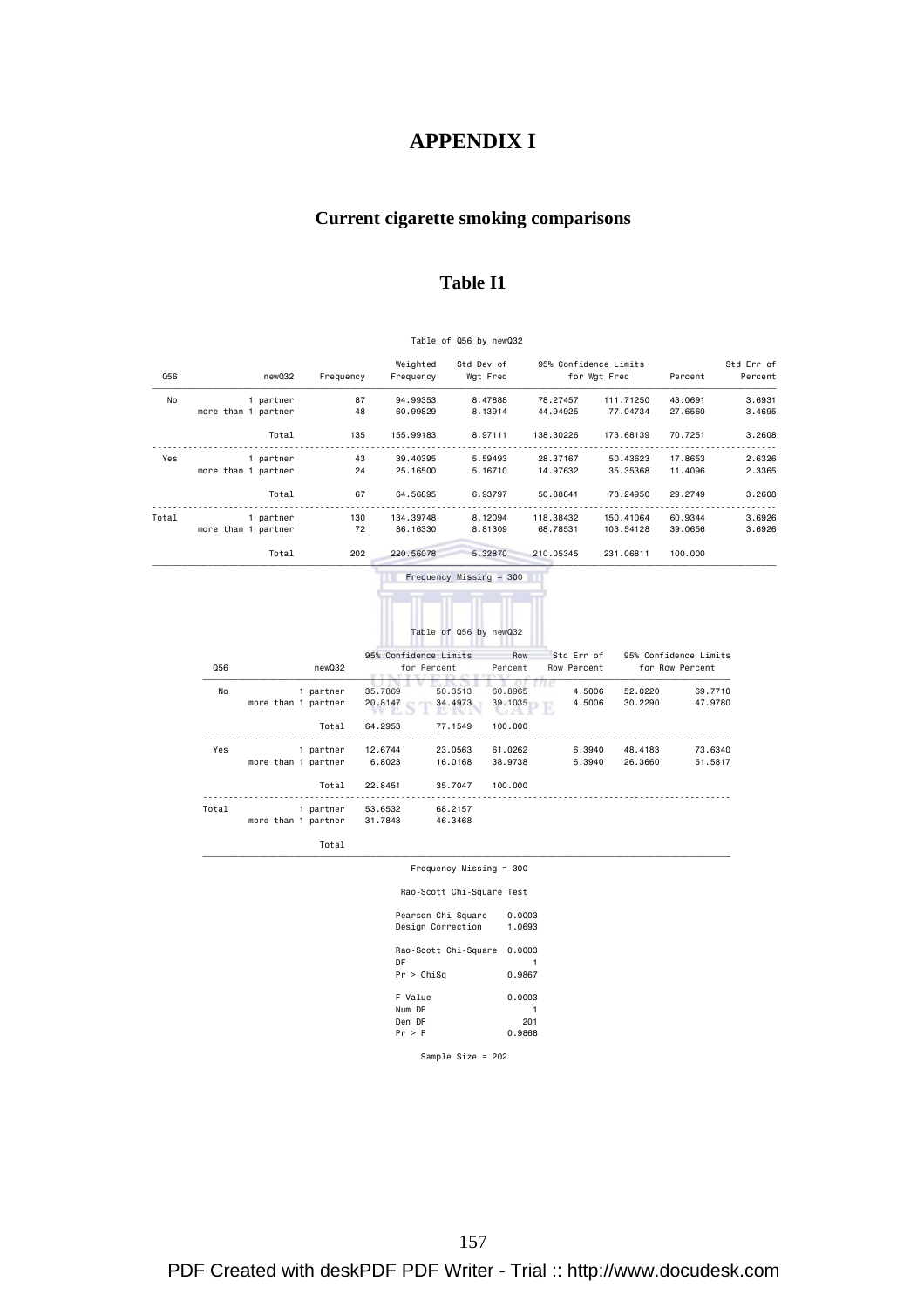## **Table I2(i)**

### Table of Q56 by new\_vsex

| Std Err of<br>Percent | Percent | for Wgt Freq | 95% Confidence Limits | Std Dev of<br>Wgt Freq | Weighted<br>Frequency | Frequency | new vsex    | Q56   |
|-----------------------|---------|--------------|-----------------------|------------------------|-----------------------|-----------|-------------|-------|
| 2.2135                | 7.6937  | 27,35406     | 7.27737               | 5.09131                | 17.31571              | 11        | $(5-14)$    | No    |
| 3.5308                | 63.2678 | 160.15870    | 124,62516             | 9.01107                | 142,39193             | 126       | $(15-24)$   |       |
| 3.2204                | 70.9615 | 177.66471    | 141.75058             | 9.10758                | 159,70765             | 137       | Total       |       |
| 1.7431                | 5.4391  | 20.03217     | 4.45039               | 3.95143                | 12,24128              | 10        | $(5-14)$    | Yes   |
| 2,9310                | 23,5994 | 65.47620     | 40.75063              | 6.27024                | 53.11341              | 58        | $(15 - 24)$ |       |
| 3.2204                | 29,0385 | 79,09356     | 51,61581              | 6,96817                | 65.35469              | 68        | Total       |       |
| 2,7040                | 13.1328 | 41.94197     | 17, 17201             | 6.28150                | 29.55699              | 21        | $(5-14)$    | Total |
| 2,7040                | 86,8672 | 208,93132    | 182.07937             | 6.80947                | 195,50534             | 184       | $(15-24)$   |       |
|                       | 100,000 | 235,71181    | 214,41287             | 5.40127                | 225,06234             | 205       | Total       |       |

Frequency Missing = 297

#### Table of Q56 by new\_vsex

| Q56   | new vsex  |         | 95% Confidence Limits<br>for Percent | Row<br>Percent            | Std Err of<br>Row Percent |         | 95% Confidence Limits<br>for Row Percent |
|-------|-----------|---------|--------------------------------------|---------------------------|---------------------------|---------|------------------------------------------|
| No    | $(5-14)$  | 3.3294  | 12.0581                              | 10.8421                   | 3,0608                    | 4.8072  | 16.8771                                  |
|       | $(15-24)$ | 56.3062 | 70.2293                              | 89, 1579                  | 3,0608                    | 83.1229 | 95.1928                                  |
|       | Total     | 64.6121 | 77,3110                              | 100,000                   |                           |         |                                          |
|       |           |         |                                      |                           |                           |         |                                          |
| Yes   | $(5-14)$  | 2.0022  | 8.8759                               | 18.7305                   | 5.4447                    | 7.9953  | 29.4657                                  |
|       | $(15-24)$ | 17.8205 | 29,3783                              | 81.2695                   | 5.4447                    | 70.5343 | 92.0047                                  |
|       | Total     | 22,6890 | 35,3879                              | 100,000                   |                           |         |                                          |
| Total | $(5-14)$  | 7.8013  | 18.4643                              |                           |                           |         |                                          |
|       | $(15-24)$ | 81.5357 | 92.1987                              |                           |                           |         |                                          |
|       | Total     |         |                                      | <b>ERSITY</b> of the      |                           |         |                                          |
|       |           |         |                                      | $Frequency$ Missing = 297 |                           |         |                                          |

#### Rao-Scott Chi-Square Test

| Pearson Chi-Square   | 2.3042 |
|----------------------|--------|
| Design Correction    | 1.2492 |
| Rao-Scott Chi-Square | 1.8446 |
| DF                   |        |
| Pr > Chisq           | 0.1744 |
| F Value              | 1.8446 |
| Num DF               |        |
| Den DF               | 204    |
| Pr > F               | 0.1759 |
|                      |        |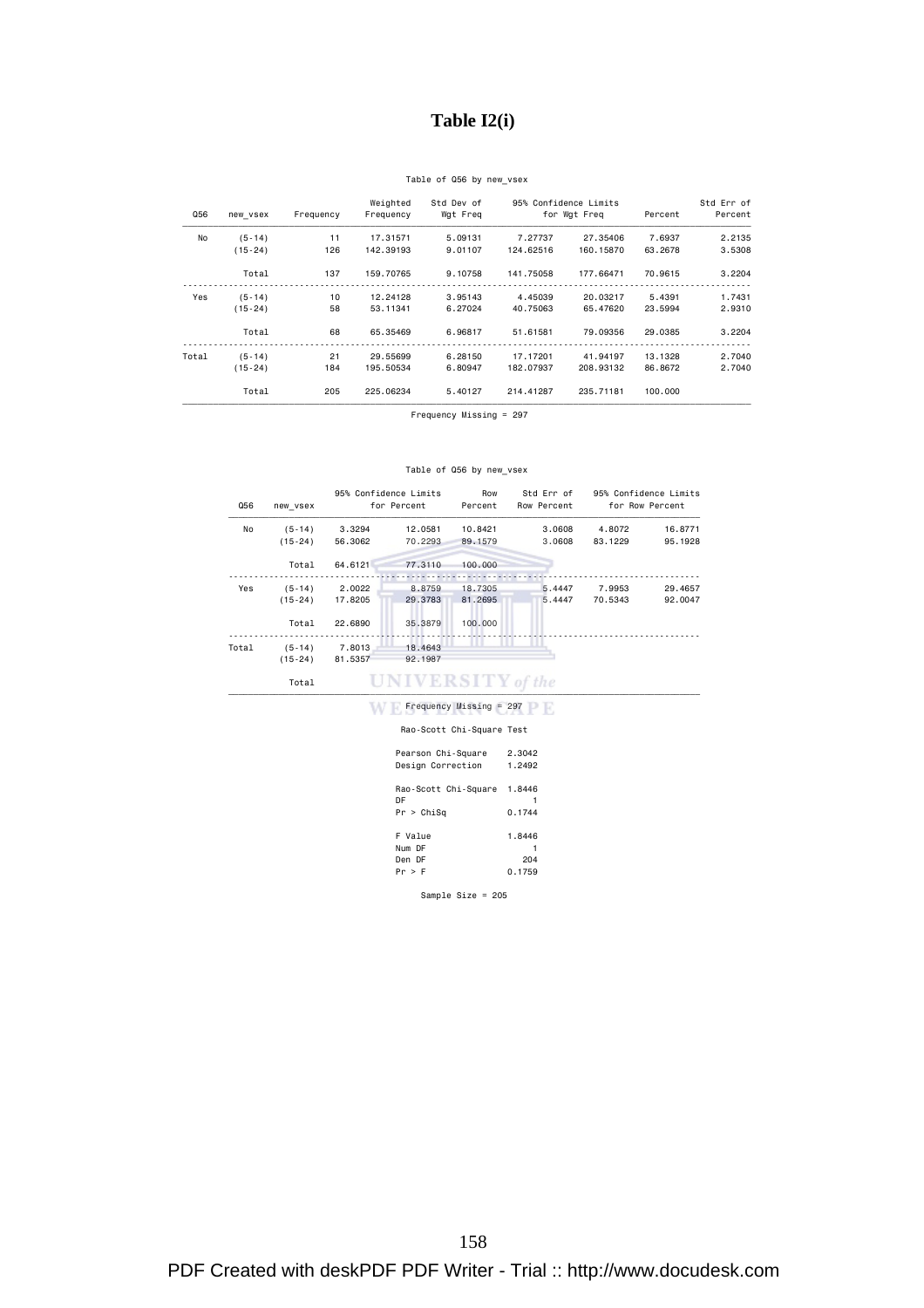### **Table I2(ii)**

### Table of Q56 by new\_osex

| Std Err of |         |              | 95% Confidence Limits | Std Dev of | Weighted  |           |             |       |
|------------|---------|--------------|-----------------------|------------|-----------|-----------|-------------|-------|
| Percent    | Percent | for Wgt Freq |                       | Wgt Freg   | Frequency | Frequency | new osex    | Q56   |
| 2.0574     | 3,4828  | 8.57541      | 0                     | 2.34053    | 3.93405   | 3         | $(10-14)$   | No    |
| 4.8963     | 63,2150 | 84,26738     | 58,54336              | 6,48601    | 71,40537  | 63        | $(15-24)$   |       |
| 4.7306     | 66,6978 | 88,21303     | 62,46581              | 6.49186    | 75.33942  | 66        | Total       |       |
| 2.0158     | 4.3716  | 9.44276      | 0.43325               | 2.27164    | 4.93801   | 5         | $(10-14)$   | Yes   |
| 4.5195     | 28,9306 | 42.47620     | 22,88168              | 4.94053    | 32.67894  | 34        | $(15 - 24)$ |       |
| 4.7306     | 33,3022 | 47.81869     | 27,41519              | 5.14451    | 37.61694  | 39        | Total       |       |
| 2,8183     | 7.8544  | 15.22547     | 2.51863               | 3,20388    | 8.87205   | 8         | $(10-14)$   | Total |
| 2.8183     | 92.1456 | 113,30131    | 94,86732              | 4.64792    | 104,08431 | 97        | $(15 - 24)$ |       |
|            | 100,000 | 120,40517    | 105.50755             | 3.75626    | 112.95636 | 105       | Total       |       |

Frequency Missing = 397

#### Table of Q56 by new\_osex

| Q56   | new osex  |         | 95% Confidence Limits<br>for Percent | Row<br>Percent            | Std Err of<br>Row Percent |         | 95% Confidence Limits<br>for Row Percent |  |  |
|-------|-----------|---------|--------------------------------------|---------------------------|---------------------------|---------|------------------------------------------|--|--|
| No    | $(10-14)$ | 0.0000  | 7.5627                               | 5.2218                    | 3.0566                    | 0.0000  | 11.2831                                  |  |  |
|       | $(15-24)$ | 53.5055 | 72.9245                              | 94.7782                   | 3.0566                    | 88.7169 | 100.000                                  |  |  |
|       | Total     | 57.3168 | 76.0788                              | 100,000                   |                           |         |                                          |  |  |
| Yes   | $(10-14)$ | 0.3742  | 8.3690                               | 13.1271                   | 5.7442                    | 1.7362  | 24.5180                                  |  |  |
|       | $(15-24)$ | 19.9682 | 37,8930                              | 86.8729                   | 5.7442                    | 75.4820 | 98.2638                                  |  |  |
|       | Total     | 23.9212 | 42.6832                              | 100,000                   |                           |         |                                          |  |  |
| Total | $(10-14)$ | 2.2656  | 13.4432                              |                           |                           |         |                                          |  |  |
|       | $(15-24)$ | 86.5568 | 97.7344                              |                           |                           |         |                                          |  |  |
|       | Total     |         | UNIVERSITY of                        |                           | the                       |         |                                          |  |  |
|       |           |         |                                      |                           | Frequency Missing = 397   |         |                                          |  |  |
|       |           |         |                                      | Rao-Scott Chi-Square Test |                           |         |                                          |  |  |
|       |           |         | Pearson Chi-Square                   |                           | 2.0138                    |         |                                          |  |  |
|       |           |         | Design Correction                    |                           | 1.1702                    |         |                                          |  |  |

Rao-Scott Chi-Square 1.7209

Sample Size = 105

DF 1 Pr > ChiSq 0.1896

F Value 1.7209<br>20 Num DF 104<br>20 Den DF 104<br>1925 Pr > F 0.1925

PDF Created with deskPDF PDF Writer - Trial :: http://www.docudesk.com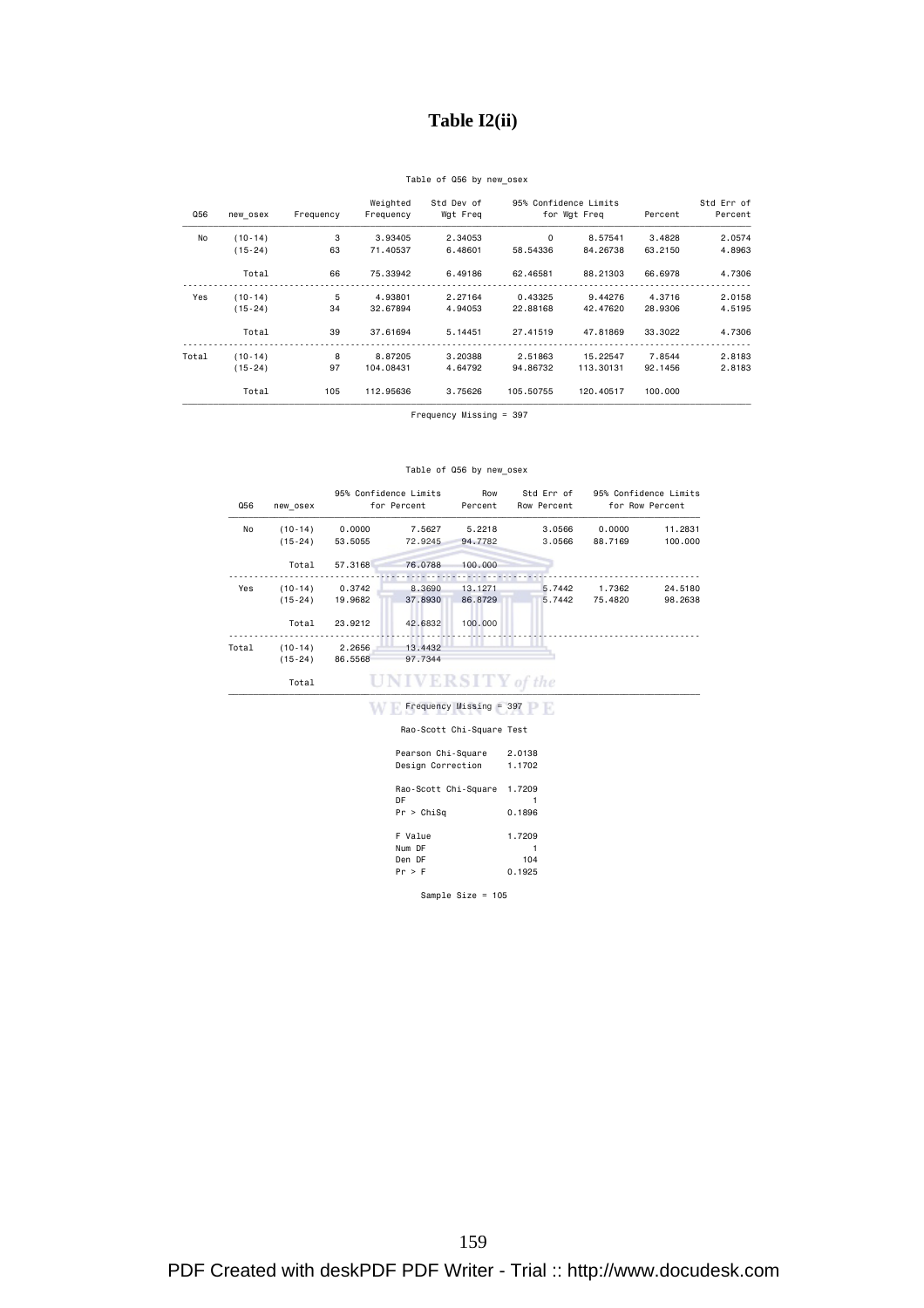### **Table I3(i)**

### Table of Q56 by otherQ30

| Std Err of |         |              | Std Dev of<br>95% Confidence Limits |          | Weighted  |           | other      |       |
|------------|---------|--------------|-------------------------------------|----------|-----------|-----------|------------|-------|
| Percent    | Percent | for Wgt Freg |                                     | Wgt Freq | Frequency | Frequency | <b>Q30</b> | Q56   |
| 1.9381     | 5,9970  | 19,39058     | 4.20833                             | 3.84762  | 11.79945  | 10        | No         | No    |
| 3.6971     | 62.7863 | 140.38022    | 106,69142                           | 8.53771  | 123.53582 | 110       | Yes        |       |
| 3.4824     | 68,7833 | 152,05909    | 118,61145                           | 8.47659  | 135,33527 | 120       | Total      |       |
| 1.6876     | 4.9085  | 16,22798     | 3,08760                             | 3.33015  | 9.65779   | 9         | No         | Yes   |
| 3.2576     | 26,3082 | 63.88760     | 39,63811                            | 6.14552  | 51.76285  | 56        | Yes        |       |
| 3.4824     | 31,2167 | 74.42162     | 48,41966                            | 6.58965  | 61.42064  | 65        | Total      |       |
| 2.4916     | 10,9055 | 31,25372     | 11,66076                            | 4.96542  | 21,45724  | 19        | No         | Total |
| 2.4916     | 89,0945 | 187.95533    | 162,64202                           | 6.41512  | 175,29867 | 166       | Yes        |       |
|            | 100,000 | 206,60564    | 186,90619                           | 4.99241  | 196.75591 | 185       | Total      |       |

Frequency Missing = 317

#### Table of Q56 by otherQ30

| Q56   | other<br>Q30 |         | 95% Confidence Limits<br>for Percent | Row<br>Percent            | Std Err of<br>Row Percent |         | 95% Confidence Limits<br>for Row Percent |
|-------|--------------|---------|--------------------------------------|---------------------------|---------------------------|---------|------------------------------------------|
| No    | No           | 2.1733  | 9.8207                               | 8.7187                    | 2.7795                    | 3.2348  | 14.2025                                  |
|       | Yes          | 55,4921 | 70,0805                              | 91.2813                   | 2.7795                    | 85.7975 | 96.7652                                  |
|       | Total        | 61,9128 | 75,6538                              | 100,000                   |                           |         |                                          |
| Yes   | No           | 1.5790  | 8.2380                               | 15.7240                   | 5.0262                    | 5.8076  | 25.6404                                  |
|       | Yes          | 19.8811 | 32.7353                              | 84,2760                   | 5.0262                    | 74,3596 | 94.1924                                  |
|       | Total        | 24.3462 | 38.0872                              | 100,000                   |                           |         |                                          |
| Total | No           | 5.9898  | 15,8213                              |                           |                           |         |                                          |
|       | Yes          | 84.1787 | 94.0102                              |                           |                           |         |                                          |
|       | Total        |         | <b>UNIVERSITY</b> of the             |                           |                           |         |                                          |
|       |              |         |                                      | $Frequency$ Missing = 317 |                           |         |                                          |

#### Rao-Scott Chi-Square Test

|            | Pearson Chi-Square   | 2,0063 |
|------------|----------------------|--------|
|            | Design Correction    | 1.1480 |
|            | Rao-Scott Chi-Square | 1.7477 |
|            |                      |        |
| Pr > Chisq |                      | 0.1862 |
| F Value    |                      | 1.7477 |
|            |                      |        |
|            |                      | 184    |
|            |                      | 0.1878 |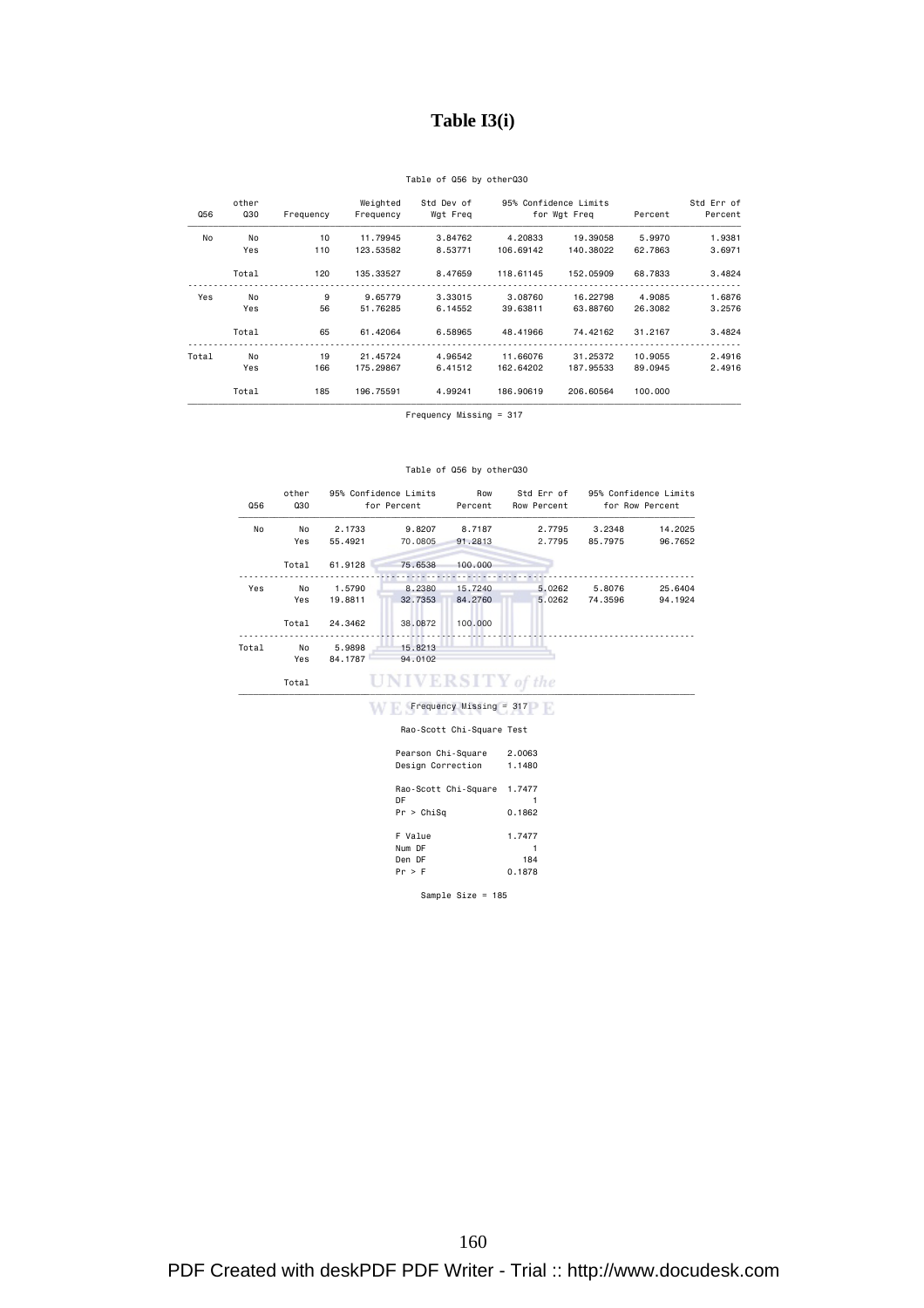### **Table I3(ii)**

### Table of Q56 by newQ34

| Std Err of<br>Percent |         |              | 95% Confidence Limits | Std Dev of | Weighted   |           | new   |       |
|-----------------------|---------|--------------|-----------------------|------------|------------|-----------|-------|-------|
|                       | Percent | for Wgt Freg |                       | Wgt Freq   | Frequency  | Frequency | Q34   | Q56   |
| 3,2508                | 69,1905 | 177, 19728   | 141.07225             | 9.16288    | 159, 13476 | 139       | No    | No    |
| 1.0188                | 1,7105  | 8.56816      | $\Omega$              | 2.35082    | 3.93405    | 3         | Yes   |       |
| 3.1742                | 70,9010 | 181.08741    | 145,05021             | 9,14060    | 163,06881  | 142       | Total |       |
| 3,0603                | 27,0457 | 75.41491     | 48.99247              | 6,70188    | 62.20369   | 67        | No    | Yes   |
| 1.1732                | 2.0533  | 10.07164     | $\Omega$              | 2.71357    | 4.72247    | 3         | Yes   |       |
| 3.1742                | 29,0990 | 80.79447     | 53.05785              | 7.03521    | 66,92616   | 70        | Total |       |
| 1.5361                | 96.2362 | 233,00836    | 209,66854             | 5.91999    | 221,33845  | 206       | No    | Total |
| 1.5361                | 3.7638  | 15.68534     | 1.62769               | 3.56563    | 8.65651    | 6         | Yes   |       |
|                       | 100,000 | 240.71961    | 219,27033             | 5.44047    | 229,99497  | 212       | Total |       |

Frequency Missing = 290

#### Table of Q56 by newQ34

| Q56   | new<br>Q34 |         | 95% Confidence Limits<br>for Percent | Row<br>Percent            | Std Err of<br>Row Percent |         | 95% Confidence Limits<br>for Row Percent |  |  |  |
|-------|------------|---------|--------------------------------------|---------------------------|---------------------------|---------|------------------------------------------|--|--|--|
| No    | No         | 62.7824 | 75.5987                              | 97.5875                   | 1.4318                    | 94.7650 | 100,000                                  |  |  |  |
|       | Yes        | 0.0000  | 3.7188                               | 2.4125                    | 1.4318                    | 0.0000  | 5.2350                                   |  |  |  |
|       | Total      | 64.6438 | 77.1583                              | 100,000                   |                           |         |                                          |  |  |  |
|       |            |         |                                      |                           |                           |         |                                          |  |  |  |
| Yes   | No         | 21.0130 | 33.0784                              | 92.9438                   | 3.8869                    | 85.2815 | 100.000                                  |  |  |  |
|       | Yes        | 0.0000  | 4.3659                               | 7.0562                    | 3.8869                    | 0.0000  | 14.7185                                  |  |  |  |
|       | Total      | 22.8417 | 35,3562                              | 100,000                   |                           |         |                                          |  |  |  |
| Total | No         | 93.2081 | 99.2643                              |                           |                           |         |                                          |  |  |  |
|       | Yes        | 0.7357  | 6.7919                               |                           |                           |         |                                          |  |  |  |
|       | Total      |         | <b>UNIVERSITY</b> of the             |                           |                           |         |                                          |  |  |  |
|       |            |         |                                      | $Frequency$ Missing = 290 |                           |         |                                          |  |  |  |

Rao-Scott Chi-Square Test

| Pearson Chi-Square   | 2.6040 |
|----------------------|--------|
| Design Correction    | 1.3426 |
| Rao-Scott Chi-Square | 1.9396 |
| DF                   |        |
| Pr > Chisq           | 0.1637 |
| F Value              | 1.9396 |
| Num DF               |        |
| Den DF               | 211    |
| Pr > F               | 0.1652 |
|                      |        |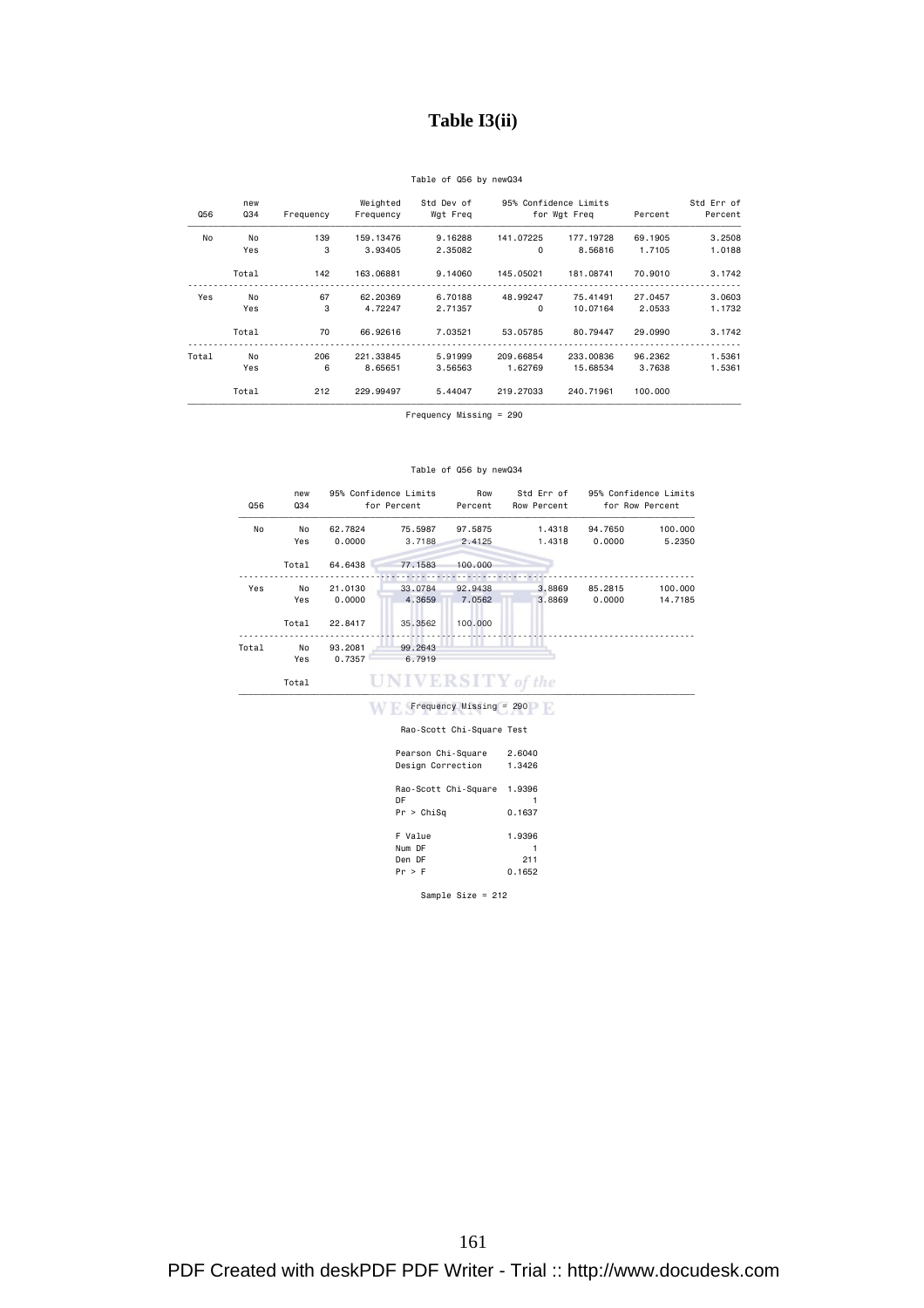### **Table I3(iii)**

### Table of Q56 by newQ35

| Std Err of |         |           | 95% Confidence Limits    |         | Weighted  |           | new   |       |
|------------|---------|-----------|--------------------------|---------|-----------|-----------|-------|-------|
| Percent    | Percent |           | Wgt Freq<br>for Wgt Freq |         | Frequency | Frequency | Q35   | Q56   |
| 3.5335     | 59,8688 | 155,81885 | 119,57147                | 9.19391 | 137,69516 | 122       | No    | No    |
| 2.4145     | 11,0323 | 36.54912  | 14,19818                 | 5.66917 | 25,37365  | 20        | Yes   |       |
| 3.1742     | 70.9010 | 181.08741 | 145,05021                | 9.14060 | 163,06881 | 142       | Total |       |
| 2.9776     | 24,6543 | 69.73074  | 43.67635                 | 6.60853 | 56.70355  | 60        | No    | Yes   |
| 1.4625     | 4.4447  | 16,85382  | 3.59140                  | 3.36393 | 10.22261  | 10        | Yes   |       |
| 3.1742     | 29,0990 | 80.79447  | 53.05785                 | 7.03521 | 66,92616  | 70        | Total |       |
| 2.7211     | 84,5230 | 208,91039 | 179,88702                | 7.36159 | 194,39871 | 182       | No    | Total |
| 2.7211     | 15,4770 | 48,21807  | 22.97445                 | 6,40288 | 35.59626  | 30        | Yes   |       |
|            | 100,000 | 240.71961 | 219,27033                | 5.44047 | 229,99497 | 212       | Total |       |

Frequency Missing = 290

#### Table of Q56 by newQ35

| Q56   | new<br>Q35 | 95% Confidence Limits | for Percent              | Row<br>Percent            | Std Err of<br>Row Percent |         | 95% Confidence Limits<br>for Row Percent |
|-------|------------|-----------------------|--------------------------|---------------------------|---------------------------|---------|------------------------------------------|
| No    | No         | 52,9032               | 66.8343                  | 84,4399                   | 3.3202                    | 77.8949 | 90.9849                                  |
|       | Yes        | 6.2727                | 15.7918                  | 15.5601                   | 3.3202                    | 9.0151  | 22.1051                                  |
|       | Total      | 64.6438               | 77.1583                  | 100,000                   |                           |         |                                          |
| Yes   | No         | 18,7846               | 30.5240                  | 84.7255                   | 4.6902                    | 75.4799 | 93.9712                                  |
|       | Yes        | 1.5616                | 7.3278                   | 15,2745                   | 4.6902                    | 6.0288  | 24.5201                                  |
|       | Total      | 22.8417               | 35,3562                  | 100,000                   |                           |         |                                          |
| Total | No         | 79.1590               | 89.8870                  |                           |                           |         |                                          |
|       | Yes        | 10.1130               | 20.8410                  |                           |                           |         |                                          |
|       | Total      |                       | <b>UNIVERSITY</b> of the |                           |                           |         |                                          |
|       |            |                       |                          | Frequency Missing = 290   |                           |         |                                          |
|       |            |                       |                          | Rao-Scott Chi-Square Test |                           |         |                                          |

Rao-Scott Chi-Square 0.0025

Sample Size = 212

Pearson Chi-Square 0.0027 Design Correction 1.1045

DF 1 Pr > ChiSq 0.9604

F Value 0.0025 Num DF 1 Den DF 211 Pr > F 0.9604

PDF Created with deskPDF PDF Writer - Trial :: http://www.docudesk.com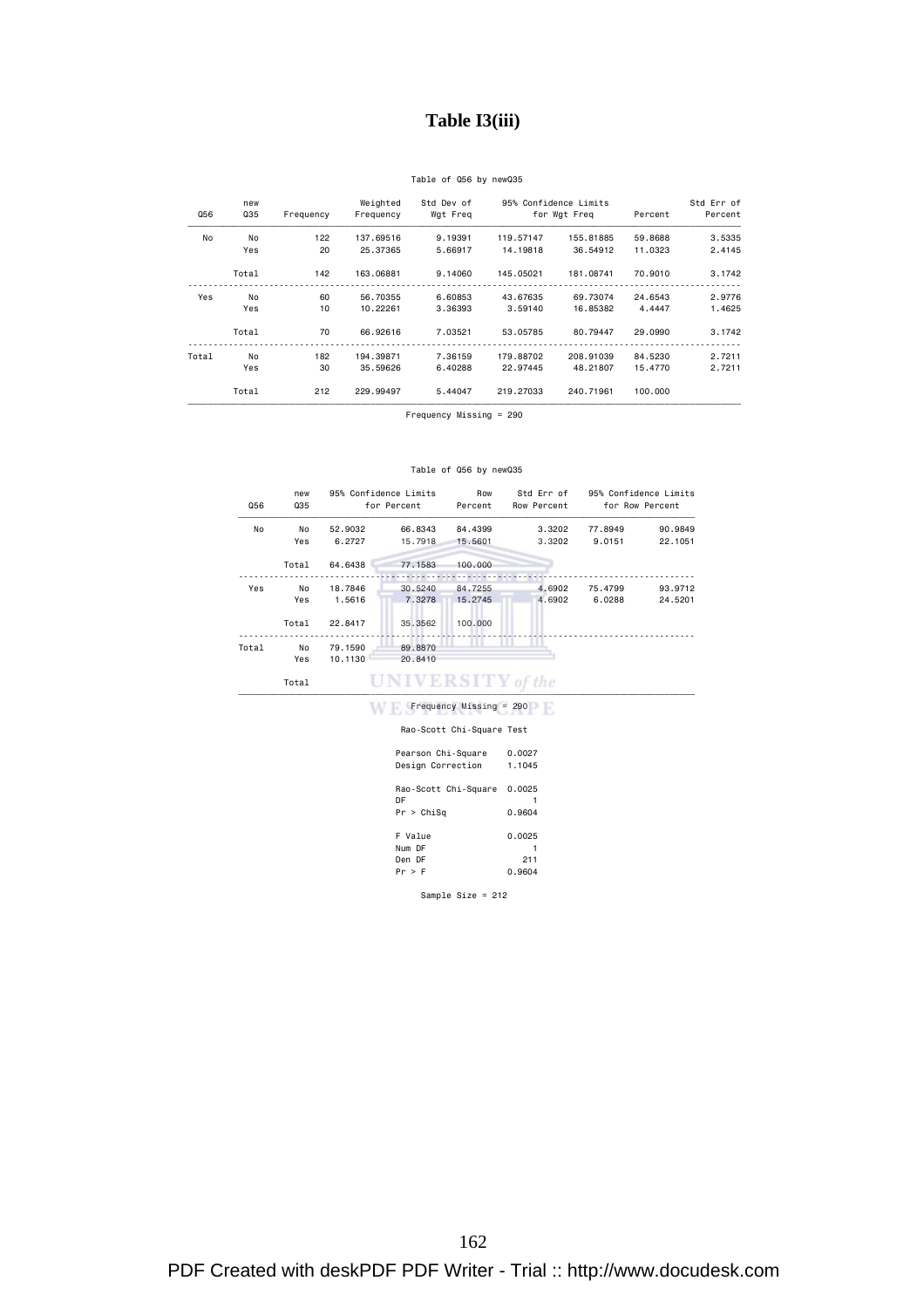### **Table I4**

### Table of Q56 by newQ31

| Std Err of |         |           | 95% Confidence Limits | Std Dev of<br>Wgt Freq | Weighted  |                | new   |       |
|------------|---------|-----------|-----------------------|------------------------|-----------|----------------|-------|-------|
| Percent    | Percent |           | for Wgt Freq          |                        | Frequency | Frequency      | Q31   | Q56   |
| 2.7041     | 73,4967 | 235,91983 | 197,42030             | 9.77904                | 216,67006 | 200            | No    | No    |
| 0.9171     | 1,6019  | 10.07034  | $\Omega$              | 2.71676                | 4.72247   | 3              | Yes   |       |
| 2.6192     | 75,0986 | 240.64956 | 202.13551             | 9.78272                | 221,39253 | 203            | Total |       |
| 2,6030     | 24,3683 | 86.60564  | 57.07130              | 7.50184                | 71.83847  | 76             | No    | Yes   |
| 0.3771     | 0.5331  | 3.75492   | $\Omega$              | 1.10921                | 1.57147   | $\overline{2}$ | Yes   |       |
| 2.6192     | 24,9014 | 88,23263  | 58.58724              | 7.53005                | 73,40994  | 78             | Total |       |
| 0.9882     | 97,8650 | 301,07086 | 275,94620             | 6,38176                | 288,50853 | 276            | No    | Total |
| 0.9882     | 2.1350  | 12,05257  | 0.53531               | 2.92543                | 6.29394   | 5              | Yes   |       |
|            | 100,000 | 306,66481 | 282,94013             | 6.02616                | 294,80247 | 281            | Total |       |

Frequency Missing = 221

#### Table of Q56 by newQ31

| Q56   | new<br>Q31 |         | 95% Confidence Limits<br>for Percent | Row<br>Percent            | Std Err of<br>Row Percent |         | 95% Confidence Limits<br>for Row Percent |  |
|-------|------------|---------|--------------------------------------|---------------------------|---------------------------|---------|------------------------------------------|--|
| No    | No         | 68.1737 | 78.8197                              | 97.8669                   | 1.2175                    | 95.4703 | 100.000                                  |  |
|       | Yes        | 0.0000  | 3,4073                               | 2.1331                    | 1.2175                    | 0.0000  | 4.5297                                   |  |
|       | Total      | 69.9427 | 80.2545                              | 100,000                   |                           |         |                                          |  |
|       |            |         |                                      |                           |                           |         |                                          |  |
| Yes   | No         | 19,2444 | 29,4923                              | 97.8593                   | 1.5052                    | 94,8964 | 100,000                                  |  |
|       | Yes        | 0.0000  | 1.2753                               | 2.1407                    | 1.5052                    | 0.0000  | 5.1036                                   |  |
|       | Total      | 19.7455 | 30,0573                              | 100,000                   |                           |         |                                          |  |
| Total | No         | 95.9199 | 99.8102                              |                           |                           |         |                                          |  |
|       | Yes        | 0.1898  | 4.0801                               |                           |                           |         |                                          |  |
|       | Total      |         | <b>UNIVERSITY</b> of the             |                           |                           |         |                                          |  |
|       |            |         |                                      | $Frequency Missing = 221$ |                           |         |                                          |  |

#### Rao-Scott Chi-Square Test

| Pearson Chi-Square<br>0.0000   |
|--------------------------------|
| Design Correction<br>0.9386    |
| Rao-Scott Chi-Square<br>0.0000 |
|                                |
| 0.9969                         |
| 0.0000                         |
|                                |
| 280                            |
| 0.9969                         |
|                                |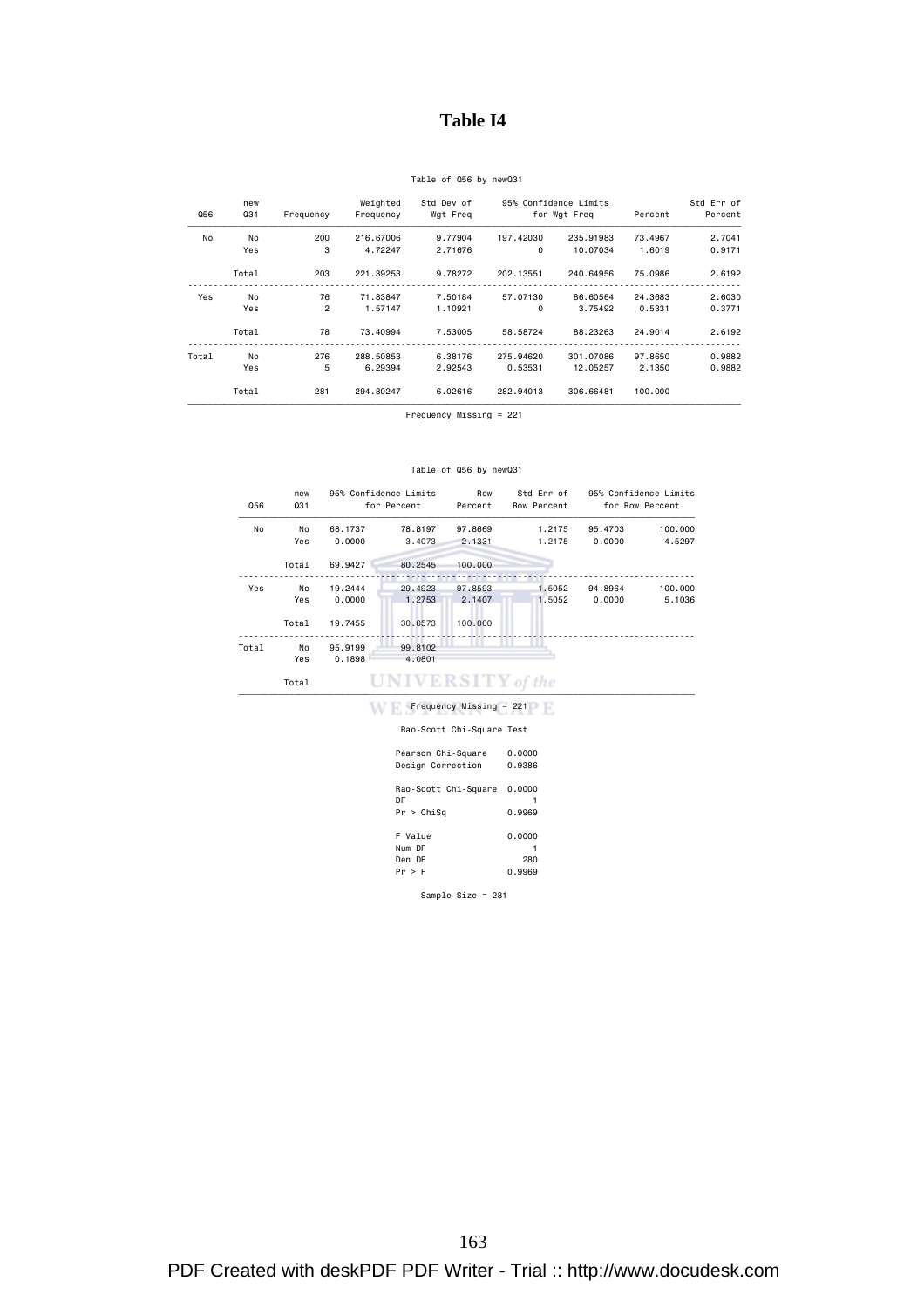## **Table I5(i)**

### Table of Q56 by Q60

| Std Err of<br>Percent | Percent | 95% Confidence Limits<br>Wgt Freq<br>for Wgt Freg |           | Std Dev of | Weighted<br>Frequency | Frequency | Q60   | Q56   |
|-----------------------|---------|---------------------------------------------------|-----------|------------|-----------------------|-----------|-------|-------|
| 2.3865                | 51,1268 | 274,20836                                         | 223,62637 | 12,87167   | 248,91736             | 236       | No    | No    |
| 2.1687                | 29.5794 | 165,01124                                         | 123,01030 | 10.68804   | 144,01077             | 147       | Yes   |       |
| 1.7958                | 80.7062 | 415,53650                                         | 370.31976 | 11,50637   | 392.92813             | 383       | Total |       |
| 0.9104                | 4.4947  | 30.53726                                          | 13,22863  | 4.40455    | 21,88294              | 25        | No    | Yes   |
| 1.6177                | 14,7991 | 87.34365                                          | 56.75899  | 7.78292    | 72.05132              | 79        | Yes   |       |
| 1.7958                | 19,2938 | 110.77774                                         | 77,09079  | 8.57237    | 93.93426              | 104       | Total |       |
| 2.3629                | 55.6215 | 295,86007                                         | 245,74054 | 12,75399   | 270,80030             | 261       | No    | Total |
| 2.3629                | 44,3785 | 238,64579                                         | 193,47839 | 11,49381   | 216,06209             | 226       | Yes   |       |
|                       | 100,000 | 501.29993                                         | 472.42486 | 7.34788    | 486,86239             | 487       | Total |       |

Frequency Missing = 15

#### Table of Q56 by Q60

| Q56   | Q60            | 95% Confidence Limits<br>for Percent | Row<br>Percent           | Std Err of<br>Row Percent |         | 95% Confidence Limits<br>for Row Percent |
|-------|----------------|--------------------------------------|--------------------------|---------------------------|---------|------------------------------------------|
| No    | 46,4378<br>No  | 55.8159                              | 63.3493                  | 2.5747                    | 58.2904 | 68.4083                                  |
|       | Yes<br>25,3182 | 33,8405                              | 36,6507                  | 2.5747                    | 31,5917 | 41.7096                                  |
| Total | 77.1776        | 84.2348                              | 100,000                  |                           |         |                                          |
|       |                |                                      |                          |                           |         |                                          |
| Yes   | 2,7058<br>No   | 6.2835                               | 23.2960                  | 4.2397                    | 14,9655 | 31.6265                                  |
|       | 11.6206<br>Yes | 17.9776                              | 76,7040                  | 4.2397                    | 68,3735 | 85.0345                                  |
| Total | 15.7652        | 22.8224                              | 100,000                  |                           |         |                                          |
| Total | 50.9788<br>No  | 60.2642                              |                          |                           |         |                                          |
|       | 39,7358<br>Yes | 49.0212                              |                          |                           |         |                                          |
|       | Total          | <b>UNIVERSITY</b> of the             |                          |                           |         |                                          |
|       |                |                                      | $Frequency Missing = 15$ |                           |         |                                          |

Rao-Scott Chi-Square Test

| Pearson Chi-Square   | 49.2851  |
|----------------------|----------|
| Design Correction    | 0.9639   |
| Rao-Scott Chi-Square | 51.1312  |
|                      |          |
|                      | < 0.001  |
|                      | 51.1312  |
|                      |          |
|                      | 486      |
|                      | < 0.0001 |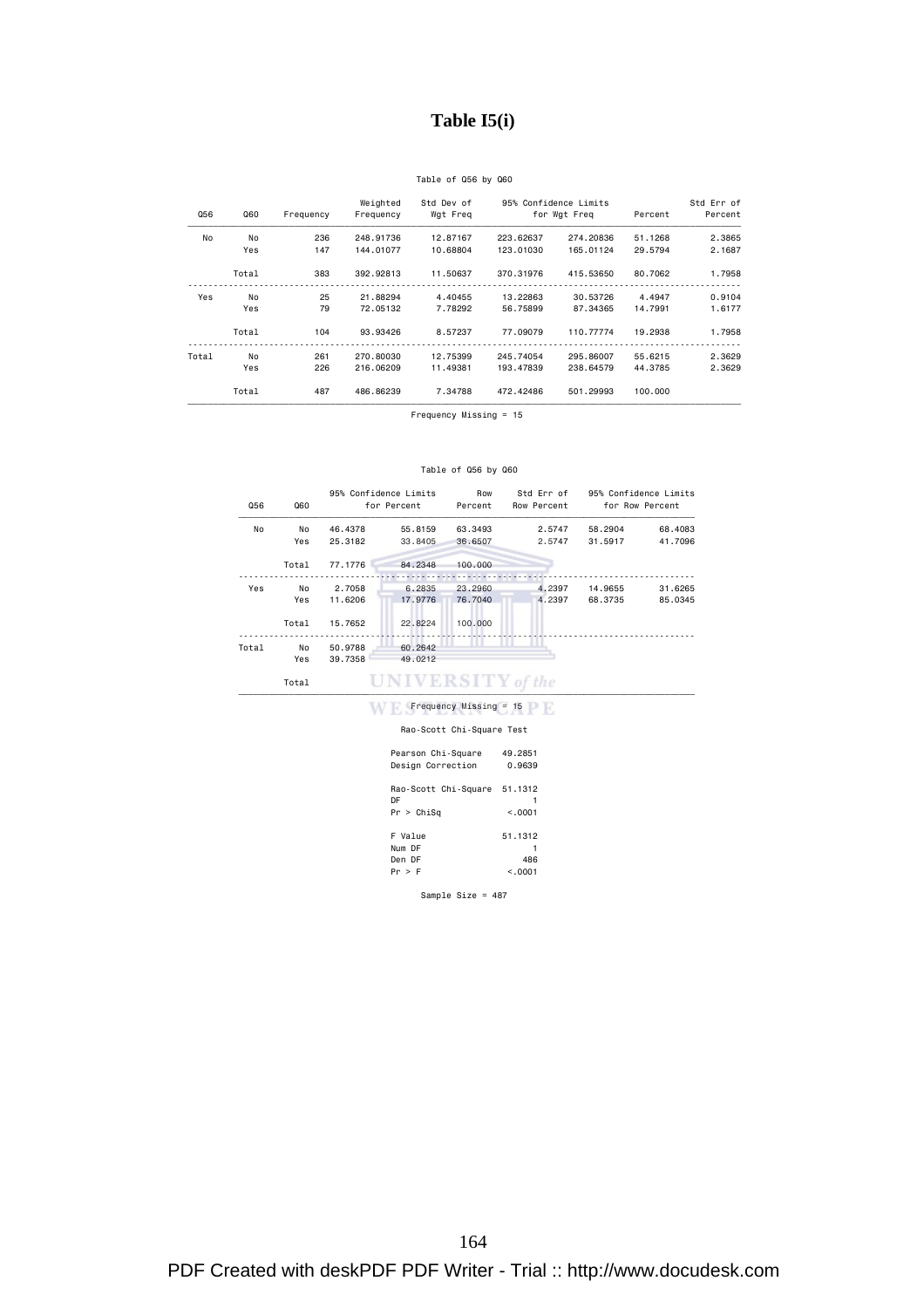### **Table I5(ii)**

### Table of Q56 by drugs

|         |            |              | Std Dev of            | Weighted   |           |       |       |
|---------|------------|--------------|-----------------------|------------|-----------|-------|-------|
| Percent |            | for Wgt Freq |                       | Frequency  | Frequency | drugs | Q56   |
| 75,6966 | 359,59206  | 314,92045    | 11,36552              | 337,25626  | 333       | No    | No    |
| 4.4545  | 28,05368   | 11,63961     | 4.17613               | 19,84664   | 23        | Yes   |       |
| 80.1511 | 378,35990  | 335,84590    | 10.81657              | 357, 10290 | 356       | Total |       |
| 13,3580 | 73,22057   | 45,80910     | 6.97413               | 59.51484   | 67        | No    | Yes   |
| 6,4909  | 39.50217   | 18,33640     | 5.38507               | 28,91928   | 30        | Yes   |       |
| 19,8489 | 104,87895  | 71,98929     | 8.36791               | 88,43412   | 97        | Total |       |
| 89,0546 | 415, 31103 | 378,23115    | 9,43400               | 396,77109  | 400       | No    | Total |
| 10.9454 | 61.78686   | 35,74499     | 6.62567               | 48.76593   | 53        | Yes   |       |
| 100,000 | 459,05074  | 432.02330    | 6.87642               | 445.53702  | 453       | Total |       |
|         |            |              | 95% Confidence Limits | Wgt Freq   |           |       |       |

Frequency Missing = 49

#### Table of Q56 by drugs

| Q56   | drugs |         | 95% Confidence Limits                                                                                                                                                | Row<br>Percent | Std Err of<br>Row Percent |         | 95% Confidence Limits<br>for Row Percent |  |
|-------|-------|---------|----------------------------------------------------------------------------------------------------------------------------------------------------------------------|----------------|---------------------------|---------|------------------------------------------|--|
| No    | No    | 71.6775 | 79.7156                                                                                                                                                              | 94.4423        | 1.1718                    | 92.1396 | 96.7451                                  |  |
|       | Yes   | 2.6017  | 6.3074                                                                                                                                                               | 5.5577         | 1.1718                    | 3,2549  | 7.8604                                   |  |
|       | Total | 76.4129 | 83.8893                                                                                                                                                              | 100.000        |                           |         |                                          |  |
| Yes   | No    | 10.2369 | for Percent<br>67.2985<br>16,4791<br>4.1199<br>8.8619<br>32.7015<br>23,5871<br>100,000<br>91,9880<br>13.8788<br><b>UNIVERSITY</b> of the<br>$Frequency$ Missing = 49 | 5.0584         | 57.3575                   | 77.2395 |                                          |  |
|       | Yes   |         |                                                                                                                                                                      |                | 5.0584                    | 22,7605 | 42.6425                                  |  |
|       | Total | 16.1107 |                                                                                                                                                                      |                |                           |         |                                          |  |
| Total | No    | 86.1212 |                                                                                                                                                                      |                |                           |         |                                          |  |
|       | Yes   | 8.0120  |                                                                                                                                                                      |                |                           |         |                                          |  |
|       | Total |         |                                                                                                                                                                      |                |                           |         |                                          |  |
|       |       |         |                                                                                                                                                                      |                |                           |         |                                          |  |

#### Rao-Scott Chi-Square Test

| Pearson Chi-Square   | 54.4749  |
|----------------------|----------|
| Design Correction    | 0.9576   |
| Rao-Scott Chi-Square | 56.8846  |
| DF                   |          |
| Pr > Chisq           | < 0.001  |
| F Value              | 56.8846  |
| Num DF               |          |
| Den DF               | 452      |
| Pr > F               | < 0.0001 |
|                      |          |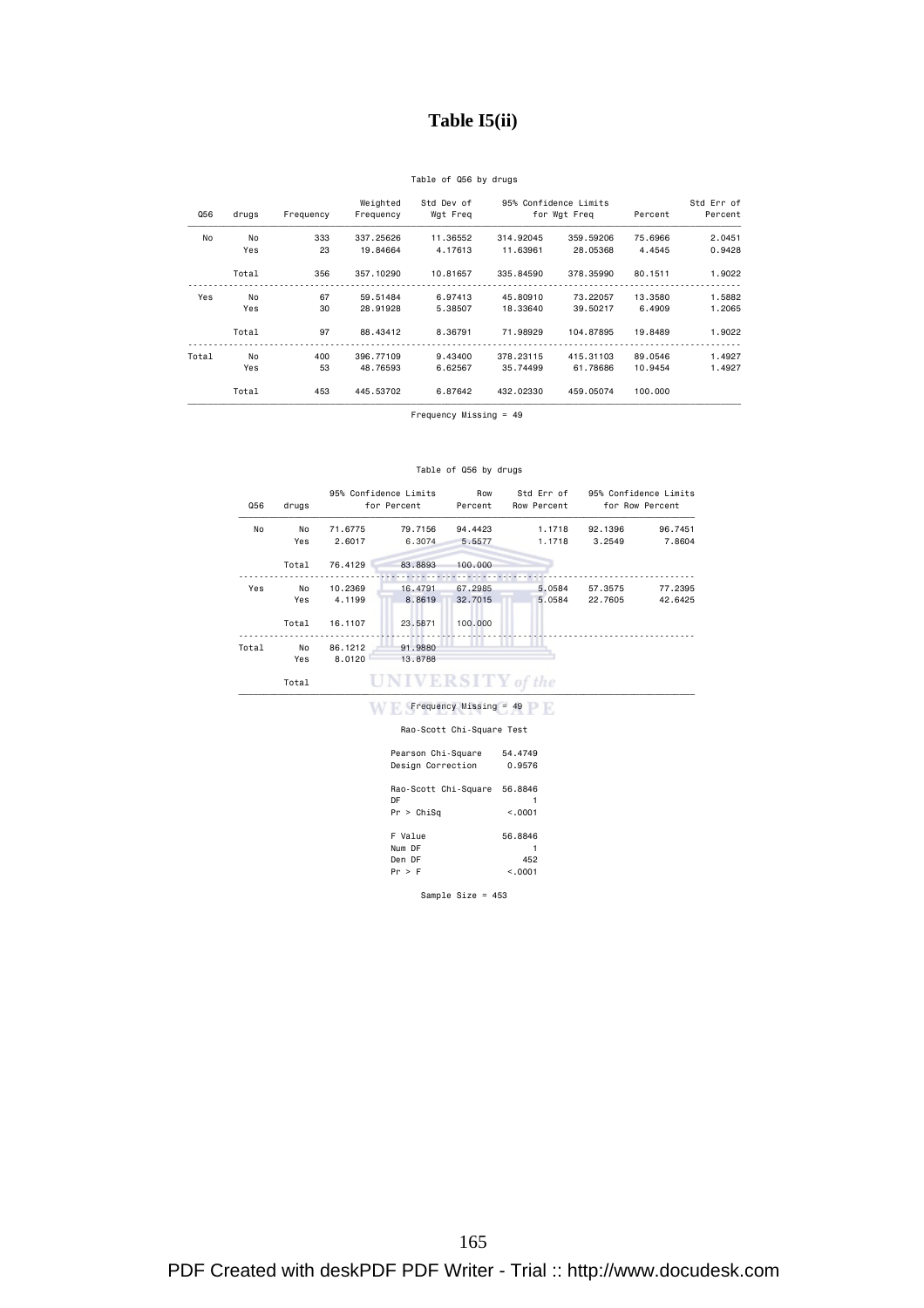### **Table I6**

### Table of Q56 by suicidal

| Std Err of<br>Percent | Percent | for Wgt Freq | 95% Confidence Limits | Std Dev of<br>Wgt Freq | Weighted<br>Frequency | Frequency | suicidal | Q56   |
|-----------------------|---------|--------------|-----------------------|------------------------|-----------------------|-----------|----------|-------|
| 0.9806                | 3.9117  | 28,56500     | 9.62970               | 4.81857                | 19,09735              | 17        | Yes      | No    |
| 1.9879                | 76,0420 | 394.34873    | 348,14048             | 11,75886               | 371.24461             | 366       | No       |       |
| 1.8320                | 79,9537 | 412.95816    | 367.72575             | 11,51053               | 390.34196             | 383       | Total    |       |
| 0.5547                | 1.6100  | 13,17082     | 2.54924               | 2.70293                | 7.86003               | 9         | Yes      | Yes   |
| 1.7749                | 18,4364 | 106.82162    | 73,19493              | 8.55716                | 90.00828              | 98        | No       |       |
| 1.8320                | 20,0463 | 115,18080    | 80.55581              | 8.81121                | 97.86831              | 107       | Total    |       |
| 1.1140                | 5.5217  | 37.70312     | 16,21165              | 5.46905                | 26,95738              | 26        | Yes      | Total |
| 1.1140                | 94,4783 | 478.24935    | 444.25641             | 8.65037                | 461.25288             | 464       | No       |       |
|                       | 100,000 | 502.63319    | 473.78733             | 7.34056                | 488,21026             | 490       | Total    |       |

Frequency Missing = 12

#### Table of Q56 by suicidal

|  | Q56   | suicidal |         | 95% Confidence Limits<br>for Percent | Row<br>Percent | Std Err of<br>Row Percent | 95% Confidence Limits<br>for Row Percent |         |
|--|-------|----------|---------|--------------------------------------|----------------|---------------------------|------------------------------------------|---------|
|  | No    | Yes      | 1.9850  | 5.8384                               | 4.8925         | 1.2201                    | 2.4952                                   | 7.2898  |
|  |       | No       | 72.1361 | 79,9478                              | 95,1075        | 1.2201                    | 92.7102                                  | 97.5048 |
|  |       | Total    | 76.3540 | 83.5533                              | 100,000        |                           |                                          |         |
|  | Yes   | Yes      | 0.5201  | 2.6998                               | 8,0312         | 2.6773                    | 2.7708                                   | 13,2916 |
|  |       | No       | 14,9491 | 21,9237                              | 91,9688        | 2.6773                    | 86.7084                                  | 97.2292 |
|  |       | Total    | 16.4467 | 23,6460                              | 100,000        |                           |                                          |         |
|  | Total | Yes      | 3.3328  | 7.7105                               |                |                           |                                          |         |
|  |       | No       | 92.2895 | 96.6672                              |                |                           |                                          |         |
|  |       | Total    |         |                                      | ERSITY of the  |                           |                                          |         |

### $\blacksquare$   $\blacksquare$   $\blacksquare$   $\blacksquare$   $\blacksquare$   $\blacksquare$   $\blacksquare$   $\blacksquare$   $\blacksquare$   $\blacksquare$   $\blacksquare$   $\blacksquare$   $\blacksquare$   $\blacksquare$   $\blacksquare$   $\blacksquare$   $\blacksquare$   $\blacksquare$   $\blacksquare$   $\blacksquare$   $\blacksquare$   $\blacksquare$   $\blacksquare$   $\blacksquare$   $\blacksquare$   $\blacksquare$   $\blacksquare$   $\blacksquare$   $\blacksquare$   $\blacksquare$   $\blacksquare$   $\blacks$

#### Rao-Scott Chi-Square Test

| Pearson Chi-Square<br>Design Correction  | 1.4831<br>1.0388        |
|------------------------------------------|-------------------------|
| Rao-Scott Chi-Square<br>DF<br>Pr > Chisq | 1.4277<br>0.2321        |
| F Value<br>Num DF<br>Den DF<br>Pr > F    | 1.4277<br>489<br>0.2327 |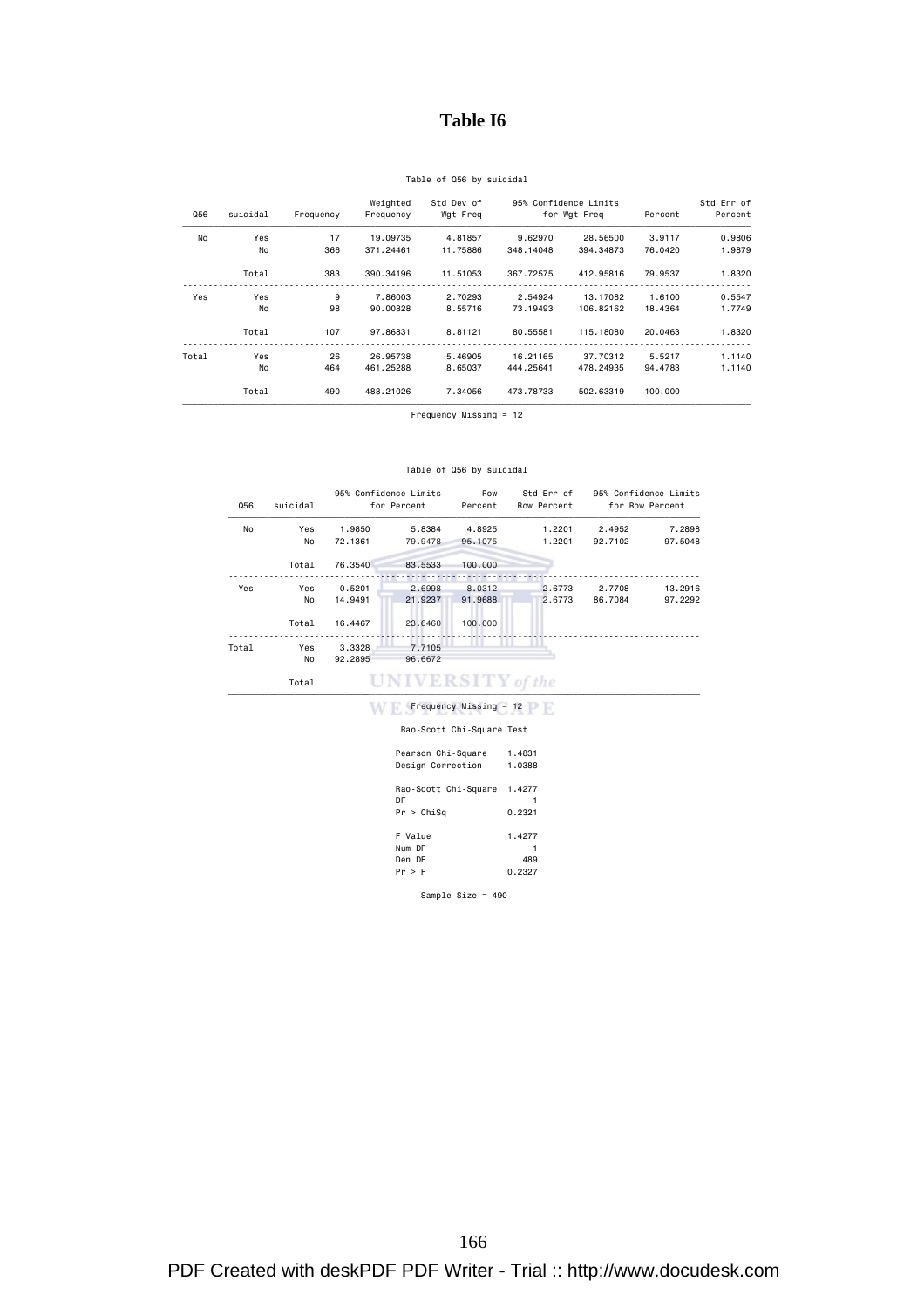## **APPENDIX J**

## **Current alcohol use comparisons**

### **Table J1**

Table of Q60 by newQ32

| Q60   |       | newQ32              | Frequency |         | Weighted<br>Frequency                |         | Std Dev of<br>Wgt Freq    | 95% Confidence Limits     | for Wgt Freq | Percent                                  | Std Err of<br>Percent |
|-------|-------|---------------------|-----------|---------|--------------------------------------|---------|---------------------------|---------------------------|--------------|------------------------------------------|-----------------------|
| No    |       | 1 partner           |           | 42      | 49.18809                             |         | 7.20205                   | 34,98463                  | 63.39155     | 22.8723                                  | 3.2427                |
|       |       | more than 1 partner |           | 22      | 29.31038                             |         | 6.13772                   | 17.20593                  | 41.41484     | 13.6292                                  | 2.7701                |
|       |       | Total               |           | 64      | 78.49848                             |         | 8.65042                   | 61.43863                  | 95.55832     | 36.5015                                  | 3.7145                |
| Yes   |       | 1 partner           |           | 86      | 82.84950                             |         | 7.31354                   | 68.42616                  | 97.27284     | 38.5247                                  | 3.5849                |
|       |       | more than 1 partner |           | 47      | 53.70729                             |         | 7.35648                   | 39.19926                  | 68.21531     | 24.9737                                  | 3.3173                |
|       |       | Total               |           | 133     | 136.55679                            |         | 7.88679                   | 121.00293                 | 152.11065    | 63.4985                                  | 3.7145                |
| Total |       | 1 partner           |           | 128     | 132.03759                            |         | 7.98584                   | 116.28839                 | 147.78680    | 61.3971                                  | 3.7362                |
|       |       | more than 1 partner |           | 69      | 83.01767                             |         | 8.70209                   | 65.85592                  | 100.17942    | 38.6029                                  | 3.7362                |
|       |       | Total               |           | 197     | 215.05526                            |         | 5.25818                   | 204.68538                 | 225.42514    | 100.000                                  |                       |
|       |       |                     |           |         |                                      |         | Frequency Missing = 305   |                           |              |                                          |                       |
|       |       |                     |           |         |                                      |         |                           |                           |              |                                          |                       |
|       |       |                     |           |         |                                      |         | Table of Q60 by newQ32    |                           |              |                                          |                       |
|       | Q60   |                     | newQ32    |         | 95% Confidence Limits<br>for Percent |         | Row<br>Percent            | Std Err of<br>Row Percent |              | 95% Confidence Limits<br>for Row Percent |                       |
|       | No    |                     | 1 partner | 16.4773 | <b>.</b>                             | 29,2673 | 62.6612                   | uw<br>6.4285              | 49.9832      | 75.3392                                  |                       |
|       |       | more than 1 partner |           | 8.1663  |                                      | 19.0922 | 37.3388                   | 6.4285                    | 24,6608      | 50.0168                                  |                       |
|       |       |                     | Total     | 29.1760 |                                      | 43.8271 | 100.000                   |                           |              |                                          |                       |
|       | Yes   |                     | 1 partner | 31.4548 |                                      | 45.5947 | 60.6704                   | 4.5748                    | 51.6482      | 69.6926                                  |                       |
|       |       | more than 1 partner |           | 18.4315 |                                      | 31.5159 | 39.3296                   | 4.5748                    | 30.3074      | 48.3518                                  |                       |
|       |       |                     | Total     | 56.1729 |                                      | 70.8240 | 100.000                   |                           |              |                                          |                       |
|       | Total |                     | 1 partner | 54.0288 |                                      | 68.7654 |                           |                           |              |                                          |                       |
|       |       | more than 1 partner |           | 31.2346 |                                      | 45.9712 |                           |                           |              |                                          |                       |
|       |       |                     | Total     |         |                                      |         |                           |                           |              |                                          |                       |
|       |       |                     |           |         |                                      |         | $Frequency$ Missing = 305 |                           |              |                                          |                       |
|       |       |                     |           |         |                                      |         | Rao-Scott Chi-Square Test |                           |              |                                          |                       |

|                                          | Rao-Scott Chi-Square Test |                         |
|------------------------------------------|---------------------------|-------------------------|
| Pearson Chi-Square<br>Design Correction  |                           | 0.0764<br>1,2009        |
| Rao-Scott Chi-Square<br>DF<br>Pr > Chisq |                           | 0.0636<br>0.8009        |
| F Value<br>Num DF<br>Den DF<br>Pr > F    |                           | 0.0636<br>196<br>0.8012 |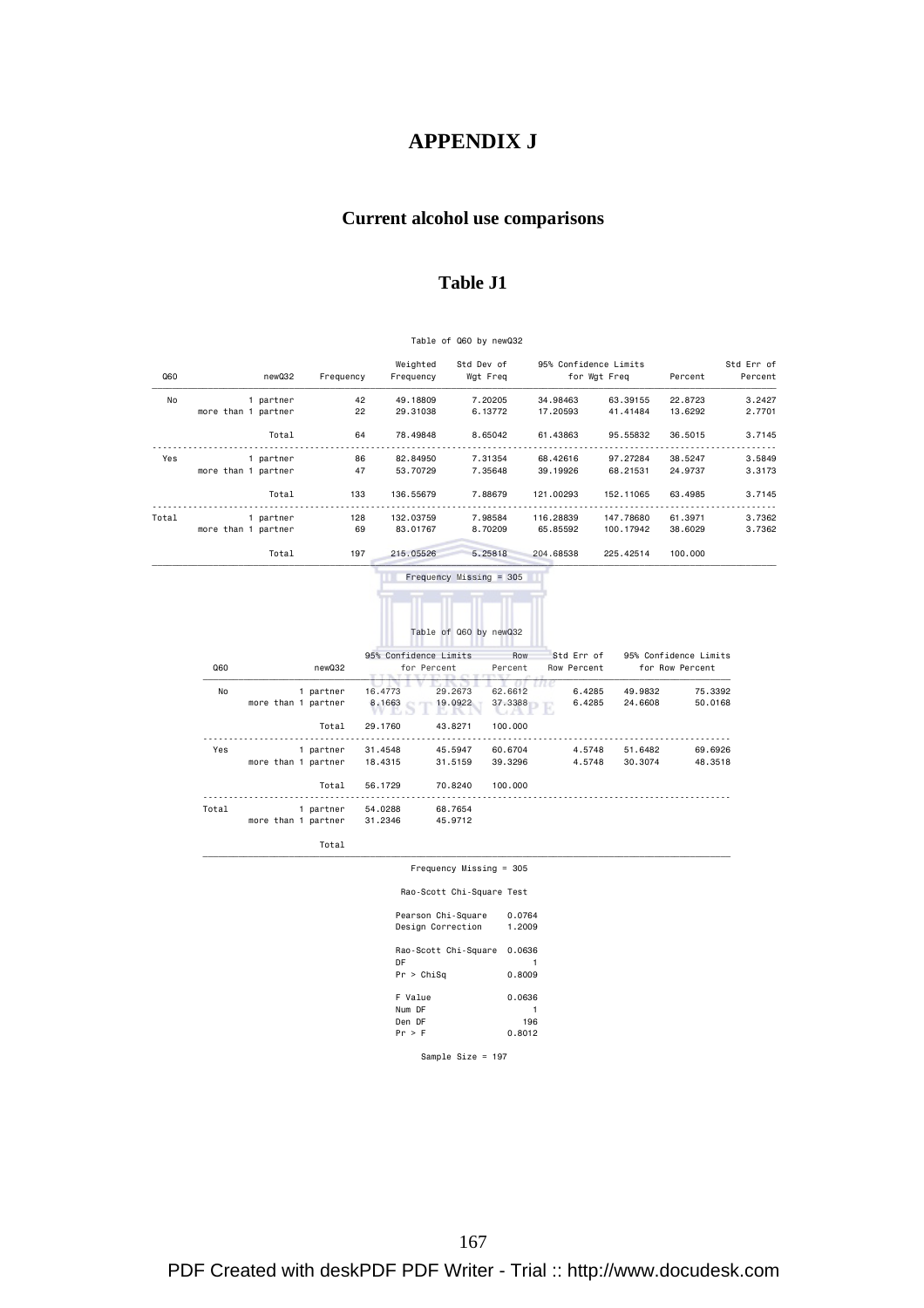## **Table J2(i)**

### Table of Q60 by new\_vsex

| Std Err of<br>Percent | Percent | for Wgt Freq | 95% Confidence Limits | Std Dev of<br>Wgt Freq | Weighted<br>Frequency | Frequency      | new vsex    | Q60   |
|-----------------------|---------|--------------|-----------------------|------------------------|-----------------------|----------------|-------------|-------|
|                       |         |              |                       |                        |                       |                |             |       |
| 1.7463                | 4.6597  | 17.87745     | 2.58389               | 3.87776                | 10.23067              | $\overline{7}$ | $(5-14)$    | No    |
| 3.5856                | 33,2419 | 89.35356     | 56.61624              | 8.30072                | 72.98490              | 62             | $(15 - 24)$ |       |
| 3.6945                | 37,9016 | 100.45577    | 65.97537              | 8.74269                | 83.21557              | 69             | Total       |       |
| 2.1988                | 8.0855  | 27.43445     | 8,06988               | 4.90999                | 17,75216              | 13             | $(5-14)$    | Yes   |
| 3.7622                | 54,0129 | 134,24972    | 102.92845             | 7.94167                | 118,58908             | 118            | $(15-24)$   |       |
| 3.6945                | 62,0984 | 152,36395    | 120,31854             | 8.12528                | 136, 34125            | 131            | Total       |       |
| 2.6998                | 12.7451 | 40.02949     | 15,93618              | 6,10899                | 27,98283              | 20             | $(5-14)$    | Total |
| 2.6998                | 87.2549 | 204,80007    | 178,34790             | 6.70709                | 191.57398             | 180            | $(15-24)$   |       |
|                       | 100,000 | 230,07080    | 209,04284             | 5.33175                | 219,55682             | 200            | Total       |       |

Frequency Missing = 302

### Table of Q60 by new\_vsex

| $(5-14)$<br>$(15-24)$ | 1.2161   |         |         |         |                                                                 |         |
|-----------------------|----------|---------|---------|---------|-----------------------------------------------------------------|---------|
|                       |          | 8.1033  | 12,2942 | 4.4018  | 3.6140                                                          | 20.9744 |
|                       | 26.1713  | 40.3125 | 87,7058 | 4.4018  | 79,0256                                                         | 96.3860 |
| Total                 | 30.6162  | 45,1870 | 100,000 |         |                                                                 |         |
|                       |          |         |         |         |                                                                 | 19.7586 |
| $(15-24)$             | 46.5941  | 61.4318 | 86.9796 | 3.4170  | 80.2414                                                         | 93.7178 |
| Total                 | 54.8130  | 69.3838 | 100,000 |         |                                                                 |         |
| $(5-14)$              | 7.4213   | 18.0690 |         |         |                                                                 |         |
| $(15-24)$             | 81.9310  | 92.5787 |         |         |                                                                 |         |
| Total                 |          |         |         |         |                                                                 |         |
|                       | $(5-14)$ | 3.7495  | 12.4214 | 13.0204 | 3.4170<br><b>UNIVERSITY</b> of the<br>$Frequency$ Missing = 302 | 6.2822  |

#### Rao-Scott Chi-Square Test

| Pearson Chi-Square   | 0.0223 |
|----------------------|--------|
| Design Correction    | 1.3251 |
|                      |        |
| Rao-Scott Chi-Square | 0.0168 |
| DF                   |        |
| Pr > Chisq           | 0.8967 |
|                      |        |
| F Value              | 0.0168 |
| Num DF               |        |
| Den DF               | 199    |
| Pr > F               | 0.8969 |
|                      |        |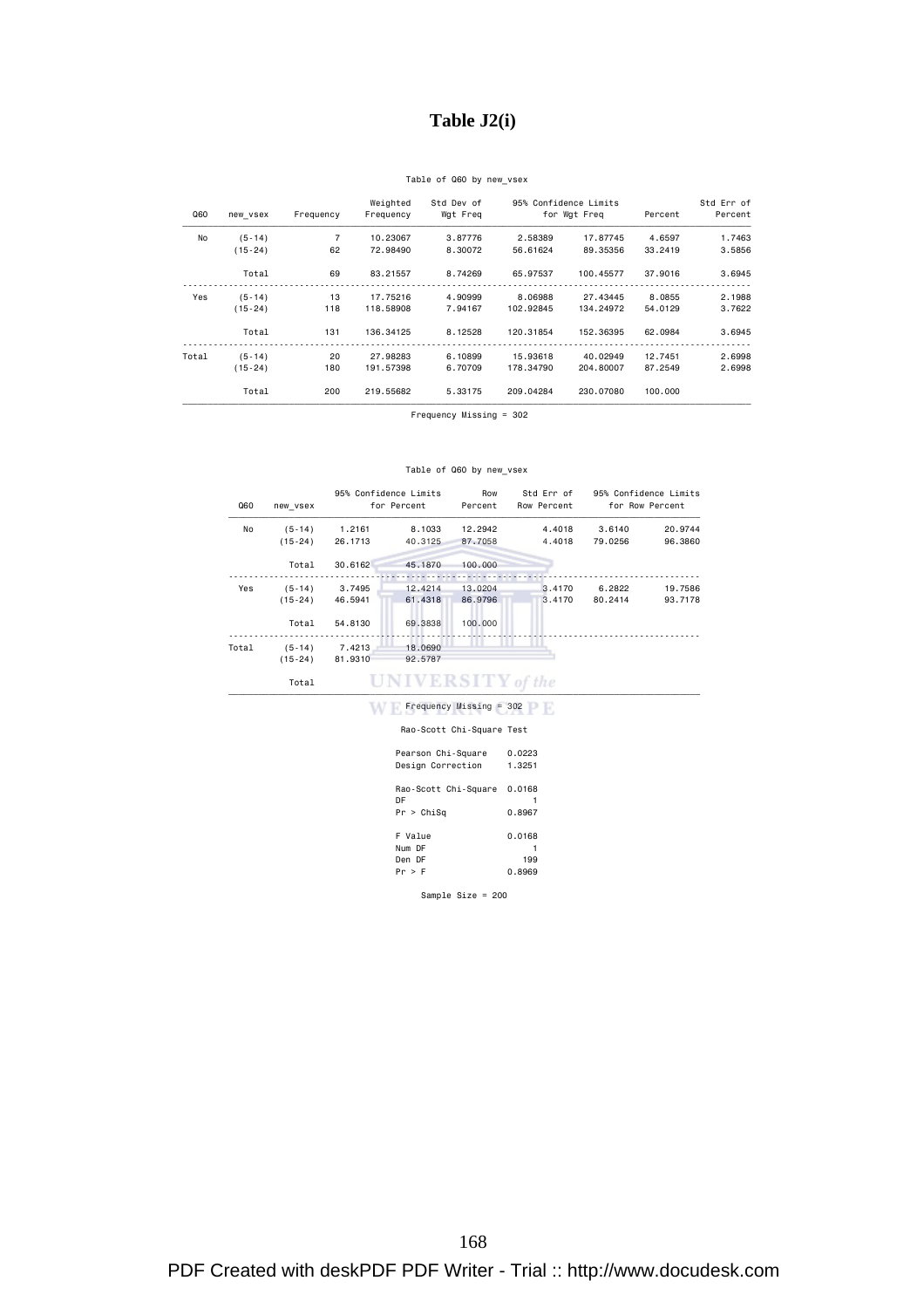### **Table J2(ii)**

### Table of Q60 by new\_osex

| Std Err of |         |              | 95% Confidence Limits | Std Dev of | Weighted  |           |             |       |
|------------|---------|--------------|-----------------------|------------|-----------|-----------|-------------|-------|
| Percent    | Percent | for Wgt Freq |                       | Wgt Freg   | Frequency | Frequency | new osex    | Q60   |
| 2.1707     | 3,7569  | 8.95589      | 0                     | 2.42044    | 4.15496   | 3         | $(10-14)$   | No    |
| 4.8110     | 30,2236 | 44.24429     | 22,60813              | 5.45405    | 33,42621  | 31        | $(15 - 24)$ |       |
| 4.9861     | 33,9804 | 48.95509     | 26,20725              | 5.73428    | 37.58117  | 34        | Total       |       |
| 1.9837     | 4.2651  | 9.05267      | 0.38152               | 2.18583    | 4.71709   | 5         | $(10-14)$   | Yes   |
| 5.0921     | 61.7544 | 80.23831     | 56.35811              | 6.01973    | 68.29821  | 64        | $(15-24)$   |       |
| 4.9861     | 66,0196 | 84.69907     | 61.33154              | 5.89049    | 73.01530  | 69        | Total       |       |
| 2.8758     | 8,0220  | 15.22298     | 2.52112               | 3.20189    | 8.87205   | 8         | $(10-14)$   | Total |
| 2.8758     | 91,9780 | 110,86143    | 92.58741              | 4.60652    | 101.72442 | 95        | $(15 - 24)$ |       |
|            | 100,000 | 117,95841    | 103.23454             | 3,71160    | 110.59647 | 103       | Total       |       |

Frequency Missing = 399

#### Table of Q60 by new\_osex

| Q60   | new osex  | 95% Confidence Limits<br>for Percent |                          | Row<br>Percent            | Std Err of<br>Row Percent |         | 95% Confidence Limits<br>for Row Percent |
|-------|-----------|--------------------------------------|--------------------------|---------------------------|---------------------------|---------|------------------------------------------|
| No    | $(10-14)$ | 0.0000                               | 8.0625                   | 11.0560                   | 6.1063                    | 0.0000  | 23.1677                                  |
|       | $(15-24)$ | 20,6810                              | 39,7661                  | 88,9440                   | 6.1063                    | 76.8323 | 100.000                                  |
|       | Total     | 24,0906                              | 43.8703                  | 100,000                   |                           |         |                                          |
|       |           |                                      |                          |                           |                           |         |                                          |
| Yes   | $(10-14)$ | 0.3306                               | 8.1997                   | 6.4604                    | 2.9734                    | 0.5627  | 12.3582                                  |
|       | $(15-24)$ | 51.6543                              | 71.8545                  | 93.5396                   | 2.9734                    | 87.6418 | 99.4373                                  |
|       | Total     | 56.1297                              | 75,9094                  | 100,000                   |                           |         |                                          |
| Total | $(10-14)$ | 2,3180                               | 13.7260                  |                           |                           |         |                                          |
|       | $(15-24)$ | 86.2740                              | 97,6820                  |                           |                           |         |                                          |
|       | Total     |                                      | <b>UNIVERSITY</b> of the |                           |                           |         |                                          |
|       |           |                                      |                          | $Frequency$ Missing = 399 |                           |         |                                          |

#### Rao-Scott Chi-Square Test

| Pearson Chi-Square   | 0.6614 |
|----------------------|--------|
| Design Correction    | 1.1562 |
| Rao-Scott Chi-Square | 0.5720 |
| DF                   |        |
| Pr > Chisq           | 0.4495 |
| F Value              | 0.5720 |
| Num DF               |        |
| Den DF               | 102    |
| Pr > F               | 0.4512 |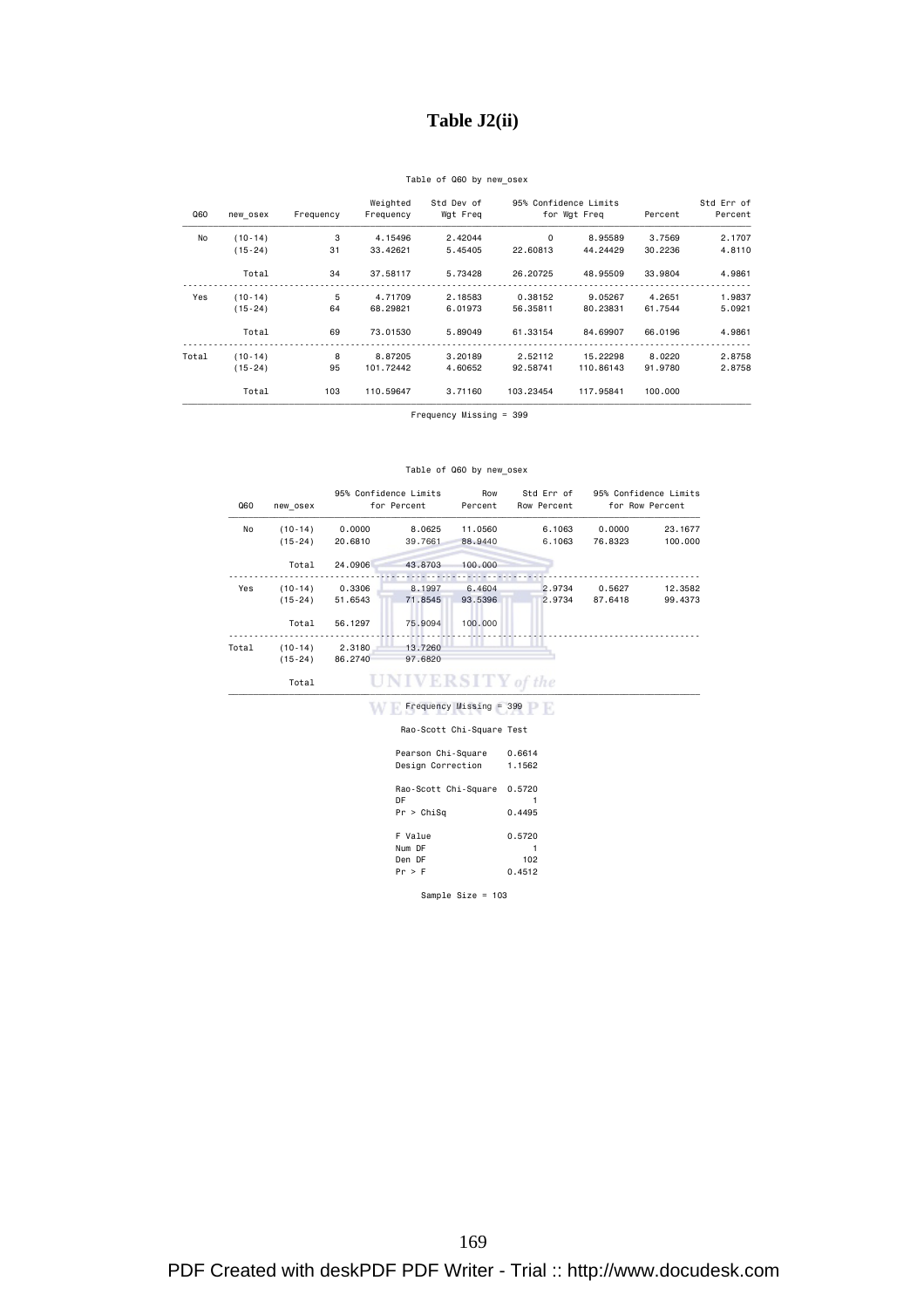### **Table J3(i)**

### Table of Q60 by otherQ30

| Std Err of |         | 95% Confidence Limits |           | Std Dev of | Weighted   |                | other |       |
|------------|---------|-----------------------|-----------|------------|------------|----------------|-------|-------|
| Percent    | Percent | for Wgt Freg          |           | Wgt Freq   | Frequency  | Frequency      | Q30   | Q60   |
| 1.7312     | 4.4697  | 15,32043              | 1.98723   | 3,37865    | 8.65383    | $\overline{7}$ | No    | No    |
| 3,7649     | 31,9074 | 77.13488              | 46,41706  | 7.78393    | 61.77597   | 52             | Yes   |       |
| 3.8694     | 36,3771 | 86,47165              | 54.38795  | 8.13004    | 70.42980   | 59             | Total |       |
| 1.7988     | 5.7999  | 18,10501              | 4.35350   | 3,48465    | 11,22926   | 11             | No    | Yes   |
| 3.9281     | 57,8230 | 126,71993             | 97.18254  | 7.48480    | 111.95123  | 112            | Yes   |       |
| 3.8694     | 63.6229 | 137.71693             | 108,64405 | 7.36710    | 123, 18049 | 123            | Total |       |
| 2.4250     | 10.2696 | 29,23931              | 10.52685  | 4.74176    | 19,88308   | 18             | No    | Total |
| 2.4250     | 89,7304 | 186,23662             | 161.21778 | 6.33980    | 173,72720  | 164            | Yes   |       |
|            | 100,000 | 203.37871             | 183,84187 | 4.95066    | 193,61029  | 182            | Total |       |

Frequency Missing = 320

#### Table of Q60 by otherQ30

| Q60   | other<br>Q30 |         | 95% Confidence Limits<br>for Percent | Row<br>Percent            | Std Err of<br>Row Percent |         | 95% Confidence Limits<br>for Row Percent |  |  |
|-------|--------------|---------|--------------------------------------|---------------------------|---------------------------|---------|------------------------------------------|--|--|
| No    | No           | 1.0538  | 7.8856                               | 12.2872                   | 4.5643                    | 3.2811  | 21.2932                                  |  |  |
|       | Yes          | 24,4786 | 39,3362                              | 87.7128                   | 4.5643                    | 78,7068 | 96.7189                                  |  |  |
|       | Total        | 28.7421 | 44.0121                              | 100,000                   |                           |         |                                          |  |  |
| Yes   | No           | 2.2506  | 9.3493                               | 9.1161                    | 2.7705                    | 3.6496  | 14.5826                                  |  |  |
|       | Yes          | 50.0722 | 65.5737                              | 90.8839                   | 2.7705                    | 85.4174 | 96.3504                                  |  |  |
|       | Total        | 55.9879 | 71.2579                              | 100.000                   |                           |         |                                          |  |  |
| Total | No           | 5.4846  | 15,0546                              |                           |                           |         |                                          |  |  |
|       | Yes          | 84.9454 | 94.5154                              |                           |                           |         |                                          |  |  |
|       | Total        |         | <b>UNIVERSITY</b> of the             |                           |                           |         |                                          |  |  |
|       |              |         |                                      | $Frequency$ Missing = 320 |                           |         |                                          |  |  |
|       |              |         |                                      | Rao-Scott Chi-Square Test |                           |         |                                          |  |  |

Rao-Scott Chi-Square 0.3881

Sample Size = 182

Pearson Chi-Square 0.4597 Design Correction 1.1845

DF 1 Pr > ChiSq 0.5333

F Value 0.3881<br>2 Num DF 181<br>2 Den DF 181<br>Pr > F 0.5341

PDF Created with deskPDF PDF Writer - Trial :: http://www.docudesk.com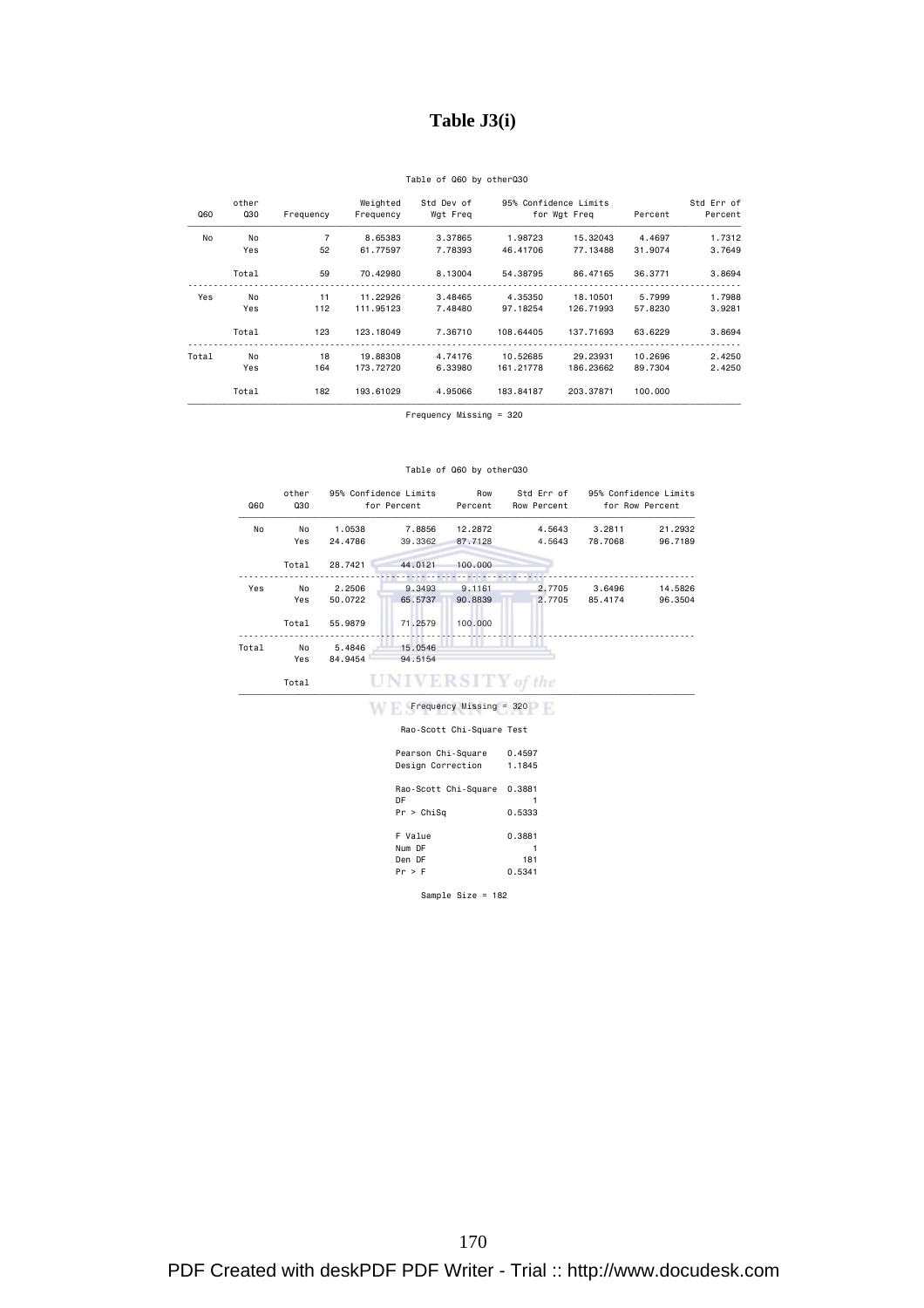## **Table J3(ii)**

### Table of Q60 by newQ34

| Std Err of     |                | 95% Confidence Limits |           | Std Dev of | Weighted  |           | new   |       |
|----------------|----------------|-----------------------|-----------|------------|-----------|-----------|-------|-------|
| Percent        | Percent        | for Wgt Freg          |           | Wgt Freq   | Frequency | Frequency | Q34   | Q60   |
| 3.6167         | 36.7176        | 99.65564              | 65,19866  | 8,73856    | 82.42715  | 69        | No    | No    |
| $\blacksquare$ | $\blacksquare$ | $\bullet$             |           |            | $\cdot$   | $\Omega$  | Yes   |       |
| 3.6167         | 36,7176        | 99.65564              | 65,19866  | 8,73856    | 82.42715  | 69        | Total |       |
| 3.6671         | 60.1275        | 150,88978             | 119,07011 | 8,06972    | 134,97994 | 133       | No    | Yes   |
| 1.4216         | 3.1549         | 13,42108              | 0.74364   | 3.21510    | 7.08236   | 5         | Yes   |       |
| 3.6167         | 63.2824        | 158,10056             | 126,02404 | 8,13486    | 142,06230 | 138       | Total |       |
| 1.4216         | 96.8451        | 228,81201             | 206,00218 | 5.78476    | 217,40709 | 202       | No    | Total |
| 1.4216         | 3.1549         | 13,42108              | 0.74364   | 3,21510    | 7.08236   | 5         | Yes   |       |
|                | 100,000        | 235,07928             | 213,89962 | 5.37133    | 224,48945 | 207       | Total |       |

Frequency Missing = 295

### Table of Q60 by newQ34

| Q60<br>No | new<br>Q34 | 95% Confidence Limits<br>for Percent |                   | Row<br>Percent            | Std Err of<br>Row Percent |                    | 95% Confidence Limits<br>for Row Percent |  |
|-----------|------------|--------------------------------------|-------------------|---------------------------|---------------------------|--------------------|------------------------------------------|--|
|           | No<br>Yes  | 29.5872<br>$\cdot$                   | 43,8480           | 100,000                   | 0.0000<br>$\blacksquare$  | 100,000<br>$\cdot$ | 100.000<br>$\cdot$                       |  |
|           | Total      | 29.5872                              | 43,8480           | 100,000                   |                           |                    |                                          |  |
| Yes       | No         | 52.8976                              | 67.3574           | 95.0146                   | 2.2186                    | 90.6406            | 99.3886                                  |  |
|           | Yes        | 0.3521                               | 5.9577            | 4.9854                    | 2.2186                    | 0.6114             | 9.3594                                   |  |
|           | Total      | 56.1520                              | 70.4128           | 100,000                   |                           |                    |                                          |  |
| Total     | No<br>Yes  | 94.0423<br>0.3521                    | 99.6479<br>5.9577 |                           |                           |                    |                                          |  |
|           | Total      |                                      |                   | <b>ERSITY</b> of the      |                           |                    |                                          |  |
|           |            |                                      |                   | $Frequency$ Missing = 295 |                           |                    |                                          |  |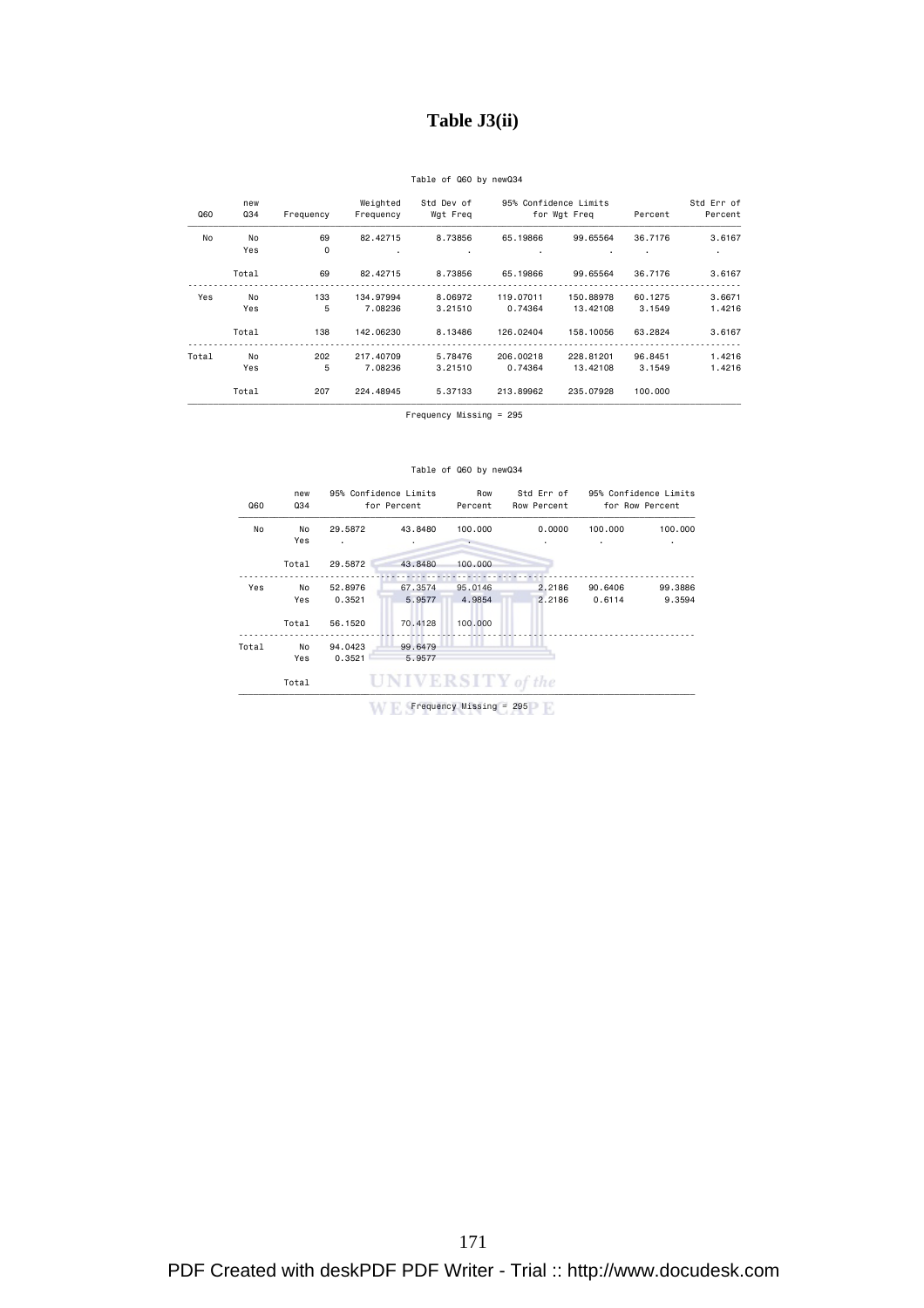## **Table J3(iii)**

### Table of Q60 by newQ35

| Std Err of |         |              | 95% Confidence Limits | Std Dev of | Weighted  |           | new   |       |
|------------|---------|--------------|-----------------------|------------|-----------|-----------|-------|-------|
| Percent    | Percent | for Wgt Freg |                       | Wgt Freq   | Frequency | Frequency | Q35   | Q60   |
| 3.4621     | 30,6709 | 84,95314     | 52,75276              | 8.16627    | 68.85295  | 59        | No    | No    |
| 2.0115     | 6.7479  | 24, 18720    | 6,10950               | 4.58465    | 15, 14835 | 11        | Yes   |       |
| 3.6308     | 37,4188 | 101.36668    | 66.63594              | 8,80799    | 84,00131  | 70        | Total |       |
| 3.6928     | 53,8226 | 136,90741    | 104.74454             | 8.15676    | 120,82597 | 119       | No    | Yes   |
| 2.0943     | 8,7586  | 28,98853     | 10.33582              | 4.73048    | 19,66217  | 18        | Yes   |       |
| 3.6308     | 62.5812 | 156,48626    | 124,49003             | 8.11450    | 140.48815 | 137       | Total |       |
| 2.7667     | 84,4935 | 203.95755    | 175,40030             | 7.24235    | 189,67893 | 178       | No    | Total |
| 2.7667     | 15,5065 | 47,35810     | 22,26296              | 6.36433    | 34,81053  | 29        | Yes   |       |
|            | 100,000 | 235,07928    | 213,89962             | 5.37133    | 224,48945 | 207       | Total |       |

Frequency Missing = 295

#### Table of Q60 by newQ35

| Q60   | new<br>Q35 |         | 95% Confidence Limits<br>for Percent | Row<br>Percent            | Std Err of<br>Row Percent |         | 95% Confidence Limits<br>for Row Percent |
|-------|------------|---------|--------------------------------------|---------------------------|---------------------------|---------|------------------------------------------|
| No    | No         | 23,8452 | 37,4966                              | 81,9665                   | 5.0207                    | 72,0679 | 91.8651                                  |
|       | Yes        | 2.7821  | 10.7137                              | 18,0335                   | 5.0207                    | 8,1349  | 27.9321                                  |
|       | Total      | 30,2606 | 44.5770                              | 100.000                   |                           |         |                                          |
|       |            |         |                                      |                           |                           |         |                                          |
| Yes   | No         | 46.5421 | 61.1030                              | 86.0044                   | 3.2332                    | 79.6301 | 92.3787                                  |
|       | Yes        | 4.6296  | 12.8876                              | 13,9956                   | 3.2332                    | 7.6213  | 20.3699                                  |
|       | Total      | 55,4230 | 69.7394                              | 100,000                   |                           |         |                                          |
| Total | No         | 79,0387 | 89.9482                              |                           |                           |         |                                          |
|       | Yes        | 10.0518 | 20.9613                              |                           |                           |         |                                          |
|       | Total      |         | <b>UNIVERSITY</b> of the             |                           |                           |         |                                          |
|       |            |         |                                      | $Frequency$ Missing = 295 |                           |         |                                          |

Rao-Scott Chi-Square Test

| Pearson Chi-Square   | 0.6032 |  |
|----------------------|--------|--|
| Design Correction    | 1,2306 |  |
| Rao-Scott Chi-Square | 0.4902 |  |
| DF                   |        |  |
| Pr > Chisq           | 0.4838 |  |
| F Value              | 0.4902 |  |
| Num DF               |        |  |
| Den DF               | 206    |  |
| Pr > F               | 0.4846 |  |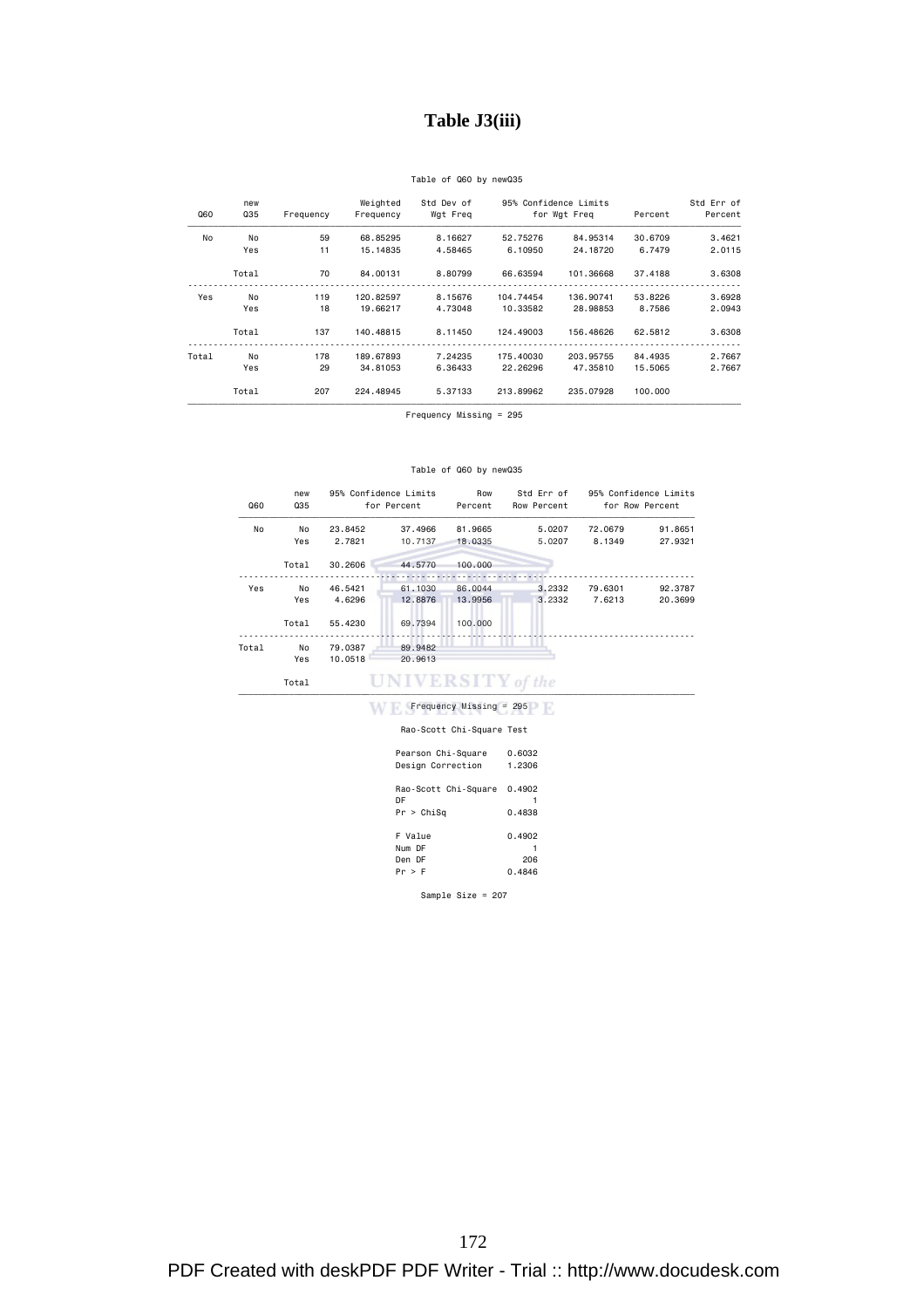### **Table J4**

### Table of Q60 by newQ31

| Std Err of |         |              | Std Dev of 95% Confidence Limits |          | Weighted  |           | new<br>Q31 |       |
|------------|---------|--------------|----------------------------------|----------|-----------|-----------|------------|-------|
| Percent    | Percent | for Wgt Freq |                                  | Wgt Freq | Frequency | Frequency |            | Q60   |
| 3.1922     | 44.2826 | 147.48666    | 108,03395                        | 10.02020 | 127,76030 | 114       | No         | No    |
| 0.2726     | 0.2723  | 2.33258      | $\Omega$                         | 0.78573  | 0.78573   | 1         | Yes        |       |
| 3.1926     | 44.5550 | 148,26106    | 108,83102                        | 10.01444 | 128,54604 | 115       | Total      |       |
| 3.1991     | 53,8082 | 173,20639    | 137,27904                        | 9.12483  | 155.24271 | 157       | No         | Yes   |
| 0.9370     | 1.6368  | 10.07043     | $\Omega$                         | 2.71655  | 4.72247   | 3         | Yes        |       |
| 3.1926     | 55,4450 | 178,14634    | 141.78402                        | 9.23530  | 159,96518 | 160       | Total      |       |
| 0.9739     | 98,0908 | 295,28059    | 270.72544                        | 6.23651  | 283,00302 | 271       | No         | Total |
| 0.9739     | 1,9092  | 11,06594     | $\Omega$                         | 2.82311  | 5.50820   | 4         | Yes        |       |
|            | 100,000 | 300.23849    | 276,78394                        | 5.95698  | 288,51122 | 275       | Total      |       |

Frequency Missing = 227

#### Table of Q60 by newQ31

| Q60   | new<br>Q31 |         | 95% Confidence Limits<br>for Percent | Row<br>Percent            | Std Err of<br>Row Percent |         | 95% Confidence Limits<br>for Row Percent |
|-------|------------|---------|--------------------------------------|---------------------------|---------------------------|---------|------------------------------------------|
| No    | No         | 37.9982 | 50.5670                              | 99.3888                   | 0.6116                    | 98.1848 | 100.000                                  |
|       | Yes        | 0.0000  | 0.8091                               | 0.6112                    | 0.6116                    | 0.0000  | 1.8152                                   |
|       | Total      | 38,2699 | 50,8400                              | 100,000                   |                           |         |                                          |
| Yes   | No         | 47.5102 | 60, 1062                             | 97.0478                   | 1.6746                    | 93.7510 | 100.000                                  |
|       | Yes        | 0.0000  | 3.4814                               | 2.9522                    | 1.6746                    | 0.0000  | 6.2490                                   |
|       | Total      | 49,1600 | 61,7301                              | 100,000                   |                           |         |                                          |
| Total | No         | 96.1735 | 100,000                              |                           |                           |         |                                          |
|       | Yes        | 0.0000  | 3.8265                               |                           |                           |         |                                          |
|       | Total      |         | <b>UNIVERSITY</b> of the             |                           |                           |         |                                          |
|       |            |         |                                      | $Frequency$ Missing = 227 |                           |         |                                          |

### Rao-Scott Chi-Square Test

| Pearson Chi-Square<br>Design Correction  | 1.9879<br>0.8508        |
|------------------------------------------|-------------------------|
| Rao-Scott Chi-Square<br>DF<br>Pr > Chisq | 2.3364<br>0.1264        |
| F Value<br>Num DF<br>Den DF<br>Pr > F    | 2.3364<br>274<br>0.1275 |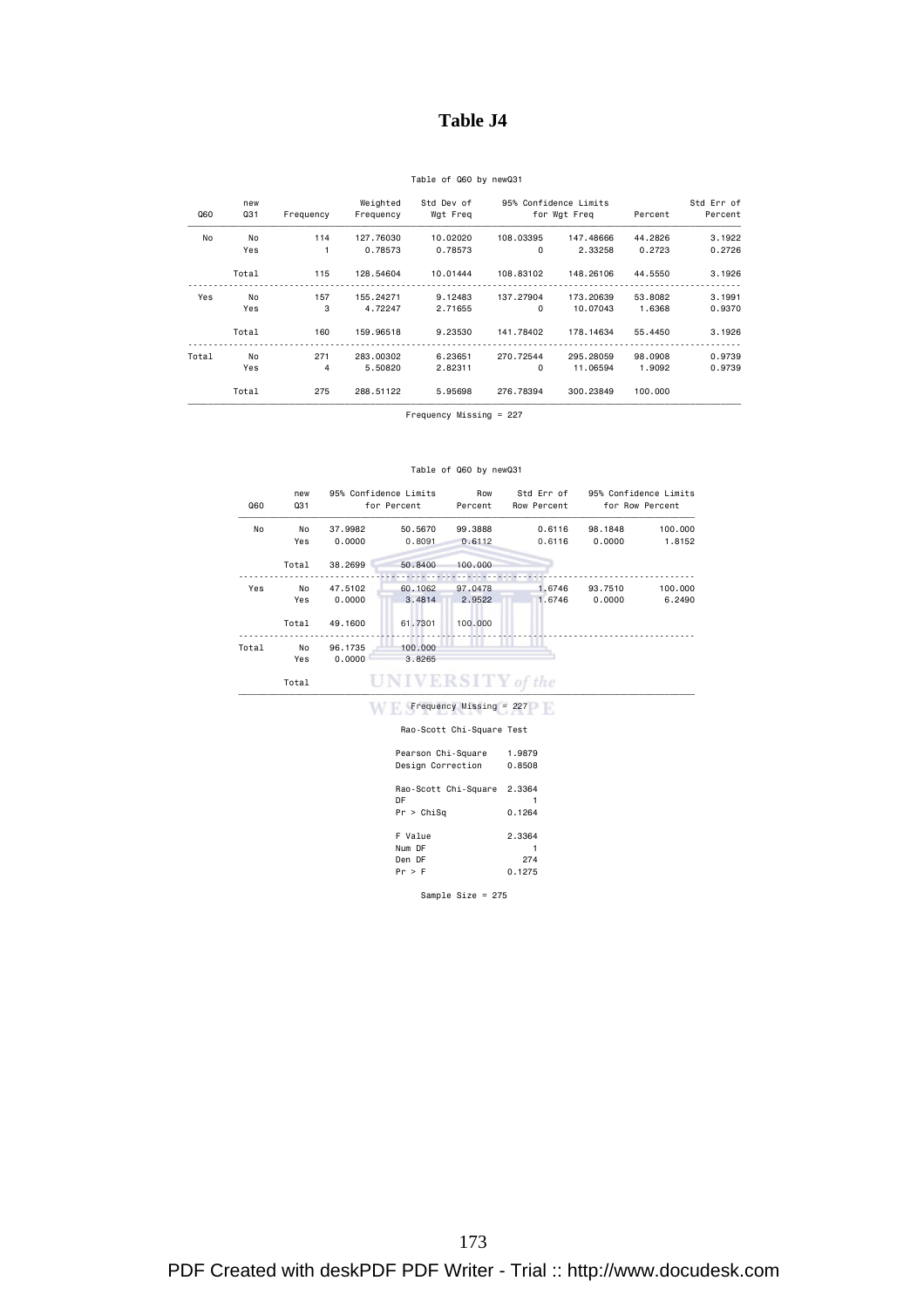### **Table J5**

### Table of Q60 by drugs

| Std Err of<br>Percent | Percent | 95% Confidence Limits<br>for Wgt Freg |           | Std Dev of<br>Wgt Freq | Weighted<br>Frequency | Frequency | drugs | Q60   |
|-----------------------|---------|---------------------------------------|-----------|------------------------|-----------------------|-----------|-------|-------|
| 2.4811                | 52.7577 | 255,36964                             | 208,31074 | 11.97246               | 231,84019             | 227       | No    | No    |
| 0.6157                | 1,7886  | 13, 16819                             | 2.55187   | 2.70095                | 7.86003               | 9         | Yes   |       |
| 2.4715                | 54.5463 | 263.15763                             | 216,24283 | 11,93580               | 239,70023             | 236       | Total |       |
| 2.3807                | 36.5034 | 181.13101                             | 139,69241 | 10.54258               | 160.41171             | 168       | No    | Yes   |
| 1.3665                | 8,9503  | 51,08686                              | 27.57662  | 5.98134                | 39, 33174             | 43        | Yes   |       |
| 2.4715                | 45.4537 | 221.14893                             | 178,33796 | 10.89173               | 199.74344             | 211       | Total |       |
| 1.4779                | 89,2610 | 410,65816                             | 373,84564 | 9.36563                | 392, 25190            | 395       | No    | Total |
| 1.4779                | 10.7390 | 59,88054                              | 34,50300  | 6.45641                | 47.19177              | 52        | Yes   |       |
|                       | 100,000 | 452,82952                             | 426.05782 | 6.81110                | 439,44367             | 447       | Total |       |

Frequency Missing = 55

#### Table of Q60 by drugs

| Q60   | drugs |         | 95% Confidence Limits<br>for Percent | Std Err of<br>Row<br>Row Percent<br>Percent |         |          | 95% Confidence Limits<br>for Row Percent |  |
|-------|-------|---------|--------------------------------------|---------------------------------------------|---------|----------|------------------------------------------|--|
| No    | No    | 47.8816 | 57.6337                              | 96.7209                                     | 1.1224  | 94.5151  | 98.9267                                  |  |
|       | Yes   | 0.5786  | 2.9987                               | 3.2791                                      | 1.1224  | 1,0733   | 5.4849                                   |  |
|       | Total | 49.6890 | 59.4036                              | 100.000                                     |         |          |                                          |  |
| Yes   | No    | 31.8245 | 41.1822                              | 80.3089                                     | 2.8258  | 74.7554  | 85.8623                                  |  |
|       | Yes   | 6.2648  | 11,6359                              | 19,6911                                     | 2.8258  | 14, 1377 | 25.2446                                  |  |
|       | Total | 40.5964 | 50,3110                              | 100,000                                     |         |          |                                          |  |
| Total | No    | 86.3564 | 92.1656                              |                                             |         |          |                                          |  |
|       | Yes   | 7.8344  | 13.6436                              |                                             |         |          |                                          |  |
|       | Total |         | <b>UNIVERSITY</b> of the             |                                             |         |          |                                          |  |
|       |       |         |                                      | $Frequency$ Missing = 55                    |         |          |                                          |  |
|       |       |         |                                      | Rao-Scott Chi-Square Test                   |         |          |                                          |  |
|       |       |         | Pearson Chi-Square                   |                                             | 31.1416 |          |                                          |  |
|       |       |         | Design Correction 0.9736             |                                             |         |          |                                          |  |

Rao-Scott Chi-Square 31.9868

Sample Size = 447

DF 1 Pr > ChiSq <.0001

F Value 31.9868 Num DF 1 Den DF 446 Pr > F <.0001

PDF Created with deskPDF PDF Writer - Trial :: http://www.docudesk.com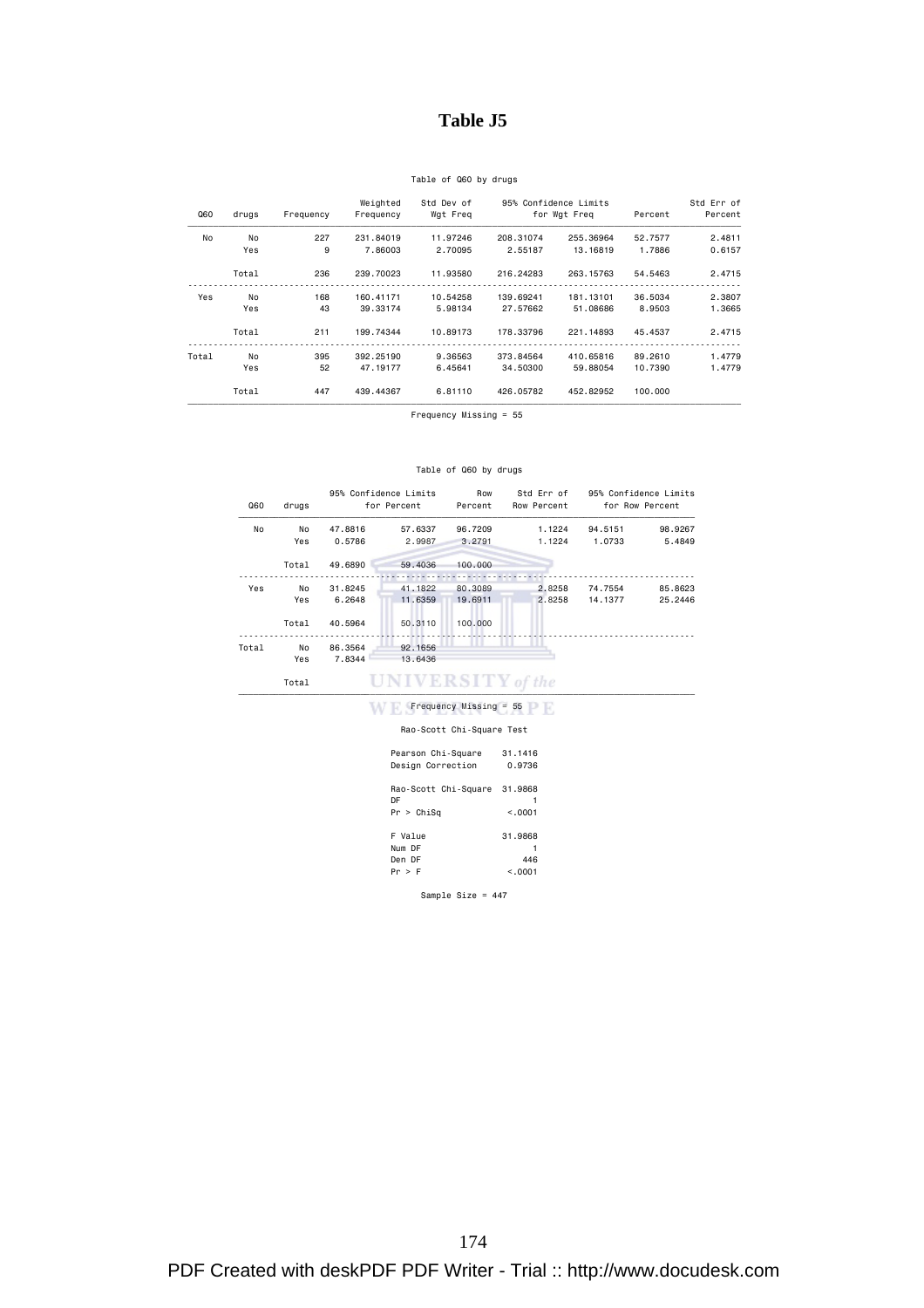### **Table J6**

### Table of Q60 by suicidal

| Std Err of |         |              | 95% Confidence Limits | Std Dev of | Weighted  |           |          |       |
|------------|---------|--------------|-----------------------|------------|-----------|-----------|----------|-------|
| Percent    | Percent | for Wgt Freg |                       | Wgt Freq   | Frequency | Frequency | suicidal | Q60   |
| 0.8624     | 2,9919  | 22.55780     | 6.19734               | 4.16316    | 14.37757  | 13        | Yes      | No    |
| 2.3952     | 52,3326 | 276,15840    | 226,80569             | 12,55853   | 251,48204 | 244       | No       |       |
| 2.3768     | 55,3246 | 290.71507    | 241,00415             | 12,64968   | 265,85961 | 257       | Total    |       |
| 0.6687     | 2.1267  | 16.53124     | 3.90861               | 3.21202    | 10.21992  | 11        | Yes      | Yes   |
| 2,3599     | 42.5487 | 226,74714    | 182, 18468            | 11,33958   | 204,46591 | 214       | No       |       |
| 2.3768     | 44.6754 | 237, 10770   | 192,26397             | 11,41115   | 214,68583 | 225       | Total    |       |
| 1.0772     | 5.1187  | 34,81464     | 14,38035              | 5.19981    | 24.59749  | 24        | Yes      | Total |
| 1.0772     | 94,8813 | 472.67856    | 439,21735             | 8.51470    | 455.94795 | 458       | No       |       |
|            | 100,000 | 494,83741    | 466.25348             | 7.27361    | 480.54545 | 482       | Total    |       |

Frequency Missing = 20

#### Table of Q60 by suicidal

| Q60   | suicidal |         | 95% Confidence Limits<br>for Percent | Row<br>Percent                  | Std Err of<br>Row Percent |         | 95% Confidence Limits<br>for Row Percent |
|-------|----------|---------|--------------------------------------|---------------------------------|---------------------------|---------|------------------------------------------|
| No    | Yes      | 1.2973  | 4.6865                               | 5.4080                          | 1.5389                    | 2.3842  | 8.4317                                   |
|       | No       | 47.6263 | 57,0390                              | 94,5920                         | 1.5389                    | 91.5683 | 97.6158                                  |
|       | Total    | 50.6544 | 59.9947                              | 100,000                         |                           |         |                                          |
|       |          |         |                                      |                                 |                           |         |                                          |
| Yes   | Yes      | 0.8127  | 3.4407                               | 4.7604                          | 1.4762                    | 1.8599  | 7.6610                                   |
|       | No       | 37.9117 | 47.1858                              | 95.2396                         | 1.4762                    | 92.3390 | 98.1401                                  |
|       | Total    | 40.0053 | 49.3456                              | 100,000                         |                           |         |                                          |
| Total | Yes      | 3,0021  | 7.2353                               |                                 |                           |         |                                          |
|       | No       | 92.7647 | 96.9979                              |                                 |                           |         |                                          |
|       | Total    |         | <b>UNIVERSITY</b> of the             |                                 |                           |         |                                          |
|       |          |         |                                      | $Frequency \text{Missing} = 20$ |                           |         |                                          |

### Rao-Scott Chi-Square Test

| Pearson Chi-Square   | 0.1029<br>1.1155 |  |
|----------------------|------------------|--|
| Design Correction    |                  |  |
| Rao-Scott Chi-Square | 0.0922           |  |
| DF                   |                  |  |
| Pr > Chisq           | 0.7614           |  |
| F Value              | 0.0922           |  |
| Num DF               |                  |  |
| Den DF               | 481              |  |
| Pr > F               | 0.7615           |  |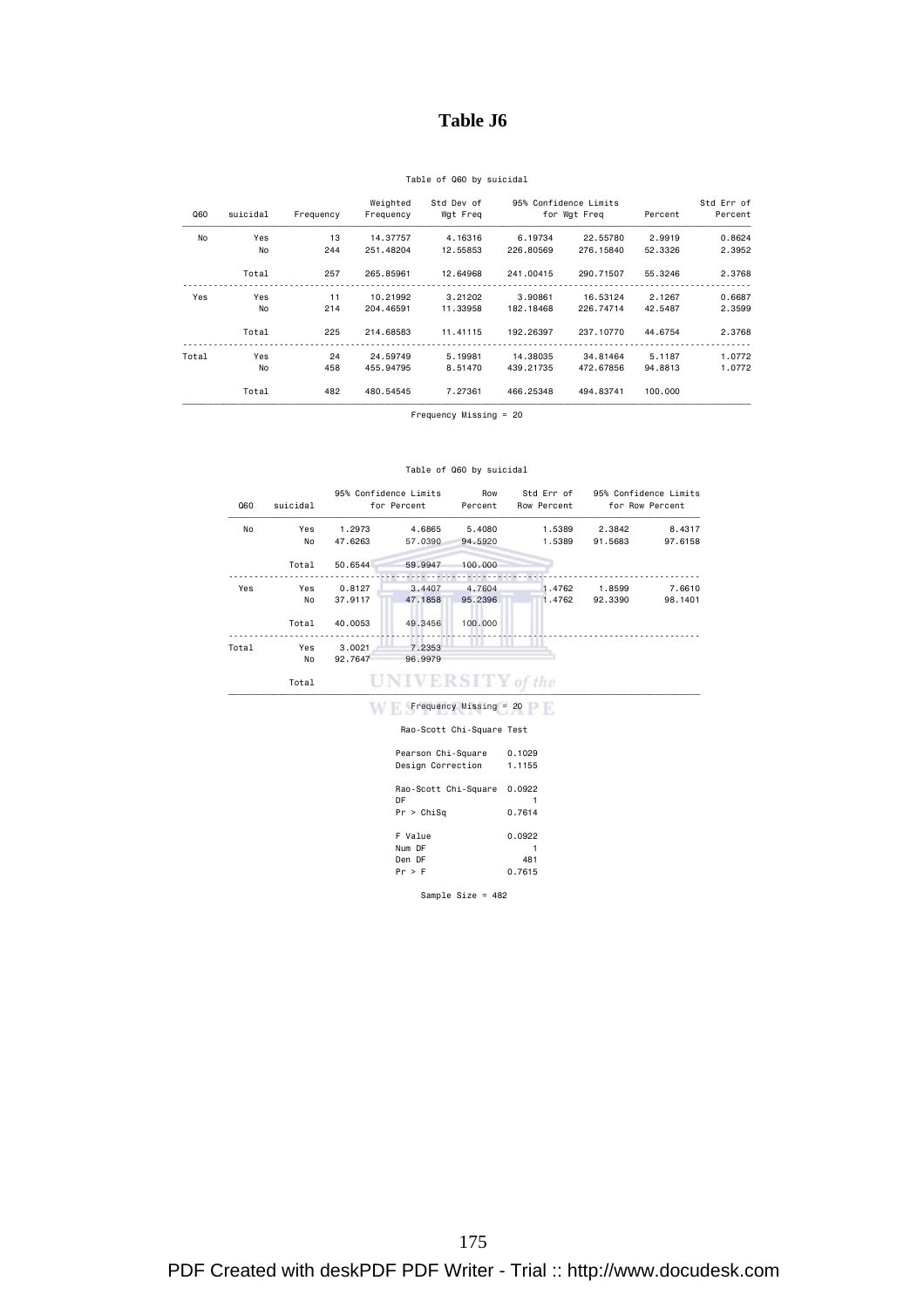## **APPENDIX K**

## **Current drug use comparisons**

### **Table K1**

Table of drugs by newQ32

| Std Err of<br>Percent | Percent                                  |                    | 95% Confidence Limits<br>for Wgt Freq | Std Dev of<br>Wgt Freq | Weighted<br>Frequency                               |                    | Frequency | newQ32              |                     | drugs |
|-----------------------|------------------------------------------|--------------------|---------------------------------------|------------------------|-----------------------------------------------------|--------------------|-----------|---------------------|---------------------|-------|
| 3.9128                | 52.1431                                  | 118.39073          | 87.82977                              | 7.74475                | 103.11025                                           | 101                |           | 1 partner           |                     | No    |
| 3.7722                | 32,0390                                  | 79,22893           | 47.48207                              | 8.04528                | 63.35550                                            | 51                 |           |                     | more than 1 partner |       |
| 2.7355                | 84.1821                                  | 180.87185          | 152.05965                             | 7.30158                | 166.46575                                           | 152                |           | Total               |                     |       |
| 1.8511                | 7.8628                                   | 22.61426           | 8.48246                               | 3.58127                | 15.54836                                            | 18                 |           | 1 partner           |                     | Yes   |
| 2.1608                | 7.9551                                   | 24.23146           | 7.23017                               | 4.30846                | 15.73081                                            | 14                 |           |                     | more than 1 partner |       |
| 2.7355                | 15.8179                                  | 41.85188           | 20.70647                              | 5.35866                | 31.27917                                            | 32                 |           | Total               |                     |       |
| 3,9016                | 60.0059                                  | 133.32877          | 103.98845                             | 7.43541                | 118.65861                                           | 119                |           | 1 partner           |                     | Total |
| 3.9016                | 39.9941                                  | 95.87398           | 62.29864                              | 8.50865                | 79.08631                                            | 65                 |           |                     | more than 1 partner |       |
|                       | 100.000                                  | 207.63406          | 187.85579                             | 5.01220                | 197.74492                                           | 184                |           | Total               |                     |       |
|                       |                                          |                    |                                       |                        | Frequency Missing = 318<br>Table of drugs by new032 |                    |           |                     |                     |       |
|                       | 95% Confidence Limits<br>for Row Percent |                    | Std Err of<br>Row Percent             | Row<br>Percent         | 95% Confidence Limits<br>for Percent                |                    | newQ32    |                     | drugs               |       |
|                       |                                          |                    |                                       |                        |                                                     |                    |           |                     |                     |       |
|                       | 70.3512<br>46.4695                       | 53.5305<br>29.6488 | 4.2627<br>4.2627                      | 61.9408<br>38.0592     | 59.8630<br>39.4817                                  | 44.4231<br>24.5963 | 1 partner | more than 1 partner | No                  |       |
|                       |                                          |                    |                                       | 100,000                | 10 J.N. L<br>89.5793                                | 78,7849            | Total     |                     |                     |       |
|                       |                                          |                    |                                       |                        |                                                     |                    |           |                     |                     |       |
|                       | 68.0972<br>68.6805                       | 31.3195<br>31.9028 | 9.3202<br>9.3202                      | 49.7083<br>50.2917     | 11.5150<br>12.2184                                  | 4.2107<br>3.6918   | 1 partner | more than 1 partner | Yes                 |       |
|                       |                                          |                    |                                       | 100,000                | 21.2151                                             | 10.4207            | Total     |                     |                     |       |
|                       |                                          |                    |                                       |                        | 67.7038                                             | 52.3080            | 1 partner |                     | Total               |       |
|                       |                                          |                    |                                       |                        | 47.6920                                             | 32.2962            |           | more than 1 partner |                     |       |

| Rao-Scott Chi-Square Test                |                  |
|------------------------------------------|------------------|
| Pearson Chi-Square<br>Design Correction  | 1.5277<br>1.0325 |
| Rao-Scott Chi-Square<br>DF<br>Pr > Chisq | 1.4796<br>0.2238 |
| F Value<br>Num DF<br>Den DF              | 1.4796<br>183    |
| Pr > F                                   | 0.2254           |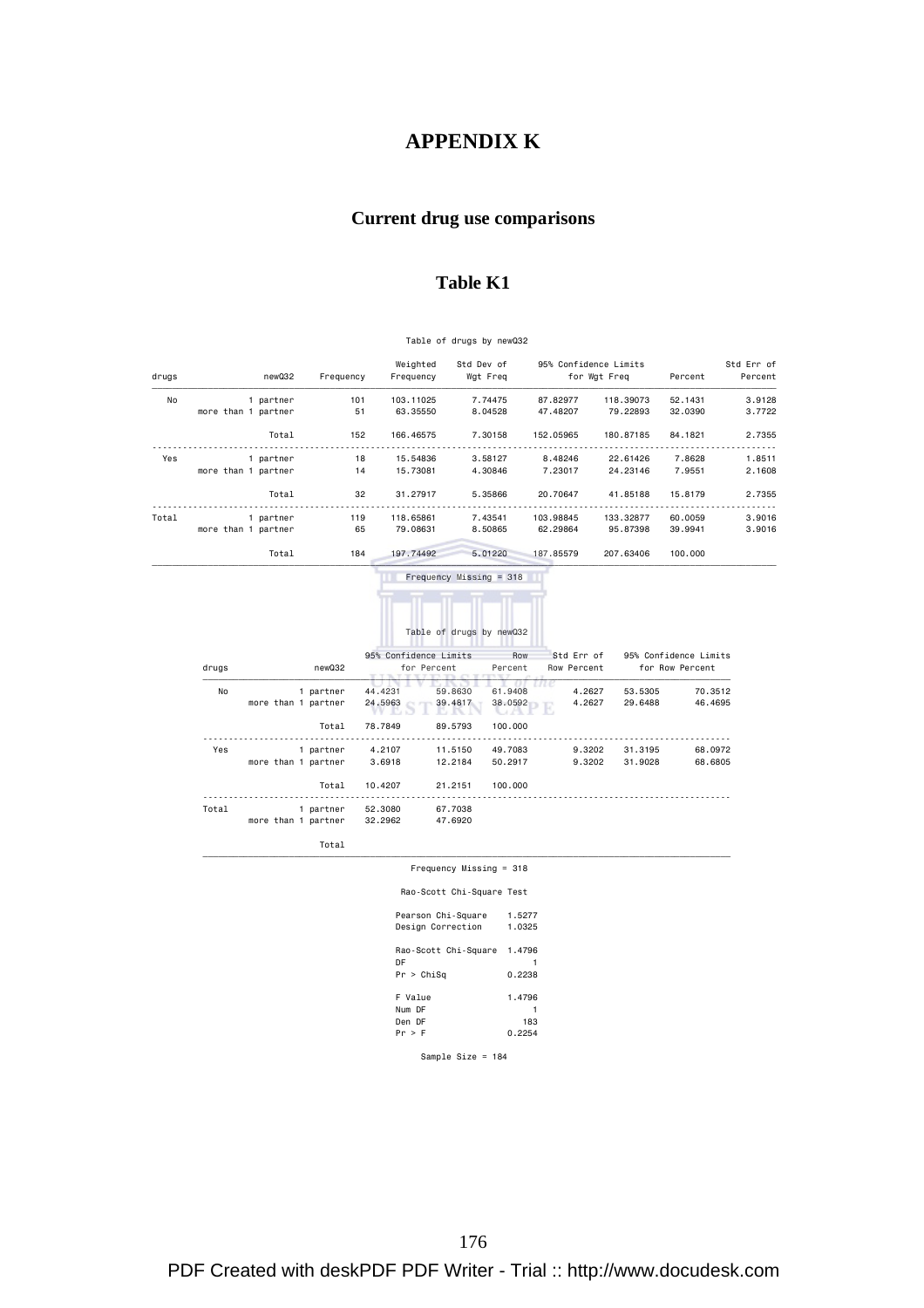## **Table K2(i)**

### Table of drugs by new\_vsex

| Std Err of<br>Percent | Percent | for Wgt Freq | 95% Confidence Limits | Std Dev of<br>Wgt Freq | Weighted<br>Frequency | Frequency | new vsex    | drugs |  |
|-----------------------|---------|--------------|-----------------------|------------------------|-----------------------|-----------|-------------|-------|--|
|                       |         |              |                       |                        |                       |           |             |       |  |
| 2.5108                | 9,7069  | 29,41798     | 9.23466               | 5.11503                | 19,32632              | 14        | $(5-14)$    | No    |  |
| 3.4128                | 74.5826 | 163.62074    | 133,36460             | 7.66778                | 148,49267             | 139       | $(15-24)$   |       |  |
| 2,7189                | 84,2896 | 182.28547    | 153.35251             | 7.33244                | 167,81899             | 153       | Total       |       |  |
| 1.5992                | 3.5572  | 13,41850     | 0.74622               | 3.21152                | 7.08236               | 5         | $(5-14)$    | Yes   |  |
| 2.3195                | 12.1532 | 33,08429     | 15,30934              | 4.50468                | 24,19682              | 27        | $(15 - 24)$ |       |  |
| 2.7189                | 15,7104 | 41.85666     | 20,70169              | 5.36128                | 31,27917              | 32        | Total       |       |  |
| 2.8735                | 13,2641 | 38,07903     | 14,73833              | 5.91520                | 26,40868              | 19        | $(5-14)$    | Total |  |
| 2.8735                | 86.7359 | 185.17247    | 160,20651             | 6.32709                | 172.68949             | 166       | $(15 - 24)$ |       |  |
|                       | 100,000 | 209,05147    | 189, 14486            | 5.04491                | 199.09817             | 185       | Total       |       |  |

Frequency Missing = 317

### Table of drugs by new\_vsex

| drugs | new vsex  |         | 95% Confidence Limits<br>for Percent | Row<br>Percent            | Std Err of<br>Row Percent |         | 95% Confidence Limits<br>for Row Percent |
|-------|-----------|---------|--------------------------------------|---------------------------|---------------------------|---------|------------------------------------------|
| No    | $(5-14)$  | 4.7532  | 14.6606                              | 11.5162                   | 2.9460                    | 5.7039  | 17.3285                                  |
|       | $(15-24)$ | 67.8494 | 81.3159                              | 88.4838                   | 2.9460                    | 82.6715 | 94.2961                                  |
|       | Total     | 78.9253 | 89.6538                              | 100,000                   |                           |         |                                          |
| Yes   | $(5-14)$  | 0.4020  | 6.7124                               | 22.6424                   | 8.7779                    | 5.3241  | 39.9607                                  |
|       | $(15-24)$ | 7.5770  | 16.7294                              | 77.3576                   | 8.7779                    | 60.0393 | 94.6759                                  |
|       | Total     | 10.3462 | 21.0747                              | 100.000                   |                           |         |                                          |
| Total | $(5-14)$  | 7.5949  | 18.9334                              |                           |                           |         |                                          |
|       | $(15-24)$ | 81.0666 | 92.4051                              |                           |                           |         |                                          |
|       | Total     |         | <b>UNIVERSITY</b> of the             |                           |                           |         |                                          |
|       |           |         |                                      | Frequency Missing = 317   |                           |         |                                          |
|       |           |         |                                      | Rao-Scott Chi-Square Test |                           |         |                                          |

| Pearson Chi-Square<br>Design Correction  | 2.6360<br>1,2720        |
|------------------------------------------|-------------------------|
| Rao-Scott Chi-Square<br>DF<br>Pr > Chisq | 2.0723<br>0.1500        |
| F Value<br>Num DF<br>Den DF<br>Pr > F    | 2.0723<br>184<br>0.1517 |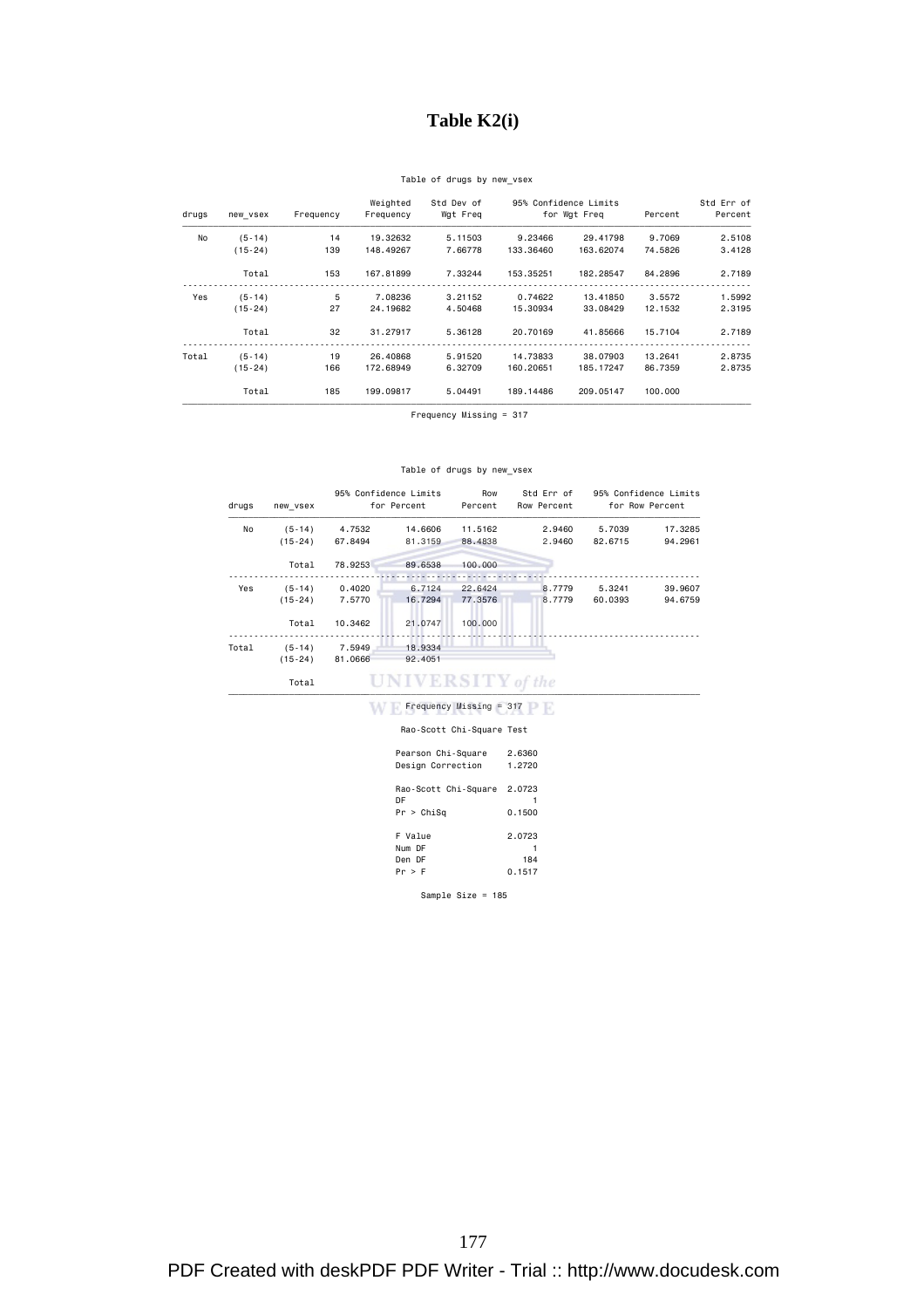## **Table K2(ii)**

### Table of drugs by new\_osex

| Std Err of |         |              | 95% Confidence Limits | Std Dev of | Weighted  |           |             | drugs |
|------------|---------|--------------|-----------------------|------------|-----------|-----------|-------------|-------|
| Percent    | Percent | for Wgt Freq |                       | Wgt Freg   | Frequency | Frequency | new osex    |       |
| 2.9993     | 8.3794  | 15.21628     | 2.52782               | 3.19653    | 8.87205   | 8         | $(10-14)$   | No    |
| 4.7375     | 71.9394 | 87.86304     | 64.47494              | 5.89203    | 76,16899  | 69        | $(15 - 24)$ |       |
| 4.1232     | 80.3188 | 96.09157     | 73,99051              | 5.56779    | 85,04104  | 77        | Total       |       |
| $\bullet$  | $\cdot$ | $\cdot$      | $\blacksquare$        | ٠          | ٠.        | 0         | $(10-14)$   | Yes   |
| 4.1232     | 19,6812 | 29.42748     | 12,24920              | 4.32763    | 20.83834  | 21        | $(15-24)$   |       |
| 4.1232     | 19,6812 | 29.42748     | 12,24920              | 4.32763    | 20.83834  | 21        | Total       |       |
| 2.9993     | 8.3794  | 15,21628     | 2.52782               | 3.19653    | 8.87205   | 8         | $(10-14)$   | Total |
| 2.9993     | 91,6206 | 106.04117    | 87.97348              | 4.55169    | 97,00733  | 90        | $(15 - 24)$ |       |
|            | 100,000 | 113,08757    | 98.67118              | 3.63184    | 105,87938 | 98        | Total       |       |

Frequency Missing = 404

#### Table of drugs by new\_osex

| drugs<br>No | new osex  |         | 95% Confidence Limits<br>for Percent | Row<br>Percent | Std Err of<br>Row Percent | 95% Confidence Limits | for Row Percent |
|-------------|-----------|---------|--------------------------------------|----------------|---------------------------|-----------------------|-----------------|
|             | $(10-14)$ | 2.4265  | 14.3323                              | 10.4327        | 3.6956                    | 3,0980                | 17.7674         |
|             | $(15-24)$ | 62.5368 | 81,3420                              | 89.5673        | 3.6956                    | 82.2326               | 96,9020         |
|             | Total     | 72.1354 | 88.5022                              | 100,000        |                           |                       |                 |
| Yes         | $(10-14)$ | $\sim$  |                                      |                | ٠                         | ٠                     | $\bullet$       |
|             | $(15-24)$ | 11.4978 | 27,8646                              | 100,000        | 0.0000                    | 100,000               | 100,000         |
|             | Total     | 11,4978 | 27.8646                              | 100,000        |                           |                       |                 |
| Total       | $(10-14)$ | 2.4265  | 14.3323                              |                |                           |                       |                 |
|             | $(15-24)$ | 85.6677 | 97.5735                              |                |                           |                       |                 |
|             | Total     |         |                                      | es pr          | V of the                  |                       |                 |

Frequency Missing = 404

PDF Created with deskPDF PDF Writer - Trial :: http://www.docudesk.com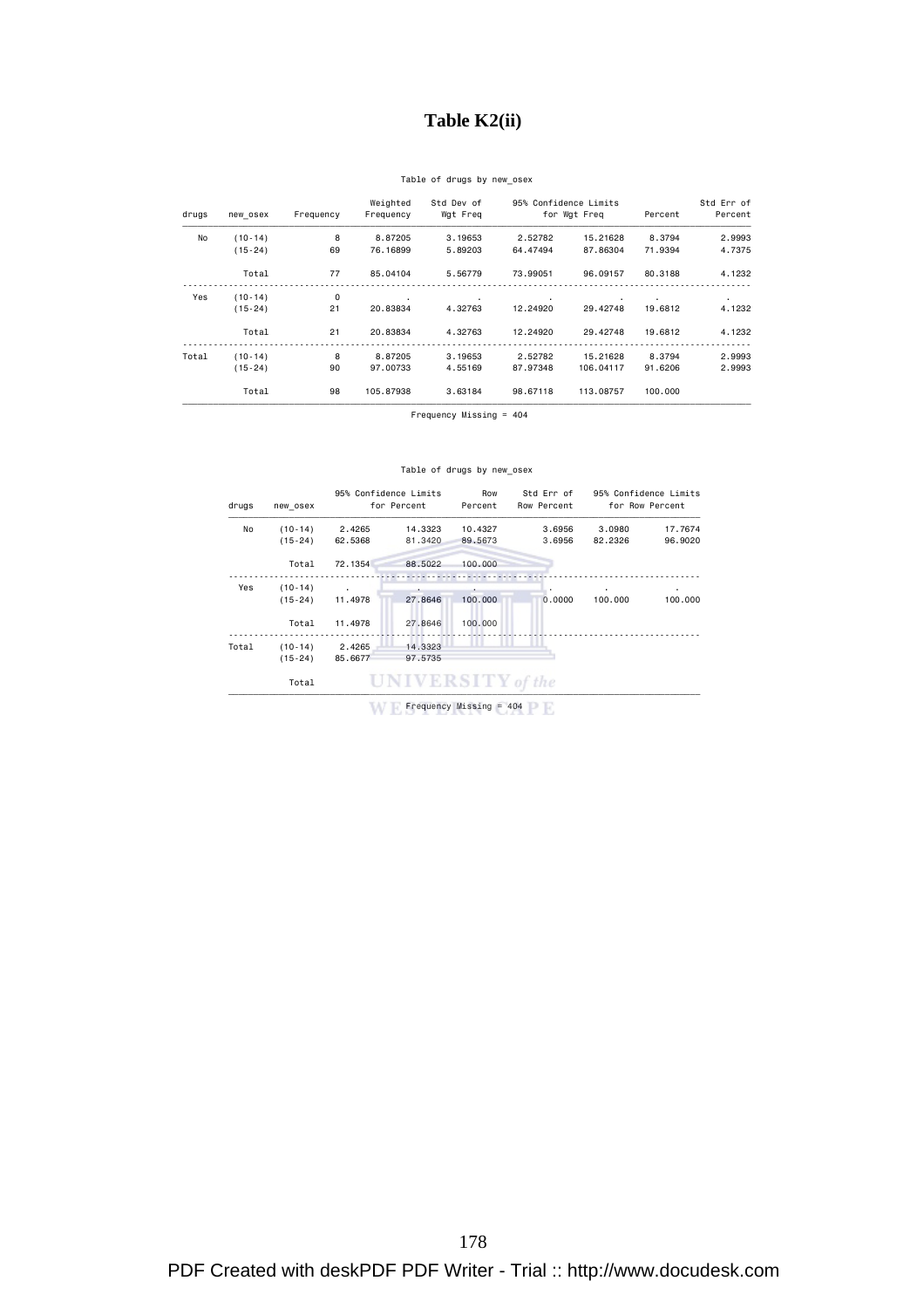## **Table K3(i)**

### Table of drugs by otherQ30

| Std Err of |         |            | 95% Confidence Limits<br>Std Dev of<br>Wgt Freq<br>for Wgt Freq |         | Weighted<br>Frequency |                         | other |       |
|------------|---------|------------|-----------------------------------------------------------------|---------|-----------------------|-------------------------|-------|-------|
| Percent    | Percent |            |                                                                 |         |                       | <b>Q30</b><br>Frequency |       | drugs |
| 2.0789     | 7.6384  | 20.87195   | 6,30098                                                         | 3.69069 | 13.58646              | 14                      | No    | No    |
| 3.3116     | 76.5464 | 150.81655  | 121.49163                                                       | 7.42773 | 136, 15409            | 127                     | Yes   |       |
| 2.8162     | 84.1847 | 163,27795  | 136,20315                                                       | 6.85780 | 149.74055             | 141                     | Total |       |
| 1.2412     | 1,7700  | 7.52991    | $\Omega$                                                        | 2.21964 | 3,14831               | 2                       | No    | Yes   |
| 2.6031     | 14,0453 | 33,90595   | 16,05915                                                        | 4.52043 | 24.98255              | 28                      | Yes   |       |
| 2.8162     | 15,8153 | 37.88892   | 18,37280                                                        | 4.94325 | 28,13086              | 30                      | Total |       |
| 2.3738     | 9.4084  | 25.12022   | 8.34932                                                         | 4.24791 | 16,73477              | 16                      | No    | Total |
| 2.3738     | 90.5916 | 172.91278  | 149,36050                                                       | 5.96557 | 161.13664             | 155                     | Yes   |       |
|            | 100,000 | 187, 11105 | 168,63178                                                       | 4.68063 | 177.87141             | 171                     | Total |       |

Frequency Missing = 331

### Table of drugs by otherQ30

| drugs | 95% Confidence Limits<br>other<br>Q30<br>for Percent |         |                   | Row<br>Percent            | Std Err of<br>Row Percent | 95% Confidence Limits<br>for Row Percent |         |
|-------|------------------------------------------------------|---------|-------------------|---------------------------|---------------------------|------------------------------------------|---------|
| No    | No                                                   | 3.5345  | 11,7422           | 9.0733                    | 2.4548                    | 4.2276                                   | 13.9191 |
|       | Yes                                                  | 70.0093 | 83,0834           | 90.9267                   | 2.4548                    | 86,0809                                  | 95.7724 |
|       | Total                                                | 78.6255 | 89.7439           | 100,000                   |                           |                                          |         |
| Yes   | No                                                   | 0.0000  | 4.2201            | 11.1917                   | 7.3143                    | 0.0000                                   | 25.6302 |
|       | Yes                                                  | 8.9068  | 19,1838           | 88.8083                   | 7.3143                    | 74.3698                                  | 100.000 |
|       | Total                                                | 10.2561 | 21,3745           | 100,000                   |                           |                                          |         |
| Total | No                                                   | 4.7224  | 14,0943           |                           |                           |                                          |         |
|       | Yes                                                  | 85.9057 | 95.2776           |                           |                           |                                          |         |
|       | Total                                                |         | UNIVERSITY of the |                           |                           |                                          |         |
|       |                                                      |         |                   | Frequency Missing = 331   |                           |                                          |         |
|       |                                                      |         |                   | Rao-Scott Chi-Square Test |                           |                                          |         |

| Pearson Chi-Square<br>Design Correction  | 0.1199<br>1.3686        |
|------------------------------------------|-------------------------|
| Rao-Scott Chi-Square<br>DF<br>Pr > Chisq | 0.0876<br>0.7673        |
| F Value<br>Num DF<br>Den DF<br>Pr > F    | 0.0876<br>170<br>0.7676 |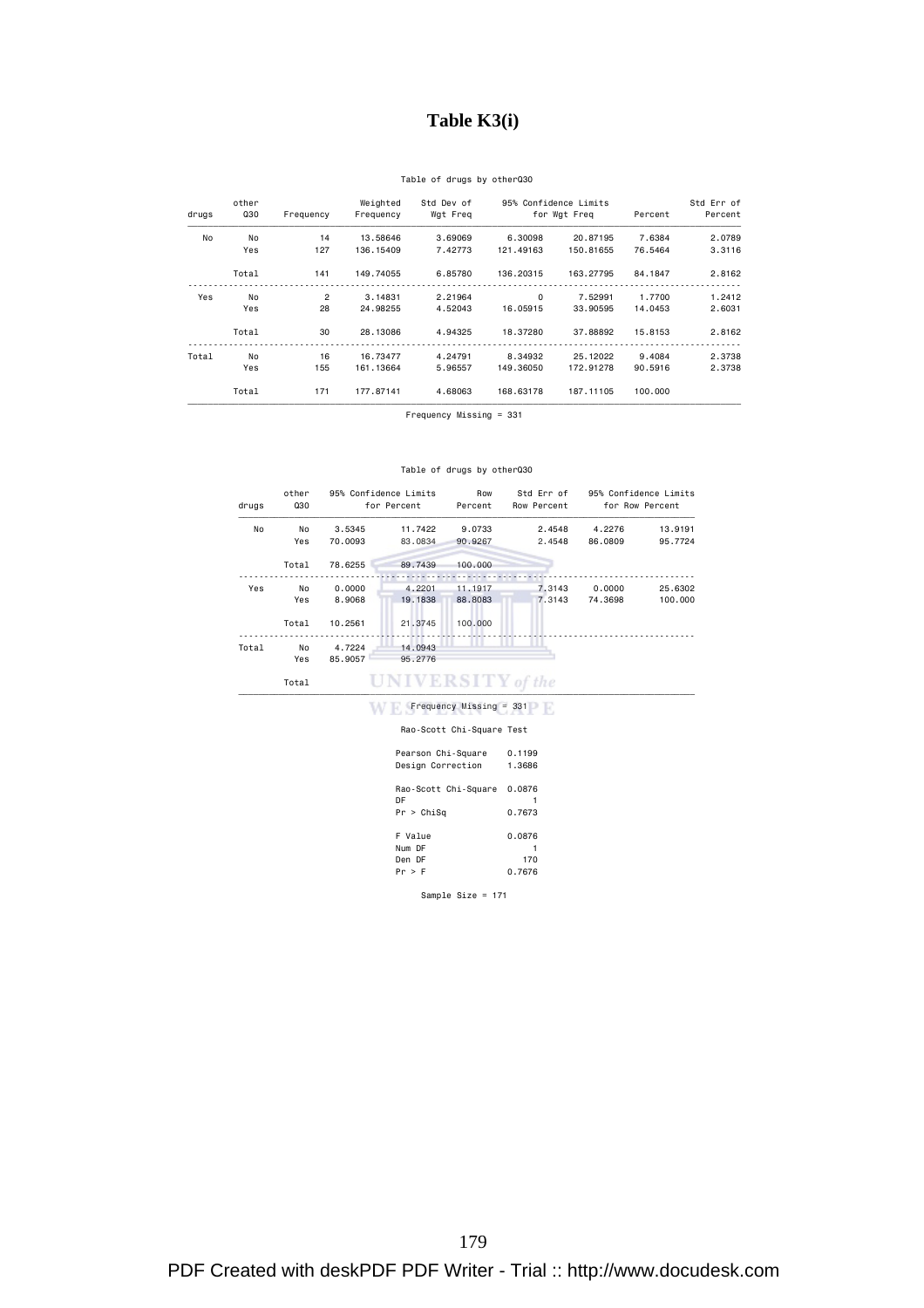## **Table K3(ii)**

### Table of drugs by newQ34

| Std Err of |         |              | Std Dev of<br>95% Confidence Limits |          | Weighted   |                | new   |       |
|------------|---------|--------------|-------------------------------------|----------|------------|----------------|-------|-------|
| Percent    | Percent | for Wgt Freq |                                     | Wgt Freq | Frequency  | Frequency      | Q34   | drugs |
| 2.8535     | 82,2879 | 181.95453    | 152,53769                           | 7.45663  | 167,24611  | 155            | No    | No    |
| 1.1514     | 1.9356  | 8.56894      | $\Omega$                            | 2.34972  | 3.93405    | 3              | Yes   |       |
| 2.6852     | 84.2235 | 185,70160    | 156,65871                           | 7.36184  | 171,18016  | 158            | Total |       |
| 2.5168     | 14,2275 | 38,83677     | 18,99642                            | 5.02917  | 28,91660   | 31             | No    | Yes   |
| 1.0876     | 1,5490  | 7.52797      | $\Omega$                            | 2.22033  | 3.14831    | $\overline{2}$ | Yes   |       |
| 2.6852     | 15.7765 | 42.73555     | 21,39426                            | 5,40963  | 32,06491   | 33             | Total |       |
| 1.5669     | 96.5154 | 206,96429    | 185,36112                           | 5.47601  | 196, 16271 | 186            | No    | Total |
| 1.5669     | 3.4846  | 13,41926     | 0.74546                             | 3.21258  | 7.08236    | 5              | Yes   |       |
|            | 100,000 | 213, 24156   | 193.24857                           | 5.06786  | 203,24506  | 191            | Total |       |

Frequency Missing = 311

#### Table of drugs by newQ34

| drugs<br>No |       | new<br>Q34 | 95% Confidence Limits<br>for Percent |                           | Row<br>Percent | Std Err of<br>Row Percent |         | 95% Confidence Limits<br>for Row Percent |
|-------------|-------|------------|--------------------------------------|---------------------------|----------------|---------------------------|---------|------------------------------------------|
|             | No    | 76.6592    | 87.9166                              | 97.7018                   | 1.3644         | 95.0104                   | 100.000 |                                          |
|             | Yes   | 0.0000     | 4.2069                               | 2.2982                    | 1.3644         | 0.0000                    | 4.9896  |                                          |
|             | Total | 78,9269    | 89.5202                              | 100,000                   |                |                           |         |                                          |
|             |       |            |                                      |                           |                |                           |         |                                          |
| Yes         | No    | 9.2631     | 19, 1918                             | 90.1814                   | 6.4955         | 77.3689                   | 100,000 |                                          |
|             | Yes   | 0.0000     | 3.6943                               | 9.8186                    | 6.4955         | 0.0000                    | 22.6311 |                                          |
|             | Total | 10.4798    | 21,0731                              | 100,000                   |                |                           |         |                                          |
| Total       | No    | 93,4246    | 99,6061                              |                           |                |                           |         |                                          |
|             | Yes   | 0.3939     | 6.5754                               |                           |                |                           |         |                                          |
|             | Total |            | <b>UNIVERSITY</b> of the             |                           |                |                           |         |                                          |
|             |       |            |                                      | $Frequency$ Missing = 311 |                |                           |         |                                          |

### Rao-Scott Chi-Square Test

| Rao-Scott Uni-Square lest  |        |
|----------------------------|--------|
| Pearson Chi-Square         | 4.2678 |
| Design Correction          | 1.3681 |
| Rao-Scott Chi-Square<br>DF | 3.1196 |
| Pr > Chisq                 | 0.0774 |
| F Value                    | 3,1196 |
| Num DF                     |        |
| Den DF                     | 190    |
| Pr > F                     | 0.0790 |
|                            |        |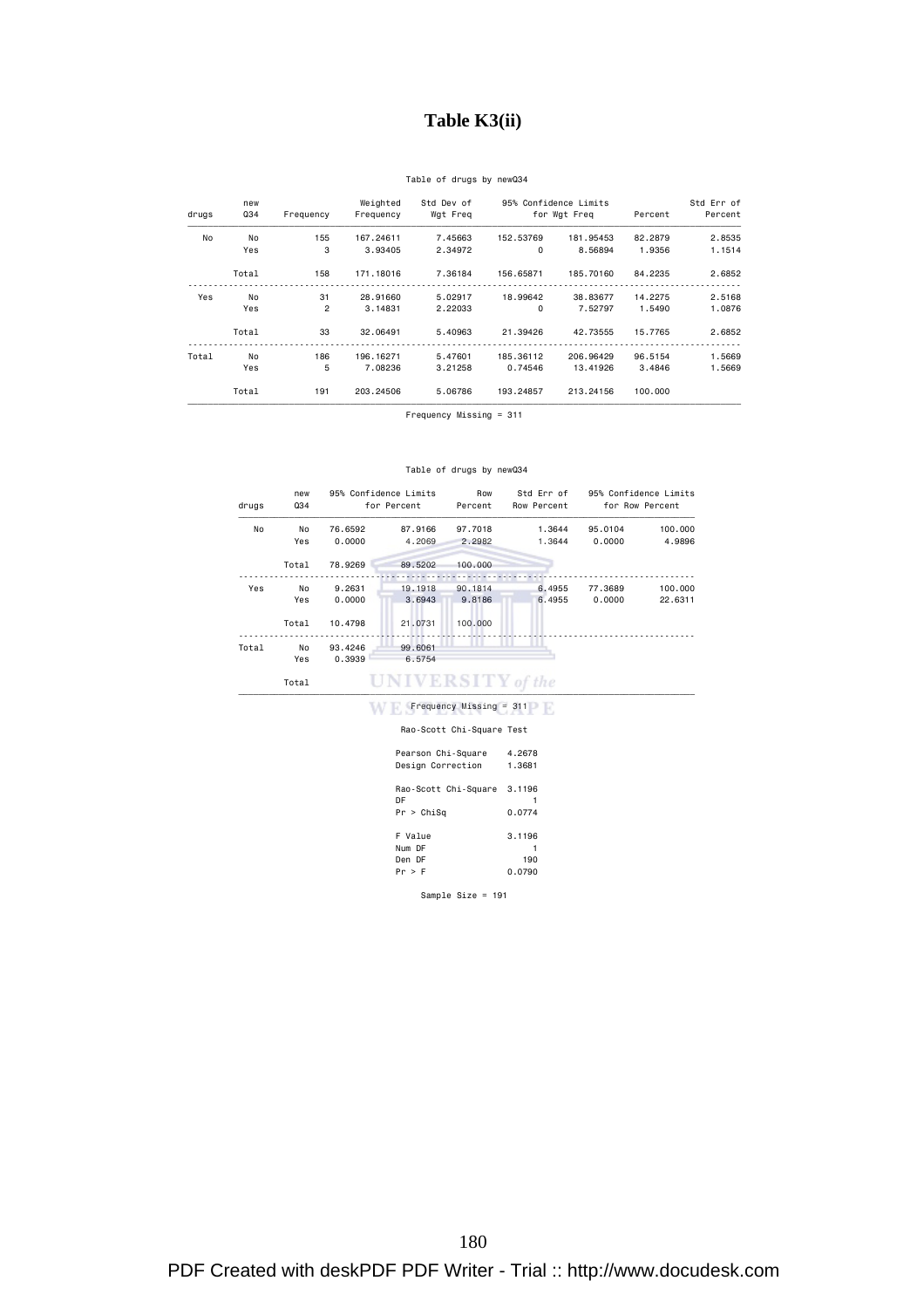## **Table K3(iii)**

## Table of drugs by newQ35

| Std Err of |         | 95% Confidence Limits |           | Std Dev of | Weighted  |           | new   |       |
|------------|---------|-----------------------|-----------|------------|-----------|-----------|-------|-------|
| Percent    | Percent | for Wgt Freq          |           | Wgt Freq   | Frequency | Frequency | Q35   | drugs |
| 3.3728     | 73.2896 | 164.57204             | 133,34296 | 7.91600    | 148,95750 | 139       | No    | No    |
| 2.4868     | 10.9339 | 32,35350              | 12,09181  | 5.13597    | 22.22265  | 19        | Yes   |       |
| 2.6852     | 84.2235 | 185,70160             | 156,65871 | 7.36184    | 171,18016 | 158       | Total |       |
| 2.4213     | 12,6811 | 35,37943              | 16,16789  | 4.86977    | 25,77366  | 27        | No    | Yes   |
| 1.3235     | 3,0954  | 11.60472              | 0.97778   | 2.69374    | 6.29125   | 6         | Yes   |       |
| 2.6852     | 15.7765 | 42.73555              | 21,39426  | 5,40963    | 32,06491  | 33        | Total |       |
| 2.7395     | 85,9707 | 188,10446             | 161,35786 | 6,77978    | 174,73116 | 166       | No    | Total |
| 2.7395     | 14,0293 | 39,70054              | 17,32726  | 5.67122    | 28,51390  | 25        | Yes   |       |
|            | 100,000 | 213, 24156            | 193.24857 | 5.06786    | 203,24506 | 191       | Total |       |

Frequency Missing = 311

## Table of drugs by newQ35

| drugs | 95% Confidence Limits<br>new<br>Q35<br>for Percent |         | Row<br>Percent           | Std Err of<br>Row Percent | 95% Confidence Limits<br>for Row Percent |         |         |
|-------|----------------------------------------------------|---------|--------------------------|---------------------------|------------------------------------------|---------|---------|
| No    | No                                                 | 66.6366 | 79.9426                  | 87,0180                   | 2.9189                                   | 81,2603 | 92.7756 |
|       | Yes                                                | 6.0285  | 15.8393                  | 12,9820                   | 2.9189                                   | 7.2244  | 18.7397 |
|       | Total                                              | 78,9269 | 89,5202                  | 100,000                   |                                          |         |         |
|       |                                                    |         |                          |                           |                                          |         |         |
| Yes   | No                                                 | 7.9049  | 17.4572                  | 80.3796                   | 7.5561                                   | 65.4750 | 95.2843 |
|       | Yes                                                | 0.4848  | 5.7060                   | 19,6204                   | 7.5561                                   | 4.7157  | 34.5250 |
|       | Total                                              | 10.4798 | 21,0731                  | 100,000                   |                                          |         |         |
| Total | No                                                 | 80.5669 | 91.3744                  |                           |                                          |         |         |
|       | Yes                                                | 8.6256  | 19,4331                  |                           |                                          |         |         |
|       | Total                                              |         | <b>UNIVERSITY</b> of the |                           |                                          |         |         |
|       |                                                    |         |                          | $Frequency$ Missing = 311 |                                          |         |         |

Rao-Scott Chi-Square Test

| Pearson Chi-Square   | 0.9273 |
|----------------------|--------|
| Design Correction    | 1,1099 |
| Rao-Scott Chi-Square | 0.8355 |
| DF                   |        |
| Pr > Chisq           | 0.3607 |
| F Value              | 0.8355 |
| Num DF               |        |
| Den DF               | 190    |
| Pr > F               | 0.3619 |

Sample Size = 191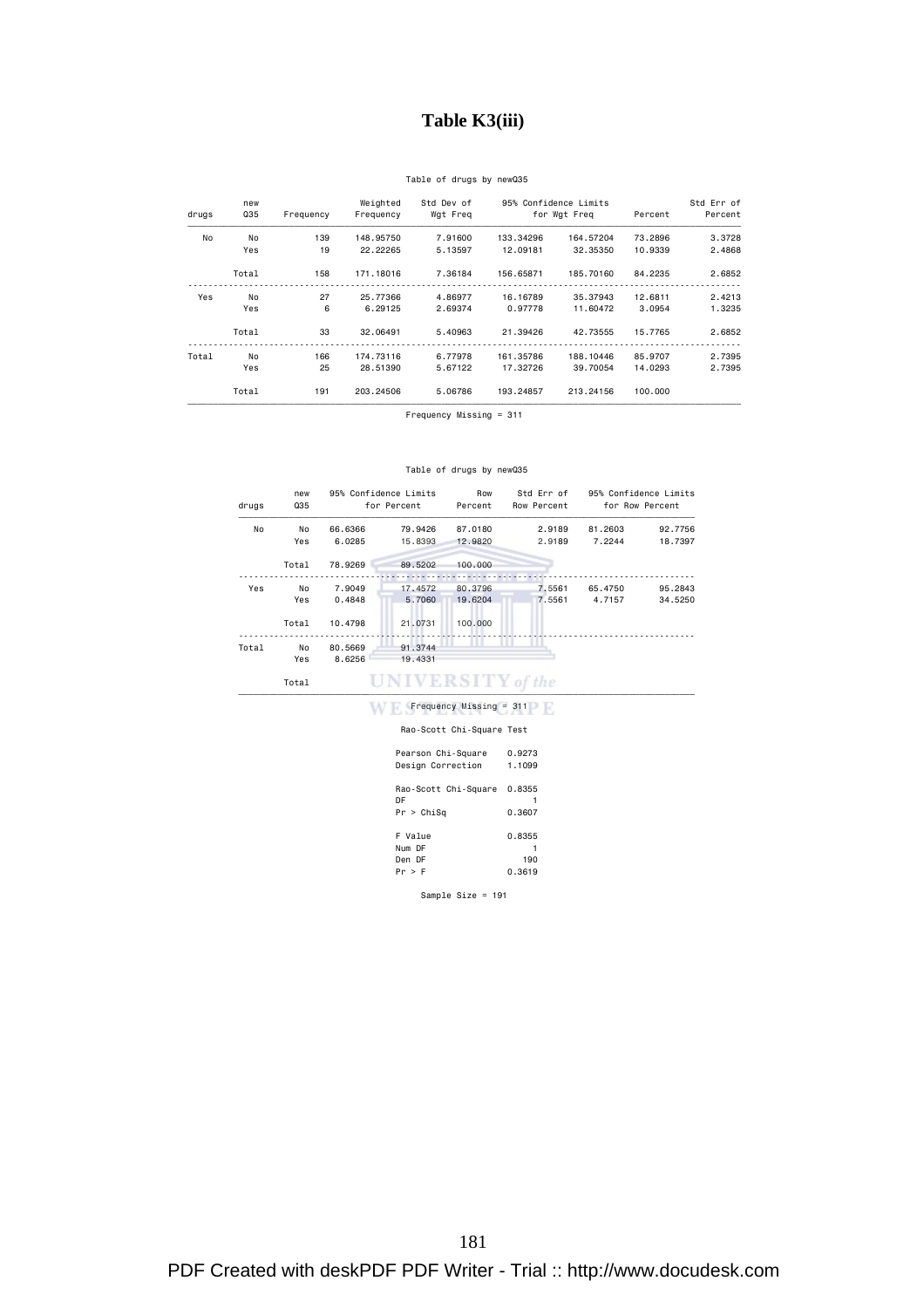## **Table K4**

## Table of drugs by newQ31

| Std Err of<br>Percent | Percent | 95% Confidence Limits<br>for Wgt Freq |           | Std Dev of<br>Wgt Freq | Weighted<br>Frequency | Frequency | new<br>Q31 |       |
|-----------------------|---------|---------------------------------------|-----------|------------------------|-----------------------|-----------|------------|-------|
|                       |         |                                       |           |                        |                       |           |            | drugs |
| 2.3430                | 84,6301 | 239,97805                             | 208,40373 | 8,01674                | 224,19089             | 216       | No         | No    |
| 1.0195                | 1.7827  | 10.07071                              | $\Omega$  | 2.71585                | 4.72247               | 3         | Yes        |       |
| 2.1725                | 86.4127 | 244,59014                             | 213.23658 | 7.96069                | 228,91336             | 219       | Total      |       |
| 2.1568                | 13,2906 | 46.39389                              | 24,02181  | 5.68029                | 35,20785              | 37        | No         | Yes   |
| 0.2969                | 0.2966  | 2.33306                               | $\Omega$  | 0.78573                | 0.78573               |           | Yes        |       |
| 2.1725                | 13,5873 | 47.24896                              | 24,73820  | 5.71550                | 35,99358              | 38        | Total      |       |
| 1.0596                | 97.9207 | 271,02705                             | 247,77042 | 5.90487                | 259,39874             | 253       | No         | Total |
| 1.0596                | 2.0793  | 11,06568                              | $\Omega$  | 2.82209                | 5.50820               | 4         | Yes        |       |
|                       | 100,000 | 275,98909                             | 253,82479 | 5.62753                | 264,90694             | 257       | Total      |       |

Frequency Missing = 245

## Table of drugs by newQ31

| drugs | new<br>Q31 |         | 95% Confidence Limits<br>for Percent | Row<br>Percent            | Std Err of<br>Row Percent |         | 95% Confidence Limits<br>for Row Percent |
|-------|------------|---------|--------------------------------------|---------------------------|---------------------------|---------|------------------------------------------|
| No    | No         | 80.0161 | 89,2440                              | 97.9370                   | 1.1778                    | 95,6176 | 100,000                                  |
|       | Yes        | 0.0000  | 3.7904                               | 2.0630                    | 1.1778                    | 0.0000  | 4.3824                                   |
|       | Total      | 82.1345 | 90,6910                              | 100,000                   |                           |         |                                          |
|       |            |         |                                      |                           |                           |         |                                          |
| Yes   | No         | 9.0432  | 17.5381                              | 97.8170                   | 2.1712                    | 93.5414 | 100.000                                  |
|       | Yes        | 0.0000  | 0.8814                               | 2,1830                    | 2.1712                    | 0.0000  | 6.4586                                   |
|       | Total      | 9.3090  | 17.8655                              | 100,000                   |                           |         |                                          |
| Total | No         | 95.8341 | 100,000                              |                           |                           |         |                                          |
|       | Yes        | 0.0000  | 4.1659                               |                           |                           |         |                                          |
|       | Total      |         | <b>UNIVERSITY</b> of the             |                           |                           |         |                                          |
|       |            |         |                                      | $Frequency$ Missing = 245 |                           |         |                                          |

## Rao-Scott Chi-Square Test

| Pearson Chi-Square   | 0.0021 |
|----------------------|--------|
| Design Correction    | 0.8751 |
|                      |        |
| Rao-Scott Chi-Square | 0.0024 |
| DF                   |        |
| Pr > Chisq           | 0.9606 |
|                      |        |
| F Value              | 0.0024 |
| Num DF               |        |
| Den DF               | 256    |
| Pr > F               | 0.9607 |
|                      |        |

Sample Size = 257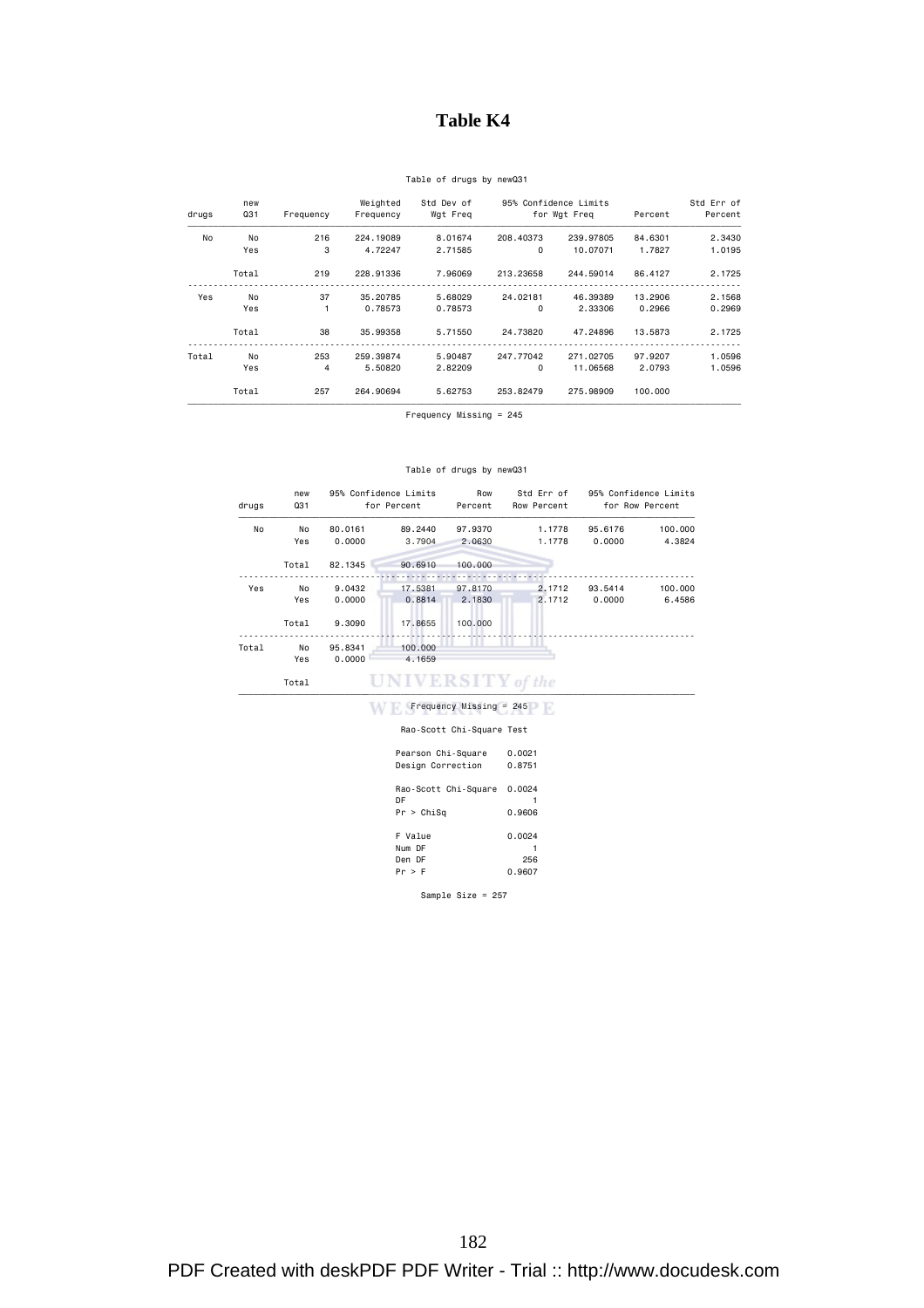## **Table K5**

## Table of drugs by suicidal

| Std Err of<br>Percent | Percent | for Wgt Freg | 95% Confidence Limits | Std Dev of<br>Wgt Freq | Weighted<br>Frequency | Frequency | suicidal<br>drugs |       |  |  |  |
|-----------------------|---------|--------------|-----------------------|------------------------|-----------------------|-----------|-------------------|-------|--|--|--|
| 1.0025                | 4.1070  | 27, 12053    | 9.49196               | 4.48513                | 18,30624              | 18        | Yes               | No    |  |  |  |
| 1.7373                | 84.9525 | 398,27168    | 359,05383             | 9.97795                | 378,66275             | 382       | No                |       |  |  |  |
| 1.4921                | 89,0594 | 415,50929    | 378,42870             | 9.43418                | 396,96900             | 400       | Total             |       |  |  |  |
| 0.4970                | 1,0583  | 9.07139      | 0.36280               | 2.21567                | 4.71709               | 5         | Yes               | Yes   |  |  |  |
| 1.4228                | 9.8823  | 56,46396     | 31,63370              | 6.31741                | 44.04883              | 48        | No                |       |  |  |  |
| 1.4921                | 10,9406 | 61.78686     | 35,74499              | 6.62567                | 48.76593              | 53        | Total             |       |  |  |  |
| 1.1093                | 5.1653  | 32.77915     | 13,26752              | 4.96422                | 23.02334              | 23        | Yes               | Total |  |  |  |
| 1.1093                | 94,8347 | 438,63663    | 406.78654             | 8.10342                | 422.71158             | 430       | No                |       |  |  |  |
|                       | 100,000 | 459,24302    | 432.22682             | 6.87356                | 445.73492             | 453       | Total             |       |  |  |  |

Frequency Missing = 49

## Table of drugs by suicidal

| drugs | suicidal | 95% Confidence Limits<br>for Percent |                          | Row<br>Percent           | Std Err of<br>Row Percent | 95% Confidence Limits<br>for Row Percent |         |
|-------|----------|--------------------------------------|--------------------------|--------------------------|---------------------------|------------------------------------------|---------|
| No    | Yes      | 2.1369                               | 6.0770                   | 4.6115                   | 1.1228                    | 2.4050                                   | 6.8180  |
|       | No       | 81.5382                              | 88.3667                  | 95,3885                  | 1.1228                    | 93,1820                                  | 97.5950 |
|       | Total    | 86.1272                              | 91.9917                  | 100,000                  |                           |                                          |         |
| Yes   | Yes      | 0.0815                               | 2.0350                   | 9.6729                   | 4.3302                    | 1,1631                                   | 18.1828 |
|       | No       | 7.0862                               | 12.6784                  | 90.3271                  | 4.3302                    | 81,8172                                  | 98.8369 |
|       | Total    | 8,0083                               | 13,8728                  | 100,000                  |                           |                                          |         |
| Total | Yes      | 2.9852                               | 7.3453                   |                          |                           |                                          |         |
|       | No       | 92.6547                              | 97.0148                  |                          |                           |                                          |         |
|       | Total    |                                      | <b>UNIVERSITY</b> of the |                          |                           |                                          |         |
|       |          |                                      |                          | $Frequency Missing = 49$ |                           |                                          |         |

## Rao-Scott Chi-Square Test

| Pearson Chi-Square<br>Design Correction  | 2.3084<br>1.0794        |
|------------------------------------------|-------------------------|
| Rao-Scott Chi-Square<br>DF<br>Pr > Chisq | 2.1386<br>0.1436        |
| F Value<br>Num DF<br>Den DF<br>Pr > F    | 2.1386<br>452<br>0.1443 |

Sample Size = 453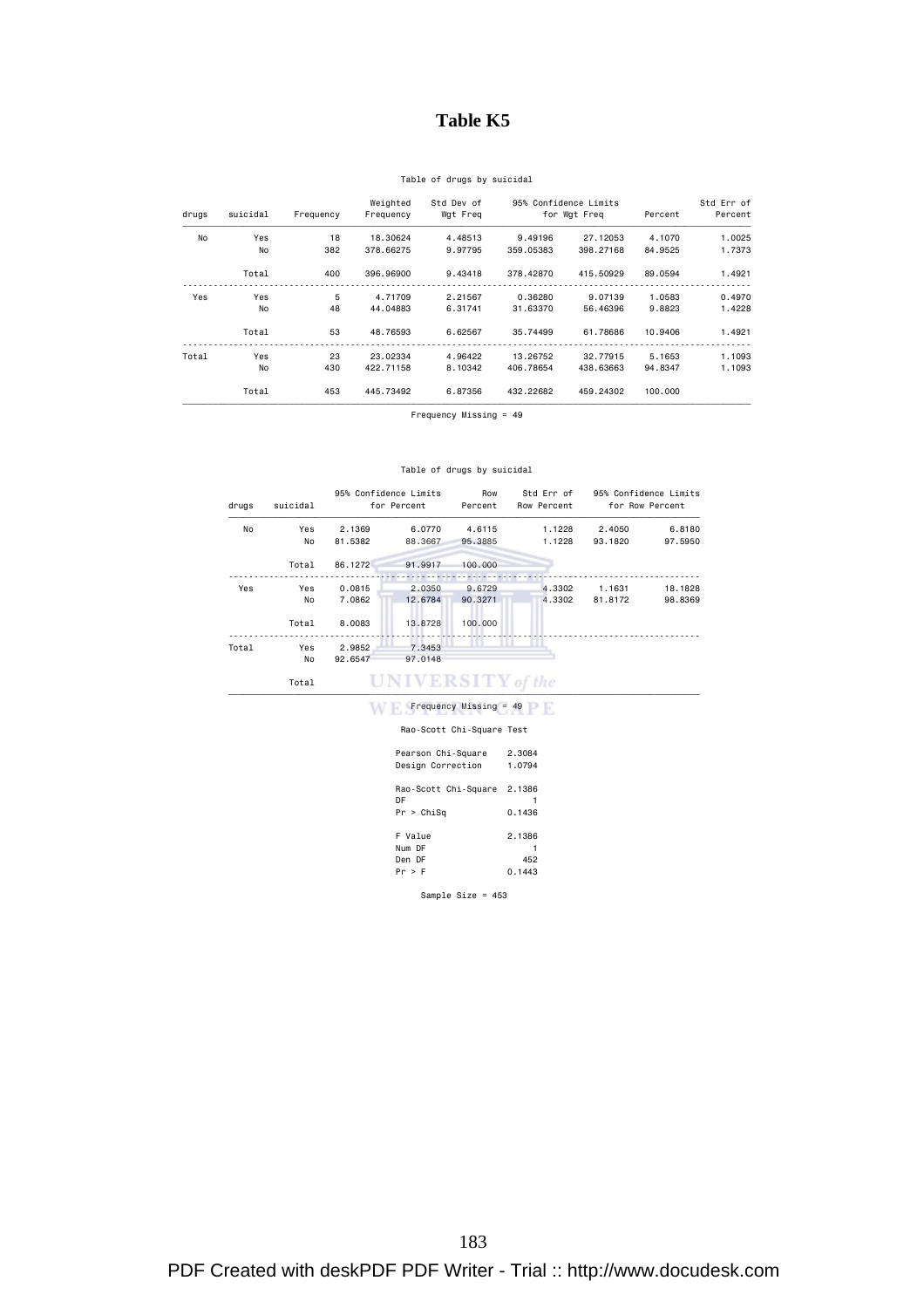## **APPENDIX L**

## **Multivariate logistic regression**

## **Full model**

Model Information

Data Set WORK.SEXACT Response Variable safe\_sex Number of Response Levels<br>
Weight Variable<br>
Weight Variable<br>
SamplingWeight Weight Variable Model Binary Logit mouer<br>Optimization Technique<br>Variance Adjustment

Variance Adjustment Degrees of Freedom (DF)

Model Information

Did you use a condom the last time you had (vaginal, oral or anal)sex? (only sexually active)



NOTE: 37 observations were deleted due to missing values for the response or explanatory variables.

Model Convergence Status

Convergence criterion (GCONV=1E-8) satisfied.

#### Model Fit Statistics

|            |           | Intercept  |
|------------|-----------|------------|
|            | Intercept | and        |
| Criterion  | Only      | Covariates |
|            |           |            |
| AIC        | 282,208   | 288.758    |
| sc         | 285,423   | 311.263    |
| $-2$ Log L | 280,208   | 274.758    |

R-Square 0.0292 Max-rescaled R-Square 0.0373

#### Testing Global Null Hypothesis: BETA=0

| Test             | Chi-Square | DF | Pr > ChiSq |
|------------------|------------|----|------------|
| Likelihood Ratio | 5,4500     | 6  | 0.4875     |
| Score            | 5.4022     | 6  | 0.4934     |
| Wald             | 4.3931     | 6  | 0.6236     |

PDF Created with deskPDF PDF Writer - Trial :: http://www.docudesk.com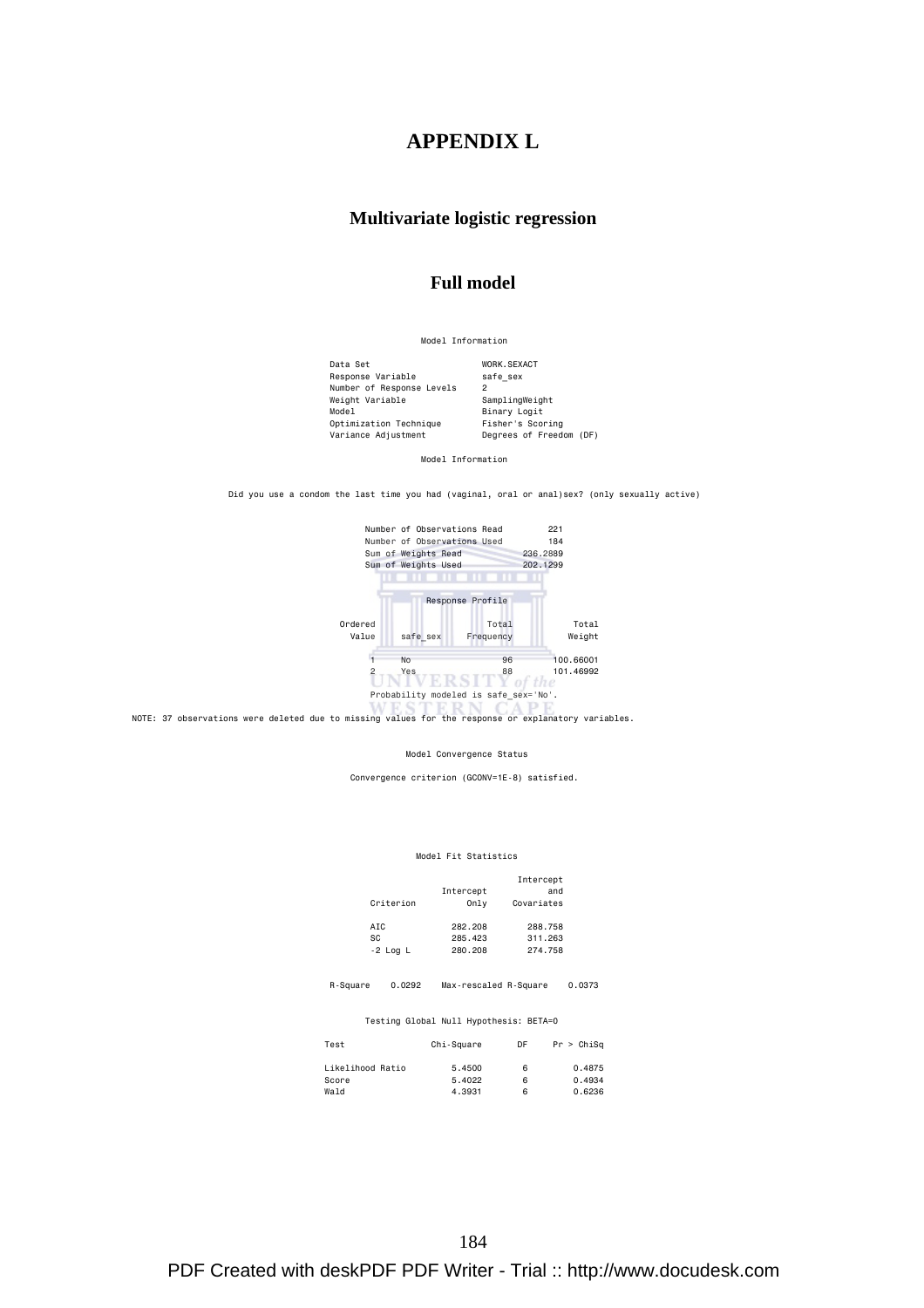## Analysis of Maximum Likelihood Estimates

| Parameter | DF | Estimate  | Standard<br>Error | Wald<br>Chi-Sauare | Pr > Chisq | Standardized<br>Estimate |
|-----------|----|-----------|-------------------|--------------------|------------|--------------------------|
| Intercept |    | $-1.0240$ | 1.3410            | 0.5831             | 0.4451     |                          |
| aenderc   |    | $-0.0315$ | 0.3499            | 0.0081             | 0.9282     | $-0.00898$               |
| racial gr |    | 0.5109    | 0.3463            | 2.1764             | 0.1401     | 0.1466                   |
| age group |    | 0.2988    | 0.4117            | 0.5268             | 0.4680     | 0.0737                   |
| newQ32    |    | $-0.2557$ | 0.3618            | 0.4997             | 0.4797     | $-0.0726$                |
| Q56       |    | 0.0558    | 0.3783            | 0.0217             | 0.8828     | 0.0142                   |
| Q60       |    | 0.1556    | 0.3623            | 0.1845             | 0.6676     | 0.0436                   |

#### Odds Ratio Estimates

|           | Point    | 95% Wald          |       |  |
|-----------|----------|-------------------|-------|--|
| Effect    | Estimate | Confidence Limits |       |  |
| genderc   | 0.969    | 0.488             | 1.924 |  |
| racial gr | 1.667    | 0.845             | 3.286 |  |
| age group | 1.348    | 0.602             | 3.021 |  |
| newQ32    | 0.774    | 0.381             | 1.574 |  |
| Q56       | 1.057    | 0.504             | 2.220 |  |
| Q60       | 1.168    | 0.574             | 2.377 |  |

Association of Predicted Probabilities and Observed Responses

|           | Percent Concordant                                | 56.6     | Somers' D    | 0.170                 |
|-----------|---------------------------------------------------|----------|--------------|-----------------------|
|           | Percent Discordant                                | 39.7     | Gamma        | 0.176                 |
|           | Percent Tied                                      | 3.7      | Tau-a        | 0.085                 |
|           | Pairs                                             | 8448     | $\mathbf{C}$ | 0.585                 |
|           |                                                   |          |              |                       |
|           |                                                   | .        |              |                       |
|           | Wald Confidence Interval for Adjusted Odds Ratios |          |              |                       |
| Effect    | Unit                                              | Estimate |              | 95% Confidence Limits |
| genderc   | 1,0000                                            | 0.969    | 0.488        | 1.924                 |
| racial gr | 1,0000                                            | 1.667    | 0.845        | 3.286                 |
| age group | 1,0000                                            | 1.348    | 0.602        | 3.021                 |
| newQ32    | 1.0000                                            | 0.774    | 0.381        | 1.574                 |
| Q56       | 1,0000                                            | 1.057    | 0.504        | 2.220                 |
| Q60       | 1,0000                                            | 1,168    | 0.574        | 2.377                 |
|           |                                                   |          |              |                       |

## Classification Table

|       |                | Correct        |                | Incorrect    |                           |        | Percentages  |              |         |
|-------|----------------|----------------|----------------|--------------|---------------------------|--------|--------------|--------------|---------|
| Prob  |                | Non-           |                | Non-         |                           | Sensi- | Speci- False |              | False   |
|       | Level Event    |                |                |              | Event Event Event Correct | tivity | ficity       | <b>POS</b>   | NEG     |
|       |                |                |                |              |                           |        |              |              |         |
| 0.300 | 96             | 0              | 88             | 0            | 52.2                      | 100.0  | 0.0          | 47.8         | $\cdot$ |
| 0.320 | 95             | 0              | 88             | $\mathbf{1}$ | 51.6                      | 99.0   | 0.0          | 48.1         | 100.0   |
| 0.340 | 93             | 0              | 88             | 3            | 50.5                      | 96.9   | 0.0          | 48.6         | 100.0   |
| 0.360 | 90             | 0              | 88             | 6            | 48.9                      | 93.8   | 0.0          | 49.4         | 100.0   |
| 0.380 | 87             | 0              | 88             | 9            | 47.3                      | 90.6   | 0.0          | 50.3         | 100.0   |
| 0.400 | 82             | $\overline{7}$ | 81             | 14           | 48.4                      | 85.4   | 8.0          | 49.7         | 66.7    |
| 0.420 | 81             | $\overline{7}$ | 81             | 15           | 47.8                      | 84.4   | 8.0          | 50.0         | 68.2    |
| 0.440 | 68             | 12             | 76             | 28           | 43.5                      | 70.8   | 13.6         | 52.8         | 70.0    |
| 0.460 | 65             | 24             | 64             | 31           | 48.4                      | 67.7   | 27.3         | 49.6         | 56.4    |
| 0.480 | 62             | 28             | 60             | 34           | 48.9                      | 64.6   | 31.8         | 49.2         | 54.8    |
| 0.500 | 61             | 30             | 58             | 35           | 49.5                      | 63.5   | 34.1         | 48.7         | 53.8    |
| 0.520 | 52             | 35             | 53             | 44           | 47.3                      | 54.2   | 39.8         | 50.5         | 55.7    |
| 0.540 | 40             | 40             | 48             | 56           | 43.5                      | 41.7   | 45.5         | 54.5         | 58.3    |
| 0.560 | 36             | 49             | 39             | 60           | 46.2                      | 37.5   | 55.7         | 52.0         | 55.0    |
| 0.580 | 27             | 55             | 33             | 69           | 44.6                      | 28.1   | 62.5         | 55.0         | 55.6    |
| 0.600 | $\overline{7}$ | 68             | 20             | 89           | 40.8                      | 7.3    | 77.3         | 74.1         | 56.7    |
| 0.620 | 5              | 81             | $\overline{7}$ | 91           | 46.7                      | 5.2    | 92.0         | 58.3         | 52.9    |
| 0.640 | 5              | 83             | 5              | 91           | 47.8                      | 5.2    | 94.3         | 50.0         | 52.3    |
| 0.660 | 0              | 84             | 4              | 96           | 45.7                      | 0.0    | 95.5         | 100.0        | 53.3    |
| 0.680 | 0              | 84             | 4              | 96           | 45.7                      | 0.0    | 95.5         | 100.0        | 53.3    |
| 0.700 | $\mathbf 0$    | 87             | 1              | 96           | 47.3                      | 0.0    | 98.9         | 100.0        | 52.5    |
| 0.720 | 0              | 88             | 0              | 96           | 47.8                      | 0.0    | 100.0        | $\mathbf{r}$ | 52.2    |
|       |                |                |                |              |                           |        |              |              |         |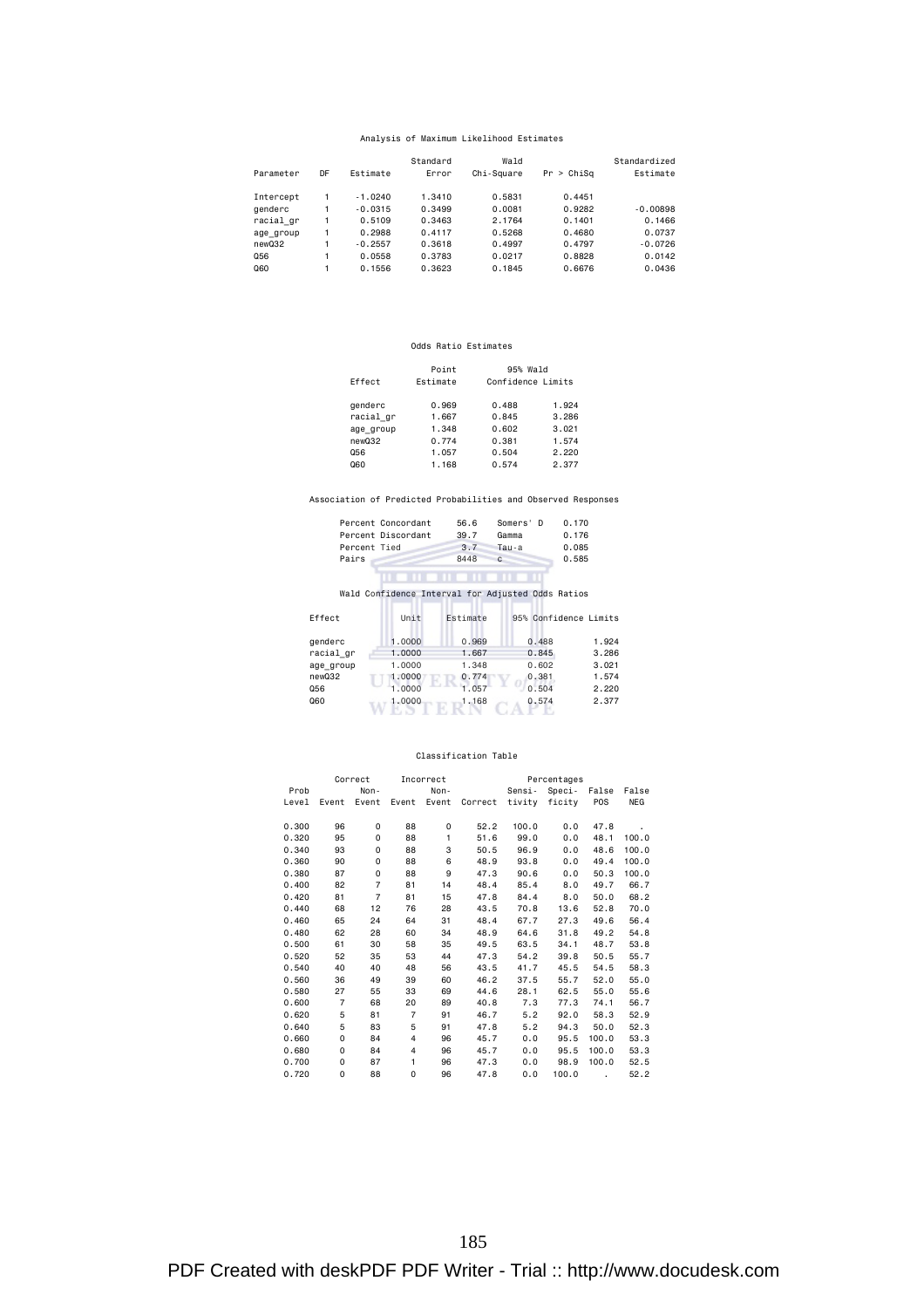## **Multivariate logistic regression**

## **Model 2: exclude gender** *(genderc)*

 Model Information Data Set WORK.SEXACT Response Variable safe\_sex Number of Response Levels 2 Weight Variable SamplingWeight Model Binary Logit Optimization Technique Fisher's Scoring Variance Adjustment Degrees of Freedom (DF)

Model Information

Did you use a condom the last time you had (vaginal, oral or anal)sex? (only sexually active)



Convergence criterion (GCONV=1E-8) satisfied.

**WESTERN CAPE** 

#### Model Fit Statistics

|            |           | Intercept  |
|------------|-----------|------------|
|            | Intercept | and        |
| Criterion  | Only      | Covariates |
| AIC        | 282,208   | 286,769    |
| SC         | 285,423   | 306,058    |
| $-2$ Log L | 280,208   | 274.769    |
|            |           |            |

R-Square 0.0291 Max-rescaled R-Square 0.0373

Testing Global Null Hypothesis: BETA=0

| Test             | Chi-Square | DF | Pr > Chisq |
|------------------|------------|----|------------|
| Likelihood Ratio | 5.4398     | 5  | 0.3646     |
| Score            | 5.3922     | 5  | 0.3699     |
| Wald             | 4.4153     | 5  | 0.4913     |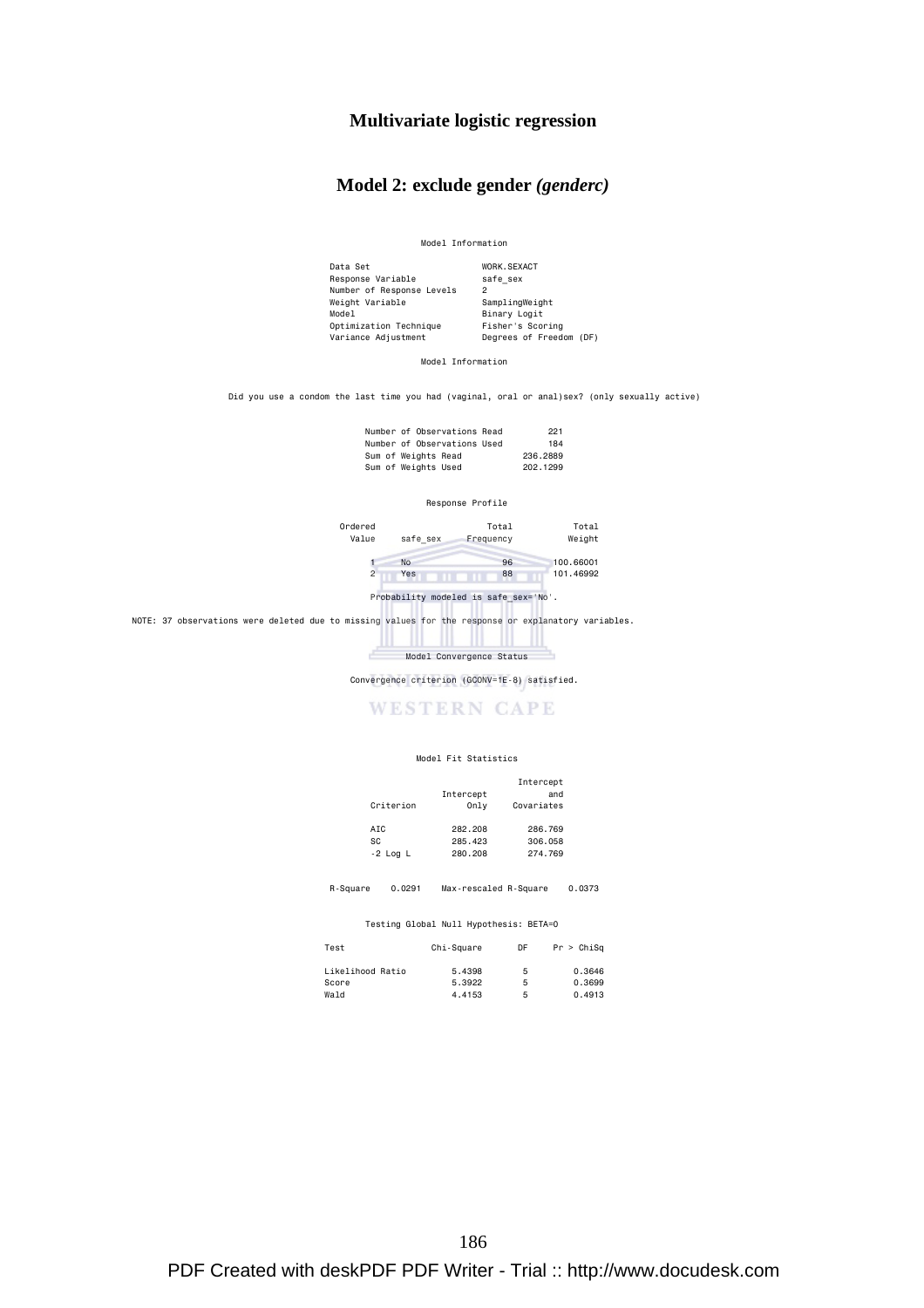## Analysis of Maximum Likelihood Estimates

| Parameter | DF | Estimate  | Standard<br>Error | Wald<br>Chi-Square | Pr > Chisq | Standardized<br>Estimate |
|-----------|----|-----------|-------------------|--------------------|------------|--------------------------|
| Intercept |    | $-1.0944$ | 1.1207            | 0.9537             | 0.3288     |                          |
| racial gr |    | 0.5096    | 0.3448            | 2.1846             | 0.1394     | 0.1462                   |
| age group |    | 0.3004    | 0.4108            | 0.5349             | 0.4645     | 0.0741                   |
| newQ32    |    | $-0.2449$ | 0.3434            | 0.5088             | 0.4757     | $-0.0696$                |
| Q56       |    | 0.0551    | 0.3773            | 0.0213             | 0.8839     | 0.0140                   |
| Q60       |    | 0.1592    | 0.3596            | 0.1960             | 0.6580     | 0.0446                   |

#### Odds Ratio Estimates

| Effect    | Point<br>Estimate | 95% Wald<br>Confidence Limits |       |  |
|-----------|-------------------|-------------------------------|-------|--|
| racial gr | 1.665             | 0.847                         | 3.272 |  |
| age group | 1.350             | 0.604                         | 3.021 |  |
| newQ32    | 0.783             | 0.399                         | 1.534 |  |
| Q56       | 1.057             | 0.504                         | 2.214 |  |
| Q60       | 1.173             | 0.580                         | 2.372 |  |

Association of Predicted Probabilities and Observed Responses

| Percent Concordant | 54.7 | Somers' D | 0.164 |
|--------------------|------|-----------|-------|
| Percent Discordant | 38.3 | Gamma     | 0.176 |
| Percent Tied       | 7.0  | Tau-a     | 0.082 |
| Pairs              | 8448 | C         | 0.582 |

## Wald Confidence Interval for Adjusted Odds Ratios

| Effect    | Unit   | Estimate | 95% Confidence Limits |       |
|-----------|--------|----------|-----------------------|-------|
| racial gr | 1.0000 | 1.665    | 0.847                 | 3.272 |
| age group | 1,0000 | 1.350    | 0.604                 | 3.021 |
| newQ32    | 1,0000 | 0.783    | 0.399                 | 1.534 |
| Q56       | 1,0000 | 1.057    | 0.504                 | 2.214 |
| Q60       | 1,0000 | 1.173    | 0.580                 | 2.372 |

# Classification Table

|       |                | Correct        |             | Incorrect |                           |        | Percentages        |              |       |
|-------|----------------|----------------|-------------|-----------|---------------------------|--------|--------------------|--------------|-------|
| Prob  |                | Non-           |             | Non-      |                           | Sensi- | Speci- False False |              |       |
|       | Level Event    |                |             |           | Event Event Event Correct | tivity | ficity             | <b>POS</b>   | NEG   |
|       |                |                |             |           |                           |        |                    |              |       |
| 0.320 | 96             | 0              | 88          | 0         | 52.2                      | 100.0  | 0.0                | 47.8         |       |
| 0.340 | 93             | 0              | 88          | 3         | 50.5                      | 96.9   | 0.0                | 48.6         | 100.0 |
| 0.360 | 93             | 0              | 88          | 3         | 50.5                      | 96.9   | 0.0                | 48.6         | 100.0 |
| 0.380 | 87             | 0              | 88          | 9         | 47.3                      | 90.6   | 0.0                | 50.3         | 100.0 |
| 0.400 | 82             | $\overline{7}$ | 81          | 14        | 48.4                      | 85.4   | 8.0                | 49.7         | 66.7  |
| 0.420 | 82             | $\overline{7}$ | 81          | 14        | 48.4                      | 85.4   | 8.0                | 49.7         | 66.7  |
| 0.440 | 68             | 12             | 76          | 28        | 43.5                      | 70.8   | 13.6               | 52.8         | 70.0  |
| 0.460 | 65             | 24             | 64          | 31        | 48.4                      | 67.7   | 27.3               | 49.6         | 56.4  |
| 0.480 | 62             | 28             | 60          | 34        | 48.9                      | 64.6   | 31.8               | 49.2         | 54.8  |
| 0.500 | 61             | 33             | 55          | 35        | 51.1                      | 63.5   | 37.5               | 47.4         | 51.5  |
| 0.520 | 57             | 35             | 53          | 39        | 50.0                      | 59.4   | 39.8               | 48.2         | 52.7  |
| 0.540 | 40             | 41             | 47          | 56        | 44.0                      | 41.7   | 46.6               | 54.0         | 57.7  |
| 0.560 | 36             | 52             | 36          | 60        | 47.8                      | 37.5   | 59.1               | 50.0         | 53.6  |
| 0.580 | 36             | 55             | 33          | 60        | 49.5                      | 37.5   | 62.5               | 47.8         | 52.2  |
| 0.600 | $\overline{7}$ | 72             | 16          | 89        | 42.9                      | 7.3    | 81.8               | 69.6         | 55.3  |
| 0.620 | 5              | 83             | 5           | 91        | 47.8                      | 5.2    | 94.3               | 50.0         | 52.3  |
| 0.640 | 5              | 83             | 5           | 91        | 47.8                      | 5.2    | 94.3               | 50.0         | 52.3  |
| 0.660 | $\mathbf 0$    | 84             | 4           | 96        | 45.7                      | 0.0    | 95.5               | 100.0        | 53.3  |
| 0.680 | 0              | 84             | 4           | 96        | 45.7                      | 0.0    | 95.5               | 100.0        | 53.3  |
| 0.700 | 0              | 86             | 2           | 96        | 46.7                      | 0.0    | 97.7               | 100.0        | 52.7  |
| 0.720 | 0              | 88             | $\mathbf 0$ | 96        | 47.8                      | 0.0    | 100.0              | $\mathbf{r}$ | 52.2  |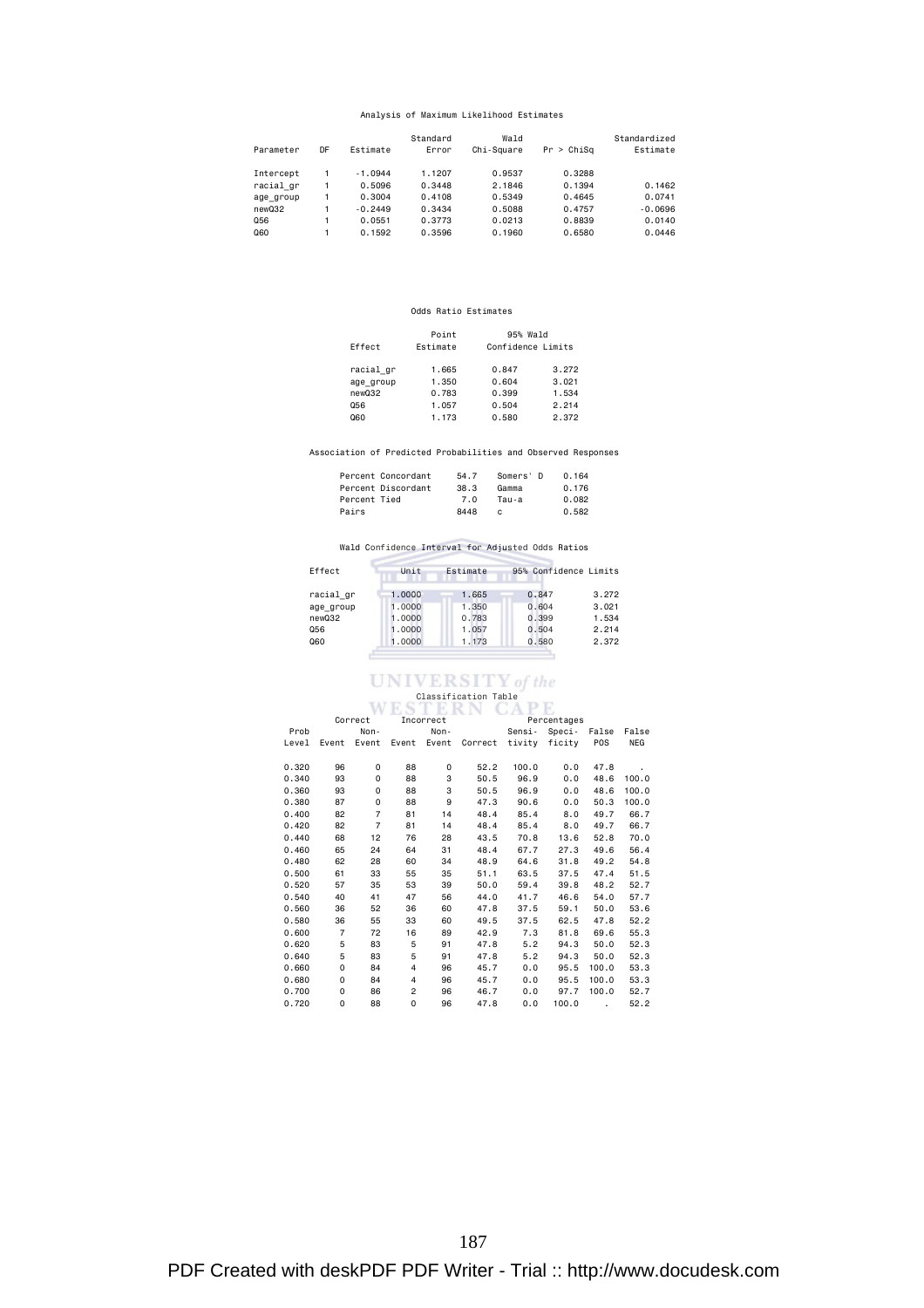## **Multivariate logistic regression**

## **Model 3: exclude racial groups** *(racial\_gr)*

 Model Information Data Set WORK.SEXACT<br>
Response Variable safe\_sex<br>
Number of Response Levels 2<br>
Weight Variable SamplingWeight<br>
Model Binary Logit<br>
Optimization Technique Fisher's Scoring<br>
Variance Adjustment Degrees of Freedom (DF)

Model Information

Did you use a condom the last time you had (vaginal, oral or anal)sex? (only sexually active)

|                                                                                                                            | Number of Observations Read<br>Number of Observations Used<br>Sum of Weights Read<br>Sum of Weights Used | 221<br>197<br>236,2889<br>215,0553 |                        |
|----------------------------------------------------------------------------------------------------------------------------|----------------------------------------------------------------------------------------------------------|------------------------------------|------------------------|
|                                                                                                                            | Response Profile                                                                                         |                                    |                        |
| Ordered                                                                                                                    |                                                                                                          | Total                              | Total                  |
|                                                                                                                            | Value<br>safe sex                                                                                        | Frequency                          | Weight                 |
|                                                                                                                            | <b>No</b><br>$\overline{2}$<br>Yes                                                                       | 103<br>94                          | 107.59148<br>107,46378 |
|                                                                                                                            | Probability modeled is safe sex='No'.                                                                    |                                    |                        |
| NOTE: 21 observations were deleted due to missing values for the response or explanatory variables.                        |                                                                                                          |                                    |                        |
| NOTE: 3 observations having nonpositive frequencies or weights were excluded since they do not contribute to the analysis. |                                                                                                          |                                    |                        |

## **UNIVERSITY** of the **WESTERN CAPE** Model Convergence Status

Convergence criterion (GCONV=1E-8) satisfied.

#### Model Fit Statistics

| Criterion  | Intercept<br>Only | Intercept<br>and<br>Covariates |
|------------|-------------------|--------------------------------|
| AIC        | 300,130           | 307.724                        |
| SC         | 303,413           | 327,423                        |
| $-2$ Log L | 298,130           | 295.724                        |

R-Square 0.0121 Max-rescaled R-Square 0.0156

#### Testing Global Null Hypothesis: BETA=0

| Test             | Chi-Square | DF | Pr > Chisq |
|------------------|------------|----|------------|
| Likelihood Ratio | 2.4057     | 5  | 0.7906     |
| Score            | 2.3932     | 5  | 0.7925     |
| Wald             | 1.8874     | 5  | 0.8645     |